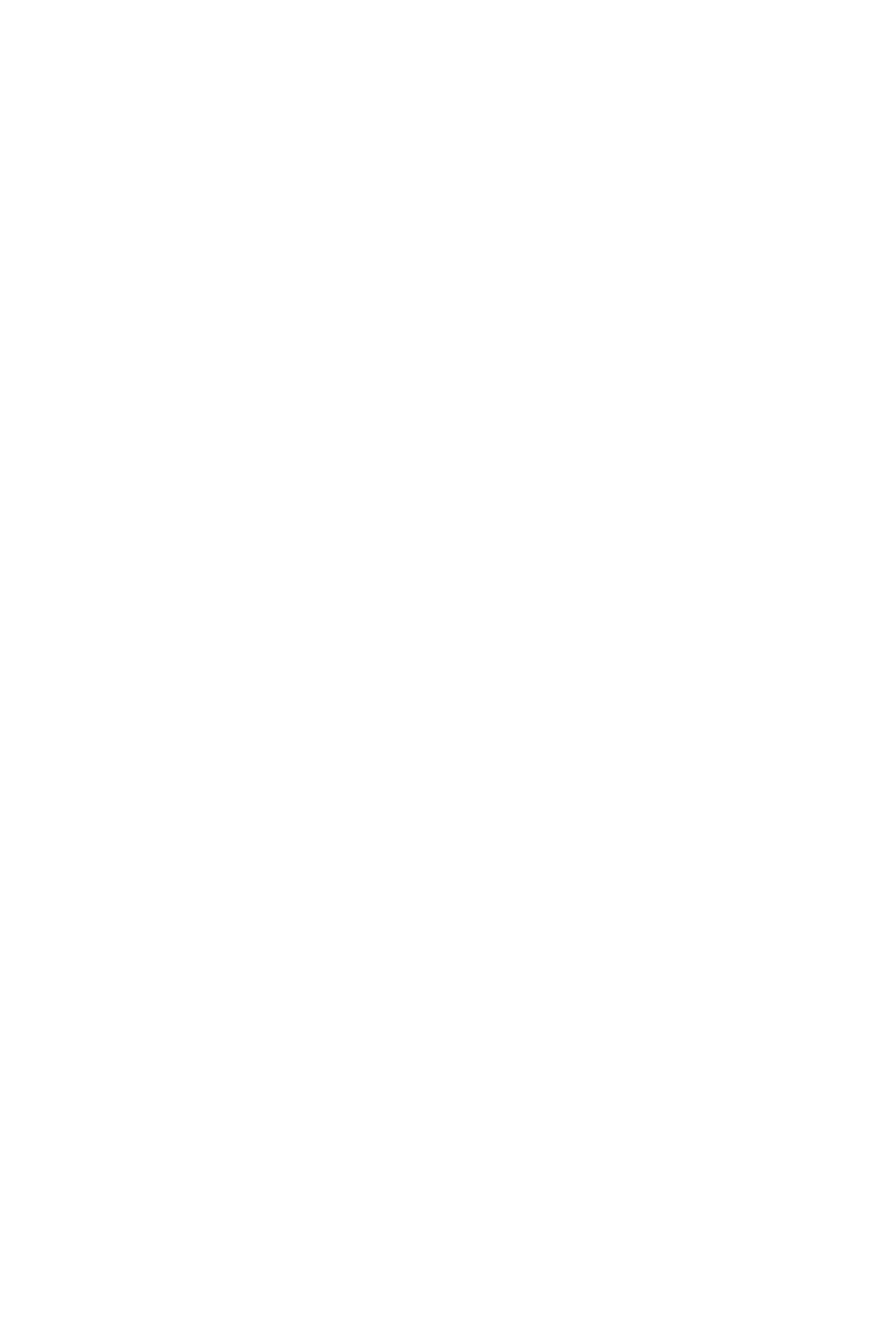#### Her Holiness Shri Mataji Nirmala Devi

# **Meta Modern Era**

"It is about absolute truth..."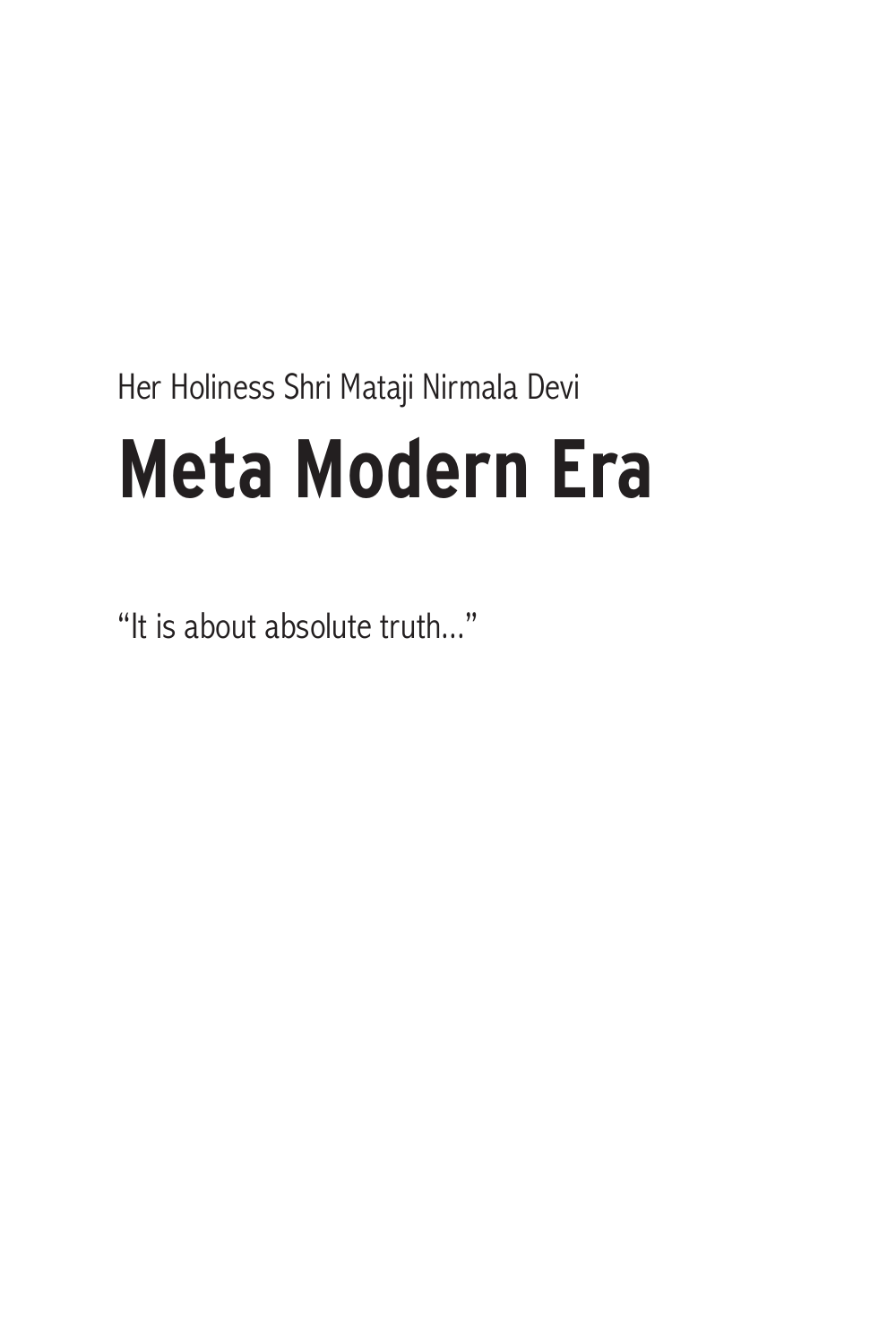First published...

Publisher

Copyrights

Print

Design...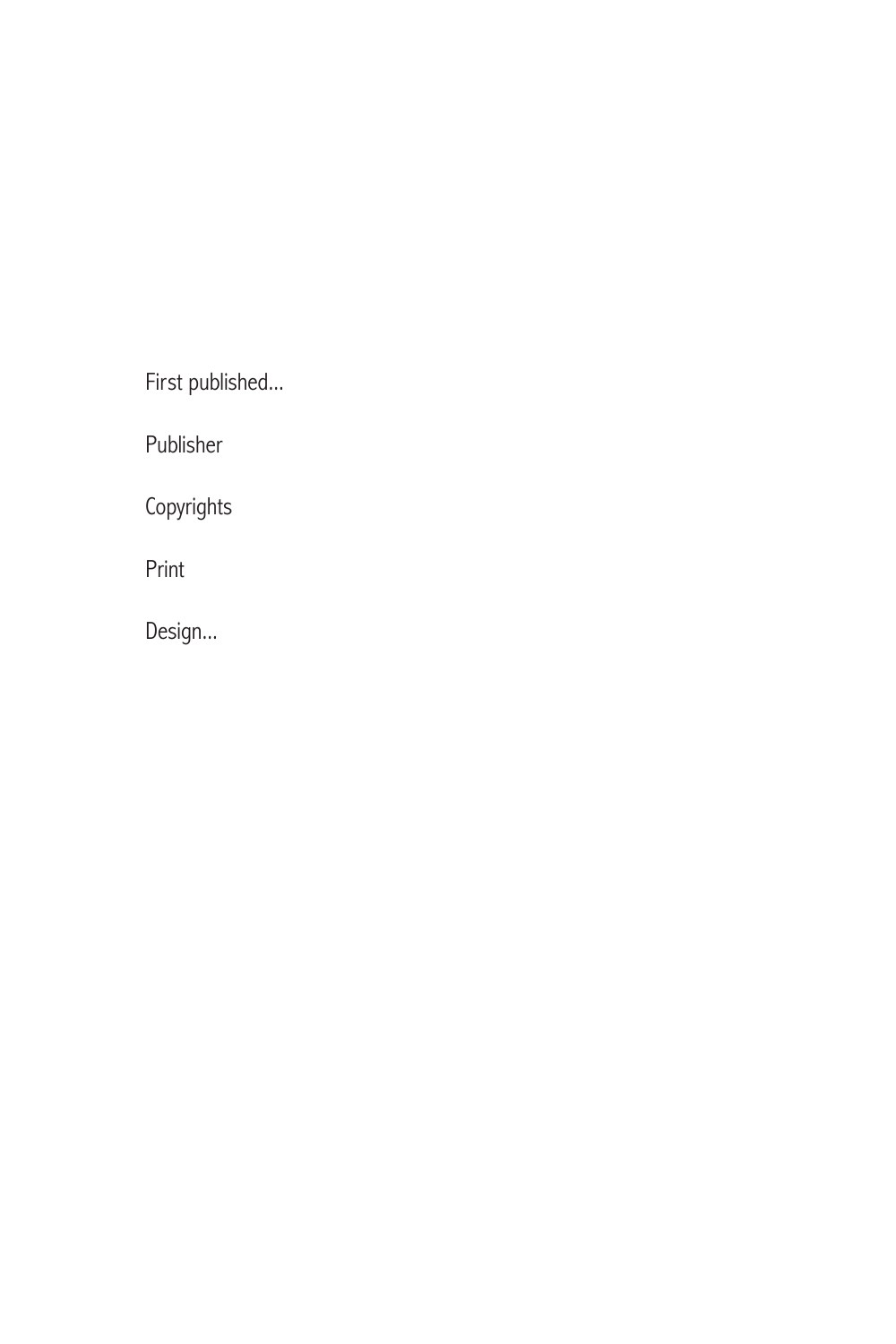### To all seekers of the absolute Truth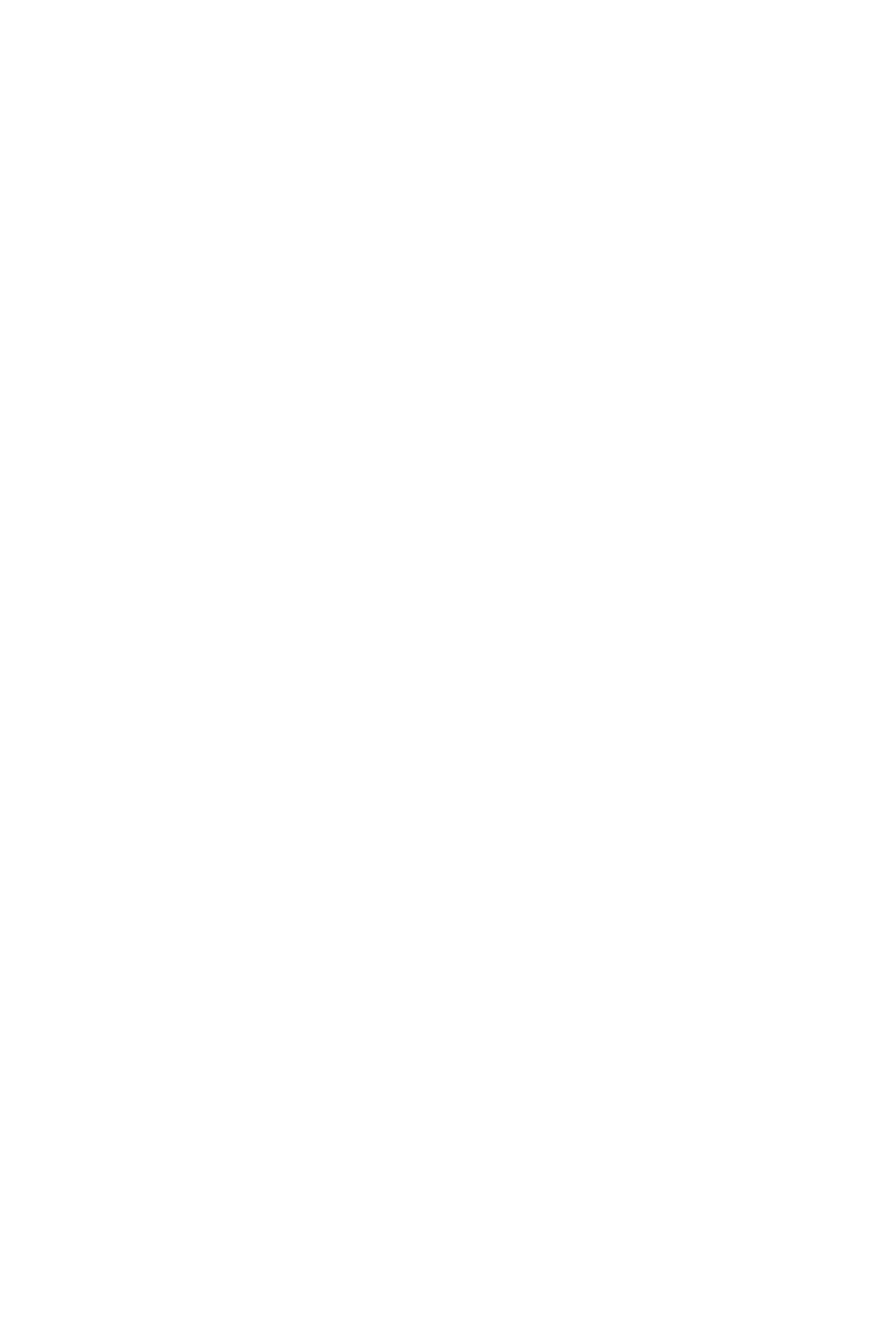# **Content**

|    | Preface a contract of the contract of the contract of the 2004 of the contract of the 2004 of the Contract of the Contract of the Contract of the Contract of the Contract of the Contract of the Contract of the Contract of |  |  |  |  |  |  |  |
|----|-------------------------------------------------------------------------------------------------------------------------------------------------------------------------------------------------------------------------------|--|--|--|--|--|--|--|
|    | 1. Modernism and Rationality. The state of the state of the Second State of the Modernian State of the Second S                                                                                                               |  |  |  |  |  |  |  |
|    | 2. Choises 46                                                                                                                                                                                                                 |  |  |  |  |  |  |  |
| 3. | Democracy New York State Street, 1982                                                                                                                                                                                         |  |  |  |  |  |  |  |
|    | 4. Racialism. 86                                                                                                                                                                                                              |  |  |  |  |  |  |  |
|    | 5. The Culture in the West 108                                                                                                                                                                                                |  |  |  |  |  |  |  |
|    | 6. Religions 116                                                                                                                                                                                                              |  |  |  |  |  |  |  |
|    | 7. Peace 142                                                                                                                                                                                                                  |  |  |  |  |  |  |  |
|    | 8. World Peace 153                                                                                                                                                                                                            |  |  |  |  |  |  |  |
|    | 9. Evolution 179                                                                                                                                                                                                              |  |  |  |  |  |  |  |
|    | 10. Message of Meta Sciende 185                                                                                                                                                                                               |  |  |  |  |  |  |  |
|    | 11. The Subtle System 192                                                                                                                                                                                                     |  |  |  |  |  |  |  |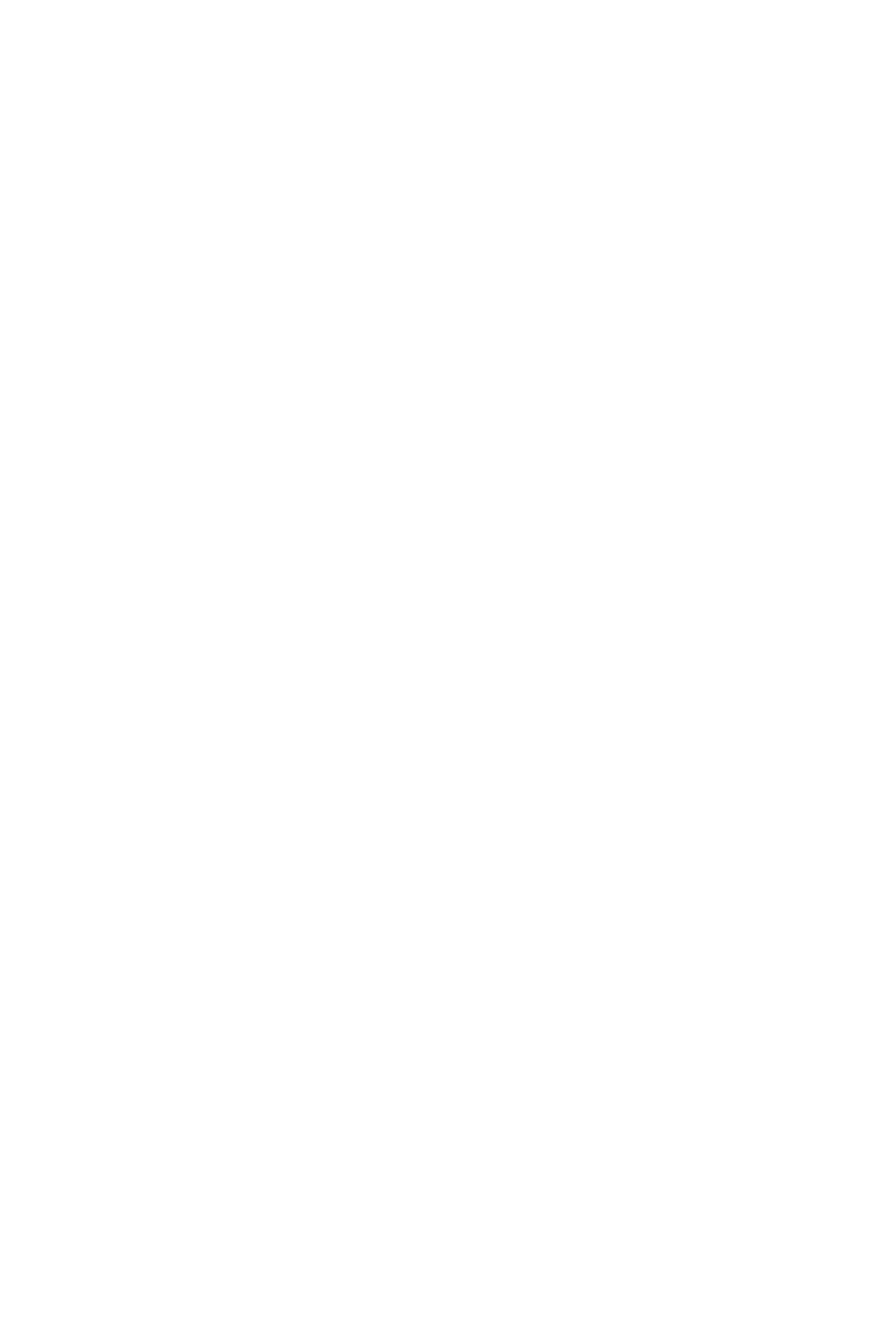## **Preface**

ctually I did not want to write a book of this kind. I am a person who is in A ctually I did not want to write a book of this kind. I am a person who is in<br>A complete joy of Divinity. There is the all-pervading joy of Divine love and I wanted everyone to enjoy it. Specially in the West I have seen that there are many seekers of absolute Truth. There are many scientists who have written voluminous books about consciousness, about awareness. One can give a list of them. But all these books really weary you completely, because they do not emit any knowledge of the ultimate truth. I don't want to criticize them; after all whatever they are doing constitutes honest research. But why not also give a chance to this new discovery which is being m ade? Why not humble down to see what is beyond this mind which gives you all this artificial intelligence?

It is extremely difficult for me to write about the problems of Western life. It is like an enormous tree which has grown outside. How to be pushed down now to the roots and made to grow inside. It is only by going deep inside that we can find out what the problems of Western civilization are which have kept a Western mind away from truth.

This book is especially meant for the Western people who wanted me to write. Unfortunately I have never studied any Western language before. English is one of the blessings given by the British to India when they ruled our country. But there too, unfortunately, I studied in a vernacular school and later on in a medical college where there was no question of learning this language, English, which is today universally accepted, especially in the West.

This book is no way to show any flowery language or to show any literary talent of mine. It is just a straightforward statement of facts which I know and which I want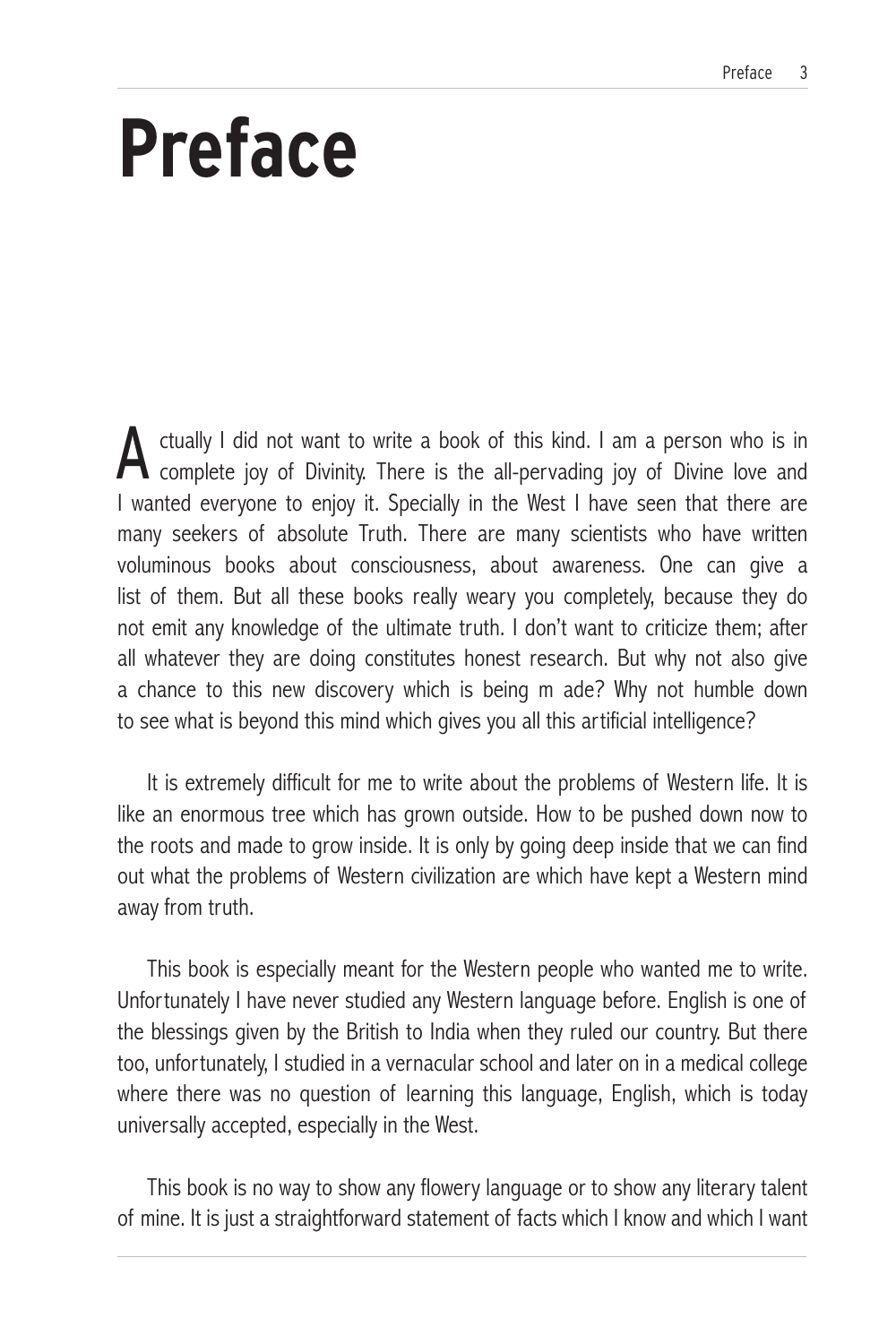to communicate with the Western world. I would request people not to waste their time in finding faults with my English because it is not my Mother tongue and I never studied it. Unfortunately, I could not get somebody else to write for me because it had to be written by me personally.

The most difficult part is to convince a human being that in the entire creation, he is the most highly evolved being; that he is capable of becoming a glorious personality, a beautiful, peaceful angel. To tell him about the problems of modern times is not a very good way of convincing him about what human beings truly are. There has been so much demeaning of human beings, so much of degradation in their value system that I thought that unless I go to the root of the problems, it won't be easy to explain why they have to break away from their present shackles in order to evolve and ascend. One has to speak frankly about what the problems are and what the real solutions are.

There is no peace within modern human beings nor without. The poor and the rich alike are unhappy. Everywhere people are groping for solutions. At a limited mental level, the intellect can work out certain problems about things that we see around us in jeopardy. But while a few problems may be resolved in this way, others arise. The true solution lies not in the material circumstances outside human beings but inside the human beings themselves. True and lasting solution to correct ills can be found only by inner, collective transformation of human beings. This is not an impossibility. In fact it has already happened. There are so many thousands who have actually achieved this state. The reality of en-masse inner transformation of human beings by self-realization is the most revolutionary discovery of the present age. But so far, very few governments have accepted this discovery, especially in America, England, France, Italy and Germany. The Pope, who himself is supposed to be in charge of religion, meets all false gurus, but he will never meet me or talk to me, though I have met him before he was elected to this position of a Pope. This is not my job, this is not my work, but it is a spontaneous desire of the Divine that this should be brought in full light, so that human beings are raised to a higher state of consciousness by which they can realize what they are, so that they can appreciate and glorify themselves.

To me, most of the human beings are like the deities who are still in stone form and who can be transformed, with Kundalini awakening, into angels. I hope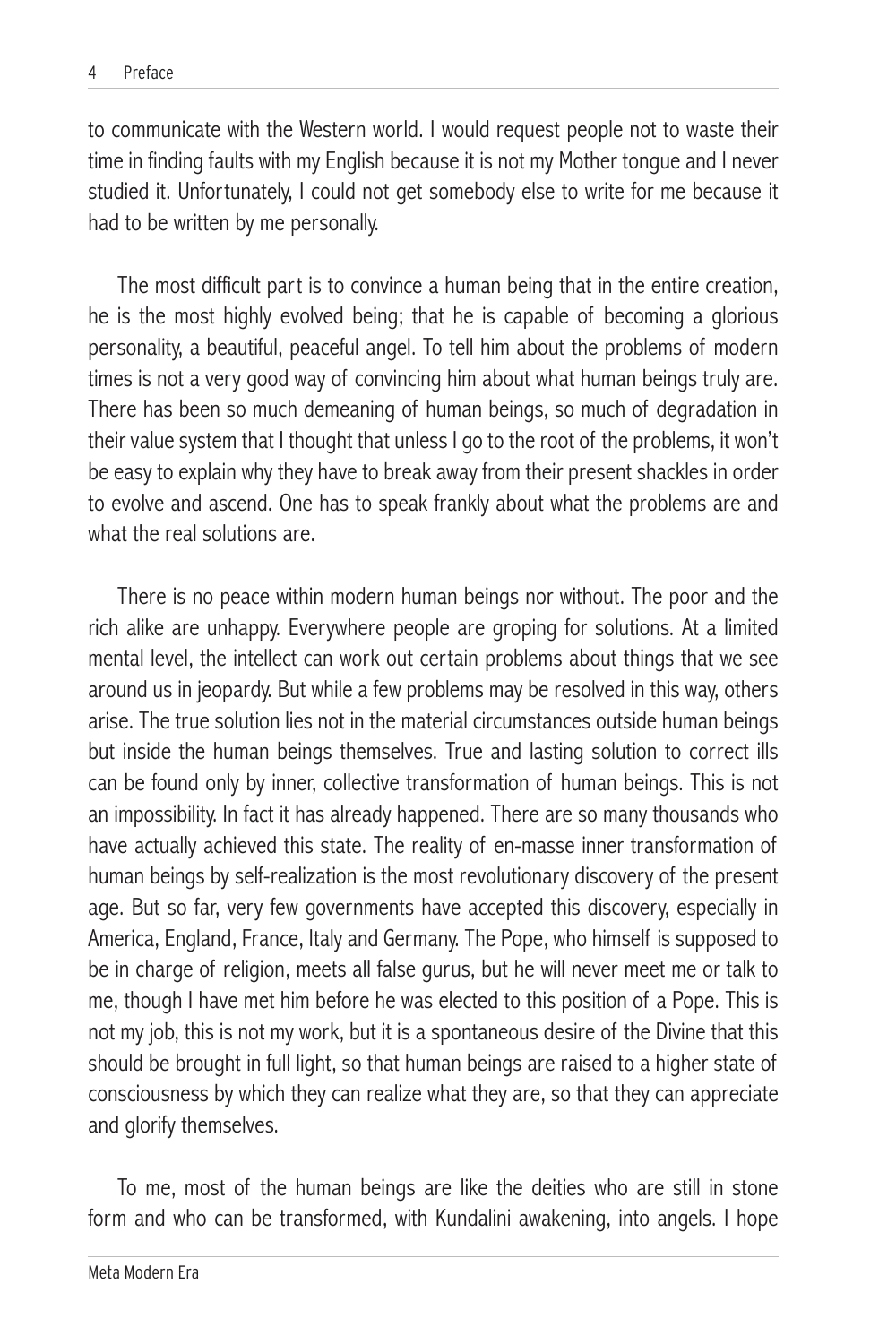that with this book I will not hurt people. On the contrary, I hope to be able to get many more people in this great work of Sahaja Yoga, by which they can achieve the ultimate goal of their search. I have to use humour, because by nature I am very humorous and I see humor in every kind of incident, which people sometimes take very seriously.

It is too much for a Mother to talk about the ills of her children, but unless that is faced I don't think the children can ever get their benevolence and reach the ultimate goal, which is their self-realization. So I would ask all of you not to get angry with me, but to understand that out of my tremendous compassion and love, I have written this book for the benevolence of the people, with whatever English I can use, with whatever literature I can use, with whatever style I could adopt.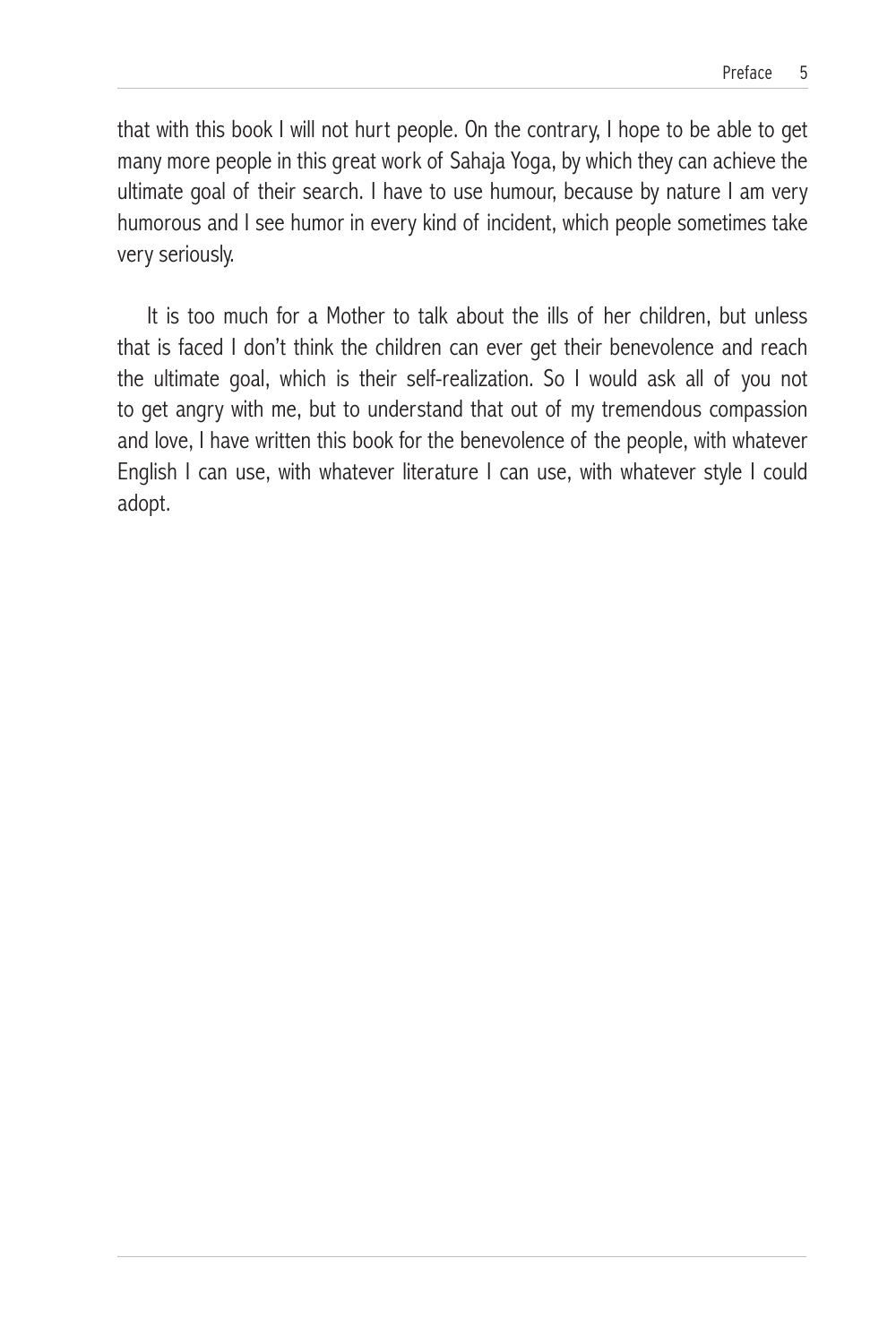# **Modernism and Rationality**

n the Puranas, the modern times we are now living in are called Kali Yuga, the In the Puranas, the modern times we are now living in are called Kali Yuga, the Age of Confusion and Conflict. Yugas are periods of time, thousands of years long that recur in a cyclic or spiral progression. Dwapara Yuga is the second age when people begin to lose some of the great qualities they had in the first or Golden Age, Satya Yuga. Kali Yuga (modern times) marks the lowest point of moral and spiritual consciousness in each cycle. Kali Yuga is followed by Krita Yuga, the age of transformation or actualization of spiritual experience, which leads finally to Satya Yuga, the age of truth or reality, in which the Golden Age returns and all man's faculties of spirituality begin to manifest themselves in their full glory once again. Thus, according to the Puranas, humanity has great hope of enjoying Satya Yuga, which will give peace, harmony, and Divine love.

If we tally the description of Kali Yuga in the Puranas with very obvious observations of the present state of our society, it seems to me that the worst period of Kali Yuga started during the first quarter of this century. It is almost unbelievable how culture and thought have completely changed in such a short time, particularly in the West, which influenced every other culture. In Kali Yuga, all traditional values are more and more undermined and destroyed and thus there is great moral confusion. There is also a restless seeking for new forms and new kinds of order. According to the Puranas, when the lowest point is reached, the people would have lost contact with their inner sense of Dharma (innate sense of righteousness). There will be confusion about right and wrong. Children will no longer respect their parents. Men will think and act like women, and women will become like men. The lowest grades of human beings will take over positions of power and authority, and the higher, spiritual type of human beings will be neglected and despised.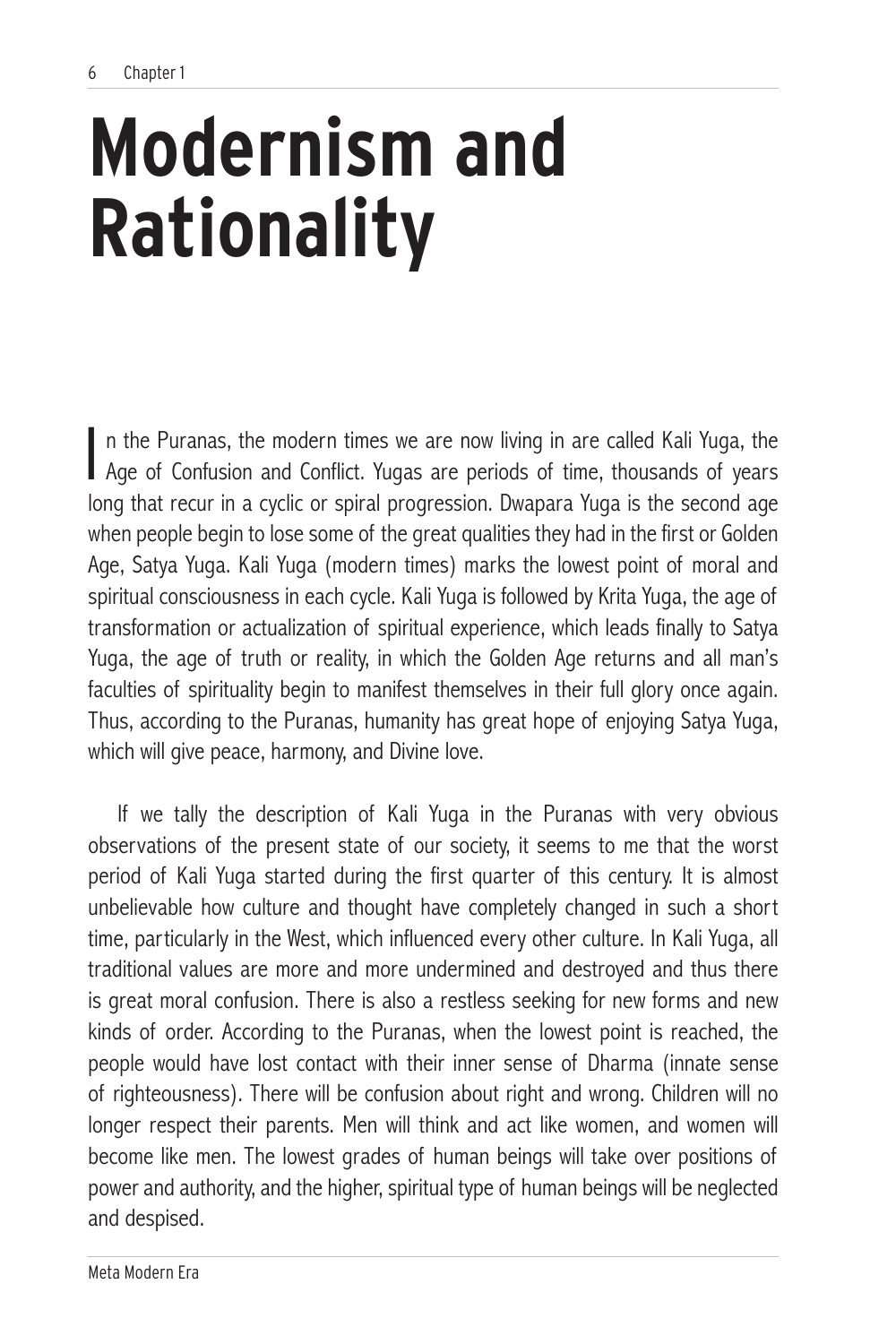However, about twenty-five years ago, marking the very first stirring of a new Satya Yuga, the transitional age, called Krita Yuga started manifesting itself. Krita Yuga is a unique period of spiritual awareness, as the all-pervading Divine Power, called the Parama Chaitanya in Sanskrit, has become active at the level of ordinary human existence. It is predicted that this divine activity will bring about the long awaited Satya Yuga, the era of growth and of spiritual ascent. All the signs show that it is the era of truth which is now advancing and we can see very clearly, for example, how quite ordinary people are becoming aware of absolute truth and reality through Sahaja Yoga. Sahaja Yoga is the spontaneous union of the individual consciousness with the all-pervading Divine Power through the awakening of the residual power of the Kundalini which lies dormant within all human beings in the triangular bone at the base of the spine, called the sacrum, the sacred bone.

Krita Yuga has another characteristic by which when this Yuga is manifested, the falsehood of all outside religions, all people in power who are unpatriotic and dishonest will be automatically exposed. All false prophets and cult leaders will be exposed and all organizations that perpetuate falsehood and hatred in the name of God will also be exposed because in Krita Yuga, the truth is spontaneously brought out. All corrupt entrepreneurs and false teachers will also be exposed.

A second characteristic of Krita Yuga is that whenever there is a falling away from Dharma, the inner Divine Laws of Righteousness, which are innate and which regulate both human existence, the whole worldly structure as well as manifestation of the cosmos, will arise as a result with a corresponding, compensatory effect. This is called the "Law of Polarity" or in Sanskrit "Karma Phalam" (the fruits of action) which means in practical terms, that whatever you have done, you will get the fruits of those actions: "As ye sow, so shall ye reap." So in this Yuga, all persons will get their Karma Phalam of present or past. If they have led their lives in accordance with the universal and eternal laws of being (dharma), they will enjoy an existence, which is harmonious and fulfilling. But, on the other hand, whatever wrongs they have done, that is whenever they have fallen out of the central path of dharma, either individually or collectively, they will have to pay for that in this lifetime.

In Krita Yuga, there may be much to suffer. This is very unfortunate, but it is simply the effect of our own actions, which we have to face. Of course suffering can be avoided, if people achieve their ascent into what in yoga we call the state of spirit or Union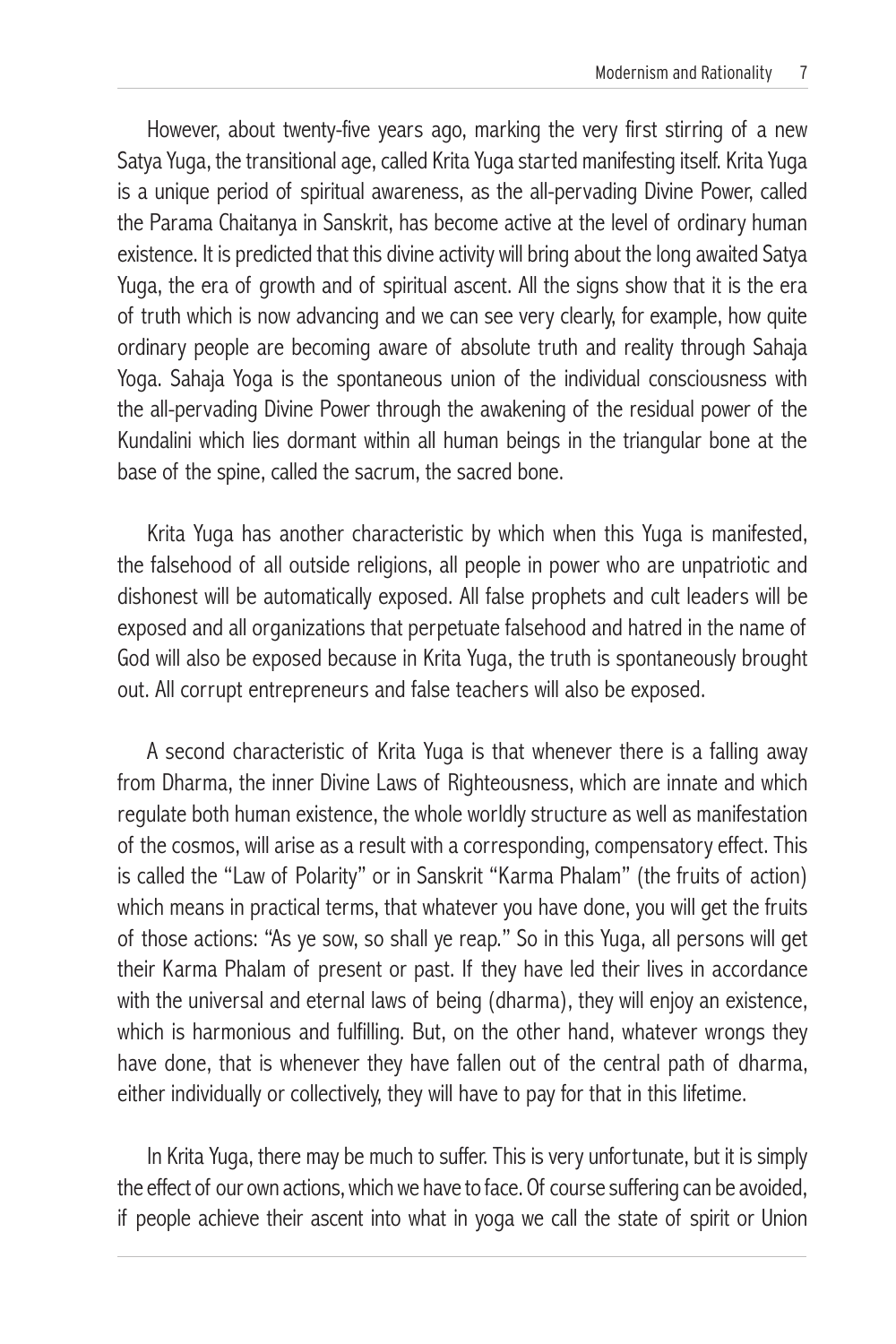with the Divine power. In Krita Yuga, this manifestation of exposure and punishment, through the law of polarity will take place as long as we do not accept the path of absolute spirituality, which is the only true and satisfying path for human beings. The suffering that befalls people, both collectively and individually, will be nothing but their own Karma Phalam, the result of their own choices in the present times.

However, despite this aspect, Krita Yuga is also a very blissful era for those who are genuinely earnest seekers of truth. In Krita Yuga, there are unique opportunities for self-transformation, and with their ascent, these seekers will achieve a very high state of spirituality. But in this age of Krita Yuga, such is the all-pervading power of Divine compassion and love (the Param Chaitanya) that those who have made mistakes and are consequently suffering, are also redeemed of their sufferings by the blissful activity of this all-pervading Divine Power. Furthermore, it is said in the Puranas, like Markandeya and many others, that the residual power (that innate energy which is always pushing us to seek something higher and which gives human beings their ascent), the Kundalini, will be awakened and will grant Self-Realization (or knowledge of the Self) to the seekers. This power will also grant them physical, emotional, mental and spiritual bliss, and all the problems which come from our inner being, energy centers of the subtle instrument, will be solved through the spontaneous cleansing and harmonizing activity of the Kundalini. In this way, all individual human problems, as well as those collective or social problems that have been created by human beings in this world will be solved. It is said that this state is meant only for people who, through their ascent, have achieved the state of Selfhood. These are ancient prophecies, which can now be seen vividly.

The Indian sage, who may be called the pioneer in this field, was the first great astrologer, Bhrigumuni. In his book "Nadi Granth," he made clear predictions about these modern times. He also specifically predicted how the Kundalini would be awakened spontaneously through Sahaja Yoga, that is, spontaneous union with the Divine, and become the means of both individual and collective transformation on a mass scale, through teachings and incarnation of a great Yogi. This Yogi would be an unparalleled master of the Kundalini and would teach all the people the ancient secrets of self-transformation. These are the times described in the Holy Bible as the "Last Judgment" and in the Koran as "Kiyama," the Resurrection Time. Astrologically, it is also called the Age of Aquarius, the time of rebirth and of great spiritual development on the Earth.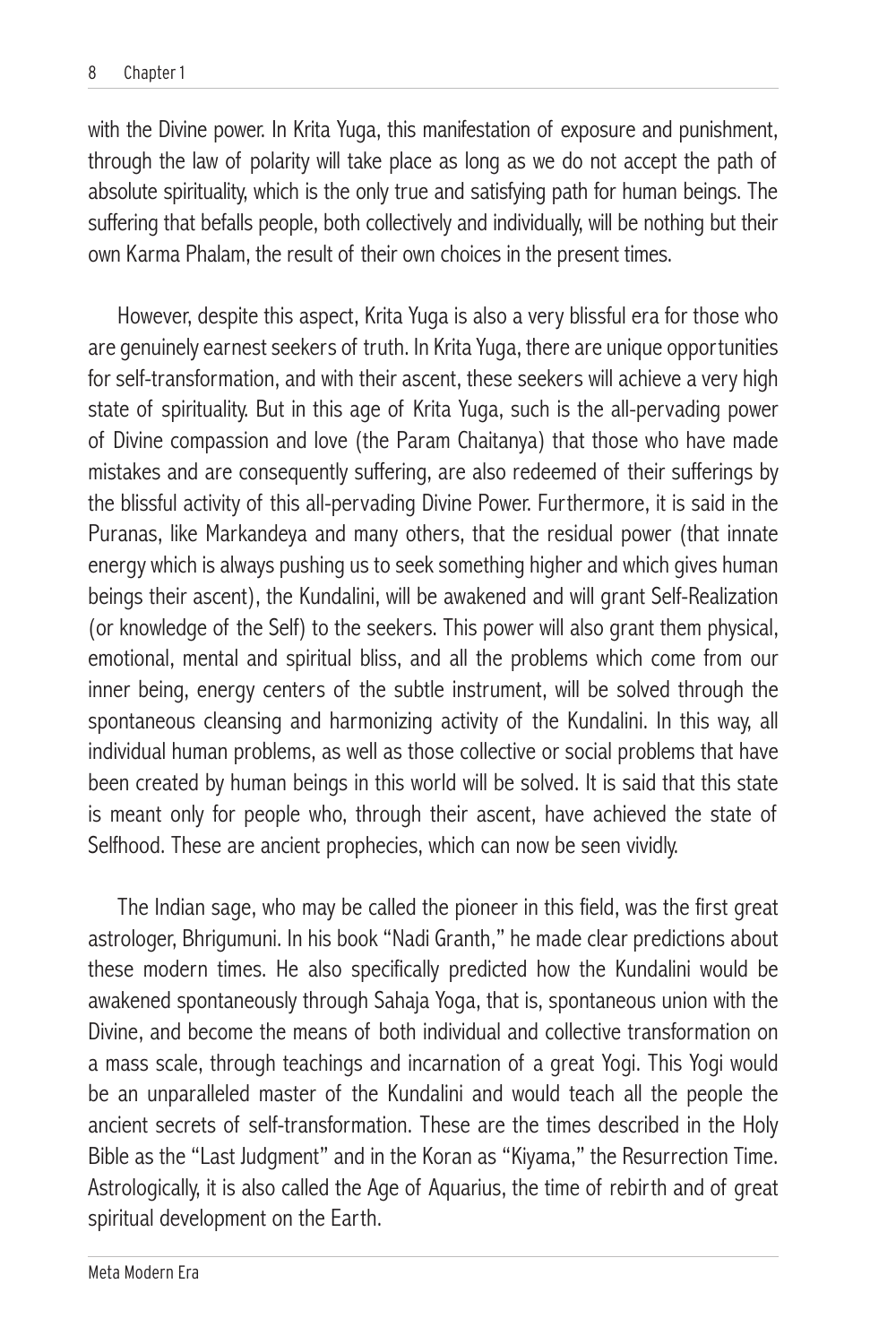Of course, this is also the age of science and technology in which human beings have progressed beyond the stage of blind faith. And, in this great happening of the Last Judgment and the Resurrection Time, one need not, and should not, believe blindfolded in whatever is said about ascent or salvation, but should treat it like a hypothesis, and observe the facts with an open mind like a scientist. Of course, if a hypothesis is proved, then any honest, scientifically minded modern person has to accept it. The pure knowledge of the Divine, manifesting itself directly through Self-Realization, will progressively lead to the creation of a new race for the new Age. This knowledge is not then for very few privileged individuals, as it was in the past, but for the benevolence of the whole world. In this way, the last breakthrough of our evolution will be achieved en-masse. The entire human race can be renewed and transformed. Dharma, righteousness, will once again be universally respected, and human beings will live in peace, harmoniously with themselves, with nature, and with each other.

However, the manifestation of Krita Yuga may not yet be apparent to the majority of human beings since Kali Yuga is still manifesting itself throughout the whole world, but it seems more so in the West and in a much deeper manner. However, in India and in many other so-called developing countries where dharma is still respected, Kali Yuga has produced a style of life which is no longer so traditional and dharmic, especially in the cities. The Western, modern culture is very dangerously attacking the culture of the East and converting young people to a very cheap, frivolous, superficial and self-promoting way of life.

In the prediction of Nadi Granth, even small details are clearly, described that people will start eating their food from steel plates rather than those made of traditional materials, or that children will start answering their parents back, etc. However, India has the advantage that faith in the Divine is not as strongly challenged as in the West, where many take to destructive methods which are anti-Divine. They are more prone to vulgar and immoral practices and accept anything that is Self-destructive.

In India, this faith, this innate respect for the existence of Divine laws and a universal harmony in the cosmos, existed in many people. In the unspoiled state of innocent childhood, practically every human being has a natural and direct feeling for the existence of God Almighty. But as time passes, this faith may be deflected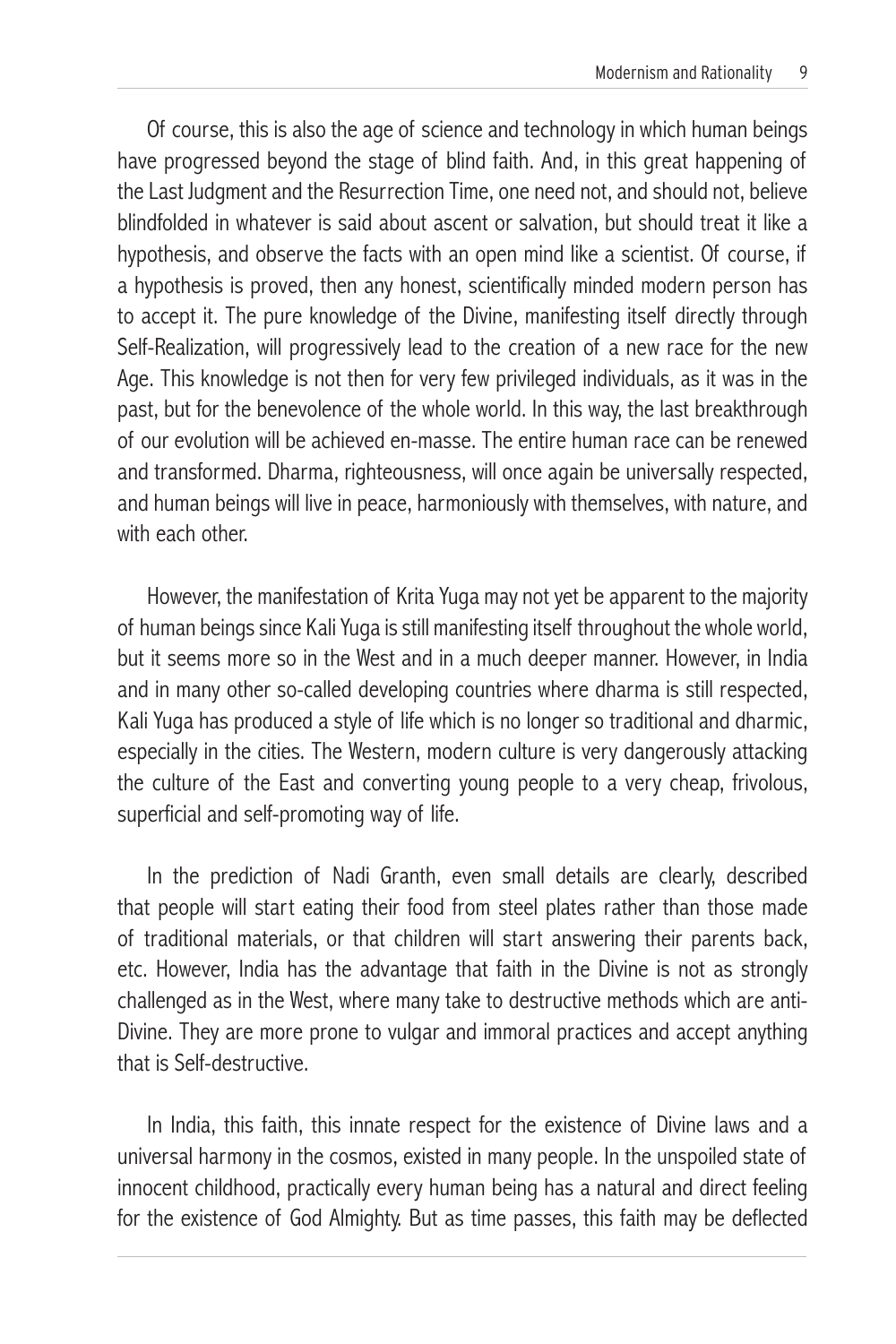and people start believing in other powers – political, economic or social. Pure faith in the benevolence of the Divine can also degenerate into destructive forms of religion like orthodoxy, fundamentalism, sectarianism, fanaticism, false gurus, black magic and witchcraft. As time progresses, persons may, for many reasons, even cease to have faith in anything at all, even in themselves. This is largely the case in the West today and it is only in countries like India, that we may find that pure faith in the Divine is still quite intact in the lives of the people, mainly in the villages.

It may, of course, be true that even in India the effect of Kali Yuga has penetrated up to a point. But, it has not yet crossed that limit of innate righteousness, of faith in God, so that what Western people would call the anti-Christ style of life, is not accepted in the day to day behavior of the ordinary people in India, as it is in the West. Of course, not all Indians have preserved their innate sense of spiritual wealth and many have taken to the Western style of life in the cities, even though they may have been born in India and imbibed some of its respect for traditional values and ancient wisdom.

It is ironic that what is so attractive about the West to certain Indian minds is its apparent affluence. India was, of course, herself once fabulously rich, but became a poor country as a result of foreign domination, and even after Independence has continued to be poor. The British left many legacies, some good, and unfortunately many bad, but apart from the so-called intelligentsia, which is Westernized, the ordinary people of India never recognized them. However, with the departure of the British after three hundred years of divide and rule policy, the country was partitioned on the basis of religion, and this created an atmosphere of anger and hatred in some areas, where fundamentalism and violence could easily take root. But despite all these setbacks, Indian society did not accept much change in the traditional way of life in the country. The traditional values continued to be respected, and faith in the Divine and in the innate righteousness continued to be very much accepted in post-Independence India, as in the past.

However, since Independence, there have been many hypocritical and unpatriotic people who have taken advantage of the innocence of the simple citizens of India. They appear mostly in the bureaucratic, political and economic spheres. The lives of such people do not reflect in any way the general lifestyle of most Indians, which remains firmly rooted in traditional wisdom. One might well find that many of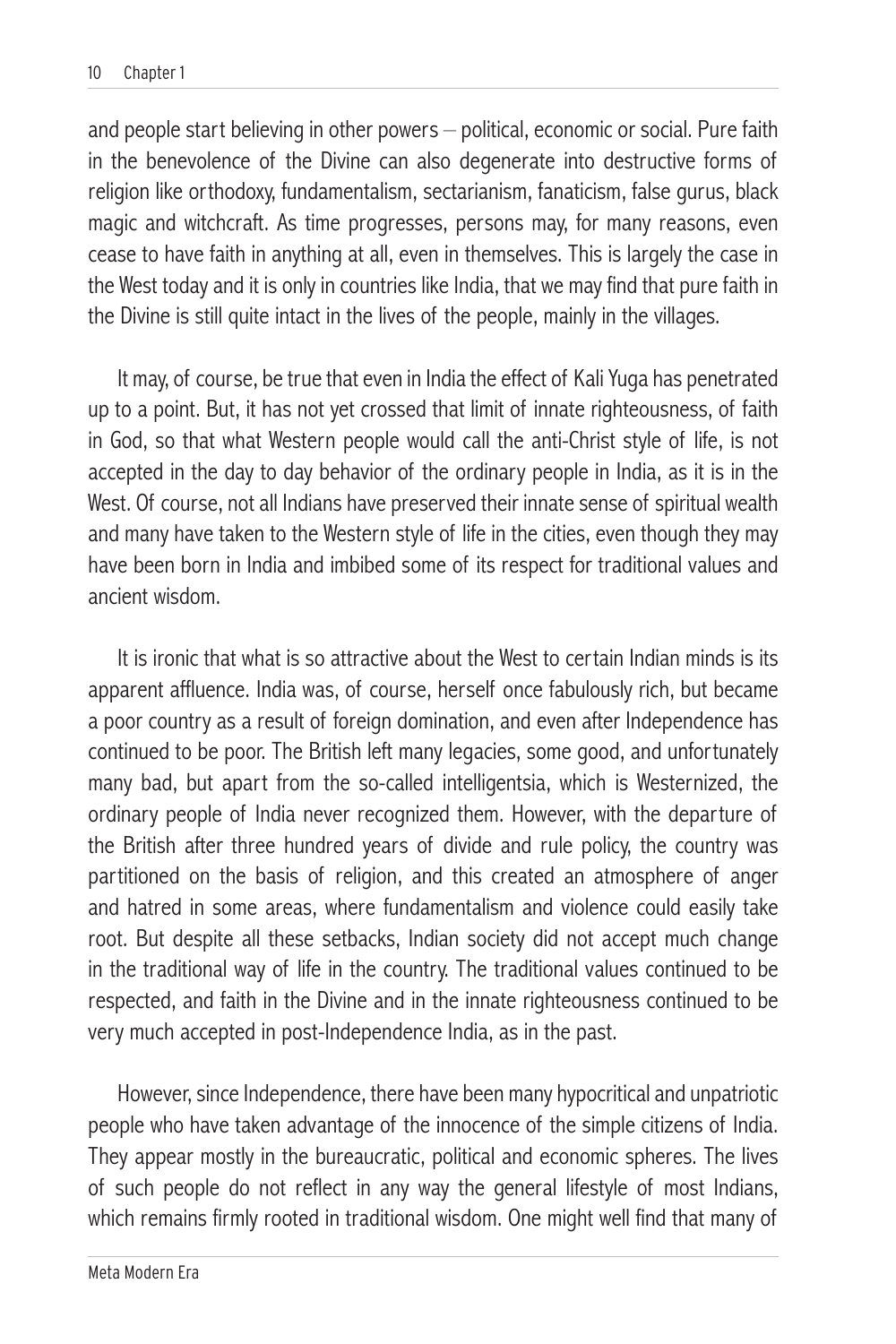India's problems arise from the actions of these impostors who are in charge of the country's welfare. Fortunately, India has had very few intellectuals like Freud, Sade, etc., who could produce yards of mental projections to instigate change for the sake of change and defend the destruction of traditional values and the disintegration of society, as they have in the West. India also luckily did not face any major wars.

On the contrary, India has produced many great men and women of noble ideals, who have been upholders of truth and of traditional wisdom. The history of India has been made spiritually rich by saints, seers, great kings and genuine social reformers who are still deeply respected and venerated by the ordinary people. They were all men and women of great learning, of great character and of great spiritual standing. For example, Mahatma Gandhi, who was himself a realized soul, created a whole generation of very great patriots. Like Gandhi, they believed in the one universal religion, which encompasses all the principles of the great religions of the world. After Self-Realization it is easy to perceive the truth that all these religions were born on the same tree of spirituality, but that those in charge of each religion plucked the flowers from the living source and are now fighting each other with the dead flowers of merely partial truths. Unfortunately, most of the patriots of Gandhi's generation lived only for a short time and could not take their rightful place in the political life of India. However, since most religions are not organized in India and everyone is free to follow whatever faith he chooses, even Hindu fundamentalism is more of nationalism, and the traditional faith in the one universal religion is still very strong amongst the people. In this way, the values of traditional society have remained basically intact.

India's main problem has been that of poverty and industrial and economic underdevelopment after 300 years of British rule. It is not like England, where the Church of England is the only real authority as far as religion is concerned. The worst is France, said to be the eldest daughter of the Catholic Church. Despite all the illegal activities and horrendous crimes that are being exposed everywhere in the world, they have an organization called ADFI which can influence the justice of most of the countries in Europe. Still, France is regarded as a secular state. Unlike Europe, there is no official religion in India which could then call any other faith a cult or sect, or brand it as undesirable, without finding the truth. People are allowed to follow any religion or ideology they choose. But the negative side of this open-mindedness and religious tolerance is that people can follow any nonsensical paths they like or take any kind of person as their guru. Luckily all those false gurus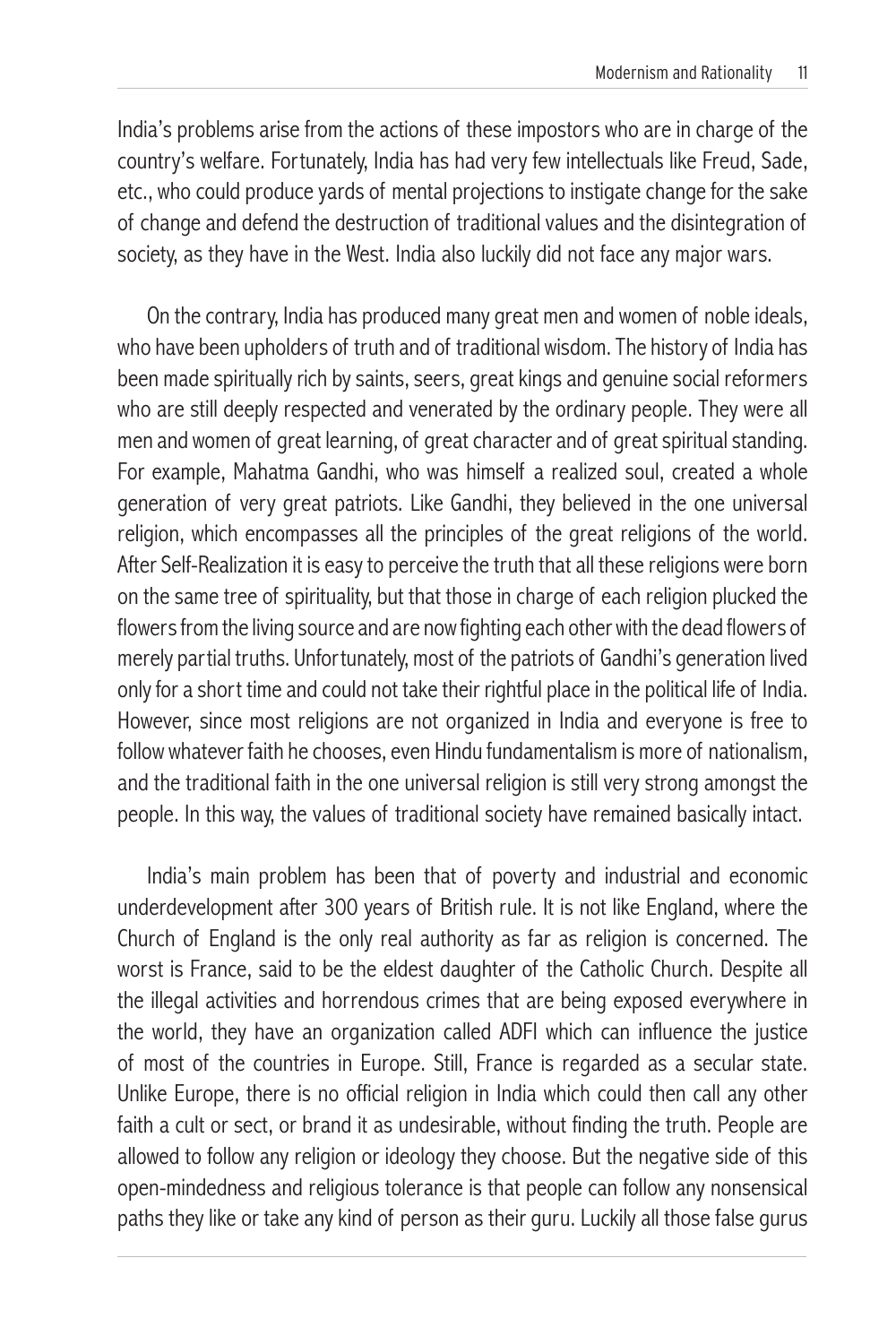are very greedy, money-oriented people who get attracted to the West. That is an advantage of being a poor country. But in countries where there is an official state religion, the freedom of human choice is completely restricted, and people have no choice to think about the insights of other paths that might help them in their ascent or of gaining anything more than the official religion can deliver. Consequently they either stick to their blind faith or fall into some false path, cult or sect. The orthodox religions have tried to combat the freedom of the early agnostic tradition which did not care at all for official dogmas and creeds, but took to truth wherever it found it and aimed only at direct knowledge of Divine Reality. The gerund "gna" in Sanskrit means, "to know." There are other words like "Bodha" or "Vida." They all mean to know the truth on one's own central nervous system. From Bodha comes the word Buddha, the enlightened one, and from Vida comes the word Vedas, which are the ancient books of Divine knowledge.

Amidst all these double standards and moral impoverishments in the West, we can see the law of polarity at work. The wealth that was earned so easily, by plundering natural wealth and the ruthless looting and exploitation of the captive markets of the colonies, by the colonial powers, was assimilated into Western countries and resulted in tremendous changes in the West: great material prosperity, but also a gradual loosening of the ties of traditional culture that, everywhere, usually enables human beings to know easily the eternal values of dharma. These profound changes have seriously undermined traditional culture in the West and have even left their mark on the cities of many under-developed countries. This is because a very subtle undercurrent of materialism brought forth the gross Western culture of today.

As a result of the two World Wars and the conflicts of the Cold War period, there have been terrible attacks on the values that traditionally sustained the people. As we know from very precise historical studies, these have been specifically inflicted by the soldiers and sailors who visited or stayed in those countries. For instance, the American forces, who stayed in Thailand during the Vietnam War, have been largely responsible for undermining and destroying the traditional culture there and replacing it with the anti-culture of prostitution, drug trafficking and organized crime. It is also possible that the two great wars might have been responsible for the final shattering of the old value systems in the Western world. The dominating ego of those days in the West did not only overpower other countries, but also resulted in worldwide wars of white people.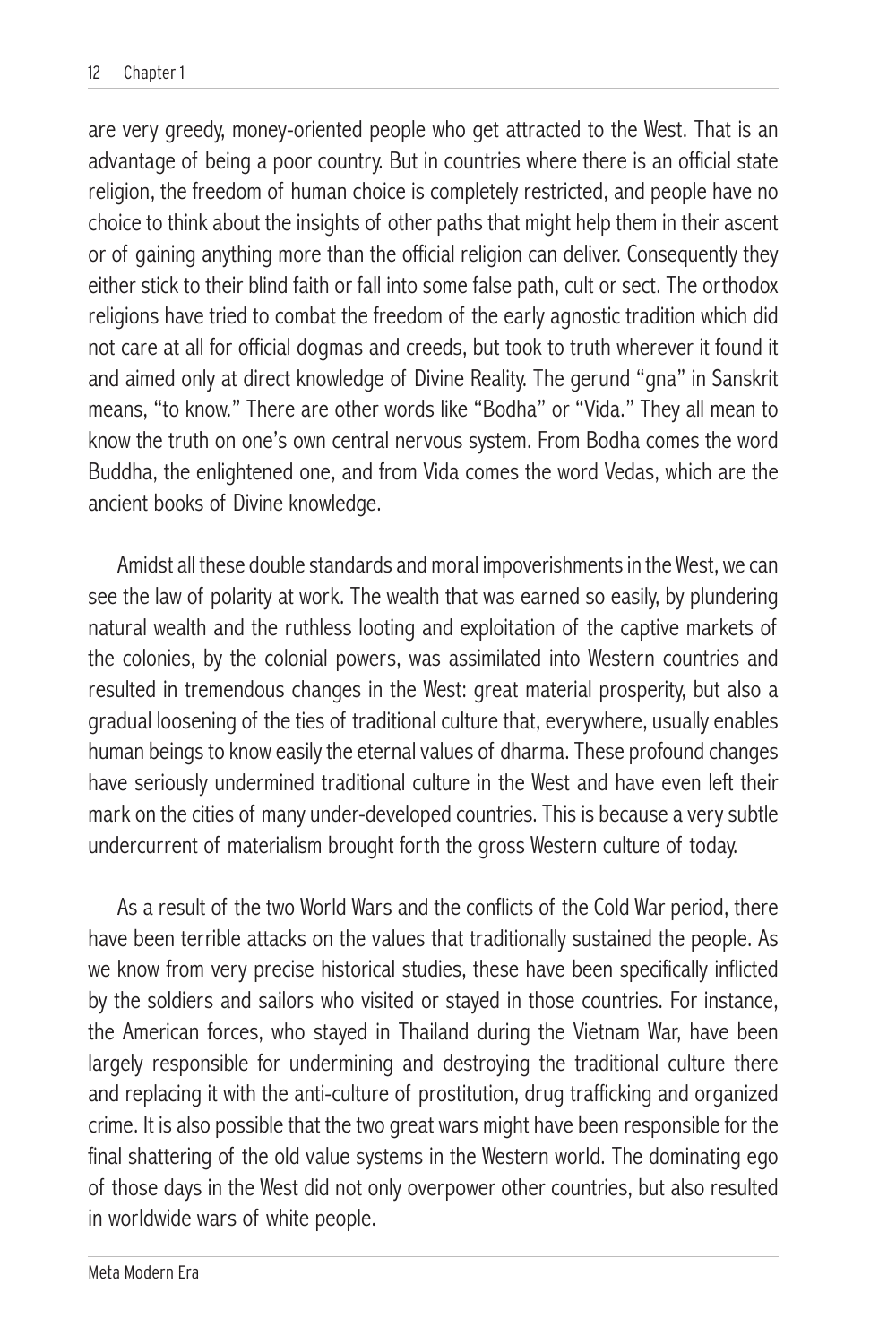America was invaded by Europeans destroying the peaceful culture of the natives. It is impossible to meet any native in a high position in society in North America. In South American states like Argentina, there are several German war criminals very comfortably settled down. They say the Falkland War was planned by them. I asked them, "How did you reach here all the way from Europe?" and they told me, very boastfully, "It was the Grace of God which used the Catholic Church as an instrument."

There are, of course, many other subtle causes of this new juxtaposed or parallel cultures that evolved in the West, which I shall discuss later.

In this book, we are concerned about dealing with the profound changes in culture and thought in Western countries in modern times. The concern is heartfelt. It is very important to know why these changes have been so evident and effective in the West in particular. In the West, people pride themselves on being the defenders of democratic rights and the champions of freedom. But if the Western world really cares for the benevolence of the whole world, it will have to turn to introspection. Due to their blessings of material prosperity and technological advancement which has gone out of balance, it is Western people who will have to take the responsibility for the creation of a new age and the transformation of human beings into a higher state. However, if the countries of the West try to solve their problems by indulging in a fascist type of re-organization and limit their concern only to their stagnated own kind in the developed countries, then they will have completely failed in their duty to face up to their moral responsibility and one cannot say where they will finish up in destroying themselves from within and without. Materialism without any control cannot establish peace from within or without.

In my opinion, every Westerner has, as a matter of urgency, to understand the vital role he has to play in this great age of transformation and of the Last Judgment.

The Western mind has to realize the enormous responsibility which has been placed upon the West, and the Western people need urgently to find out how to achieve that balance, not in terms of money, but in the vision of their responsibility. This is very much required for the ascent of the whole of humanity, otherwise on whom will the blame of destroying the innate human culture by the dynamism of modernism lie, – the advanced or underdeveloped?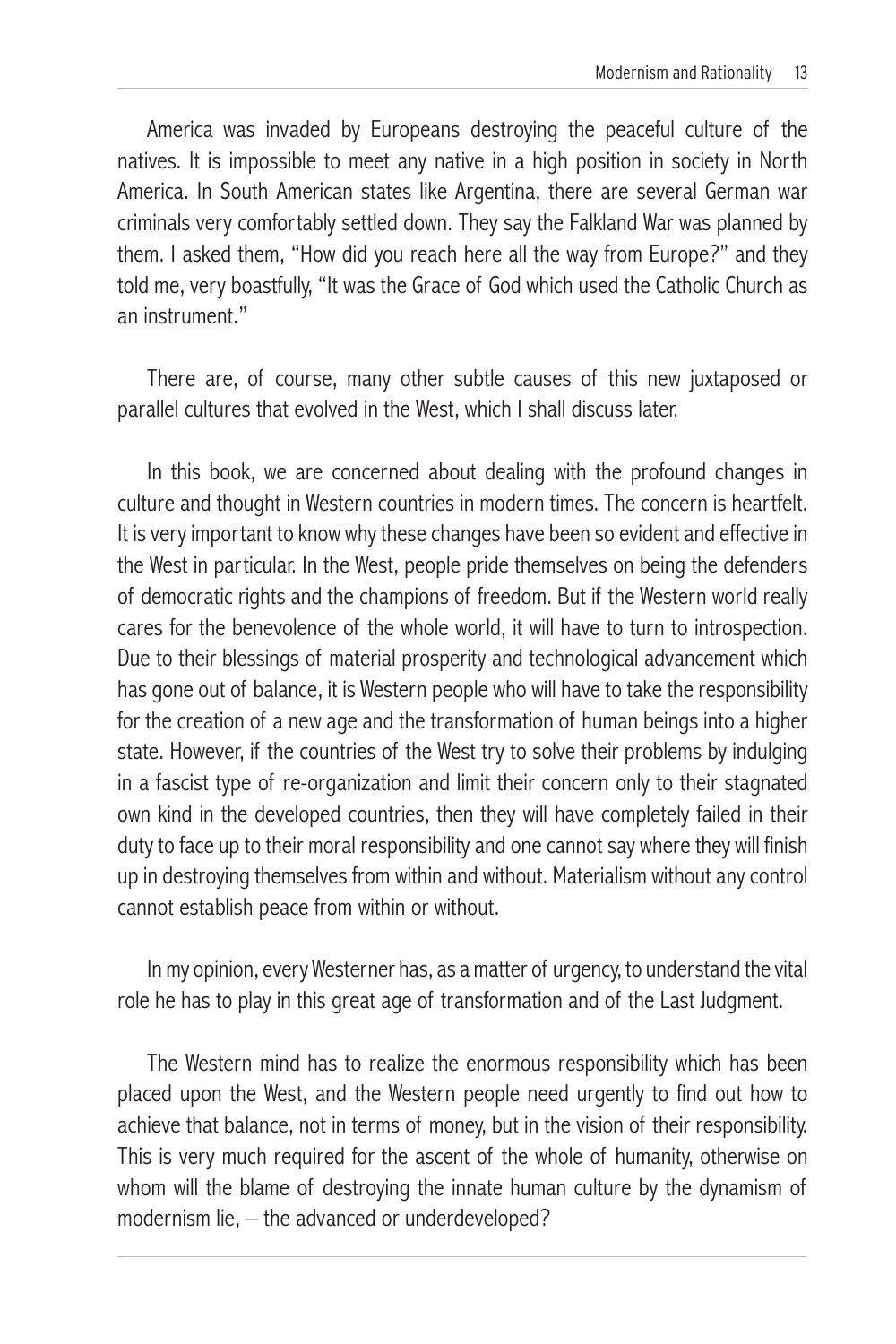In these modern times, in the evolutionary process, we have reached the state of human awareness. This human awareness can work through its thinking, rationality or conditioning. Many modern poets have described them as "the walls of freedom of the Self." But what if one can rise to a higher dimension of awareness? Why not open our hearts and minds to the unique discovery that has been revealed for this vital ascent? "The Kingdom of God that we promised is at hand." This is not a phrase out of a sermon or a lecture, but it is the actualization of the experience of the highest truth which is absolute, now manifesting itself in ordinary people at this present moment. The truth, which can be actualized after Self-Realization, is that you are not this body, this mind, this conditioning from the past, this ego, these emotions, but that you are the Pure Spirit.

Another aspect of this highest truth is that there is an all-pervading power of Divine Love which permeates into every aspect of whatever is created. This Divine Power does all the living work in this entire creation. We take everything for granted. We see beautiful flowers coming out of little seeds; we see big fruit trees growing from tiny seedlings. But however much scientists may dissect and analyze the living process, none of them can say how these miracles have taken place or what is it that directs and sustains the whole process of life. When they try to explain the mystery about what makes our hearts beat, they say it is the autonomous nervous system that runs it. But who is this auto, this self? Look at these human eyes which are such wonderful cameras, the brain which is such a grand computer. Scientists may analyze what is happening, but we never pause to question and try to find out why all these blessings have been bestowed upon us. But now, the time has come for sensible people everywhere to understand through their own immediate experience that we all have a purpose on this earth. The purpose of all our evolution and our development is simply that we have to become connected to this all-pervading power, so that we ourselves become Divine. This Divine process works spontaneously (sahaja). It can be proved and is absolutely tangible, much more than scientific findings and laws which can always be challenged and changed.

This process has now started on an en-masse scale and is the fulfillment of William Blake's most heartfelt desire: "would that all God's people were prophets." In this age of Krita Yuga, through the compassion of the Param Chaitanya (or Divine Love), the Kundalini is being raised in countless human beings, so that it is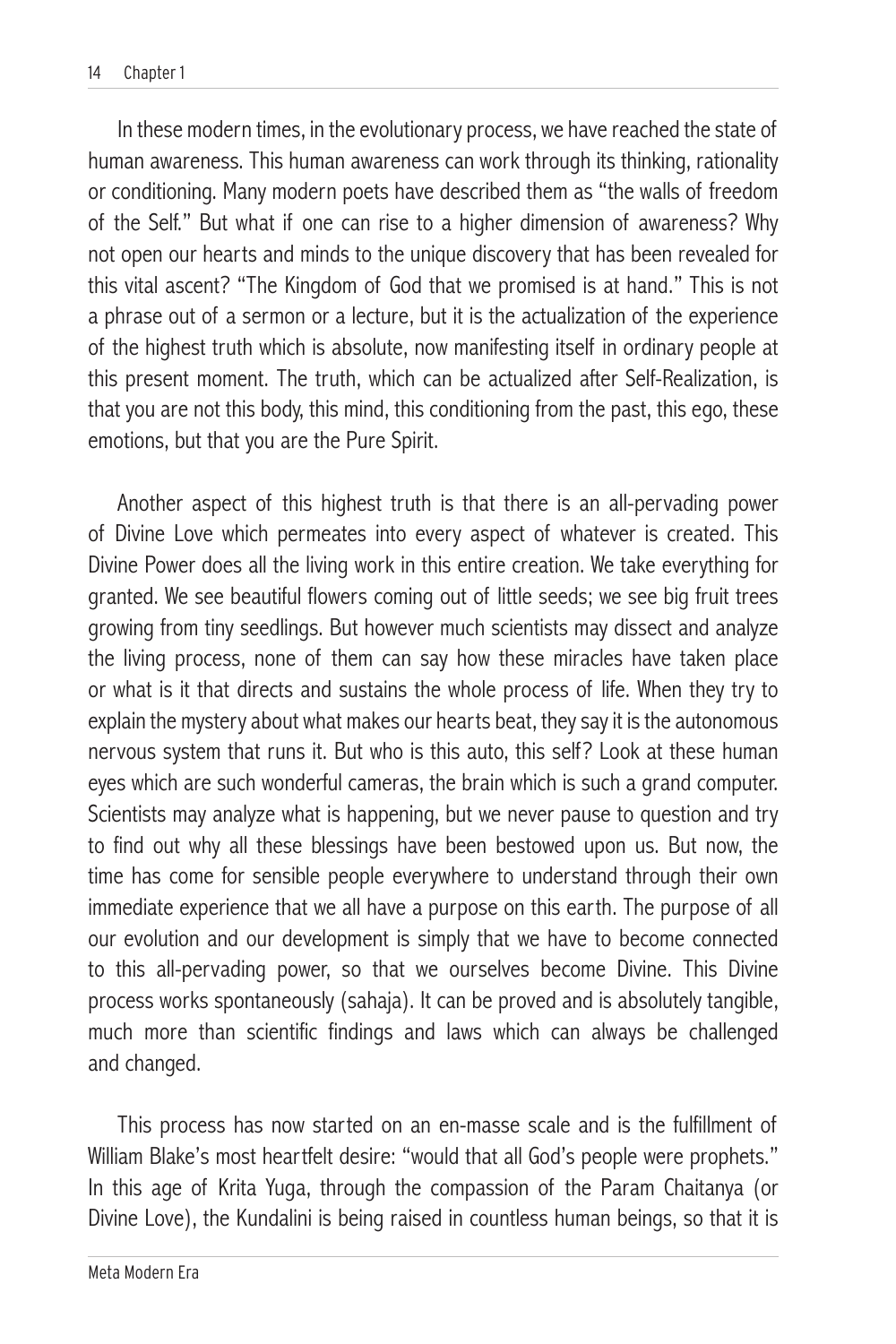actually happening: God's people have become prophets, and what is more, they have powers to make others prophets too.

There is, however, one small problem. The modern brain is full of too many ideas. Not original ideas, but ideas which have been gathered through reading, through the media and through the surrounding mental atmosphere. Whatever may be the case, the brain is over-saturated with ideas which largely belong to others: This makes it difficult or very slow for people to accept the truth of reality. It is not easy to convince people that there exists the absolute truth which is beyond the mind, and also that reality is at hand and can be achieved by every human being. Jesus said, "The meek shall inherit the Earth." He did not mean the weak, but on the contrary, those human beings who are strong enough to put aside their egoism and their conditionings. But modern man is neither strong nor meek. On the contrary, he is too snobbish, too arrogant, too conditioned or too self opinionated even to entertain the idea that there might be somebody who can actually tell him about truth or reality, and even show him how he can himself achieve it. For the truth which is absolute has to express itself in these modern times. And even if it is not accepted, it cannot die. On the contrary, if it is not accepted it will expose all falsehood and thus destroy it.

If the absolute truth is not accepted, it will destroy those very brains that reject it. Because they will take to other alternatives, in most cases they will have to take to self-destructive styles. They have accepted wrong ideas that originate from those many human beings who are teaching falsehood in the name of truth. It is an extraordinary thing to witness, that to approach the subject of absolute truth compassionately, one has to really beg people to listen, to hear about the truth that they all have their divinity intact and that it can manifest itself in the great event of their ascent through the Kundalini awakening. It is such a great pity, I must say, that this kind of convincing and cajoling of the complicated Western brain takes such an unnecessary long time. It is quite ironic that those leaders and teachers who are fake, who are modern anti-Gods, who are against the Divine, who are for the destruction of human beings, actually become very successful and achieve a worldwide following in such a short time. It is also true, however, because of the activity of the Param Chaitanya and law of polarity, that false teachers are revealed in good time for what they are doing and all the false ideas perpetrated by them are being exposed and destroyed very quickly. They appear and establish themselves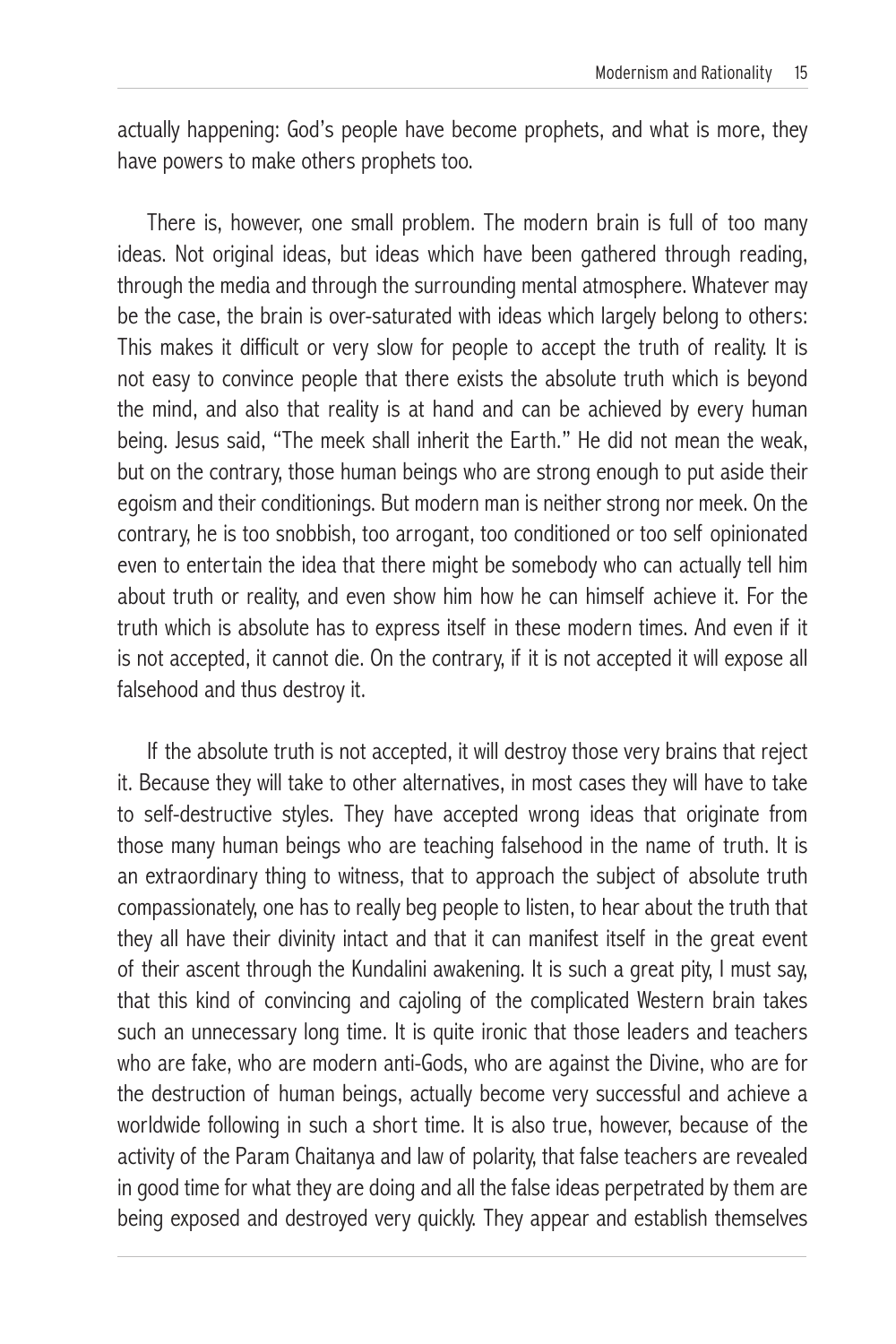easily, but in this age of Krita Yuga, it is only for a short time. The trouble is that after the exposure of one guru, people are so weak that some immediately start looking around for another one. When they settle down with one, they usually end up as lost, moneyless recluses. This guru shopping is now a common and fashionable lifestyle of the seekers in the West. It is the same with other kinds of ideology. Communism has failed in Russia, while fundamentalism and racialism have filled the vacuum and begun to prosper in the so-called democracies.

For those who are really in search of truth, it has to be accepted humbly that, so far, one has not found it and indeed cannot find it on one's own. In the East, it is common knowledge that if you seek the highest truth, you have to become humble or meek, as Christ has said. This is extremely difficult for the Western mind to accept, because it means surrendering the Ego.

A Western gentleman, who had come to me for the first time to learn Sahaja Yoga, found that it was very easy to get Self-Realization without any effort and without paying any money. He was so filled with ecstasy that he went out into the garden shouting: "I have found it." When he came back he was nearly dancing with joy and said, "Now I am going to write to all my friends who have been ardently seeking the truth for ages, to tell them that I have felt this all-pervading Divine Power as the cool breeze of the Holy Ghost on my fingertips. Now I know that the truth is, that one has to become the Spirit and that the all-pervading power of God's love exists, which we all have to feel through this evolutionary breakthrough on our central nervous system. With full confidence, I will tell them that it is a living process, that you cannot get it out of books, and that you cannot pay for your evolution."

He got very excited and wrote many letters to his professors, his friends and his colleagues who had all been discussing and reading books about seeking, day and night, for many years. To his great surprise and disappointment, the response was rather lukewarm. Some did not answer him. Others answered saying: "All right, we are happy that you have found it, but we have to seek in our own way. We hope that we will also find it, but in some other way." Some could not believe that it was so easy. Others said, "You can't lead a normal life and find it, because of one's bad deeds one has to suffer and detach oneself from society, from all human ties, before one can even begin to find it." No one would listen to him when he said that he had found out the truth by Kundalini awakening. With a typical twist of modern advanced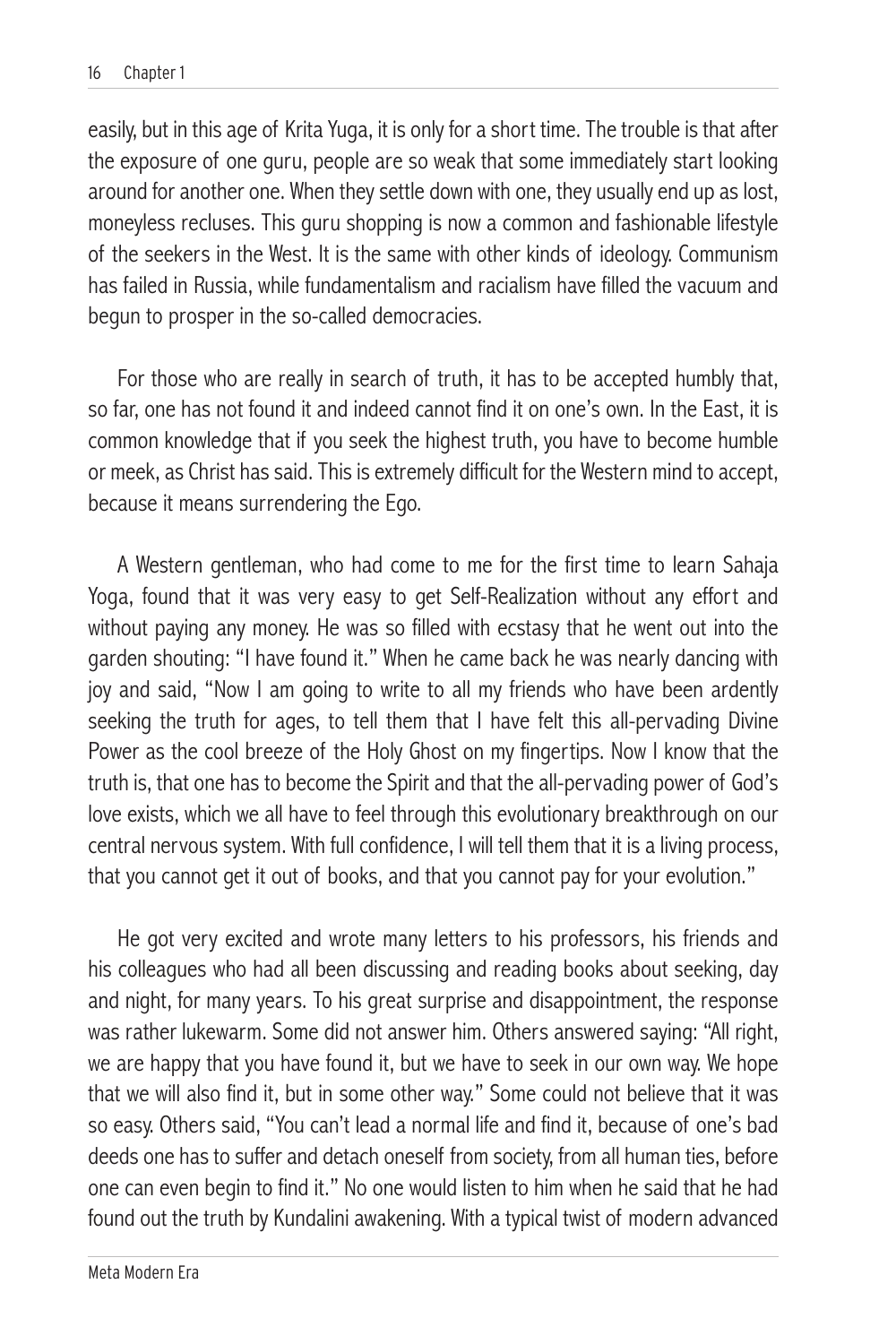thinking that never likes to arrive at any conclusion, they said: "Yes, this may work for you, but this cannot be the only way and there must be other paths."

He was deeply shocked to see that these people who had spent hours and hours meeting together, talking, reading and writing to each other, discussing how to find the Absolute Truth, were not even willing to listen to him when he told them that he actually had found the truth. It is, after all, he found not everyone is strong and meek enough to face the truth. They all tried to wriggle out of it, to escape the truth, by giving some "Yes, but..." explanation or other. However, as people say: "the truth will come out by itself."

In modern times, fortunately, someone who knows the truth about God and talks about it cannot be crucified and silenced. Of course, neither can such a person wait till these insensitive people are reborn with a more humble mind, because, "the Kingdom of God that was promised is now at hand," and this is the moment when the truth must be faced. On the contrary there are some half-baked Christians like ADFI from France who are spreading stories against Sahaja Yoga through the French media without having any idea as to what is the truth.

Unfortunately for many, like the friends of the Western gentleman who wanted to shout about truth from the roof-tops, in Kali Yuga, seeking has developed its own momentum and people don't want to give up the activity of seeking, even when they come face to face with what they are looking for. In the film "Modern Times," when Charlie Chaplin has been working on a conveyor belt full of bolts, the activity of fixing the nuts created such an inertia in his body that even when he had finished fixing the nuts and the conveyor belt had stopped moving, he still performed the same actions of fixing something with his hands. This really is an analogy of those people who are running in the rat race of seeking and just can't get out of the habit. In this way, the seeking of truth has that inertia, which can no longer be controlled by putting the brake on, or pausing for a moment in order to listen to someone who really can say how one finds the Absolute Truth. But the knowers of Truth are always faced with blank incomprehension. As the poet Kabir has said: "How can I explain what I know and see, when the whole world is blind." Of course, since Kabir's time things have changed and at this present moment I cannot say that all the world is blind because there are thousands and thousands who have come with open minds to know about Absolute Truth through Kundalini Awakening.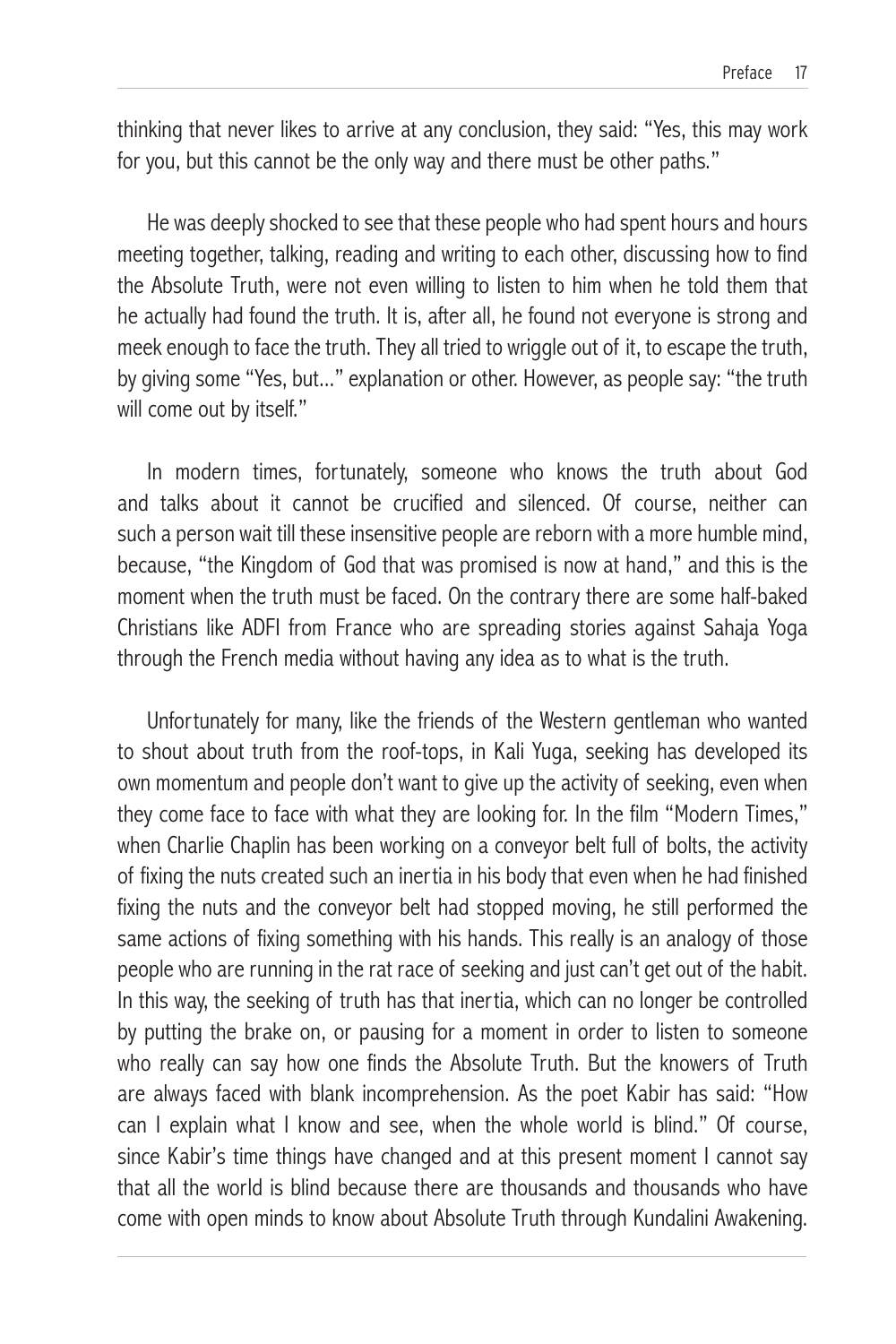Surprisingly there are quite a number of these realized souls after twenty-five years of hard labor of Sahaja Yoga.

In this book, we have to discuss the profound changes which have taken place in the West during this Kali Yuga – both negative and positive. We have spoken about the decline of dharma, about the growing self-destructiveness of the West, but it is also a fact that many, many seekers of truth have been born in the West in modern times. The right conditions developed, especially after the Second World War, when Western society had lost respect for the value system of righteousness and honor that had previously existed. Even faith in the Divine itself was challenged and the seekers had to face a very confused and faithless society that began to arise at that time.

Actually, the natural basis of Western culture was challenged by a four-pronged attack. One is, of course, science. The second, the intellectuals, heirs to the tradition of so-called enlightenment. The third being organized religions, fake gurus and cults. And the fourth one, the most powerful of all being the money blinded media used or exploited by the entrepreneurs.

The consequences of the aggression which Western powers had indulged in through colonial conquest and exploitation, had eventually to be faced through the Law of Polarity, and the West has had to reap the fruits of its former, collective actions (Karma Phalam). This is another of the blessings in the disguise of Krita Yuga. Whatever wrongs have been done by one country to another, nevertheless, have to be faced and paid for collectively by the aggressor. Of course, one also has to face individually the fruits of one's own actions. Many nations felt guilty about imperialism and colonial exploitations and admitted as a nation that it had been a mistake. But those whom they had aggressed and suppressed became vindictive, for violence begets violence. So the chain of aggression and exploitation caused a derailment of the whole world, leading to the so-called divisions; North South divisions, the divisions of the world into developed and underdeveloped, rich and poor. How can Western nations, and indeed those they exploited, get out of this guilthate phenomenon? The vicious circle of aggression, guilt, self-hatred is extremely destructive. It has to be said with complete clarity, it can only go when these nations know the absolute truth of Divine Love. Only the actualization of their ascent can save people in the Western world from inner destruction through guilt and self-hatred.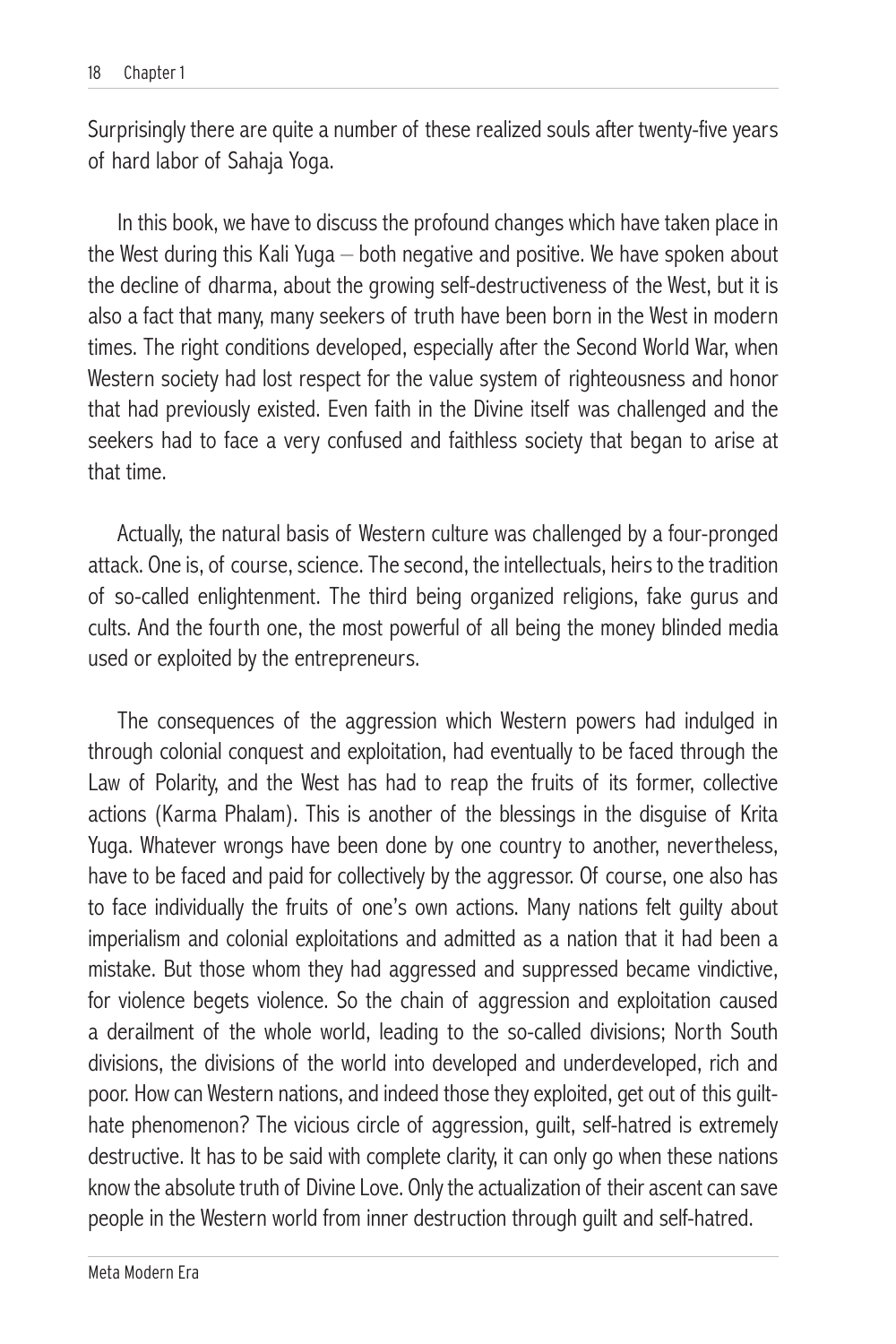18 Chapter 19 Chapter 19 Chapter 19 Chapter 19 Chapter 19 Chapter 19 Chapter 19 Chapter 19 Chapter 19 Chapter 19

People in the West talk grandly of spiritual life and of their ascent, but no one even knows what it is they are seeking. Thus, at the end of the "great" Age of Imperialism, around 1918, with the beginnings of what is called modernism, an ignorant society, thirsty for spirituality, started seeking and suffering individually and also in groups through the phenomenon of war, making every kind of effort and trying out all kinds of methods to break through to reality. Many seekers were born at this time but were destroyed in their own ignorance after succumbing to false teachings, which promised much and gave nothing in return, but financial ruin and psychological dependency. The Law of Polarity was at work here too.

With the re-establishment of the pseudo-affluence of the sixties and seventies in the West, a few cunning people in India, hearing the news that there was a market for seeking, decided to loot Western people of their excessive affluence and many real "anti -Christs" came to Western countries, but especially to wealthy America. They set themselves up as very active gurus, offering false spirituality for sale and anxious to exploit the restless, earnest seekers deftly stripped them of their wealth while destroying them in the bargain. To an outside observer, it is very surprising to see how such falsehood can so very easily be swallowed and accepted by the most educated and the wealthiest people in the West, as if they have completely lost their traditional sense of values and no longer know how to invest their minds and money wisely.

It has happened that it is the wealthy people who have invested their future spiritual life in the bank accounts of false gurus. Their naivety is not easy to understand unless we see it as a kind of concealed egoism, for perhaps they feel they can purchase their salvation without any further trouble to themselves by paying off the guru with their excess wealth or most of it. However, as Christ said: "It is easier for a camel to pass through the Eye of a Needle than for a rich man to enter the Kingdom of God." And, of course, compared with the people of the third world, in the sixties and seventies at least, everyone in the West was a rich man. The fake gurus certainly knew how to pamper the egos or the weaknesses of the rich Western seekers, for, being money-oriented, these seekers had lost their sensitivity to the real riches of spirituality.

Most of the seekers that I met during that time told me that, although they knew they were looking for something, they were completely ignorant of what it was and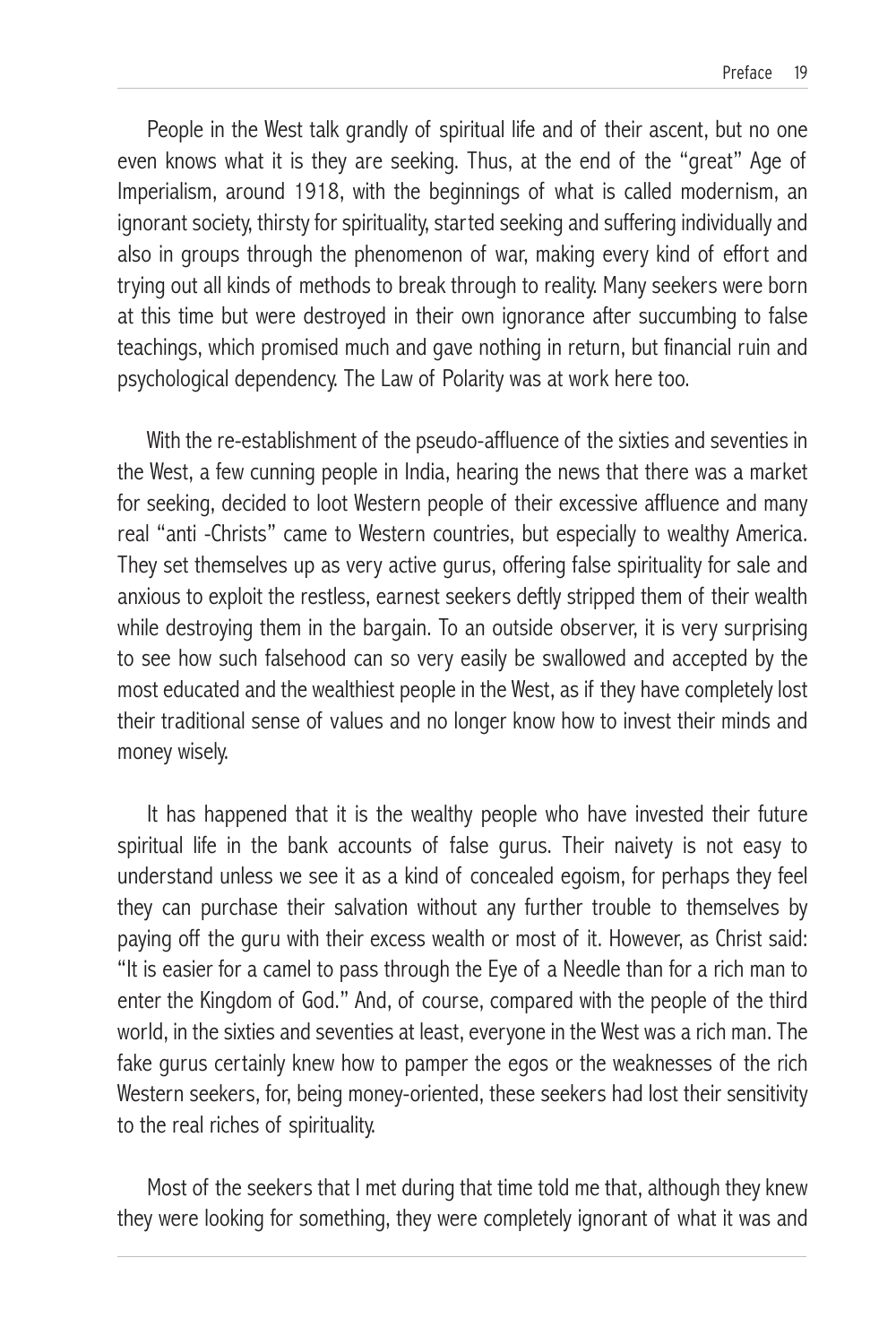had been mesmerized by these negative and false teachers. I have to say that it is truly lamentable the way earnest seekers have been exploited by these horrible so-called gurus from India. For seekers are a special category of people, and, as such, they are very precious. William Blake describes them as "men of God." They are the ones who have been seeking in many life times to find the Divine and have often become lost in the web of words of false ideas ("Shabda Jalam" in Sanskrit, as described by Adi Shankaracharya).

I asked many who had actually starved in order to buy a Rolls Royce for their guru, what had made them do such a thing. They explained that they never minded donating money to buy mere metal, as their guru had promised them that he would give the spirit in return. Naive and unfortunate seekers because in most cases, the guru took their money, and did in fact give them "the spirit," a dead spirit to possess and mesmerize them and make them bankrupt recluses. You have only to look at the tired and blank faces of the followers of these false gurus, to know that the light of their spirit has been blown out and something horrible and destructive has taken its place.

Of course, sadly, what enabled these false gurus to thrive in the West was their cynical exploitation of the noble ideas of freedom of expression and freedom of belief. The problem is, of course, that the idea of "freedom" has become so corrupted, that it has come to mean a complete abandonment of wisdom and righteousness at the cost of common sense and reason. "Liberty" has become the abandonment of all life sustaining value systems and the freedom to go in for selfdestruction, regardless of the cost. The so-called gurus knew that the most valued commodity in modern times was no longer real freedom (the freedom to live and reach our highest potential as human beings) but quite simply: money. So these cunning people freed the seekers of their wealth and also their health. There was a guru who used to send seekers to the Gobi Desert to find Nirvana. This is the surest way to get rid of the seeker and obtain all his properties and belongings.

Money in modern times infects all kinds of so-called spirituality and it has been claimed that even the Vatican counterfeited nine million dollar notes and distributed them through the Vatican Bank, the Bank of the Holy Spirit. Unfortunately, in these modern times, most religions it would seem are being run on the same money orientation or power orientation. So now, let us look more closely at what these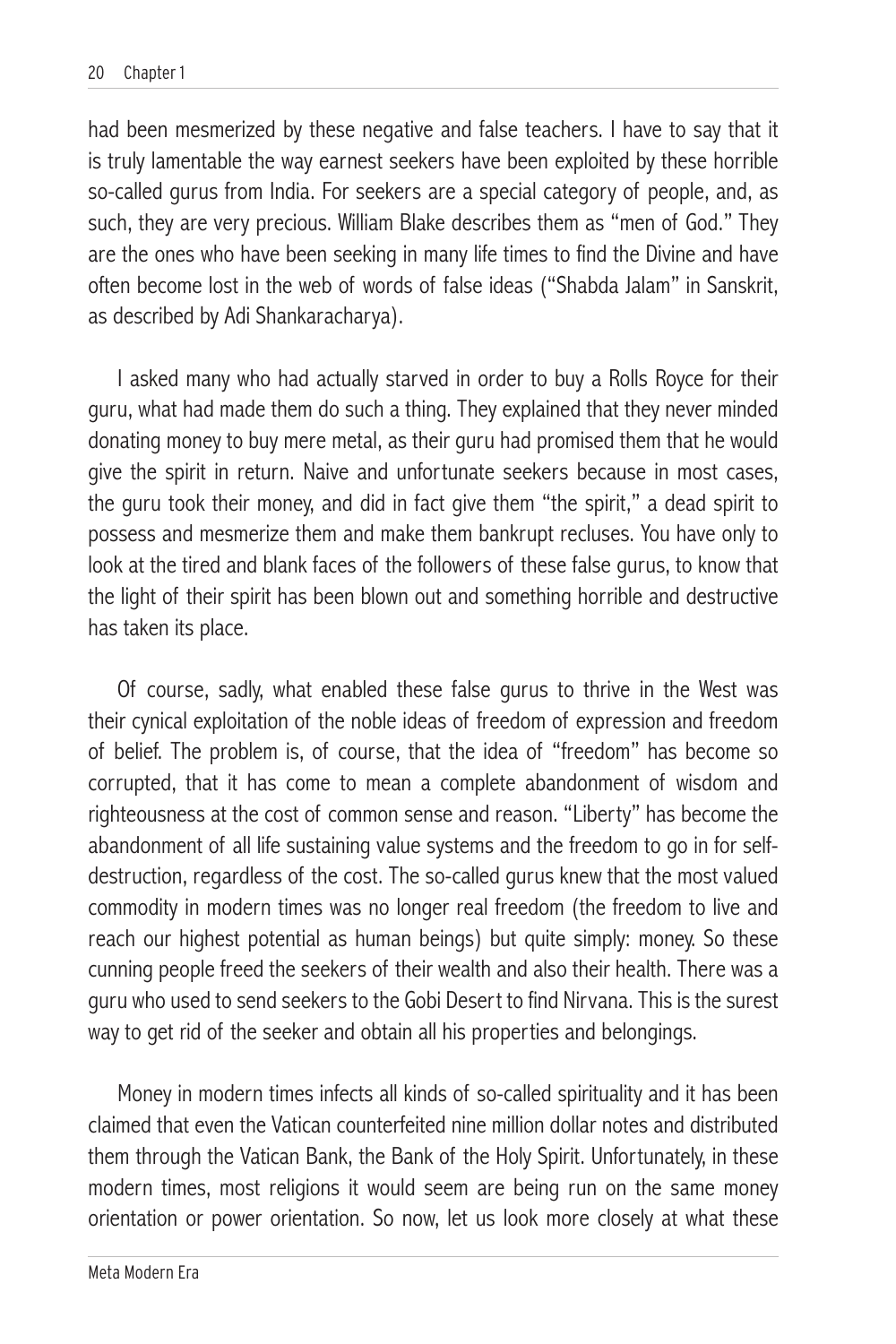modern times have brought us, what they have changed in us and why we have accepted these changes.

Generally speaking, the present times are called modern times. It is quite a funny thing, but in modern times, it takes no time at all for anything to become out of date, old or antiquated. Thus, "modern" means presently new or new at the present moment, which means that whatever is modern has only a very limited existence and that the state of being modern is momentary. So the word modernism is very misleading. It seems to mean presently accepted theories or current worldview. But in modernism, everything is in fact constantly shifting and changing. It is an unstable succession of fads and cults, that linger for a short while, then disappear, but which often leave very deep impressions or dents on the human psyche.

The sophisticated literary or philosophical meaning of modernism refers to the search for something new, or at least some diversion from the old, through mental projections (often of a most irrational and frightening kind), but disguised and supported by rationality or rather by rationalizations. When the stable world of traditional values is given up fully, only because it is out of date and thus despised, there is an experience of emptiness, of chaos and confusion. When all the well-tried pointers and bearings have been thrown overboard, the assumption is that the human mental activity, either rationality or irrationality, is the only valid means of finding out the truth of reality.

Modernism has given rise to some very curious examples of the exploitation of irrationalism to find the meaning of life or the reason for existence. Psychology, Surrealism, Nazism have all risen out of the irrational side of human mental projections and have been dressed up with a veneer of rationality. But unfortunately, rationality, whether it is being used consciously to cloak irrationality or under the illusion that the linear constructions of human thought can lead to Truth, is only yet another mental projection with no substance behind it. And one can never find reality by rationality, supporting rational ventures.

The problem is that the human mind can use rationality to explain or defend any idea (wild or profane, sane or insane, constructive or destructive) and develop it in any direction, for any model, any pattern or any construction it chooses. The responses to the great problems of human life provided by rationality are also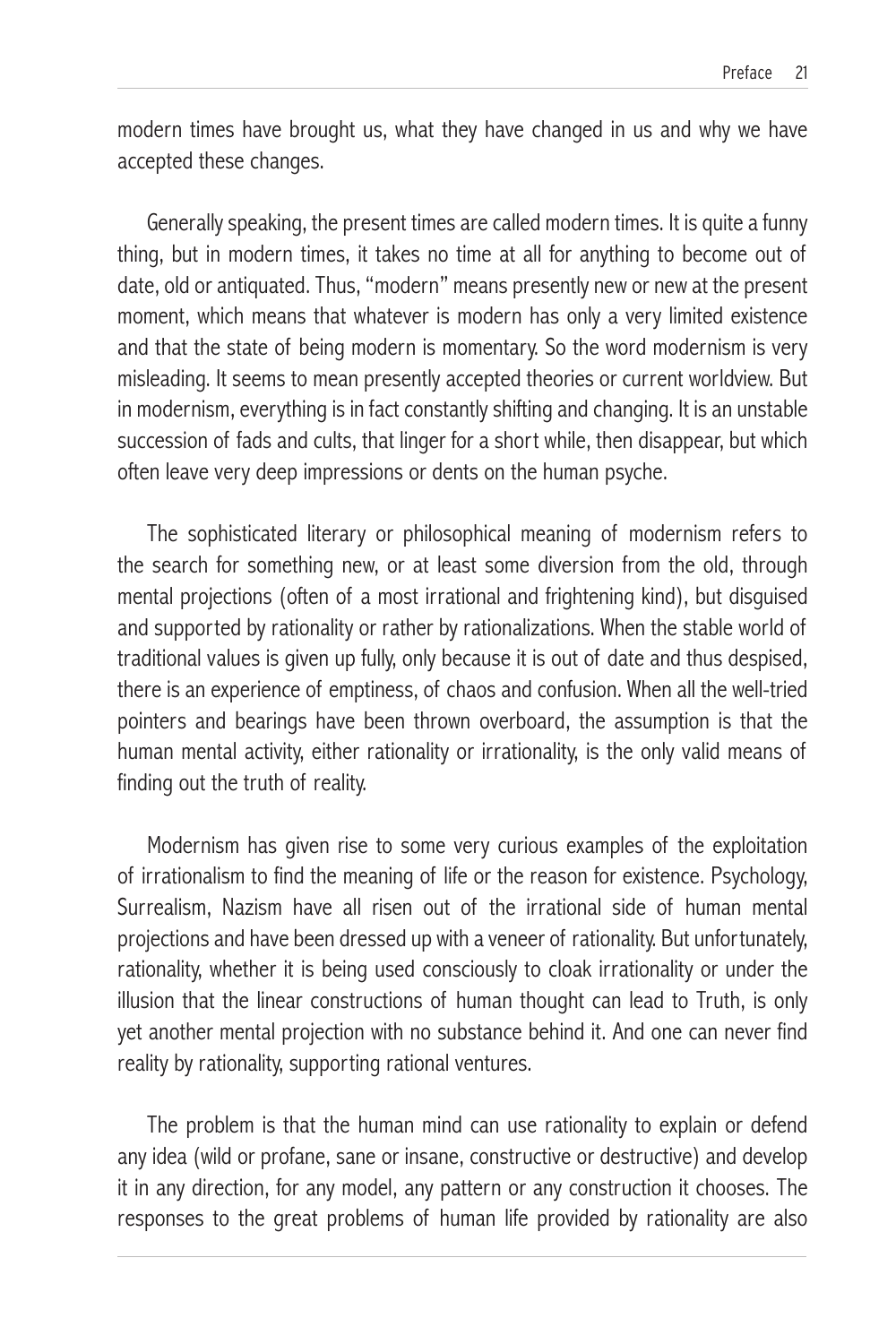extremely strange, and most confusingly, they differ from person to person, because rationality deals only with the relative and not with the absolute. For example, by rationality, one cannot prove the existence of Divinity or of Divine Love, but in reality one can feel it on one's fingertips.

Surprisingly, if we consider how important rationality was for the so-called enlightenment of the 19th Century, when we try to evaluate the historical products of rationality, we find some, which have proved to be disastrous. The most horrendous social models of this kind of rationality are provided by Hitler, Mussolini and Stalin. If rationality ultimately is the only driving force behind modernism then, at the end of the day, one should not be surprised if it has to be seen that modernism consists of the limitless vagaries of the human ego, leading to sheer nonsense and idiocy and even to sufferings and catastrophes.

Rationality is most prized, of course, as an analytical and critical tool. But individualistic rationality can be extremely cunning and manipulative, particularly when it challenges the ego of another modern thinker through criticism. Truly creative writers and thinkers have always suffered at the hands of critics. The critic has no creativity of his own and perhaps out of jealousy, or a sense of inferiority, spends his time analyzing, attacking and attempting to destroy what has been created by another. He thus wastes the energy of the other ego, and bloats his own ego in the bargain. However, even though the rationality of one person may not necessarily challenge the rationality of another person, and possibly it may not be used in an aggressive way, it can still never give a clear cut idea as to who is wrong and who is right. It is a common phenomenon. Some think that one particular system of government or one kind of religious belief is good, while others conclude that the system of government or of religion which they are following is equally good. This is why it is not good manners to talk about religion or politics in civilized company. Of course, in the field of science, criticism is a healthy phenomenon, obliging the scientist to provide proofs for his theories, thus leading to many new and useful discoveries. But even science is not conclusive about what is real and true. Furthermore, it does not, despite its practical value, even deal with the entirety of human problems, which, I have to say can only be solved through self-knowledge. Of course, scientists are suspicious of anything which sounds mystical or up in the air. But the self-knowledge that I am talking about is concrete, verifiable and is tangible like science itself and completely understandable in rational terms.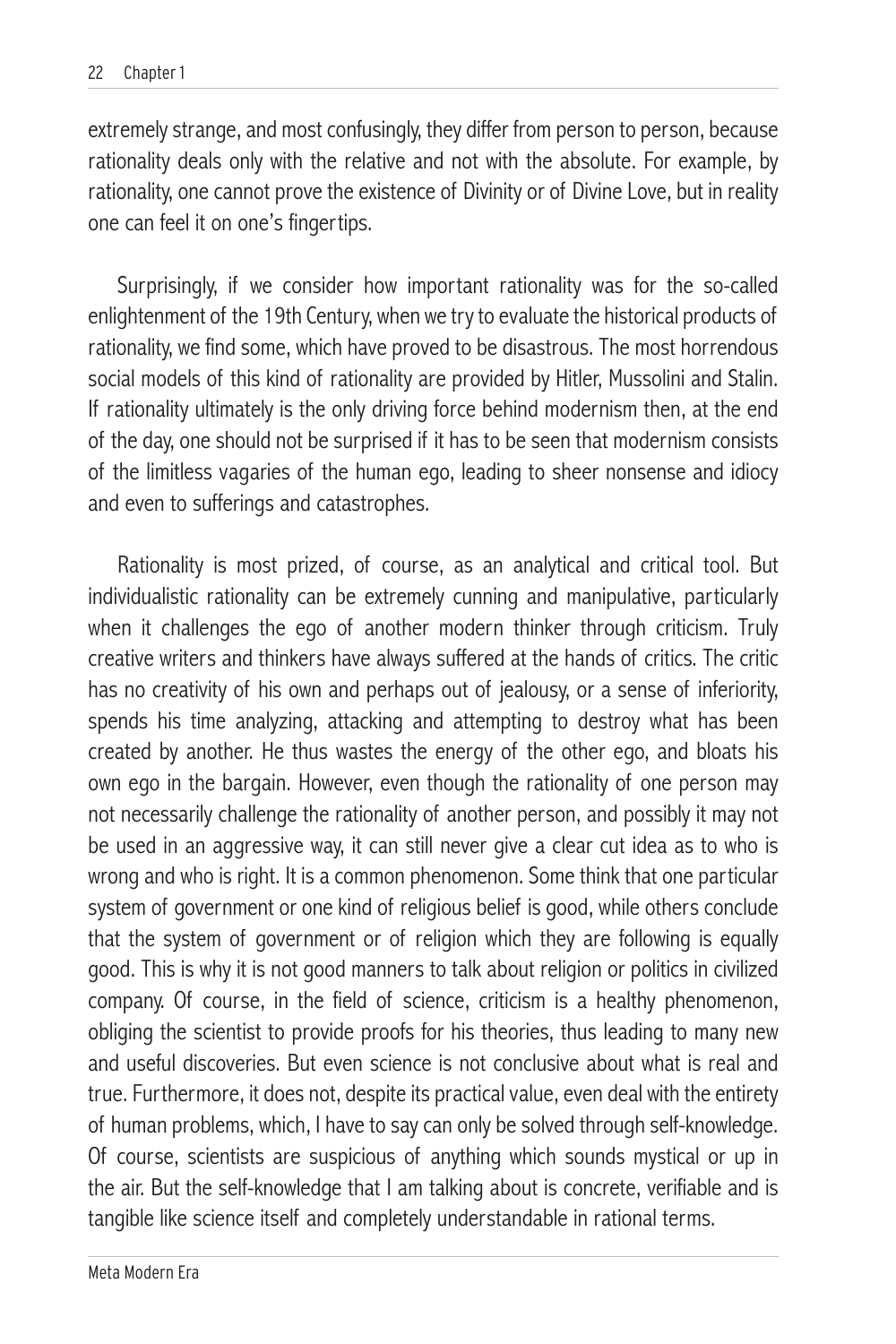However, if one considers the absurdity and the implications and the aftereffects of many otherwise apparently rational conclusions, one has to say that rationality, though we are very proud of it and boast of it, is not such a responsible vehicle for wisdom. In view of the unreliable results of applied rationality, it is clearly wrong to have any such firm ideas and beliefs based solely on rational theories. There is no final answer to fundamental questions through the use of rationality alone, because discussion shows that each view may be partially right. One cannot definitely say that this one is fully right and the other is fully wrong. In our wisdom, we must understand that the truth in effect is absolute and not relative or variable as we commonly experience it, like the six blind men describing an elephant from six different angles: one, holding the trunk, says: "it is long like a snake"; another, feeling a leg, says, "It is massive like a tree." Each has a very firm and indeed justified faith in the correctness of what he has found, but each contradicts the other, because each has only a partial and relative view.

Of course, rationality is not even as firmly anchored in reality as the blind man's perception and who may not even be in contact with the elephant, but perhaps indeed the trunk of a tree, a piece of hanging rope, or a poisonous snake. Unless you have access to the absolute Truth, which is a totality, unless you can see the whole elephant, how can you decide whether your view is the right one?

However, there are many who may profess untruth with great confidence, proclaiming their authority with great pomp and circumstance, but they become aggressive, violent or even murderous if they are challenged by others, as the actions of many so-called religious fundamentalists amply demonstrate. Moreover, all kinds of cults which appear to be very benevolent from the outside, teach the seekers that this world is coming to an end. The disciples of these kind of cults may become fond of violence and start killing people outside the cult as the great warriors of the God of Destruction. Some of the fake gurus kill their own disciples to plunder the money which has been looted by the disciples who are expert thieves. Some of them who talk of the end of the world do not allow the disciples to marry; some rape women disciples who become pregnant and kill their unborn or newly born children secretly. Secrecy is the key word of all such world ending cults.

On the firm foundation of Absolute Truth only, can one have complete confidence and an absolutely peaceful, non-violent stand in the face of the relative world of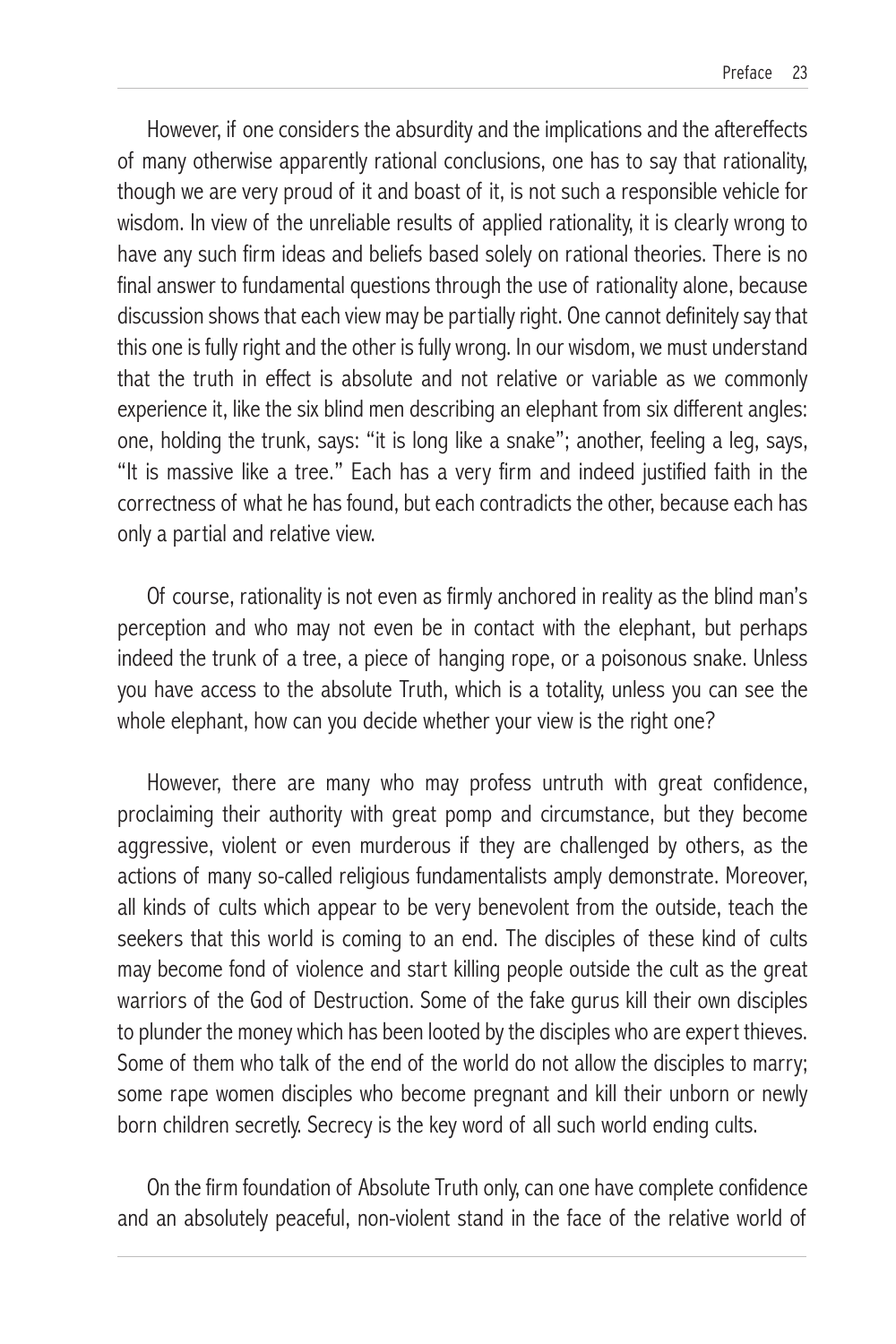uncertainty, contradiction and confusion. Such a person, like William Blake, for example, is truly what is meant by the word saint  $-$  a person who states the truth simply as he sees it with his higher vision, and does not react vehemently or violently to contradiction and scorn, but pities his or her aggressors as blind and ignorant.

However, in modern times, what impresses one is not a simple and unassuming statement of the truth, but superficial showmanship and display. When I was on a lecture tour in the USA, the television interviewers in Boston asked me how many Rolls Royces I had. When I told them I did not have even one, they actually refused to interview me because I was not in the business. Of course, I do not blame the Boston TV people, especially as they work in a society in which the power of money is the ultimate criterion. This is how you have to survive if you want to get somewhere in the turmoil of modern society, where rationality and egoism have become like two fixed blinkers on a horse, whose body has no substance but money.

Now, because of the natural limitations on the power and scope of rationality, a person who can say with authority what is absolutely right or absolutely wrong has to be an enlightened person, because he transcends rationality and is in the realm of reality beyond thoughts. It is beyond the normal limitations of the human mind to say something about truth so emphatically. And if such a person not only announces but manifests that truth as reality, and expresses it in his life and work, then one should after all pay serious attention to such a personality. Such a person is a saint, or a seer, a greatly evolved soul, whose unique individuality is free of all taints of egoism or conditionings. He is, we might say, meta-modern and does not care for the limitations of rational understanding, for the norms imposed by the cult of money or the power of the orientations of fads and fashions in modern times. To a merely rational person, who thinks that all ideas are merely opinions, such a person may appear to be an egoist, but the test is that through his lifetime he will not do anything that jars or that is considered sinful or anything that goes against human benevolence. Nor will he create destructive ideas in the minds of the people. On the contrary, whatever he does is constructive and compassionate and creates peace over his entire area of activity. Because it serves the interests of a fuller and more perfect life and promotes human ascent, his work is of an eternal and absolute nature, one may condemn him as an idealist who is not practical.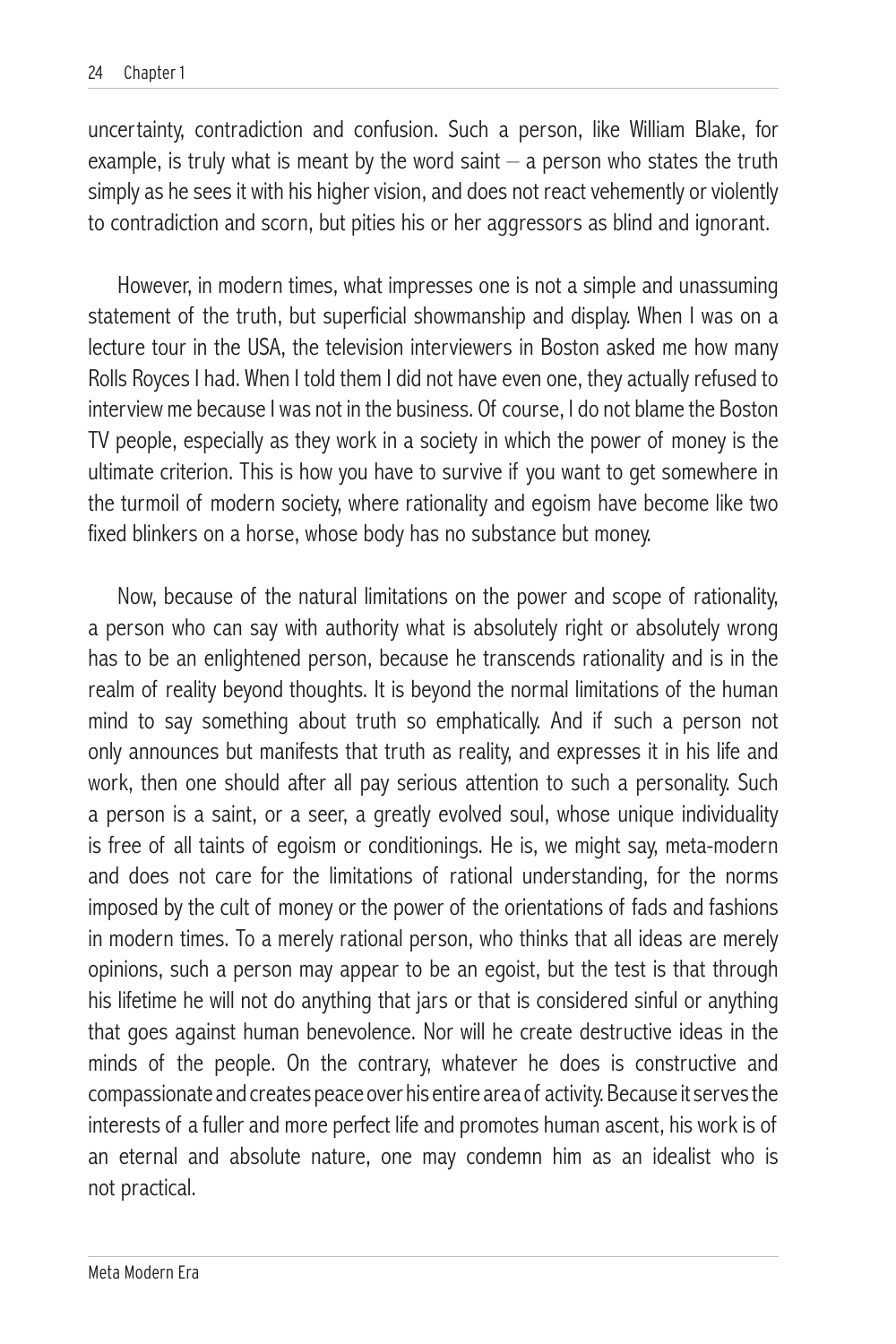It is important to verify exactly what rationality is, this vehicle and basis of modern life. If we can understand its value and its limitations, we shall be able to enjoy whatever fruits it can offer, while avoiding the pitfalls it puts in our way. Firstly, rationality is not necessarily empirical. It doesn't necessarily conform to the facts of human experience. And if the beginning of the thought or theory is not rooted in reality, the end or the final results of such a thought or theory could well be disastrous in practice. When such rationality becomes collective, then it is extremely dangerous. Not only one person may be hurt, but many, and sometimes a whole nation or many nations can be hurt or even destroyed through the effects of such collective illusions. Rationality just creates systems that appear possible, without necessarily being true or real. Often, rationality could equally well prove the opposite to be true and that in turn may later be proved to be flawed or fraudulent. Rationality can make a man feel like a worm, or like a hero.

The problem is that all these manifestations of rationality are on the relative plane, created, as they are, by human beings who have no innate guiding principles of wisdom. Whenever they try to project rationality and construct a system, it is merely their conditionings or ego that they project. Far from offering something substantial and real, they are merely projecting themselves arbitrarily towards a goal of their own creation. Rationality moves in a straight line like a wild boar who cannot change his course once he has started charging. The wild boar, as often as not, misses the target and goes on until he is completely exhausted. This happens to many intellectuals, in the relative world, who pursue their ideas to the extreme without noticing that real life is fluid and always changing, as often as not, and the goal posts have been moved and they have missed the point. Being modern, always on the crest of the wave, they are caught in perpetual motion and they cannot slow down or stop to see where they are going or how they are taking others for a ride. Thus the rationalists' notion of truth is normally a linear movement, or a mere mental projection, which takes an idea through to its logical conclusion. Of course, it may have some spark of insight in it, up to a certain point, but because it is not based on an absolute vision, it has no substance of truth in it and it starts falling and ultimately recoils, or boomerangs, on the person who has projected this idea or on the people who have accepted this system. It relapses and fails, because it lacks the strength of reality, and ultimately it cannot sustain its own random flight. This explains why so many apparently benevolent solutions, based on rationality alone, have often turned out to be full of destructive elements.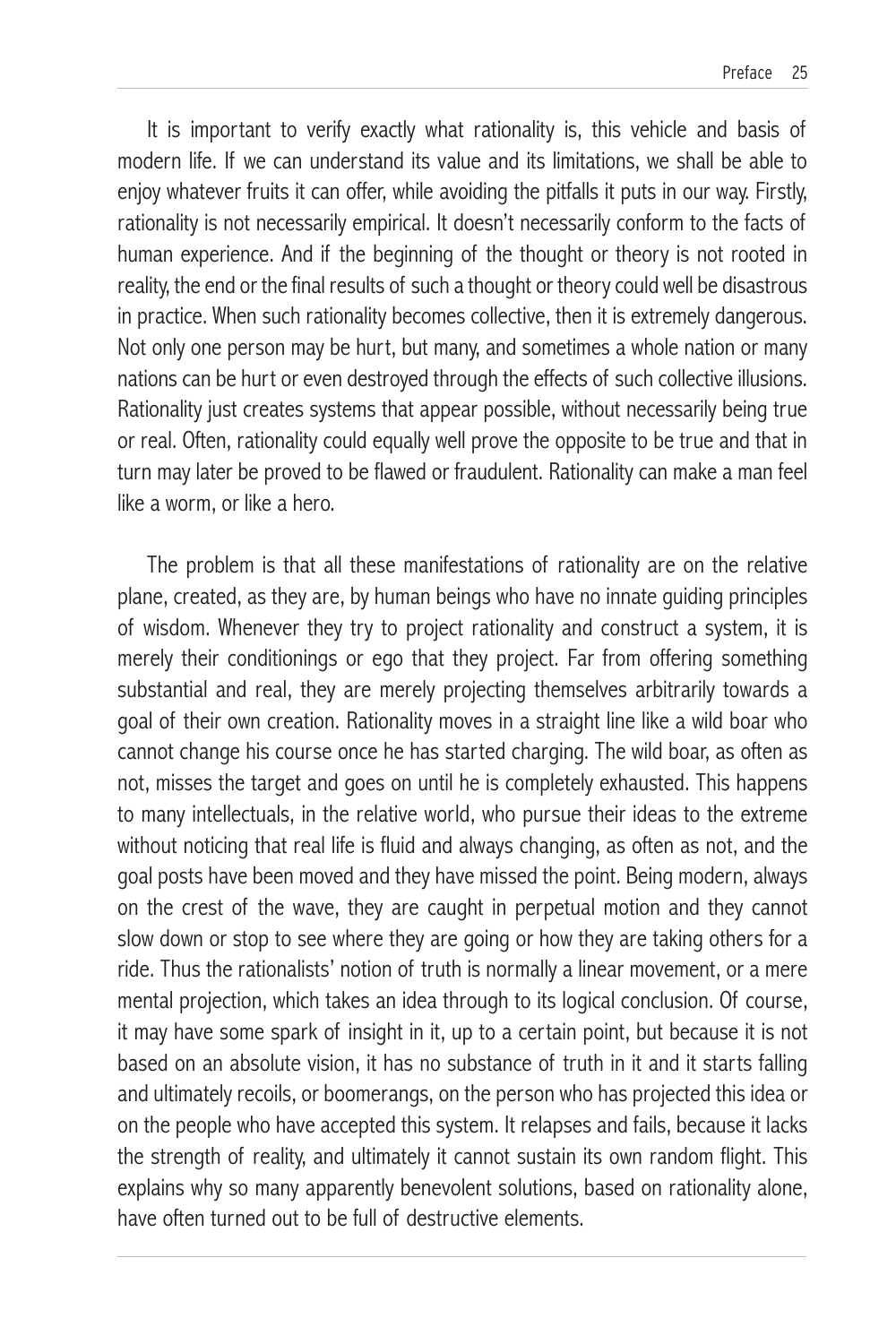A very good example of this is Freud's theories. Now, after such a long time, people have started to find out how distorting and fraudulent they are and how the psychoanalytic treatment propounded by him has turned out to be a mixture of hocus-pocus and brainwashing. It is now clear that Freud did not know what the Unconscious is. This was already apparent to one of his first disciples, C.G. Jung, who was later to describe the Unconscious as the source and matrix of all great creative ideas, as the basis of all reality and not just a sort of personal dustbin full of primitive drives, which was Freud's limited and destructive view of it.

Psychoanalytic theories, far from helping people to lead happier lives as Freud claimed they would, have in fact done great harm and have been largely responsible for removing all sense of morality from the minds of Western people who have accepted Freud's extremely undermining theories with complete naivety. They even congratulate themselves on overcoming their resistance, which is the natural revulsion that all normal human beings feel towards Freud's central and favorite theme of the so-called Oedipus complex, and have swallowed Freud's personal whole obsessions, without feeling sick. If Freud had come to India to propound his theories, he could not have survived the anger and wrath of the people, who have a great and deep sense of chastity, morality and understanding of what is good and true, and especially a very deep sense of respect for motherhood. Why did our Lord Jesus Christ say on the cross when he was dying, "Behold the Mother," Meaning look out for the Mother?

It is one of the main teachings of the profound traditional wisdom of India, that the Primordial Mother is the origin of all things and everything tends to flow naturally back towards Her. It is only in the great happening of Sahaja Yoga that it is possible to fully understand what it means to enter the body of the Mother again, the ocean of peace and compassion as the enlightened cell in the purest form, as the drop becomes the ocean, and becomes part of the Mother's living body. Freud was a man with a very small, ignoble mind who tried to reduce everything, including these great truths, to the puny dimensions of his own perverse obsessions.

Fortunately in India, not only the learned, but even ordinary people know what reality is. It is even described clearly in the ancient Puranas who is a false guru and who is a true guru, and what is right teaching and what is wrong. These are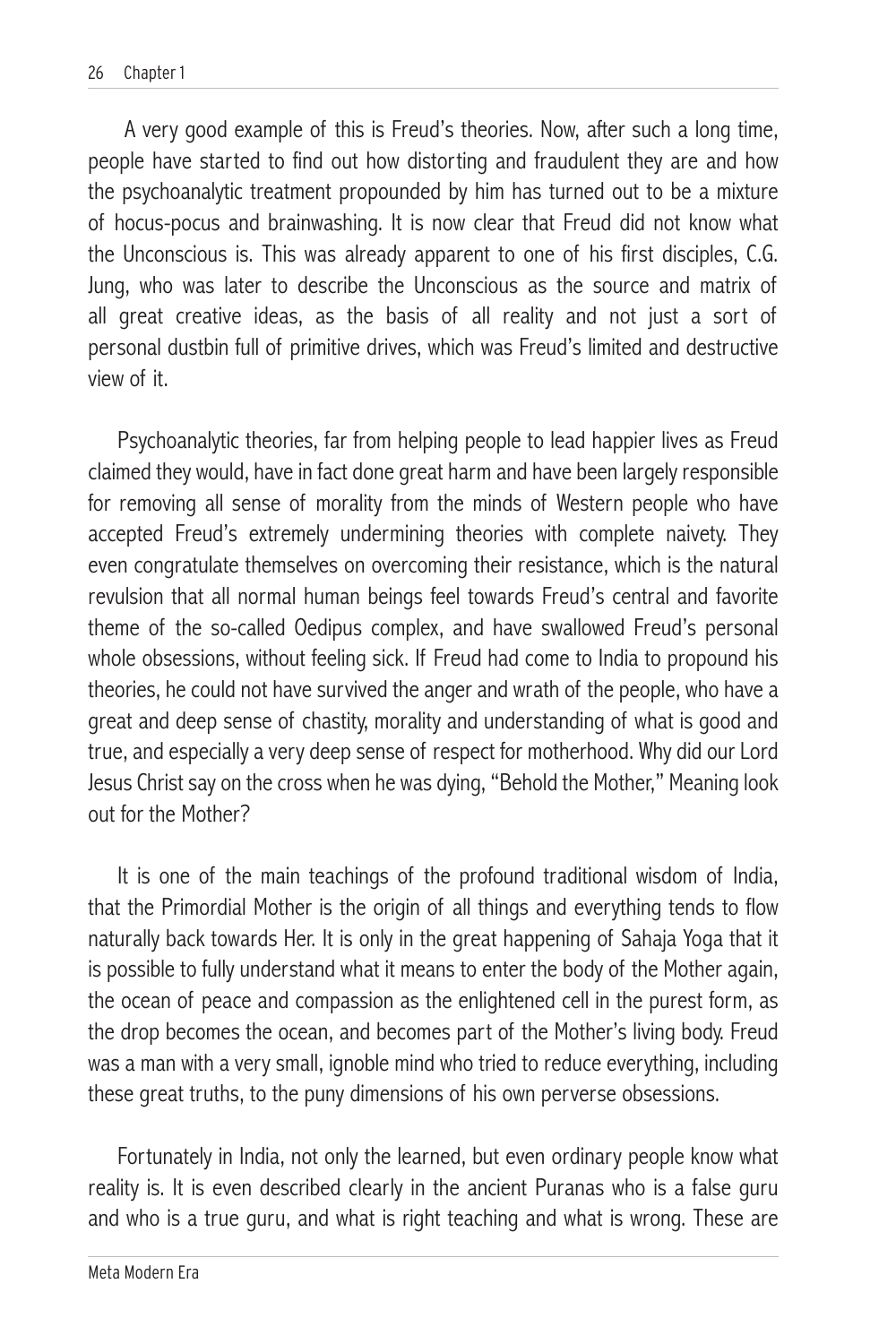fundamental and eternal truths which cannot be changed or modified to fit in with some sort of a new diversion or a distorting and dangerous fad like Freud's theories.

Reality and truth are not products of rational or linear thinking. They are derived from absolute wisdom as it manifests itself spontaneously, coming from the light of the Spirit. Prior to Realization, one may or may not agree, but the truth is that the Spirit is the reflection of God Almighty in our heart. Only after Self-Realization, and only then, is there a direct experience of the Spirit. It then manifests its powers in the human personality, and it's light enlightens the consciousness into a new awareness. The Divine intelligence of the Spirit radiates on all sides. It does not have a linear movement like rational thinking. It is not partial, tendentious, or manipulative, but is simply like the rays of the sun. It enlightens every area of darkness and ignorance. The power of glowing reality radiates from the Spirit on all sides, and penetrates into all the deepest questions and problems. The power of the Spirit is unlimited and it continues enlightening every area, even the most difficult and obscure. There is no question of it reaching a point where it must recoil and lead the mind into confusion and error, as the linear consciousness inevitably does. On the contrary, it enlightens wherever one's attention goes, and one sees reality with complete clarity in a balanced and tangible way. That is because reality is what it is. Unlike the limited ego (blind consciousness), the Spirit neither wishes nor needs to manipulate any idea to fit in with rational projections, to suit the demands of an argument or of some mental construction. The trouble is that truth cannot compromise. It stands on its foundations of deep, pure love.

This is why the one who knows the truth sometimes shuns other people because he cannot adjust his vision to fit in with the most popular, successful or fashionable ideas of others' rational projections. He stands on the pedestal of the Absolute, and he knows that beyond the confusion and chaos of the rationalizing modernizers is the realm of Reality, the Absolute Truth. He knows that this Reality cannot be achieved by rationality, within the limitations of the ego, but by our ascent. This is not something imaginary, but the actualization of the experience of our soul or the Spirit. The Spirit is like the steady axis of a wheel. If our attention reaches the immovable firm axis at the very centre of the wheel of our existence (which is constantly moving), we become enlightened by the Spirit, the source of inner peace, and reach a state of complete calm and self-knowledge.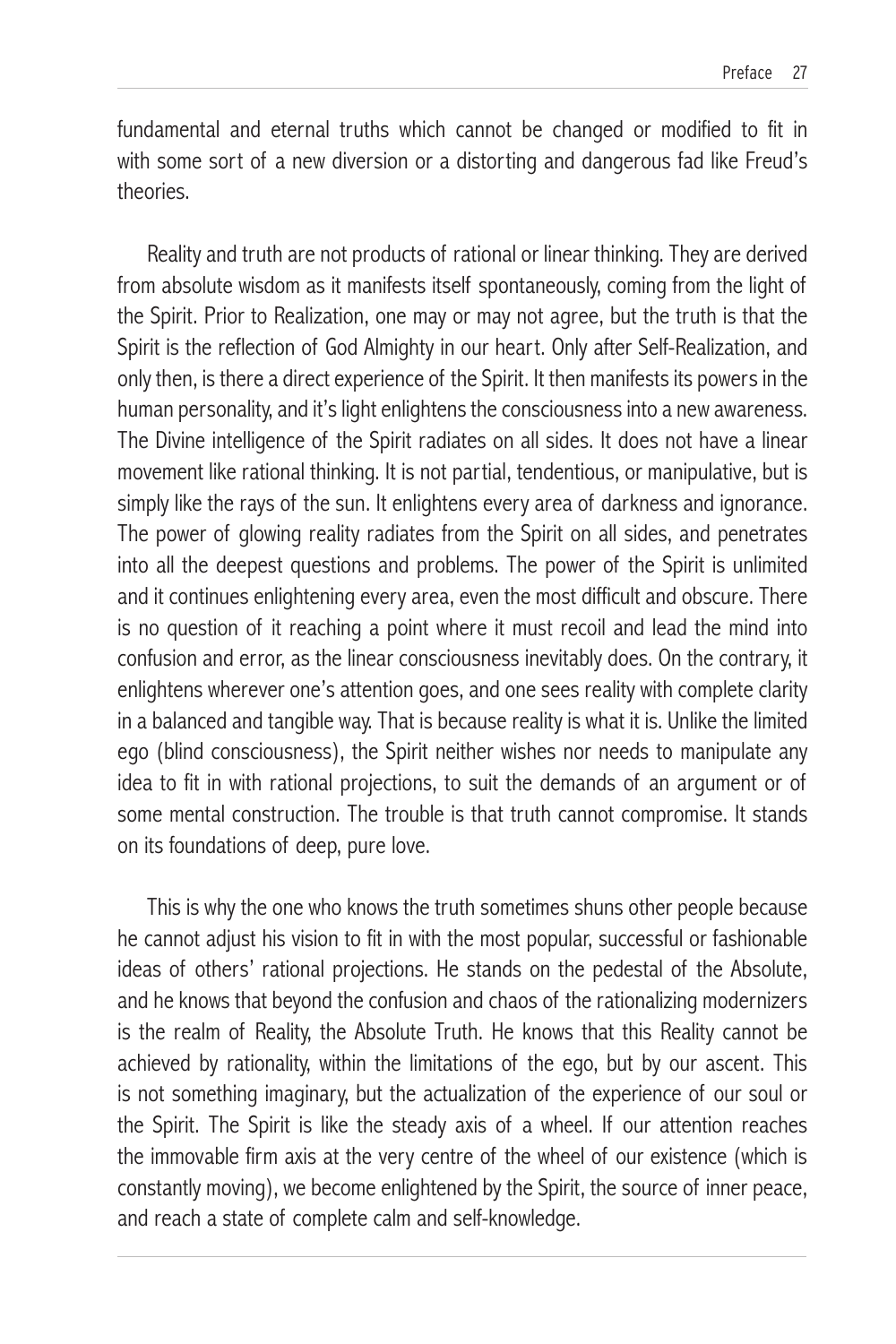However, when our awareness remains attached to the ego on the periphery of the wheel, there is a continuous movement in the normal course of our lives and we live on the level of a merely relative understanding of the turmoil that surrounds us. Apart from this limiting effect of the ego, all kinds of desires, expectations and conditionings also affect and distort our consciousness, reaching our superficial physical or mental senses causing strain, stress and complete exhaustion. As opposed to this is the innate quality of the Spirit that raises us above all artificial, unrealistic chaos into the realm of Pure Reality, emitting peace, also outside, in the surroundings. This is not something which can be demanded or forced or paid for. It happens spontaneously through a living process of evolution. The consciousness, which is unsteady and relative, becomes, after our ascent, one with the all-pervading Divine consciousness. This is because through Self-Realization the Spirit knows itself and is completely self-radiant, absolutely confident, and self-sufficient. One can say that the Spirit is complete awareness, and is therefore supremely aware of its own nature.

Now, as I have said, the nature of the intelligence of the Spirit is like that of a unique light which emits radiance on all sides and goes on emitting light as far as it can reach, without ever encountering any polarity effect as a reaction. The consciousness which comes from the light of the Spirit perceives, transforms and creates. The intelligence of the Spirit is thus neither simply and exclusively the cause nor the effect of anything, but it is cause and effect combined together. It is neither active nor passive. It therefore neither has to manipulate nor to take orders. It has the built-in quality, simply, to act in order to be effective. We might say: "It is, therefore, it does."

Take the sun's rays. They just fall on a tree and create chlorophyll. This process does not require any intention or mental projection. This capacity to know the real and to be effective is simply built into the Spirit. The seed which is put into Mother Earth sprouts because both the seed and Mother Earth have a built-in quality to produce this effect. It is simply according to the nature of things that everything which is truly living works out in a very spontaneous way. Everything naturally tends to become what, in potential, it already is.

The mental process, on the other hand, does not have such spontaneous emissions of activity because it is not rooted in the creative source of all things,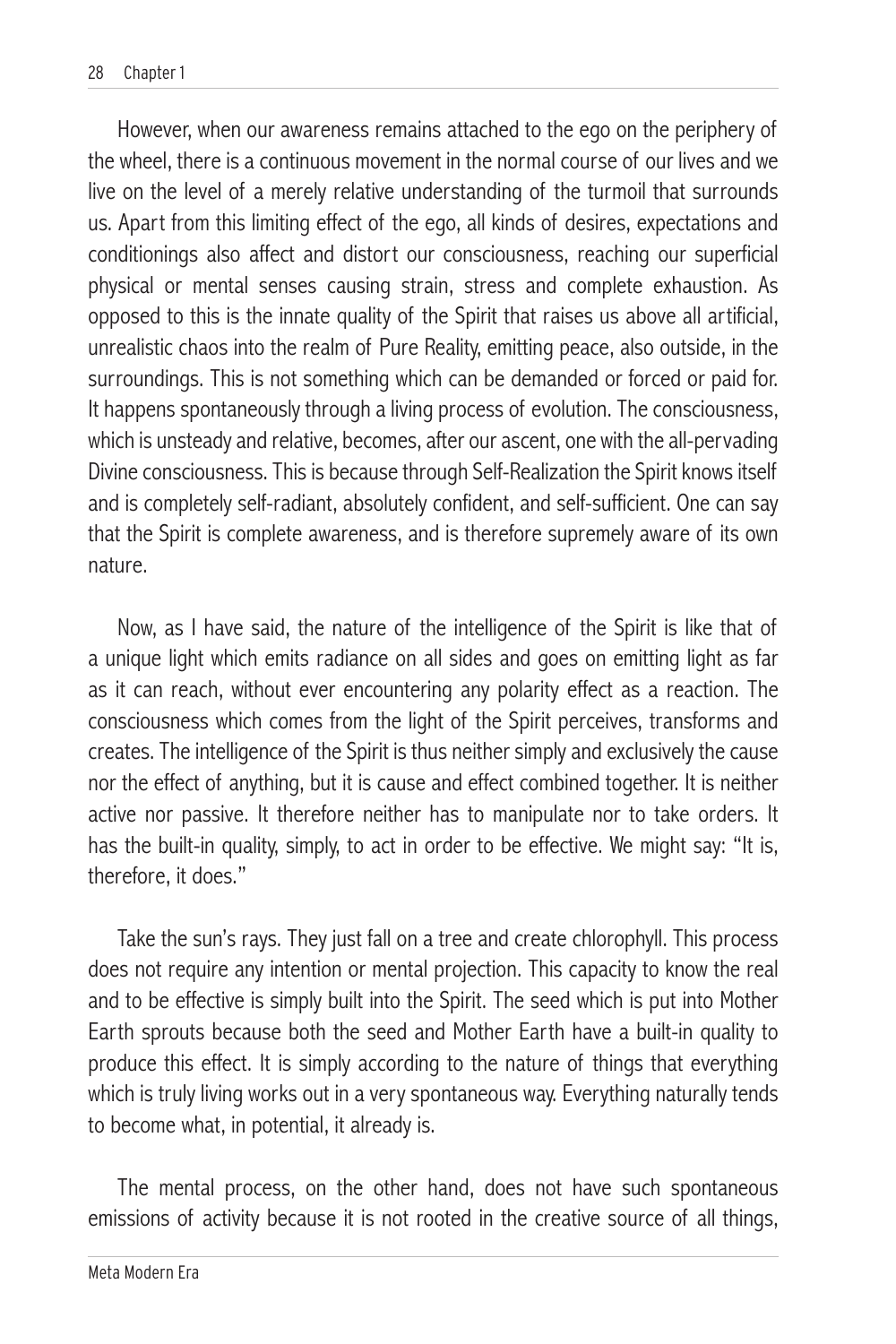which is the Spirit. Whatever it does is deliberate, ego-oriented or conditioned and compulsive. It moves in a linear manner, which does not look back, nor from side to side. Ultimately it cannot sustain itself, as there is no strength of truth in it, so it recoils and harms the original idea which was not expected at all in the beginning.

For example, take the extreme case of Hitler, who was so convinced by the operation of his own rationality that the Jews were destroying Germany, that he propounded a theory that the Germans were noble Aryans, the highest race, and that the Jews were racially inferior. This was a rational theory, but it was nowhere near the truth. How can Germans be the highest race when they killed human beings in gas chambers and enjoyed the horrible sight? There were also very sweet children among those who were being gassed. It is obvious to any human being who has not been blinded by rationality, that only the lowest primitive could do that. The final solution, of such a rational construction, was Hitler's own destruction, because his idea of destroying the Jews was a mental projection, and all mental projections end up recoiling on themselves. The polarity effect occurs when one crosses a certain natural limit in one's mental projection that is confined to the limited range of one's personality and ego consciousness. It then recoils upon the one who started the process in the same way as an arrow which is shot towards the infinite, but is attached to a string pulling after it, will rebound and hurt the archer.

Even on a superficial, mundane level, our own daily experience should teach us that we should not pursue our rationality wherever it leads to, but rather watch and restrain it within its proper bounds.

Rationality has its usefulness, but one should not go to extremes without judging what after-effects the polarity of our excessive rationality may lead to. It is surprising, however, that because of the frantic power of the ego, no one finds this lesson easy to learn. Many people have come to me suffering terribly from the effects of their mental projections, and even as I try to cure them, they will justify the thing that is destroying them: "So what, if I have done that? What's wrong with that? What's wrong? What's wrong?" This seems to be the mantra or the constant refrain of modern man. However, if one is ready to learn from everyday experience and does not automatically chant, "What's wrong? What's wrong?" one can achieve the practical wisdom of the middle path, avoiding the extremes. With practice, we can confine our rationality to certain clear limits and so attain our balance. In this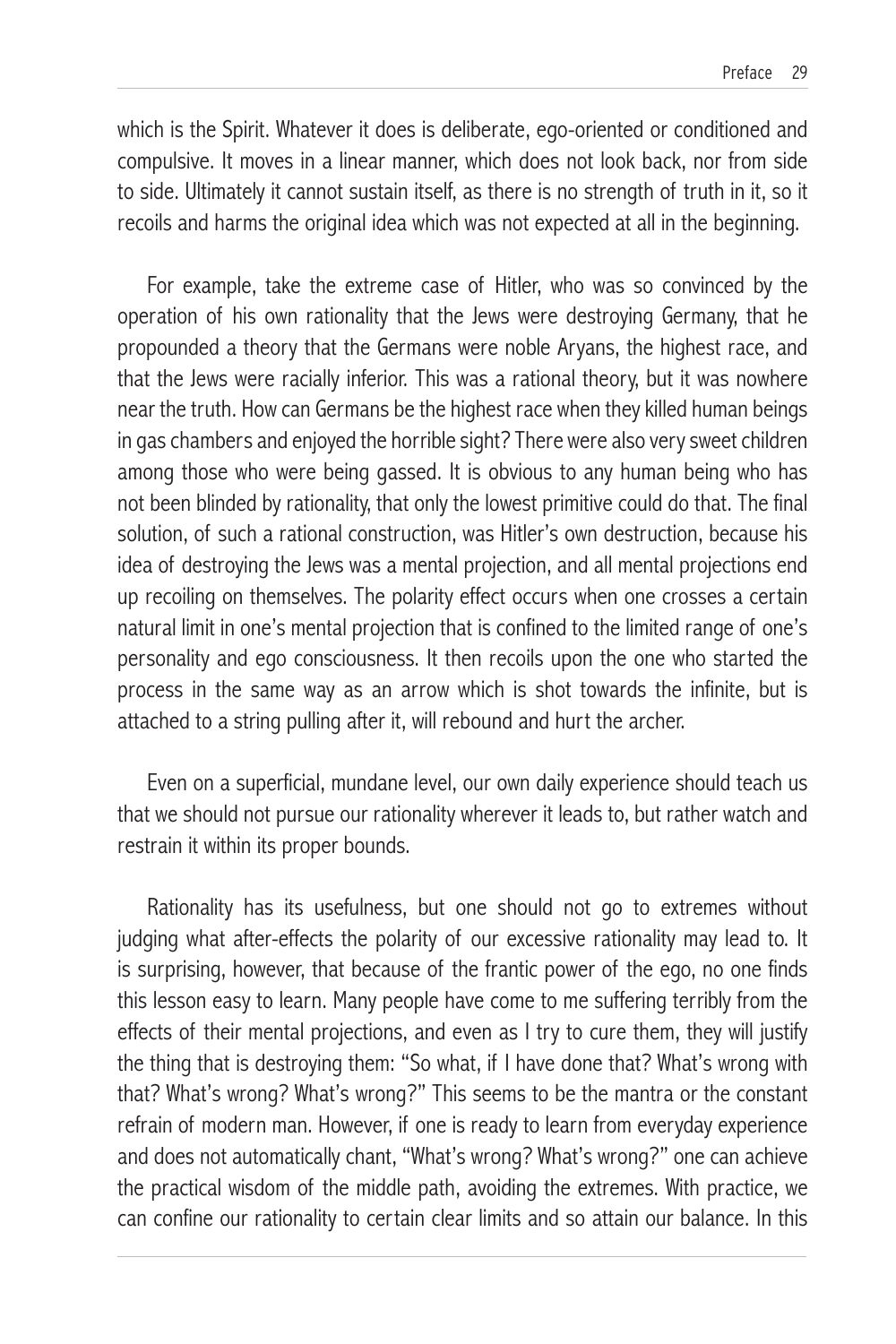way, one might remain a little more alert and unharmed and one certainly would not destroy oneself or others.

If one introspects and says with humility of heart: "I do not yet know the truth, but I have to find it." Then, in time, this humility may be rewarded and one may achieve one's ascent. If this happens, the person's attention comes into the centre, neither on the left, nor on the right. That is, neither dominated by his conditionings, from the past nor the orientations of his ambitious ego. Such a balanced person is very well suited for Self-Realization, by which he will know the truth in its absolute form.

So much for the problems of rationality and the way we can avoid the worst confusions of modernism, by experiencing and understanding what is meant by perceiving reality in the light of the Spirit. Another curse which has been predicted of these modern times (Kali Yuga or the Age of Conflict or Contradiction, resulting in confusion, "bhranti" in Sanskrit) is that people will very easily take to sinful and destructive activities. It should also have been predicted that those in power will permit and encourage these activities, as it suits them well. They will not try to solve the social problems that arise from this by going to the root of the selfdestructiveness (which is at the heart of modernism) but will only offer piecemeal and short term solutions that will create more problems which may never be sorted out. For example, one Mr. Simpson, a precious hero of football, is accused of killing his wife. As a result several articles appear from American magazines arguing that we should not have marriages and families. The Americans have only a two hundred year old society. In these few years they have done everything to destroy their society. How can they be authorized to talk about society or marital life and to destroy other societies in the world with long traditions? But this means just treating the symptoms not the cause, by killing the basic roots of society. Governments will no longer be concerned for the real benevolence of their people, and power will go into the hands of fraudulent financial interests, who will then be able to purchase votes by flattering the lowest and the most selfish desires of the people (particularly through the Press and other persuasive media like the television). What we actually see in modern times, however, is beyond any prediction and imagination.

The best example of the humility of intelligence is seen, not so much in the constructions of the intellectuals, but in those deep poets and simple artists who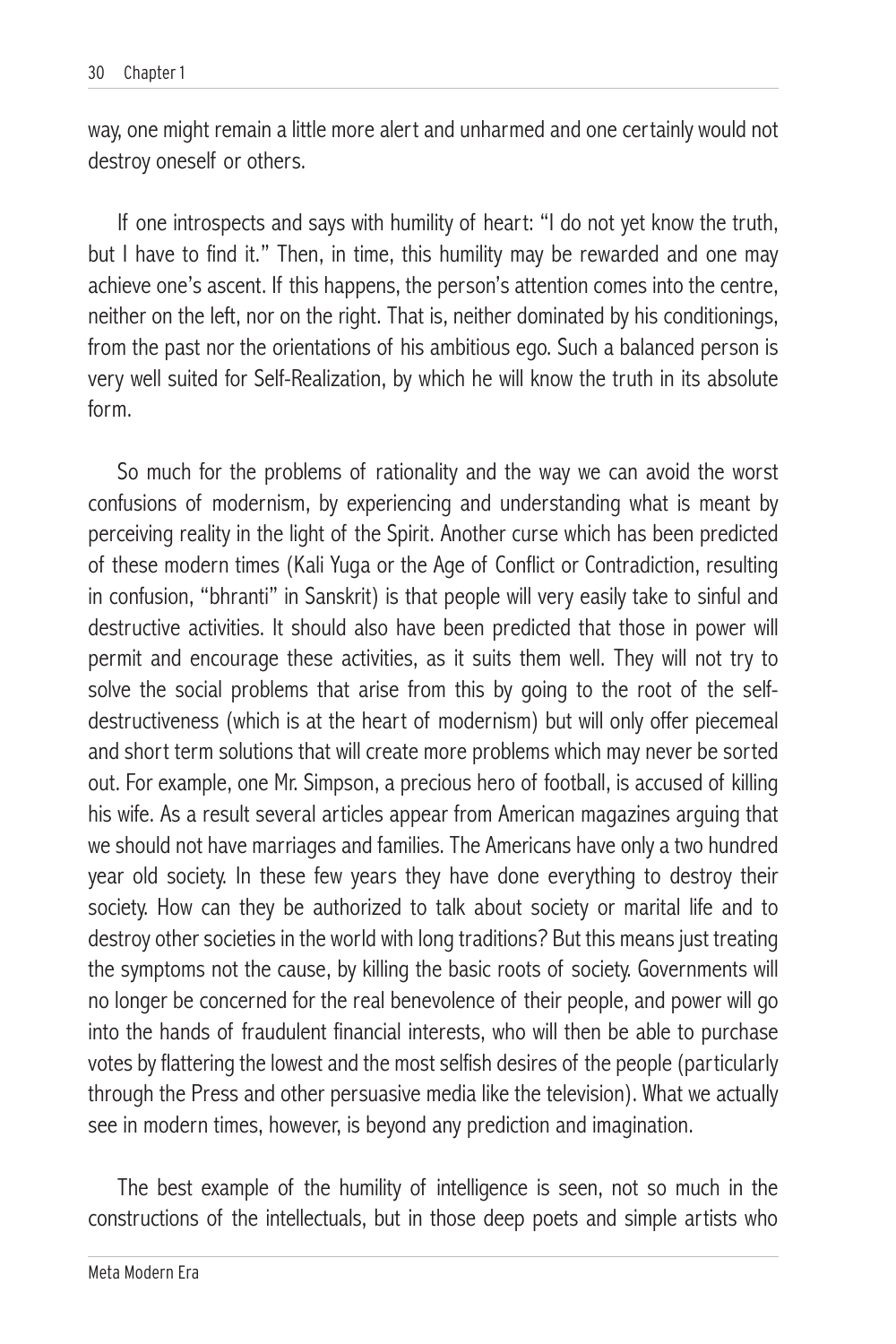are meek in heart and who paint in sheer simple dedication to their Creator. In their mental projections, they see the world that the Creator has made in his own image. The spontaneous creations of these modest people are eternal reflections of nature and of the Divine. The exuberance and joy that pours through their paintings, in every stroke of their brush, opens our hearts like fragrant lotuses. There is a unique, silent inspiration that is emitted from their work. There may also be some so-called "naive" or "rustic" paintings that echo the same style of art.

Unfortunately, in these modern times, we are producing no great master's paintings. At best, we copy the Old Masters or buy and sell their work at very high prices as an investment. In modern times we have given up the notion of eternal art and taken to so-called modern art instead, which is so subjective that it can only be understood by the artist himself, or requires him to give a big commentary to convince our rationality of the great value of his creation. And then, there are always the critics, who themselves having no sense of the eternal or of the Spirit, will praise to the skies any sort of nonsense that manages to look novel by going against all good sense and normality.

Of course, modern art can also have a very evolved manifestation if it is emitted from the formless Spirit. It breaks the lines and forms of conventional art to create a formless substance which is full of light and transparent meaning. But to achieve this potential, one has to be a realized soul, who can paint his formless joy in such a way as to represent and emit that abstract spontaneous enjoyment of the Spirit by the Spirit. Such, art requires no commentary and no discussion. Only a poet can describe it. A poet like William Blake, who was a great-evolved soul and seer, could also draw and paint the visions he describes in his poetry. The imagination of such poets touches all the beautiful heights that only an enlightened soul can appreciate and enjoy. All those evolved souls, whether they are sitting in a simple village weaving a shawl for the Goddess, or singing the praise of the Eternal and Everlasting in Divine poetry, or playing the Divine music, are all the Creator's own Divine ripples. They may sometimes not be understood; they may be criticized by ignorant, blind people, but they work and sing and play for themselves and for those who have Divine knowledge and who can understand the world they portray.

To communicate this vision, it is not necessary to use any vulgarity or the kind of sensuous suggestions exploited in the modern age to express the artistic impulse.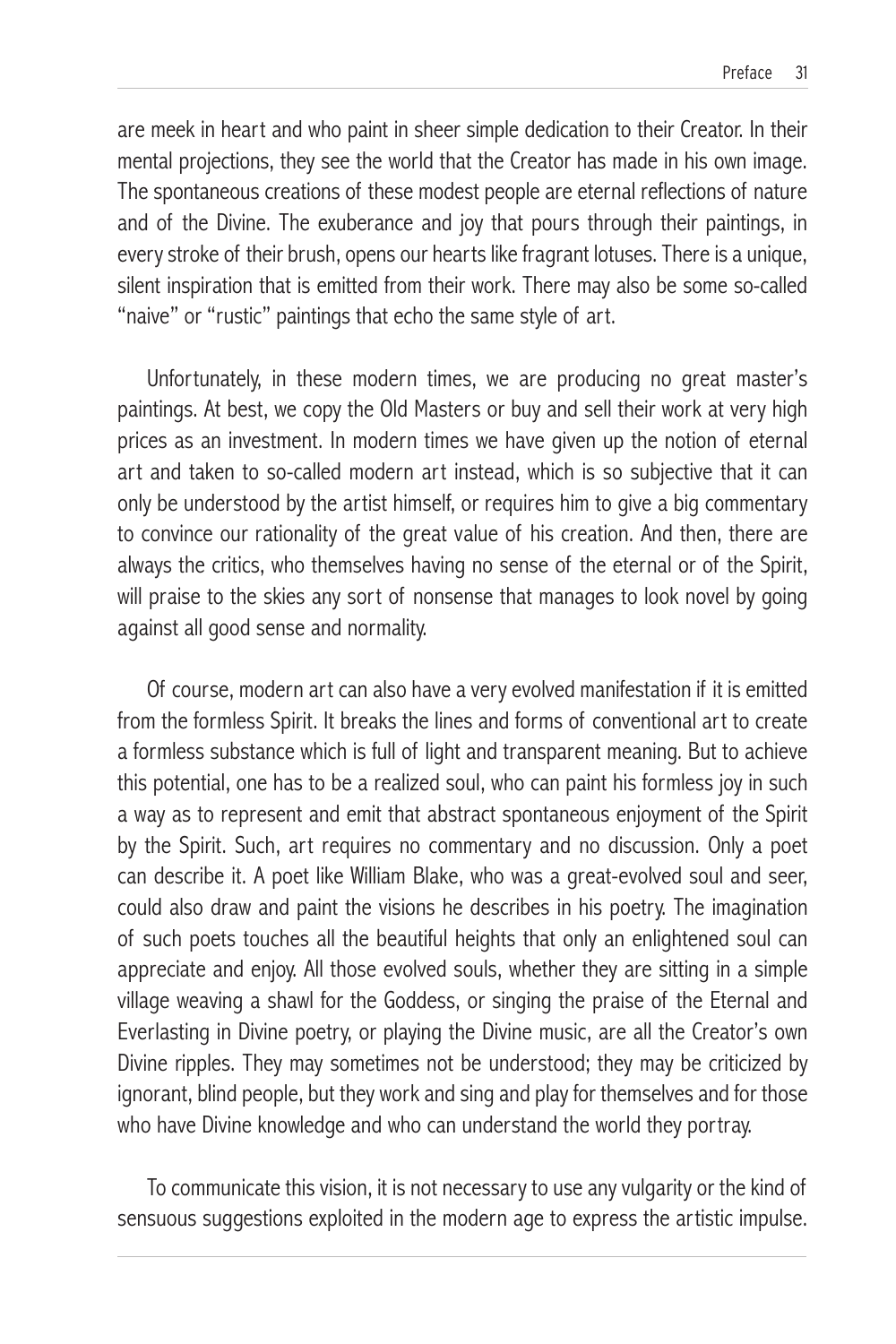If it is pure art, then it is in itself, stunning and extremely joy giving. So much so that when you see or hear such a work of pure art, all thoughts stop and you just start witnessing the beauty of that joy, which the artist is feeling in his own heart while creating it. This finer perception of what is real and true is the gift of the realized soul and it is of an entirely different kind from the products of mere rationality.

Lacking this finer perception, the intellectual critics, who themselves cannot draw even one line, bring their ego-oriented and limited rationality into play, which gives them free reign to criticize and judge any budding artist, to kill his work and wound and numb his sensibility. For example, I heard a masterly orchestral piece, the other day on television. This music was composed by an 80-year-old English lady. It was very beautiful and enchanting, but the next day, a half page criticism appeared in the newspaper, depreciating and degrading that masterly work. After that, the composer disappeared into hiding.

What is the driving force behind this so-called sophisticated criticism? Is it the jealousy of those who have no talent to create (I say it again) anything and have learned the trade of being a critic instead? The problem is that one cannot learn in school to appreciate true art. It is not a question of merely mental understanding, but an innate spiritual experience. The merely mental appreciation of a critic is actually very dangerous because it may neglect or destroy what is genuine and real and give an artificial glamour and an air of value to what is meaningless and trite, or ultimately destructive. But why should they criticize? Everyone has his own way, so why mislead others by bombastic words with which the critics have trained themselves? In the same way, the journalist comes with a machine gun mouth to shoot down the ideas in his interview of the very humble and wise people.

If we look at its products, we see that modernism has principally and mostly created only works that reflect shallowness and confusion and has nourished only expertise in mental criticism. But fortunately, there is a built-in solution to all this. For, if all the great artists were to disappear (as we can see is actually happening because they have been criticized on account of their very creativity and their innate sensitivity have been shocked into silence) what would be the result? The Law of Polarity would act, and the critics would, disappear, because who would be there for them to criticize? They would have to begin to criticize each other, which is exactly what is happening because they are like programmed machines which cannot stop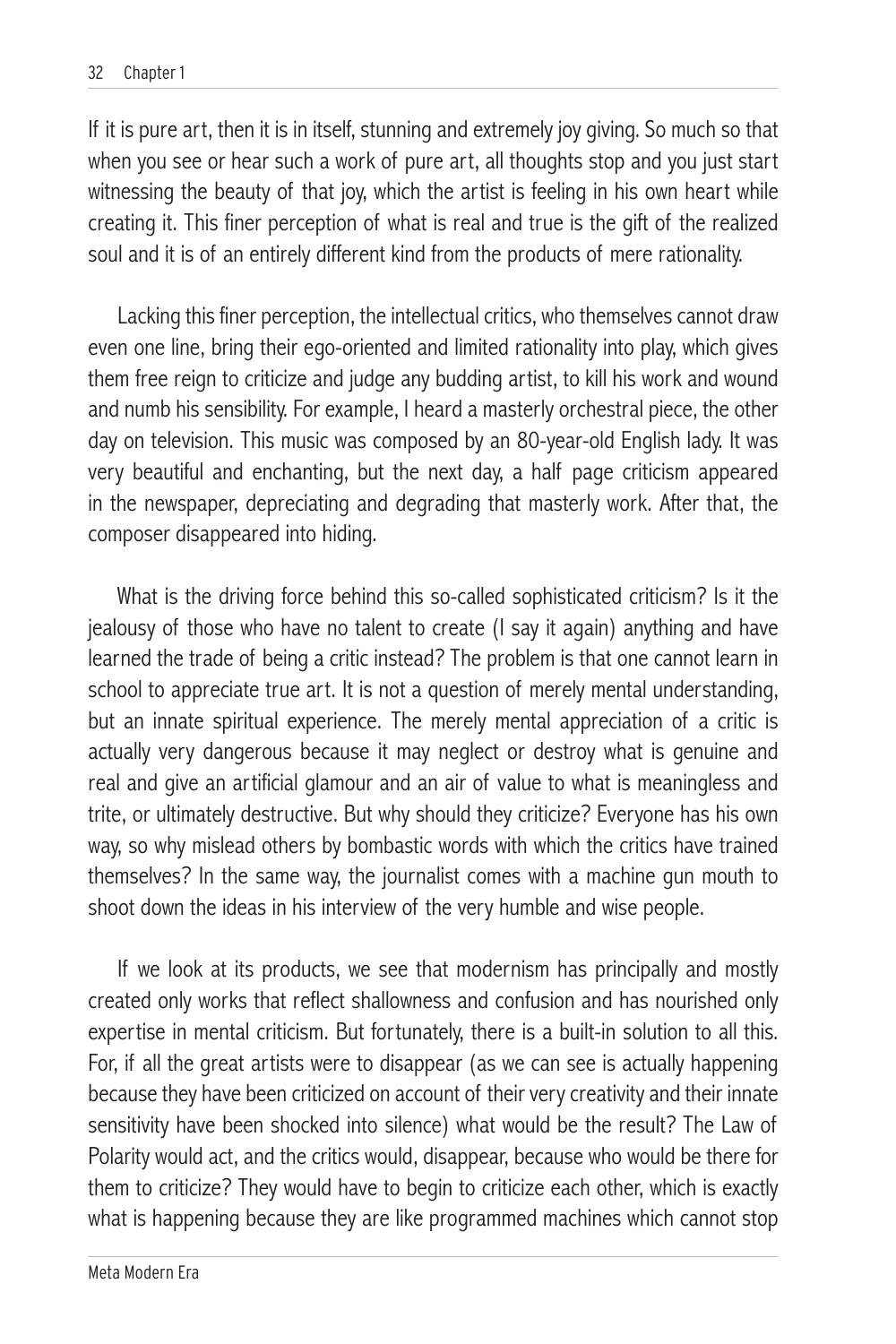spinning and churning out their endless yards of criticism. They would no doubt eventually criticize each other and go out of existence. Analysis is a poisonous attitude against the subtle beauty of a flower which has fragrance, but is broken into petals.

The problem with modernism is that it is always destroying and superseding its own constructions. Let us look at another beautiful example of polarity at work. From the Sixteenth to the Nineteenth Century, it was considered modern to invade other countries. Rampant plundering and colonialism were fashionable and prevalent. In the Twentieth Century, it became modern to take an "enlightened" interest in other countries. But the Law of Polarity ensures that whatever new trend one may take to, the pendulum will swing back again, and we have already touched on some of the problems of the West that can be seen as the direct result, via the Law of Polarity, of those misconceptions of the past that had blinded Western countries.

In these centuries, rationality at its height worked through the medium of the white-skinned races who elaborated a linear area derived from rational thinking that all other skin colors were somehow not made by God, who it was tactically assumed, was certainly white and most probably Anglo-Saxon, and had bestowed a different color upon other races as a kind of Divine punishment. This sort of ignorance may appear very funny to us, but armed with this special kind of rationality, or rather with the rationalizations of imperialism and colonialism, they actually killed thousands and even millions of people, plundering their land and making slaves of the population. As a result, one cannot find a single Red Indian in North America living freely and naturally in the traditional way, because they are all locked up in reservations "generously" given to them by the invaders. One has to go to the museum to see their pictures painted with the head dressed as of Red Indians, but strangely, with the faces of Anglo-Saxons.

Thank God some Divine providence took Columbus to America and kept him there, instead of to India where he thought he was heading. Otherwise, the "colored" people of India, which was Hindustan, Pakistan, Bangladesh, Sri Lanka, Tibet, Nepal, Afghanistan and all other "sthans" with their ancient and sophisticated cultures, would have also been completely devastated and destroyed by the superiority complex of the Conquistadores, those bull fighters of Spain, whose great contribution to civilization was creating the "peace" and the "calm" of the Catholic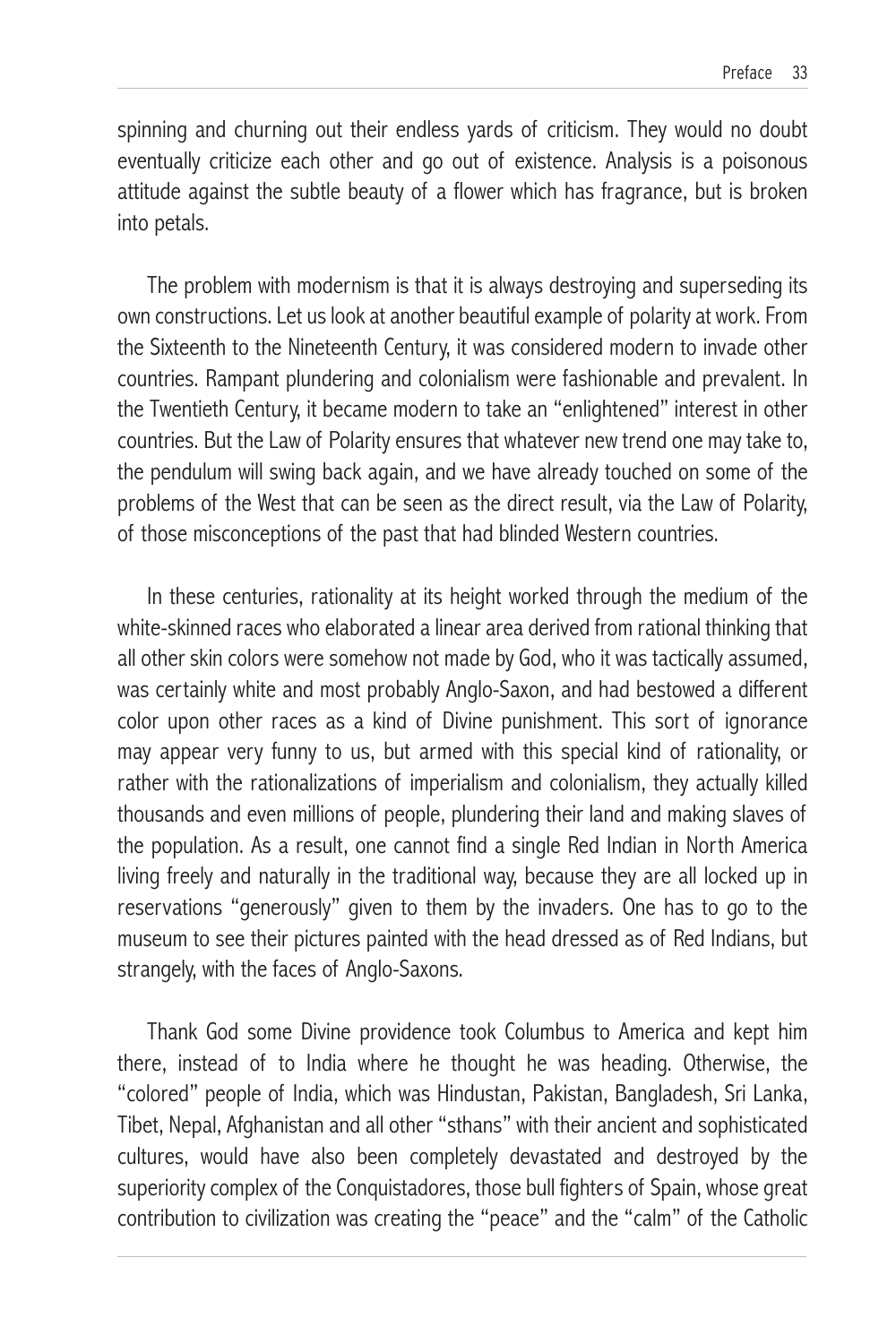churchyard. But to make up for Columbus' neglect, the great Anglo-Saxons came to India from England, did their best to neutralize the heritage and deep wisdom of India, and then gracefully left after 300 years of respectable hospitality from their unasked hosts. They left India peacefully, but with this great country disastrously divided into two, resulting into three different parts into which the seeds of violent destruction were already sown.

Now, despite the complete break up and demise of the plundered Empire, which was founded so firmly on the rights of individualism and the rational theories of a "United Kingdom," that rationality of colonialism has lingered on, with the same potent fire of polarity burning within it. The United Kingdom itself is now witnessing the stress between its different units, which are not only fighting with each other to defend their individualism, but are busily using violence in an effort to destroy each other. Until the recent peace process commenced, every day people were being killed in Northern Ireland defending or attacking the vestiges of colonialism, and at regular intervals the great and safe city of London was blasted by terrorists' bombs. No one knows how long this peace before war is going to last.

Now let us try to clarify, how the polarity of this manifestation of rational, mental constructions acts. When the Anglo-Saxons were busily plundering those "inferior" cultures of the "colored" races (especially in America), their ego developed to the extent that they were thoroughly blinded to reality and they began to think that their arrogance and their inhuman cruel behavior, was perfectly normal and quite all right. They found, according to all the rules and logic of rationality and to their great satisfaction, that they had nicely plundered the whole world, crushed all the "inferior" races into submission and had now settled down comfortably to enjoy the fruits of their arrogance. Of course, again polarity started manifesting itself. America, particularly, began to prosper, and despite the great idealism of the American Revolution against colonialism, the people gradually became slaves to luxury, and the victims of their own egoism. As time passed, they began to treat the non Anglo-Saxons, all the Jews, Hispanics, Italians and Russians, as inferior races and they tormented them as foreigners in that land of the Red Indians, which now they assumed was their own. Many, perhaps fired by religious zeal, claimed that it was their birthright and that they had been chosen and blessed by God to do the great work of destroying the Red Indians, who were "primitive" and did not have white skin, as God Almighty most certainly had.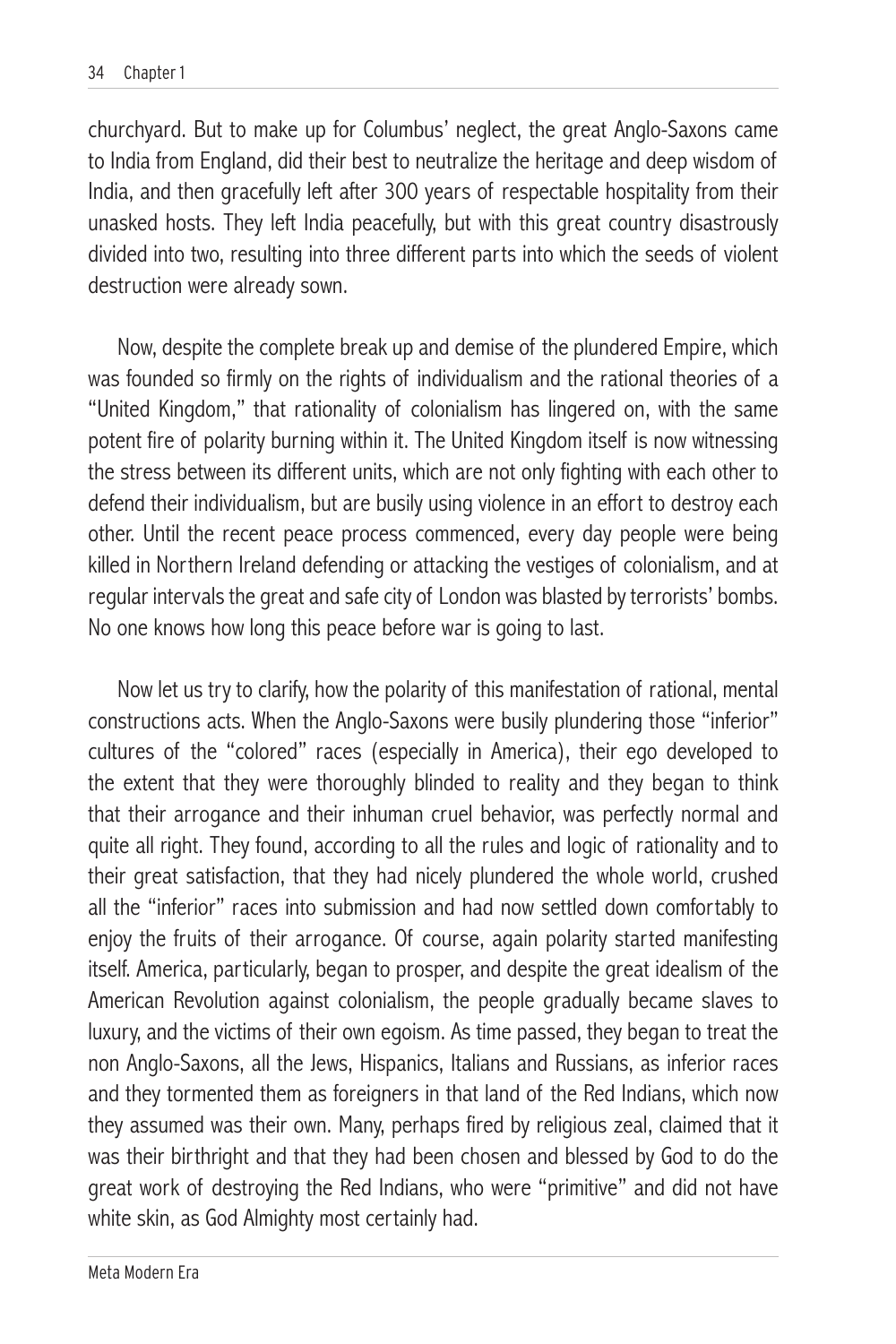Now the white skinned people have beautiful cities full of lovely houses and gardens. All the lush forests and fertile lands, that once belonged to others, are now their own and they have become the legal masters of those lands and all that they produce. Those people who were killed or driven away, simply because they were living on their own lands, are finished forever. There is no need to think any more or to worry about them because everything can be explained and justified through the skilful use of self-opinionated rationality.

But unfortunately, this aggression has not in fact finished. By the natural Law of Polarity, when you aggress other people and destroy them, then that same aggression turns back against you as the aggressor. The same people who once prided themselves on being individualists and intelligent rationalists, with a highly developed cruelty culture, the same Anglo-Saxons and other arrogant colonizing tribes, are now the first to take to all the collective, self-destructive ventures that are currently on offer by polarity. It is they who so readily indulge collectively in the use and abuse of drugs and narcotics. These drugs are flooding in from lands like Colombia and Bolivia, where the original inhabitants and owners of the land of America, the Indians, still exist, neglected and ground down by poverty. They fled into the higher mountains to save themselves from the attacks of the white-skinned people. It should not come as a surprise to us that their hiding places today are the nuclei of polarity in action. The drugs of the worst type, like "crack," are made in these two countries and are then voluntarily smuggled into America by Americans in order to degrade and kill their own people, while the local people do not indulge in such dangerous drugs as Crack to kill themselves. They just make drugs and the white skins like Spanish, etc., export it to Washington. The results of drug addiction in America are not limited to any one city or to any category of people. They are so widespread that you find indiscriminate killings in the busy streets of Miami or San Francisco or Los Angeles, as if the uninhibited killing of the Red Indians by the squatter whites created such a momentum that they are now killing their fellow Americans without rest. It seems that the "killing game" must be practiced like tennis, in order to keep the talent for killing, exercised for so long against the Red Indians, nicely up-to- date.

Now they are mugging and even killing people who are more affluent than themselves. So, as these developed societies become richer and richer, by another action of the Law of Polarity, they also create increasing numbers of thieves and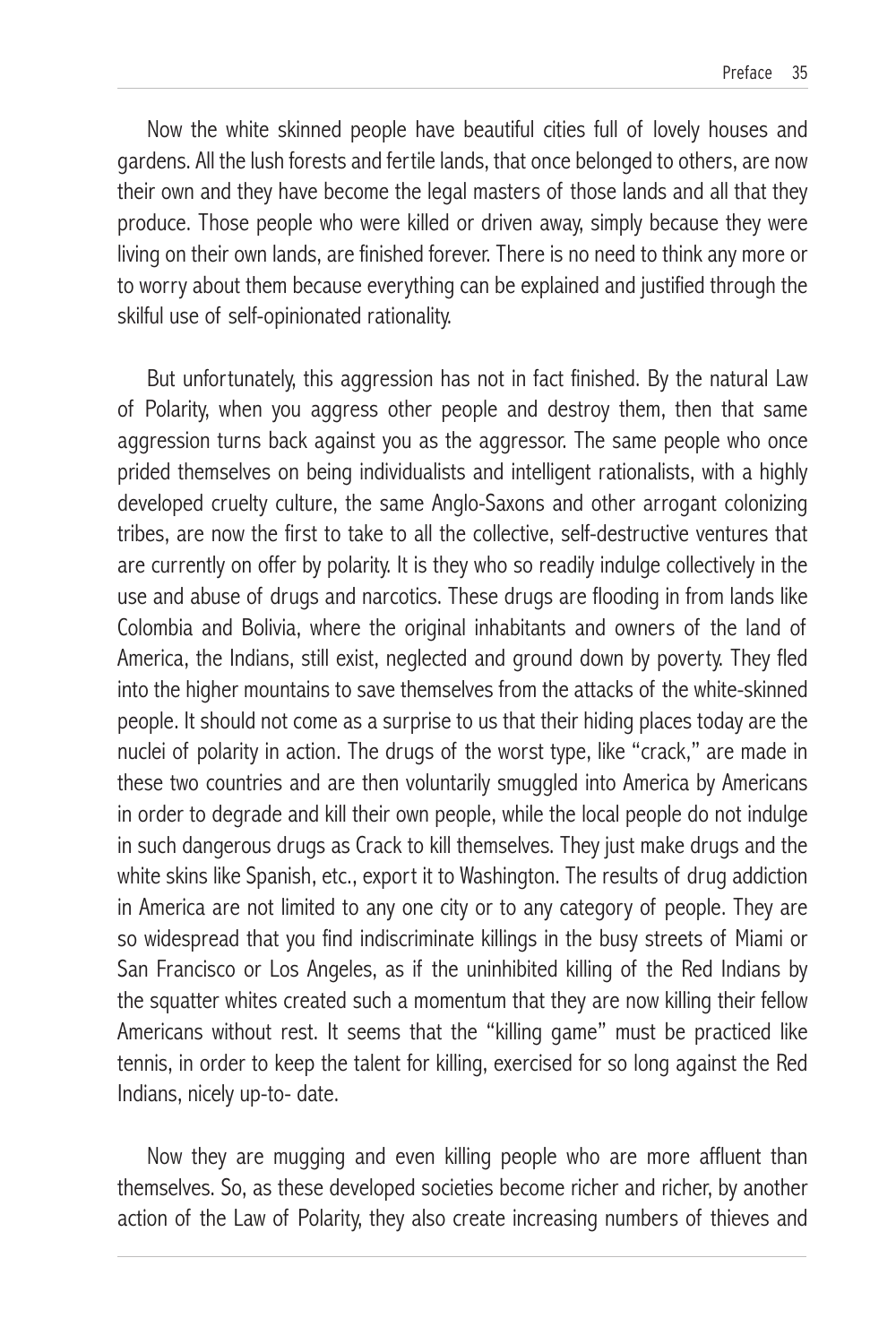more and more sophisticated Mafias, who make money by kidnapping rich people who have made money and spread corruption and misery wherever they spring up. These alternative Empires of the Mafia cannot be controlled, but can (and do) themselves control everyone, even governments and politicians.

The modern Western world places such importance on making money that money has become a hanging rope around the neck of everyone born under the unlucky star of modernism. However, we should understand that all these thieves and the Mafias are there simply to give a counterbalance according to the Law of Polarity.

But theft is not confined to a criminal class. Every conceivable category of people, from the top to the bottom of American society, is either indulging in corruption, thieving and looting without any sense of decency or honor or silently suffering the atrocities of these thugs and vagabonds. They thrive and build up their tribal kingdoms. Violence has reached such a level, that if one has to travel to America one should not wear any watch or jewelry, not even a wedding ring.

 The eroding and slow destruction of normal human values (the eternal dharma that all human beings spontaneously respect, if they are brought up in contact with traditional values) has reached a terrible peak in America, where it is fast becoming the norm that people indulge in excessive drinking and excessive drug intake, as a matter of course. Even in the most elite and sophisticated parties they discuss about drugs as they used to discuss the very sublime subject of French wines in the olden days.

Even more serious is sexual abuse. Intoxicated by their so-called freedom, people have lost all sense of decency, natural modesty and restraint. More and more reports show that they even indulge in the abuse of their own children. Even animals mother their off springs better than such brutes mother their children. It is beyond human conception and condemnation, but it seems that they have become collectively immune to all normal moral values in this violent culture which is covered in the garb of so-called fun. This "Coca-Cola" culture is full of Halloween style celebrations, drug-oriented discos and music full of bombardment of vulgarity and extreme indecency. How could a poor "primitive" Indian seer – astrologer envisage the future to predict this degraded immoral state in the modern era?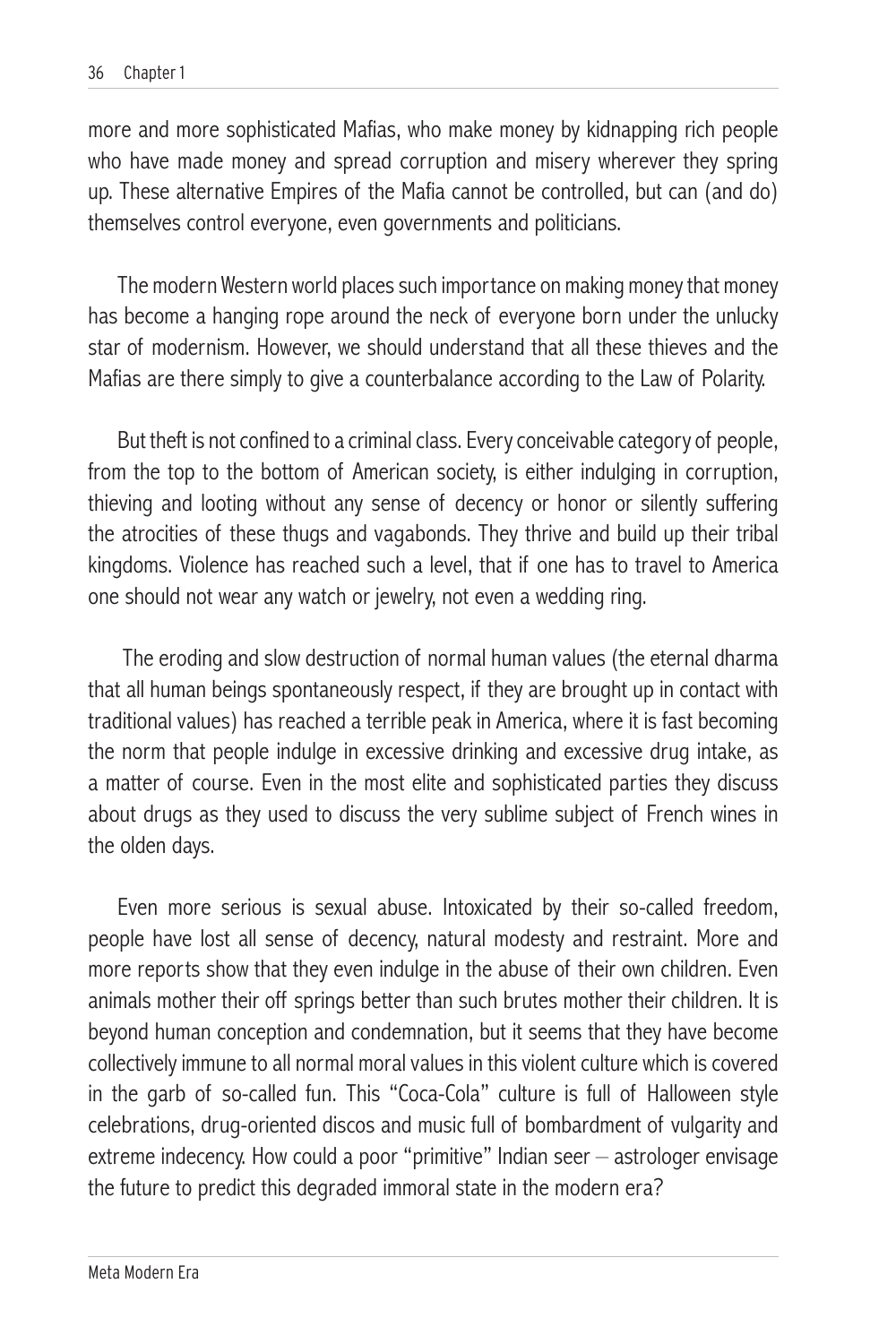Now recently, we have heard the news that 200 children have been abused by the police in America, that is, by the very people whom they should trust for their protection and well-being. In these modern times, children have suffered most horribly, but this is perhaps even worse than a gas chamber death for these abused children, because they have to go on living with such cruel damage done to their young lives. Many Catholic priests in Canada have been destroying innocent children. Recently it was shocking to hear that the top priest of the Catholic Church in Austria has been charged with the offence of abusing children. His dress was all red in color. I wish he could enter into the arena of bullfights with a very deadly bull facing him. Even the children themselves might feel it preferable to die than to live a life of such devastation. It happened quite recently that a very young girl, who was pushed by her parents in the leading role in a horror film about demonic possession, committed suicide when she reached adulthood.

Because, perhaps, such heartless people who abuse the innocence of children by doing such heinous things are not described in any predictions, so the West does not have any faith in any Indian predictions. They feel very strongly that the ancient Indian astrologers had no clear insights. What about Nostradamus? It is as if those ancient seers could not bear to relate such stark horrors that no one would have believed until this time, the lowest point of Kali Yuga.

When I read the news about the abuse of children in America in the newspaper, I was really shocked. An American lady in the next seat, who was also flying to America, was surprised as to why I should be so shocked. She said: "I am not at all shocked, because if you think about it rationally, you will know that similar things are happening all over the world. Only the American media aren't afraid to print such news." Individual rational justification has been taken to its logical conclusion in these new dimensions of collective thought, or rather of collective escape from introspection. Such careless, irresponsible thinking means avoiding the issue of dangerous, destructive earthquakes of humanity. Also, it means complete ignorance of the painstaking, respectfully preserved values of the traditional culture. If Abraham Lincoln were alive, how would he react to this kind of society? Thank God all these great souls are resting in peace. It is only we, the modern people, who have to be shocked all the time by the sensationalism of the modern life by very quick responsive ego, eager to shock most modern media, causing blood cancer.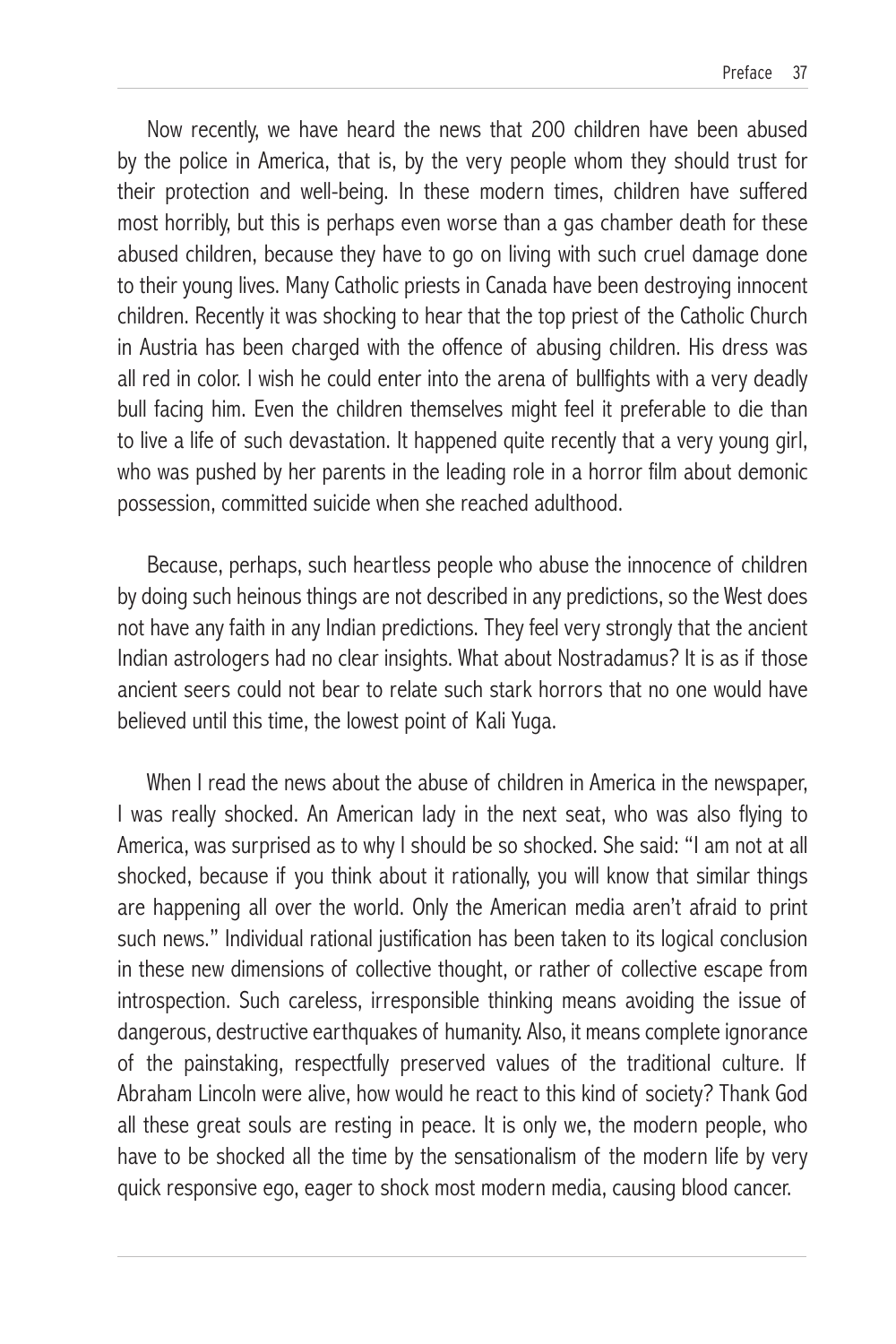Nowadays no one seems to be safe in any of these developed countries. This is because everybody is busy using their rationality to explain or justify violence like the American lady I spoke to on the plane. Or again, with the constant presentation of violence as entertainment in the media, films glaring through audiovisual centers of all kinds, the public is being made shamelessly and inhumanely insensitive to such things. And, as we see, people are quite brazenly happy to make money out of all kinds of horrible things in proving their creativity. They have no time to bother about anything else. Even those who have enough money are so greedy that they want to have more, by hook or by crook, from those people who are supposed to have more than them and even from those who have less.

However, for someone from a different culture, it is a sin to speak about the public abuse of drugs, particularly of alcohol. Drinking alcohol has been elevated by the Anglo-Saxon and European races almost to a great religious practice. They do not discuss the religion, whether it is good or bad. Drinking is the sanctum sanctorum and those who do not drink are strange or weird. Even the spokesmen of their societies, the intellectuals and so-called higher echelons, are seldom models of sanity after getting drunk, leave alone wisdom. On the contrary, they are collectively drowned in barrels of lager, spirits and every conceivable kind of wine and intoxicants. Of course they have invented a thousand different justifications, and even collectively in public through the media, they show their brilliance in defending this self-destroying habit that blurs the clear vision of wisdom. Unfortunately this drinking culture has now spread to countries, which traditionally have avoided alcohol like the plague.

Once I happened to stay with a friend. Her husband was a highly placed government servant, but both were habitual drunkards. I was surprised to see how lousy their home was, with nothing in it of any other use but for drinking parties. They did not even have a spare blanket for me. Such intellectuals and "top people" have made a whole Bible out of the culture of alcohol, thanks to the marketing genius of countries without any principles, advanced towards their destruction.

The French, who have made a very sophisticated culture out of rotten grape juice and rotten cheese, are now wondering why their grapes are becoming white and do not ferment and why the whole country is obsessed with their sick livers and lizard-like skins. Is it polarity acting on them? And is it polarity again that is giving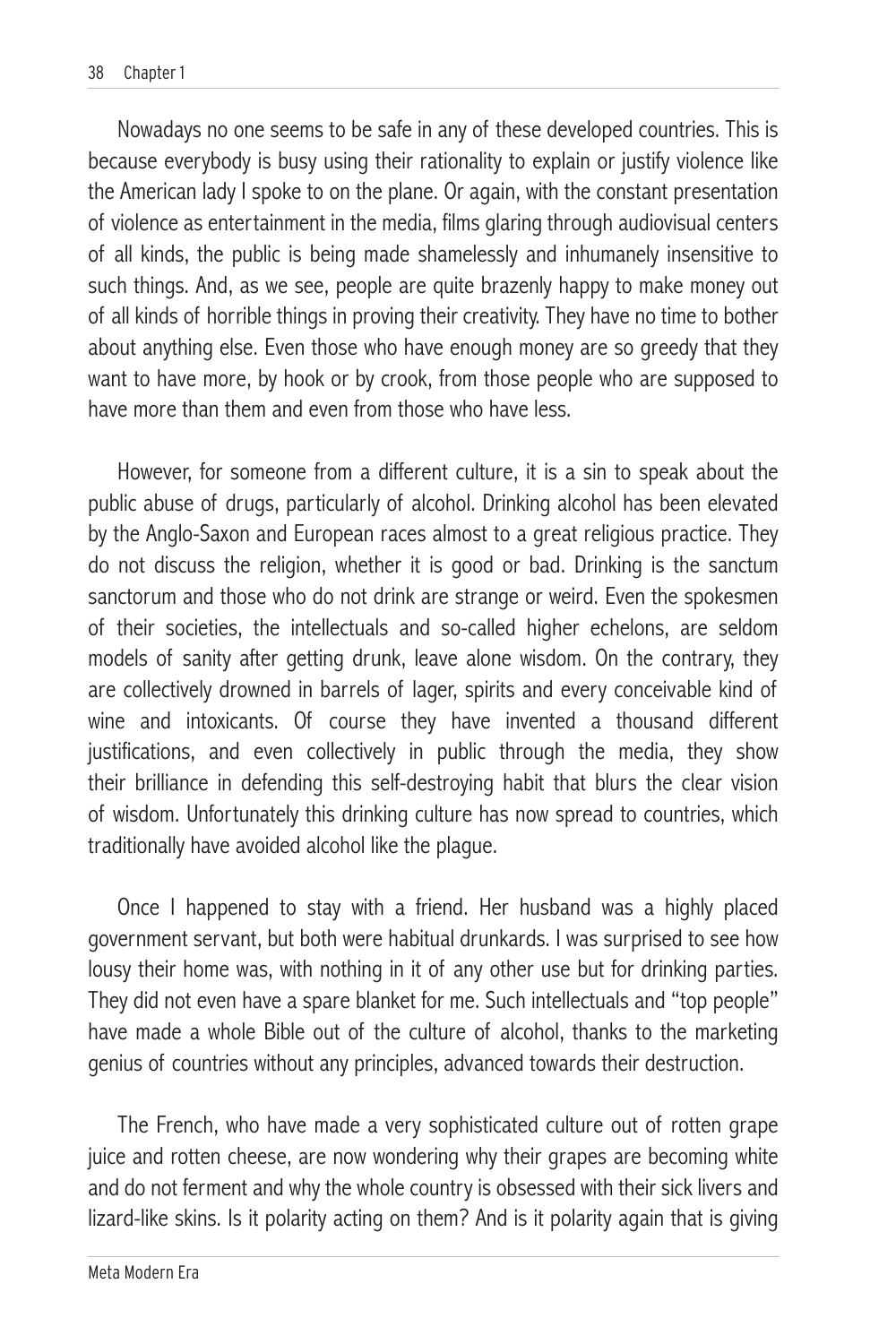them the great shock of economic recession? Another polarity that has appeased. After the election of Mr. Chirac, a long list of his colleagues in the Government appeared in the newspaper. They were arrested and jailed but if they have drink and drunkards around how can they do it with the pay they get? Also most of them are very fond of having keeps and appointing the keeps at very high levels in the French Government.

No one seems to know why recession is spreading like a disease in all the Western countries who boast so much about their economies and their economics. The subtle reason is their consumption of beer, wine and alcohol, which leads to the destruction of all real freedom and saps the power and the desire, both to work and to enjoy the pure life. In their lives there is an instant crisis if they cannot drink in a pub or cannot have a holiday, from which perhaps there is no return. Christ has said that alcohol leads to debauchery. I say that, in the modernist period, it also leads to economic recession.

Even in churches, for "holy" communion, they give the worshippers rotten, fermented wine for their spiritual welfare. Their explanation is that Christ made wine out of water for the wedding feast at Cana. Of course you can make grape juice out of water with Divine vibrations, but how could those Divine vibrations create something which destroys your consciousness and pulls you down to subhuman level? Logically, how can there be an instant wine? It has to rot for ages to be the "best." However, for truly modern drinking people, there would be no "holy" Communion without vodka (the strongest Russian alcohol) so far known, because ordinary wines may not give the spiritual effect to a drunkard or the one who is used to very strong alcohol. In English language the spirit means Alcohol, dead spirit and also the Atma, the reflection of God Almighty.

 I cannot understand how they can use Christ to support the use of fermented wine which goes against one's awareness when, on the contrary, He came to help us to ascend above the common human awareness of rationality. Christ made the "wine" at Cana instantaneously. He did not allow the grape juice to ferment. All wines and liqueurs otherwise (even Benedictine, that "blessed" liqueur made so lovingly by the monks in France) are fermented, and the best wines are the most foul smelling, made from thousand year old, truly rotten grapes. Those who are "lucky" enough to taste them say: "Ah, heavenly!" Yes, it is true; they smell like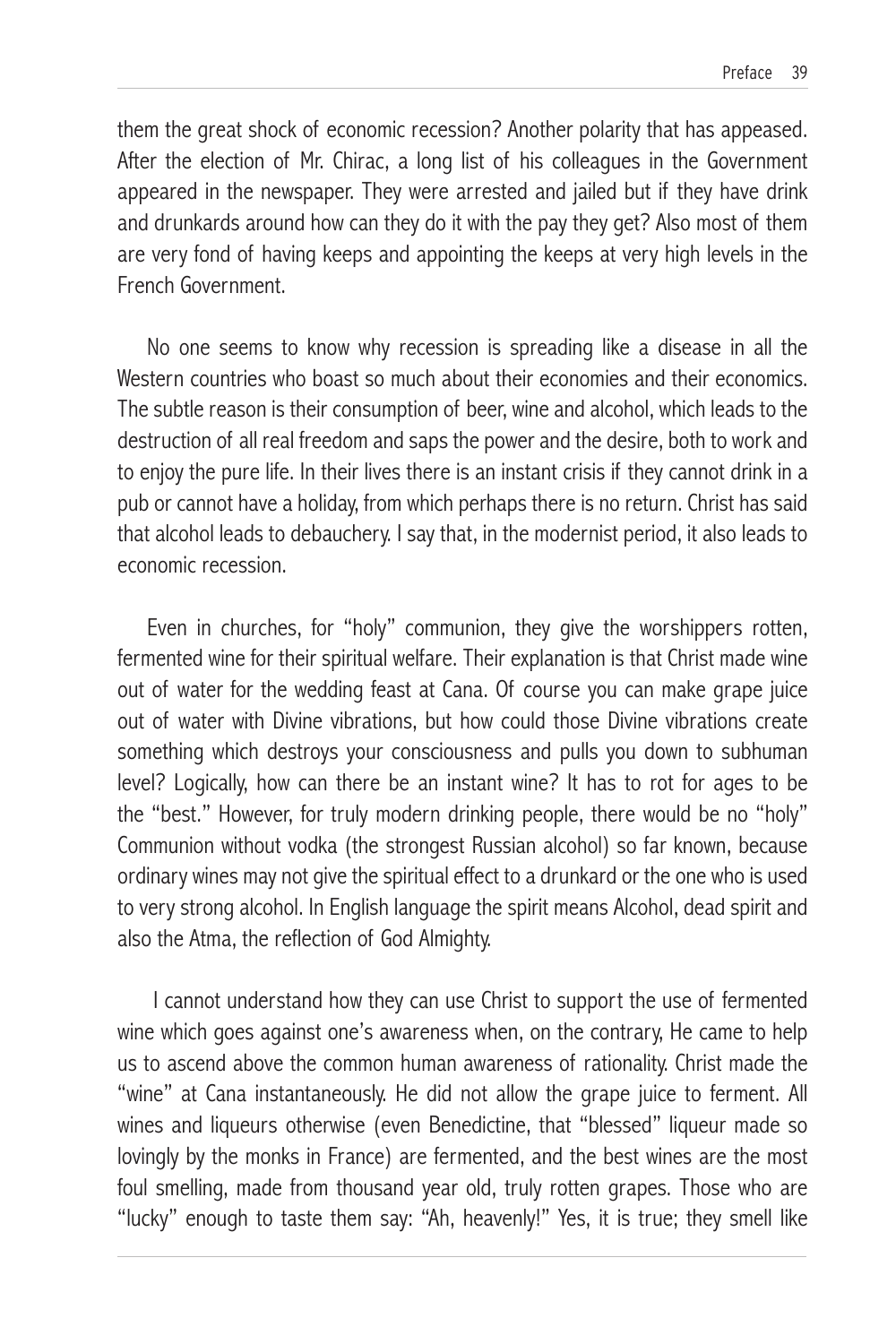nothing on earth and those who are drunk smell worse than pigs because anyone who does not drink cannot bear to stand near them. And yet, in the developed countries, this is the state that everyone seems to aspire to be in. It seems as if they have lost their sense buds in their noses. As it is they smell because bathing is out of fashion in France. French bathing means sprinkling perfumes in alcohol and then feeling that French culture is the highest.

At a big reception, one has to shake hands sometimes with more than five hundred such people. Once they start drinking, they may go on till ten or eleven o'clock at night, even though the reception started at six and is supposed to end at eight o'clock. This is the only time when they are not always looking at their watches. The problem is that when they eventually do have to leave, they insist on entertaining their poor host or hostess who have been standing for hours with nothing to eat or drink, watching them slowly losing consciousness, by shaking hands, squeezing, pressing and twisting their hands, until they feel quite numb and faint. The poor hosts have been busy shaking hands with those who are arriving in a constant stream, and much before they are over with the incoming guests, before they can sit for a few seconds and revive themselves with some pure water or tea, they have to start saying good-bye to the ones who are leaving because they can't even drink any more. Except from some Muslim countries where men are not allowed to shake hand with ladies, all the rest have different styles to shock the hostess who is freely available. This is one of the many aspects of glorious entertainment of Western society.

Of course, people rationalize this sort of crazy behavior by saying it is not a modern system at all, but a traditional one and therefore, by my own argument, it must be good. But to anyone with an ounce of common sense, it is so obviously a complete waste of money and energy. At such gatherings you will seldom hear them talking about their work or anything sensible, but mostly about scandals and other idle gossip. But if you are in the position of having to hold such a reception, then beware particularly of the French, because they must kiss the hostess on both cheeks (if not the host as well!). In these days of all kinds of easily transmissible diseases, I think, at least, this horrifying "tradition" could be cancelled.

But there is a more serious side to all this. The drain on both private and national resources that such consumption of alcohol represents is very significant.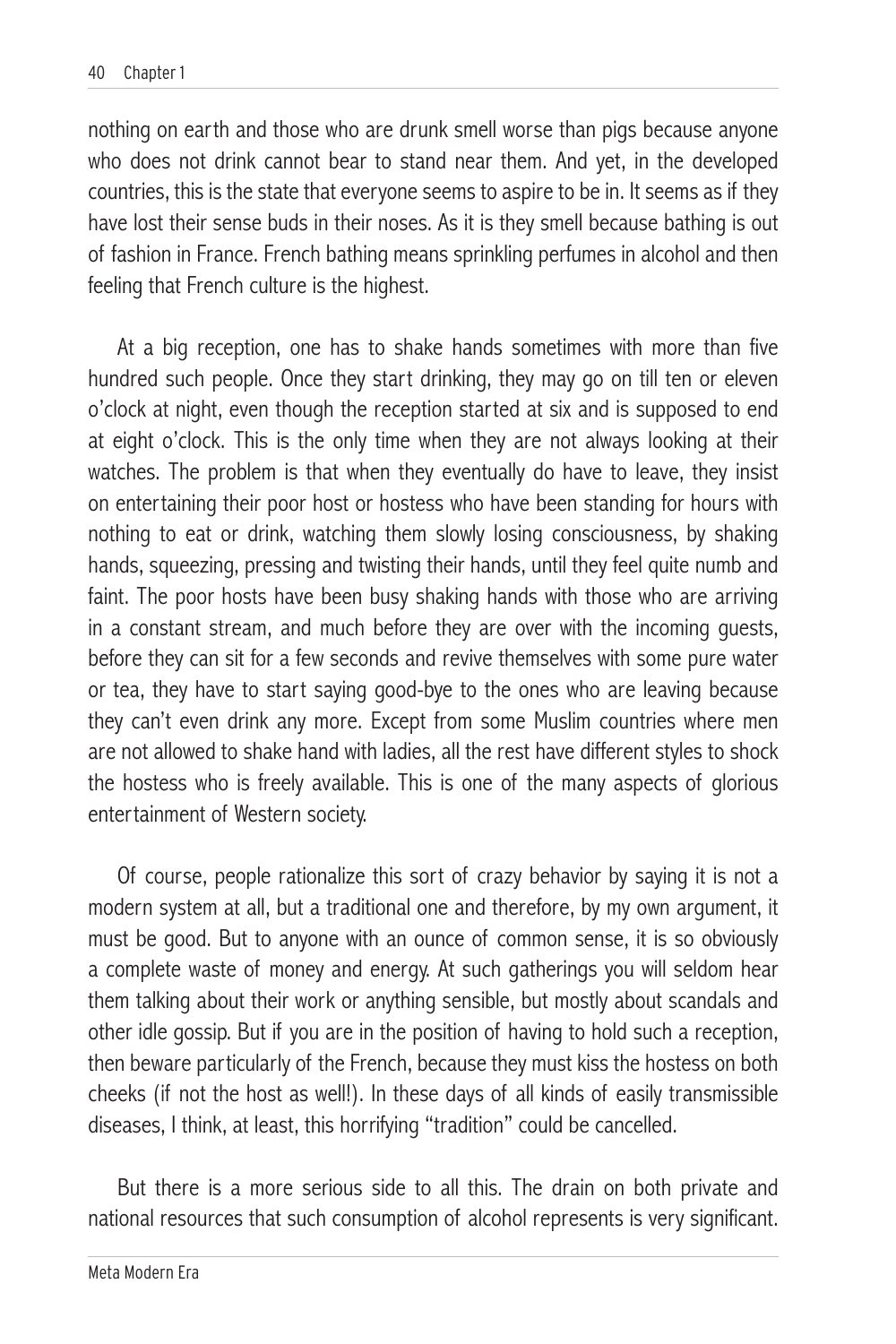If such a thing would be possible, a statistical survey of the expenses incurred and the positive results achieved by such receptions and parties, as well as daily habitual drinking, should be made and discussed in the Parliament of every country. For the societies of the developed world to spend such a large proportion of their national income on trying to stay as unconscious as possible is a sign of great folly. For the developing third world to be lured into following their example and to spend so much time and money on diplomatic relations in this way is unpardonable. Even Indian embassies seem to be well trained in alcohol parties. Thanks to the British training, the Indian diplomatic hosts or butlers, who all look alike in their tail-coats and bow ties, know all about scotch whisky and vermouth.

One must admit that England is, of course, steeped in the "traditions" of alcohol. The most beautiful and imposing building in any village is invariably a pub. "It's the village social centre," they say. But the people who meet in the pub are either already in a drunken state or they have gone there in order to get into one (usually as quickly as they can). Before meeting anyone, they must have a drink otherwise they cannot begin to relate to each other. They even celebrate the deaths of their relations with champagne. The point some of them make is that this is the only way to get out of your feelings. The more alcohol that is consumed, the less people have feelings for each other, and they start losing the moral sense of the nature and value of relationships. In a recent example from people who are part of the "alcohol culture," an 80-year-old grandmother writes love letters to her own 18 year old grandson, and they are published on the front page of the newspapers as if it were such a great happening. This sort of confusion about relationships is a direct result of alcohol which manifests in the dulling of the moral sense by the constant intake of what is actually a poison and which numbs and slowly destroys the moral sublime human feelings towards each other. And yet, alcohol is so respected in these countries that I have met, in Canada, a Doctor of Philosophy who got his doctorate in England by writing a very complicated account of how "spiritual ascent" can be achieved through drinking.

The effects of alcohol on human awareness and human behavior are, however, far from raising the level of consciousness and refining the moral quality of people's lives. As I have found in my work, it is very difficult to give Realization to habitual heavy drinkers or alcoholics. Some of them have become so fed up with disappointment in their genuine search for truth that, in despair, they have taken to alcoholism. If by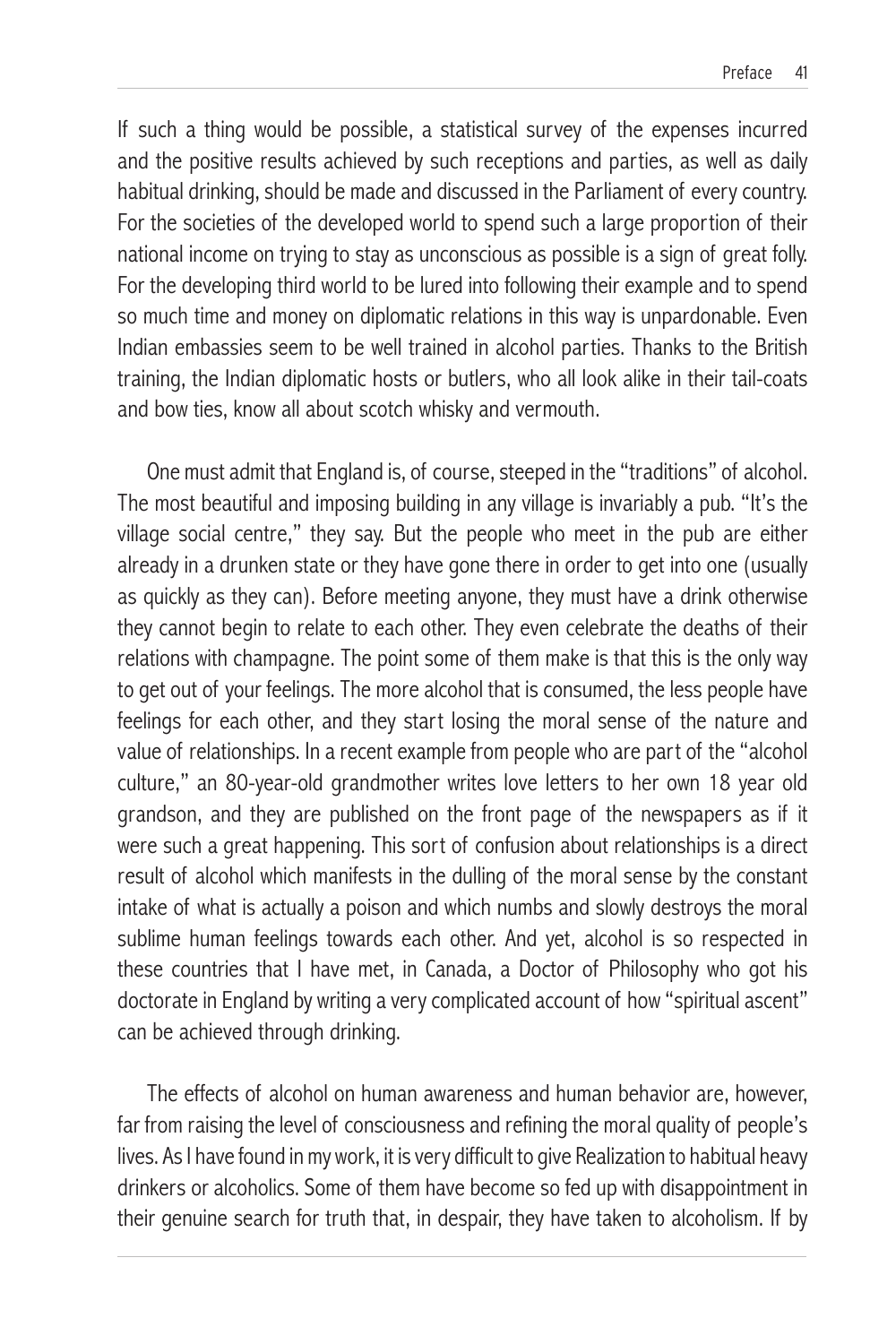chance their habit is corrected by any means other than Realization, they mostly fall immediately into some other habit, like gambling, chasing women or men or drugs. This is because alcohol destroys even the moral capacity and desire and balance for lofty life or ideas or for higher awareness, spiritual and moral growth.

In Western societies, people treat the consumption of alcohol like a religious ritual. But I would say that they are no different from the Rastafarians who have to take drugs as one of their rituals, who are rarely not in a state of possession. Most of the crimes committed nowadays may be in the state of drunkenness or in order to feed alcohol or drug addiction. But in the "Meta Modern Era," the age that is now beginning, those who will be awakened will be freed from all such compulsive, destructive habits. I know so many would not like to give up this deadly addiction which is so sophisticated that you cannot invite anyone for dinner if you are not going to offer drinks, I mean alcohol. One has to study the Dictionary. A servantcum-friend of Queen Victoria, John Brown, believed that if a man does not drink and has no such weakness, he is not a full-fledged man.

There is a saying in the Marathi language: "If the bottle (alcohol) enters through one door, Lakshmi (the goddess of wealth and prosperity) runs away through another." When a human being is not in his senses, how can you expect him to have a sense of duty towards his wife, his children, the society or his country at large? He can neither work properly nor enjoy his normal human relations and responsibilities. His attention would be so distorted, his liver would be out and he will become a very hot-tempered man.

What is true of one "drinking man" is, of course, true of whole societies in the West in these modern times. Apart from the recession (which has struck them as an even greater disaster) created by their drinking culture, is the complete undermining of the value system that traditionally supported and enhanced their moral and social relations. It seems, it is a very old custom to join drinking parties and to visit pubs, but even so, all this must have been in moderation. Even French writers like Maupassant, Moliere, Emile Zola, all have made fun or ridiculed this habit of drinking. In modern times, there is no limit to anything. This seems to be the real achievement for advanced modern people, to cross all the limits of decency and decorum and respect for life.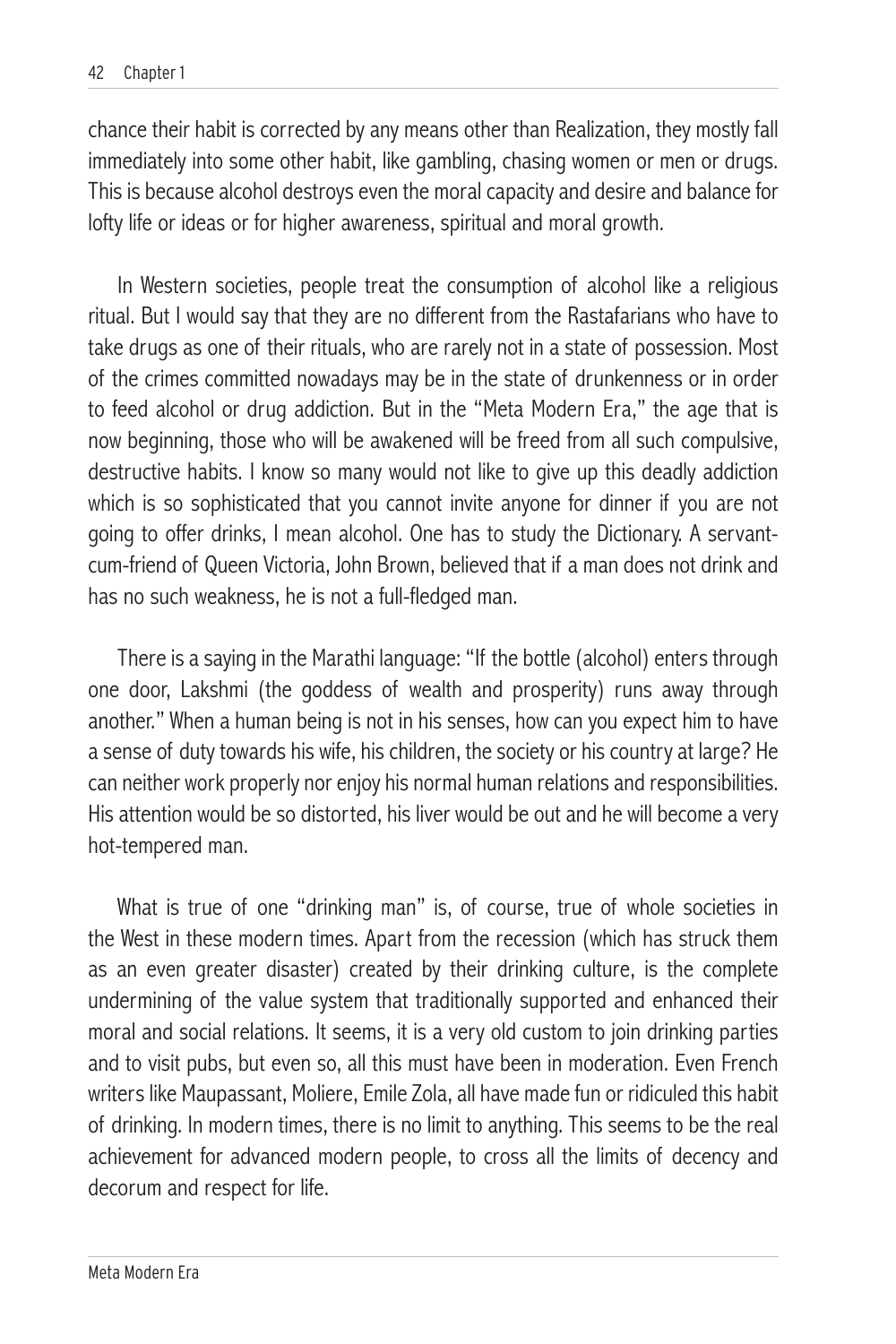In such a society, people are constantly being desensitized, not only by alcohol, but also by the non-stop bombardment of their intelligence and their sensibilities by crude sensations. The media have now brought their skills to a pitch of perfection for creating and intensifying those sensations, with their endless parading of anything and everything that is an affront to normal human intelligence and sense of responsibility from the shallow gossip and the trite scandals of the columnists, through arrant falsehood and shameless vulgarity splashed across the headlines, to the unbelievable onslaught of sex, violence and horror. Uncontrolled and hardly noticed, it creeps through the familiar and trusted medium of the television into the very homes of the people.

Perhaps the worst thing to see is the way the women in these societies have allowed themselves to be portrayed. The sense of self-respect, modesty and meekness, that everywhere in the world normally goes together with the ones who have to be the mothers in Western societies, is here regarded as of no use or value. Of course, women may wear crosses round their necks and go to Church regularly, but they still have to be very arrogant and insultingly immodest or aggressive, otherwise they are considered to be weak, not good to progress. The traditional kind of woman may be judged as weak through the distortions of rationality, but she will be seen as wise when it comes to entering into the Kingdom of God.

Now, having seen all these things in the West, I can understand why Mohammed Sahib asked women to cover their heads and their bodies. Because he was a Prophet, he must have seen the future of women in the West, where there are absolutely no rules of decency or decorum to stop women from doing anything and everything to get themselves looked at. In these societies, the designers of scanty fashions and the hairdressers, it seems, are the most prosperous. It is they who have killed the beauty of romance as people fall in love on account of some hairstyle or some revealing fashion, then fall out of love the next day, because their beloved has changed her hairstyle or bought a new set of clothes.

Now of course, the shabby style and the unkempt look, sophisticatedly called the "casual" or "in" look, is in fashion and the poor hairdressers and clothes designers are suffering for a while until they develop new styles of creating bald heads or dresses made of ribbons that can expose most of the body.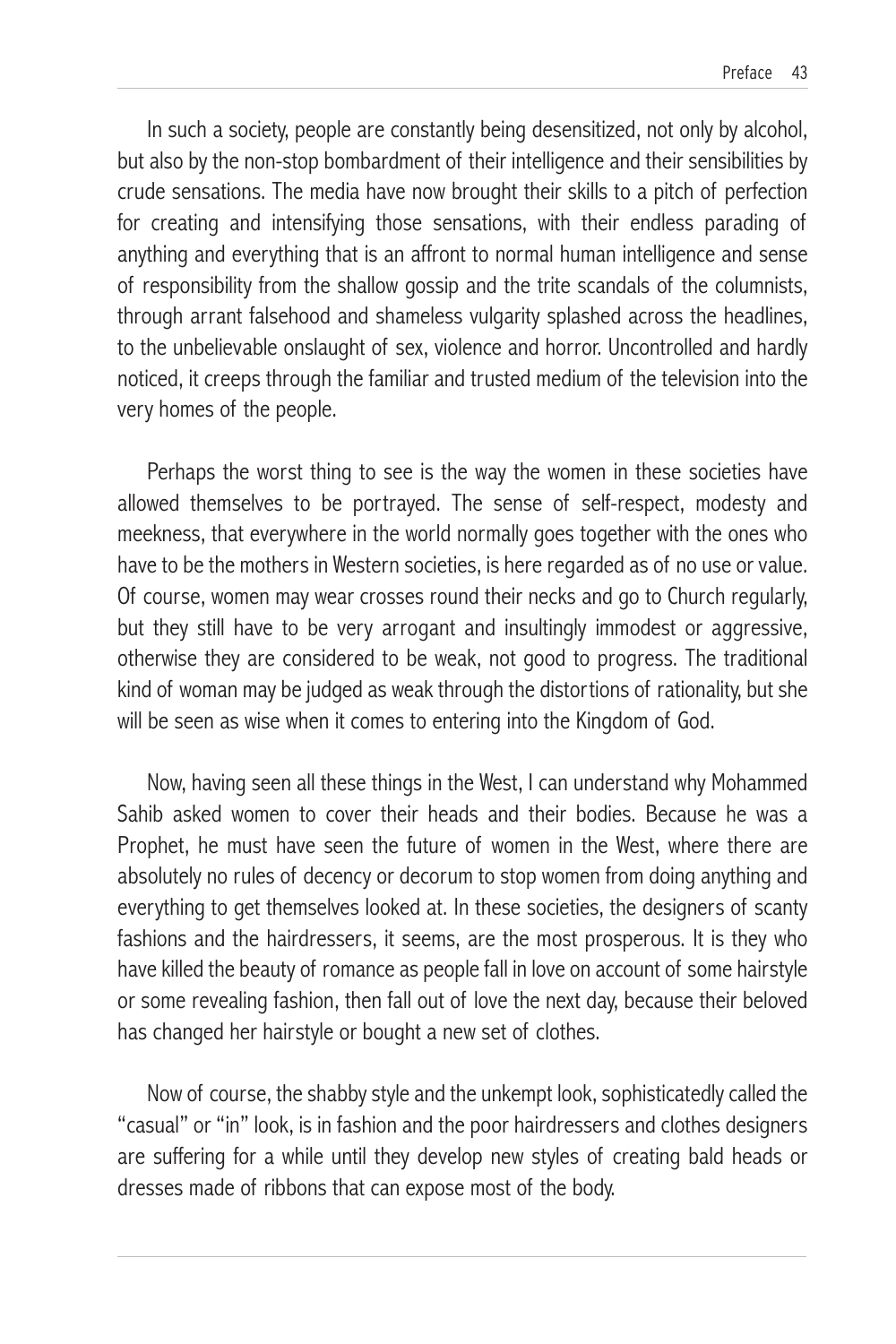Women in the West, especially if they are intelligent, have to be aggressive as far as rationality is concerned, and particularly so if they are career women or politicians. In politics, they have to be dreaded like vampires. In social life, they have to be not only formidable but glamorous as well, which means competing with models who only stare and never smile, or mostly cinema stars who have to work out their careers usually no better than prostitutes.

In order to be considered attractive, (attracting what and who?) they must expose their figure and show off their legs, and so invite rape, because their faces are so expressionless. And after all, their logic seems to be in a moneymaking society, if they are no good for rape (attracting all and sundry can be a dangerous game), how will they get their publicity as attractive women or how can they "exploit their assets" and get their pay-off. When he insisted that women should dress modestly and decently, Mohammed Sahib must certainly have had foreknowledge of these kind of women, who have no respect for their chastity or for their dignity, and would tend to be like animals. They do not realize that animals mostly stand on their four and not just two legs to show themselves off.

Another curse of Western societies is the terror of growing old. Why do men and women try so desperately to look young? Their rationality tells them, or perhaps its the advertising man, that if you are old, no one looks at you and no one bothers about you. So, in exchange for a dirty look from a stranger, it seems that they are willing to give up their beauty of chastity. The prevalence of such superficial ideas does not allow the society to mature.

The members of such a society, who do not respect their private parts or their age, behave in such a manner that, to a sane visitor from a foreign culture, they look like idiots who are identified with artificiality and stupidity as far as their personal and social lives are concerned.

Decency, modesty, dignity and wisdom are all natural products of a traditional human society, which is based on the eternal values or dharma. But in the West, such qualities are under attack and even despised because people no longer respect what is simple, natural and normal. It is a symptom of the decline of the natural and innate, but the corresponding triumph of artificiality, as substance like plastic that has crept into all kinds of materials and into every aspect of Western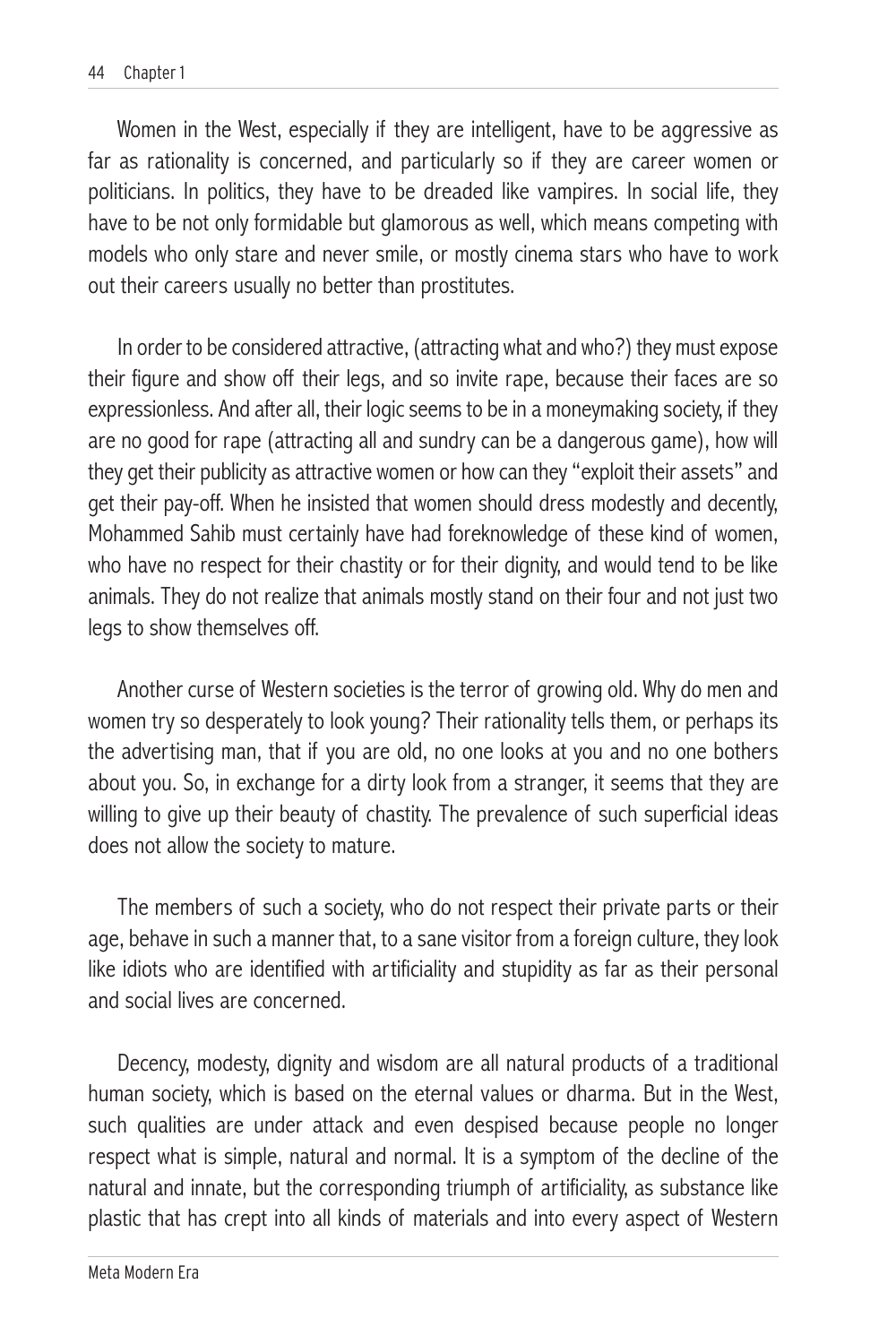society. Plastic is not something, which helps to sustain a healthy life for existence. Its constant use causes all kinds of skin troubles and even respiratory problems, because it is not natural.

Even the intelligence, which was once the proud possession of our Anglo-Saxon brains (they tortured Italians in America, saying they were primitive) is now so perverted, that they do not understand why they are suffering from all kinds of incurable nervous disorders and mental diseases. They are spreading these diseases in Asia by visiting the poor countries and by paying lot of money for all kinds of physical indulgences. Because child abuse is a crime in their own countries, they go to Thailand and other Eastern countries to indulge in these absolutely horrendous crimes. If the work they did had been under the guidance of wisdom, which gives humility and respect for other human beings, there would have been a balance in their lives and they would not have succumbed so easily to physical and mental disorders.

The intimate connection between the moral quality of people's lives and their physical and mental well-being will be discussed more elaborately in a later chapter when I shall be looking at the effects of the widespread materialism which first mechanization, then automation and finally computerization have caused in Western societies, and the problems which have arisen when industrial development has gone to extremes. As we shall see, the root problem is that mental projection has no inbuilt wisdom to limit itself, and there is no balance in its products. It goes on supporting itself until polarity manifests itself and makes it crumble. This is what is now happening in the societies of the so-called "developed" world. Rationality seems to be a curse of modern times, because all the decadence of society is a result of limitless rationality that creates it and later justifies it.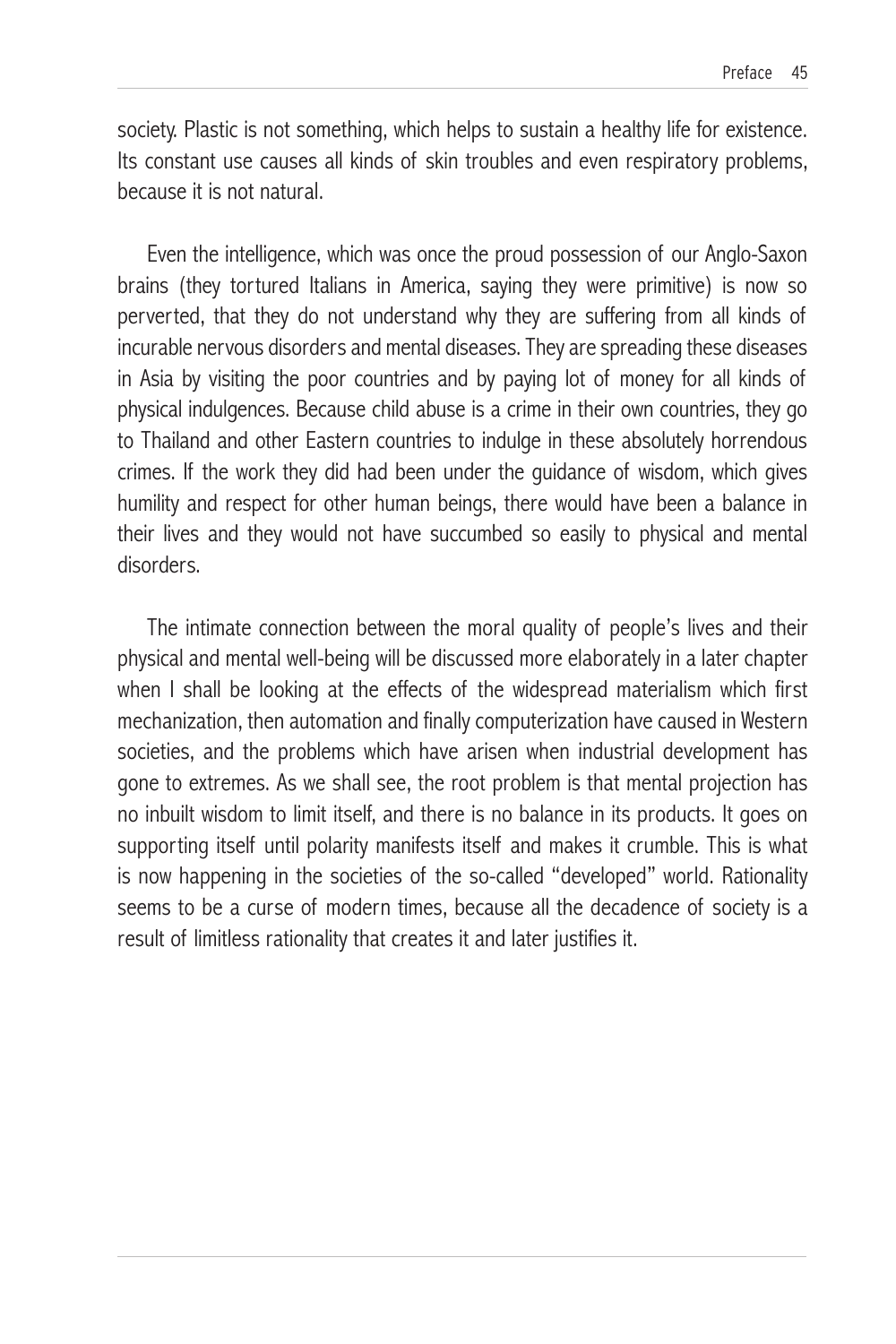## **Choices**

f you ask an enlightened soul: "What will you like to have for yourself?" he may If you ask an enlightened soul: "What will you like to have for yourself?" he may<br>start thinking: "What could I possibly need?" He already has everything. On the contrary he will think, "If I really have to go shopping, then I must buy something by which I can express my love for others." An enlightened soul will purchase something only if it is a thing of spiritual value because there are certain very beautiful things created by human beings, which do emit Divine cool vibrations and relax enlightened people. Alternatively he might support some artist, or poor person, who is trying to make a living by creating something artistic. So, underlying his purchase, there is not the principle that "I like it," but there is the principle that "My Spirit enjoys it."

But in those choices behind which the chanting of "I like it" resounds, one finds nothing more than a big collection of junk, that is, random pieces of matter. The cluttered accumulation of this junk makes you very upset and very angry with yourself, that you have wasted so much money on something you did not want and now you have to waste more money getting it taken away and thrown in some rubbish dump. The acquisitive instinct in human beings goes on acquiring things, but when the polarity of choices starts manifesting itself, the very same things, for which one has made all the effort and paid all the money, start haunting one. One does not know what to do with them. The things look so different to one's mind and one starts thinking: "I didn't want that, I don't know how I could have bought this junk." And you don't even know whom to give it to, as nobody else wants it either because it has gone out of fashion already.

For, along with this freedom of choice, arises the idea of fashionable things and the idea of fashionable things allows one to tread and trample upon the freedom of others. For example, you might go to somebody's house, and after having a nice cup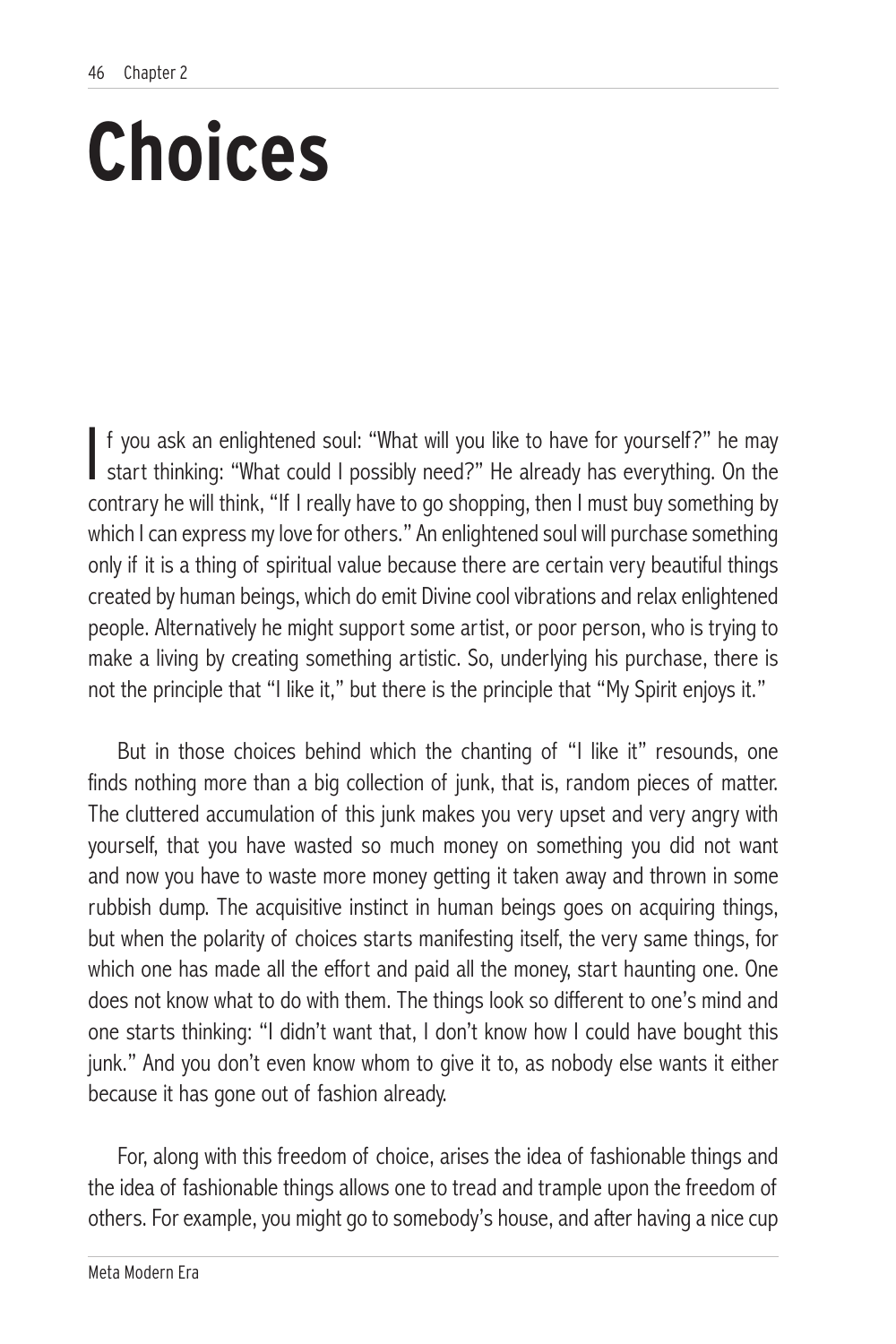of tea or some other drink, very nicely, you open your mouth and voice an opinion: "Oh, I don't like this carpet." Or, "I don't understand what you see in this painting." Or, "I don't really like your curtains." Or, "I don't like this clock." Or "I can't bear this flower arrangement. I just cannot stand your wall-paper!" So on and so forth.

It is of course, quite fashionable to air your opinion in this arrogant way to hurt others. And yet, if we go by traditional values, it is actually quite aggressive and unmannerly behavior on your part. Apart from treating your host to your opinion, you might even flash some witty remarks on the person who has bought it, confusing him completely.

While you are enjoying yourself in this demeaning way, you should just ask the question: "Who are you to say such things to hurt another person?" If somebody said the same thing to you, how would you feel? The fact is that, in your present Western human state, you cannot appreciate anything unless your ego plays into it. So every action of this kind, which is so arrogant and so hurtful, gives you the very great power of an egoist and you enjoy your ego to no end. The beauty of the ego is that the person who has it never feels it. He only enjoys his own arrogance and his own capacity to hurt others. But this ego goes on growing, till it becomes a sufficiently big balloon floating in the air, losing all grounds of reality; ultimately it suddenly bursts. One finds then that like Humpty Dumpty one really has a "very great fall." The problem with the ego being mixed up in all this business of acquiring things, is that one has to have more and more choices, so that Mr. Ego can show what a clever, unique person one is.

To make things worse, everyone wants to have individual, unique tastes. If you are traveling in an American car, before you set off you should first find out how to open the door. Because choices are many, every American car can have a different kind of door fastener or handle which you could never work out without some special sort of training. If you are caught in any kind of accident, then unless the owner is alive and found, you cannot get out of that car, whatever you may try. The same thing is true of bathrooms in America. It is better to ask how they work before you go in, because every bathroom has its own peculiarities, and sometimes, if you just enter innocently through the door you may fall into a swimming pool. Sometimes you may find yourself in the middle of an explosion, like a watery firework display, if you switch on the shower by chance, while looking for the light switch.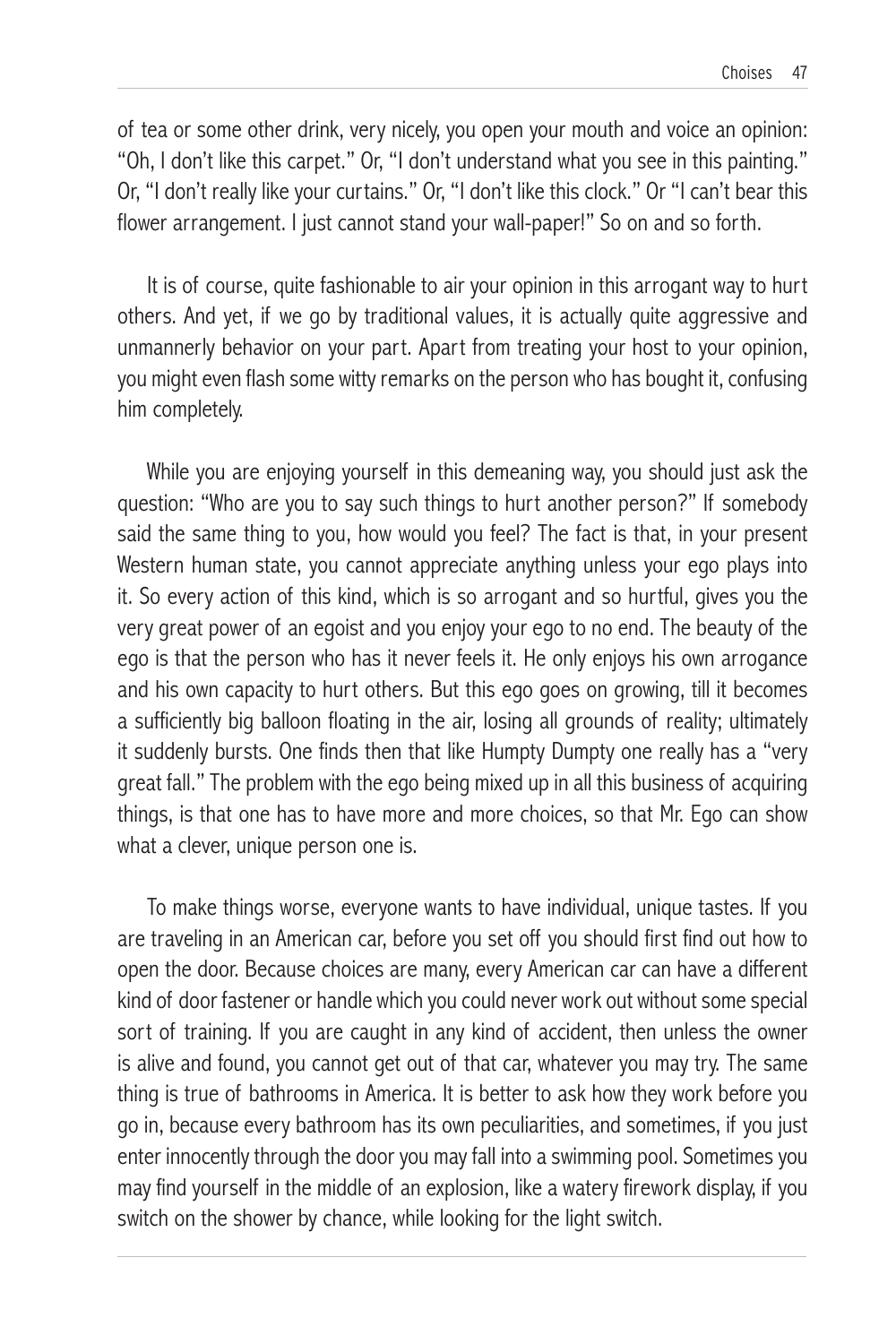The French have another most peculiar style of having their own individuality, because their sewage system often works the other way round and so it is rather a daunting task to find out exactly how to use French bathrooms, even though it is said that they have a lot of expertise in bathroom culture. When the French, of course, are working in another country, like India, they can make it so peculiar that no one from those developing countries can operate whatever they install. For example, the French have set up the telephone system in India and the way it works, only the French know how to operate it! Houses, for example, have to be different, but in functioning they should be of some standard design. Bathrooms especially, I feel, ought to have a very simple modus operandi, that is if you care for your guests at all. Also you must have consideration for those who are buying your house. I wanted to purchase a particular house in England, which had five bedrooms and one large bathroom. The owner said: "If you want for four to five people, they can share very easily." Once I had to visit a Georgian house made by Adam. I asked: "Where are the bathrooms?" They said: "In those days they used the windows." Up till now I did not understand how. Those who live in one house all their lives can, of course, cope with a particular peculiar system, but it is no good for guests, or for people who have to travel all the time.

Of course, one can have variety in one's dress, and only a handmade dress can give that variety. In Western countries, once the fashion starts, everybody will have a beard and a moustache, and they will all wear the same type of clothes. Of course, with class-consciousness, some may only wear clothes from Saville Row or from Pierre Cardin and others will wear clothes from some other shops with expensive, trendy labels. I have seen many who put the labels of those expensive designers outside their attire. But the problem is that with so many people looking the same, it is difficult even to identify somebody who has been involved in a crime. They all look completely alike as they are red in the face or very pale. A whole regiment of different varieties of clothes have gone into it, and yards and yards of cloth, together with tons and tons of ingenuity have been spent, just to show how human beings can be absolutely identical according to the highest sartorial expertise.

To top it all, they now have unisex clothes so that it is becoming very difficult to make out a man from a woman. One may say: "So what? What's wrong with that?" Well it is wrong: firstly, because it does not allow natural variety, which is pleasing to the eye; secondly, it does not differentiate people, which is often a practical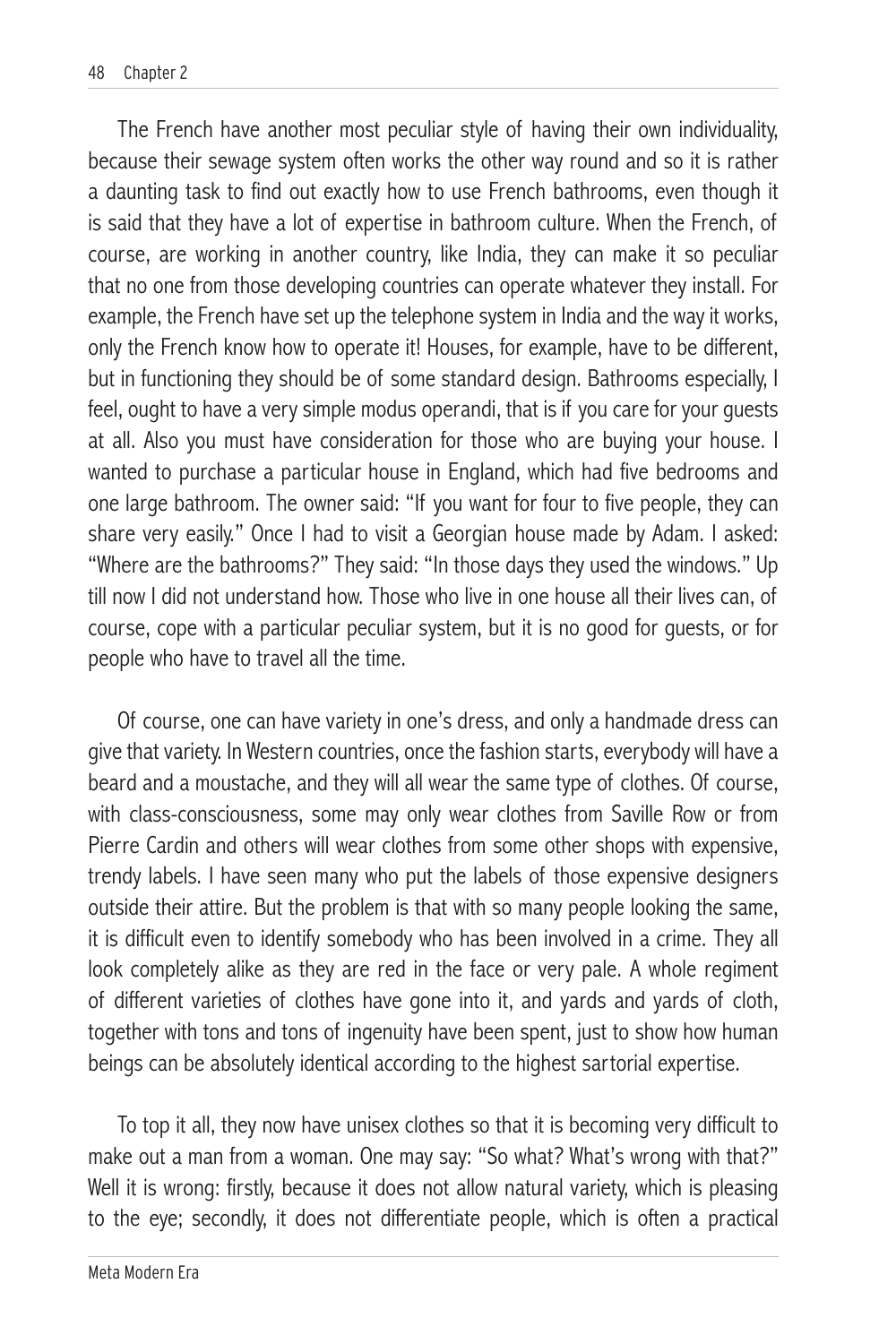$\blacksquare$  Choises 49

necessity; and thirdly, it can cause terrible misunderstandings and confusion if a man looks like a woman. The original idea of homosexuality might have risen by some coincidence, where some man must have been confused for a woman by another man, as in the comedy 'Charlie's Aunt.' There is a little joke about this. A gentleman was waiting at the airport. There he saw a young girl looking like a boy. In order to verify this he asked the person standing next to him, "What do you think? Is that a girl or a boy?" The person replied: "She's my daughter." Our gentleman felt embarrassed and he said, "I'm sorry, I didn't know you were her father." The second person replied, "Well, actually I'm her mother."

This is the way things are going into confusion nowadays. There is a complete confusion of roles and people are no longer sure what it means to be a man or to be a woman. God has created two sexes for good reason, and these two sexes I feel are like the two wheels of a chariot. Of course, there is a certain space or distance between the two and although equal and similar, they are not identical. One is on the left side and the other is on the right side. If you try to fit the left onto the right side and the right side to the left, it won't work out. Apart from that, if you make one of these wheels smaller or less important than the other, this will prevent the chariot from moving forward and it will just go round and round in circles. So this differentiation of the sexes or of gender roles (as people now say) is part of the great variety that has been created by God. Every leaf is different from any other leaf in the whole world. He has made these minute differences in order to create the beauty of variety, while we, with our freedom of choice and our nonsensical rationality, are trying to make all human beings look alike, walk alike, talk alike – regardless of sex, culture and age – and all this regimental behavior finally makes you absolutely bored with human beings.

Now, for example, women in India are taking to Western clothes. Instead of their traditional saris, they are wearing trousers made by fashionable tailors. These saris – each of which is an individual work of art of great beauty – are made in the villages by simple country folk who are free from agricultural work for five to six months in a year. In this way they can supplement their income from farming and balance their lives with two different kinds of work. If you really look at their weaving, you will find it is beyond your comprehension as to how they do it. Such things could not be made in any Western country. Nothing even approaching it is possible. In the so-called developed countries they are fed up of artificial products and these hand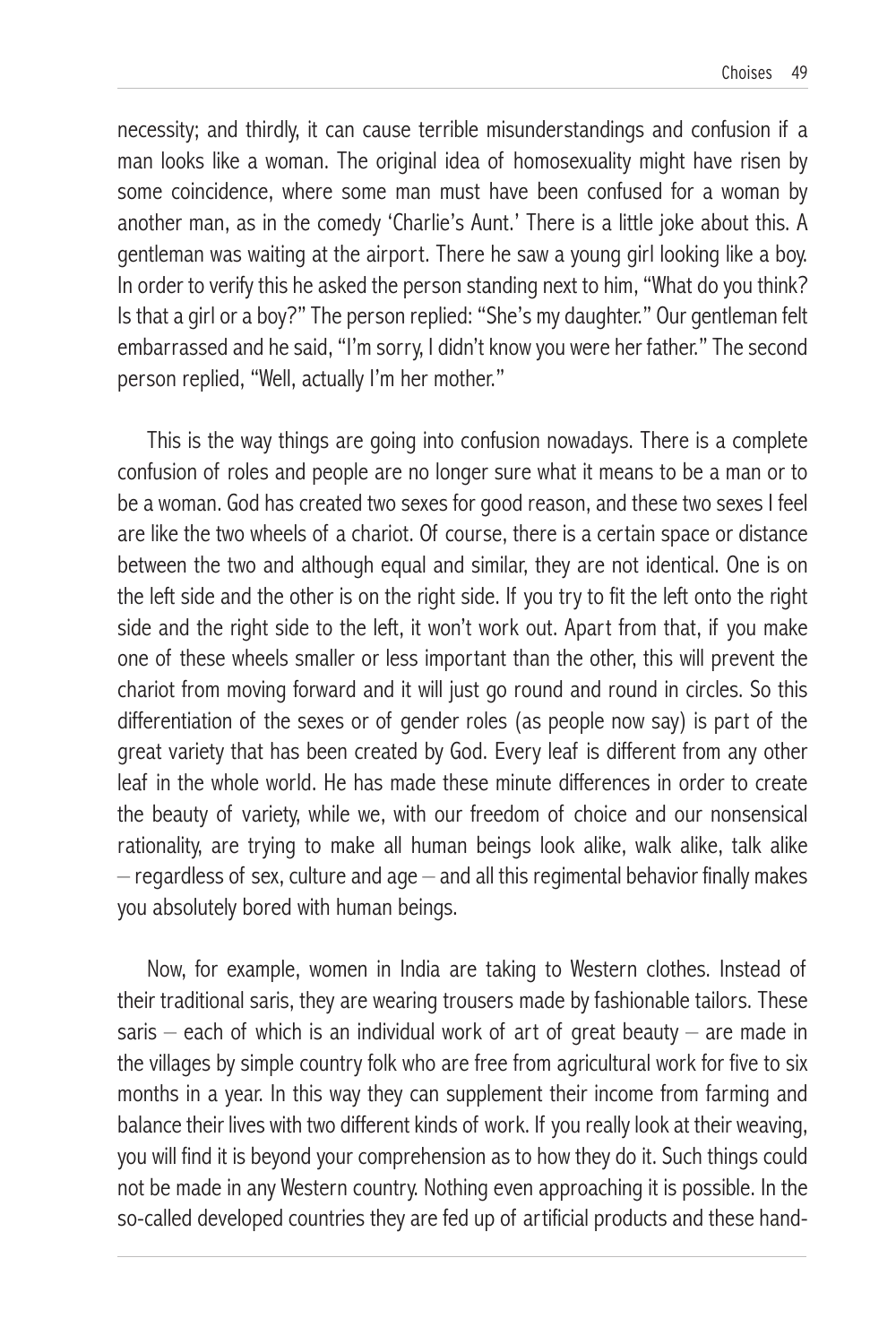made items are appreciated, but unfortunately the so-called modern Indian people who are copycats cannot appreciate them, because they have no depth to see the underlying principle of this beauty: they are created by simple ordinary farmers who depend on this craft for their living, and so put all their best skills and their most careful attention into it.

These handmade things made by villagers are a reflection of their enjoyment of life. If we know how to appreciate their deep feeling of harmony and joy, we will know how rich they are in their simple lives. These simple artists feel that whatever beauty God has created around them has nourished their minds with that beauty, and the natural world – the flowers, leaves and colors that they see around them – goes into the cloth which will be covering and enhancing the beauty of lovely ladies. They know that the body is created by God and that its beauty is to be clad and set off by the beauty of human creation. It is surprising how poetically these simple people describe their work when they talk about it. But such things also have their practical, functional value. The quality of beautiful, handmade clothes is much better and so they last longer. Also, the texture, as well as the appearance, of such clothes is very appealing and congenial to the human body. For example it is much more comfortable, in both summer and winter, to wear cotton and silk rather than polyester and rayon, which cling to the body and produce a sticky hot and unhealthy sensation.

Handmade clothes, made of natural materials, are easy to maintain and extremely economical. There is no need to buy replacements very often, as they get worn and torn only after a very long period. Actually, if you wear a sari you don't have to waste your money on a tailor. It is a simple piece of material which can be arranged very quickly as a very beautiful and graceful dress, and which can be used for various other purposes as well. When it gets old, you can use it for a girls dancing attire. India is a country where chastity is regarded as the power (shakti) of woman. The women use the saris for bathing in the river or in the open so their sari covers them fully as a towel. It can be used for covering furniture or as a wall hanging and a room divider. In India they use saris to make cool awnings outside, as a protection against the sunlight. So the quality of the cloth which is made by human hands, and which is both beautiful and practical, is such that we may say it has something Divine about it. Unfortunately, however, the people who live in the very countries where these saris are handmade, are being fed with ideas from Western entrepreneurs through the media and are beginning to think that mass-produced nylon saris are better,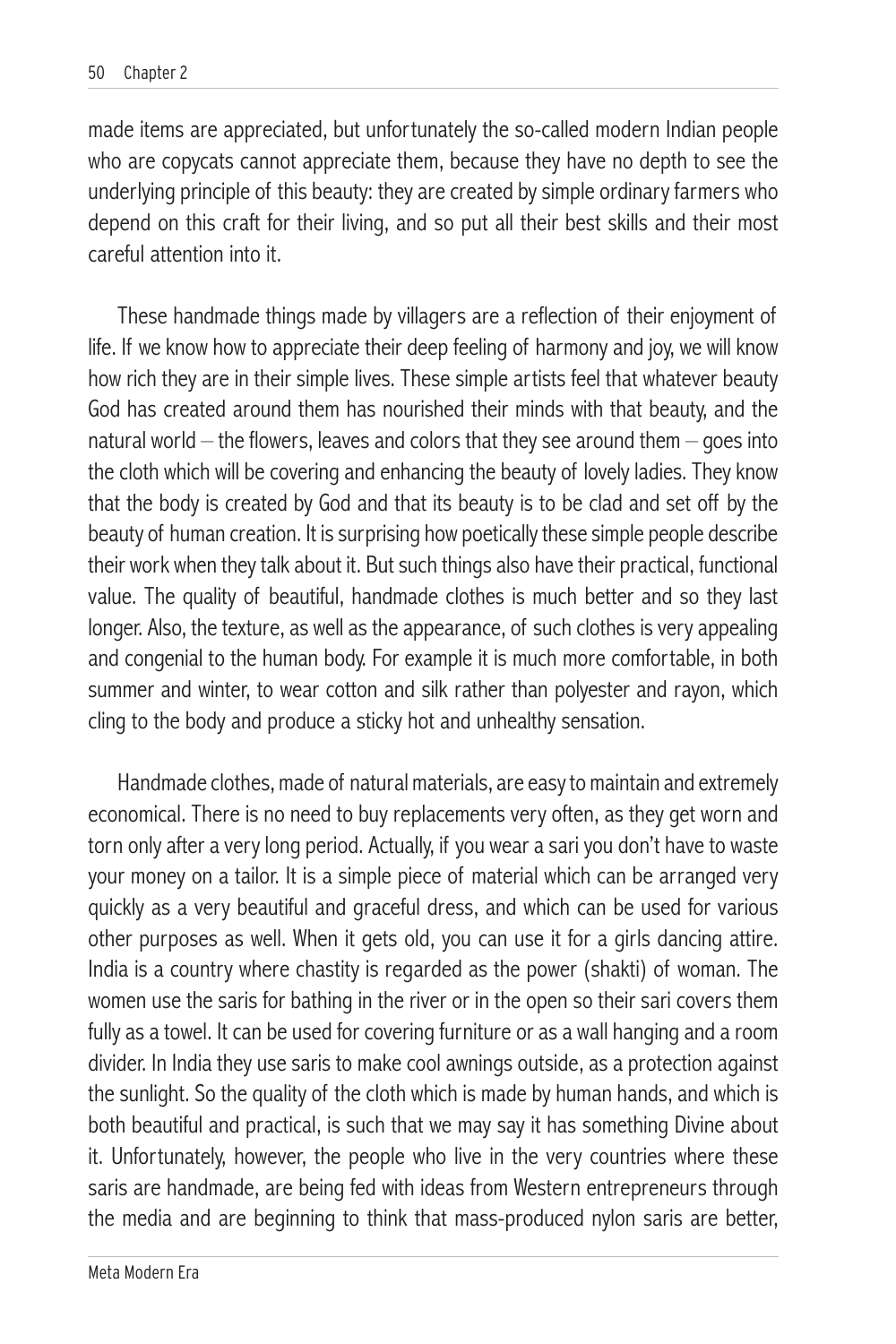because you can have ten of them instead of having only two nice silk or four cotton saris. In this way even developing countries, like India, are unfortunately beginning to be infected by the destructive idea that it is preferable to have many things of no value, than to have a few things of good value and great beauty. The consequence is that if we are not careful and we give up handmade things and take to massproduced labels, those farmer artists who produce these wonderful saris will die out and their creativity will disappear forever.

With modernism, we have created static forms made up of straight lines and stark contrasts in the design of our homes and in the creation of our dress fashions, calling them "simple," "uncluttered" or "honest." But all such creations are in actual fact so drab, so stark and so morbid, that after living in such houses, people develop psychogenic problems or end up in lunatic asylums. If not, they simply fade away into dullness and mediocrity from wearing these "fashionable" clothes in which only the label is to be looked at, and which nowadays is worn outside the clothes to show off their rich clothes.

The variety of materials out of which one can create handicrafts and furnishings cannot be rivaled by any machine. One can use so many different things like glass, clay, sandalwood, ivory, shell, coconut, wood, wool, cotton, brass, silver, gold. So many different materials can be used. Moreover there is an ecological "spin-off." Because the things are handmade, they do not consume so much from Mother Earth. Since individual human labor is involved, there is a natural limitation imposed, which curbs the use of too much raw material and manpower. Moreover, the craftsman's hands do not create fumes to punch holes in the ozone layer, which is a most vital source of energy conservation and protection for us. The only handicap in all this is that you might end up with too many lovely things. But it is such a beautiful thing if you can look after all these things and give them a proper place in your home, in order to beautify and harmonize your own life and that of all those who come to see you. Moreover, even if you were to buy some handmade thing that you find you cannot use, you can give it to someone else who will appreciate it and enjoy your gift much more than something mass-produced or made of plastic, because it is so substantial, because it is naturally individual and unique, and so beautiful in itself.

Nowadays, there is increasing criticism of modern architecture. In particular, that architects are not keeping in touch with the real needs of people who want to live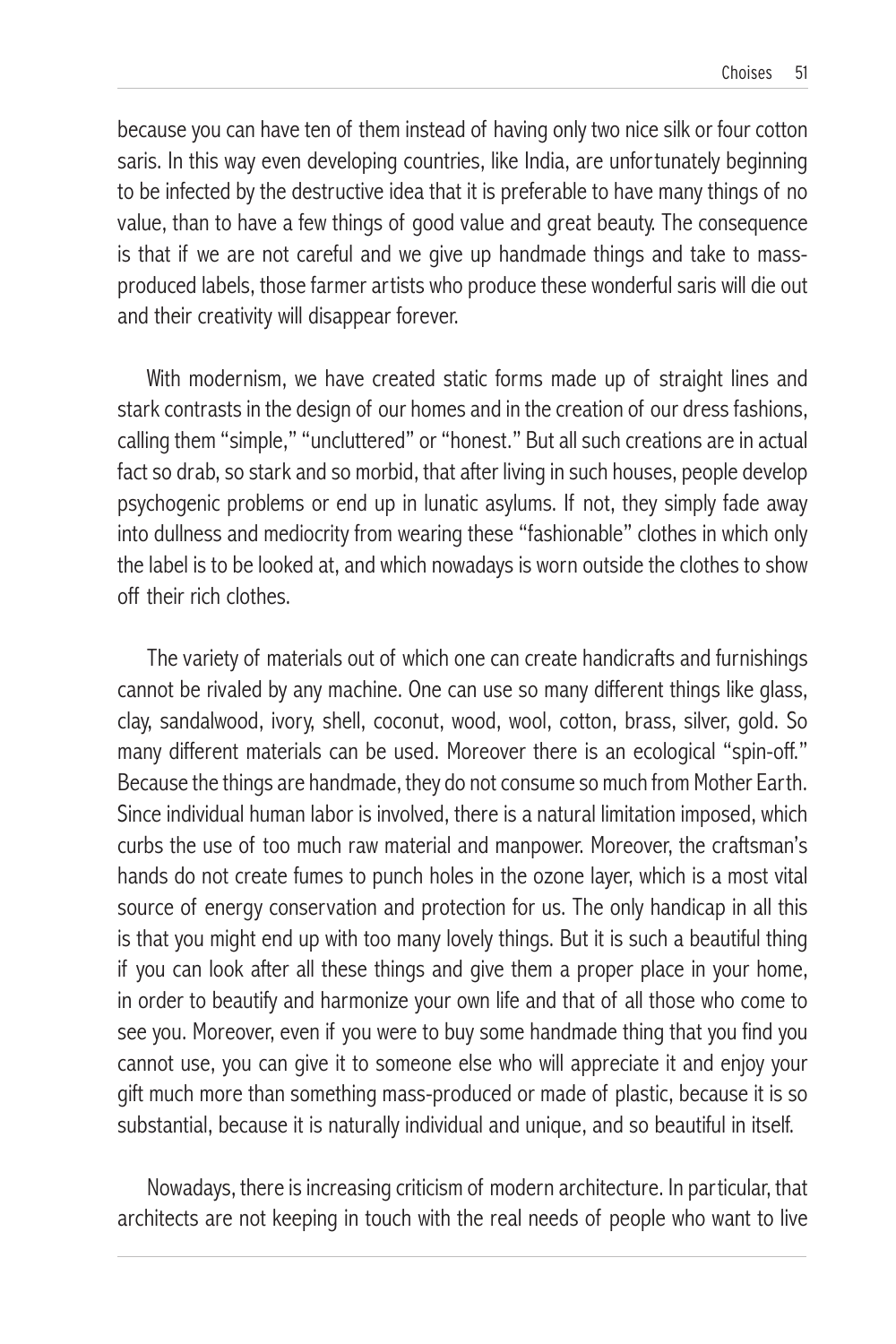surrounded by lines that flow and move and have shape, and not feel imprisoned and alienated from the real and natural world by the rigid lines of modern buildings. If you look at the house market it is very obvious that people like to have houses which were built by other people a long time ago, when there was more concern to create beautiful forms that copied nature. Every inch and feature of traditional properties has been preserved, and even if they are in the most decrepit state, they are highly respected and command the highest prices.

For example, it happened that I went with my family to a very famous European city, which had a rich history behind it. There we were put up in a beautiful hotel, which was very expensive to live in. This hotel, we were proudly told, dated circa 1760. The only trouble was, it had such basic problems that we had to leave within two days. As soon as we opened the door the handle came off in our hand. We were quite embarrassed and we thought we would have to pay for a new one. But the gentleman downstairs came up and said, "Don't worry, it can easily be fixed back," as if every handle, hinge and nail in the place had fallen out and been fixed back in again a thousand times. The whole place is a museum of antiques, without any real purpose, but they are still using it successfully as a very expensive hotel. So after the drama with the door handle, we tried opening the tap in the bathroom. The tap came away in our hand and the bathroom was filled with water. Perhaps this has happened to every single visitor who ever stayed there, but still they continue with the same style and their guests keep going back, because people are willing to pay a lot of money to live in a place which may be very uncomfortable or with threadbare furniture or dingy decorations, but where, quite simply, they find more peace and tranquility.

No one really wants to live in a museum, but if architects would just take some of the good points that we find in traditional architecture and use them to create modern but harmonious and natural homes, they would not only earn their living, but would definitely give a better deal to the owners who in this way could easily enjoy up-to-date comforts, as well as the variety and the beauty of a traditional abode. It is a well-known fact that on a ship people get very bored because everything is decorated with the same color and texture. The curtains are the same all over, and even the food is much the same every day. All these repetitions very quickly bore the unfortunate passengers. Of course, once you are stuck on a ship, it is not possible to do anything about your problems, as there are no solutions. But why should we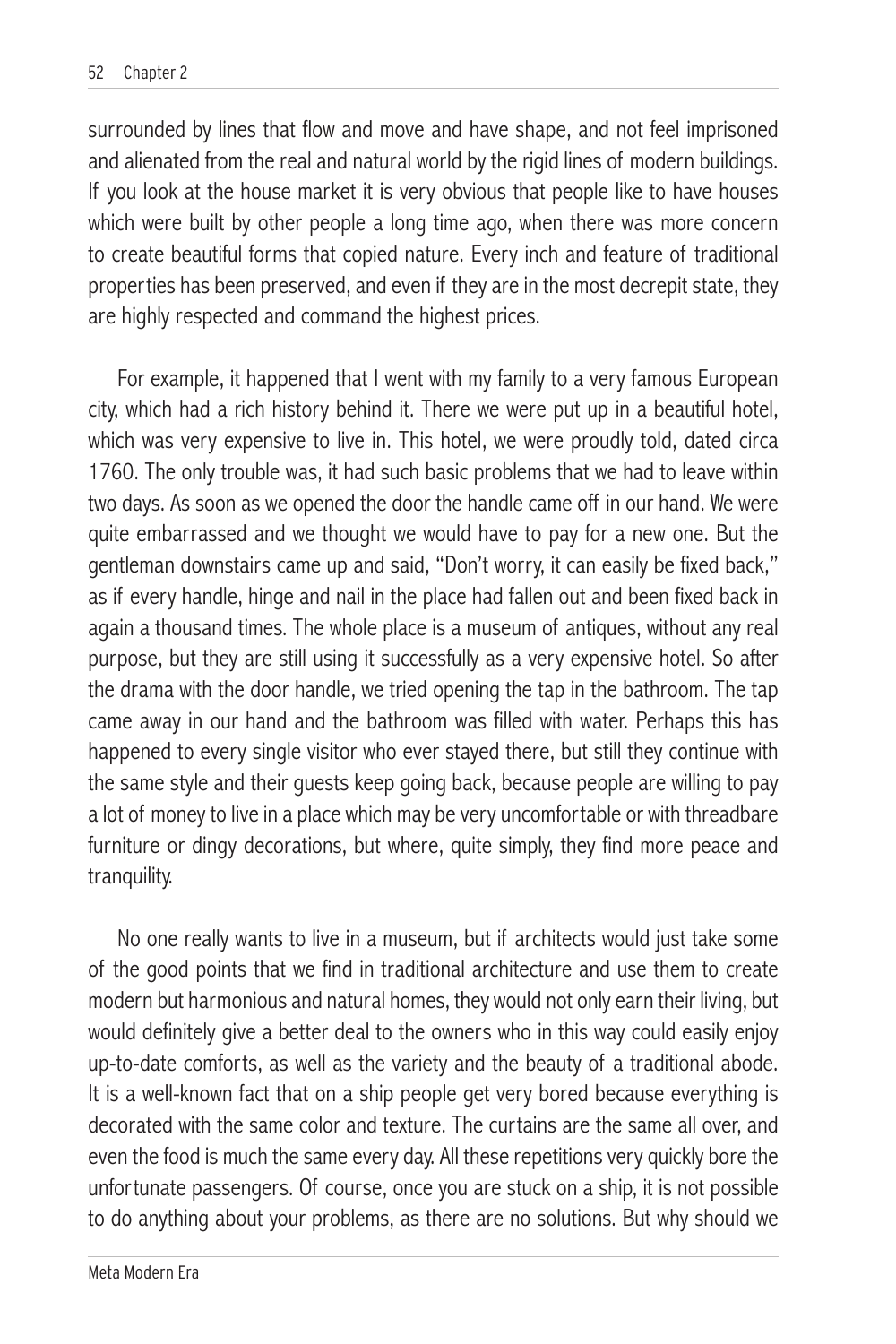who are on the shore, on terra firma, the restful and reliable Mother Earth, put up with the same boredom of living in houses, which are mass-produced in a style that doesn't enable us to relax and enjoy our lives?

 So, on the one hand, we feel that we are free to make our own choices: the choice between baked beans on toast or fish and chips or maybe the choice between pizza or pasta. Of course, it could also be a choice between different types of biscuits or chocolates. Now, we should ask ourselves whether the quality of our lives would go down so very much if we always took the "dish of the day" and enjoyed the variety of biscuits that happened to be there. But, on the other hand, when it comes to the substantial things which are so important in our lives – like the houses we live in, the clothes we wear, the cities we plan  $-$  we will quickly perceive that all these things must have variety.

Take somebody who is constantly traveling. He may be in San Jose, California, and then the next day wake up in some place in Europe. When he looks out of the window or walks down the street, he cannot tell whether he is in San Jose or in Europe, because they both look exactly alike and in both of them, he has to make inquiries as to which place he is in. After some time perhaps, thanks to the laborsaving standardization of the architects and planners, we might end up with all the cities of the world looking exactly alike and we will have to keep a diary all the time to remember which – in a whole series of indistinguishable cities – we are visiting. So much for the actual limitations imposed on real choice by modernist architecture.

As we have mentioned earlier, another area in which people have been very skillfully fooled by the entrepreneurs is fashion. For example, I saw a lady recently in Helsinki. All her clothes were torn and she had a very funny and embarrassing appearance with so much of her showing through. She had a primitive hairstyle with half her hair shorn off and the other half totally unkempt. Furthermore she smelled very bad. I thought that she was too poor to afford a proper dress and I offered her a good clean dress to wear. I felt that she must be ignorant and did not know that if you go to see a saint, you should be at least bodily clean. But when I asked her if she would care to have a bath, she refused and said: "These days having a bath is out of fashion." The dress that I offered her was, according to her, absolutely out of date, while the dress she was wearing was absolutely ultramodern. Most of the girls from very rich families are dressed up like this or they are always in mourning black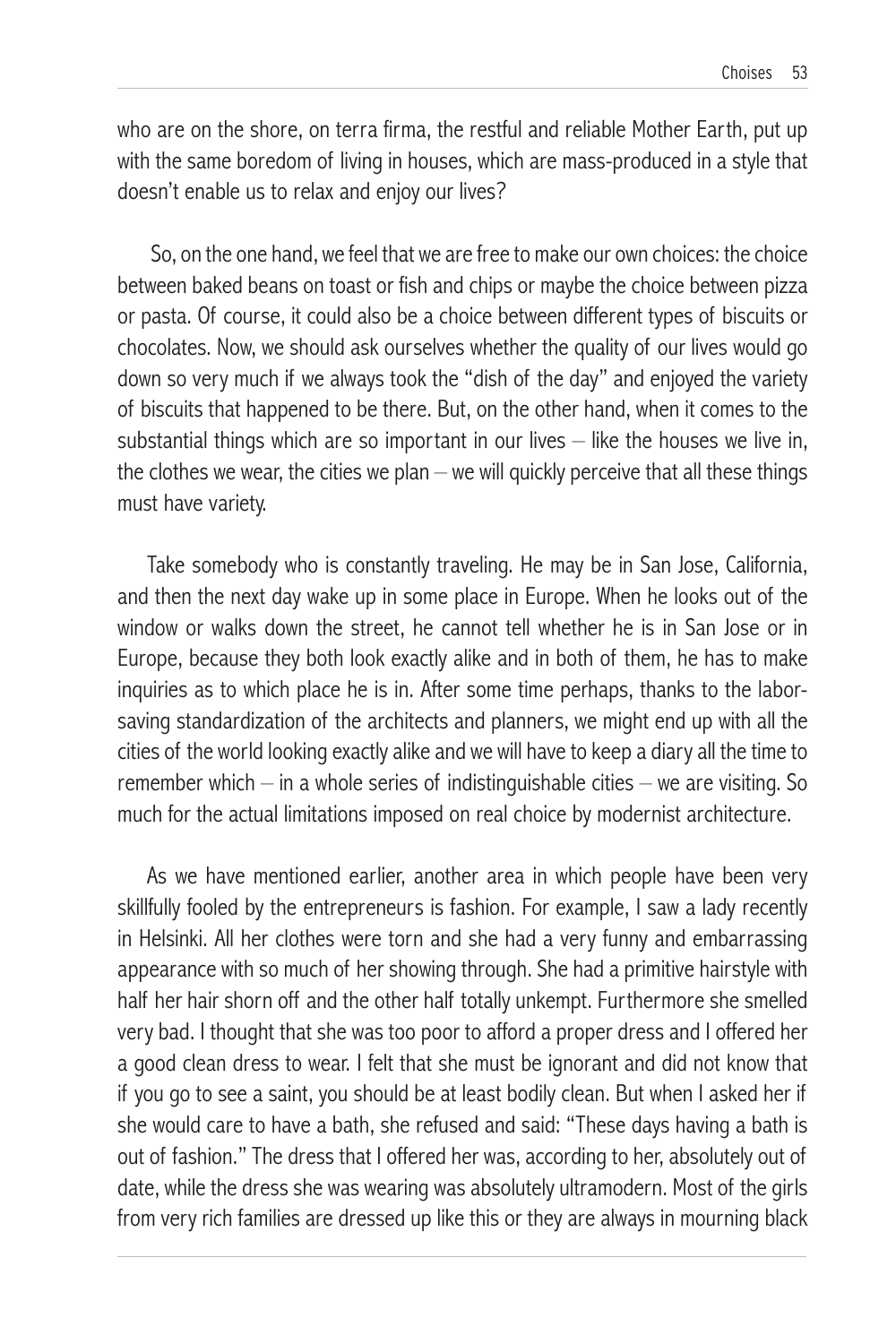with their pale white faces, in the night you can only see their faces with their teeth if they smile, but in the day time they look like colorless witches.

 I felt that this was where the law of polarity once again was showing its effect. I thought that this lady must have been trapped into slavishly imitating the fashion with her so-called freedom of choice. She must have dressed up in all kinds of fashionable dresses at different stages of her life. And now she had reached the situation where she felt that all the clothes she had bought were of no use, because they had so quickly gone out of fashion, and that it was better to wear something, which was so worn out that it had become antique and had formed its own torn patterns. But to my amazement, I found out that the clothes that she was wearing were sold in a very special boutique at a very high price, and that they were "stonewashed" designer clothes made threadbare and torn to order, and that were now being sold as something very unique and exclusive. Just like them, this lady from Helsinki was convinced that she was exercising her choice in the freest possible way, but in actual fact this is like passing from one kind of slavery to another kind of slavery. Her case is not rare and we see so many of these manifestations of creativity all around us who embarrass decent people with their aggressive behavior and beggar's clothes.

Not so long ago, the really 'in' thing was to dye your hair green and shave your head into curious patterns like an ornamental hedge, for which people had to pay heavily and often borrowed money for it. But now if you talk of punks, they say you are out of date. So what is the very latest fashion? It is actually impossible to say, as the entrepreneurs are producing new fashions with such speed. The modern generation is schooled to be able to keep up and to cope with that speed. If they cannot, they are quickly classed as out-of-date and discarded by the social group in which they live. What appears to be up-to-date, or "with it," is nothing but the clever invention of the entrepreneurs that you must buy something new every day to keep their machinery going. What a blindfolded slavery.

The whole fashion industry is just a moneymaking racket. It is a wonderful way of pampering the ego to say that such and such a style has won the first prize in the fashion parade in Milan or Paris or Timbuktu. And you are so enamored by this new chance of exercising your "choice" and of throwing out all the expensive clothes you have chosen before as so much out-of-date junk. Once you become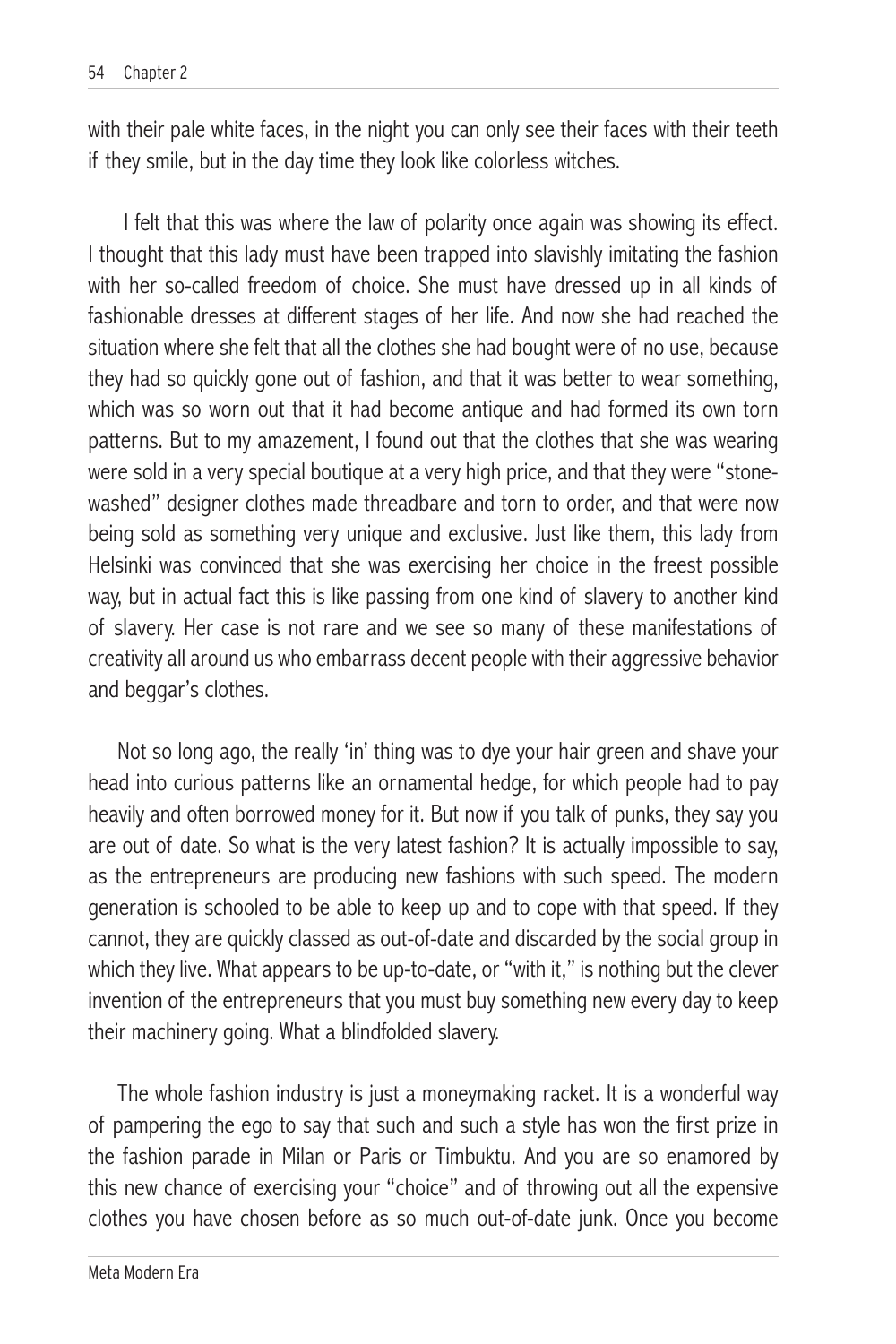addicted to fashion, you do not know how far to go with the entrepreneur who is thus so kindly giving a new dimension to your stupidity and your gullibility. With this kind of compulsion to change, we live on the cusp of superficiality and our attention is always caught up with deciding what new irrelevance to have, to buy, to own and to display.

Our unnecessary demands on raw materials to feed our "choices" has meant that we have started consuming excessively and depleting the Mother Earth, creating terrible environmental problems for both the present and the future. To cover your body you need something substantial and sensible. Of course variety brings beauty, no doubt, but only if this variety is created by artists, and not by entrepreneurs, who are on the look out for nothing but money-spinners.

This is another horrendous example of what happens to people who become slaves of fashion and give up their natural good sense. I have seen that when the fashion for tight clothes started, women who wore extremely tight fitting clothes thought themselves very beautiful, though they looked like mosquitoes (or one might say like tuberculosis patients). These uncomfortable dresses made them develop horrible varicose veins later on in life. Of course, in their vanity they never told anyone about it. It was a sanctum sanctorum kind of secret. After that, another fashion started for clothes, which were manufactured with holes already in them, and they call them grandly "holey" pants. In the damp and windy climate of England one could see many people walking around proudly with these holey pants on, and of course, getting very severe types of problems in later life such as rheumatism or gout.

It is impossible to understand why we consume so much plastic these days. Our forefathers used to use only one brass plate or one silver plate, while nowadays in the West plastic affluence and polyester clothing have given rise to a balloon like existence. A balloon, which has no substance, only some air to make it float wherever it wants to go. Those who are busy with the creation and manufacture of plastics are nicely developing and building up their financial image as multimillionaires. Meanwhile, mindless consumerism is creating mountains and mountains of plastic, so that one does not know how they are going to solve the problem of destroying these man-made mountains which are not only unsightly, but which might even be spoiling the atmosphere by their very existence. The overproduction of plastics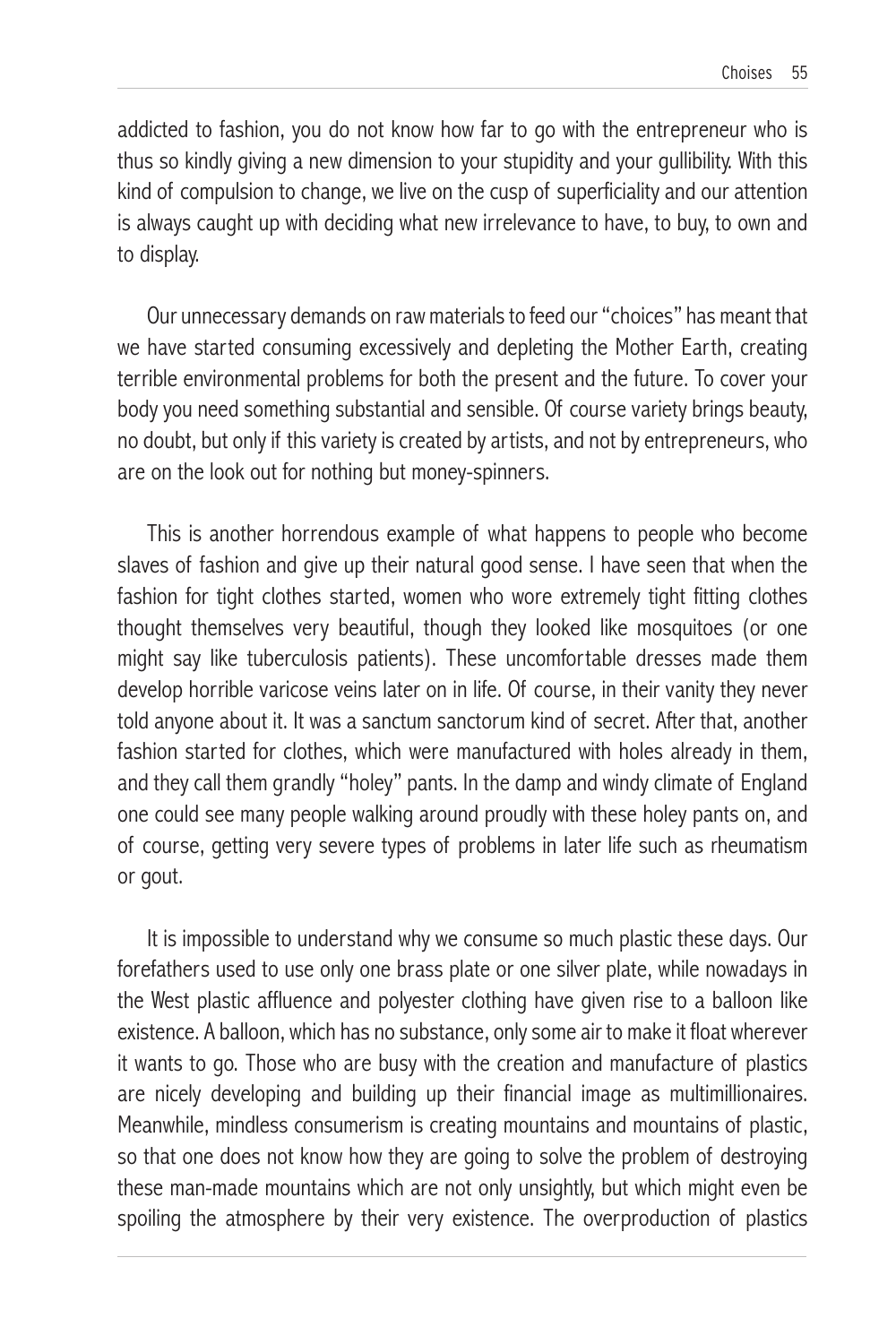and artificial fibers is, of course, a serious by-product of compulsive consumerism, which is fuelled by the notion of fashion.

If you are a follower of fashion, how can you be a free person, because you actually become addicted to reading fashion magazines to find out what is most upto-date and modern, as if you were running a race and it was desperately important to find out who has got ahead of you.

As children born in the West are left to themselves without any love or any rapport, they feel very lonely and lost. As parents have money they allow the children to get into the hands of entrepreneurs. The poor children are also constantly bombarded, via the television, with the ever-increasing number of choices that they have. Now they have even come out with dolls with their own birthdays, bears with pedigrees, including their father's name, their grandfather's name, and their uncle's name and their whole dynasty. According to the alluring suggestions of the advertising men, you are supposed to invite all the relations of these dolls or bears for dinner together. For these relations, naturally, they have to travel from place to place. If, as a parent, you do not agree to this, the children of these modern times will get after your life to such an extent that in the end you will have to spend even more money organizing these parties, every month, in some part of the city. Here the entrepreneur, through the medium of advertising, is creating totally unrealistic needs and false reality. Furthermore, it is he who enjoys the earnings of your labor.

Such children no longer have any relationship with their own parents or grandparents. They do not know very clearly who their own uncles and aunts are, but they do know by heart all the pseudo relations of these plastic dolls or bears. In the developed countries, people's houses, nowadays, are full of these things, so that children are more attached to their dolls and bears than to their own parents. The other day I saw at the airport, the security people insisting that a little girl's doll had to pass through the x-ray machine, but the child was so attached to the doll, that she wanted to get into the machine along with the doll. And when they did not allow her, she started to cry loudly and made everybody feel quite upset about the whole thing. How does it come about that children are so attached to their toys, when that is not their innate nature? Normally they play with their toys and then, when they are fed up with them, they give them up. But so many parents just do not have time for their children, because they also are so terribly busy with their fashions and their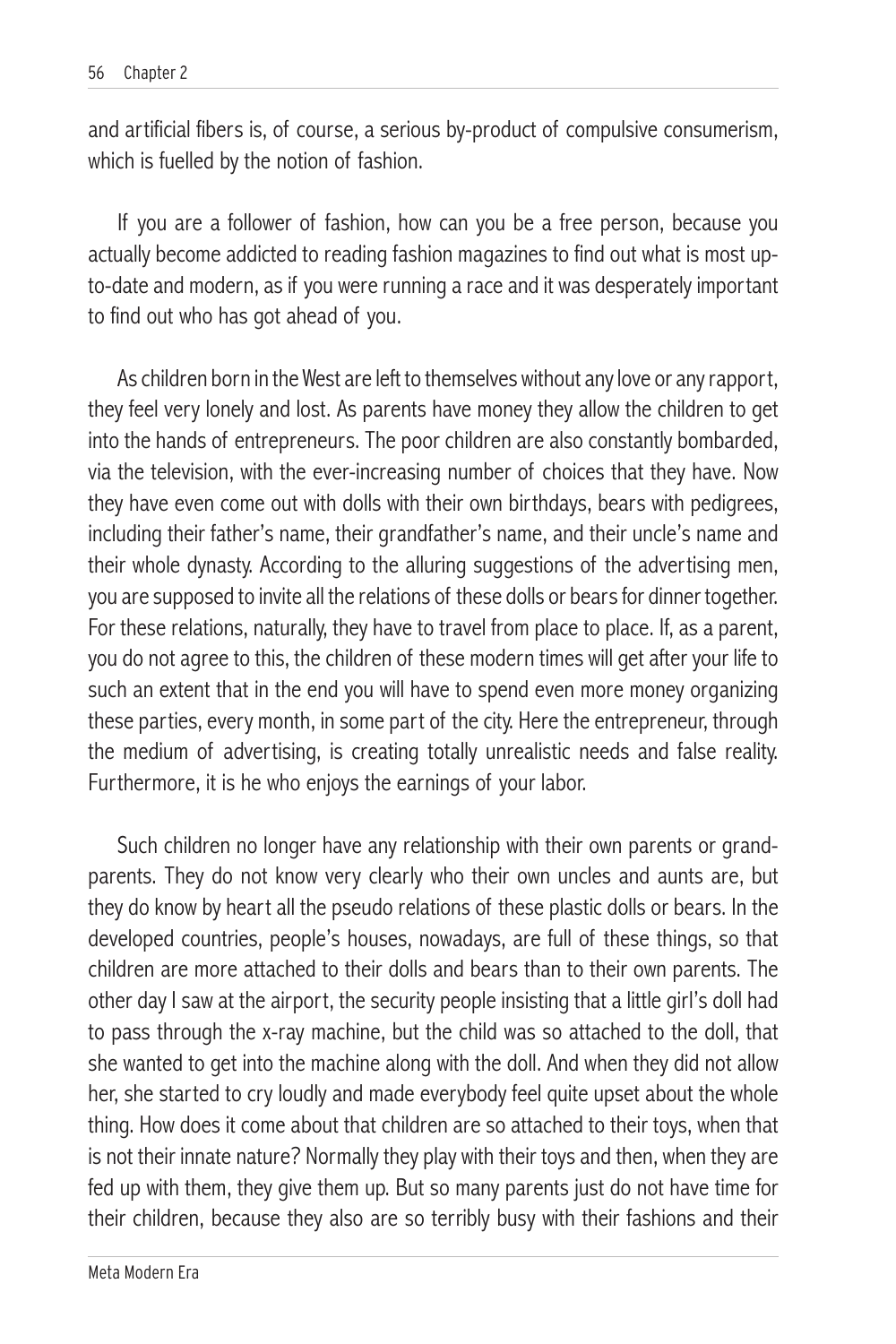choices. In this situation the children transfer their affection to their toys, which are all the time with them, and so give them some security and comfort. As parents have no love for the children, their love is transferred to toys, which are bought in the market. Thus one can pay for LOVE.

Manufacturing output, advertising and consumption all go on with a kind of mechanical inevitability, but we have to realize that this machinery is not our master. It is we who are the creators of this machinery, and so it is we who can control it. Moreover money is created by man and how can money dominate man to such an extent? If you think that freedom means freedom to do anything according to your whims and fancies, then I think that the idea of freedom is absolutely naive. Actually real freedom is freedom from compulsion. But on the contrary, in these developed countries you are compelled. Compelled to buy things you neither need nor want. Compelled to live with all kinds of junk around you. Compelled in the end to spend your time and money to get rid of it all again.

Just think of the thousands and millions of families who are absolutely surrounded by, and dominated by, these products of modernism and are so desperately anxious to get rid of what they already have and swap it for something new. This is a problem caused by so many choices and challenges being put forward in a society of expert marketing.

The expertise of entrepreneurs at launching different varieties of unnecessary products is at its height in America. You can never buy two pieces of the same necktie because every tie has to be different. Every door fastener or car lock is different. Every carpet has to be of a different style. So far so good: there is a great range of choice. But this choice is illusory, because all this variety is basically made of the same thing. That is, the products that dazzle and tempt us surprisingly are mostly man-made, in the sense that only artificial material is used to create them. Sometimes if you walk on these lovely synthetic carpets barefoot, you feel as if your feet are burning. And some of the clothes that they create, can give you a rash all over your body. Oddly enough, people don't seem to mind. I mean, after all, perhaps it has become the fashion nowadays to have a rash. The worst is when you are in a car which is moving at speed and you suddenly find the door lock has some unique quality or variety so that you cannot open it in case the car should catch fire or an accident; you get into a terrible shocking stress, if you are a foreigner, to such fancy whimsical choices.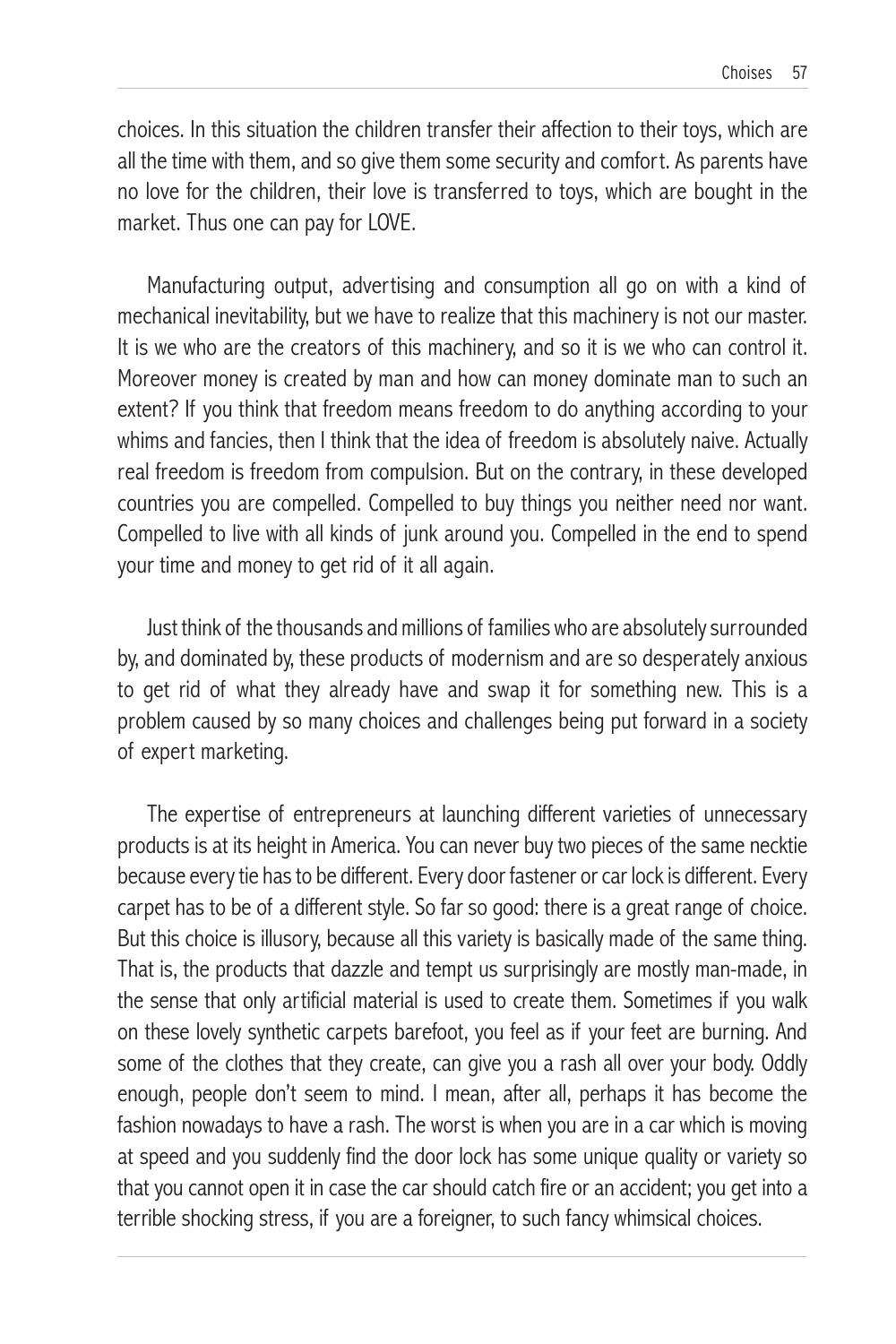All these artificially created and elaborately advertised variety just makes us feel more and more confused and alienated in our own world. It is better to be humble and not to feel shy about asking how to open the door of any car or a train before you get into it. In all probability, it will have an engine of a peculiar type, which has suddenly, come into fashion and everything else will be different too. Best is not to feel shy of your ignorance in this modern world. For example nowadays they are having very delicate small knobs near your seats in airplanes, which are newly made. Especially in the first class a lot of old people travel. It is always better to ask the airhostess to help you with these very gentle operations though she may make fun of you, as if you are a naive person.

Where there is excessive choice and unnecessary variety, there is no standardization and no one knows what is happening. Because, after all, some measure of standardization is required for the security and the safety of the people. However, when they do go in for standardization, they take it to absurd limits too. When, in a country like India, for example, they wanted to manufacture hinges, instead of using traditional craft skills they decided to make them by machines (all very expensive of course) and now it requires a wrestler to open doors with those hinges and two of them to close them again. It is impossible to understand why such stiff hinges were made for the use of ordinary human beings. The answer came that this was done to normalize manufacturing procedures and to standardize hinge sizes by using machines. In India, we have traditional hinges, beautiful ones made of brass at a much cheaper price and which open easily. Of course they do not have precise dimensions. But because doors are now being mass-produced out of artificial materials, there needs to be some limitation to what you can call natural variation, and in order to obtain the precision you need to fix the hinges by machine. So against our better intentions we have to take to these horrible machine-made hinges which can neither keep the doors open nor closed (unless you find someone who can pay a healthy wrestler to act as a helper).

So the reactive nature of these ideas  $-$  having precision in the wrong place and no standardization in the right place – also comes from the confused minds of entrepreneurs, who must be going crazy thinking up new things every day. Thus, we end up with a great many people: the manufacturers, the advertisers and the consumers who are absolutely confused and do not know what two plus two is. The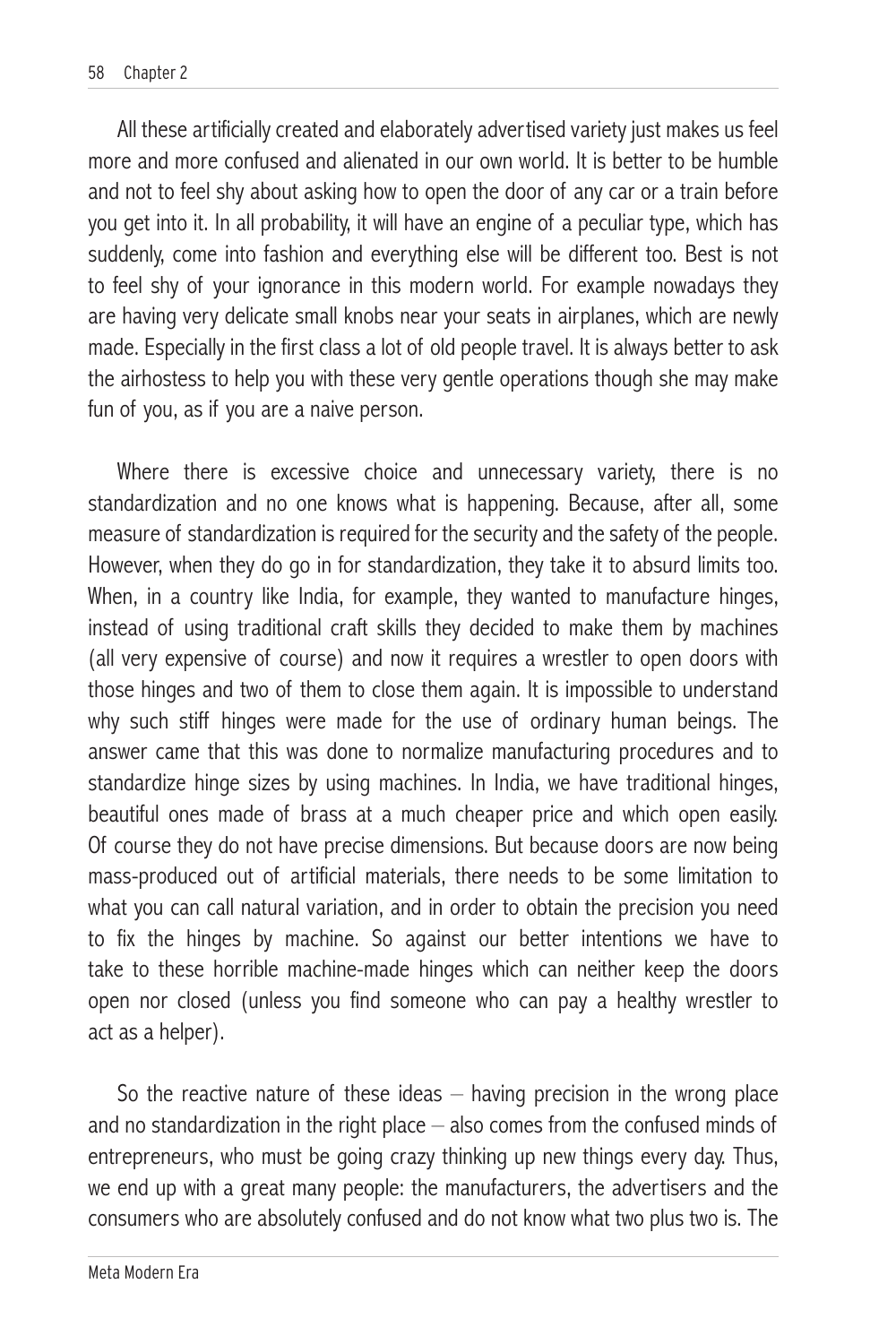slow demoralization of people and the loss of their capacity for the real enjoyment of things are the absurd consequence of the so-called freedom of choice.

We have a huge variety of other unnecessary freedoms also. One of them is to have the choice of what we will be wearing when we get into our coffin. Also the choice of selecting our own coffins. This looks extremely ridiculous to any wise person, but it is yet another example of the freedom of the entrepreneur to make as much money as he likes, even out of people who are going to die.

However, the worst type of freedom we are suffering from in modern times is the freedom to lead an immoral life. You can marry one person, sleep with another, flirt with a third one and create children with a fourth. It is an amazing statistic recently published that on an average, in a particular Western country, a man sleeps with 6.9 women every year. This completely crazy idea also comes from the notion that you always have to be looking for something new. A woman who is old for one man becomes new for another and with this foolish idea, as one starts changing women as one changes one's clothes, one falls into yet another trap. This exhaustion of your energy on the endless pursuit of the new, even in your most intimate relations, creates horrible problems: emotional, mental and physical. If promiscuity were a very natural, normal and good thing, then why is it that people are now suffering from life-destroying diseases, which are directly due to this kind of lifestyle? Why is there jealousy? Every day the very newspapers that support and defend the freedom of permissiveness are full of reports of violence: of women killing their husbands, of husbands killing their wives, of lovers killing their lover's lovers. This mutual destruction goes on and on and on. If promiscuity is akin to our nature, then why do we resist it with such violence? What sort of freedom is it to flirt with any man or woman, whether you are married or not, and to develop eyes which are lecherous and adulterous? With time these eyes cannot even perceive innocence when they see it, and now they are no longer stimulated by adults and have turned their evil gaze on young children. Today we have an almost unbelievable number of cases of child abuse, sometimes even perpetrated by the parents. This flouting of the well-tried moral conventions of centuries of civilized life is of course yet another very degrading low-level aspect of modernism, and with it human beings have become worse than animals.

It is quite obvious that promiscuity leads to unhappiness, disease and death and that we have to do something to check its spread. But the problem is that legislation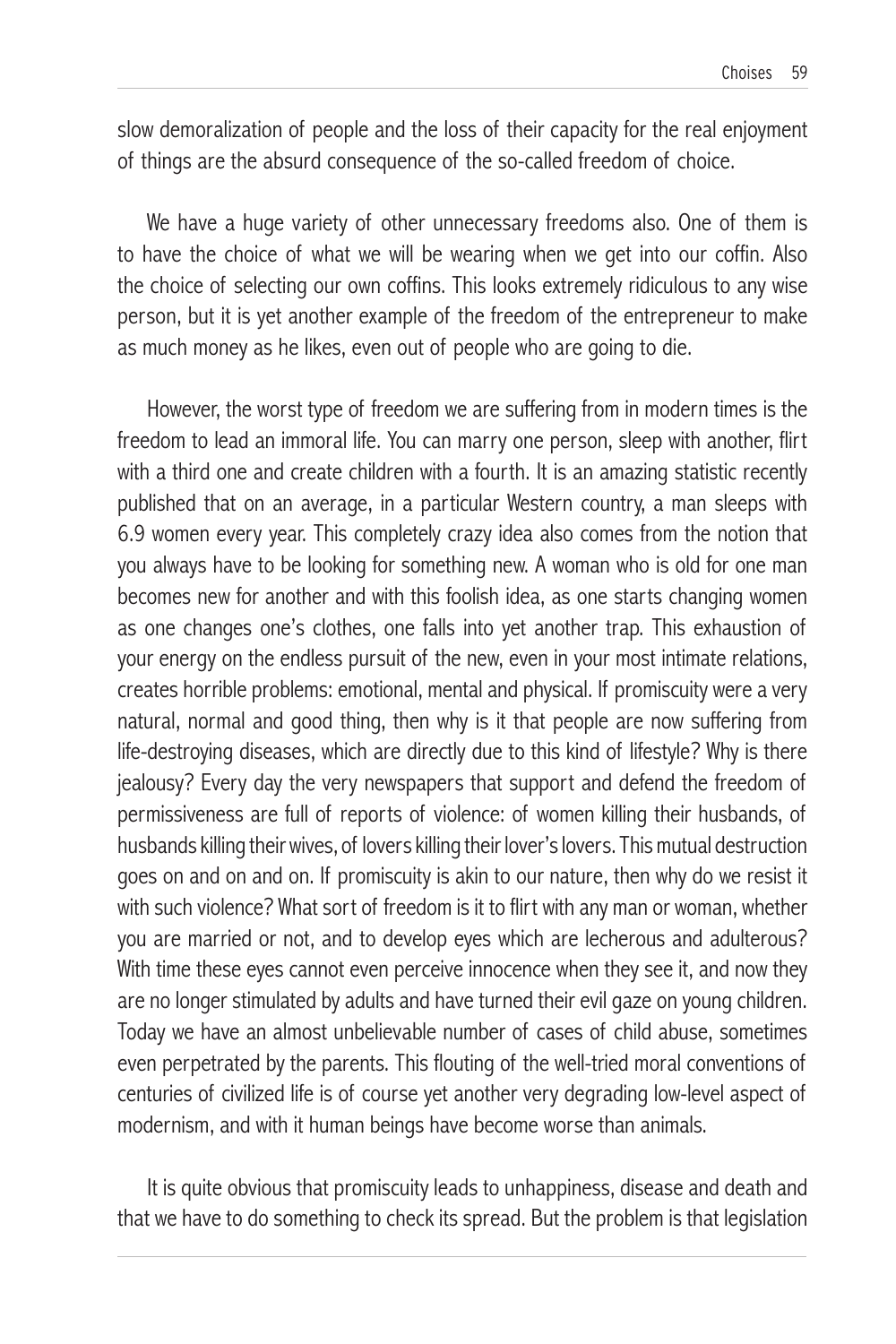and even education can only achieve very little. People just have to know where to stop. But this control, this compulsion, has to come from within. This means you have to have a spiritual awakening. The light of the spirit has to come into your attention. A person who is a realized soul doesn't like anything that takes him to extremes. A realized soul is actually a person whose personality is in balance. He is in the centre because whenever his attention gets out of balance, it is brought back to the centre by the light of his Spirit. And such a person has his feet on Mother Earth. Such a person by his very nature has to be practical, pragmatic, wise and detached. Such a person simply cannot form habits and cannot take to something that is stupid, idiotic and destructive. Such a person will not waste time choosing things. Whatever is available, the person knows how to enjoy it.

This "choice" business becomes particularly horrible and destructive when it enters into the area of marriage. Now marriages are arranged by the unleashed ego alone, unaided by any restraining or guiding influence traditionally provided by parents or the caring community. Now the choice of marriage partner is based purely on the whim of the ego, lust or greed. In these circumstances, any small difference of opinion can create a problem in a marriage. Families are broken, children leave home as soon as they reach eighteen to find their own house or flat to live in or they join a squat and occupy somebody else's house.

As things are, children cannot tolerate their parents and parents cannot tolerate their children because their marriages are unhappy. In the name of developing their individuality and sense of identity, they make their children work very hard. I have seen a little girl of nine years coming every morning on her bicycle to drop the newspaper at our door. One day I asked her who her parents were and she named one of our neighbors, but she said, "I have to earn money for myself. I have to learn how to stand on my own two feet." She was not yet grown up enough to stand on her own feet at such a tender age. And if such a young child is raped on the way or mugged and plundered, who is responsible for that? And will that help her to stand on her own two feet?

Marriage exists for creating progeny in a secure and balanced environment and to look after the children so that they become confident and decent adults. If you want to be a bride all your life (that is, on a perpetual honeymoon) it is better not to marry at all but to go to some place where you can earn some living out of your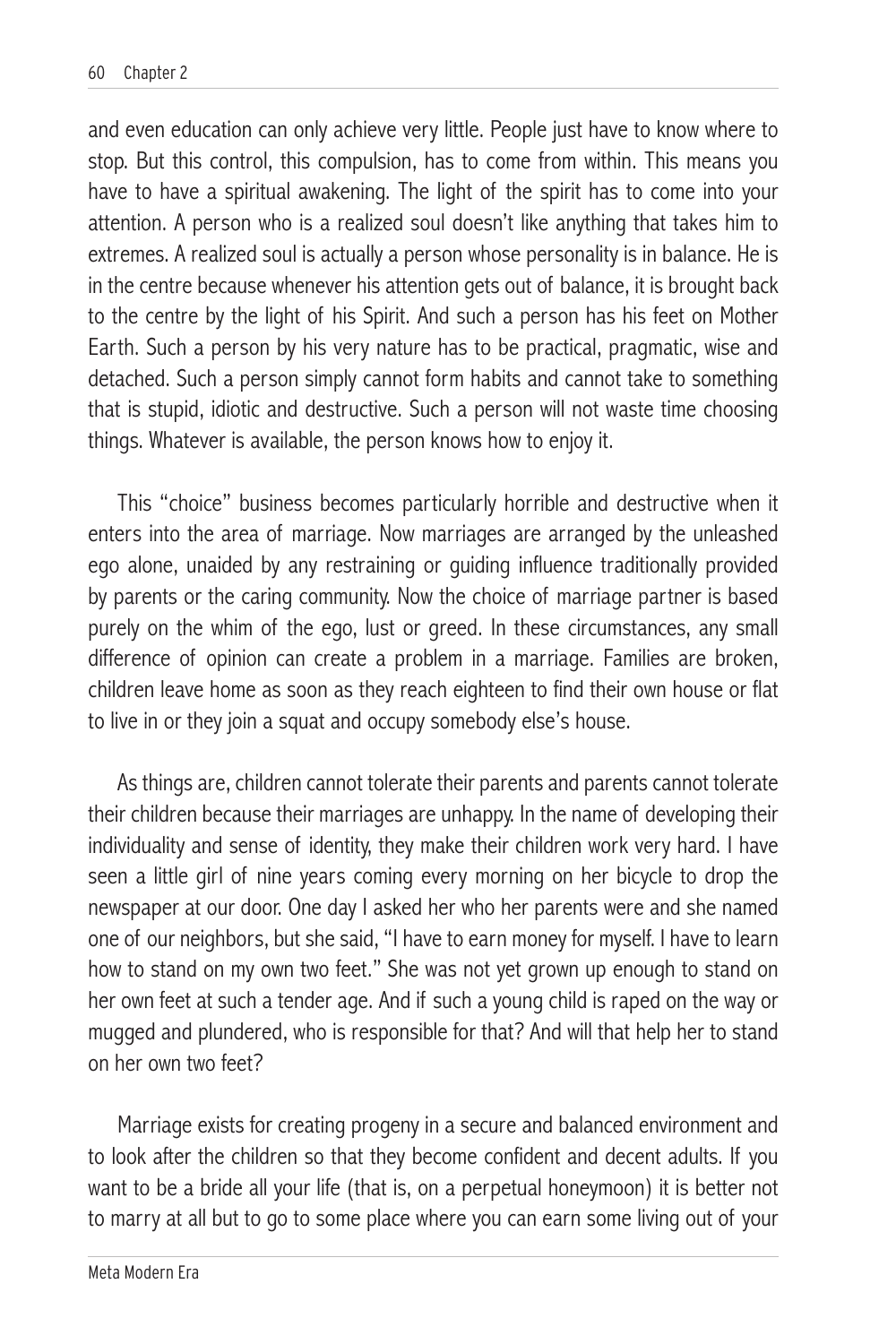body and everyone knows what you are. Marriage is meant for women and men who want to lead a sane and sensible life, providing a harmonious environment for their progeny to come. "Romance" and the "roving eye" must end when the house becomes the home. There are so many things, which can spoil married relationships. But who or what has killed romance in marriage? Many things, each more superficial than the last, can be blamed. If I tell you a recent one, you will be amazed. The hairdressers! I know of several fiancés who left their women because they did not like their new hairstyle.

Marriage imposes great responsibilities and is meant only for people who have maturity and a clean personality. Otherwise, as the statistics for child abuse and juvenile delinquency show, it is not safe to place children into the hands of irresponsible, cheap or aggressive parents. Such people do not realize that to be a parent is a privilege that carries its own responsibilities and they should have no automatic freedom to produce children if they do not have any love for them.

 As things are, this "choice" business, when it comes to marriage, can lead to the destruction and even the murder of many children who either die helplessly or fall into self-destructive habits because the parents do not want them and consequently have no idea how to look after them. There should be only one clear choice for them: whether to have their own egoistical romantic life or to accept their responsibilities, which set a proper limit on their so-called freedom and have children and look after them.

The problem is made worse because the idea that you have a right to go on choosing your partner is continued even after you have chosen to get married. The law is supportive of divorce and anybody who does not want to go on with his or her marriage can have a separation or divorce without any problem. But even when they choose to stay married, couples in developed countries, tend largely not to stay faithful to each other. On the contrary, any man or woman who stays faithful to their wife or husband is regarded as out-of-date. You have to be "sexy," to be attractive to another man or woman, not to your own partner, of course, but to others. Unless you are that, you are not considered suitable for this modern world.

This idea of sort of 'official attractiveness' is also very new and has come yet again from those evil geniuses, the entrepreneurs. It is they who create the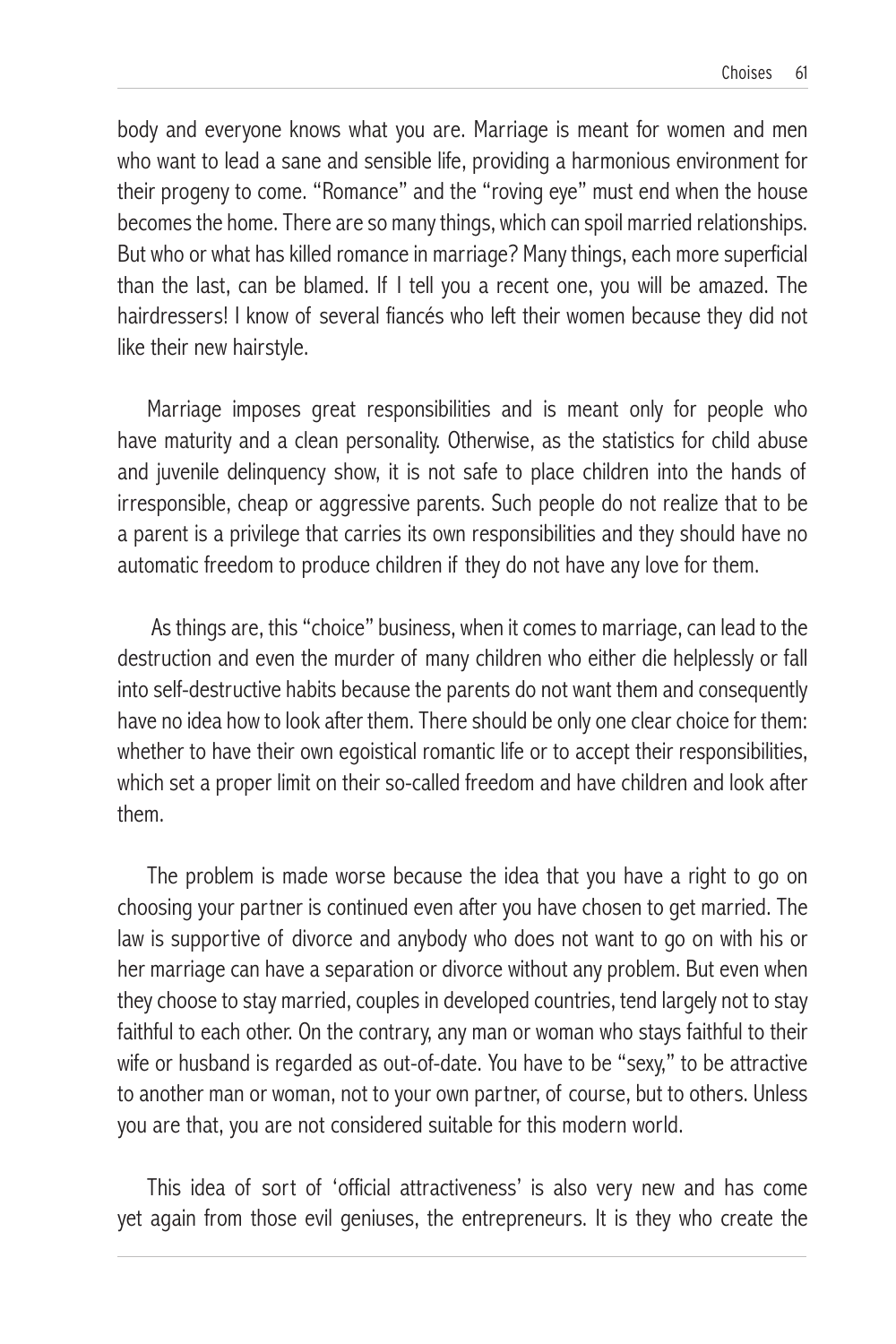sensational image of the woman who is "attractive" or of the man who is "good looking." But why should every woman and man have to strive to be attractive like prostitutes? What is the need of wasting your energy trying to conform to the height, the waistline, the hips and the legs prescribed by those official imagemakers, the entrepreneurs? Have we not got our own brains to think about it and to make a genuine choice? If we have freedom and intelligence, why shouldn't we think that whatever body God has given us is more than sufficient for our needs? And besides, why should we hanker for people to be running after us for our bodies? Of course for many the idea that we might actually not enjoy being pursued by every Tom, Dick and Harry seems to be very out-of-date because strangely they enjoy this kind of joyless pursuit.

The notion that you should have unlimited choice has most clearly gone too far in the rapid increase in the availability of pornography. I have seen books, which even exploit children to satisfy the perverse sexuality of some people. Although I had no courage to read them, I understand that these books are very popular and are making a lot of money for the publisher and the writer. When innocence itself is used to satisfy the basest and most selfish passions, then that society has clearly lost all contact with the traditional values, which allow any society or culture to survive. There has to be respect for marriage and for the innocence of children. Everyone should become alert and aware of the vital importance of finding out what the purpose of marriage is, which is to protect the innocence of little children and prevent them from being overpowered and exploited. But in modern societies parents have become no more than fierce, unreasoning bullies who shirk their real responsibilities of providing love and security or else they are like cabbages that children can eat them with a chilly sauce of cruel treatment. It is precisely the failure to understand the vital importance of stable marriages that has destroyed the socalled advanced societies in which parents cannot give guidance through love to their children, because they are too busy running after artificial images created by the entrepreneurs. Children at a very young age are frustrated in their desire for love and affection and are driven to seek the company of other children. And in their desperate desire for love, they enter the mess of immorality at a very young age. Even the media, particularly the television, feeds their brains with all kinds of absurd ideas about the importance of sex. In a society where the media is not allowed to focus upon sex for children, there is no need to give sex education to children in schools. It is not done in India so far and will not be done (I hope) because it is not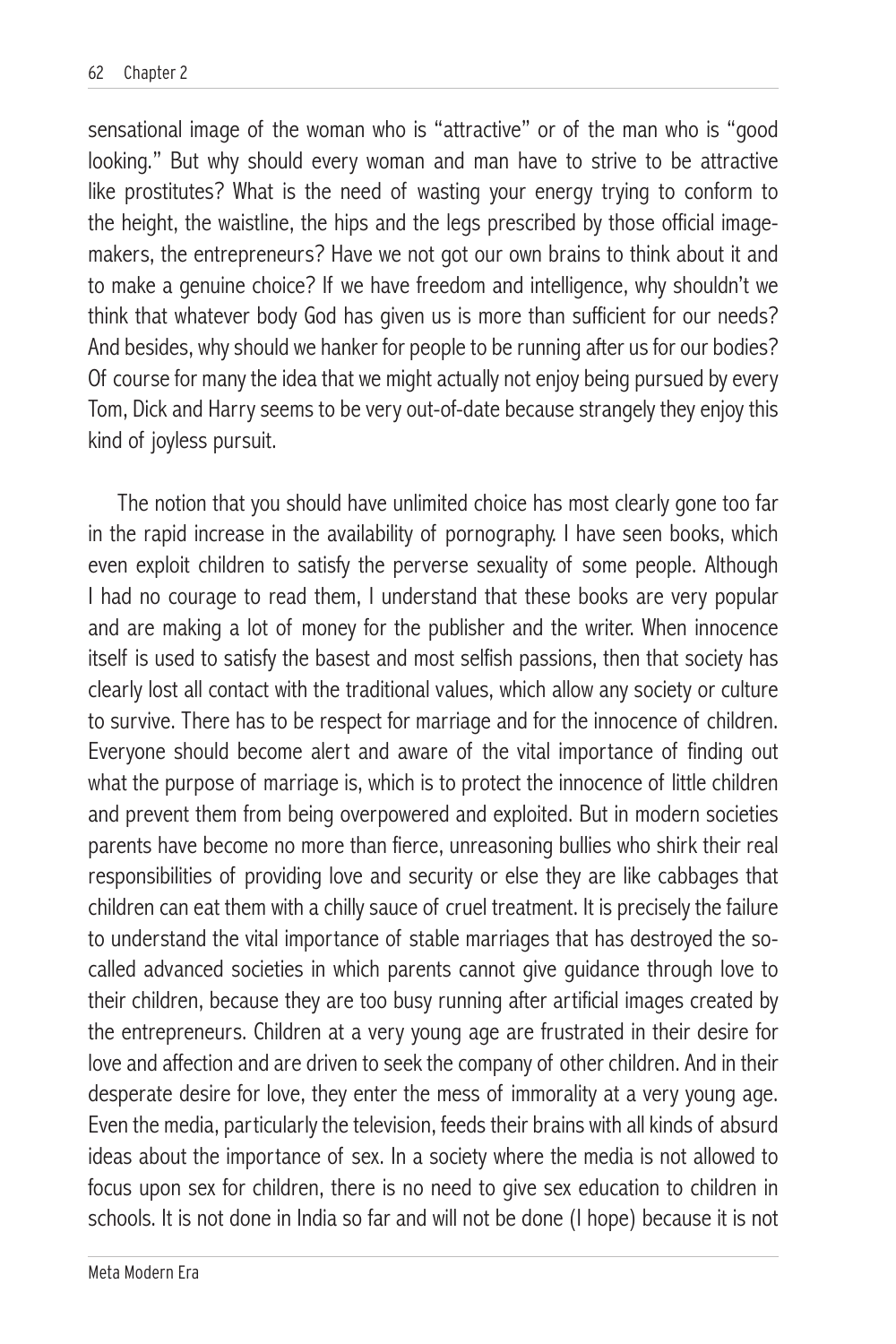necessary. Why expose the innocence of children to these frightening ideas which (where a child has been deliberately saved not to be ruined by exposure to sex and violence on TV and videos) simply do not exist? It is a terrible misuse of this power of the educators to implant something so dangerous at such a young age, when they should just enjoy life and their innocence. At the tender age of seven or eight it is too soon to end these beautiful years of innocence and it is also cruel. Children are not naturally equipped to cope with the so-called facts of life so aggressively thrust into their consciousness, in those beautiful days of playful, joyful, innocent existence.

In this way modernism has created a whole generation of human beings who have ruined their own lives, ruined the lives of their families, ruined the lives of their children and of their parents. All those sources, which traditionally provided the nourishment of love and peace, have been completely ruined. Nowadays, a grandmother is too busy to look after her grandchild, because she "has to go to the hairdresser's" because she "must look young." Because if she does not look young, she is considered to be "over the hill," as good as a dead person.

Nobody will allow you to go along nicely without putting your head into the dirty hands of hairdressers for example. I, myself, never go to a hairdresser. So many people have thought me to be a rustic woman from some sort of unsophisticated family. But when I now see those who used to think like that, at the same age as me, they have all become nearly bald or are absolutely grey with wrinkled faces. They have slowly lost all their natural smile, their sweetness, their soft expressions. This is the so-called gift of all those beauticians.

Also there is a choice for you: to get just your skin or your whole face lifted. But I have seen in one country a President's wife who wears a permanent grin on her face. Try as I might, it was impossible for me to understand how this woman could have a grin on her face all the time, regardless of whether she laughed or cried. Later on I discovered that she had been through a very severe course of face-lifting treatment in Switzerland and had achieved this expression permanently.

A mature person understands that as age advances, you have no choice but to become old, but at the same time, may remain graceful, dignified and serene. But things have become so materialistic in the modern society that even when you have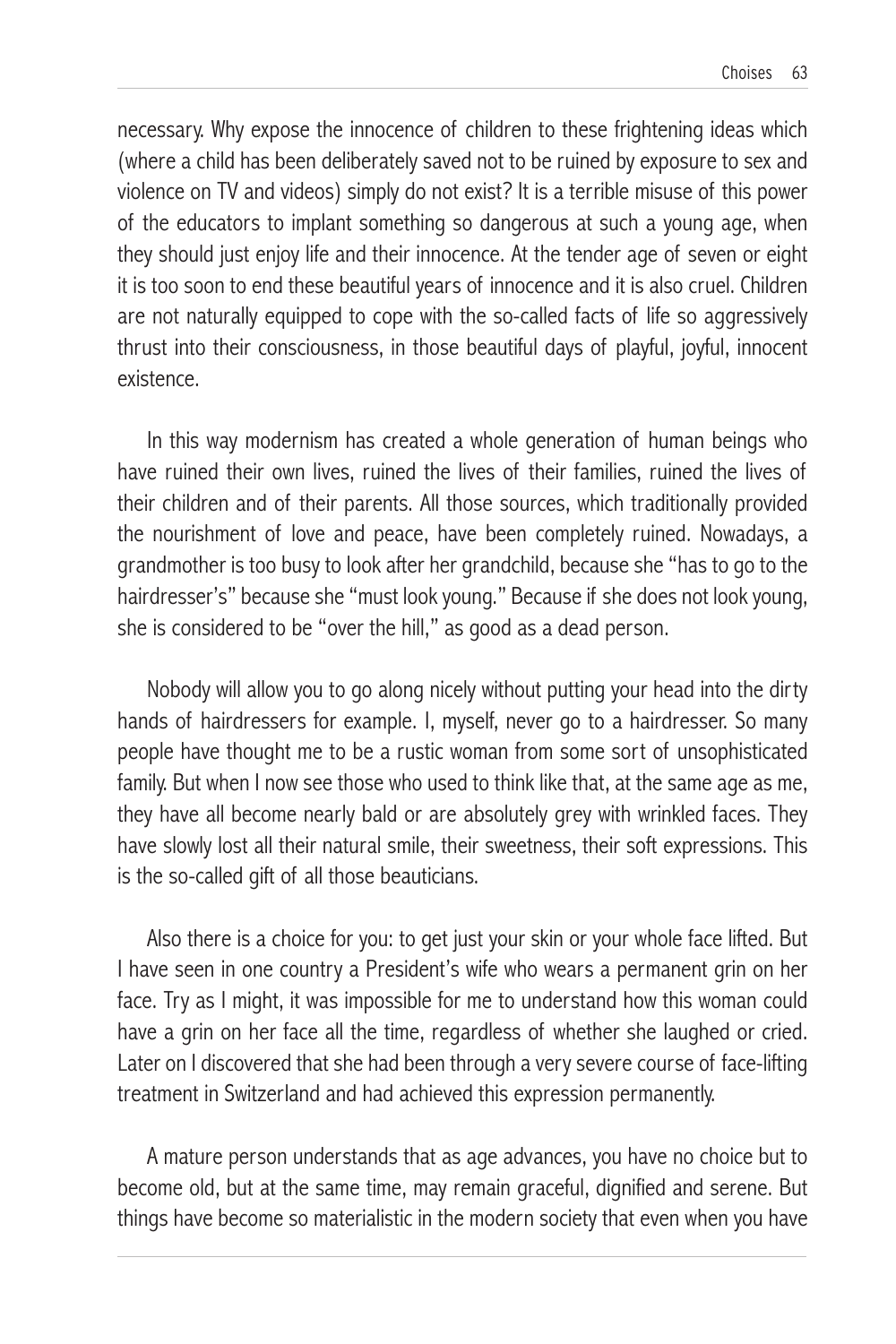one foot in the grave, you have to be sure that you look all right and are playing into the hands of the entrepreneurs. Even your final gesture at that time is going to be watched by all the people to make sure that you have kept to the latest fashion and stayed up-to-date.

The great principle in the consumer society in which all your choices are carefully multiplied so as to drain you of your money, is that you should spend all your precious energy seeing and being seen. The code of behavior is dictated before you even begin to choose.

When we first came to London we had no appropriate glasses or tumblers for wine or spirits. We were told quite clearly that nobody would come to our house unless we offered them a drink. Despite my uneasiness, and my natural disgust of wine and alcohol, I realized, I had to do it. So I requested my husband to undertake the responsibility for this aspect, as I would not be able to do justice to such a demanding task. He calls me an idealist and that I am not practical. First he had to get a dictionary to read up all the details about wine and alcohol. Then we realized that there were books and books written about alcohol and how drinks are to be served and what tumblers and glasses should be used. It was a regular course of study. Then we got hold of a friend and took him with us to buy the minimum number of glasses needed to entertain about twelve people. You would be amazed! It was in 1974, in England, and we had to pay more than 900 Pounds to buy that one set for twelve people, because it had to be very elegant and of a special style. I was amazed that there are so many expensive kinds of glasses needed for different kinds of wines and spirits, while in India, we can do with just one glass or silver tumbler for each guest for soft drinks. Moreover, for people who have had a few drinks and who cannot then see anything, what is the need of having such elegant artistically made crystal glasses? It was a nuisance to clean them, put them in the right order, and to remember which was to be used for what. In India, as we have servants my husband had never known how to carry even a tray, but as I would not agree to do that, he had to carry tray after tray upstairs, where our guests were sitting and drinking. Some of the guests who were to come to our house lost their way and they arrived for lunch at four o'clock. After that, of course, we had to serve them. The more we poured, the more they drank (always from the right glass of course) and after an hour they were no longer in their right senses. They said the same things over and over again, but nobody was listening anyway.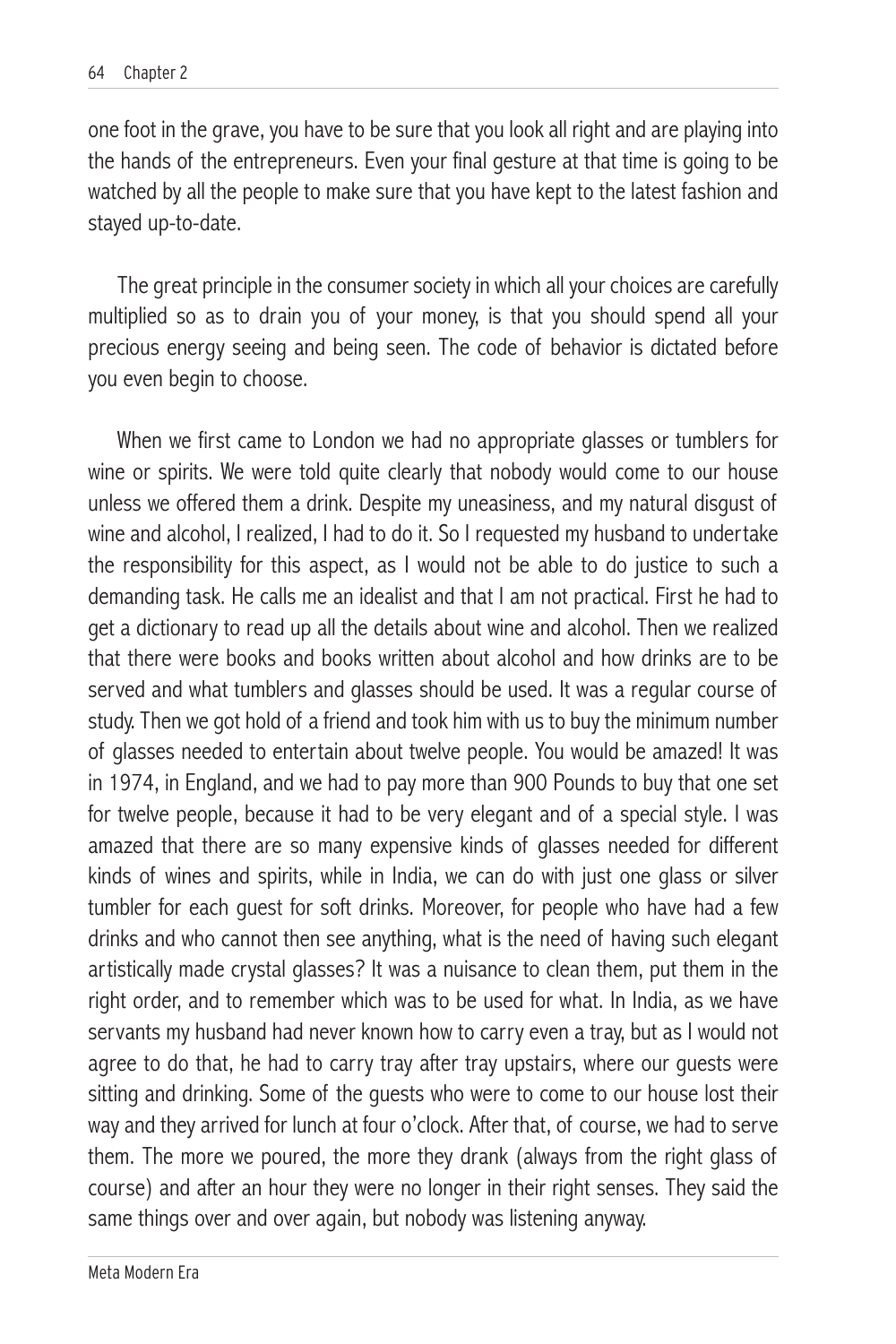I must admit that I come from a family, which was always against drinking alcohol, but I did not realize how naive and unprepared I was to play the role of the kind of housewife I had to be in London, at that time. I did not know even the colors of any one of these drinks. How was I to serve them? So I asked my husband to do his "religious" duty. In order to assist him in this great task, he got hold of two Chinese waiters who, as it turned out, came to us as a great blessing. They knew a lot about different types of alcohol and the manner in which they should be served. We had to pay them quite a lot for their knowledge and expertise. They looked at our stock of wines and spirits and found this to be inadequate for the number of guests who were coming for lunch. They also made a huge list of other requirements. My husband had to rush to the local market to purchase some bottles of 'Chivas Regal' whisky as well as some wines. The other requirements indicated by the Chinese waiters were also purchased. We now felt confident that we were well prepared. However, when the guests arrived and the drinks were served, we suddenly faced a problem, which, due to our ignorance of drinking requirements, we had not anticipated. One of them had asked for an alcoholic drink with Worcester sauce. As far as I was concerned, I had heard of a character in novels of P.G. Woodhouse who had the samename phonetically: Wooster. But not a sauce. In any case, for our Indian food we do not need Worcester sauce and we had none in the house. Even our experienced Chinese waiters had not included this item in their list. What could we do? My husband apologized to the guest concerned, but he was not amused. Eventually he accepted another drink rather reluctantly but as time passed, became quite genial. Sometimes I felt very much aggressed and disturbed by the insisting demands of these unmannerly guests in their choices, as if it was their birthright to ask for a particular type of drink.

It is so difficult for me to understand why so many people who are at the helm of affairs and who have to do so much responsible work for their country, have this horrible addiction. It has become the one and only culture of the Western countries, and unless you offer your guests this intoxicant, you cannot talk or have any rapport with them at all. The trouble is, once the alcohol is there, maybe all that rapport can become so much disconnected nonsense, even in diplomatic circles. I feel that the spies and the traitors of every country, must be cleverly using this choice of alcoholic drinks as a method of enticing people, dulling their senses and getting their secrets out of them. Even for simple bribery and corruption, alcohol is a very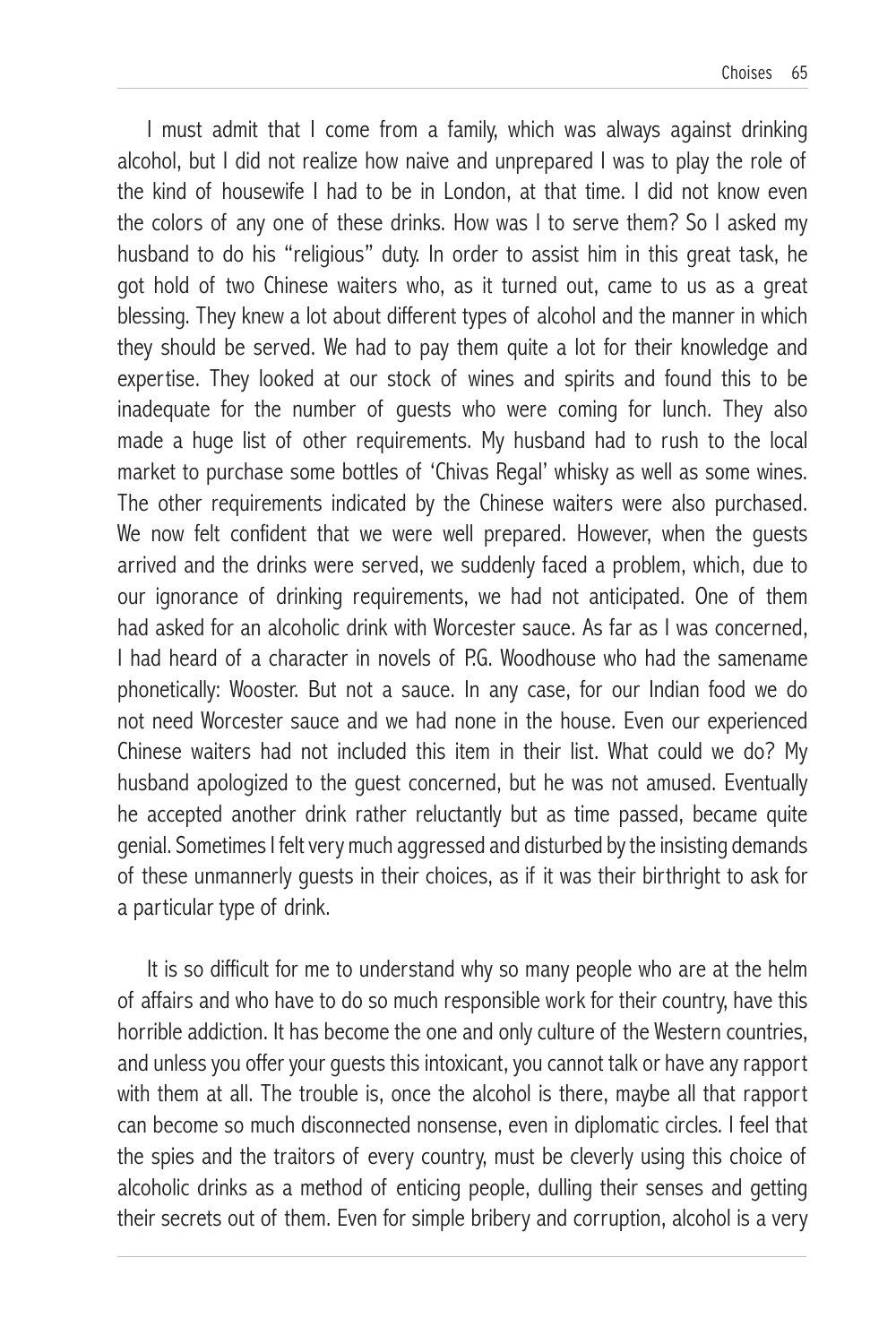good vehicle. If you know a person in charge likes a particular type of spirit or wine, it is very easy to win him over.

Once we tried this experiment with the stationmaster of our local railway station. He was a multi-purpose employee who served at the ticket window as well. Whenever I went to buy a ticket, he would behave rudely on one pretext or another. If I did not have the exact change, he would show his annoyance by gesture or words. Perhaps he could not bear the sight of a traditionally dressed Indian lady. We did not know how to make him kinder or to win him over. My husband suggested that as we would not need the left over Chivas Regal bottles, we might send a couple of them to the station master as a gift on the occasion of some celebration at our residence. The bottles were duly delivered by our domestic aid to the stationmaster. He asked: "Was this some religious festival of yours?" "Yes, it was," replied our man. The stationmaster was delighted. He accepted the bottles of whisky with great pleasure and conveyed his profuse thanks to us. Next day, when I went to the station as usual, I was treated with very special courtesy and respect as if I was the local baroness. I was amazed at this total transformation. We continued to live in that place for four years and we thereafter had no problems at all. The extra bottles, which my husband had bought, had come in very good use after all. We were sending these bottles every year but the dates changed, as we did not keep a record. He asked me how your festivals fall at different dates. I did not know how to answer. He then told me that an Indian friend told him that Indians follow the Moon Calendar and not the Sun Calendar.

The key idea in modern times is that every day one must have something new. There should be a change every day, perhaps even down to your wife or your children, because a modern person becomes bored so very easily. Perhaps he has to make up his mind so often between so many different choices that his brain gets exhausted and ultimately, when he gets what he thought he wanted, he finds that he is bored with that as well. This secret is well known to the entrepreneur. He first tempts your attention with a vast array of choices, and then he bores you stiff and creates more and more things for you to choose from, because that is how he can keep his machines satisfied, and these require feeding every day. He knows how to pamper your ego and to suggest that you have the choice to do something, or to accept something. For example, if you want to buy or sell some property in England, a house which is not decorated and is not yet attended to and has been left to its own fate, fetches much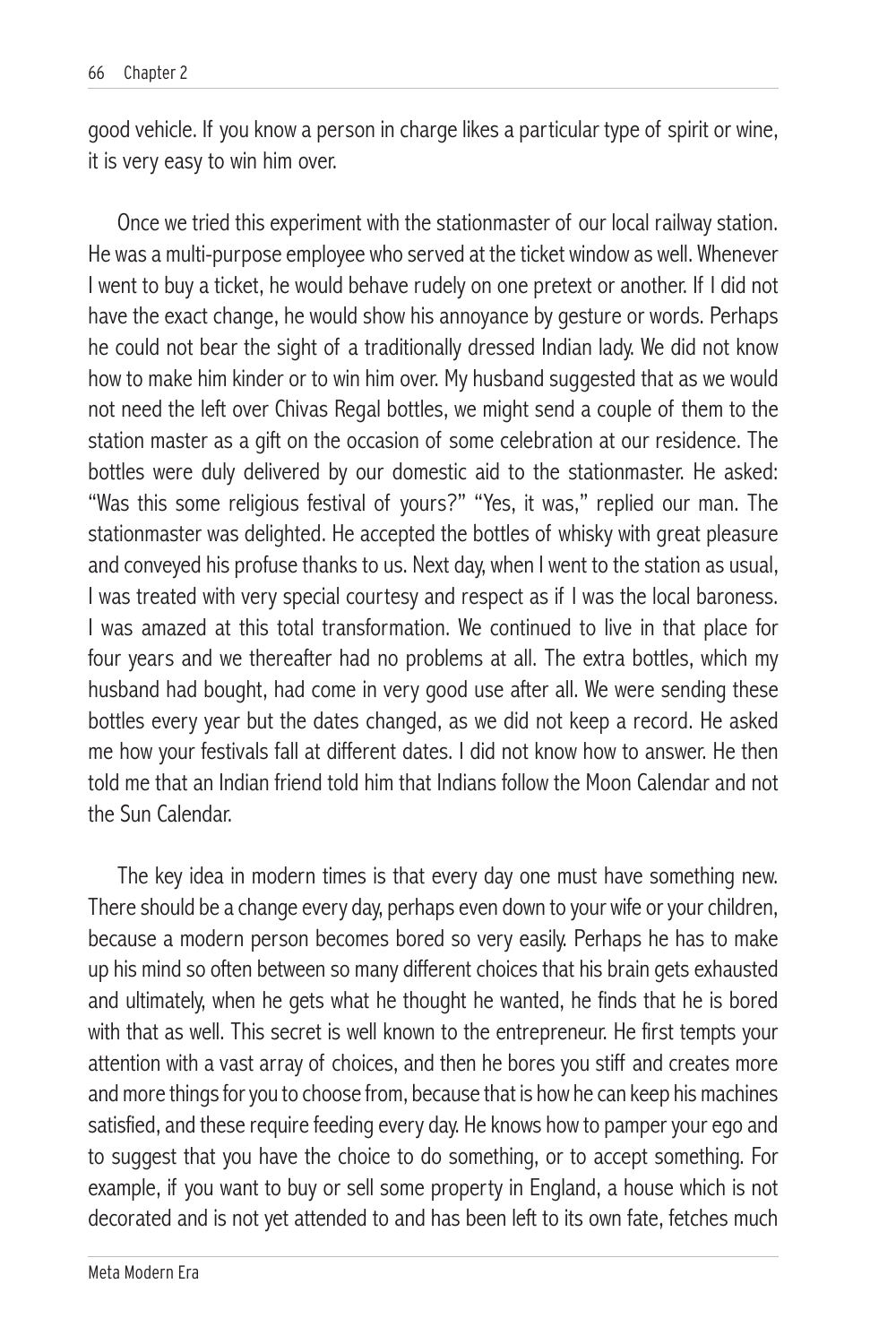more money than a house which has been done up and is well decorated. The point is, the house which has not been done up  $-$  is the one which satisfies the ego of the purchaser, who would like to have the house done according to his own choice. So, personal choice becomes the criterion for deciding what is the best for you. But this choice is based on the play of ego and if some entrepreneur is clever enough to see how he can fool the buyers by advertising in the media or through window displays, he can easily make a vast sum of money in a very short time.

Now, if he, the entrepreneur, also happens to be a politician, then such a man can become an important person at the helm of affairs, simply because he has a sharp mind and knows everything you need to know to be successful. Meanwhile the consumer, of course, thinks that he has a great freedom of choice. He thinks, "Oh, I can choose this or that. What a lord I am that I have a right to choose." But gradually he gets lost in the choices that he has and is very confused because he is living superficially on the cusp of all these choices. He cannot go deep into his being to understand what he actually wants. Just by saying the magic words: "I like it," he feels that he has an identity and a personality by which he can assert his own will and affirm his own self in the world.

When one plays into the hands of the entrepreneurs, one wastes all one's labor and all one's energy in consumerism. We start desecrating Mother Earth and creating environmental problems. Unfortunately, human beings, however highly they might think of themselves, cannot create matter. Nor can they create life out of matter. All they can ever do is to create dead things from dead material. Thus they exhaust Mother Earth in their frantic and endless rush to create new fashions, new things and new egos. One should buy no more than one needs. Even for daily use one should buy something substantial, sensible and artistic.

In their vanity, some ladies prefer to buy shoes, which make them look six inches taller, with a pointed stiletto heel. They do not even pause to think that this kind of showing-off temperament of theirs will invariably lead to sprained ankles, or to sciatica, or to more serious troubles with their spinal column, so that they may not, one day, be able to walk and will have to lie down on their beds and make their choices from there. There is not a lot of sense in believing that you are free to do what you like and to choose what you like, when all you are doing is playing into the hands of unscrupulous entrepreneurs and spoiling yourself.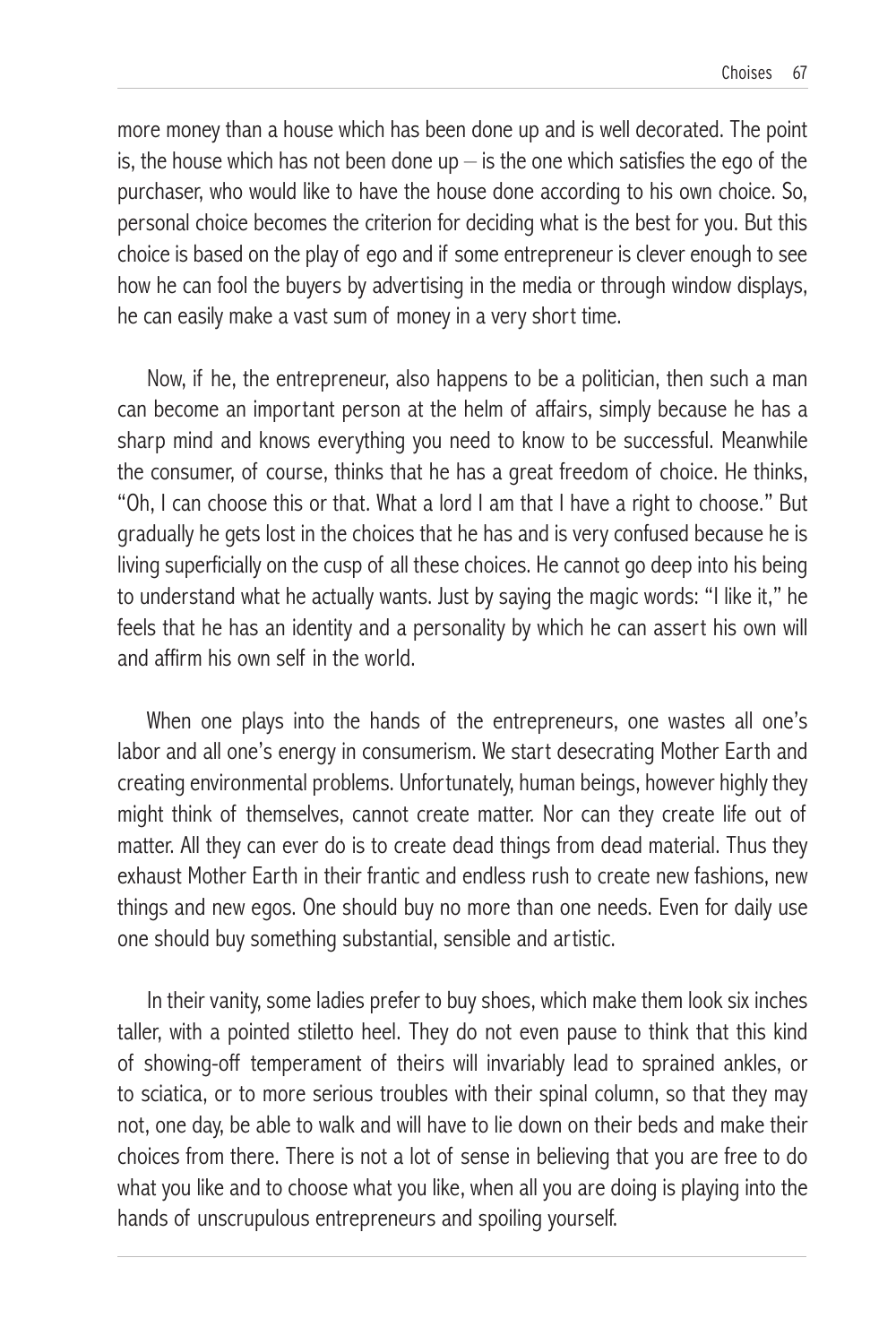In modern times there is another way the entrepreneurs try to create problems for consumers. In Western countries there are very few people who can afford to own things made of gold or silver, but strangely enough in the developing countries every household will have something made of silver or gold. The reason, I have found, is that everything is seen in terms of its cash value in Western countries, so that everything you buy has to be re-sellable. If you want to buy a silver spoon, then it has to be hallmarked. If it is not hallmarked, then it cannot be resold. So the spoon is bought to use and later to re-sell. It is never thought that "this spoon could go to my children or to my grandchildren." The hallmark is very important, and you cannot have silver of any other variety. For example, you could have cheaper silver if you mix it with something else, but such a thing would not resell.

On the contrary, as far as gold is concerned, it is the lowest gradation of nine carats, which is used in all the Western countries. This 'gold' absolutely amounts to very little actual gold in the ornaments. But, you can resell it, because it is hallmarked. While in the developing countries, especially China and India, people use 22 or 24 carat gold, so that there is a substantial amount of pure gold in their jewelry. When they fall on hard times, if the jewelry cannot be sold for its workmanship, at least there is gold that they can sell or pawn and redeem later. So it is a paradox that when you buy something, you have to know what the substantial value of that particular item is. If it is silver, then you need to know the mixture, and the proportion of pure silver in it will indicate the real value. So whatever one buys, it has to be substantial and when it is to be sold, it is the material substance in it that should be seen. But because of these paradoxical markings, one does not know whether to buy these things or not. For, as traditional wisdom knows, silver is very important for a good heart, as it keeps the heart in good shape, and gold is important because it does not tarnish. If a little gold is used for daily wear as jewelry, it helps you to achieve some good results in a very subtle manner, which I will explain later.

So, in traditional cultures, which have largely escaped the blight of modernism and consumerism, there is a knowledge and a respect for the subtle properties of material substances. It is a paradox that in the so-called materialistic societies, there is no respect for matter.

 If you go into any modern house in the West, you will find numerous things, some made of plastic. If you sit on a sofa, it could be among many made of plastic.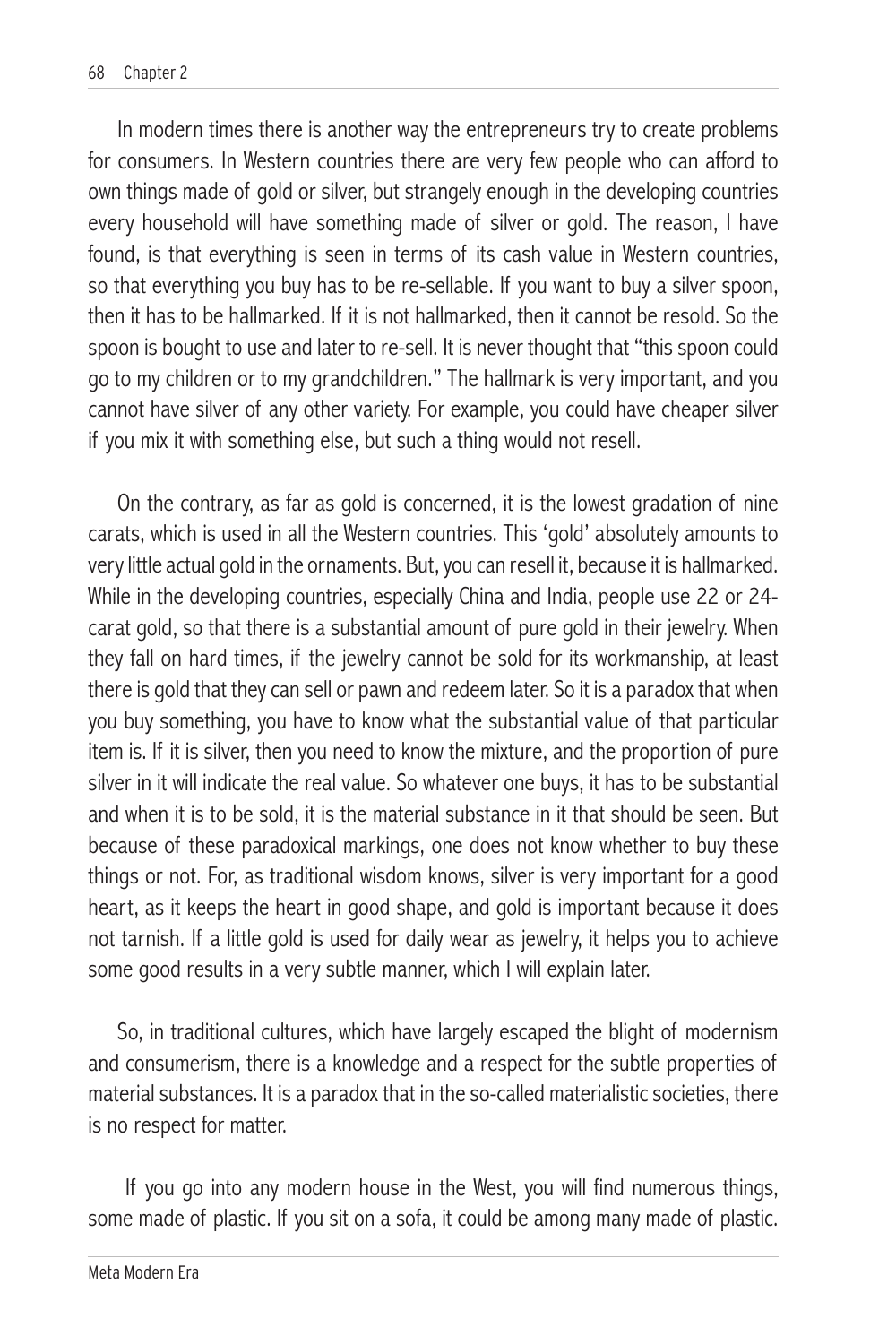choises 69

If you eat at a table, it may be made of plastic. If you touch the window frames, they are made of plastic. Things, which are made of plastic, have a curious capacity to penetrate any natural material such as cloth or glass, or any other God-made material that is used together with plastic. So much so that the natural material feels debased and loses its own particular energy. Because it is cheap, you can go on buying plastic after plastic, and in any household, people have many disposable things made of plastic as well as durable things which are also made of mixtures of plastic. Even the dinner plates are made of plastic. Why don't they prefer to buy one nice plate made of brass? Something hand-made, instead of a vast choice of plastic plates? Plastic is machine-made from the waste matter of the earth, which has therefore got all the ingredients for our destruction within it.

If you have something made by hand and you use it without making a big fuss about it, you can enjoy it for itself, as well as for the usefulness that it may have. Even if you have only a few well-made and beautiful plates, you feel so satisfied that you don't want to buy any others and waste your time window-shopping all the time. Then you are truly a free person. But if you follow fashion, you will be busy all day wasting your time. You will go to someone's house and say, "Oh, he has got such and such a thing. It's very good." So you will go out and buy the same thing, because this is the choice you have made. But who is playing games with whom? Who is calling the tune? The entrepreneurs of course, and they are spoiling you and your children. Their alluring advertisements are blasted out of the television at peak viewing hours for children's programs: "This is a nice thing that has just come out. Dolls with birthdays, bears with pedigrees." But all this is simply to keep the machinery working.

By exercising our right to make choices and spend our money on what takes our fancy, we are simply playing into the hands of the exploiter, the entrepreneur. Please remember that he knows you better than you know yourself. One has to remember that the machinery is meant to serve us and that we are not meant to serve the machinery. It is not our genuine needs that are responsible for the over-production of consumer goods by this machinery. But it is we who suffer from the over-production of such goods because it creates the depletion of the Earth's resources and the constant waste of money which is the product of our labors and which we spend so compulsively on things we do not want and which are usually not good for us. I have seen many houses filled with junks and the owners are suffering from heart attacks, those who worked hard to collect this junk.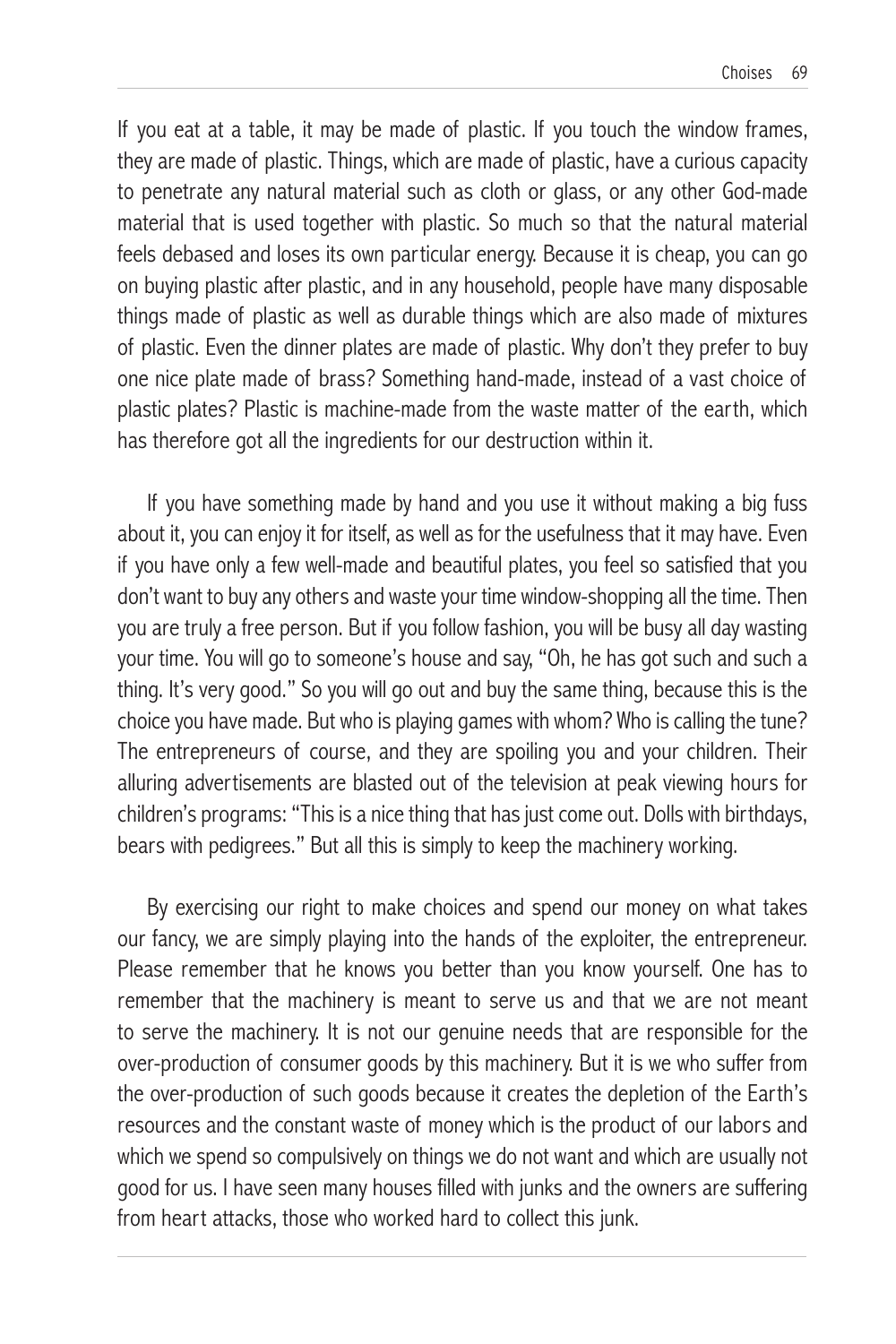This idea that freedom is just the ability to make pseudo and irrelevant choices is believed only by those people who are still naive and who are not smart enough to see the underlying forces that bring forth everyday passions and compulsions, which masquerade as freedom. Of course, one has to be free to act, to express one's freedom, but this should never be unbridled. You should know what to do and where to stop. If you have a car, which has an accelerator but no brakes, then what will be the situation of the driver? In the same way if you have freedom, then you must know also that you have freedom to curb this whimsical freedom at a point.

Some people who still live under a Communist regime may of course be curbed, but that, of course, is a compulsory curbing. When they are let loose, you see that their desires are still unfulfilled and they emerge even more powerfully than the desires of people in a free country. So this curbing has to come from within and for that, one has to have spiritual awakening. That is, the wisdom of the Spirit must come into your attention. If you ask a gnostic or a Sahaja Yogi: "What are you fond of? Are you fond of hot things?" He will say: "To begin with, I do not like or dislike anything, except anything to an extreme. I just enjoy whatever is there. Who is going to waste time choosing things? Just enjoy whatever is available." But, of course, if it is very hot or very sour or very cold, then he will eat only a little of that, because it has gone to an extreme.

Unfortunately this 'choice' business is becoming more and more of a very extreme nature (even, as we have seen, when it comes to marriages). However, this urge to multiply the choices, which the ego can make, is curbed by the Spirit, because, when it comes to your attention, it enables you to understand the vital aesthetic dimension of your experience. So, instead of allowing the ego to manifest greed for material objects, it starts enjoying the Divine beauty of matter. Or else the self-realized soul knows that matter provides a most wonderful way of expressing your love, when you want to give some material thing to somebody else. So a joyful thought is inspired within you, when you see something beautiful, that this would be nice for such and such a person that you love. For example, once a gentleman went with a Sahaja Yogi to a shop and he liked something very much, a piece of art, but he could not purchase it because, at that time, he had no money with him. So his friend, who was also a Sahaja Yogi, went later on and purchased that particular work of art, kept it for some time and, on his friend's birthday, he sent it to him. This concern and this deep expression of love enchanted the other person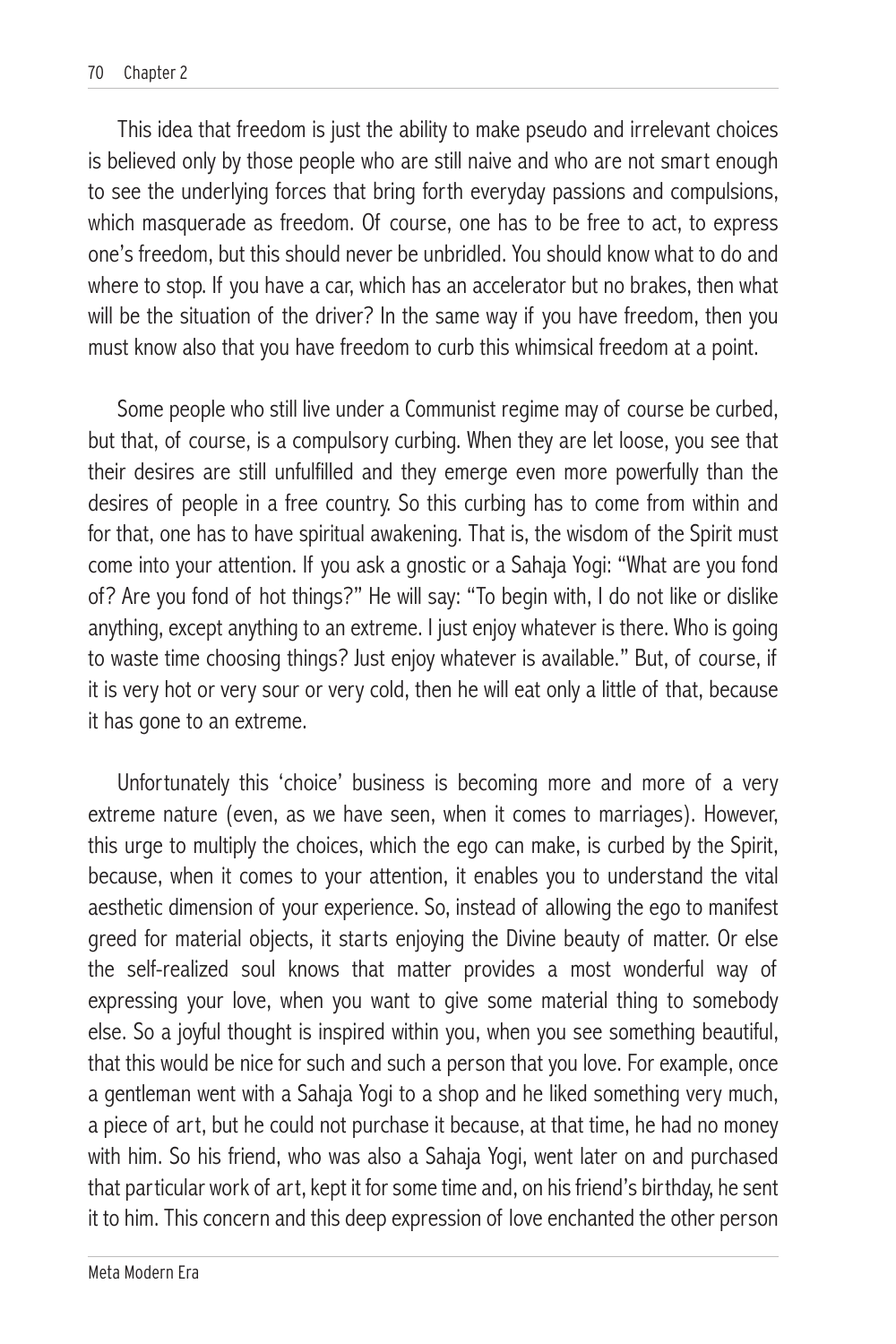and he was doubly happy to see how a beautiful thought was attached to that work of art.

So it is the attention in the Divine discretion of the Spirit on the one hand that curbs your greed, your selfishness, your acquisitive urge and your dissatisfied mind. On the other hand, the knowledge of what you can do to make someone really happy with some material thing that is available for purchase, suddenly dawns upon you and enables you to understand the true value of matter and to exercise your freedom of choice, in order to express your love and to enhance the quality of someone else's life.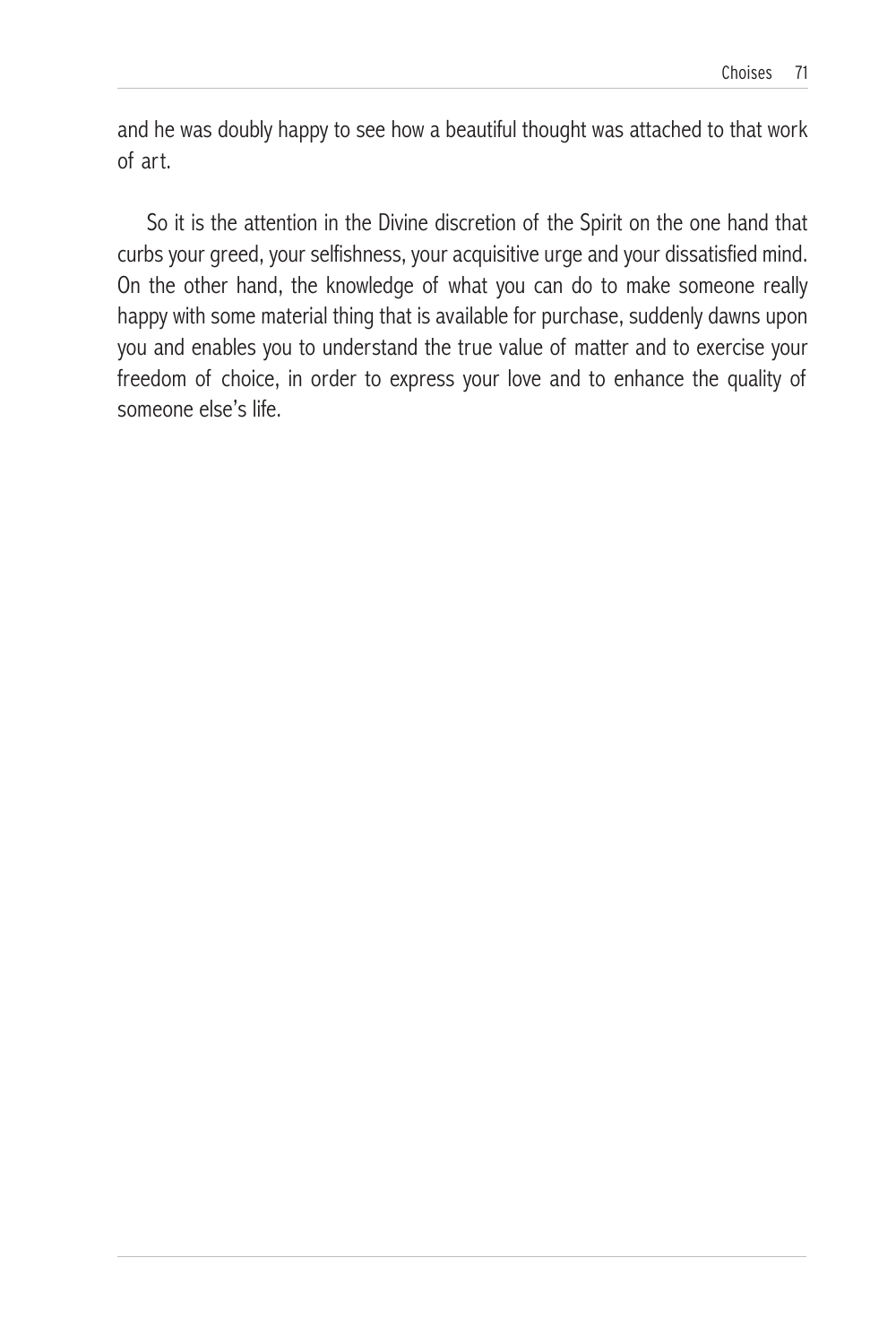## **Democracy**

t was the great advent of Abraham Lincoln, which brought the uniquely true idea I t was the great advent of Abraham Lincoln, which brought the uniquely true idea<br>I of democracy into reality in America. He specifically said that the government should be "of the people," yet today we find that most countries who call themselves democracies have been "demon-o-cracies." They are ruled by people who are either money-oriented or power-oriented. Concern for the benevolence of the people, which should be the main aim of a democracy, has become completely lost in modern times. It is simply no longer a matter of concern for those people who are said to be at the helm of affairs. Many people have claimed, and perhaps they are not entirely wrong, that America is nowadays no longer ruled by the people, but by the rich only, by big businesses, or by cinema actors and actresses. The rest of the developed countries nowadays, are also ruled by the banks, the entrepreneurs, the media and the underworld.

Thus, the idea of Abraham Lincoln, like the ideas of all the great saints and prophets, has become completely perverted, as democracy has degenerated in our money-crazy, modern society. Whatever generous principles were announced at the beginning have vanished into the mist of violent, argumentative discussions at various conferences called throughout the world to solve the problems of democracies. The establishment of higher ethical values, which was originally meant to be the top priority in any democratic country, is now completely missing from the agenda.

For example, America, that great country of the free, will support, without any compunction or hesitation, any country that happens to suit the current policy of the current President. This is done regardless of the fact that that country may be ruled by a despotic person, who may not have the slightest respect for democracy. For example, it was America and most of the European countries that professed to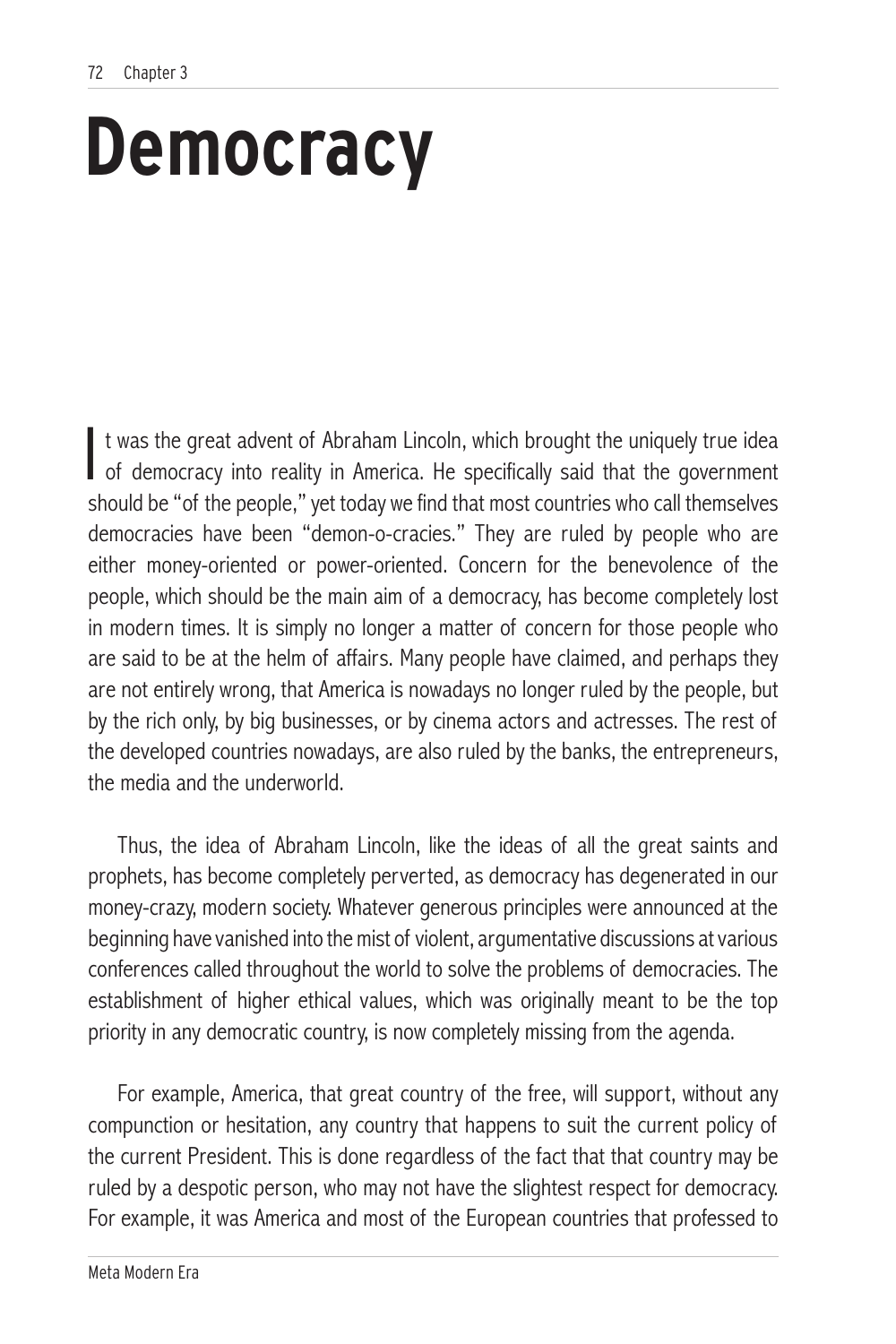be democratic, who manufactured and sold arms to Iraq, which is ruled by Saddam Hussein. Thus, many democratic countries joined hands to make him very powerful and war-oriented, just because it happened to suit their policies.

Real democracy is only possible when people truly imbibe democratic principles and respect ethical values above everything else. People who are power-crazy and who want to make money by any means, cannot be said to have the right democratic ideology. Democracy cannot be managed by people who are greedy, of loose character and self-centered. Those who are womanizers, or who drink while they are working on solving the national problems, are in fact the true source of their nation's problems and of the whole world at large.

Politicians should be dedicated to the welfare of the people, but sometimes politics becomes like a game of chess, in which the sole aim is to stay on board as long as possible. The politicians do not want to leave their seats, to which they are glued, until they are forced to admit defeat. Until the last moment of their lives they want to be in a state of political intoxication. They only resign when one foot is definitely placed in the grave. Such low level people cannot work for a real democracy. For democracy you need very noble, honorable, learned and compassionate visionaries, who have only a benevolent attitude towards the people and total dedication to the ideals of democracy.

Where is the so-called democratic country whose governing people have the character that can sustain a clean and a righteous democracy as envisaged by Abraham Lincoln? In the Third world, where politicians religiously imitate the example of these great-developed countries, they degrade the democratic value system even more. In India, for example, the people in power may not want to eradicate poverty, because they can buy the votes of the poor by giving them a little money. Or else, they may support a minority and pamper it to use as a vote bank. Thus we find in these underdeveloped countries, poverty actually helps to maintain this type of "demon-o-cracy."

Nowhere in the world is there a democratic government truly "of the people, for the people, by the people." What one sees in reality is, people in power have no sense of ethical values and no concern for the people whom they should serve. Political power is treated like an investment, which is intended to generate much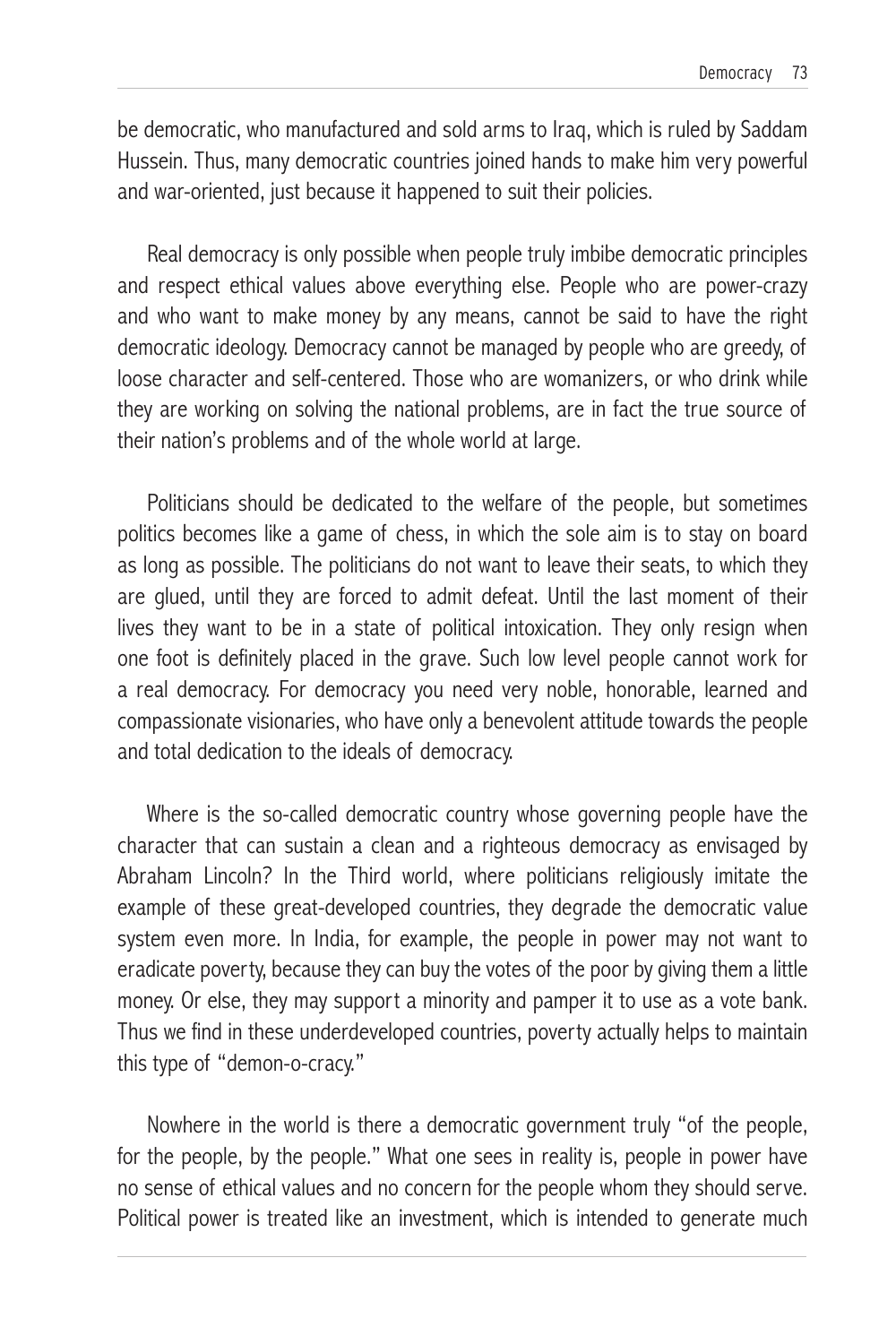more money, as it does in business. Abraham Lincoln, like any other saint had his eye on absolute values and he did not know that people were not yet ready for as great an ideal as that of democracy, and that most of them would develop a tendency to stray off the straight and narrow path of dedication to the collective well-being and follow the broader road of self-interest. Those people who are elected to power basically need to have concern for the well being of the whole and the wisdom to function in a spirit of service.

A benevolent ruler, in the form of a philosopher king (as put forward by Socrates), is the ideal person to be the head of government. Such a person must be an extremely wise, detached personality, without any desire for lust, power and money. There have been such persons in the recent past, people like Mahatma Gandhi, Ataturk Kemal Pasa, Anwar al Sadat, Lal Bahadur Shastri, Ho Chi Minh, Martin Luther King, Nelson Mandela, Dag Hammerskjÿld, Mujibur Rahman and many others.

To talk of political wisdom in these modern times seems quaint. Wisdom, it seems, is out of the question, because rationality has long since taken its place. Relying on the limited linear logic of mere rationality, purely egocentric solutions are put forward to justify the actions of those in power (which of course have a global mutual appeal to all the other egocentric people in power). In this way, there is a fraternity of negative thinking and they support each other in their parliaments, assemblies or senates. This is why nothing truly useful for the ascent of the people ever gets done. On the contrary, the politicians of these democratic countries use whatever means they can muster, for their own selfish purposes or to enforce their arbitrary ideas.

As this license, which is what freedom has become in a democracy, gives them the right to enjoy their powers to the point of misuse, they have carried their freedom unchecked beyond all bounds and natural limitations. So that, not only have such politicians made money, and so distanced themselves from the ordinary people they are meant to serve, but they have been publicly and admiringly described as extraordinarily rich personalities in the money market. One feels ashamed to hear such a thing about people whom one elects with such great hope.

However, the time of reckoning has come, and their criminality is now being exposed. These democracies and their politicians have perhaps already reached a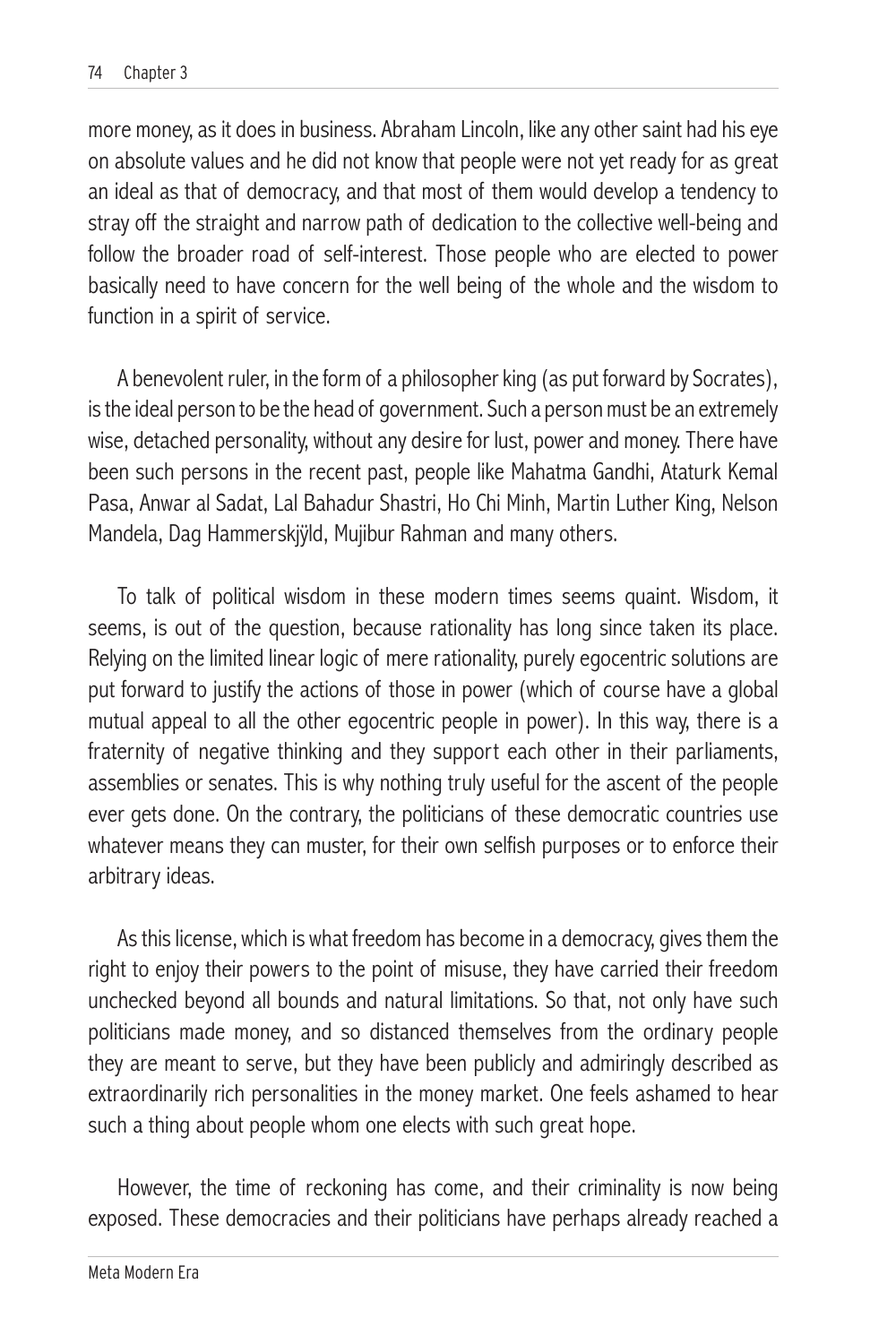polarity state in some countries, while others are as yet slowly moving towards it. The politicians may come and go, but there is always somebody queuing up to replace them. There is no way to cut short this process of people arriving at the helm of affairs every few years, who might well be infinitely worse than the ones who were there before. Thus, most democratic countries have become, with mutual consent, absolutely authoritarian, racist and materialistic. Those who have not yet managed, are aspiring to become so. Money makes the whole concept of real democracy absolutely secondary. Those who have money-power can rule without any feeling for benevolence and the value system of true democracy. It can be easily seen that when money becomes God, all moral values have to be put aside.

In a democracy, of course, people's votes become important. For example, if women happen to be in a majority, their votes in particular become significant and the policies of the politicians, who are concerned only to get into power, will be adjusted to suit the egoistical ideas of that section of the electorate. Thus women have a legal right to walk around half nude in the cold climate of Switzerland, where common sense and decency would suggest that they should cover themselves up. And in other countries, like France, women have the glorious right to carry on with immoral behavior, such as running their own prostitution business, with all the allowance and favor of the law. If they represent a large enough electorate, no one can influence or control them. It is they who make the laws. As soon as someone has a vote, he or she becomes a very important person to be flattered and wooed by the politicians.

The Socratic ideal of serving the benevolence of the people, does not exist any more. On the contrary, they criticize it by insisting that Socrates was not a practical man. All the great saints and prophets were, of course, idealists and not practical people. Most of the democracies of today's world are under the thumb of people who have no honorable or moral ideas whatsoever. They discover very fast that power can give them prosperity and that this money power can whitewash and obliterate all their misdeeds and conceal the dubious business they are up to. Unfortunately, for them, this false license has now gone into their heads, like a fixed idea, and they go on behaving immorally, without any fear of the Divine, ruthlessly destroying the entire value system of democracy. They may carry on for years, as they did in Italy, until, by the Law of Polarity or by Divine retribution, they are exposed. But before this happens, such rulers unfortunately become models for the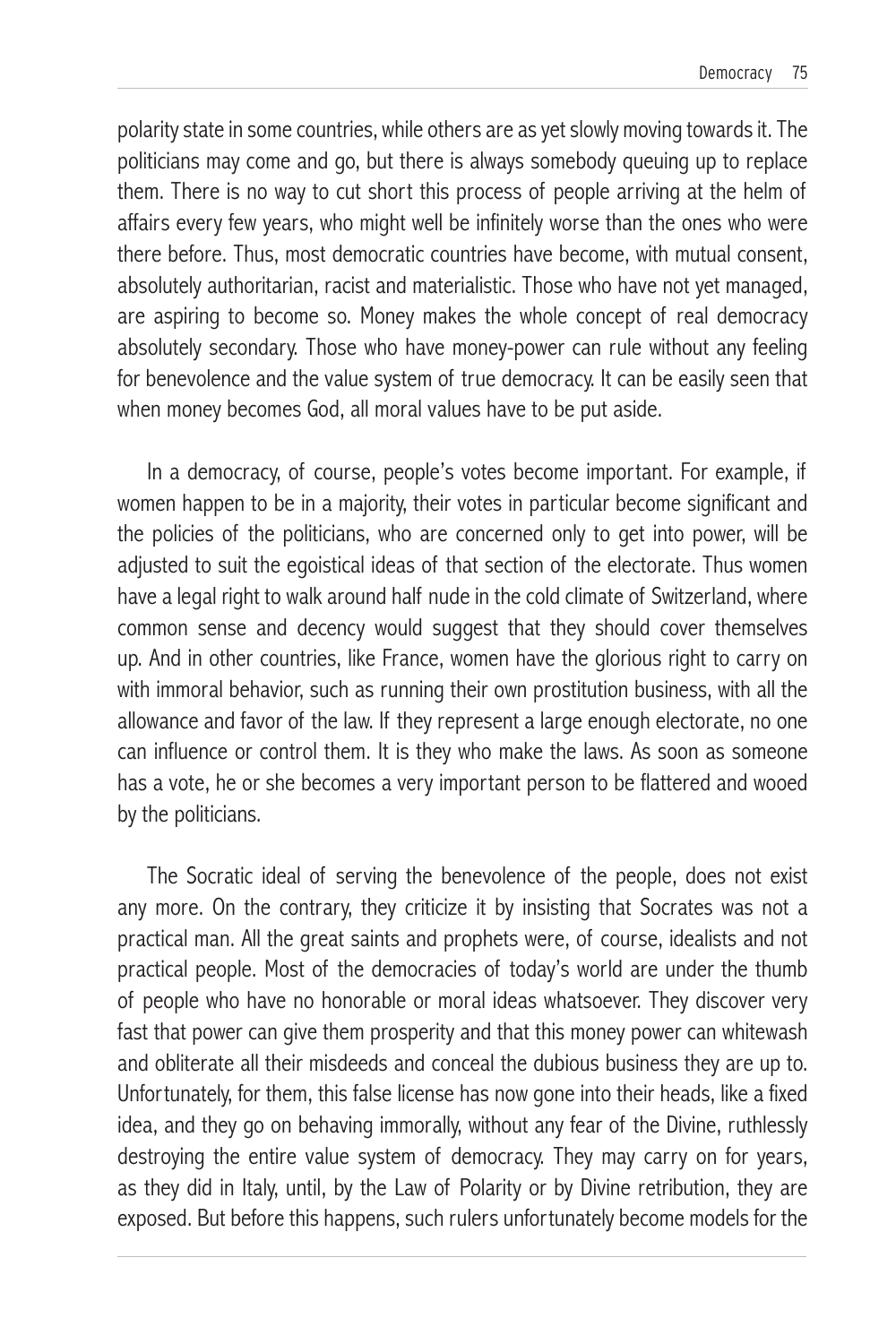people whom they govern and gradually moral degradation in day-to-day life begins to create a decadent or dying democratic society.

As I have said, those who are elected to serve the people's welfare should be evolved souls whose ideas should be like Abraham Lincoln's or whose ethical values should be like Mahatma Gandhi's. Perhaps the cynical political strategy of modernist leaders is to let people ruin themselves in their private lives. Why would the government disturb people in their private lives? This is because anyone who raises a question about private lives of the people will not get a vote. The modern politician says that if the people want to destroy themselves, they have the right and the freedom to do so. So why disturb such political thinking? The strategy is common in democracy and communism. As long as voters do not try to dislodge those in power from the comfortable seats (to which they are glued in order to serve their own self-interest) the politicians feel very re-assured.

As a result of this demonic money grabbing activity, many other dangerous activities also start. For example, the French unwritten law, referred to earlier, allows a housewife to be a part-time prostitute. It can be rationalized that a woman has every right to make money in whatever way she can.

It is also said that France is the eldest daughter of the Catholic Church. How can we explain this strange tolerance of immortality even to the point of justifying it through rationalization? Perhaps the answer is that the Law Courts know nothing of dharma, but blindly follow Freudian theories and obediently accept the opinions of psychoanalysts when it comes to interpreting the law. Even though Freud's theory has been completely exposed and discredited, it is still used in most democratic countries in judging the crimes of patients with mental problems. But Freud's subtle influence on the attitudes of ordinary people in the developed countries is vast and always destructive. It is impossible to tell how much damage Freud's theories have done to Western societies as a whole, but the worst thing of all is the way people have lost all sense of self-esteem, because of their acceptance of Freud's revelations as if they were gospel truths. Now, under the constant influence of the media, particularly of films and television videos, they either casually neglect, or actively try to destroy, all those natural feelings of modesty and chastity that, in traditional societies, provided the basis of morality and personal and family happiness and well-being. Developing countries want to take to all these destructive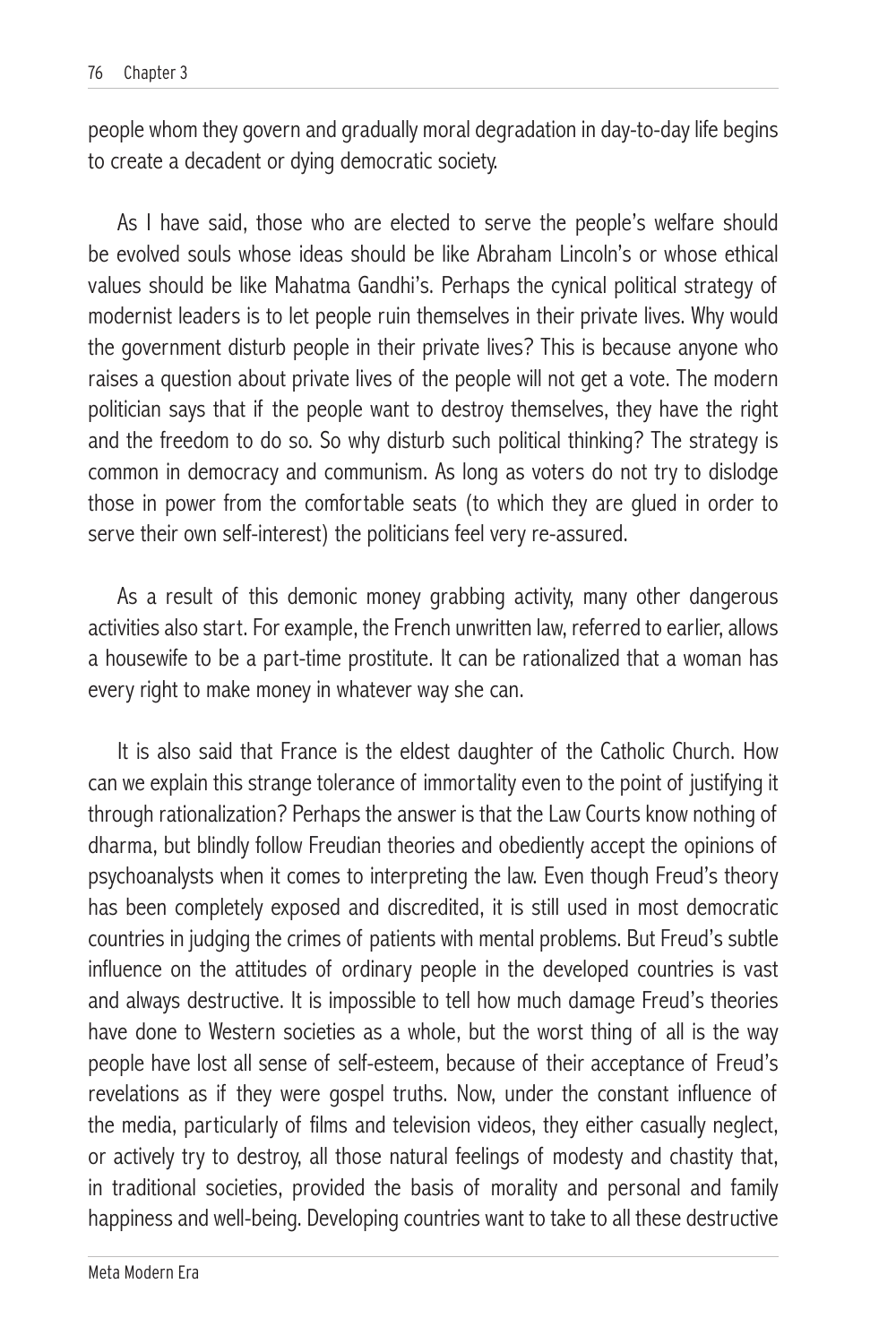methods because some intellectuals are saying that if you want to have economic development, then we must go headlong in this go-go culture.

For example, I recently read in a newspaper report about a girl, hardly an adult, who was constantly going out to cabarets and discos. Suddenly, the parents found out that she had become like a prostitute. What a shock to discover that they could have no objection, as long as it was legal, and she was earning well and paying her parents for her keep. Later the girl died of some secret (that is sexually transmitted) disease at the age of twenty-one. Such behavior might theoretically be justified in a poor country, but in actual fact, parents in a poor country have much more control over the morality of their children. Their societies cling to traditional, ethical values, perhaps because they have real faith in the power of the Divine or maybe they have not yet fallen into the illusion of money.

But in affluent countries, as we can read every day in the newspapers, parents themselves are planning the destruction of their own children, by allowing them to drink and smoke, and encouraging them towards promiscuity by fuelling their interest in sex with advice on contraception at a very young age and allowing them to watch films and videos, whose sole aim is to destroy the natural respect that all human beings have for sacred things. In such societies, there is no growth of maturity and no respect for maturity.

In affluent families it is even worse. The young people want to enjoy their freedom solely in order to ruin themselves. There is no effective control by the parents or the state to stop adolescent girls becoming pregnant or contracting diseases through promiscuity. They start off as golden girls with no brake on their freedom, and they end up as squatters, handed from one partner to another or in the hell of a brothel.

If we dare to analyze clearly the real implications of what is going on around us, it is very evident that the deepest trends in these democratic societies are aimed at self-destruction. It is not only that in Switzerland, Norway and Denmark people are competing with each other to commit suicide, but in every developed country young people are taking to self-destructive habits en masse. One cannot understand why, in the highly developed democracies, young people take so easily to what are really false cults, fads or addictions, (but which are treated as if they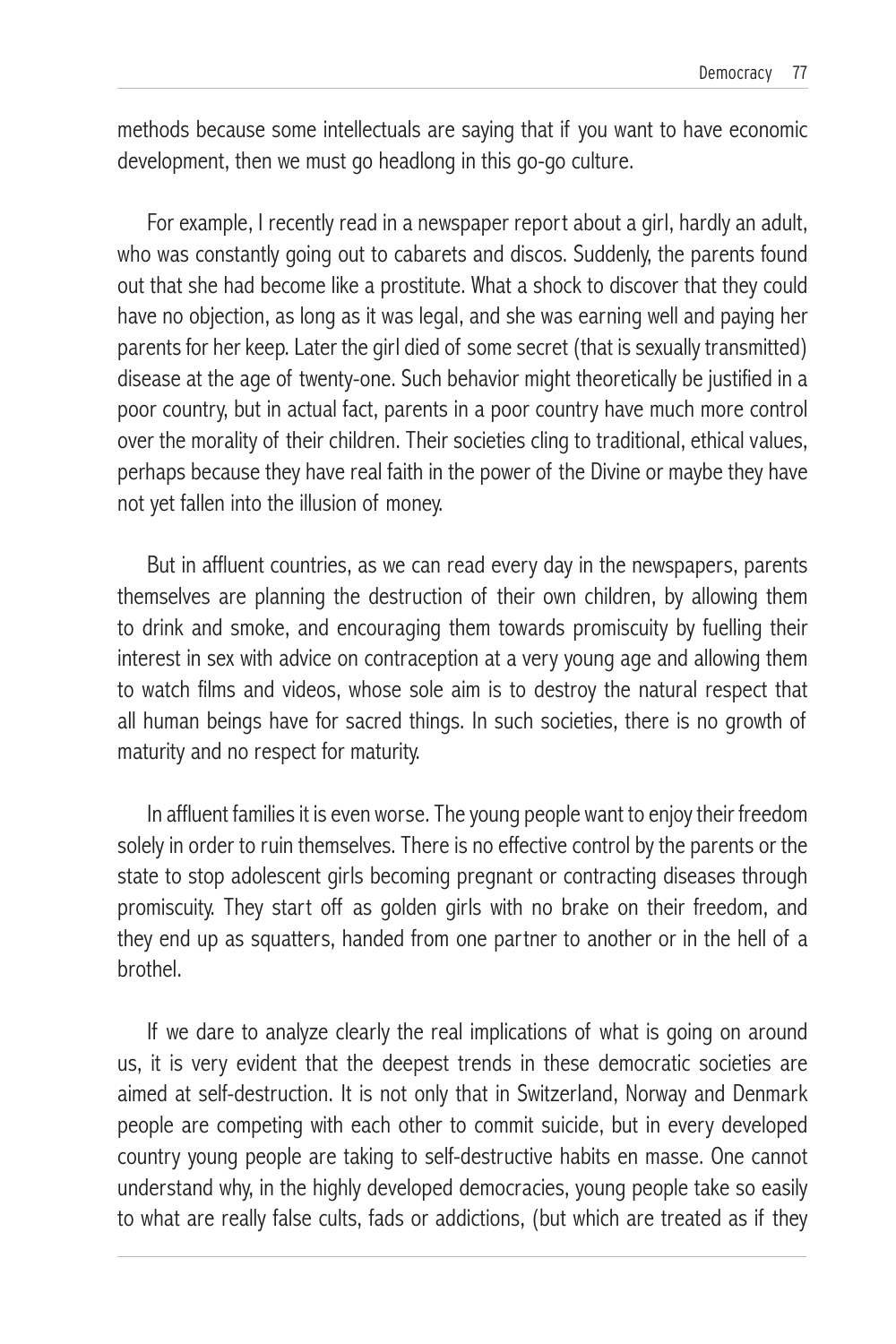were a Divinely implanted right) like alcohol abuse or homosexuality, and which actually ensure their self-destruction. Alcoholism and drug addiction are known to be a sure passport to hell. And yet more and more people are queuing up for them. All kinds of indescribable sexual perversions are leading to AIDS and other serious diseases. But how is it that when people arrogantly cling to and even boast of their homosexuality or promiscuity, they are treated like some sort of heroes in the face of the threat of AIDS? Death from this disease is now being presented as a glorious martyrdom for those great people who are marching like courageous soldiers to their graves. Why is it that such intelligent people are not questioning the rightness of these destructive habits? All human beings know what simple and natural decency is and they actually need it and crave for it in their deepest selves. Is it only because people from the developed countries are so consistently frustrated of this basic need that they are so anxious to kill themselves?

Even when it comes to enjoying themselves, it can be seen very clearly, for example, in modern pop music, that people in these self-destructive times are expressing their insecurities and frustration through disrespectful behavior towards themselves, as if they actually hated and despised themselves. Pop music is generated by entrepreneurs in order to make money for themselves. By skillfully flattering human weaknesses, they are constantly pushing young people to get into moods which cannot create peace, harmony and joy, but which lead to very great turmoil within and a great sense of dissatisfaction and frustration that they try to alleviate with the next batch of pop music, which the moneymaking brigades conveniently churn out. Such an immature, younger generation, whose inner balance is constantly being disturbed by off-centered emotions, can on the one hand only become depressed recluses, who cannot form any real relationships, or on the other hand, wayward and violent hoodlums who are intent only on destroying the tranquility of others. Is this what we really expect from the great ideal of democracy?

Modern democracies began to emerge in the eighteenth century, but at around the same time, with the advancement of science, the industrial revolution began to manifest itself. What we call industrial and commercial values were also generated by the advent of the industrial or technological society. As it is, science is absolutely amoral. It does not conform to the rules and regulations laid down for the human value system. Science is the knowledge of matter and matter has its own internal regulations. Unlike human beings, matter does not have free will with which to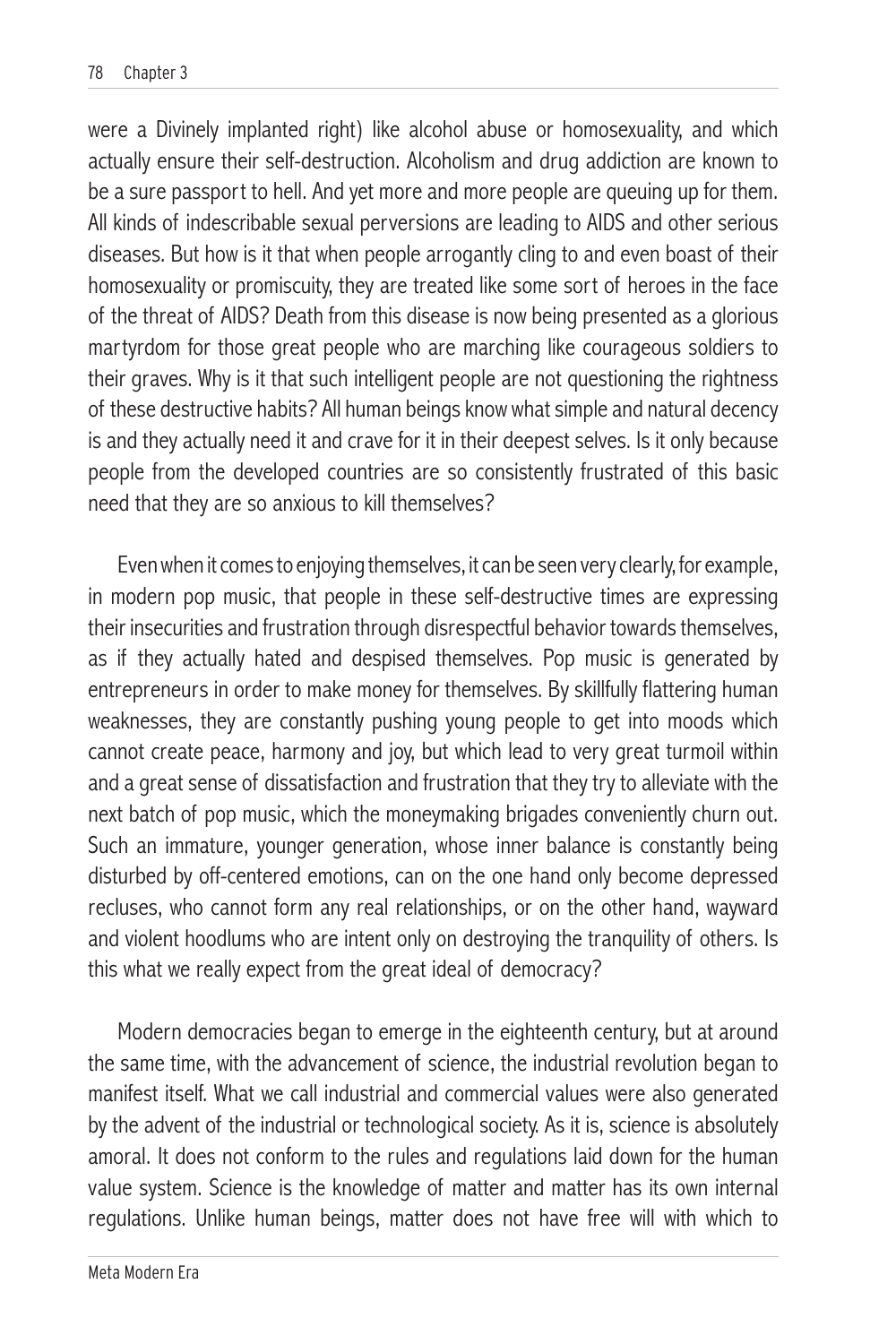establish any ethical value system for itself. In pure science, which is amoral, this quality has been carried over, almost without anyone noticing, into the practical and applied field through technology. Thus, industry and (in close association with it) commerce have become absolutely amoral.

When work is done by human beings applying their own skills in a fully human environment, work and morality go hand in hand. But technology and what we now call industry (which used to mean dedicated and productive work for the benevolence of human beings) have no built-in ethical value system and so are not subject to any inner moral binding. But the Law of Polarity acts here also and industries of the developed nations have now swung to the other side of the pendulum. It is because of the unrestrained development of industry, beyond the humanizing influence of the ethical value system or dharma, that we see all over the world, but especially in the highly developed democratic countries, that there is a deep and growing economic recession. It is as if the machinery in all these industries has gone out of gear, because no one bothered to make sure that it was running within its proper bounds.

Governments are now trying to revive their flagging industries by artificial methods, such as manipulating interest rates, but also by cajoling underdeveloped countries or Eastern Block people, especially Russia and China, with the full persuasive force of Western advertising propaganda, to purchase all the unsold surpluses from the industries of those countries which are suffering from recession. So the poor underdeveloped countries, once again risk being exploited by these so-called highly developed democracies. It is a sad sight to see all the so-called great leaders, the Prime Ministers and Presidents of the developed nations, scuffling around the world trying to sell their goods to those countries, which are still under the spell of imported goods. This is gross moral and economic exploitation. In Russia, many unnecessary American or German goods are being sold to a people who have very little foreign currency. All the junk which has not been sold in these industrialized countries which are undergoing recession, is now being dumped and is finding its way even as far as India. There are pompous visitations of political leaders, as well as great captains of industry, to try to involve underdeveloped countries in their own recession crises. But how far are they going to get? They are all chasing after the same illusory thing. Looking at this from the outside, one wonders how this recession is ever going to be overcome, because it has deep historic roots and the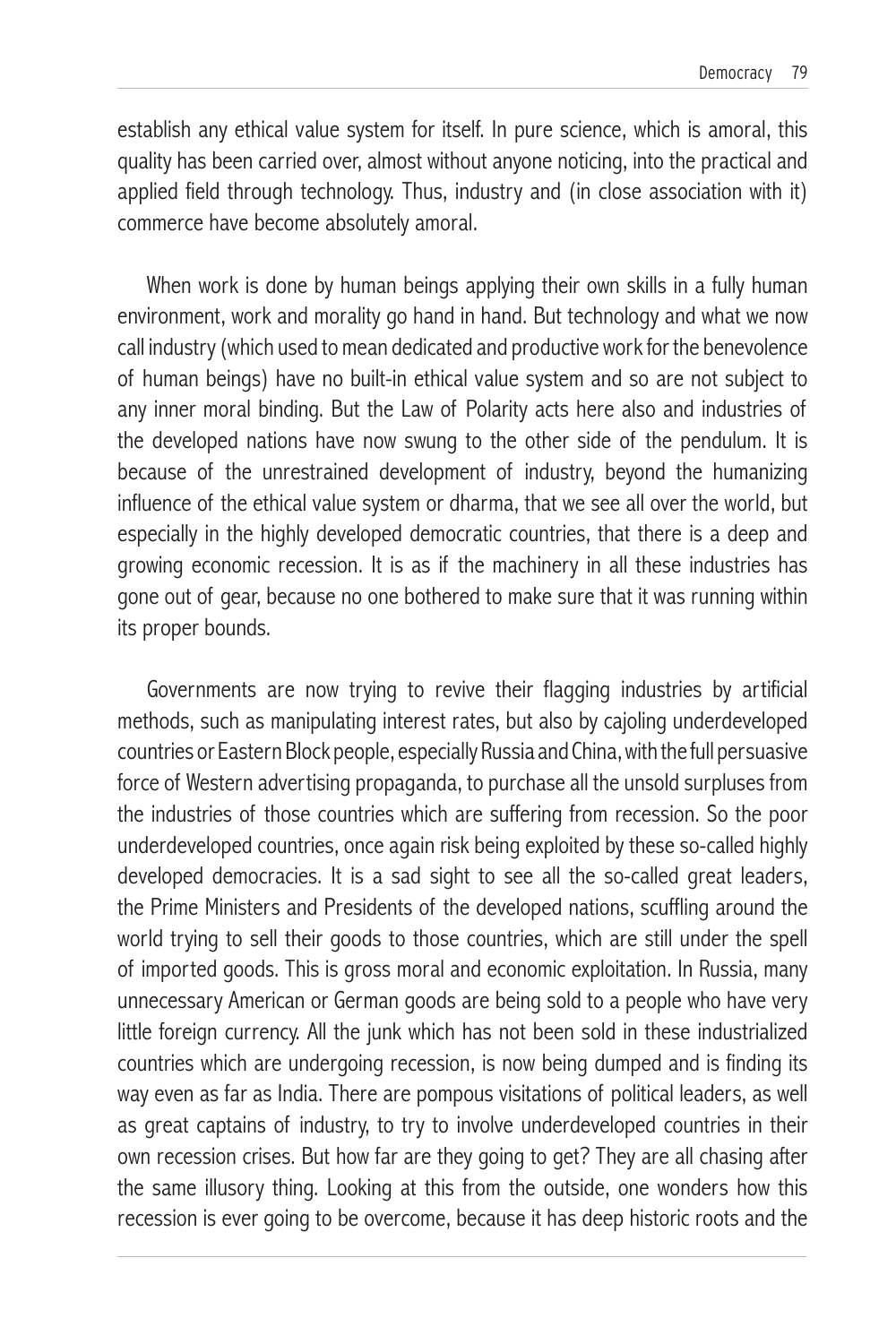Law of Polarity cannot be avoided. The best example is Turkey, which has the best foods, the best clothes, the best ornaments and the best carpets, and despite this, imports all these items from Germany. Somehow, the German entrepreneurs have made the Turkish people blind to their own hand made products and very tasty food. In Turkey people eat German bread and German sausages. As a result the Turkish have become very poor and are wearing jeans in that hot climate. This has to be suffered.

Firstly, with the growth of imperialistic ideas, most countries went about shamelessly spreading their regimes all over the world. They initially became wealthy by plundering, cheating and massacring the countries they colonized and they enjoyed this ill-gotten money for many years. Later, with industrial development, they used their colonies as a cheap source of raw materials and labor and as a readymade and captive market for their goods. But now industrialism has run its appointed course and the industries of the developed countries have started overproducing goods. This surplus production cannot be consumed either by their own population or by their former colonies because, as an offshoot of the colonialist era, the newly independent countries (where local industries were originally developed in order to exploit their raw materials and cheap labor) are now equipped with machinery which can produce all these goods at a fraction of the price compared to those of their former colonialist masters. So who are the developed countries now going to exploit to get over their recession? There are simply not sufficient markets for the products of this fake and amoral industry. But much more has been lost than mere markets for surplus goods. The casual surplus dresses have entered every market because they need not be washed and pressed. In very hot countries like Sri Lanka, Taiwan, Malaysia and many others, these clothes are worn with great pride. Though all of them smell, stink and get rashes, they are very impressive and fashionable, according to the marketing people from the West.

How long can they fool the developing countries with their marketing? With the development of industries, in both the Capitalist and Communist systems, gradually human beings have become the slaves of matter, which has started now to dominate them. The most serious effect is that the value system of the human level has also been reduced to a gross materialistic state. Although the human being is in fact the epitome of evolution and potentially the master of all the nonhuman world, it is nevertheless apparent that modern man presents a picture of a new kind of human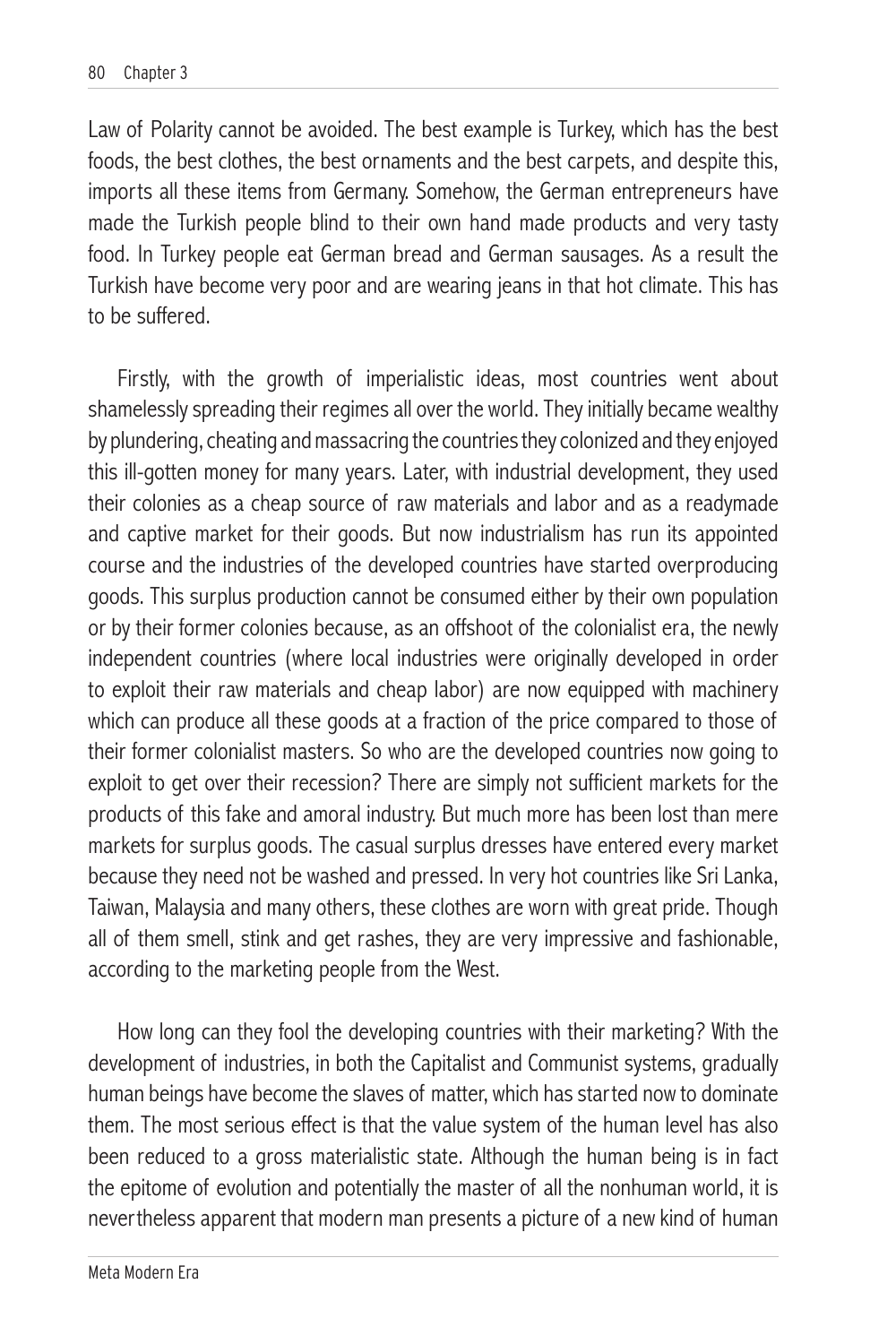being, who is dominated by matter, by his body or by his animal instincts. Things have become so bad that anyone who even talks of human values, or of higher human values, is regarded, and sometimes treated, as if he is a freak or a lunatic. It seems that it is not possible for people to understand to what extent they have fallen into the clutches of matter and their animal instincts. To add to the slow domination of human beings by matter, we have had great thinkers and scholars like Freud who have reduced human beings to a mere sex point.

Why is it that matter rules human beings? In the process of evolution we have passed through various stages and the truth is that our basic and first nature is matter. We came out of inert matter into the state of living beings and then slowly progressed through and out of the animal state. Many thousands of years ago, in India, human beings produced highly evolved and sophisticated works of spiritual philosophy such as the Vedas and Upanishads, and Geeta. For thousands of years, people lived according to their noble vision of mankind. What we see in the modern world is quite clearly therefore a serious regression, a falling back of human beings from the higher state they had already achieved through their ascent. There is a film called "Planet of the Apes" which clearly shows what would happen if evolution goes into reverse, that is devolution.

Moreover, in most recent times, the two World Wars killed enormous numbers of very peaceful, good and decent ordinary people. This gave a setback to people's faith in the natural goodness of life and the existence of eternal values. With the horror of modern warfare, millions of women became widows and children became orphans and all these warring nations were completely paralyzed, not just in their industries, but in their moral lives as well. In the aftermath of these destructive wars, their future lives became a barren land without any hope of recovery. For ordinary people it was thus very easy to give up all ethical values and to take to a cheap and superficial life, of the kind that we saw very much in the decades following the wars, the sixties, seventies and even today. In cultural life, these years were particularly marked by the increasingly destructive attack of the so-called modernist trend on all traditional forms and values. Slowly, over the last seventy years or so, the general level of people's awareness has fallen below its ordinary potential. For anyone who looks calmly and objectively at the situation that human beings have got themselves into, it will be obvious that unless we have achieved a breakthrough into a higher forma of awareness, a higher value system, we cannot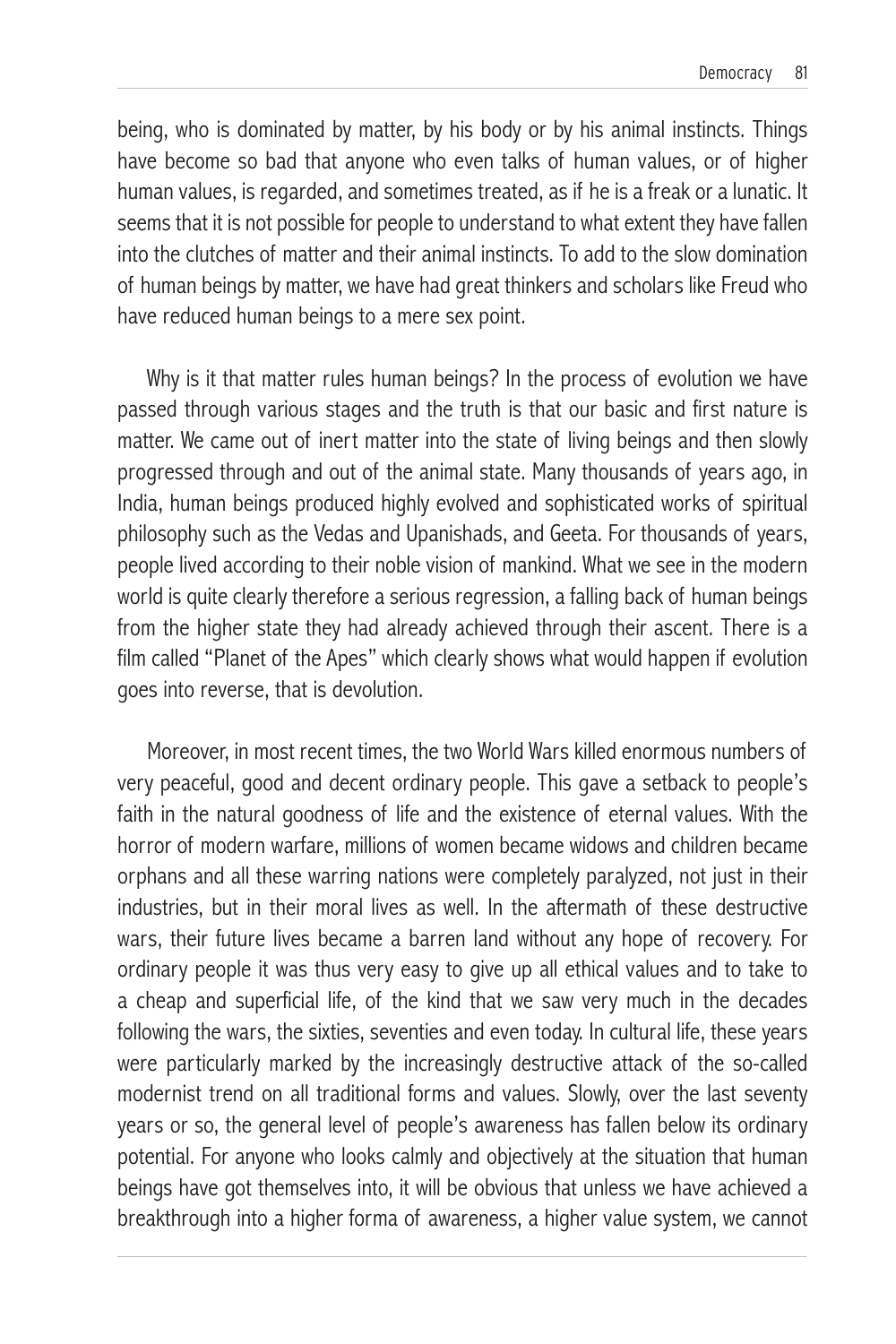come out of this mess we have created by subjugating ourselves to matter and to animal instincts, and therefore, to our self-destruction.

And yet the democracies, these countries where human freedom is meant to be in its full flower and glory, are full of terrible inner contradictions, which make this evolutionary breakthrough appear to be very difficult. Apart from this, in democracies, the freedom to criticize and mislead others is a matter of fundamental right. The real meaning of freedom, however, includes a built-in or innate sense of responsibility, based on wisdom and sanity, which gives no license for immorality, competitiveness and hatred. Real freedom exists to enable us to recognize our highest ethical nature and to serve it and develop it for our own well-being and the benevolence of the whole world.

But on the contrary, modern democracies do not even wish to talk about morality and compassion, because, as they say, these concern the supposed private lives of individuals. It is by distorting the noble idea of the rights of individual conscience that governments in the democracies have shirked their responsibility for generating a sense of self-respect and righteousness, both in their own populations and in the relations between nations. Whatever their theoretical ideas may be, they clearly cannot believe that there is really one world and a single community of all human beings or they would not have abandoned any pretence to serve man's higher nature, as they so obviously have.

Added to all this there is a great deal of hypocrisy when it comes to the notion of public morality. If a top Minister or Prime Minister of a democratic country has an affair with another woman, it is castigated as a grave misdeed on the part of the man in the public eye. But men in the rest of the country can have any amount of illegal relations with any number of women of any character. The common assumption nowadays is simple: that there is no way of correcting or even criticizing it. Since Freud revealed his "gospel truth," it is taken to be self-evident that the majority of human beings are at the mercy of their lowest nature. But even so, a Prime Minister or a President must be different. He has to be a morally perfect person. This expectation at least, we might think, is something valuable. But this last vestige of a truly moral viewpoint is really just paying lip service to a defunct ideal. All it shows is that the perfection demanded of this single person does not penetrate, nor is it really expected to penetrate, into the society. Out of a false sort of respect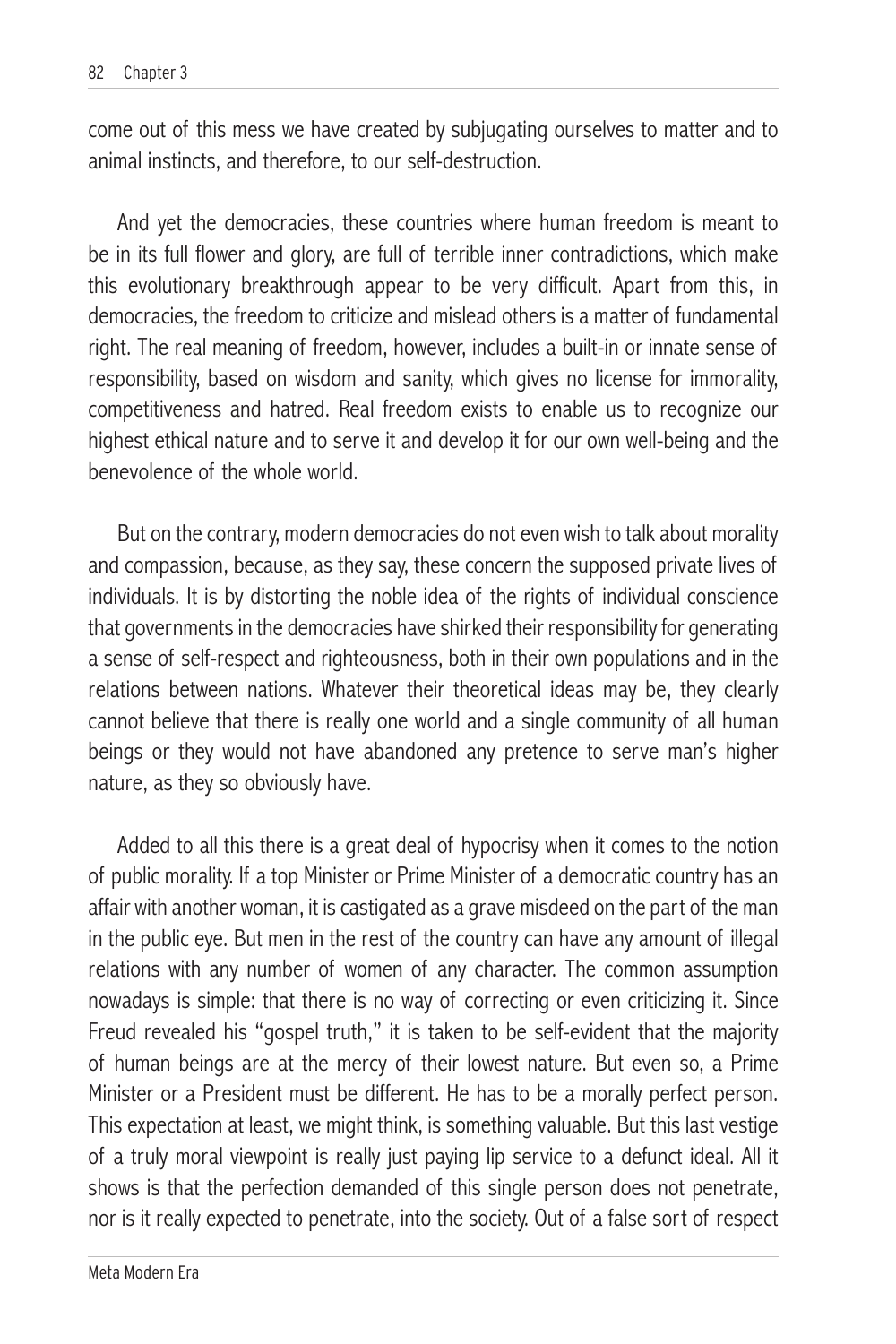for individual freedom, which may of course cover their own desire to do what they feel like doing without unwanted advice, those in power do not want to interfere with the private lives of the people. Now with the loss of all sense of shame or impropriety, all these private lives have become social and public lives and all those societies, which are under the guidance of democratic structures, are suffering from the pangs of polarity.

They behave as if all the morality in a democracy is only for those in the public eye and the rest of the people are free to go whichever way they choose, so that it does not matter how they destroy themselves. In the democracies then, by the operation of the Law of Polarity, personal or individual freedom is going to ruin society by en masse mutation and no one seems to actually want to do anything about this by striking at the root causes. Compassion is something to be talked about only, by the money or power-oriented religions. There is nothing they can or even really want to do, to stop the rapid decline of their societies into moral degradation and economic ruin.

Now the elected rulers in the West pretend to be democratic, but having become racists or fundamentalists, all they will do is not allow any person to enter their country or any goods from the developing countries to come in, as they sell better, cheaper goods, even though they have exploited these poor countries for years together as imperialists. They are simply not interested in legislating to curb the downward spiral of their people's lives. Moreover, they are anxious not to provoke social agitation or demonstrations by the people, who have been flattered and spoilt in their so-called individualism to the point that all they want is to lead a universal life – a life of the mass media and the false models they offer to the people. Such people popularize themselves with verbosity and could be silenced by many modern tricks, but as long as their seats are secure, the politicians are not bothered about what the common man is doing to himself. On the contrary, by giving this kind of absolute freedom to look after one's own private life, they pamper the ego and weaknesses of the voters because they never legislate to preserve and encourage morality. They are sure they will never have to face the anger and frustration of immoral people.

Another product of this license of abandonment is brutal, mad violence, because people have no sense of what is wrong and no fear in their minds, even for a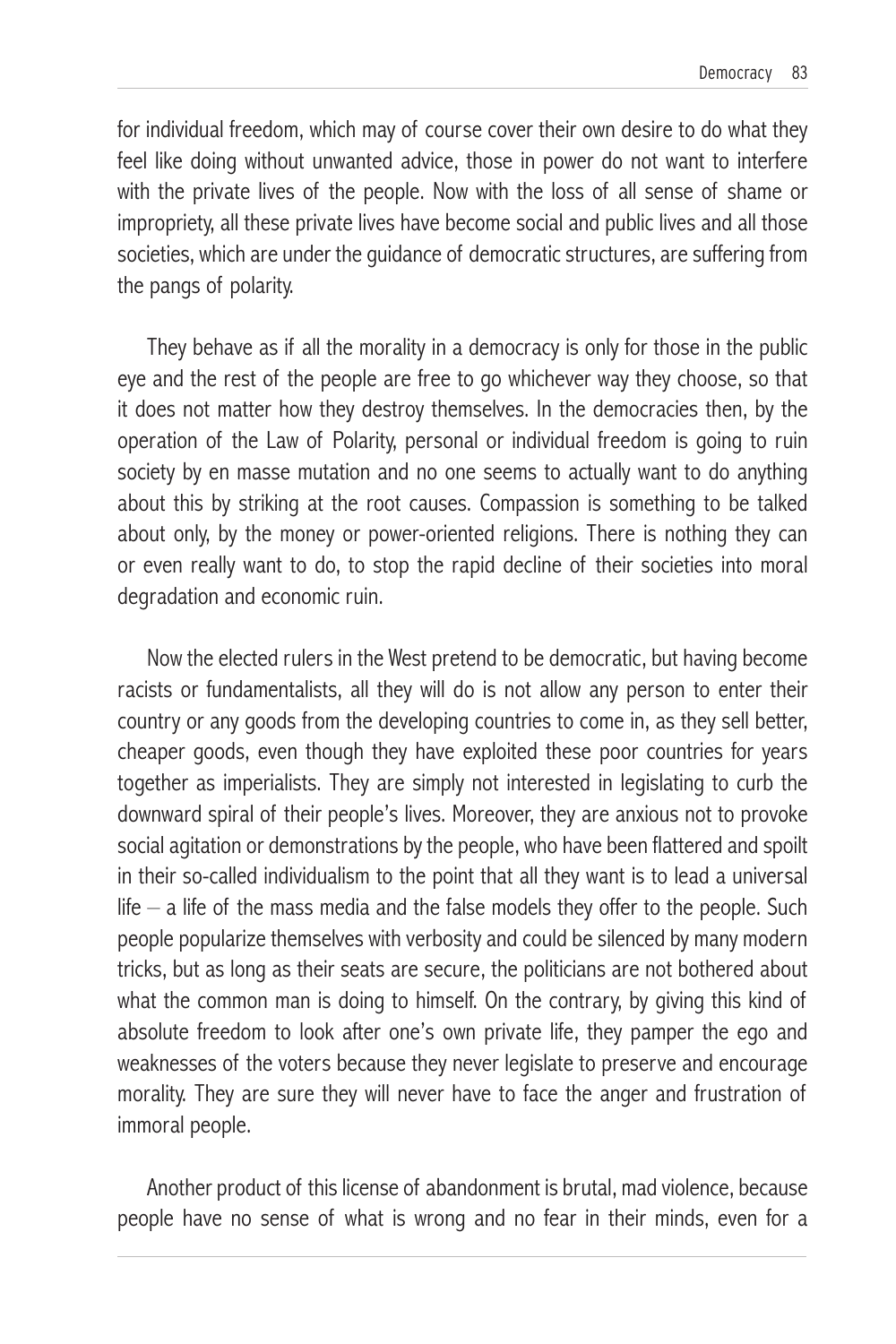moment, of the possibility of retribution. In Los Angeles, the City of the Angels, I was traveling in a car once and the driver advised me to close the window and lower my head. Only a week before, he explained, eleven people had been shot down on this street. I asked him what the reason was. He answered in American English "just for the heck of it." Violence which is "just for the heck of it" can only be explained with reference to what those people who perpetrate it have imbibed from the attitudes of their families, friends or the media, especially from television, videos and cinema films, and from concealed hatred or covert racialism in the media.

The democracies allow all kinds of horrible films and videos in the name of freedom. As long as those films do not criticize anyone in power, they can perpetrate whatever vulgar, demoralizing and violent ideas they like. The problem is that such films become models for people's behavior, so that all these imaginary violent and cruel actions have become actual and contemporary in our societies. The nightmare and the horror scenes have become realities in our cities and private homes. Those who can reproduce most luridly the full horror of contemporary themes, are given the highest awards by the judges. For example, recently there was a film that really became a hit about a man who was psychotic and a cannibal. The film was meant to entertain people by showing how he killed human beings and ate them. In any decent evolved society, this film could never have been made, or if by some aberration it was, it would have been banned. But instead of that it has been applauded and acclaimed by the critics. They may say it is an uncommon theme, but what a rater depiction of a person out of the brain of some one who may know people who desire to eat the body of a human being, even when they are not starving as in Bosnia. It has become a very popular and influential film because it won an award as the best film of the year. This is not to say that the negative and destructive aspects of life cannot be treated by art. Producing something contemporary, showing up the modern problems of decadence and disintegration, is a good idea, but the creator should also give solutions to those key problems of the contemporary world. If they are good artists, they can show everything in relation to the world of true values which are conducive to the well-being and happiness of human beings at every time and in every country.

There is a further problem with this idea that art can reflect even the lowest and most degraded aspects of contemporary society. If you show an extreme case of perversion in your society, human beings, especially in the West will only note the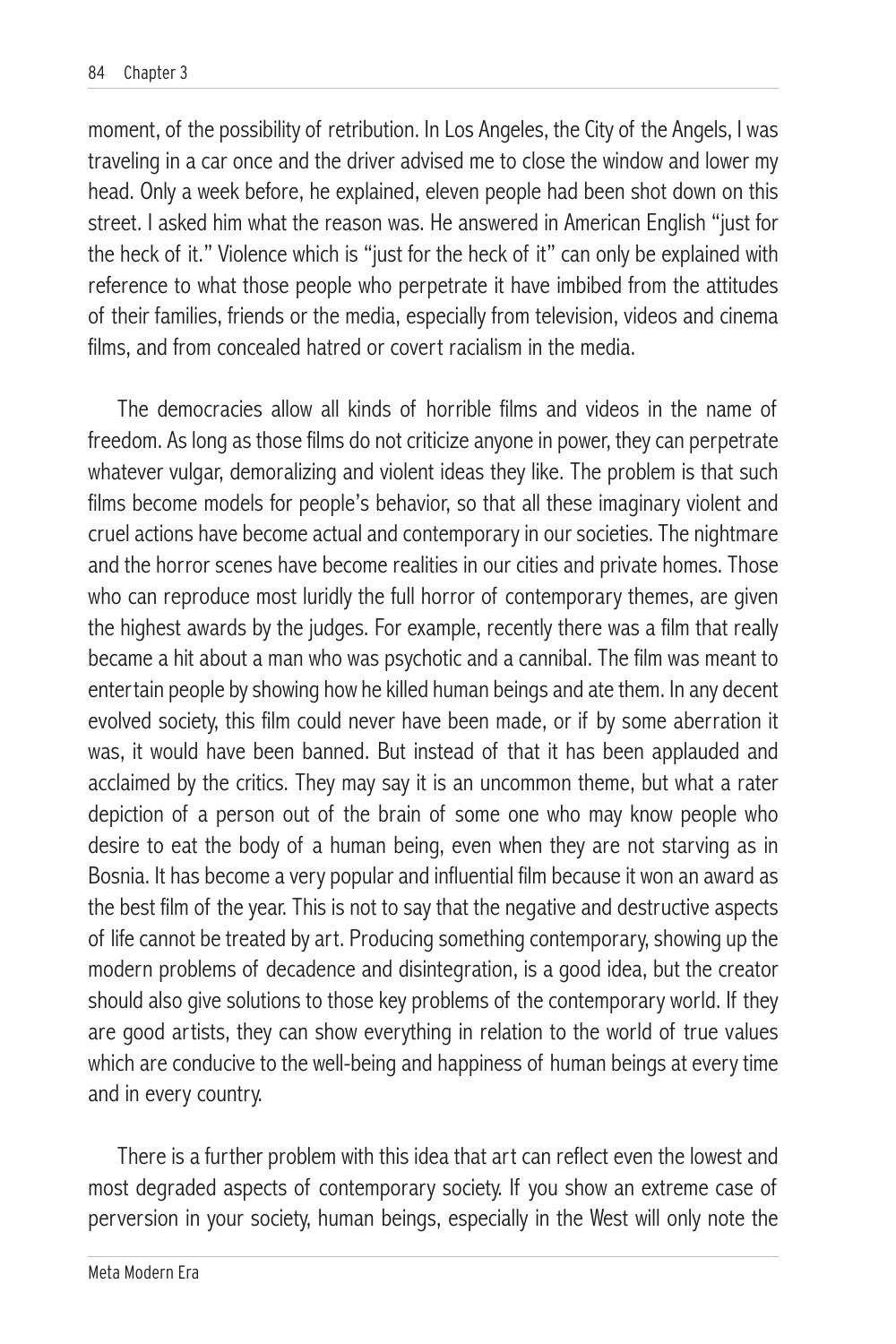filth, the aggressive cruelty of the villain and, far from drawing the obvious sand wholesome moral conclusions, will actually try to copy what they have seen. This has simply become a conditioned response and, worst of all, no one is shocked any more.

There is a tendency, built up in the West since the time of Enlightenment and the democratic revolutions of the 18th century, that we should be free to absorb all the unrighteous, unholy, inauspicious, filthy and destructive ideas that we can find in every film, every book, and every newspaper, whatever the source. Somehow people want to take up the challenge to become the evil force themselves. People have now to decide if they want to stop this democratic derailment by understanding what must be done. The progress that the West is proud of is towards complete destruction, as human beings have the freedom to achieve heaven or go to hell and also they have the tremendous power of rationality to justify their doom.

Perhaps at first reading, some of the Western fundamentalists may get a shock. Some may get a shock but most will understand the concern of the Divine force, which is anxious to preserve creation by the all-pervading power of Divine love.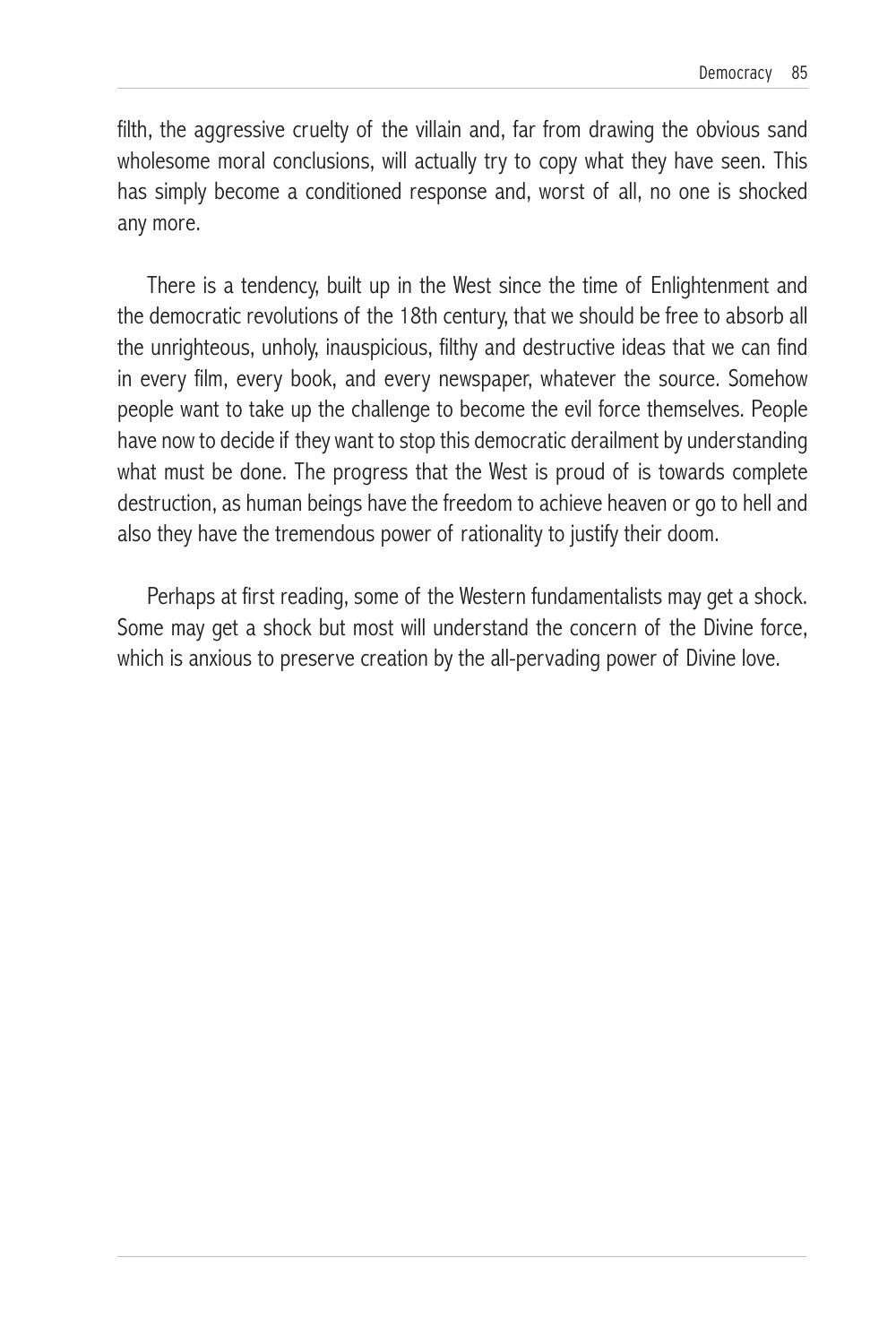## **Racialism**

**n** acialism is the greatest curse of human beings that has been created by acialism is the greatest curse of human beings that has been created by<br>
themselves. God Almighty has created this world with different varieties and different colors to create interesting beauty but these varieties are only skin deep. It is said that a long time ago some prolific writers from Britain wrote horrible things against African blacks, and all this was so totally accepted that the people who called themselves white-skinned went all out to wipe out people who had some other color on their skin. For example, Columbus sailed to America by mistake and the Spanish started spreading their own kingdom and most of the Indians were wiped out from their own country. Of course, some of them disappeared into the high mountains and saved themselves. It is difficult to understand why these people landed in a country, which belonged to somebody else. It was initially a venture to discover new lands but these invaders then began to believe that this land was their own property. They thought it was their fundamental right to hate or kill people who had dark skin or skin, which was not like theirs, and to rob their lands forever.

Diversity of bodies, faces and skin created by nature is very important because otherwise everybody would look the same. It would be a regiment of boring human faces. Unfortunately the colored people were called primitive, while the white-skinned were regarded as advanced. It is intolerable arrogance to discriminate between one human being and another because of the color of his skin. They all have the same heart, the same feelings, the same expression of love and hate. They all smile the same way, they all weep the same way. The countries in which colored people are born should have their own countries. They may be primitive or backward but no foreigner, not even a white man, has the right to occupy their lands forcibly by using guns and canons against unarmed natives. Imagine the brutality when black human beings were treated as slaves. Although slavery was abolished, the colonial "white"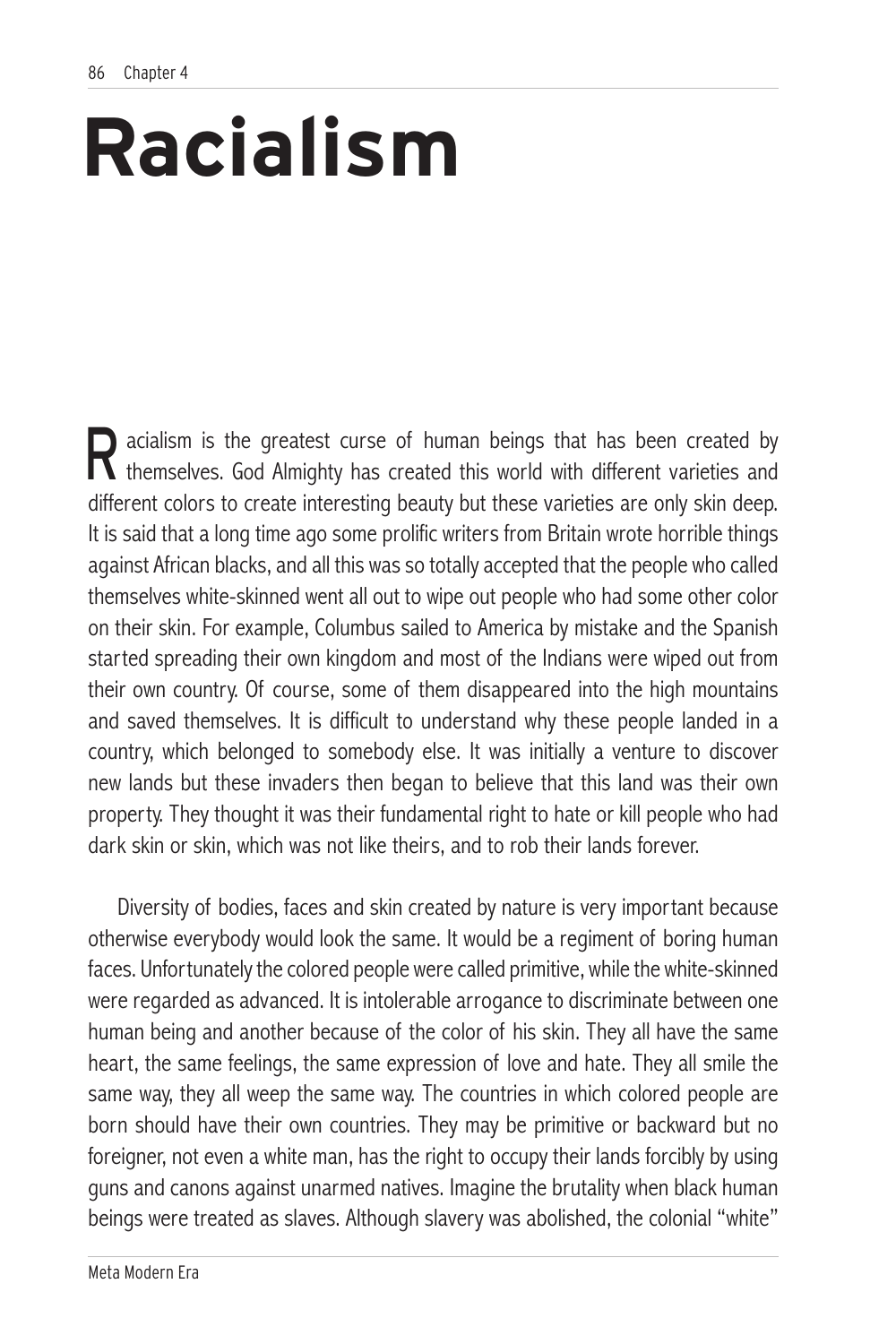powers continued to inflict unspeakable insults and torture on the poor and simple people of their colonies. If the history of colonial rule in Africa, Asia, and Latin America were written truthfully and objectively, the enormity of the crimes committed by white rulers would shock humankind. I have myself experienced some of this during the period of British rule in India. The British arrived in India without an entry pass or visa and stayed on for nearly three hundred years. Now, when Indians travel to the United Kingdom with proper visas, their experience of "questioning" by the Airport Immigration Officers is generally horrendous. I was holding a Diplomatic Passport, being the wife of a senior diplomat, and yet I was asked rude and insulting questions – all because I was an Indian – a non-white. Once they subjected me to a body search for no reason whatsoever. This was nothing but blatant racism. The white races seem to believe that they have a Divine right to be rude and insulting to the "inferior" colored races.

In America the biggest social problem has been racialism. The way the black people were treated by the authorities as well as the common white people was not only wrong but absolutely sinful. Great souls like Abraham Lincoln were shaken up by this sinister attitude and tried their best to remove racialism by law. But despite such laws being on the statute book, serious riots take place frequently, between the whites and the blacks. This gangsterism has now permeated society and people in many urban areas live constantly in a state of terror. Those who have sown the seeds of racist violence are now themselves reaping a harvest of chaotic violence, in which even teenagers are participating brutally. As every action has a reaction, this reaction has reached its extreme all over the world in such an ugly and unjustifiable manner that it seems impossible now to reverse the relationship between the whites and colored people. If the whites have any wisdom, they should know that black people are superior to them in many areas. For example the white skins cannot sing like the blacks. They don't have the same natural gift of rhythm. I have seen even when the blacks carry their dead they play a band, while all the mourners move in a rhythmic dance-like way. To understand and appreciate them, you only need to be subtle, to become humble to realize how much they are blessed with gifts by the Divine. The talent in sports which the blacks have, cannot be easily surpassed. All the games, which require vigor and agility, are performed better than anybody else by the black people. In basketball and baseball games, the blacks predominate and because of their proficiency and indispensability they are accepted by the whites as equals in their teams. Why should this non-racialist attitude in sports not spread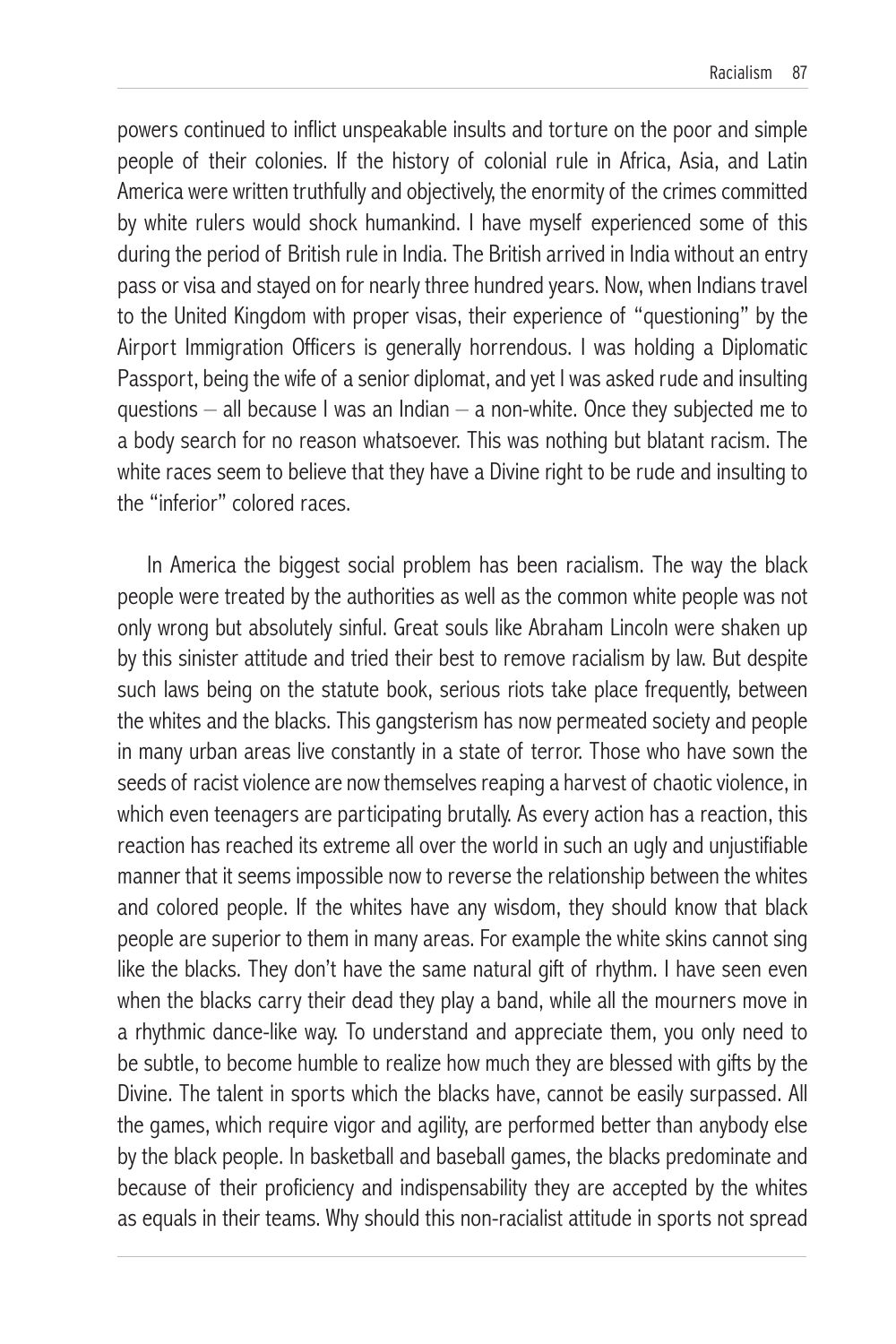to society as a whole? One has to accept that most of the great singers are black people. Of course some white people have been able to succeed but they cannot beat the black Western singers who are so melodious and beautifully rhythmic that they remind you of the cuckoo bird of India which sings to announce the coming spring. The cuckoo is also very black compared to all other birds. In spring, the cuckoo starts singing melodious songs. It even announces the arrival of spring in the garden. You cannot find birds having this kind of absurd complex about color. They all live very happily with each other with all kinds of varieties in colors.

All over the world people know that all mothers get the same kind of labor pains whether they are black, white, brown or blue. It is an historical fact that this difference of color and colored people was created by the mental activity of the people of very low insensitivity. This mental activity has come from the whites who think they are very wise. This kind of stupid mental activity has been a very great problem for the whole world.

If we really watch without any mentally created complexes, it is very interesting to see how a mother produces her child with tremendous love. Some of them have a very hard time with labor pain, but as soon as the child is born, normal mothers, whatever may be their skin color, are full of tremendous love and forget what they have gone through. It is not that the whites produce their children through their noses or through their mouths. It is the same style for all mothers. They conceive the same way, they deliver the same way. Unfortunately, the love a black family has for its own children is not evident in the white people. Especially the love Indians have for their children is not matched anywhere among the white people any more. Indians discipline their children no doubt, but their love for children is great. It reminds you of Father the God who loves us, His children, with great care and with constant attention.

I had a lady washerwoman on my staff of domestics in Delhi. This lady already had nine children, and some of them had grown up and were helping her in her profession. Some of them were very small, and the last one was hardly about two years of age. This one could only crawl around in the house. He was no help to her. Instead she had to spend much energy and time for him. In the West, any such mother would have been fed up. One day this child fell into the broth, which was boiled for preparing starch for the clothes that were washed by this lady and her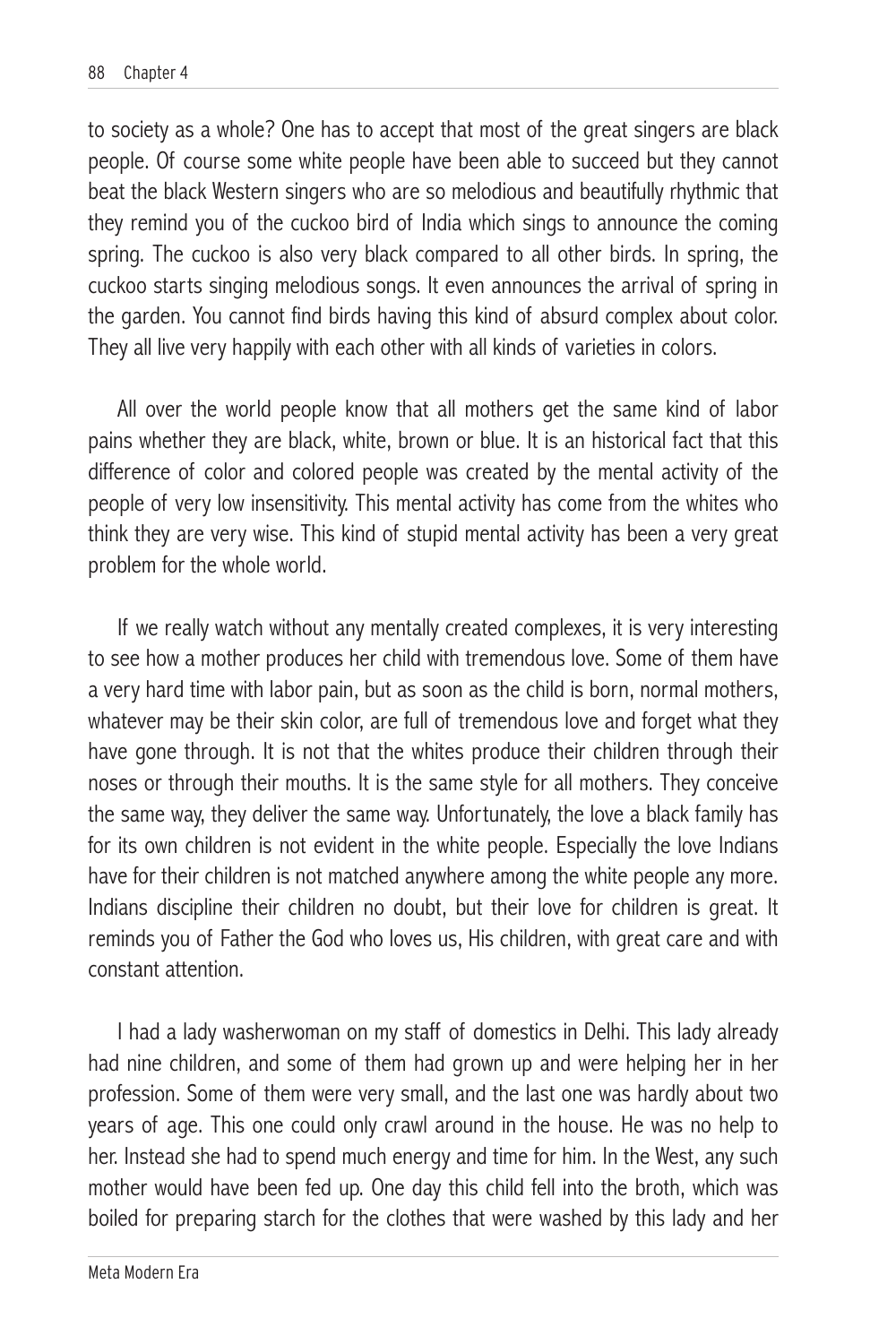husband. I was not in Delhi at that time. When I came back I heard the tragic story of this lady. When I called the washerwoman she came all the way to see me. She was crying incessantly and she had become very thin in one month. Earlier she was a very healthy and happy woman. I made her sit down and caressed her and asked her not to cry any more because the child was already dead. A month had already passed but she only cried and did not answer nor speak to me. This went on for six hours, but she could not stop crying. Amazingly among all her children, this son had been the darkest child. Her elder children were much fairer, but this one had been extremely dark. When I saw this lady crying so much for this child, I just felt that our Primordial Mother who has created us must be caring and loving all her children with the same intensity, whether we are black, brown, white or yellow.

When I went to Colombia, I discovered that the people in Colombia are already aware of the subtle system, which is responsible for our ascent. They found this out through the many excavations of clay pots and clay figures, which lay buried in the earth. It is very surprising how symbolically they expressed their awareness of such a system and the energy that gives us this connection with the Divine. They cannot explain how they came to acquire this subtle knowledge thousands of years back. Though whites think they are primitive people.

The Condor bird is their emblem for shipping. When I asked why they had a Condor as the emblem for shipping, they told me to my great amazement that their forefathers had talked about a God called Vishnu, who came to their land from Bharat (India), my country, and he came on a Condor. When they told me this I was really stunned. My husband also heard it and he too could not understand how they were talking about our Indian God, Vishnu, who, as we know in our mythology, travels on a Condor. The one with whom we talked was not a very well educated person, but he knew a lot about his country's philosophy and culture. I found these people extremely kind, very gentle and very cultured. It is the way they do things, which reminds you of a very cultured society, long before the whites reached America. For example, when they give you water in a glass they touch the right hand with the left hand, as we do in India, as a humble gesture to suggest that the glass of water is being given with both the hands and not rudely with one hand. I discovered many behavior patterns, which we regard as extremely important cultural gestures in India. They are very simple innocent people. Because they have disappeared into the high mountains, their faces were more Mongolian and their gestures were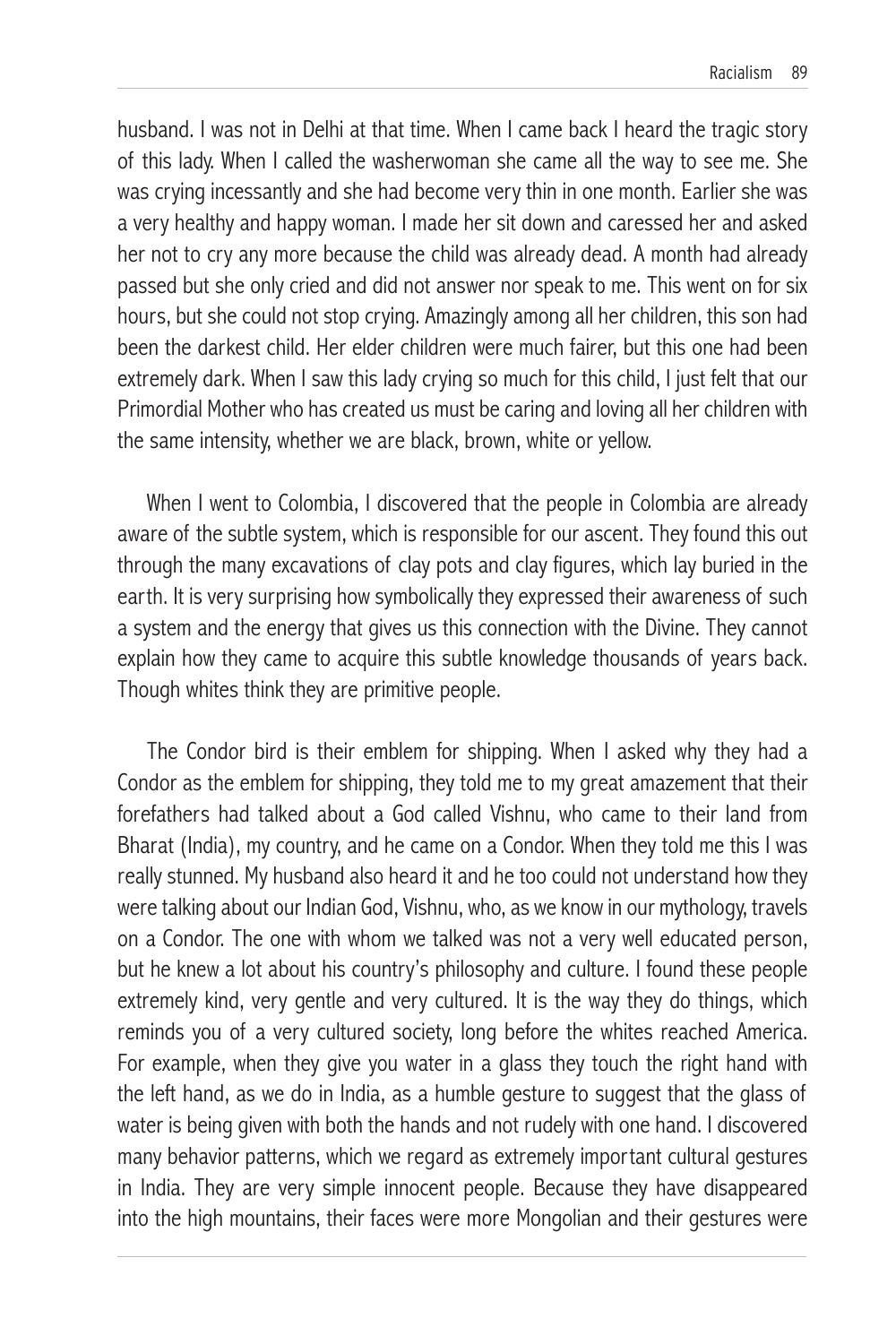beautiful without any artificial permutations and combinations. These are very pure and simple – hearted people, who live in the higher mountains of Bolivia. Luckily, I have become very close to some of these people who came to see me in order to gain knowledge about the subtle system.

In Los Angeles some aboriginal people were very harassed because they owned some land a long time ago and now wanted to get it back. I asked them: "What is so special about this particular land? In any case you have lost the whole of America. Why do you care so much for this particular land?" They told me: "This is our Holy land where Sage, which is the holy plant, grows. We have known for a long time that this is our holy land and on a particular date of each month we go there to pray." And from all over America, Red Indians come there once a year to pray to God Almighty. This land was unfortunately grabbed by an Indian who belongs to a very money oriented society. They told me: "You are an Indian from such an ancient country and you will understand our feelings better. Can you talk to this Indian and tell him that this is holy land which should be just for the people who want to come and pray in thousands." I was rather surprised to hear of their belief that this countryman of mine must be a religious person and that he would give back the land in question and restore it to the original owners, to whom this land was especially holy. Obviously these people did not know that many Indians living abroad have become worshippers of money only. They have lost their ancient roots and culture. They have become uprooted. For example, in Italy they do not even speak any Indian language among themselves. I knew this Indian would not give even an inch of that land at any cost because he had purchased it from the American Government. The story of the struggle of aboriginal people in America is long and heart-rending. They gather behind a big compound wall and pray, sitting there, thinking that this land, which is so vibrant with Divine Blessings, will act and listen to their prayers. I agree with them because I know the fact is that certain places are especially vibrant and if they believe that a place is a vibrant place, it must be the truth because they have no interest in all other lands, which were stolen and looted by the white skin. They just wanted this particular land. I didn't know how to approach the American government about it and how much they would understand because they are busy looking after other countries' problems and wars. The aboriginals were all brown colored people. I saw from their beautiful sensitive eyes the intense expression of their desire to get this land. I explained to them that I was in no position to get the land for them. So they said: "You are a saint and if you pray to God, we will surely get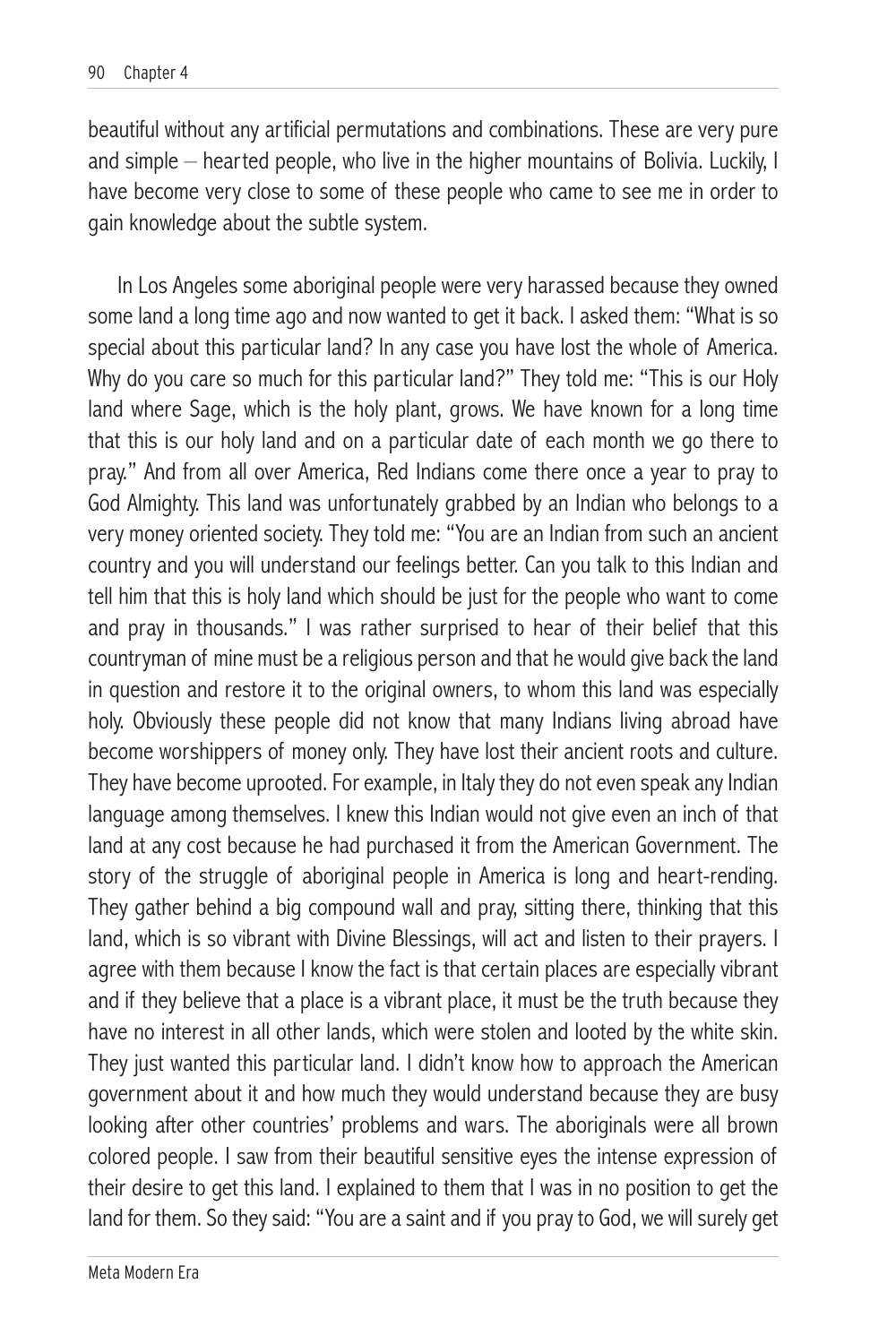this land." I felt deeply moved by the simple desire of these beautiful people which may not be ever heard by the ears covered with white skin. My heart wept for them. I very much desire that a day may come, when they get their land and the Divine vibrations of that land. They told me: "There are so many instances of people in ancient times who have been cured by coming to this place and praying to God."

When I met the aboriginals from America I felt a tremendous love and respect for them. They came to see me in a very decent and dignified dress. Very simple hearted and with angelic behavior, they sat on the ground with their hands folded. They were very peaceful within. Only their ladies spoke. The desire for their right on that holy land was in no way materialistic. I saw tremendous faith in the Divine in those people who have been made orphans on their own land. The way they were dedicated to this land was amazing. They were not asking for it to make an economic adventure or as some sort of a money making proposition. It was just an inner feeling as we have in India for the river Ganges. They felt this was the holy land which they should visit every year otherwise they would not consider themselves as people devoted to God. I was pleased to hear their ideas about the Divine. What they said was the absolute truth.

Racialism is accepted and is imbibed by people who think that they are superior to other human beings. By thinking in this way, they are just indulging in mental activity. With such ideas in their mind, there is no way of their understanding the reality. Once a group of people believe that they are higher than others, whatever sinful acts they do get justified in their own minds. They never look back to see that what they are doing is morally, absolutely wrong. This racialism comes from complete ignorance of reality. For example, in Europe if you wear long skirts up to your knee, they ask you a question and look down upon you: "Are you Turkish?" Only the Turkish people are supposed to have shame. But if you wear a skirt, which is only six inches long, it is regarded as very fashionable and sophisticated. Of course, with that attire you might get varicose veins, you might get chilblains, you might even get arthritis.

In Africa the people are very deep and subtle. They knew about a star, which revolves around Jupiter a long time ago through their astrological knowledge. In India astrology is based on the moon and not based on the sun. Thousands of years ago it was predicted that a particular star would visit our world at a particular time.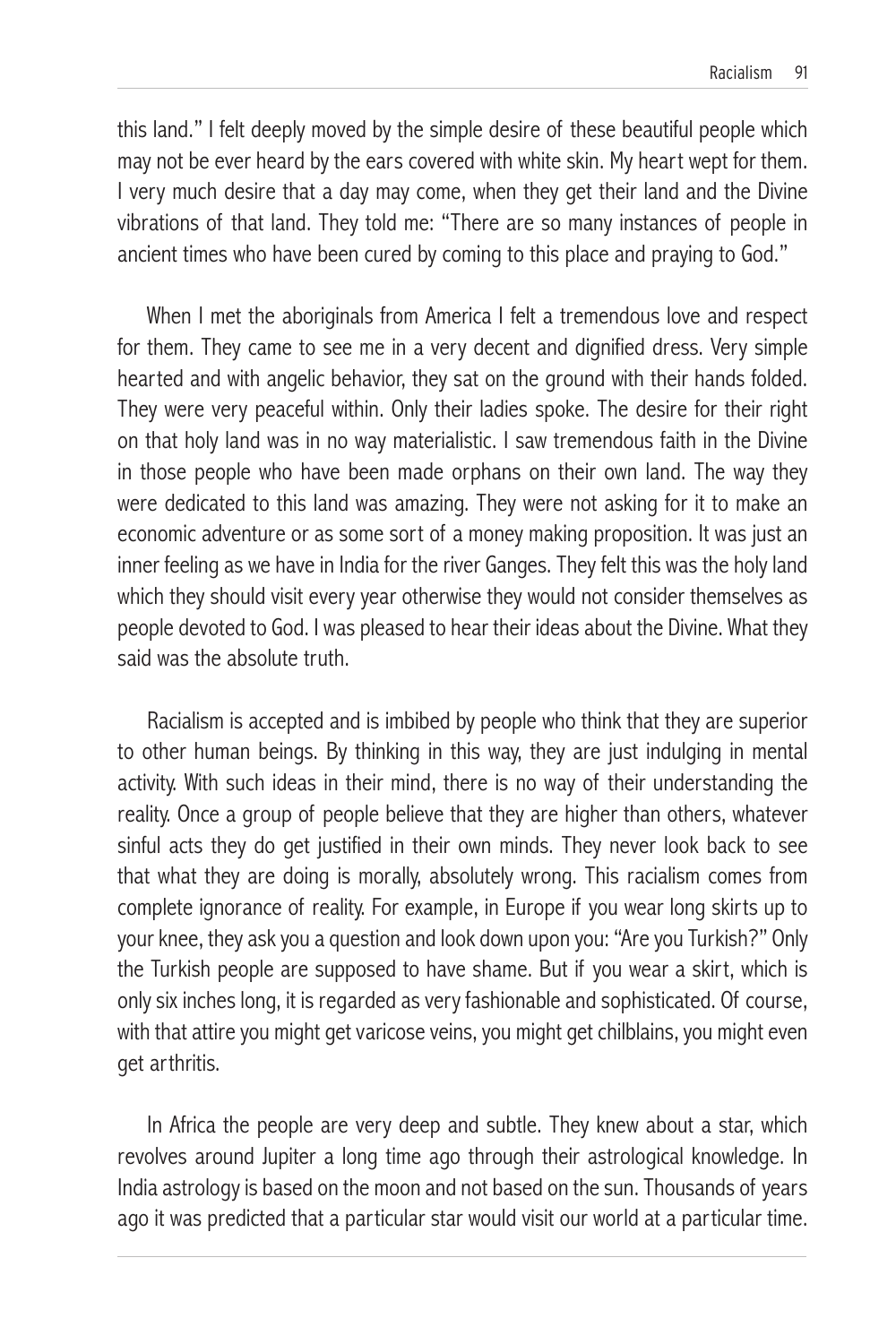The time and course of the eclipses of the sun were also predicted very accurately. The after-effects of such eclipses were also very clearly described. So many other things have been predicted and prophesied with absolute accuracy. It is amazing to see how well this compares with the work of Western astronomers who have set up all the modern sophisticated machinery to study celestial movement. The Western scientists never showed any interest in India's knowledge of astronomy. Now of course some false people have started a big market of Ayurvedic medicines, which may not do any good because the vibrations of these false people may ruin the health of many in Europe. Still people are crazy about Ayurveda and play into the hands of these special marketing experts. I know of so many doctors of Ayurveda, the Vaidyas, who charge nothing for their treatment. They have the cures but they are never marketed abroad. In America according to law, no alternative medicine could be practiced. Our lord Jesus Christ would be arrested if he cured any American in America. Except for the medicine, the patient does not have to pay much to such learned Vaidyas who lead a very ascetic life. I met one in Haridwar who was a very learned man in Sanskrit. To my amazement I found out that he was a full-fledged allopathic doctor. But somehow he took to Indian medicine and started researching about the old method of Ayurveda. He was a man of such understanding that only by feeling the pulse of a person he could diagnose and say what was wrong with that person.

When the white people get sick and have no hopes of recovery, only then do they start searching for new alternatives. Then they don't think about what skin the doctor has. I have seen in England that there are many Indian doctors. In America also there are many Indian doctors who are very famous and extremely capable. So it shows that the skin whether it is brown or black or white makes no difference to the knowledge acquired by a human being. The Western doctors take no responsibility for their patients on Saturdays and Sundays or on holidays. For them holidays are holy days, which they must celebrate by boozing and getting, drunk. But even now, you can find Indian doctors dedicated to their work. Because of traditions of compassion the Indian doctors are very conscientious about their medical duties. Others are worried about their materialistic life because there are no traditions of compassion in their own country.

I have felt and understood the pain of the black people, the agony of those who have gone through such horrible experiences only because they had black skin.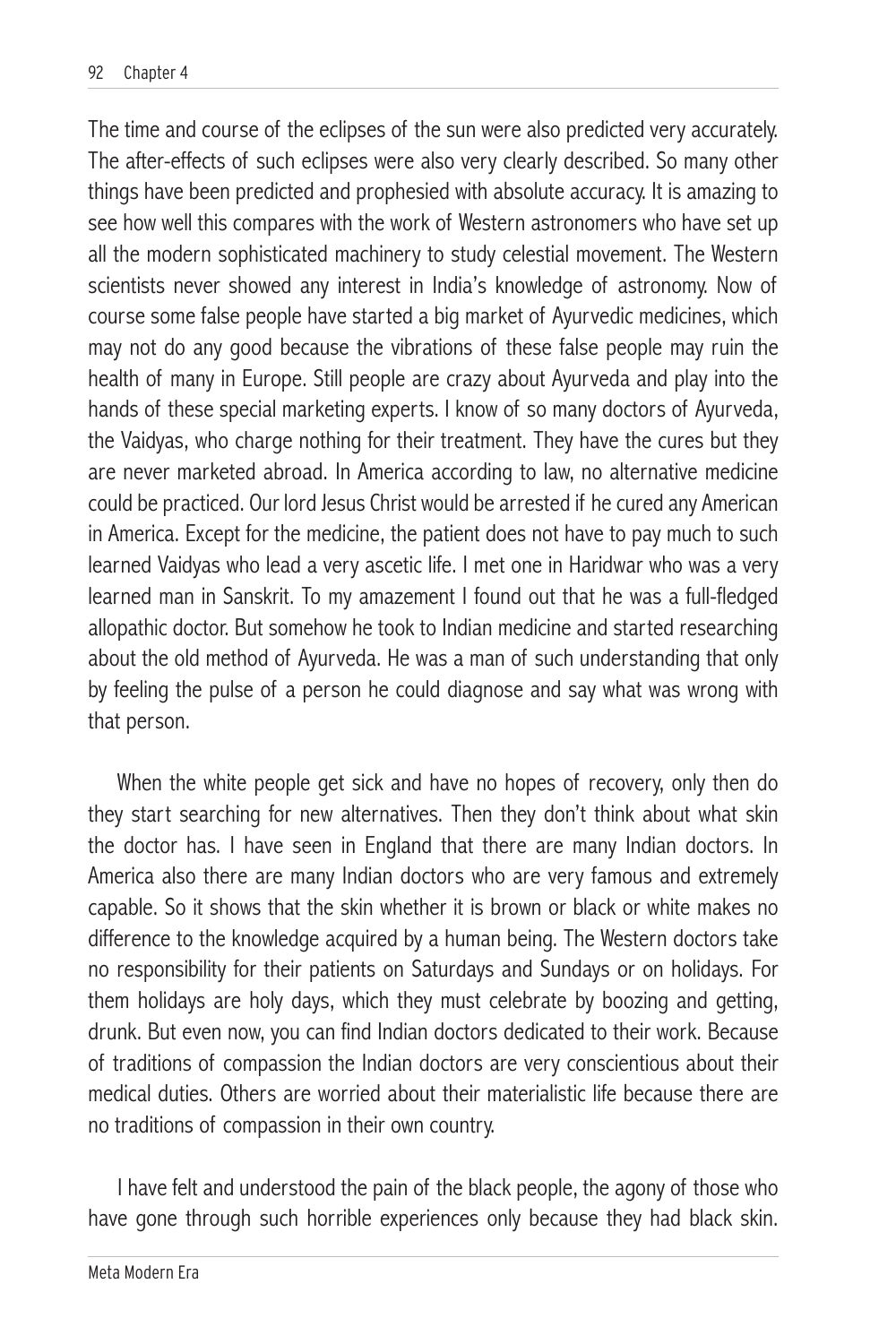This discrimination according to color is so common everywhere that one fails to understand how human beings even on individual basis are also so conscious of their color and complexion. If anyone insults or makes fun of a person because he has black skin it is a very big crime against God Almighty. It is God who has created this variety and when people use this variety to create disparity and an atmosphere of superiority, they don't know that they commit a sin, which cannot be forgiven by the Divine. Nobody has the right to insult 'or to look down upon anybody because one has got a different color of skin. As a result of this continual harassment, black people have become extremely violent. This violence can be justified but it is not a very good thing to have.

For example, Indians do not take to heart the racial insults, which they suffer in the Western countries. They consider this to be a part of the game if you are an immigrant. They normally form their own groups and keep out of touch with the whites known as "Goras." If one has to think of the future world and of the progeny we have to really go all out to end this hatred between the whites and the blacks. To cure this evil, I don't know what is being done at the United Nations level. One has to realize that the biggest problems facing humanity arise from this hatred generated by racialism. Maybe one day the fundamentalists may be pacified and we may see the light of peace in their hearts. But this kind of cheap, superficial mental approach towards other human beings is very difficult to change. Once these whites are enlightened and are blessed by the light of the Spirit they will know that all human beings are the creations of God Almighty and there is no need to hate anyone because God is Truth and God is Love. It is a very immoral thing to hate someone. In India, we do not say to another person: "I hate you." Speaking such words would be very unmannerly and unsocial, even immoral. In the Western societies there is no objection to the use of any kind of language. Whether they are Ambassadors, Ministers, Presidents or the Prime Minister, some of them use very low-level language without any consideration as to what is inauspicious. In every day social life, people say to each other: "I hate you, I hate you." In the beginning all this was really shocking to my Indian rustic mind. Hatred because of the color of skin is not only an evil in itself. It can also bloat a person's ego and lead him on to violent crime.

I know of a Secretary General who was harassed and thrown out by some developed countries who had used their cunning ways of finding faults in him. The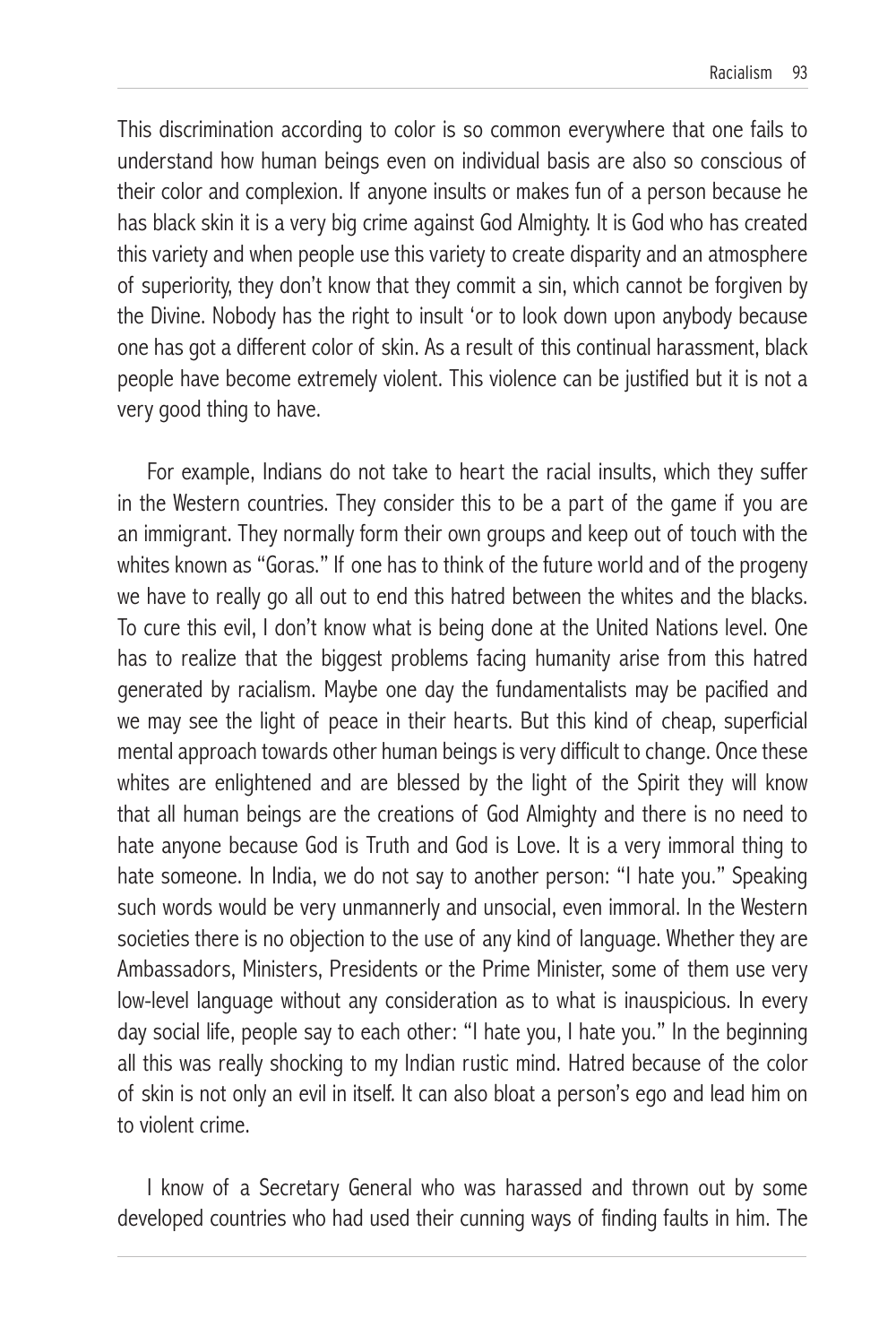allegations that were brought against him were so low that anybody could see that there was a plot behind the whole scheme to get him out. He was definitely a very large hearted Muslim. He translated many Indian scriptures into other languages and this definitely brought Indian wisdom to the notice of the whole world. Though he was a Muslim he respected all the great books of literature and of religion. One of the allegations was that his wife went to Belgium in the official car. I have learnt that the Ambassador of the Secretary General's country posted to Belgium died suddenly. The wife of the Secretary General had to rush from Paris to Brussels. As no plane was available at that time and as the lady had to go without delay to console her friend (the late Ambassador's wife), she took the office car for this journey in an emergency and she informed the office accordingly. I don't know, what was the objection but they would have stooped down to the level of saying that she should have taken a taxi.

Racialism has brought slavery to many countries. So many people were carried from Africa and sold to people to serve as slaves. This slavery prospered greatly a century ago. They say that the Bermuda Triangle is a very dangerous area to navigate ships and several ships have sunk there. It is said that in this area so many slaves who were brought to America committed suicide and they are the ones who are haunting all the ships that pass through that area with their tortured spirits. It may not be true, but one thing is true that if you subject any person to extreme torture, such torture itself, in an abstract way, takes a very destructive form and is responsible for atrocities, which are not normally done.

For example, I had to deal with some people in Europe, especially in England, who were "possessed." These people were crazy about hot Indian food, which even we could not eat. In America, we found that people who followed transcendental meditation were, surprisingly, also very fond of Indian food and they used to visit Indian restaurants at least every week. Their language also had some Indian words. It was very amazing. I felt that those Indians who had been massacred by the white skins in the political and economic empires, must have possessed these white people otherwise it is difficult to explain why the white skins have taken such a liking for very spicy and extremely hot Indian food.

The other day I was in Chicago and the head of the Hare Krishna movement came to see me. It was a very cold day and I was amazed that he was wearing a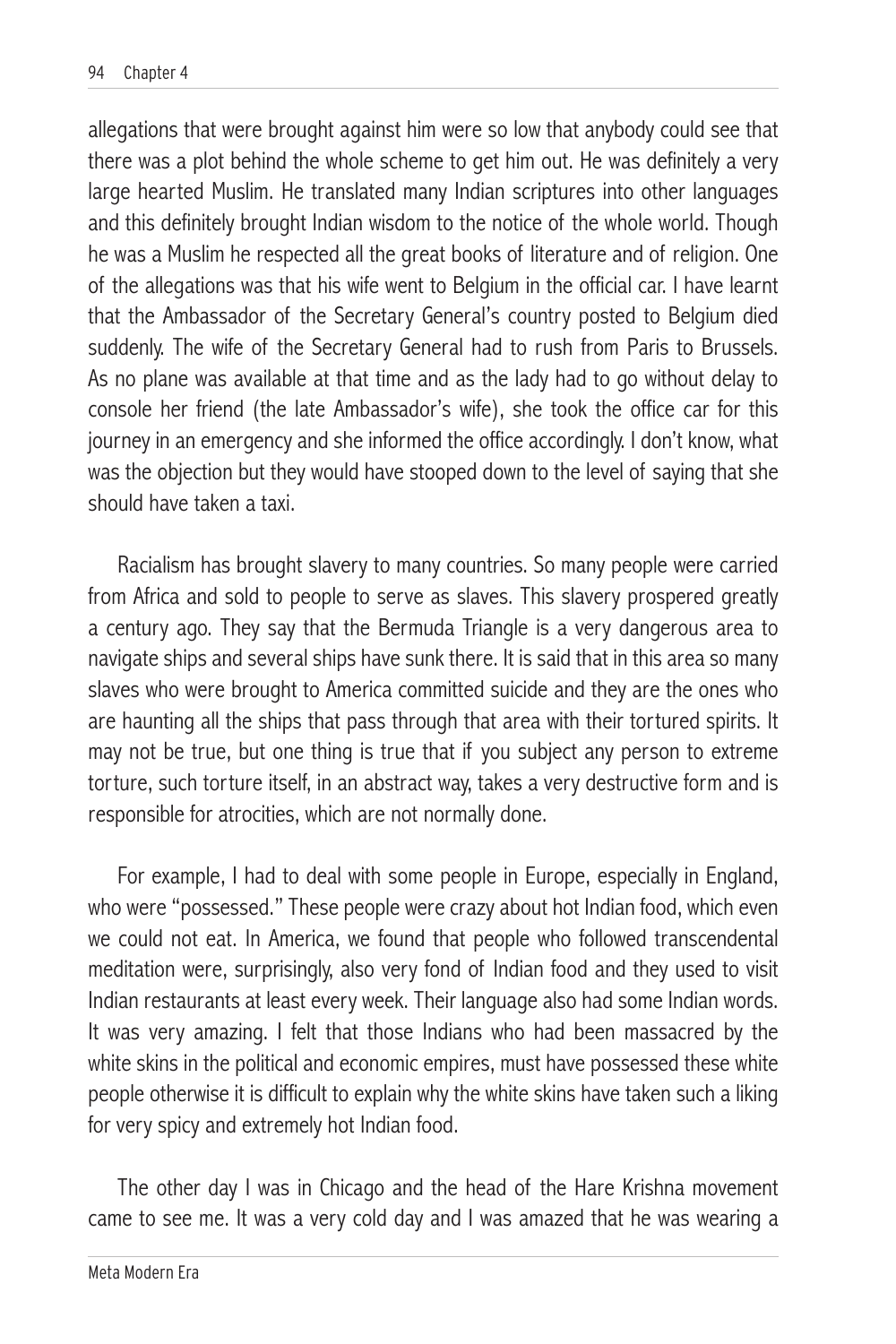e and the control of the control of the control of the control of the control of the control of the control of the control of the control of the control of the control of the control of the control of the control of the co

dhoti, which was very thin. Dhoti is a piece of cloth that we Indians use (or covering our body below the waist. He was completely shaved and had one pigtail coming out of his shaved scalp. It was very cold and while everybody was shivering, this person was wearing an Indian dhoti, which was not suitable even in India during winter. He told me that his Guru has said that if you wear a dhoti, it is much easier to get to heaven, and that you must shave your head so that the angels will recognize you and take you to the heaven of Nirvana. I told him that, in our country, eighty percent people live in hotter areas and wear dhotis. We have been wearing dhotis from ancient times. According to the Hare Krishna theory, all these people must have already got their Nirvana!

Then I turned to the question of shaving the head to get salvation. The great poet Kabir has said about this: "If by shaving your head you get Nirvana then what about the lamb which is shaved twice a year." Hearing my comments, the Hare Krishna leader got very angry with me. I said: "Why are you angry with me. I am your mother, I am just asking you not to wear this dhoti in such cold weather because you will have problems with your legs." He said: "I am angry because you are criticizing my Guru." I said: "I am not criticizing him, but I am just asking you a logical question." It is very surprising that these naive people are advised by their gurus to wear clothes, which are suitable for the hot climate of India but totally unsuitable for the cold climate in America. This gentleman was very intelligent. He had read the Gita very well and he talked about the Gita. But I told him that in the Gita it is not written anywhere that you should wear a dhoti or shave your head.

It is very amazing that these Western people have taken to Indian dresses suddenly. Is this the reaction of racialism? Is this the generation of ideas of reaction to racialism, which are released in such a manner, that people want to do something that is not done by the normal white skin people. Or is this a symptom of anti-culture movements, which spring up from time to time. It can be easily noticed that because of hatred and lack of a peaceful existence, people in the West are very confused. Anyone can fool them. An entrepreneur can start any fashion in Milan or Paris, which is adopted religiously and changed every year as the fashion changes.

In the beginning, I worked with seven hippies in England just to try to make them understand how to achieve their ascent. For four years I struggled with them. I found that they had developed a kind of culture of great aggression, out of great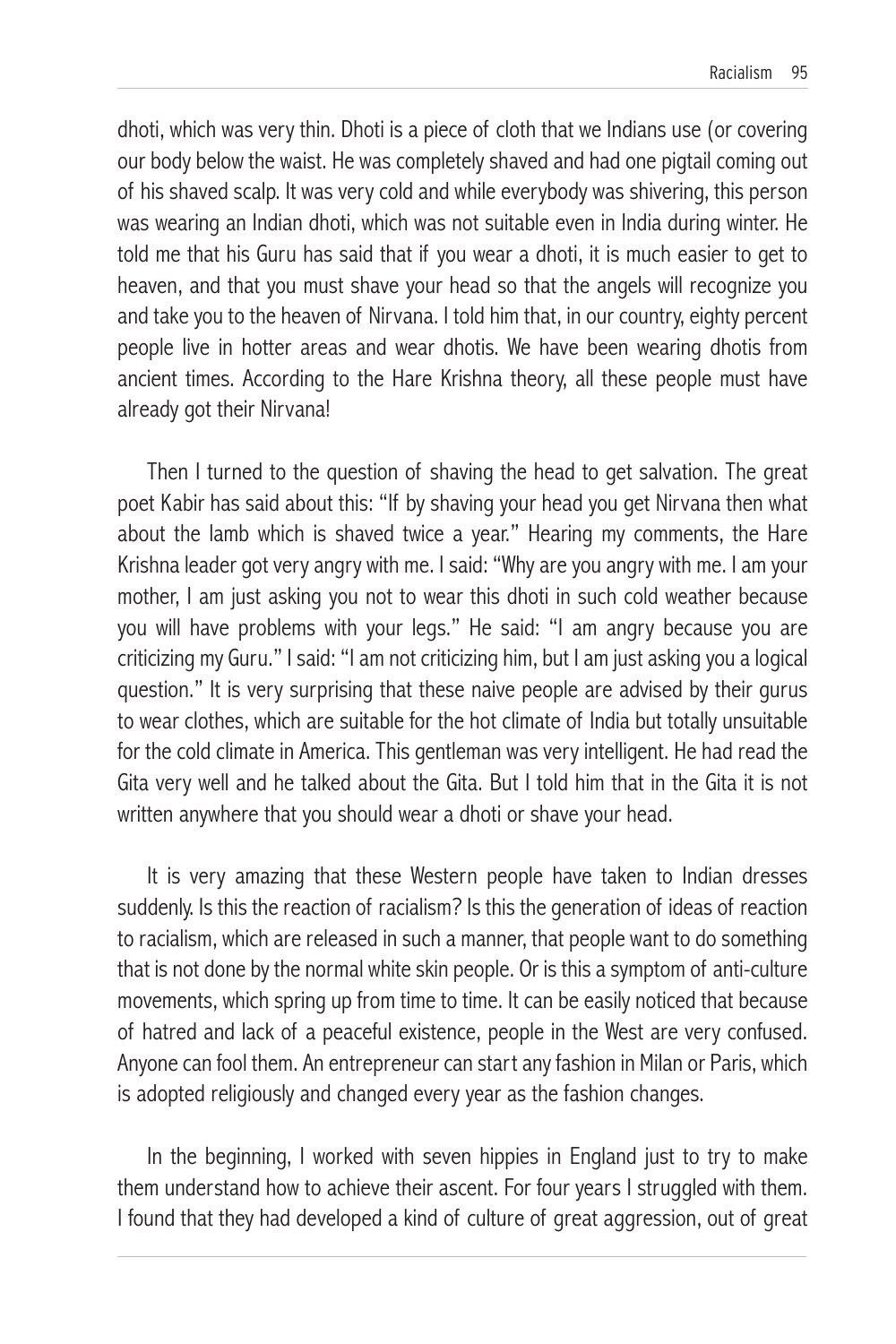unrest. These people were all white skinned but the hatred for blacks still lingered although they had revolted against the system, which was regulated by strict Western norms.

For example, in England you are supposed to wear a tailcoat when you attend the Queen's party. The Queen's party is a unique function, which is regarded as very prestigious, and people keep the invitation of the Queen as a precious souvenir for their progeny to see. I was amazed that for this party, the guests were expected to wear a tailcoat. Thank God, that when we went there we were allowed to wear our national dress. As no one can afford to have these tailcoats stitched except for very rich Ambassadors, most of the people hire it from a shop known as Moss Bros meaning Moss Brothers. Hundreds of these tailcoats are hired every year. Some of them fit the one who hires, others are usually too tight or rather too loose. People who wear them have an antiquated or anxious appearance. The people whom I knew otherwise could not be recognized because their gait had changed. They were walking with either a very funny tight gait or with a loose gait like Charlie Chaplin and some were getting worried about the wear and tear of their worn out dresses.

Actually this tailcoat was a sartorial trick to cover the back hump of one of the kings, perhaps of the sixteenth century. I could not understand how to control my laughter when I saw this kind of nonsense accepted even today. Thank God all nationalities were allowed to come in their national dress. I really enjoyed the way the people of Congo, Ethiopia and other African countries came in their dress, which I had never seen before and which really gave a very beautiful variety to the whole event. And those people who came in their national dress were extremely relaxed and enjoyed all the music, but those who were in those odd uniform from Moss Bros were very self-conscious and it was impossible to talk to them in a normal way. Perhaps they thought that they were already Lords of ancient times or were very nervous to talk to ladies.

Another problem akin to racialism is class-consciousness in many Western countries. Upper class people in England are very conscious of their status. They do not mingle with the "lower" class. Surprisingly the same is true of Germans. They also believe that they are the masters of the art of high-class living. Nothing less than gold ornated Rosenthal or Kaiser crockery would do for them. The consciousness of higher classes cannot be understood easily because you see that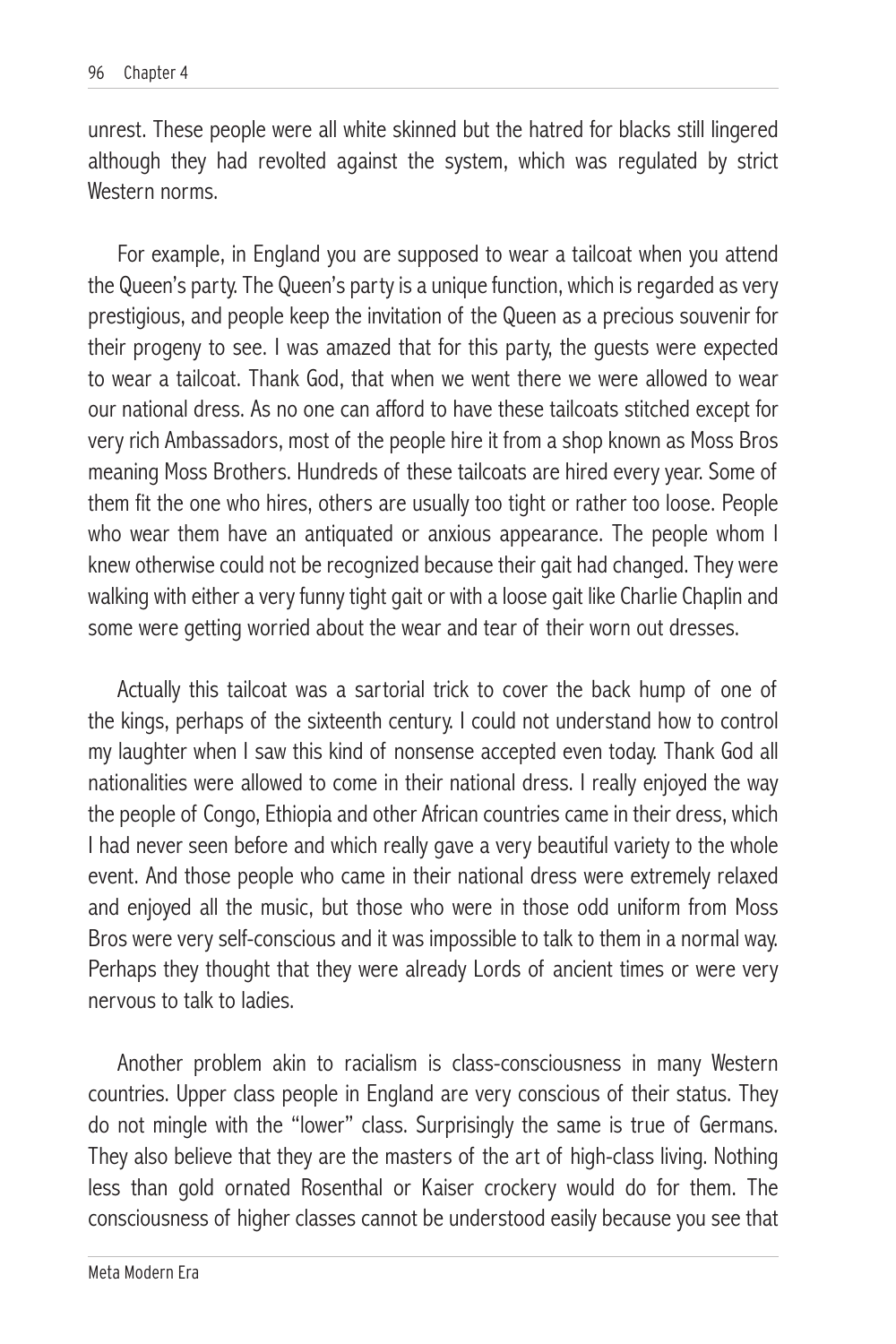their children cannot even pass easiest "O" level examinations even if they try for years together.

The French who think that they are the most sophisticated are now learning that their culture has brought them nothing but disaster as far as diplomatic society is concerned. There are books and books written about drinking in French. Except for four or five very great writers like Emile Zola, Maupassant, Molier and some others, it is difficult to find any writer who has taken any notice of the self-respect especially of women. Once upon a time the French were regarded as the most sophisticated people among the diplomatic services. I don't know how people discovered that this sophistication was extremely superficial and non-functional. The French themselves now criticize their own culture, which, as we know, is very sex-oriented, shameless and alcoholic. I have heard that the French show not only nude women, but also nude men these days through their media. Of course all French films have bathroom scenes without fail. The French men sometimes look upset about their skinny pale bodies being shown naked on the video, cinema or television screen. Thanks to the new President, Mr. Chirac any revival of diplomatic authority can be achieved by the French as he is trying to establish French superiority by exploding Atomic bombs in the Pacific. In France there are many colored people, mostly Muslims from the former French colonies. Because of the torture they suffered in the past, they have become fundamentalists and are attacking French "cultures." This is the ultimate result of racialism.

Same way Hitler gathered his forces over a period of years when Germany was openly very immoral. Also he was the product of racialism. The atrocities and the cruelties in which he indulged must have been justifiable by him, otherwise, how could he go on with his devices to destroy human beings. He was worse than a devil, as many describe him, but one should know how people get lost in their own ideas of superiority. These ego-oriented people want to show that they are in charge of the whole world and think that they have every right to be cruel to other persons under some pretext or under some sort of justification. Hitler himself did not try to find any reason why he hated the Jews. There is no evidence in his own life to show that he was tortured or even harmed or hurt by any Jew living in Germany. He took full advantage of the German situation, which was very immoral. In those days the people of Germany lived in a very decadent and vulgar way. One can understand that the revolt in his heart was against the society where people used women for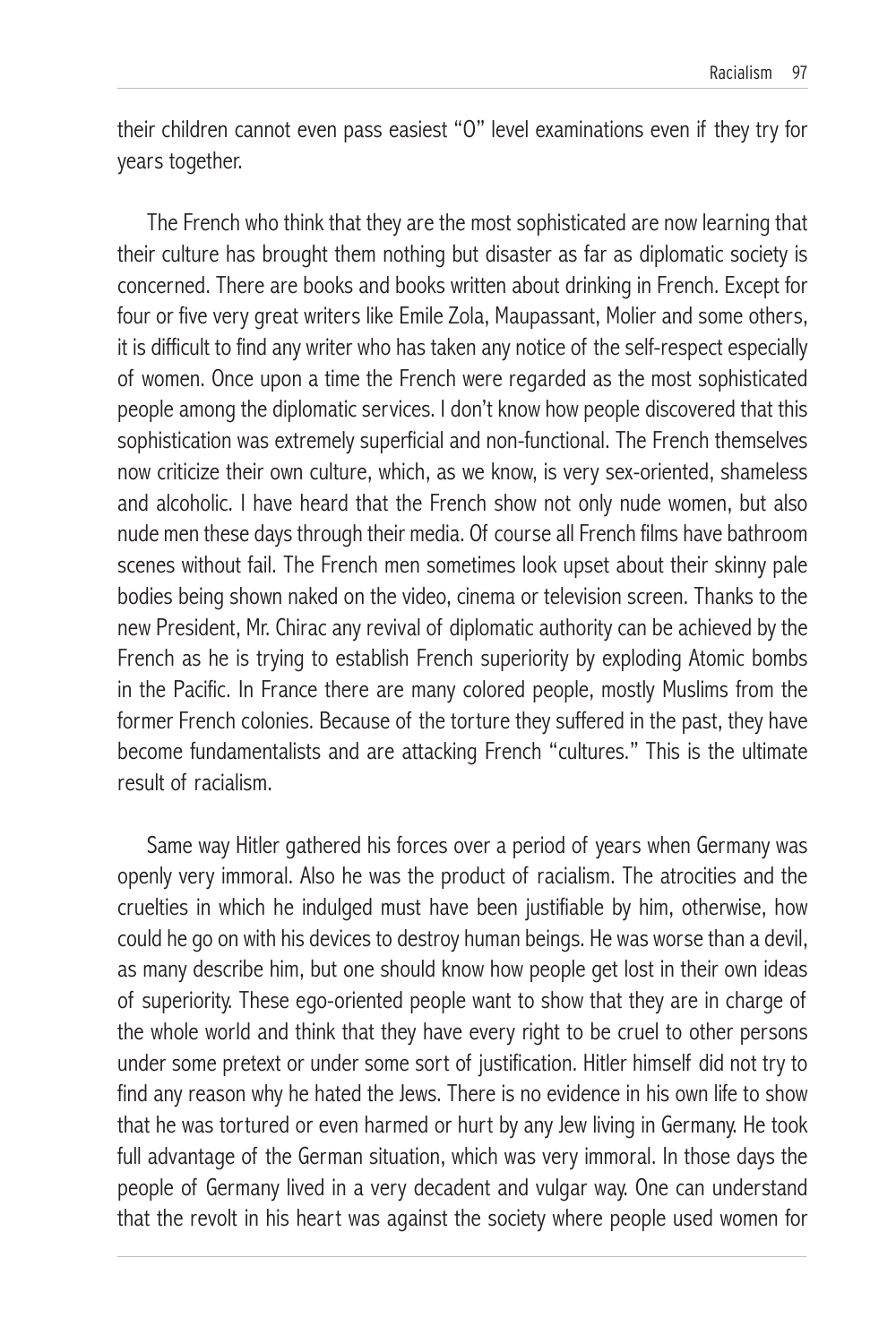their pleasure. On the other hand, women were very willingly available to the best of men who had money. Jews were known to be very religious and moral, but also very greedy. They always lent money on exorbitant terms and then pursued the borrowers all their lives, often causing distress.

This is another type of cruelty where the money that one accumulates in a society of decadence is spent extravagantly for the so-called pleasures of life. In a society where lust becomes the life style of people, greedy people just come up like mushrooms to take full advantage of the weakness of others. As a result, people become very money-oriented without any consideration, love or compassion. At the time when Hitler grew up, the Jews were making a lot of money in Germany out of people who borrowed from them for their bodily pleasures. Hitler had a strong feeling for his country, which he felt, was in dire trouble. He reached the conclusion that he had to destroy these greedy Jews who, according to him, were sucking the blood of the foolish immoral people. He decided to weave this theme of hatred in his mind and to develop it into an effective design by which he could destroy the Jews. He got hold of German young generation. All such people play on the idealism of the young generation who have no sense of discretion. The youth of Germany did not understand the true nature of the ridiculous plans of Hitler for these highly egopampered people. It was very easy to mold the minds of young people who already had an obtuse angle in their brain to hate Jews. They never realized that violence begets violence. Instead of killing the Jews, why did Hitler not think of improving the society, which was so decadent and immoral. Unfortunately, such ideas, which are constructive, can never come into the mind of a mega ego-oriented person.

Firstly, they think they are the ones to save the whole world or to save society or to save the people who are dependent on them. Such a mind can never see that this thinking is dangerous for their own country and for others. Hitler had no right whatsoever to kill anyone in order to regain the morality of the society. It is said that he had his guidance from Dalai Lama of Tibet who was selected as the spiritual head in those days.

The selection of these Dalai Lamas is very mysterious. These days Dalai Lama has a special technique of asking for money, all over the world, all the year round. Also Hitler supported the Catholic Church who in return supported Hitler. The Jews according to him killed Christ two thousand years ago; so he had to kill the Jews.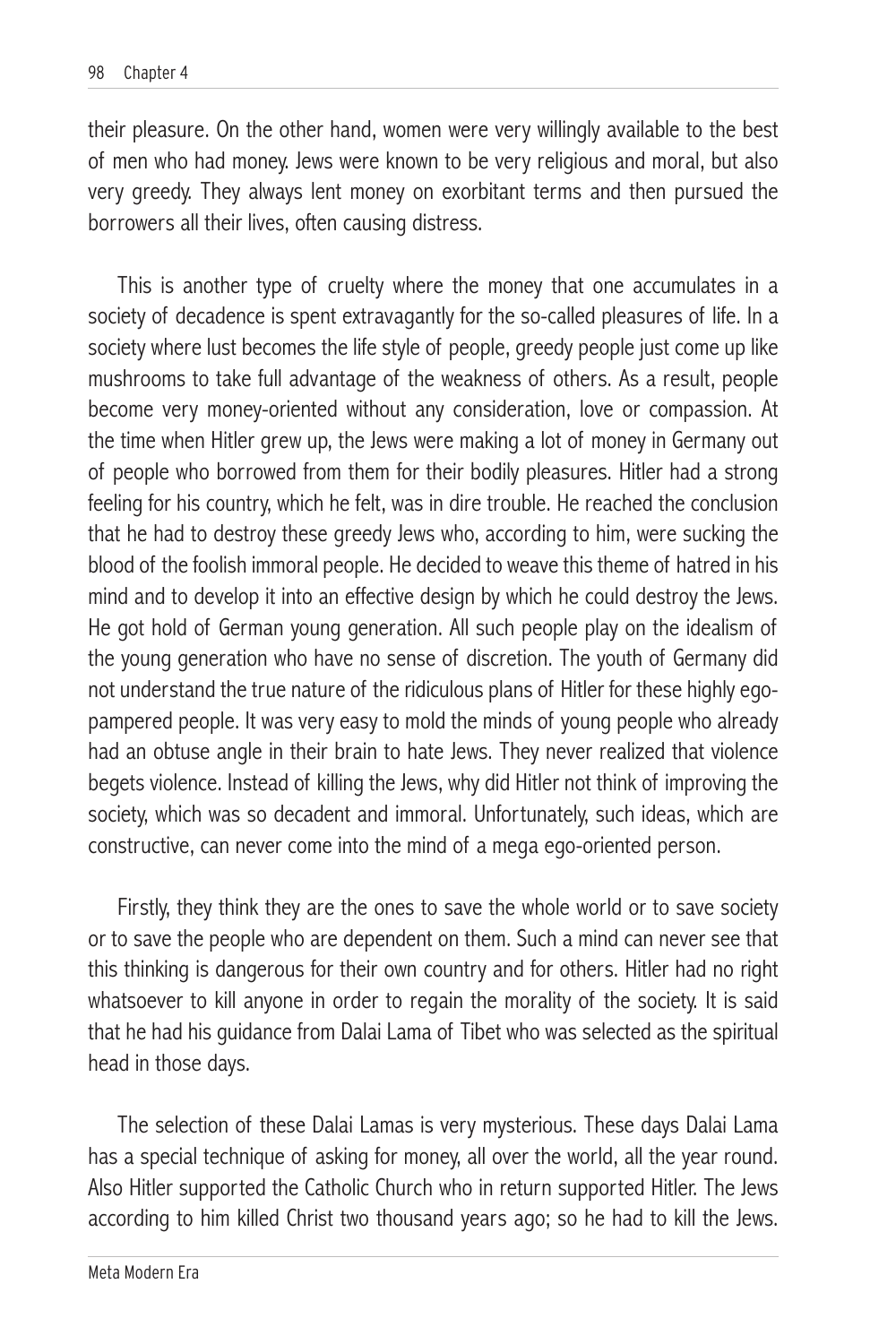As a coincidence, at this time most of the European nations were undergoing the pangs of recession, which gave them a kind of numbing indifference to what was happening in Germany through the efforts of Hitler. It took many years for Hitler to build up his movement through his ideas. It is very surprising how human beings take to hatred so much easier than to love and understanding. He built up German boys through the propagation of strict discipline and morality. Firstly, they had to shave their heads. Even today we have many skinheads in America and also in Europe. Perhaps the idea is that by shaving the head, a person tries to disfigure himself so that he becomes a moral symbol and then seems to attract people who are lost and destroyed, who suffer from lust and who indulge in immorality. This is very true about false Indian gurus. I met one fellow-who was a smuggler and was arrested. When he came out of jail he became an instant "saint." He shaved his head and began to wear saffron colored clothes.

In India most of those who were "seekers" and who wanted to become saints used to shave their heads and go to the Himalayas where they stood on one leg in their efforts to achieve Nirvana.

It seems that some people use their shaven head or hairstyle to distract or to attract the attention of the opposite sex, when their purpose is immoral. Men and women both use their hair to be attractive to the opposite sex. You can see even today people spending so much of their money to go to the hairdresser's just to look attractive through their hairstyle. One may say that there are two extremes of personalities: those who indulge in all kinds of pleasures which are physical or mental, while the other kind deny them and become dry, hot tempered and aggressive. It is not necessary that a person who is very dry and aggressive outside may be a very moral person inside. In achieving this morality by shaving their heads, or by standing on their heads or by doing all kinds of rituals and penances or tapasyas, people may be covering up their immoral activities or using all this as a camouflage for their secret life of corruption and immorality. We have had so many false Gurus who have tried these tricks on simple people of faith and who were found to be very cruel and immoral.

Now, to all the critics of Hitler he looks like an idiotic foolish and maniacal type of a person. Actually if you listen to any ego-oriented person or see him, you will definitely witness the idiocy of his talk or of his behavior very clearly, of course if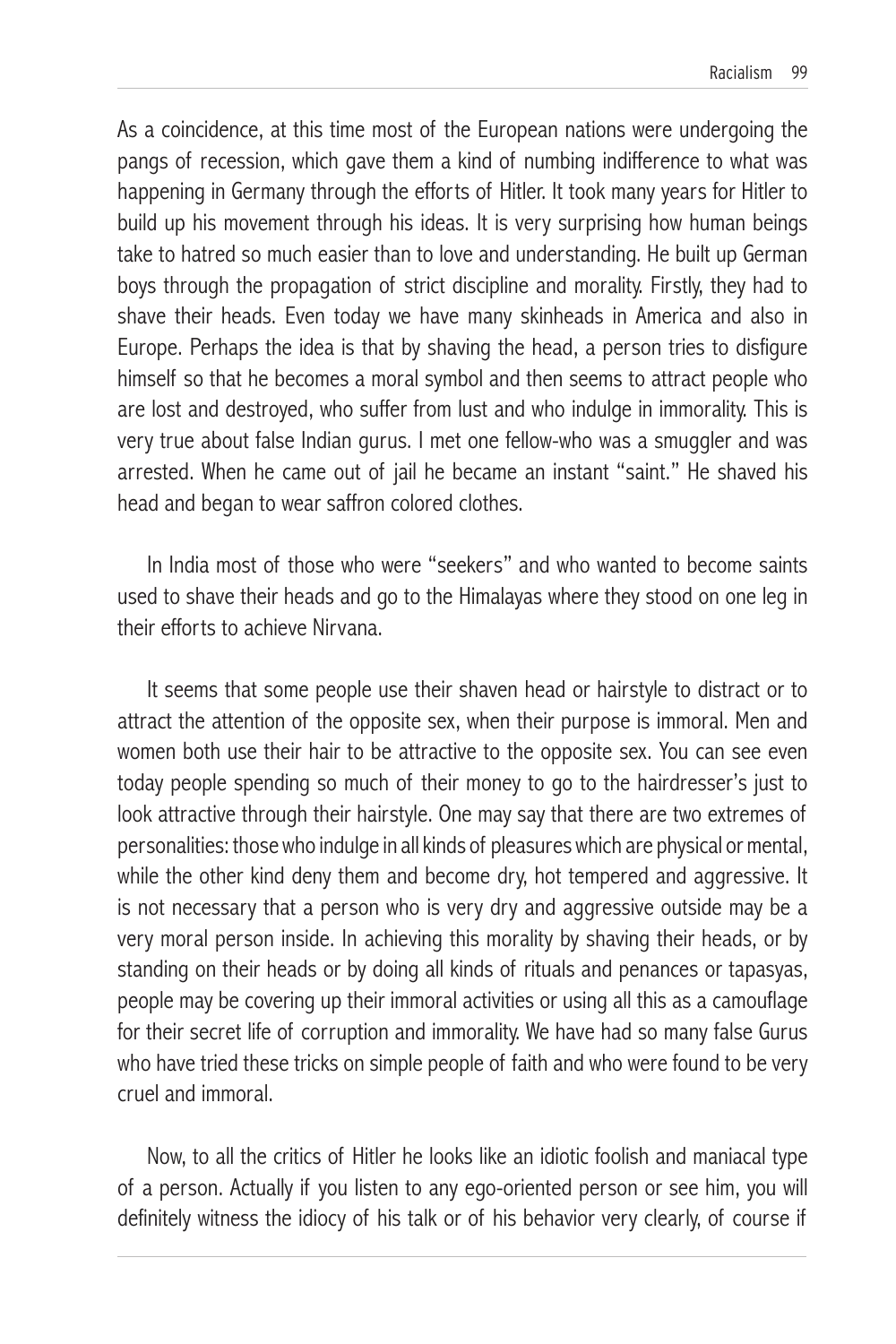you are not ego-oriented yourself. If you are an ego-oriented person then you will protest against him by saying he is trying to assert his ego. An egoist can always find the ego of another person very easily. But if you are a person who is afraid and frightened of egoists, you will either accept his value system or accept the tyranny and subjugation of such a tyrant. An evolved soul would witness the babbling of an idiot and may get into enjoyment of humor of this stupid drama.

Hitler's ideas impressed none of these two types, but he captured the minds of a third kind which was innocent, simple, raw, and absolutely immature: the young teenagers whom he groomed for years. For these people, killing became a great natural enjoyment. In the olden days people used to go to forest to kill animals, especially tigers. As a result the tiger became a man-eater or a lion attacked human beings, and this killing had to be accepted. Even when eating the flesh of animals when sufficient food was not available was quite justified. Most of the people who went to the forest for hunting, did it just for the pleasure of killing. This horrible desire can lead to a very dangerous ending. A horrendous war in Germany broke out against the Jews who had to die in gas chambers, because they were very greedy and cruel and had, according to Hitler, killed Christ. There are so many ways by which one could have controlled these greedy people.

After gaining complete control of the young people by the Nazi movement, the only solution Hitler announced was to kill the Jews. One cannot see how these Germans became so blind. People like Hitler develop a special fire in their speeches. Whatever they say explodes in the minds of people who are already filled with hatred. Moreover, it is a very contagious disease. Once it moves it progresses in such a prolific way that one cannot have time even to think. The speed with which the power of hatred spreads is very remarkable compared to the power of pure Love.

Further, the people who thought they had every right to occupy all the territories of the world under their own country's name believed that this was their duty to their country. To fly the flag of their country became a symbol of sacrifice for patriotic endeavors. Hitler also gave the very deep color of patriotism to his devilish work. It is surprising how he was born specially in Germany where he could get such a decadent society to work with and to influence the young people who were open to his tactics. All ego-oriented people develop their I.Q. very fast. They know how to work out their plans by dominating others; how to justify their behavior and how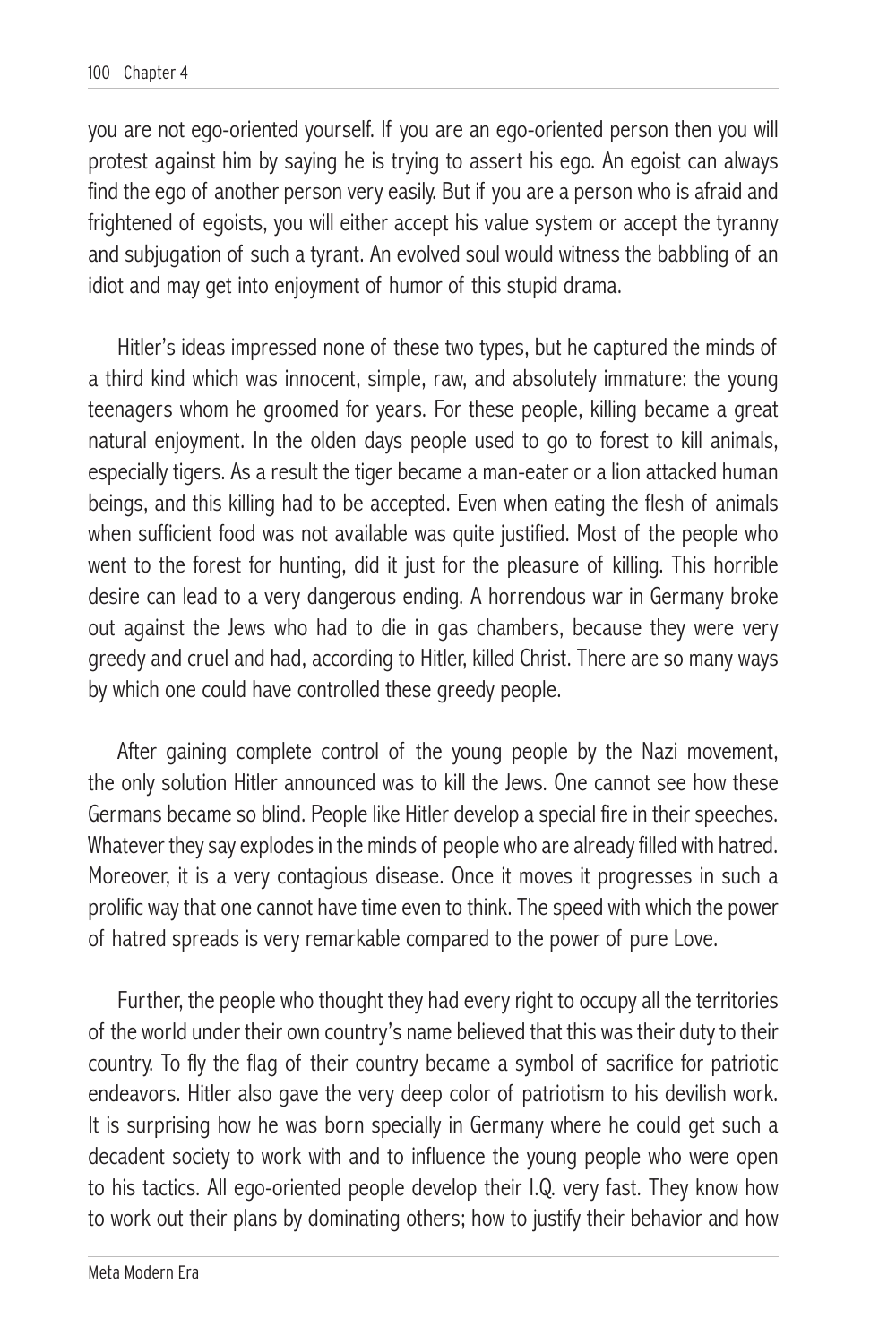to propagate their own ego-oriented thoughts to the multitudes. Thus their I.Q. develops tremendously like a monster, which cheats their innate intelligence. As one starts cheating oneself by self-justification, the person glows with great fiery radiance of reddish color due to the burning heat of his own ego.

An example of this can be seen from the people who live in Dharamsala, India, as refugees from Tibet. They follow Dalai Lama who goes begging for them all over the world. Their faces are flushed and they look extremely happy. Most ego-oriented people are mega happy but some of them through their cheated intelligence can devise a life-style, which is hypercritical showing that they are extremely unhappy. Most of them will read great tragedies or songs of separation, or enjoy some stories which would make anybody cry and weep. It seems as if they are melting their tears under the influence of alcohol. They show they are very miserable and they are very fond of sad poetry. To give them the benefit of doubt, one can say perhaps their ego swings them like a pendulum towards being miserable or may be their heart is weeping without understanding that they are crying due to emotional disturbance. Actually they are the ones who make others cry and weep much more. They are the ones who plan misery for others. if they see a film in which a person is tortured and made miserable, they never identify themselves with the villain who causes all the trouble and pain. On the contrary, they begin to feel that their fate is the same as that of the victim of oppression in the film. They entertain the illusion that they are the sufferers and the most tortured persons. In North India many people enjoy "gazal" music. Gazals are Urdu poems, which describe the feelings of heart-broken persons, their pangs of separation and the pain caused to them by hard-hearted women. Such music is enjoyed by persons who are usually drunk and who live in their own make-believe or imaginary world and show no love to their legally married wives. One can explain also the Greek tragedies of the ancient Greeks who wanted to rule the whole world, once upon a time.

Human beings are a great mixture of subtle contradictions, otherwise they cannot live on this earth if they get to know how cruel they are. This is the same kind of pattern that they follow all their lives, even when they grow old without being conscious of what they are doing. The idea of superiority judged by I.Q. test has now proved to be wrong and they are talking about E.Q. the Emotional Quotient, without which I.Q. has no balance and is very dangerous.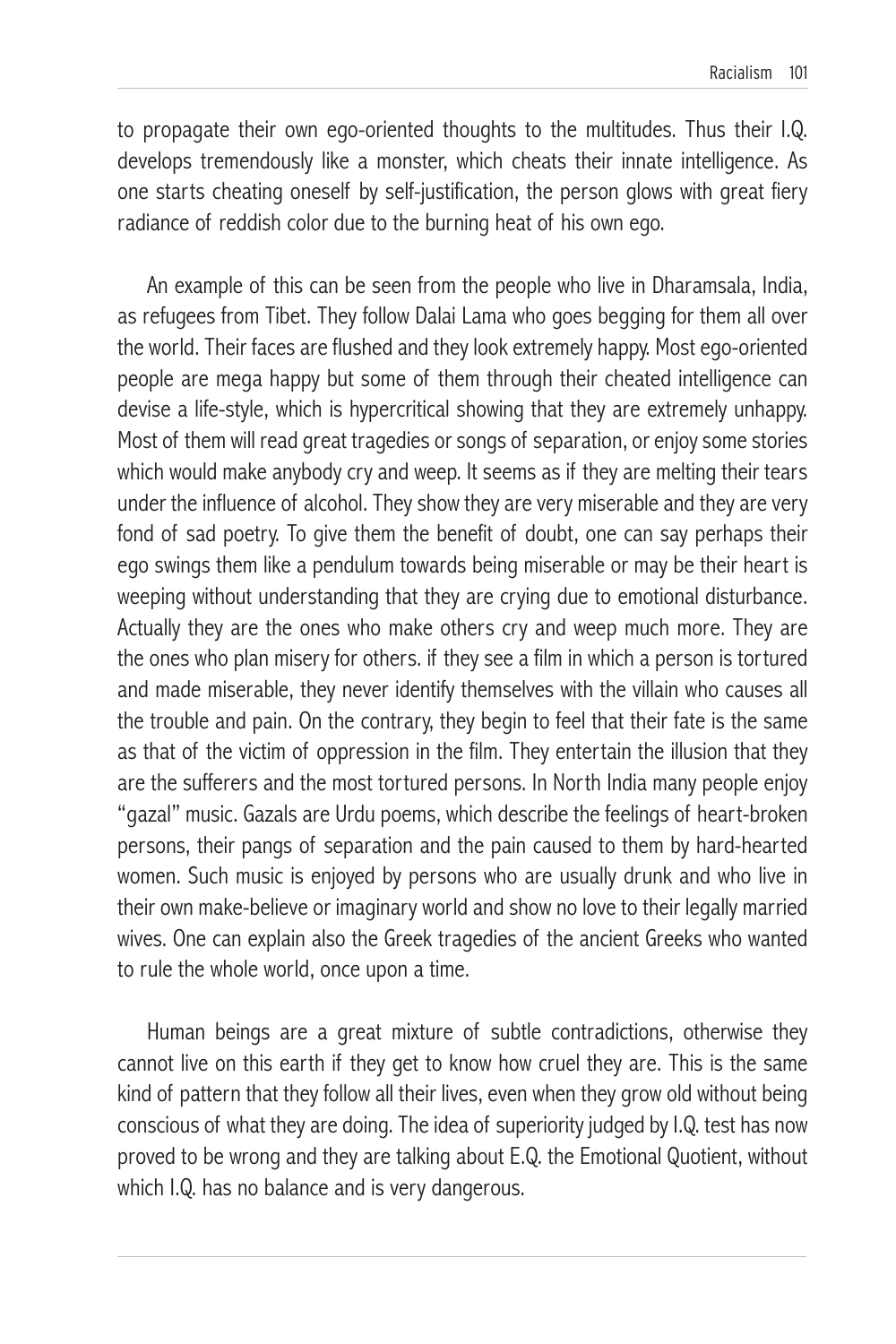In India we had a king called Ashoka who indulged in wars and killing people. But when he saw a river overflowing with the blood of the people who were killed in the war, he was shocked at himself and surprised at the way he had been going on with this destruction. As a result, he took to Buddhism and tried to spread this religion of compassion all over Eastern Asia. Such transformations are very rare but they are so historical and so blissful for the future. One can hope that a day will come when all such horrible people who are mercilessly killing each other will get transformed into angels on a mass scale. Though violence was raging like a fire during Hitler's time, today the fire has subsided. You can see that this fire is not really extinguished fully but is still burning under the ashes. Sometimes you see the effects of this so-called dead fire all over the world. How can we completely end this fiery nature of human beings individually or in the masses where it builds up in flames of destruction? Is it possible to end this kind of eruption all over the world? It would be possible if human beings could understand and know that there is cosmic Divine love which permeates all over the creation and which works through human beings through their evolutionary process. If their attention is enlightened by the Spirit, they will enjoy their compassion and higher values of spiritual life. This is the eternal joy, which surpasses all pleasures of violence. It may not happen today but the message of peace has started rolling among masses all over the world. It cannot be consummated by peace foundations or peace awards. Those who run these institutions or receive these awards must introspect and see whether they have the requisite "light" within themselves. What is needed is the complete transformation of a person into a Divine personality, which knows forgiveness and finds solutions for other's problems. When people see this transformation in thousands of seekers of truth then many individuals in masses will take to this last evolutionary breakthrough. They will follow the evolved souls who will inspire them and kill the Hitler in their minds. We do not know that basically our pure desire seeks to attain the higher awareness of blissful existence.

The violence of killing is a big problem in many democratic countries. If the governments are lenient and democratic and the laws for the well being of the people are based on individual freedom then such democracy is never followed by many individuals who have no idea of the responsibilities, which are attached to the concept of freedom. All kinds of chaos start in democratic countries, and one starts wondering what sort of "demonocracy" it has become. By merely identifying it as some great symbol, one cannot solve the problem of this inner tendency to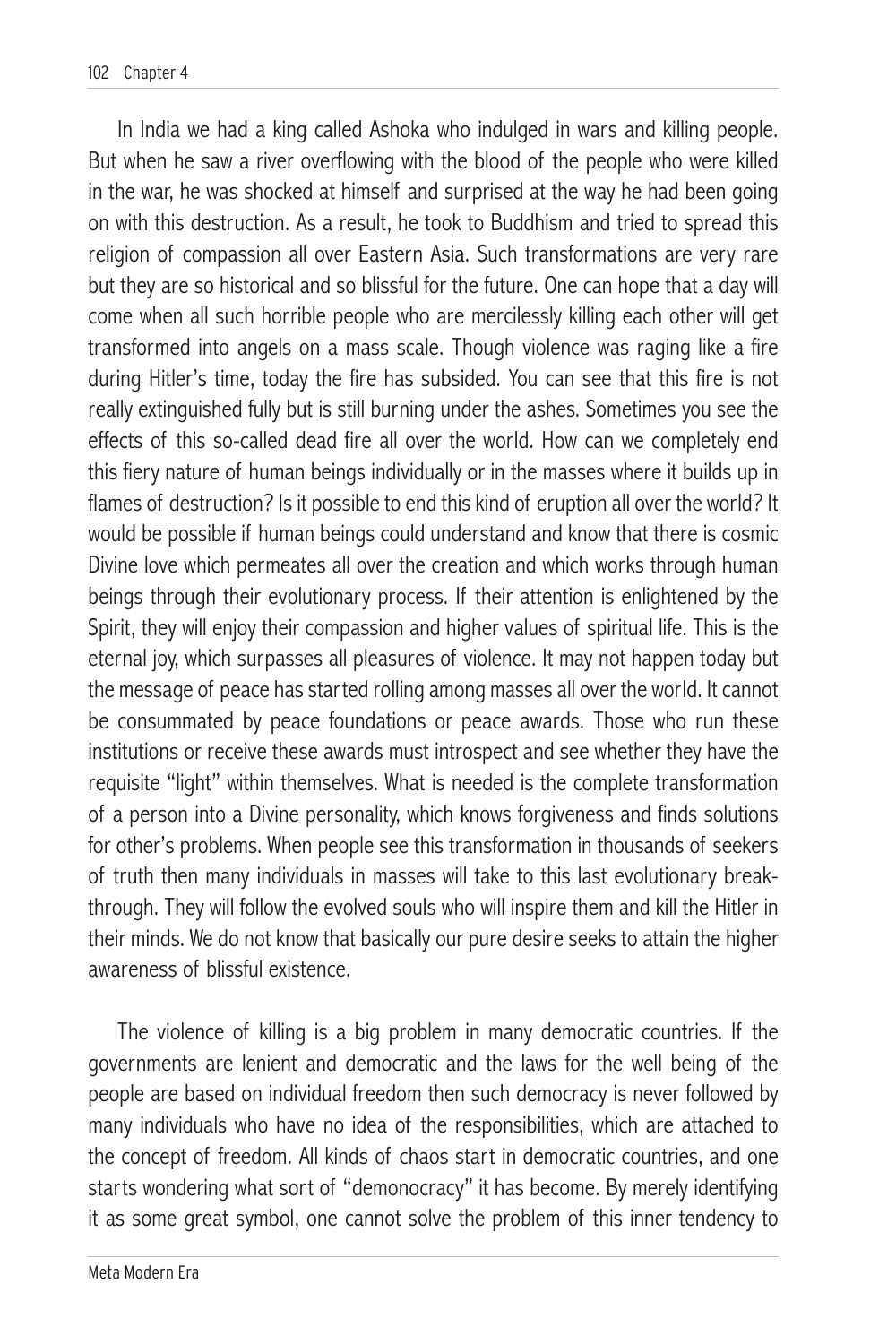violence. If we are worried about our future, if we are concerned that our innocent progeny are going to be fatally affected, then we must seek the right solution, the right path.

There is an eleven-year-old boy in America who is regarded as a great hero for killing people. He has killed several people at such a young age. This killing can also become very subtle in different ways. For example, in the Islamic countries, as in the Northern part of India, you see very clearly the effects of this kind of egooriented superiority of men, where they think they have every right to dominate over women and torture them. Especially in the North of India the people are sometimes absolutely wild and extremely cruel to their women folk. They go on justifying their behavior and divert all their attention away from what they are doing to their own wives. The atmosphere is full of insecurity for married women. These men consider themselves to be superior beings who have the right to suppress the legitimate feelings and aspirations of their legally wedded wives who are tolerant and who have to suffer in silence their cruel life of torture and suppression. They may be men of very high qualifications or may be in charge of national affairs. They lead a double life. In their public life they try to demonstrate a very diplomatic understanding of the whole world and in their private life they torture their wives, have no regret. They kill all their aspirations. When they treat their wives with disdain, it has an adverse effect on their children who then show no respect for the mother. The father has no time for the children as he is very busy with his ego. He gets all the respect from his children but the children become wild like the father, or worse than him. A good mother is the one who creates good citizens for society. There are so many laws in the West to protect the rights of women, but in so many developing countries there is no such protection. As the women in the West have not shown much responsibility towards their family or the society, their protective laws are also challenged by the fundamentalists.

The situation is beyond redemption in individual cases. But in the North this is an accepted pattern of life. It was worse in Japan but in recent years the position of women in Japan has improved very visibly. In America, however, the family culture has gone to the other extreme. There women rule the men and make them crazy. In India there have been many social workers of great integrity and character who have tried to emancipate the situation of women, but still it is pathetic and pitiable that women who care for their self-respect, the name of their family, the welfare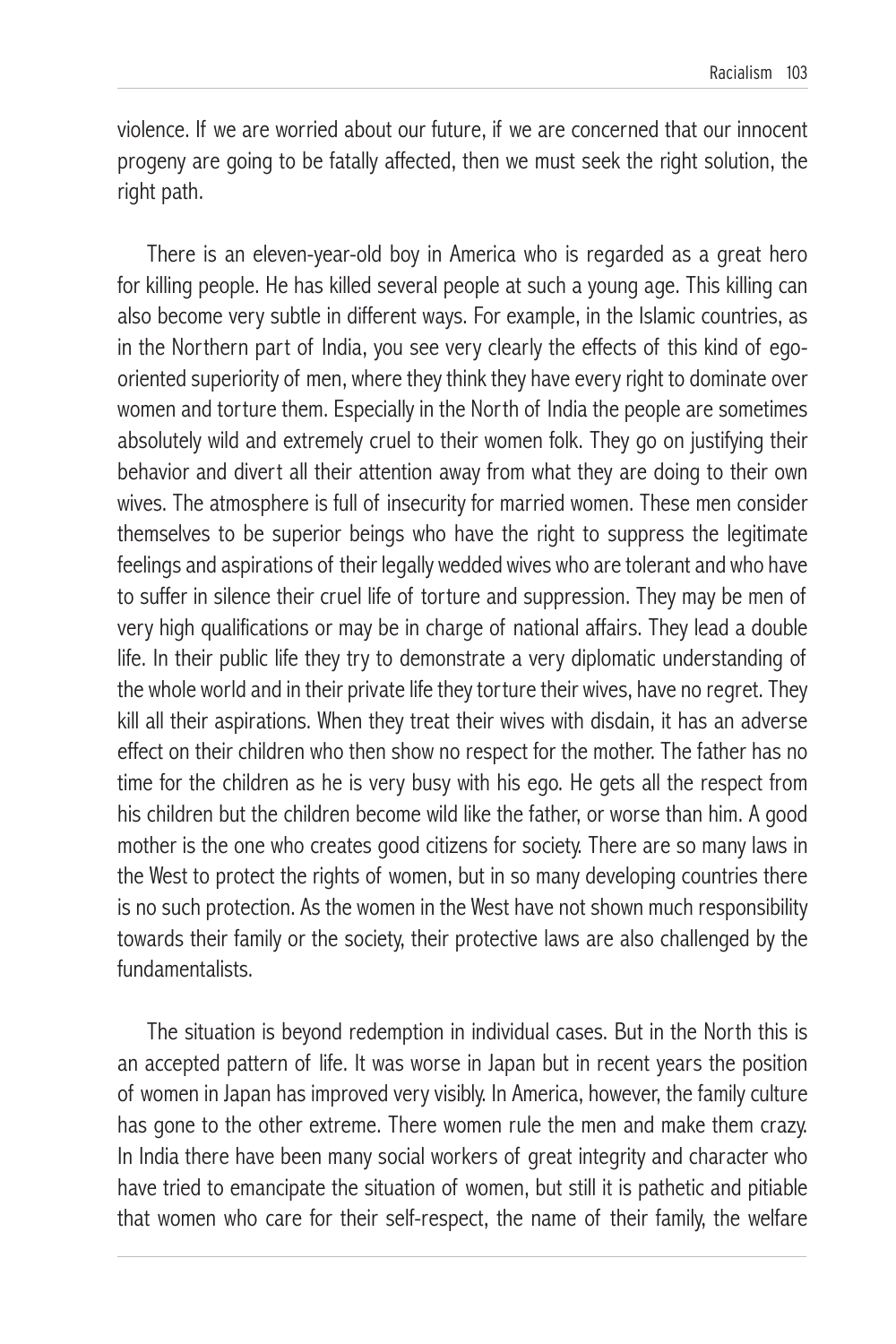of their children and the name of their husbands are greatest sufferers of these ego-oriented cruel husbands. There are so many cases of inhuman brutality to women all over the world. I have known so many women who have told me how their husbands have been behaving like Hitlers in their lives, but they dare not talk about it openly else they would be tortured much more everyday.

It is not killing in one shot but gradual destruction of the human personality of a wife. The children of such families also take either to the mother or to the father. If they take to their father they become agents for future world dominating people. Thus a society gets filled with people who are dominating, not necessarily men, but also women as in America. Obviously the better way for human beings is to have a very balanced society of husband and wife. This is only possible when we have leaders, politicians and bureaucrats who are in complete balance. It is only possible when all those in charge of public affairs ascend in their evolutionary process and respect each other. If there is the Spirit in every person, which is the reflection of the Almighty, it can shine into the personality of an individual and it can change another personality with love and compassion. If an aggressor realizes after his ascent that he was behaving like a brute, he will just give up and become a beautiful personality of Divinity. The story of Dr. Jekyll and Mr. Hyde is the story of a man of split personality with two different attributes – the evil in the shape of Mr. Hyde and the good in the shape of Dr. Jekyll. Mr. Hyde dominates Dr. Jekyll who gives up and Mr. Hyde takes over completely. A person who has bad tendencies becomes worse and in his old age he becomes ghastly.

This transformation is easier in younger ages. Often older people become hardboiled crooks, unwilling to be transformed. Such persons abuse saints, calling them by funny names. Evil persons of this kind could be the head of a mafia or the head of some global organization or even the head of a state. Such persons feel they are the modern saviors. They do not know they will also fall into the trap of polarity.

We have a very good example of Valmiki the great saint who wrote the epic, the Ramayana. He was a dacoit and a very aggressive person. His profession was to loot all the travelers on a lonely road and to feed his family with that loot. One day he met Narada another celestial being whom he had captured and whom he was about to kill. Narada asked him: "Why do you commit such heinous acts. It is a sin to kill somebody like this for his money." Valmiki answered: "I have no way of feeding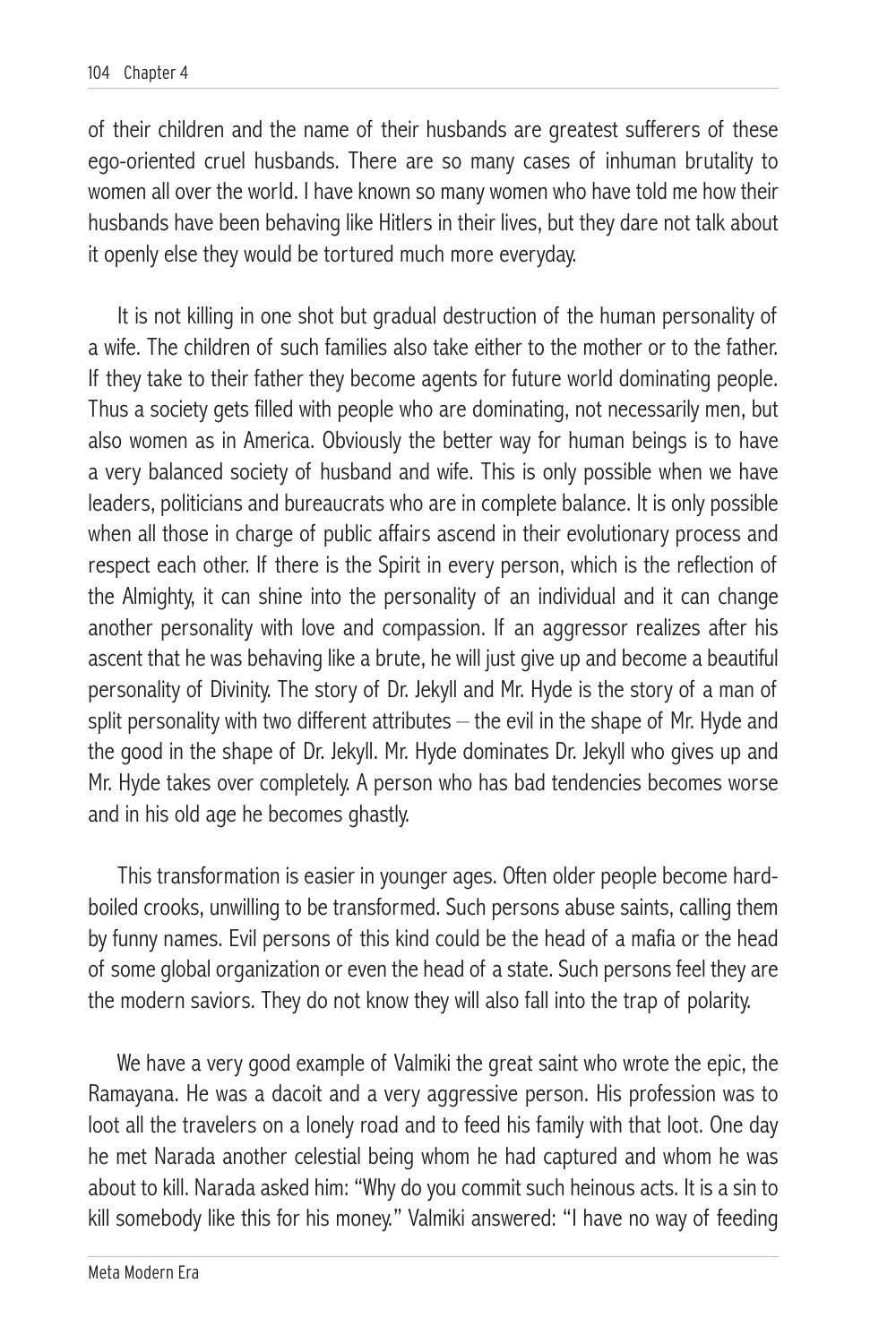my family which is very large and all are dependent on me." Narada asked: "What will they do for you?" Valmiki replied: "Anything that I ask them." Narada said: "Will they die for you?" And Valmiki said with great confidence: "Of course. They will all be willing to die, for me." Narada told him: "You better pretend that you are dead and I will prove it to you that nobody will die for you because they are all very selfish people. They want to live on your ill-gotten money." The dacoit agreed. And Narada pretended that Valmiki the dacoit was dead and carried his body to his family. To the grieving family members of Valmiki Narada said, "Anybody who is willing to die for him-should come forward. I can give life to this dead person in exchange- - Valmiki, who is so concerned about you all. He killed and looted people and thus he committed many sins just to fill your bellies." All persons gave their explanation as to why they could not agree to die at that juncture of time and they could not, therefore, accept Narada's proposal. Valmiki who was lying still pretending to be dead, heard all this. He got up from his pretended death, gave up all his family, which he renounced, and took to a very pure spiritual life.

If this could happen to one person, it can happen to thousands. Saint Valmiki actually possessed dormantly a very great soul within. Unfortunately in present times we have no Narada, nor do we have a Valmiki these days. But through the advent of Sahaja Yoga this transformation has taken place in thousands. If it happens to even one percent of the population of the world I am sure it will have a very big impact on other people who are oppressed and then it will spread even to the people who are the oppressors. Ultimately the oppressors will find that oppressing others is not a very joy-giving process. On the contrary in modern times it boomerangs as a result of polarity law.

The acquisitive instinct, the desire to possess many things also leads so many human beings to violent crime. It is the possession of land, possession of property, possession of money and possession of human beings. Individuals, societies, states and nations fight among themselves because of this greed, this stupid idea of possession. It is said that when we come on this earth our hands are not open, they are closed like a fist. But when at the end of our lives we go from here, our hands are open. This might mean that you come to this earth with the idea of grabbing whatever is possible, but when you go, all that you may have grabbed is left here and you have to go to the other world with an empty hand. I don't know how many will go to heaven or to hell. There is hell and there is heaven on this earth only. When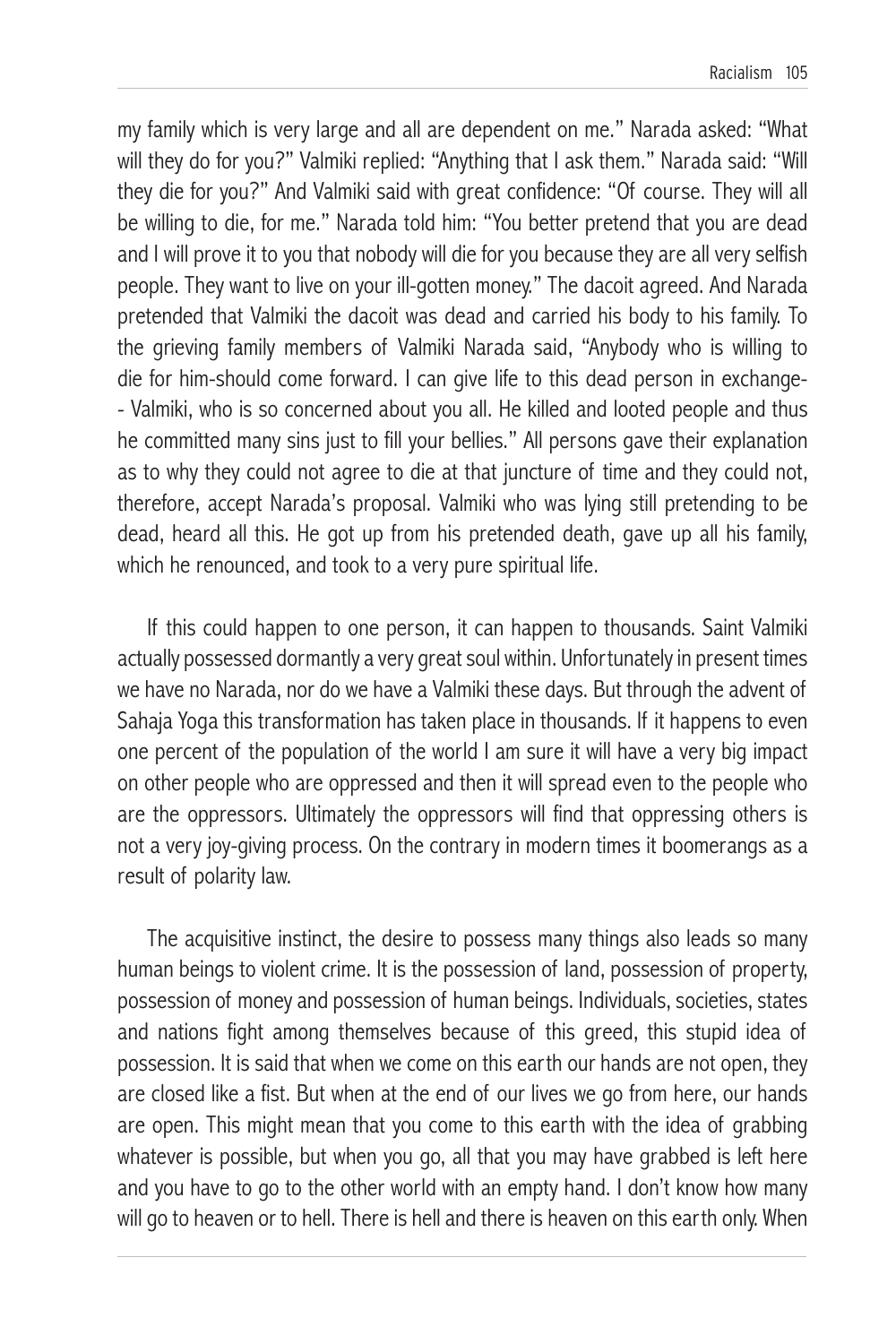a person tortures other persons and creates a hell for them, actually he falls into hell himself as he becomes a cursed person by circumstances. If he understands that his situation is the result of his doing, he can be saved on this earth.

For example, a man who is a free person can allow all the birds to walk in and all the animals to graze on his property, without thinking that he is thereby suffering a loss. But supposing he becomes extremely possessive of that land he will construct a big compound wall to keep animals and other human beings out. Such a man may start becoming a very narrow-minded, selfish person. He may not even allow his own father, brother, sister or his childhood friend to enter his property. Of course he will hate all foreigners, even foreign children. This kind of selfishness can go to an extreme in an individual man or even in a nation. Then it-becomes a national idea, sparking violence. Again there is a big craze in all the Western countries that immigration should not be allowed to their countries from the former colonies, which they possessed, dominated, ruled and looted. They are now trying to stick immigrants' label on people who had to come as a result of their association. They were living for ages in those countries. Now they have become very holy, pure people. They cannot have any foreign blood on the clean clothes of their lives. I cannot understand why so many Indians want to settle in Western countries. There, it is a life of humiliation, a life of a very different culture where no one respects anything whatsoever, unless you are an official holding some high position or lot of ill-gotten money.

India, on the other hand, offers a far more congenial society. People in India are much more religious and respect Mother Earth and all creatures as a tradition. But still there are so many Indians who are suffering as immigrants everywhere. Instead of enjoying a free life in India, they just get entangled in the web of moneymaking and also of feeling that they are superior to Indians living in India. Very few Indians are really rich in England or America. They are mostly indebted to the banks and have to pay heavy and crushing interest charges. Sometimes interest rates rise to the point where mortgagees cannot pay the high interest charges. The banks then close in and take over the mortgaged property.

Indians in Italy speak only Italian and live in the same modern style of Italy. They have accepted the restless life-style of the Western people. It is a crisis for them if they cannot go for a holiday like all Italians. But I must say, that in general they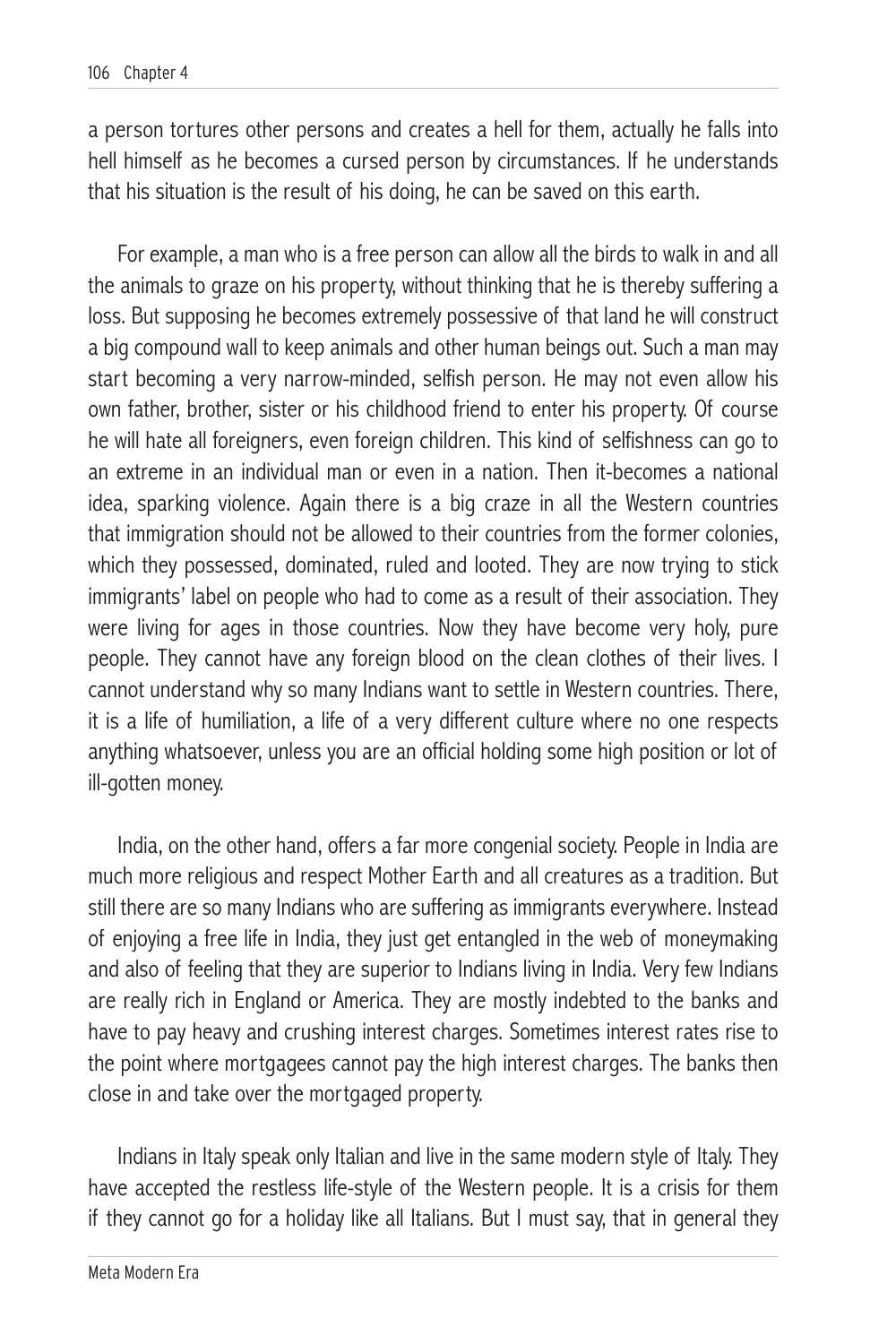have not taken to the very licentious life of the Western people. On the contrary very traditional North Indians now living in Italy torture their wives and ill-treat them just like their counter-parts do in India. In Canada there are many Gujaratis who have openly accepted that they are homosexuals. They form big processions to compete with other homosexuals of America. This was advertised by the media as a very great advancement of the Indian people in Canada. These immigrant Indians have no self-respect. They have brought great shame to other Indians. They have no sense of decency and prestige. When all these non-resident Indians come to India, they look down upon their parents and their countrymen because India does not have the same facilities of good bathrooms or clean roads and clean houses as they have abroad. Instead of dominating people with their false ideas, they should identify themselves with the Indian problems and try to help them by presenting the right example of cleanliness to their families who are still in India. For example a man told me that India is full of corruption and also of great violence especially in Punjab, so he does not want to go back to his native land. If everybody runs away from the problems of his country and escapes the responsibility of looking after his own country, he will surely have no respect in other countries.

People talk of global peace. But we have to understand that so far people have not developed any sense of global awareness. Regarding United Nations assembly, one has to understand that it has its limitations. It is not a global government but an assembly of many representatives of ever-growing number of nations. Will it be too much to see a vision of global govt. at this juncture of time when we are entering from second millennium into third millennium?

Of course if we are thinking of global peace generated by this govt., it has to enter into a new realm of spirituality. The representatives have to be spiritually equipped who would be selected because of their reputation of being people of very beautiful, pure personalities of compassion. Their character should be vibrant with Divine light. Naturally they would be spirit-oriented, not power and moneyoriented. Already there are many of this type and many more to come. The Divine Power will bring them on stage destroying all negative forces. The fundamental right of every human being is to have joy of peace within and without. All peace loving nations will give up their ego and will welcome the will of the Divine.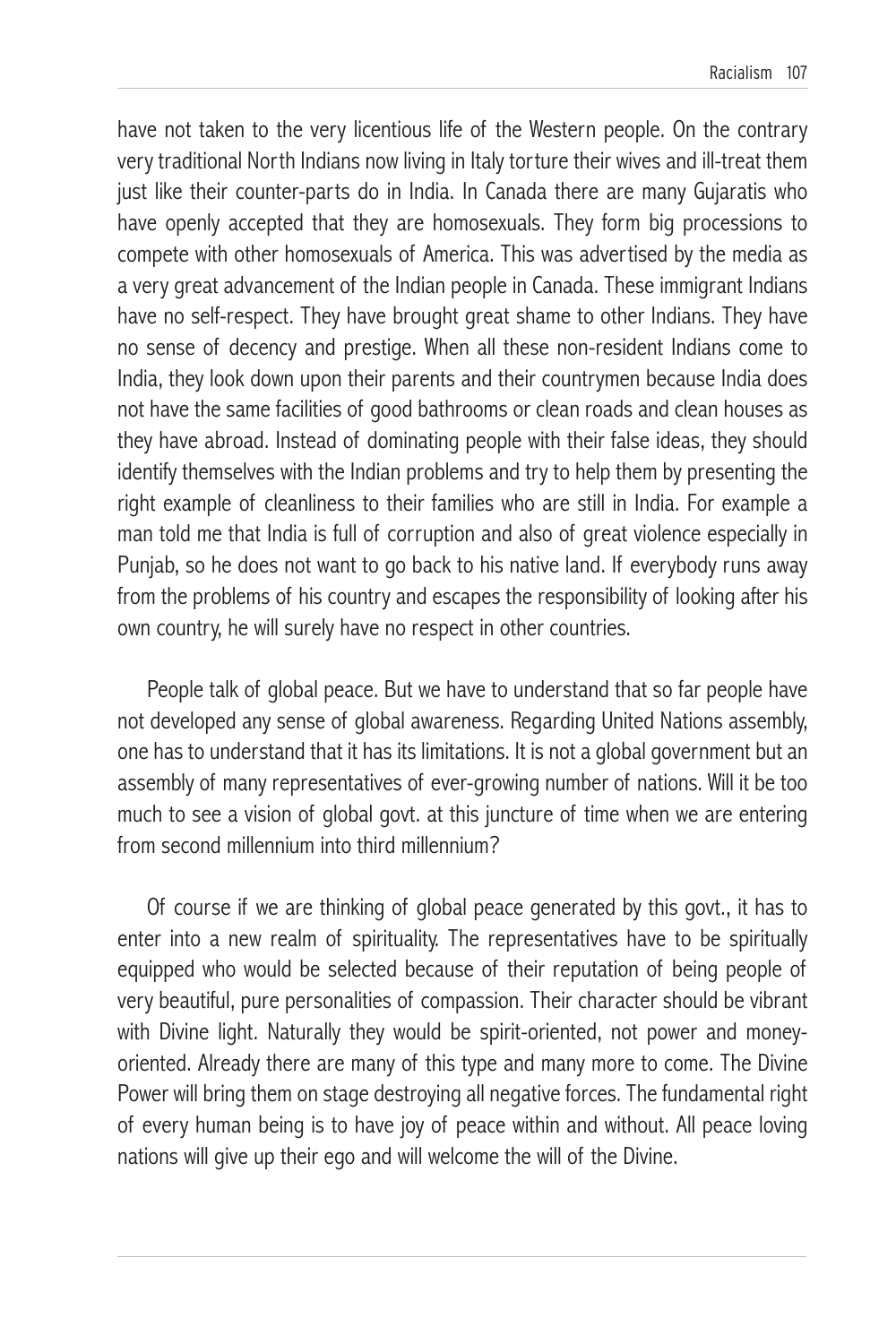## **The Culture in the West**

ulture is the outcome in any society of its history, its faith, its thinking, its C ulture is the outcome in any society of its history, its faith, its thinking, its emotions, its aspirations and its ideals. It is revealed in the behavior of people among themselves and in interaction with people of other cultures. Culture shows the social heights in serenity, wisdom and morality. The innate culture of innocence and spirituality creates peace, honesty and moral sense. On the whole, a good culture gives a sweet and good language and a peaceful existence of family life and society.

The perils that we, of the "modern" age, have gone through and the shocks that we anxiously anticipate are all inherent in the value system of "free" democratic societies. The culture of this permissive society makes the human mind react in an imbalanced way. As there is no importance allotted to the quality of private life or inner self-development in the core of domestic life, the private sphere is looked after by people who, in the name of freedom, have abandoned all the strengths and disciplines, which were constructive, nourishing, and conducive to ideal culture. Thus, people in the West have lost respect for each other, for themselves, for their body, for their mind and for their life as a whole. There is no respect for the private parts or for the private life of human beings. Very modern people are taking to nudism, showing off their bodies with all kinds of funny fashions, taking to all kinds of strange behavior, dancing like primitives and also taking to all kinds of idiotic cults and sects.

It is important, to realize that modern aesthetics are devoid of any sense of decency, and any feeling of self-respect and it is not difficult to understand why this is so. It is terrible to see the way we treat ourselves by becoming part and parcel of some sort of shameless, stupid organizations like those created by false gurus or by engaging in fads or foolish festivals like carnivals and halloween, or by chanting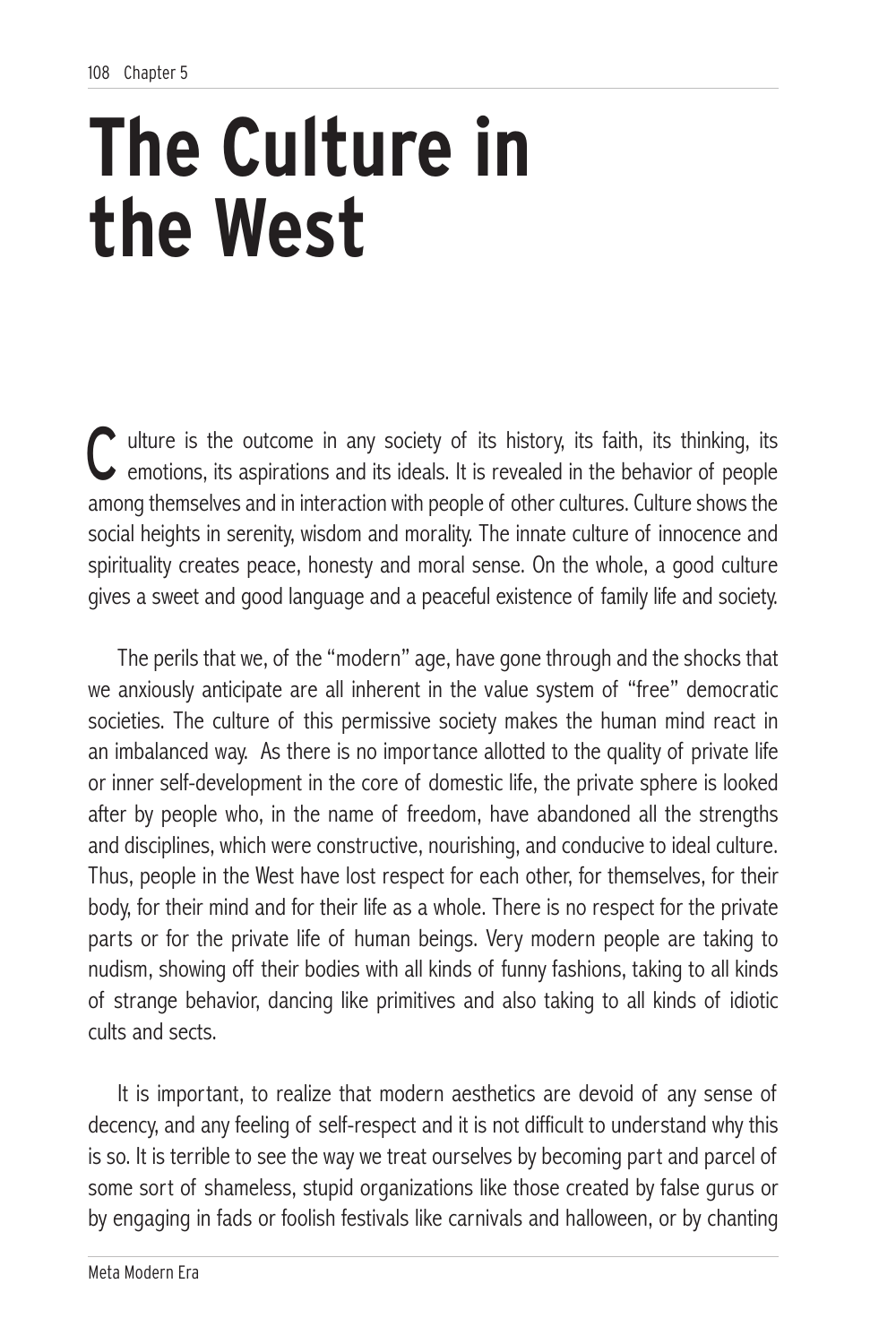meaningless "mantras." Modern people show no consciousness of the value of or respect for their human personality. The way they give vent to their lower or beastlike qualities in public (such as we have seen in many satanical explanations that the cults give for encouraging this sort of low and primitive behavior) is basically the same as theories pronounced by Sade and Freud, that human beings should face up and indulge their lowest nature and not be hypocritical.

But what is the goal of human life? No one seems to be concerned any more with the really most important subject. All these extracurricular activities of human beings have gone to such a limit that it is even becoming impossible for the family to control children who, at a very young age, are indulging in all kinds of destructive, self-demeaning activities.

Ten years ago, I happened to visit an exhibition in Rome where modern artistic endeavors were being exhibited from both the developed and underdeveloped countries. When we reached the British pavilion, we found that they were selling punk colors, punk hats, punk dresses and punk headgears. There were many Italians standing next to the pavilion and laughing. I asked the lady accompanying me: "Why are they laughing?" She said: "Italians still have a great sense of the ridiculous." This modern notion of punks is ridiculous to so many, no doubt, but later when some punks came to see me at one of my programmes, they complained that their eyes were losing their sense of vision. I told them: "Don't use these dyes on your head. May be they are effecting your vision." They answered:" What's wrong? At the most we may become blind. So what does it matter?" I was really surprised to see at what terrible cost they were indulging in the cult of these practices just to establish their so called 'identity '. I felt like telling them that the identity of every personality is within, and not outside in your dress or hairstyle.

Unless you do not know yourself there is no identity whatsoever. Whatever identities you may have without self-knowledge are just artificial and they drop out as soon as you take to some other style of life. Even Mohammed Sahib has said in the Koran that without knowing yourself you cannot know God.

It has to be understood that freedom which democracy has given to the people is not for ruining their private lives and then the life of the whole society. Ruinous and destructive behavior in private trickles down into society, to seek sanction from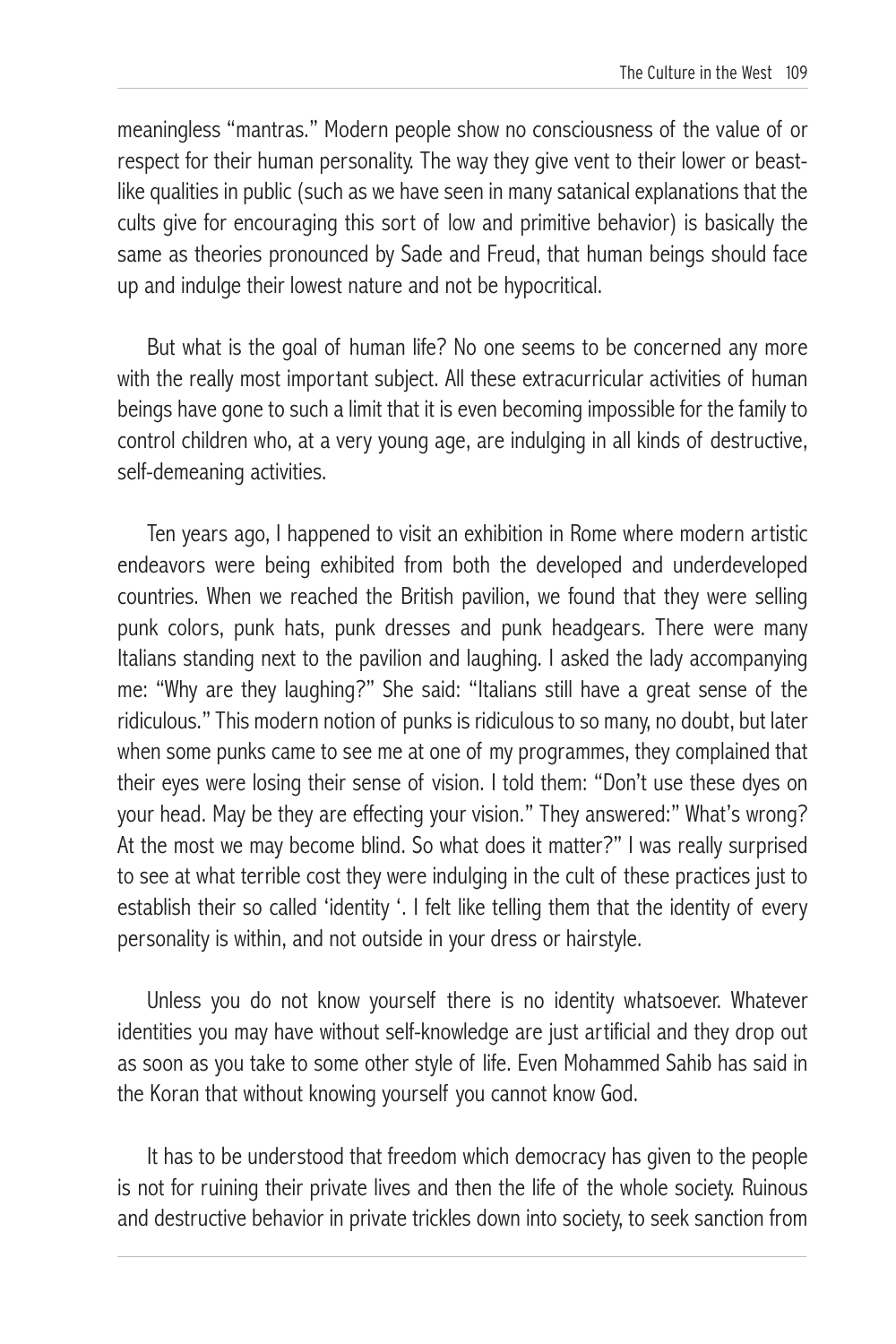the society. Thus the destruction that has started in these democratic countries is not from outside but from within. People in these countries have no respect, no personal relation, no understanding of their own being which is so glorious, which is so great and which, when discovered, gives you the whole vision of your own greatness. First of all, there is a terrible problem created in family life because there is freedom to go on choosing partners even after you are married, freedom to divorce and there is freedom to marry even without much cause, nine or ten times. They want to break the record to boast about the maximum number of divorces they have had.

I have read the newspaper about a case in America when a lady had married eight times and was going off on her honeymoon with a very much younger person. There were four thousand people in her garden to watch her departure for the honeymoon. Apart from that, there were ten helicopters hovering over the house dropping parachutes over the guests in the garden. Some even fell over the trees. What stupid behavior it is for people who are no longer children. How are they grown-ups because their attitude towards life is so childish and superficial? They have no values, no respect for their own time, even in the way they pay attention to something that is totally stupid all their lives.

There was a terrible spectacle of adolescent behavior from people who were all over eighty years of age, on the television the other day, when a group of actors and actresses came to a party for a shake dance. When they got out of their cars they were already shaking with their sticks. There was no need for them to organize such a pompous shake dance with all these dilapidated bony people, only covered with some sort of modern dresses, exposing their wrinkles and shaking their bones.

The race is how to become young or to look young. At least, to know how to behave like young people. Actually, to be old is to be in a state of maturity and wisdom. One should be proud if one has achieved old age and is full of common sense and knowledge. The eminence and dignity of old age will definitely save modern youth. But even if old people want to join the modern, maddening society, one can only say that maturity has been missed out completely as people have gone sliding down the hill, down the slippery slopes which are offered at every turn by the freedom of today's permissive society.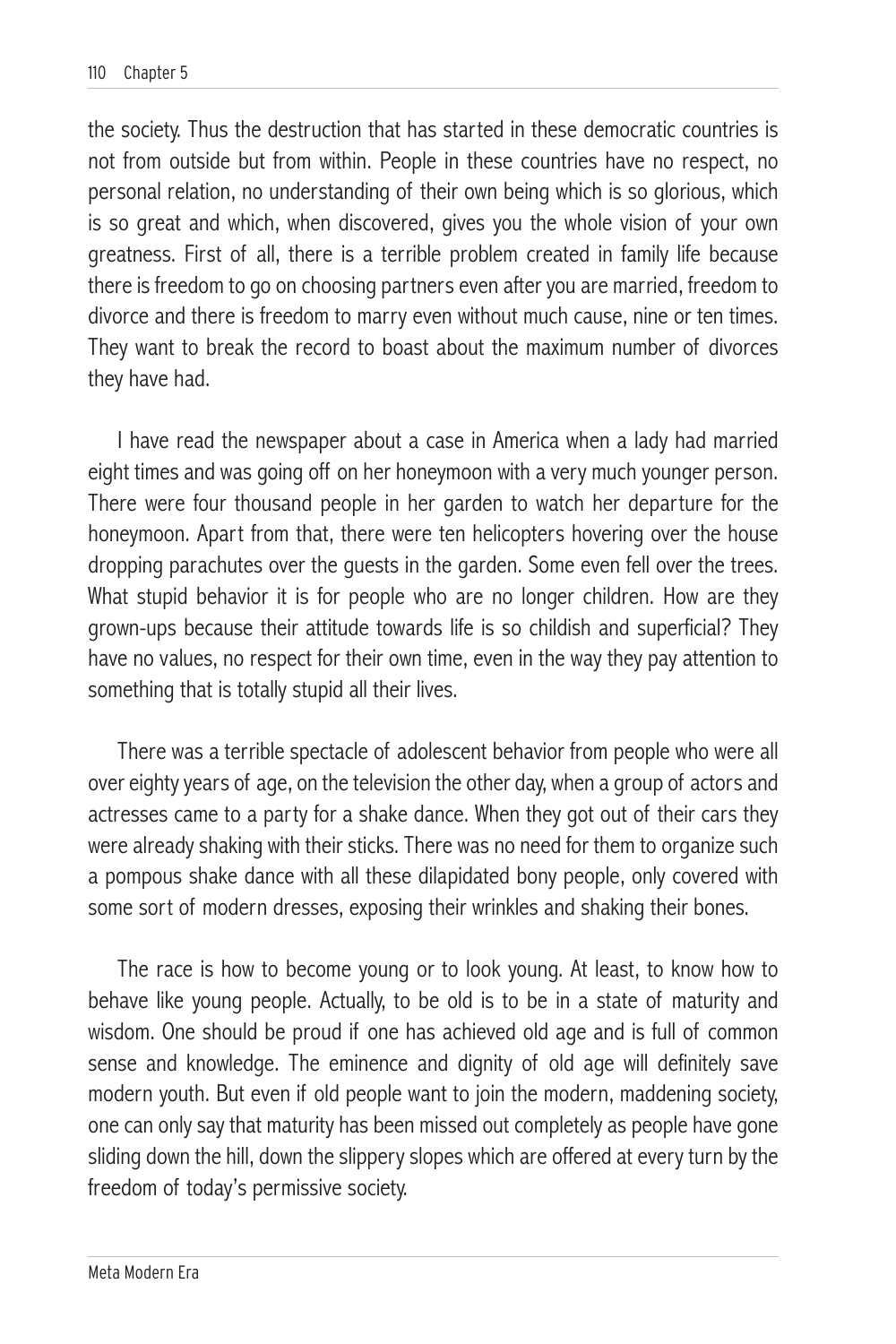What is most evident amongst the old is not wisdom, but senility. Its manifestation, even in people in responsible positions such as politicians, can be explained by the voracious effect of rationality.

I read in a magazine (Photographers Journal, July, 1994,"A Great Message") that ladies should wear dresses, which can sell sexy editions, but first they must expose their legs, their shoulders and wear dresses, which expose their bodies the most. All this is to attract men in the street or in a party. Why do so many women in the west accept these ideas which show no self-respect? Why do they have to be slaves to men's mad passions like prostitutes? Have they no wisdom and respect of their personality to protect their chastity? This culture may reduce such women to the level of prostitutes. Some type of media act as pimps and have made them so body-conscious: this body which is the temple of God. Is this body to be utilized for exploiting women to excite men's weaknesses? Exploitation of women's bodies is the greatest business going on in the West. Prostitutes say that they do it because they have to make money. But what about respectable ladies?

Married women, mothers daughters and grandmothers have lost their position, as well as their dependable personality, for any role in life. It is to be admired how cunningly the women are placed so low to create a dependent society of these women, who have to work hard to preserve their seductive bodies till the end of their lives. They have to come together, not to fight men, but themselves, to settle down as moral good family creators. They have to prove themselves by becoming family promoters and preservers. They have the responsibility to create and nourish a beautiful society. By becoming nude, even partially, in public, they are only losing their holy powers which are innate.

Of course, on the contrary, the Islamic attitude towards women is extremely dangerous. The benevolent ideas Hazarat Mohammed propounded to protect the women and give a chaste life to them, have been worked in the opposite direction by the people who are in charge of religions. The message of Paigamber has been absolutely misinterpreted. All the goodness and chastity has been practiced by women but not by men. Mothers or sisters are the feminine force of the family. They live in fear. This is a situation where the mother has to be the guiding, controlling power because the men are busy in their work. They have no time to watch and guide the children. So many women are killed by stoning for their bad behavior in the Islamic countries.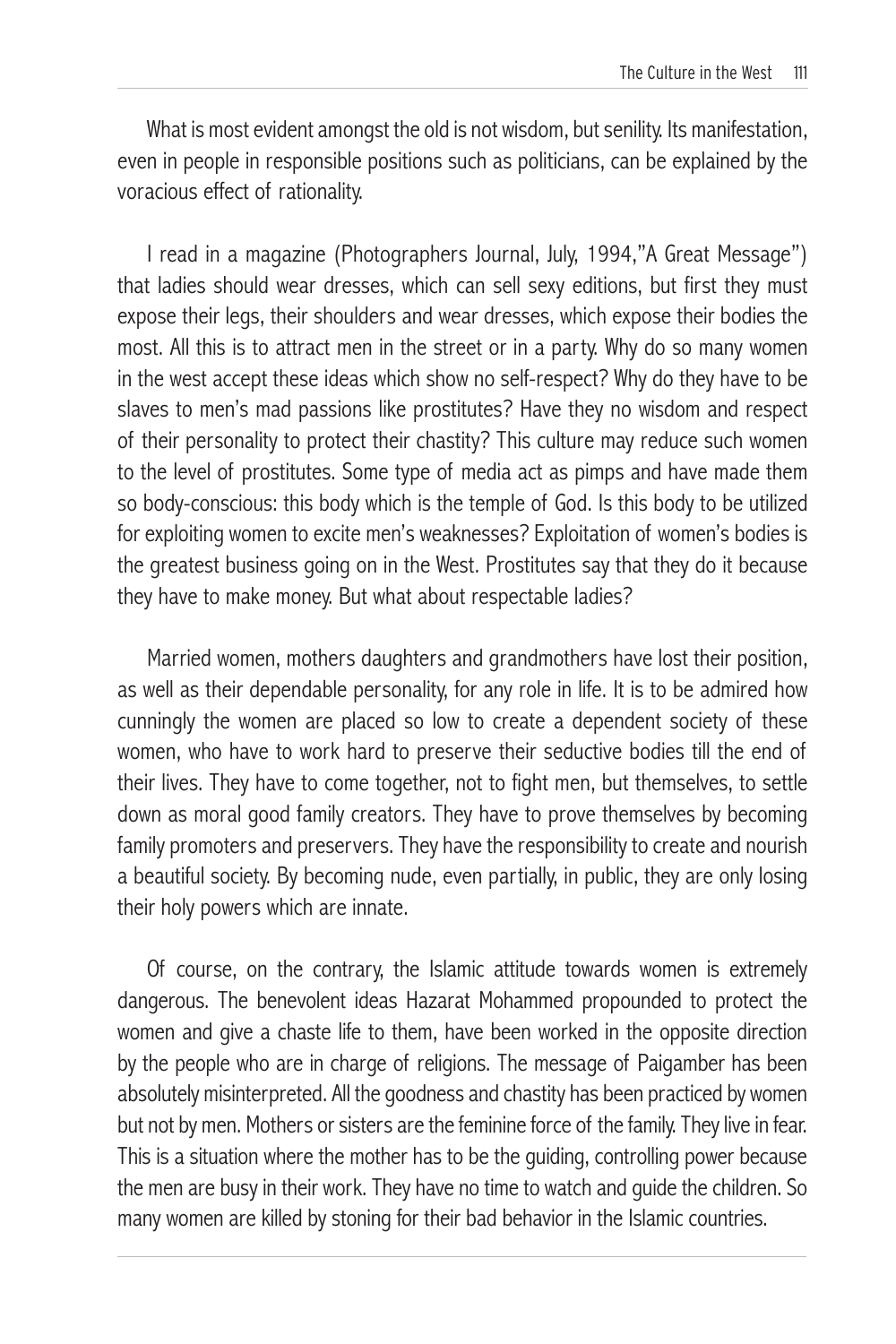Women, if respected, become respectable. Those who are compassionate, could be a great asset to the society. Such women are the preservers of society. Despite all odds, they maintain the family in its proper shape. Also they have a very soothing effect and their patience can create men of quality out of their own sons. On the contrary, the women of the West boast of their immorality. They boast of their licentiousness: they boast of how many men they have been able to hypnotize. It is not realized that they themselves are trying to get into the hands of men. They ruin themselves as well the men.

I knew of an American lady who came to London and asked me if I visited the pubs. I said: "I don't drink, so I don't visit any pubs." She said:" I have a list of pubs. Which is the best pub in London? Do you know?" I said:" I don't know." She said: " There is a pub here which is called the Harrowich Pub where a man died and he still lives there and all his things and cobwebs are well preserved except for his body. We visited that pub and really I enjoyed getting drunk very much." But then she told me that she is a very open-hearted women and she allows her sons to drink. "Why don't you drink? You should be drinking. I have two sons, one is fourteen and the other twelve. They drink and I help them especially for their birthdays." Later on I heard that the younger boy was celebrating his birthday with his friends and she must have given them lots of alcohol that day. The parents were sleeping in their bedrooms when the boys spilled some alcohol and the whole house caught fire. All of the family was burned to death and many of the boys, friends also died and suffered. This is such a sad example of what we are doing. Why should we do it?

The most successful culture has to express itself in many social ways of morality, maturity and a wider vision. Nowadays, there are no good manners and very nasty language is used all the time. In the elite parties the jokes told are so cheap, of such a low level, that one feels that they must have got these words from the brothels. Even in the films they use horrible words that can shock any decent man. These words are not used by people who are rustics or by people who are primitive but by people who hold very high positions in life, as politicians at the helm of affairs, or as bureaucrats and specially diplomats. Even in law courts one can hear very vulgar abuses. Literature, which is the mirror of the society, is full of obnoxious material in modern times. Even small children want to read pornographic magazines because they want to have knowledge of the great science of sex. This is the result of curiosity created by schools giving sex education openly.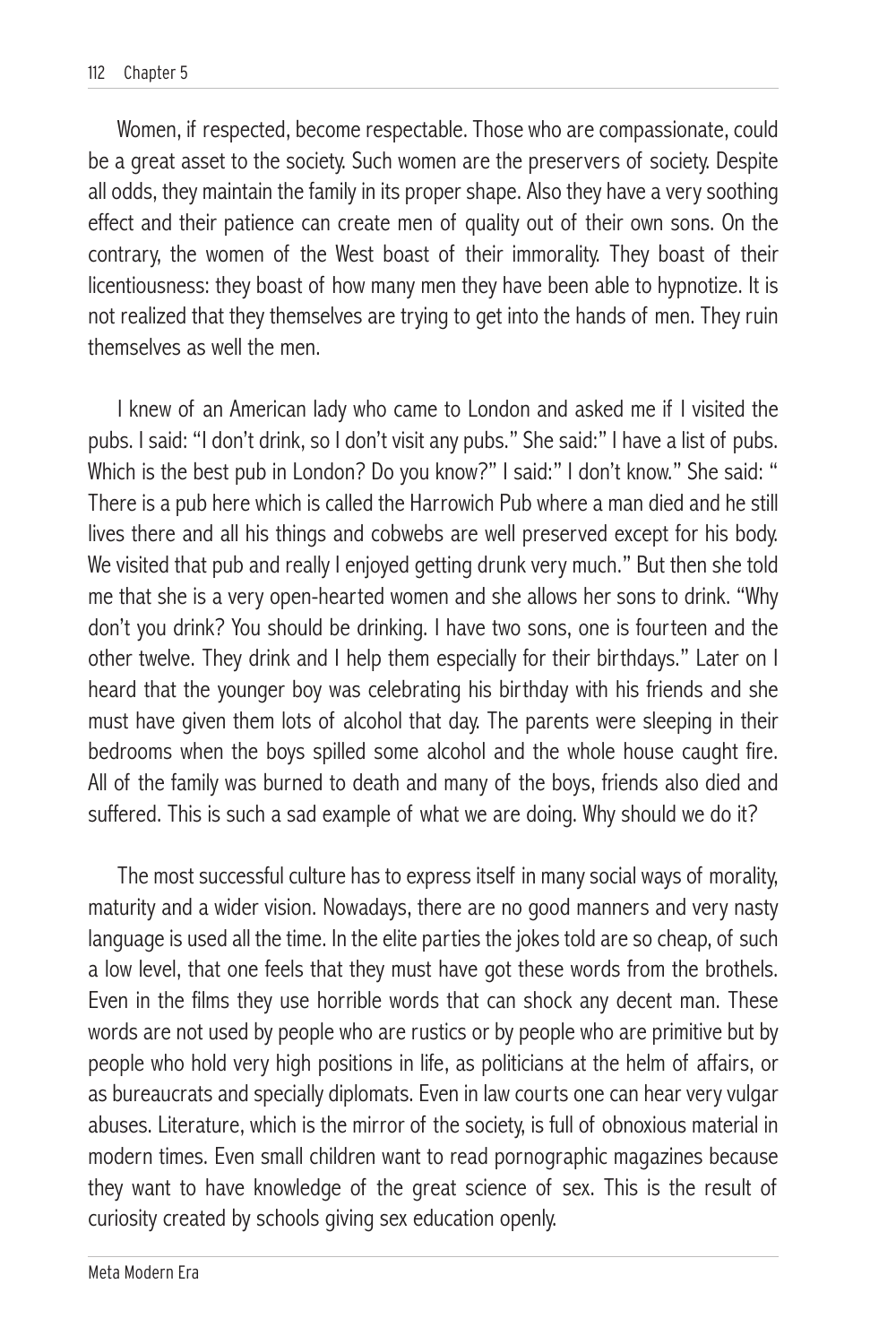Somebody asked me to give a novel for adolescent children. I happened to go to a shop where I found a book with nice children's photographs outside, but when I started reading it, I was shocked because the book was written about a lesbian relationship between two ladies, watched by a small girl through a keyhole.

These authors are regarded better than the others in bringing out ideas from hell and printing them in black and white. Surprisingly, most of them get awards and a lot of money. If one can write a book for a Mafia chief, justifying his life and glorifying him as a man who does everything for his family, one can get money in millions.

When I wanted to know what these writers have to say about romance after marriage, the people who conducted the research said that there is no such book in the English, Italian, Spanish or American languages, even among the sensible novels. If you buy Barbara Cartland's romantic books they end up before the marriage of the hero and heroine.

The crux of this civilization is that money is what matters. In England there was an underage girl who was performing the cabaret, nude dancing and was arrested by police. The parents did not mind at all and they also watched her on a video they produced with all the family. "As long as she earns money, why should we have any objection?" They accept it. In America especially, much younger men marry very much older women, may be who have put one foot in the grave already but have lots of money. If these women advertise that they have some fatal but not contagious disease, so many compassionate boys apply to save their souls. They can get divorced if the wife does not die, get the alimony and become rich. And so many young girls marry old men so that their old husbands die and they get a very large estate, legally.

The falsehood lies in believing that money is the source of joy. It can give temporary happiness and then unhappiness when it is spent. But without achieving eternal life one cannot even sleep well. The whole night one thinks of how to save money from robbers or from the sophisticated robbers, which are the banks.

The money one gets as a blessing is for enjoying charity, for enjoying generosity, for enjoying art, of creative artists, writers, poets and for helping genuinely those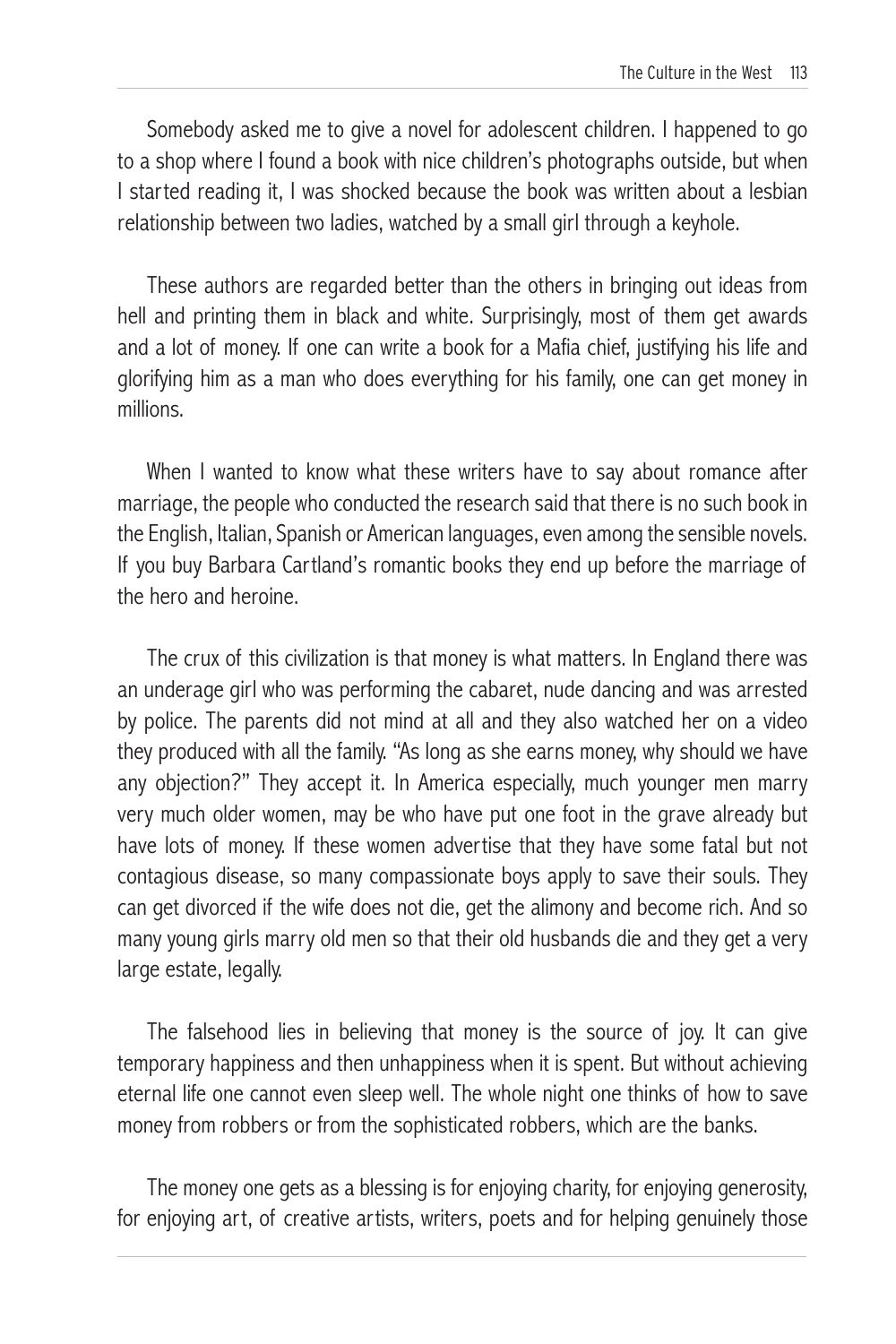who are in need. This kind of expenditure can achieve a world of joy, while greedy, rich people go down in history as hounds of society. As they are sinful in their life, they fall into dissolution and displeasure. In India the politicians have so much greed that they want to fill their walls with paper notes.

What is this culture of sick and decadent people in modern times? If some people get out of this blind rat race, they would be able to see that all societies are going to hell. They have to think of what lies in the future foe their progeny, who have to get out of the clutches of this culture. As it is, most of the white skins do not have children so their growth is minor. So what are they going to do with the money that they have accumulated? At the most they can enter into destructive habits to ruin themselves and the nation as a whole.

In reality resides the totality. So many beautiful, constructive visions. But if one is fond of filth and vulgarity, one cannot be saved because human beings have the guaranteed freedom to ruin them selves in the realm of blissful democracy.

The greatest flaw in the brain of the Western men and women is that it has no Divine discretion, so it will accept anything that is well marketed. About twenty-five years ago, nobody knew about a seaside holiday. But these days they save all their money to go the seaside to get the sun, when already in their own countries they are boiling because of the Greenhouse Effect. One need not go very far to talk to people who are convinced that they are doing absolutely the right thing. One cannot approach the people with this gross kind of understanding. They get bored very soon if you try to talk of their benevolence but they enjoy if you talk of about their destruction. This is second nature for modern people.

Moreover, as a result of such dwarf personalities, because of the great accent on sex life, there is no scholarship exhibited nowadays in western literature. On the contrary, even the so-called quality newspapers are indulging in sensational journalism. Also there are many books written which are definitely created by some kind of satanic people from hell. How people have taken to all these destructive things, and are even enjoying them, is difficult to understand. There is no moral sense or moral discretion as to what is good or what is bad for human life. Many authors of Somerset Maugham and Cronin's generation have written beautiful and very decent books. Even before them, we had Bernard Shaw, Russell and many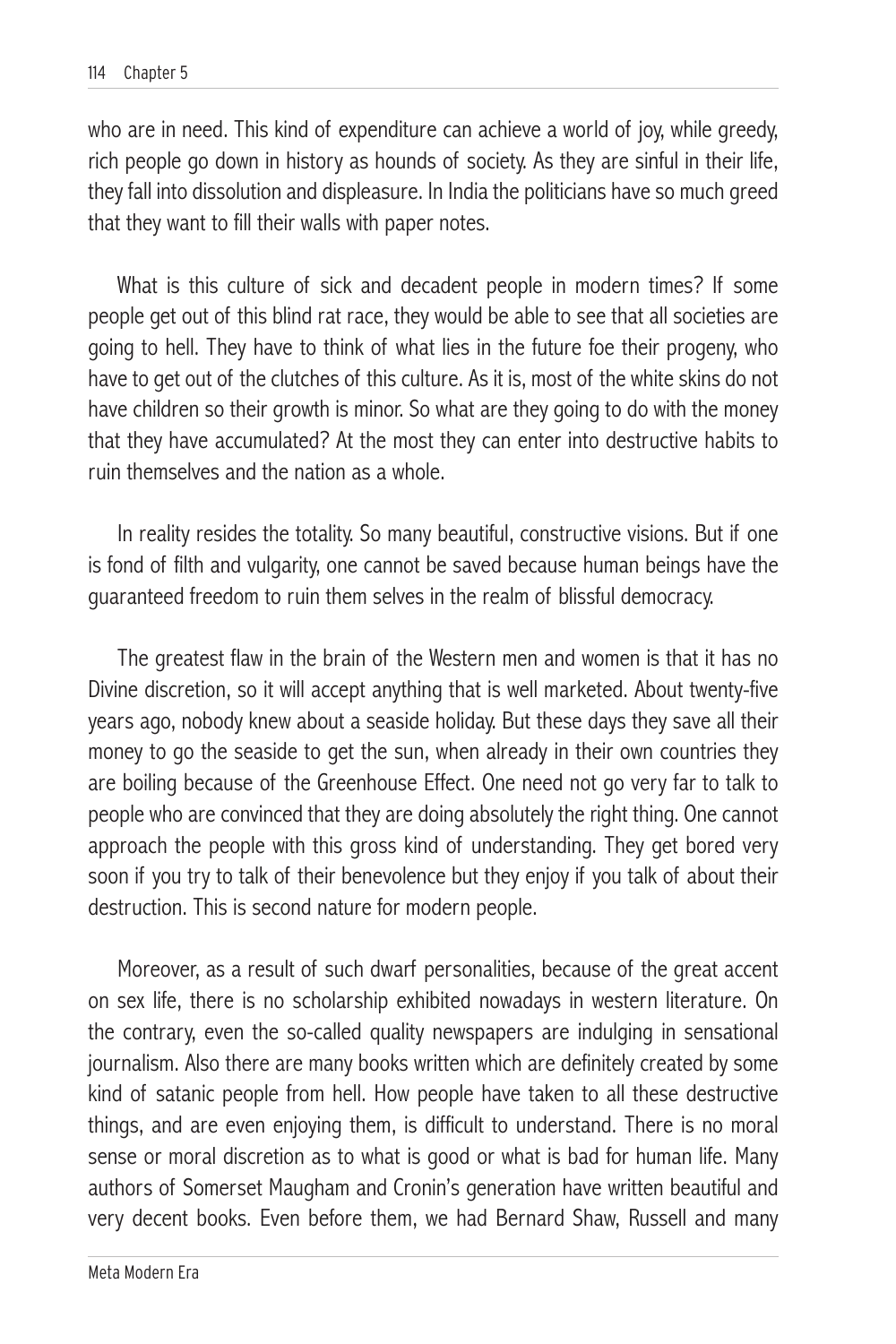others, describing the beauty of human dignity and purity of life. To begin with they desisted ideal heroes then described heroes who were very immoral but who pretended to be good, but now they write about very bad heroes, become successful and glorified.

Modern schools have started in real earnest an onslaught on children's innocence, with sex education at early age of seven or eight. This sex education we are talking about is of no avail to children who are abused, raped or subjected to some sort of sexual perversion by people who are in authority. The reason is this: education cannot control aggressive passion which is constantly being stimulated by the churning out of sex and violence by the television and the media. What is needed is a profound change in the culture which is proud to call itself modern. Actually children should be talked about sex by the parents privately after puberty in a direct way. One lady wanted to buy for her daughter some sort of protective pill as the girl had reached puberty. I asked her to send the girl to me who had received her selfrealization and then I told her the dangers of sex. Without taking a pill this girl and many girls I know are virgins. In India most of the girls are naturally virgins before marriage because the parents talk to their children privately. If the sex education is given openly it becomes a subject, which children discuss and want to know from each other. They have no other topic but sex. Their innocence is lost completely.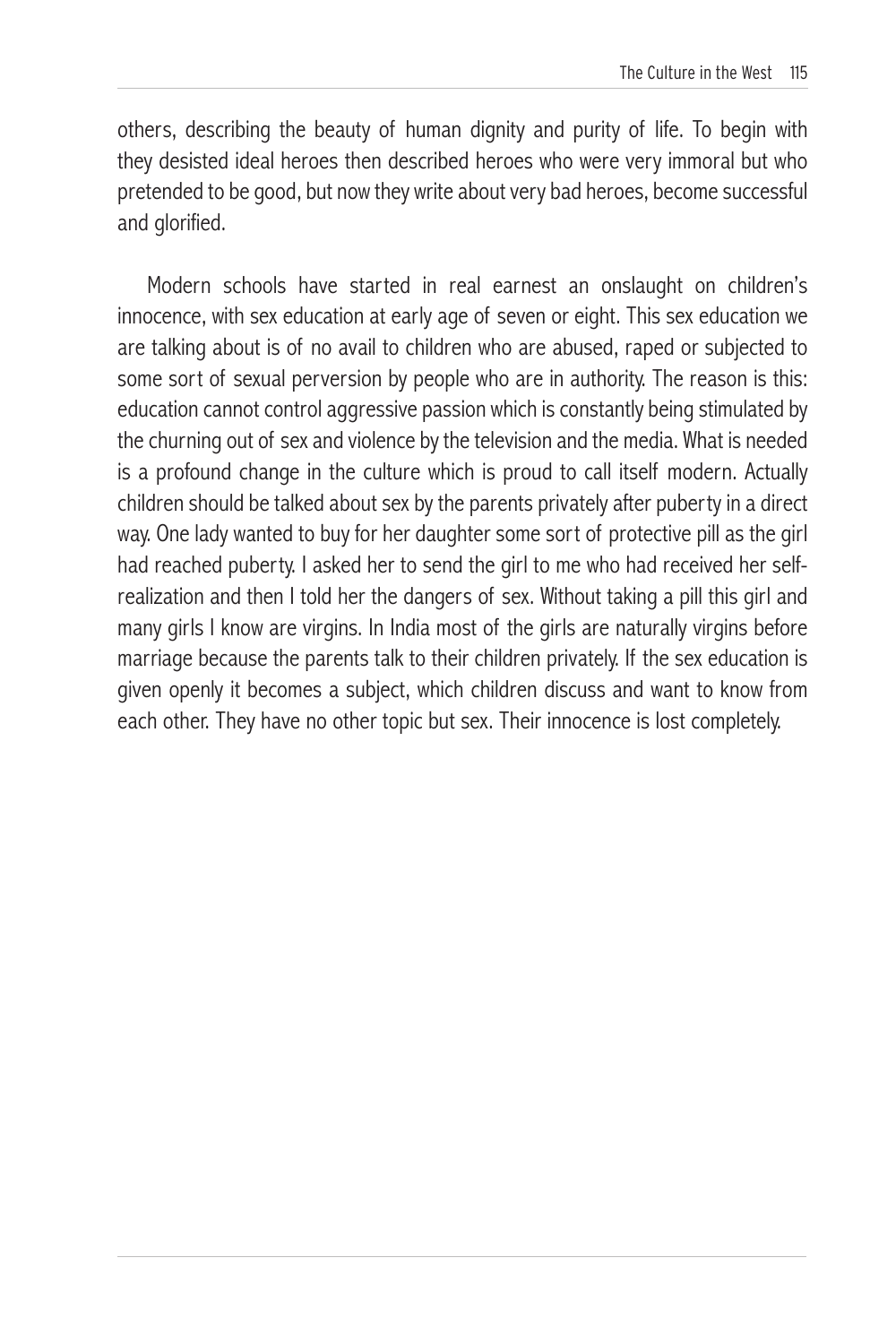## **Religions**

ll the religions from ancient times have said that a man or a woman has to cleanse his or her mind through religious activity, with righteous life. The aim of every religion was to establish balance in every way to make way for the ascent of the seeker. The second birth, walihood, selfhood, Buddha's state, Jaini state, Gnostic, or Atmasakshatkar, are all names for self-realization. It was all right in the olden days, where people always wanted to be honorable and good to ascend higher in their awareness. They obeyed and tried to do whatever was asked for by the saints, prophets or incarnations. A

In India, in the sixteenth century, we had many great saints who were poets. Even in the twelfth century, we had some very great writers about spiritual life. The main theme of all these saints was that we must cleanse ourselves for our ascent. We must purify ourselves. So the greatest thing we have to achieve is our second birth, our Self-Realization, the salvation. This was the accepted goal of human life.

I have read a book about Jesus coming to India in Kashmir and meeting one of the Kings called Shalivahana. The meeting is quoted from an ancient book of Puranas, in Sanskrit, which perhaps, the writer did not know. It is written that King Shalivahana asked Jesus his name, and he said his name was Isa Masih and he asked him: "Why are you here in this country?" He said: " I have come from a country where people are 'Mlecchas'. Mlecchas are the people who have a desire to be only filthy or to be vulgar and immoral." In those days, foreigners were all called "Mlecchas" in India because Indians believed that they had no idea of purification or transformation. Whatever may be the case, this was the conversation between Shalivahana and Lord Jesus Christ. So Shalivahana asked him: "Why you do not go back and cleanse these people and teach them about Nirmal Tattwa?"(means the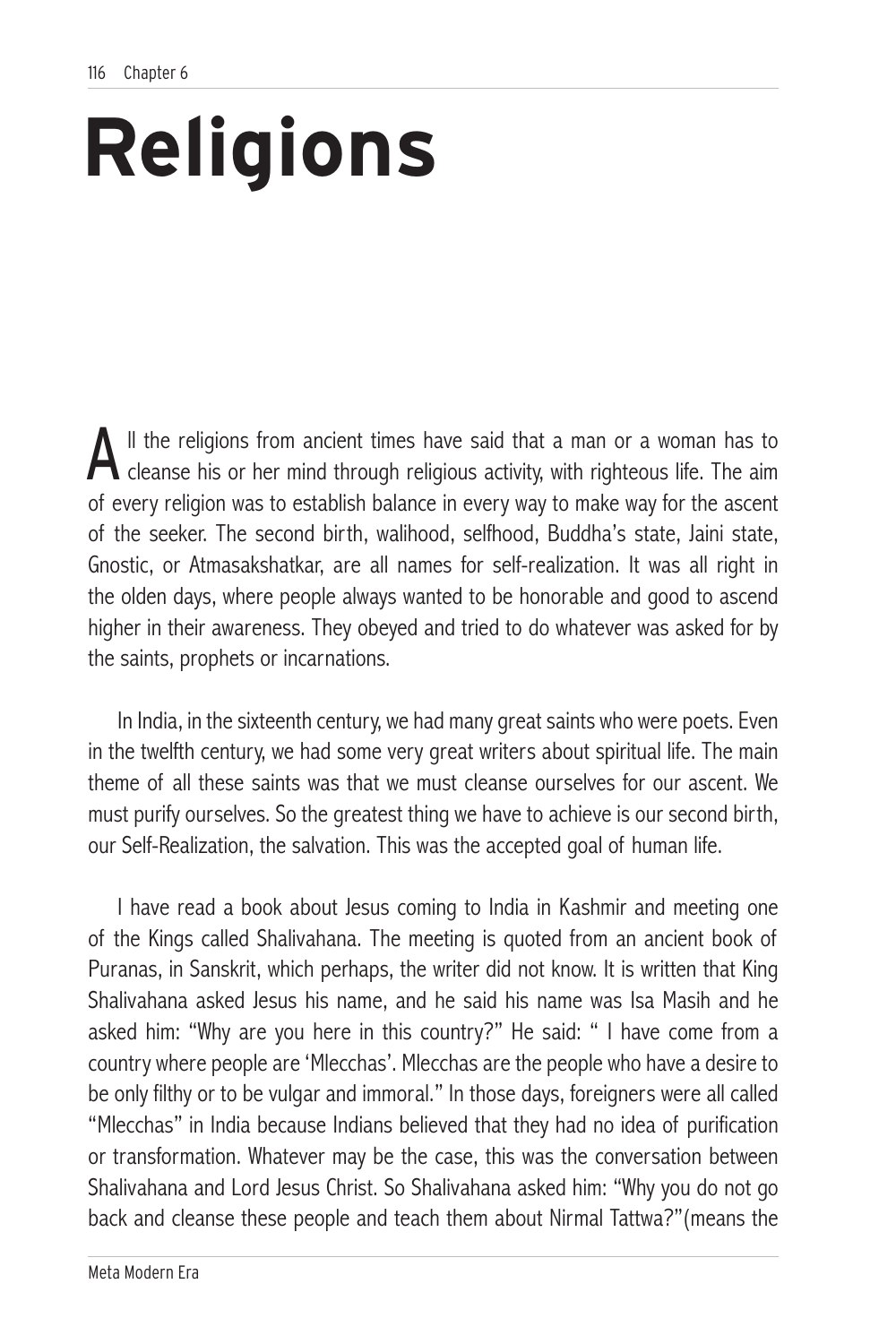principle of cleansing). Thus, I think Christ went back and was crucified within three and a half years by the Romans who were not keen about their salvation. Now the way the Church of England is trying to support immoral lives and illegal marriages, etc. of the priests taking the support of the gene's theory shows how the Indians were right in calling the Westerners "Mlecchas." I have dealt with this gene's theory in the chapter on Metascience.

The French were called Firangis by the Indians which means, "changing many colors" or "of artificial behavior for satisfactions of licentiousness." Later on, the British were called sahibs, meaning, "proud of their dress," "Egoist without any spiritual sensitivity, but thinking they are God almighty."

According to the Bible, Shariyat is written in the chapter of Jeremiah. These laws were given by Moses to the Jews, whom he found to be in a very decadent state when he came back with his ten commandments. So he thought these people required a very strict kind of conduct by which they could reach a certain moral discipline and cleanliness. Otherwise such immoral people could not attain spirituality. Shariyat was not accepted by the Jews but was taken up by Muslims later on because they found the Jews were not able to accept it, but they thought they would put it down for people who wanted to follow Islam, meaning surrender to the Divine. I feel it is a misinterpretation to say that Hazarat Mohammed Sahib said it. Mohammed Sahib could not have done it. He was himself preaching about Rahmat (compassion) all his life. How could he talk about such strict rules for women?

As it is, all these religions are very difficult to follow. Christ has said that you have to cleanse yourself, you have to control your attention and you have to see, through your introspection, what is wrong with you, and try to cleanse yourself. Otherwise, he said (in the chapter written by Mathew, in the Bible)" that if your one eye does the sin, (even if you look at a woman twice) you better take out your eyes. If your hand does anything wrong, anything sinful, cut out your hand." He said, " if somebody slaps you on one cheek, turn the other cheek to that person." Imagine Christians tolerating even one slap on the face?

When you see the Christian people in the Christian nations, the way they killed people all over the world, one wonders, by what yardstick they call themselves Christians. One can very well understand that these are all absolutely impossible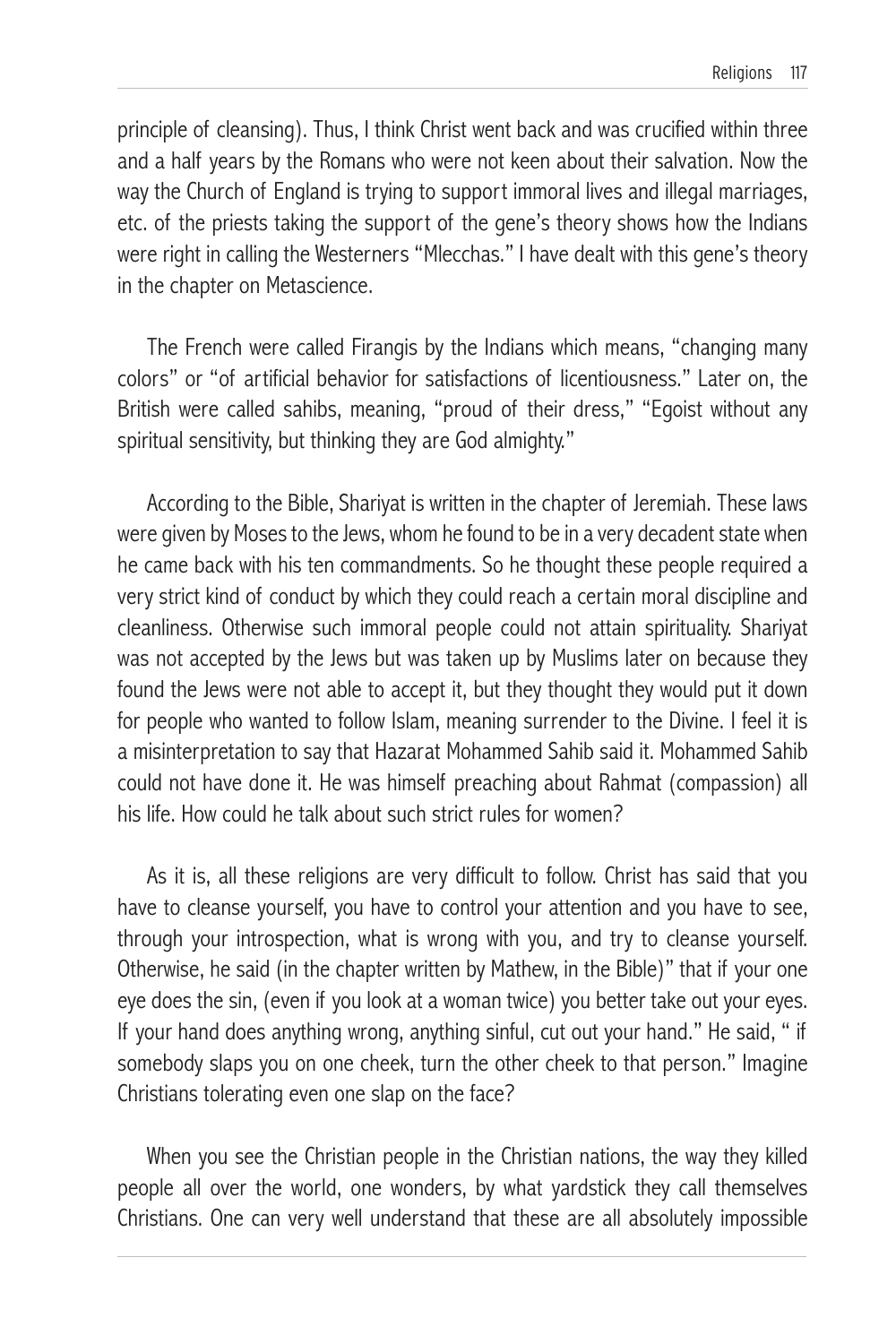rules and regulations for the advanced modern persons to follow. These hard rules may not have been propagated by Christ, but may have been introduced by Paul who was a squatter in the bible and who edited it. He was epileptic according to the principles of Sahaja yoga. He was possessed and wrote all kinds of lies through peter who was the weakest disciple of Christ. How could Christ give him the keys to build a church on seven hills? On the contrary, he said: "The Satan will take over you." Who is the Satan? The anti-Christ.

It's not possible for anybody to be worthy of the Christian religion because they have to be extremely sensitive to sinful actions like saints or angels. I haven't seen anybody with a cut hand or with eyes missing in the whole of the Christian kingdom. This proves that their belief in Christ is followed only up to a point of going to the church, listening to the sermons preached by a person who is not even a realized soul, and who has not had his Divine baptism.

It is very surprising, because our mayor in Italy asked me: "How is it there are so many people attending your programme for hours together. They never get bored. While when we are in the church, after fifteen minutes, we start looking at our watches, and after half an hour, we just run out of the church. It is just a social event but it is so very boring that after the lecture we feel like going to the pub, otherwise we start fighting with each other." After the blessing of the Trinity, why should they be so anxious to drink and get lost?

 Thus, we find that, in the Christian countries, people are behaving in an absolutely opposite manner to what Christ had asked them to do. He had gone into a very subtle side of purity that says, "Thou shall not have adulterous eyes" while in the Ten Commandments, it was only said: "Thou shall not commit adultery." If you are observant, you will be shocked to see that it is very hard to find any man or woman in the Western countries who does not have adulterous eyes. Of course it is different, if they are blind, or too old to flirt with their eyes. They are always moving their eyes from one person to another person with lust or greed. It is impossible to understand how they can move their attention so fast from one person to another, unless some screws are loose in their brains, like a doll, which has screws that control the eye balls. The eyes start moving very fast when they flirt. They might become mad or get obsessed by one thing or another. In fruitless pursuit, how can the human attention be so mobile?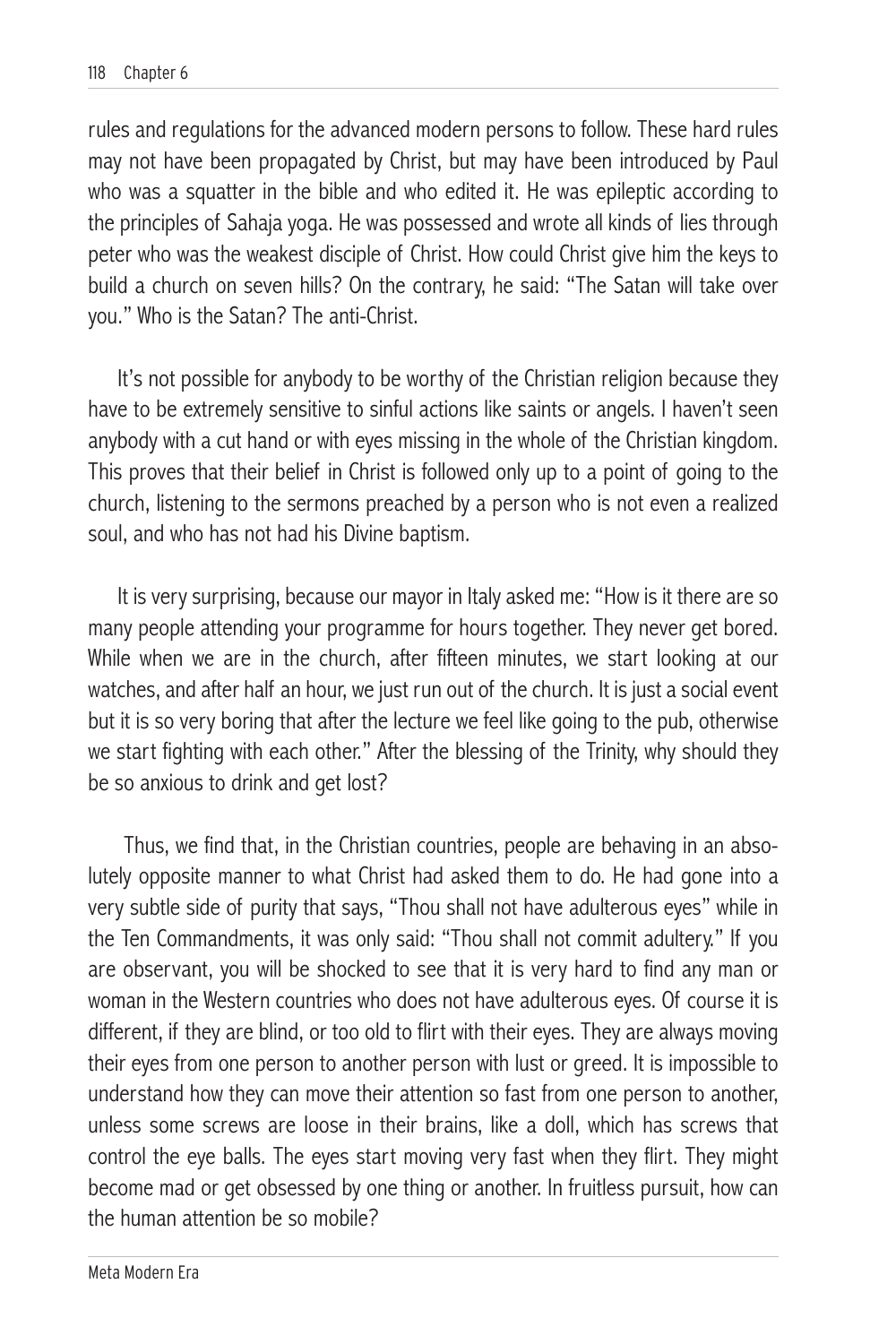After Christ came Mohammed sahib, and perhaps he felt that if all these rules and regulations were written down they were only for men. But what about the women? So he said something should be done about the women. Of course not what Muslims believe that women should be debarred or tortured. He must have said that if the women follow an absolutely moral path, then men will also be automatically moral, because women, create the men. He respected holy women. He had great respect for Christ's Mother and also for women as a whole. In the Bible she is called as an ordinary woman may be by Paul, who was hater of women. The idea of Madonna came from the Pagan religion, which existed before Christ, and not from the Bible, which was edited by Paul. Mohammed Sahib, who was the incarnation of the primordial master (Dattatraya), knew who was the Mother of Christ. In Sahaja Yoga She is worshipped as Mahalaxmi. He did not want women to be immoral and take to prostitution. In Islam for a married woman, there are very strict punishments. It is said that in the Koran he said: "Any woman, who is immoral must be buried in the sand half way and should be stoned," (sometimes, she could be dead.) I wonder if he said such a thing, or if it was Muvayya who edited the Koran. But the way they follow it in the Islamic countries is really sinful to give this kind of punishment to all those who are considered immoral women. Whatever it is, it is very difficult, in these modern times, to find really moral people after the pattern that Mohammed Sahib thought. Only with fear mostly, the Muslims appear to be moral.

Mohammed Sahib accepted many marriages because he didn't want women to have relationship without marriage. In those days, there were many women who survived after the death of their husbands, in the wars they had among the tribes. There were many young girls who had no chance of marriage, as many young people were killed in the wars they had in the different tribes against Mohammed Sahib. Whatever he did at that time (Samyachar), was very essential to create a new generation of very pure and compassionate people. Both Jesus Christ and Mohammed Sahib were not only Divine but they were incarnations who had a special mission to come on this earth for purification through surrendering their ego and conditionings. All these fundamentalists are extremely egoist and are blindly conditioned when they think they are in charge of a religion, which is the best. They proclaim but are no where near any religion.

These very great Divine souls, who came on this earth could not, perhaps, really understand the kind of people to whom they gave these precious warnings.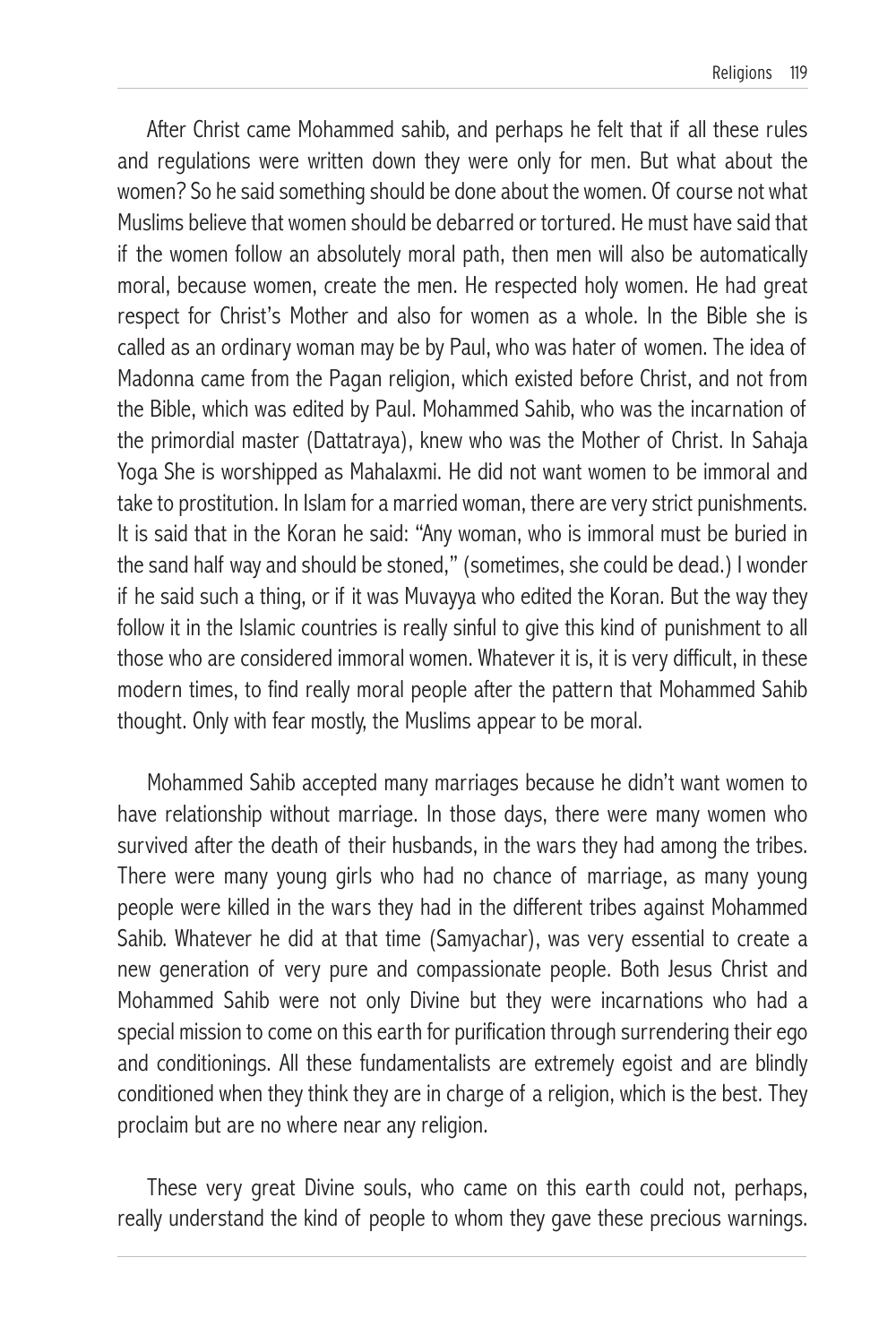Afterwards, you see the reaction in a very different way, of the people who said they followed Islam or Christianity. Actually, to a modern man, it is possible to say that he should keep a control over his attention or control over his mind and also to find out through introspection, prayers or Namaz what is wrong with him? This becomes a mechanical process which has developed through ages. They don't understand why it was said and why it should be done, that one has to understand God Almighty and to try to be good reflections of His kindness, His greatness and His Divinity. The prayer said without the connection (Yoga) with God is like a telephone without connection. Namaz is the way a realized soul can cleanse his Chakras only with Kundalini awakening.

 Now we see a very different type of human beings who have come on this earth in these modern times. Those who are blindly following the dictations of a blind religion are called fundamentalists, without knowing the fundamentals of the religion. They have to know themselves, as to what they are and what they have to become through these religions. They have to see what sort of society they have achieved so far. If they try to follow anything so ardently blindfolded, then they are a problem for themselves and a problem for the whole world. They have brought such shame to all the incarnations and all the great religions.

For example, if you have to master your attention, if you have to understand your mind, and if you have to introspect yourself, the vehicle that is to be used has to be an ego less personality, which can definitely give strength to a person to control himself and to cleanse himself. But in these modern times, people are very busy with their ego ventures or conditioning. Their ego is very strong, and once they start controlling all their attention and their mind and also religiously following the rituals (which are supposed to be religious) they become more egoistical because all these things are done by the ego or conditioning. That is why fundamentalists are self-centred and extremely aggressive. Mind, which is an illusion, creates the ego and conditioning which tries to control the mind in the reverse direction. Ego tries to control the attention. As a result, one develops a bigger and bigger ego. Now this very big ego makes one blind. Also the conditioning does the same, they don't see as they get lost with their ego or conditioning, and start thinking that they are the highest, they are the chosen ones and that they have every right to bring every one to their own level of madness. This ego created by conditioned mind cannot be seen. It only hurts others but doesn't hurt the person who has the ego. The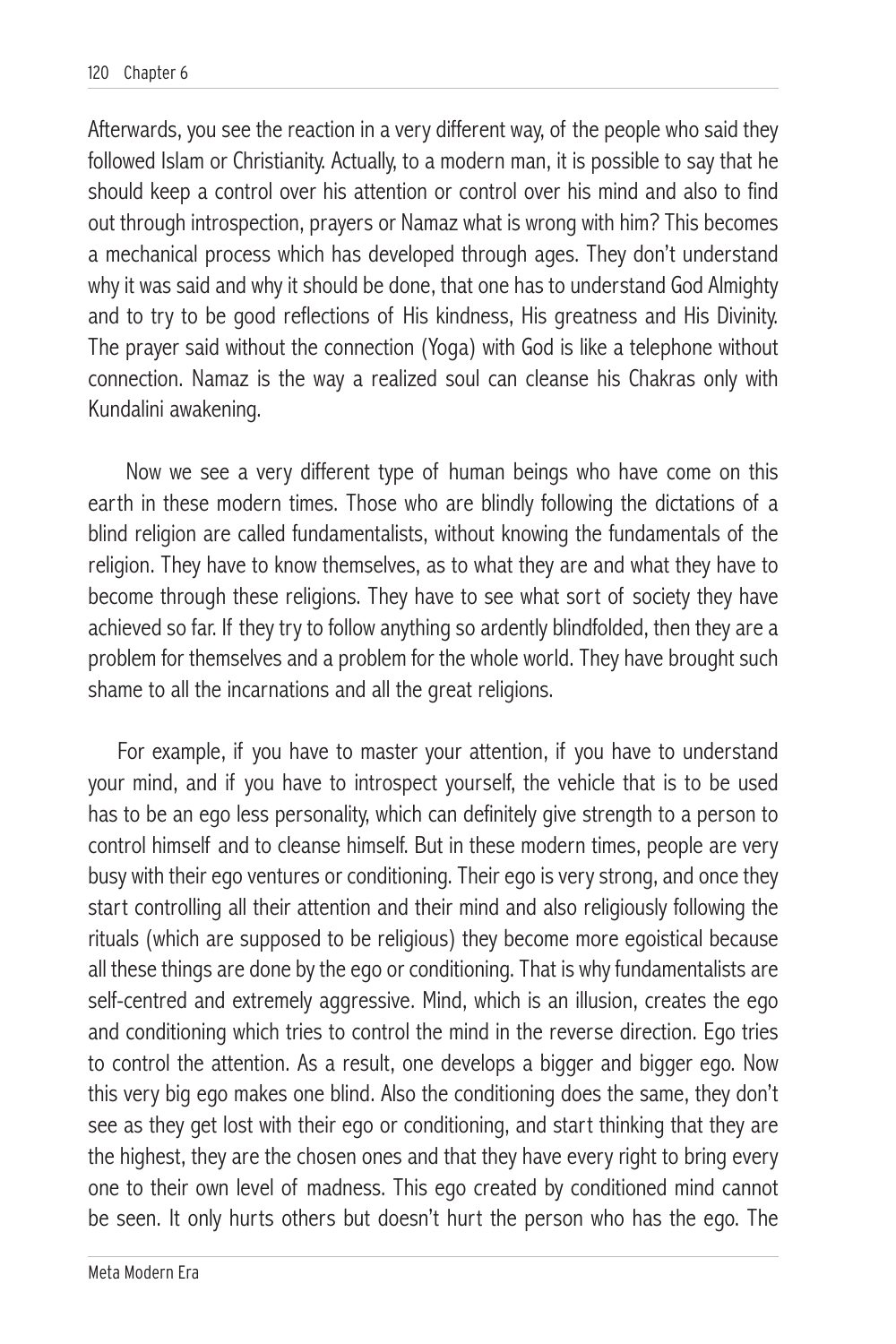pampering of the ego starts when this ego becomes successful, and later collective, such collective people's ego is very dangerous for the realization of Divinity. They do all things against Divinity in the name of religion or God.

Now, in Islamic fundamentalism, the main problem is that they say they are fighting the Western culture. Firstly, we must understand that Western culture, which today is nowhere near what Christ has talked about. Immorality has become the life style of human beings in the West, but what about the immorality the Muslims are indulging in secretly whenever they get the chance? They can be worse than Christians.

If you visit any one of the Christian nations, one is shocked to see that, though they call themselves nations of secularism, they all follow one particular type of Christianity. For example, in England, the Church of England is the only accepted religion. France is the eldest daughter of the Catholic Church. In Italy, one can understand, but even parts of Germany, Spain, Austria, Portugal, Belgium, and Ireland are politically dominated absolutely by the Catholic Church which has given no Divinity to anyone whatsoever. Even the idea of Divinity is confused with money. Please read the book " In God's Name." The way France is trying experiments of destruction in the Pacific Ocean shows how they have practiced Catholicism. This country I visited very often because I felt the gate of hell from where all the immorality is pouring is in the city of Paris.

In these nations, in their private life, or in society can one find that they try to imbibe the great qualities that our Lord Jesus Christ has taught? Only in name are they followers of Christ; for political control, they use religions without any substance of these great religions. All of them are making money and are not willing to accept the universal pure innate religion, which is the

fountain-head of all these religions. Their own standard of understanding moral life through Divinity is really very shocking. For example, they believe in heavy drinking, because they say that in the Christian religion, drinking is allowed as Christ went to a wedding and there he made wine out of water. The word "wine" is used in the Hebrew language, only for grape juice, or for the creepers of grapes. How did they interpret that he made Benedictine, French wine or Scotch Whisky? It is very simple to understand the logic that you cannot create alcoholic wine in a short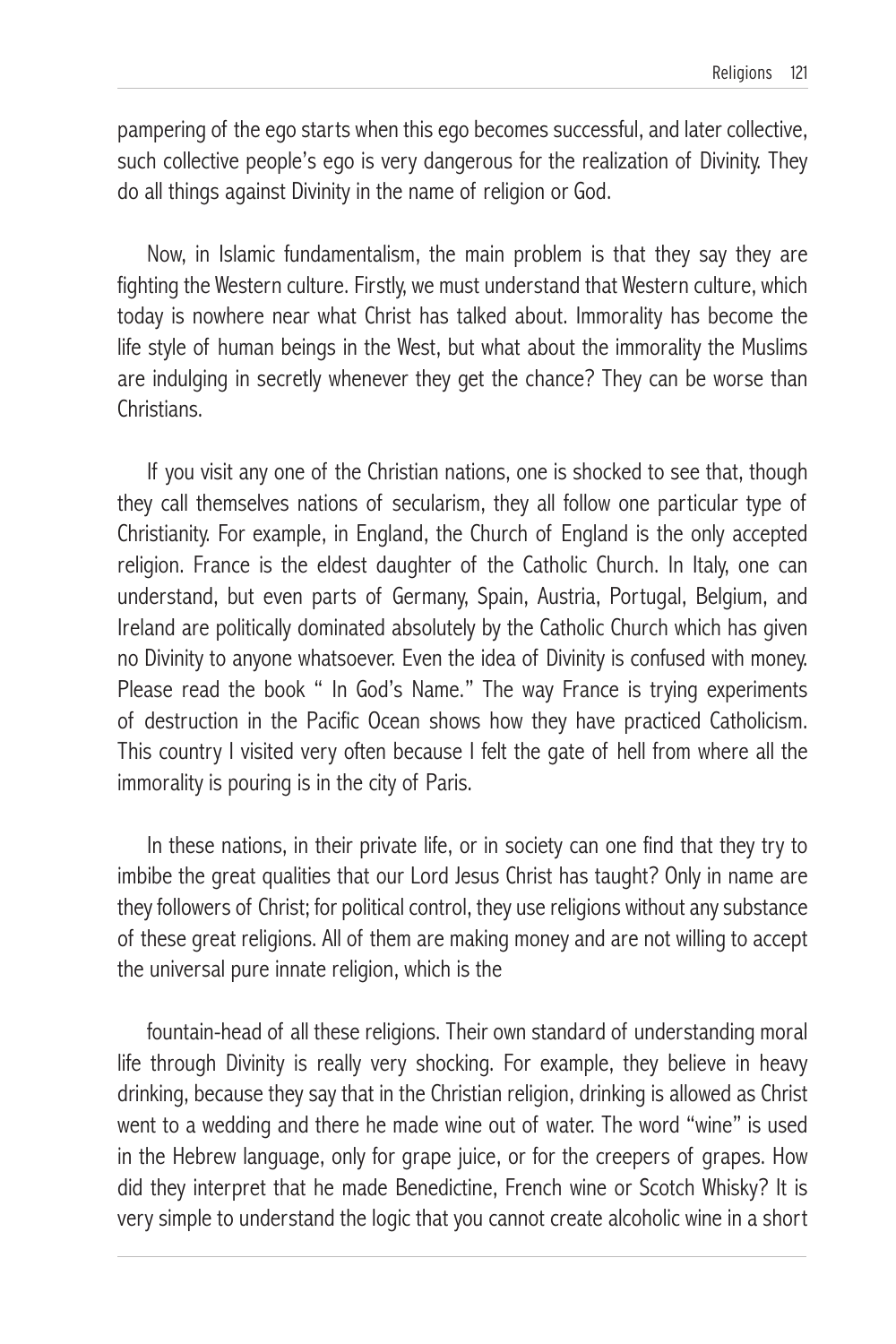time spontaneously. It has to ferment, and then it becomes a very good, expensive alcoholic wine that can cause intoxication. If it is a very, very old smelly, made rotten for ages, one can sell it for a very high price. This is not the same wine that was created by Christ at all. It is very easy to understand that he was constantly preaching for a higher awareness. Therefore how could he try to subscribe something like alcoholic intoxicating wine, which is anti-spiritual in nature and which reduces awareness to nonsense.

In Canada, I met a scholar who had a doctorate from some English university. To my surprise, he had written a thesis on how alcohol creates more awareness for Divinity. Moreover, many people in Europe believe that by taking drugs they can get a very high awareness to achieve their Divine ascent. It is all absurdity to the last limit, but who can tell them. They can't talk to you after six o'clock anyway, especially in France, as they all start drinking quite early. It is impossible to understand why all these people have taken to drinking in the name of religion and even when they give the communion of God, which they call in their language, Holy communion (it is given with wine and, some sort of rotten bread). How can any one believe that this wine and alcohol, which makes a person so sick and causes so many diseases and which is so dangerous for children to consume has something to do with the Divine ascent, because it is the blood of Christ, our lord. What an insult to the great life of Jesus, who was a pure incarnation for innocence, Logos or Aum.

Somehow, my luck has been to have a residence very near pubs and Churches when I was in London. I saw people going to the pubs and coming out, absolutely falling down, and others making a queue to go inside to take the drinks and come back in the same manner as the previous persons who had emptied their purses. Moreover, in the back yard of the big Catholic Church, lots of beer barrels come and go and that is the only activity for the whole week, except for Sunday. On Sundays, lots of drunkards men and women, sit on the stairs of this particular

Church, with the bottles in their hands, begging from the generous Christians who want to pay for the alcohol the drunkards consume. All this is in the name of God. Some of the drunkards said they are in communion with the certified Saints and Bishops who were buried in the Church. This is why they stick to the Church and also mug the passers-by as these buried holy men come in their dreams and forgive them. "With the permission of the Bishops who also drank like us we go to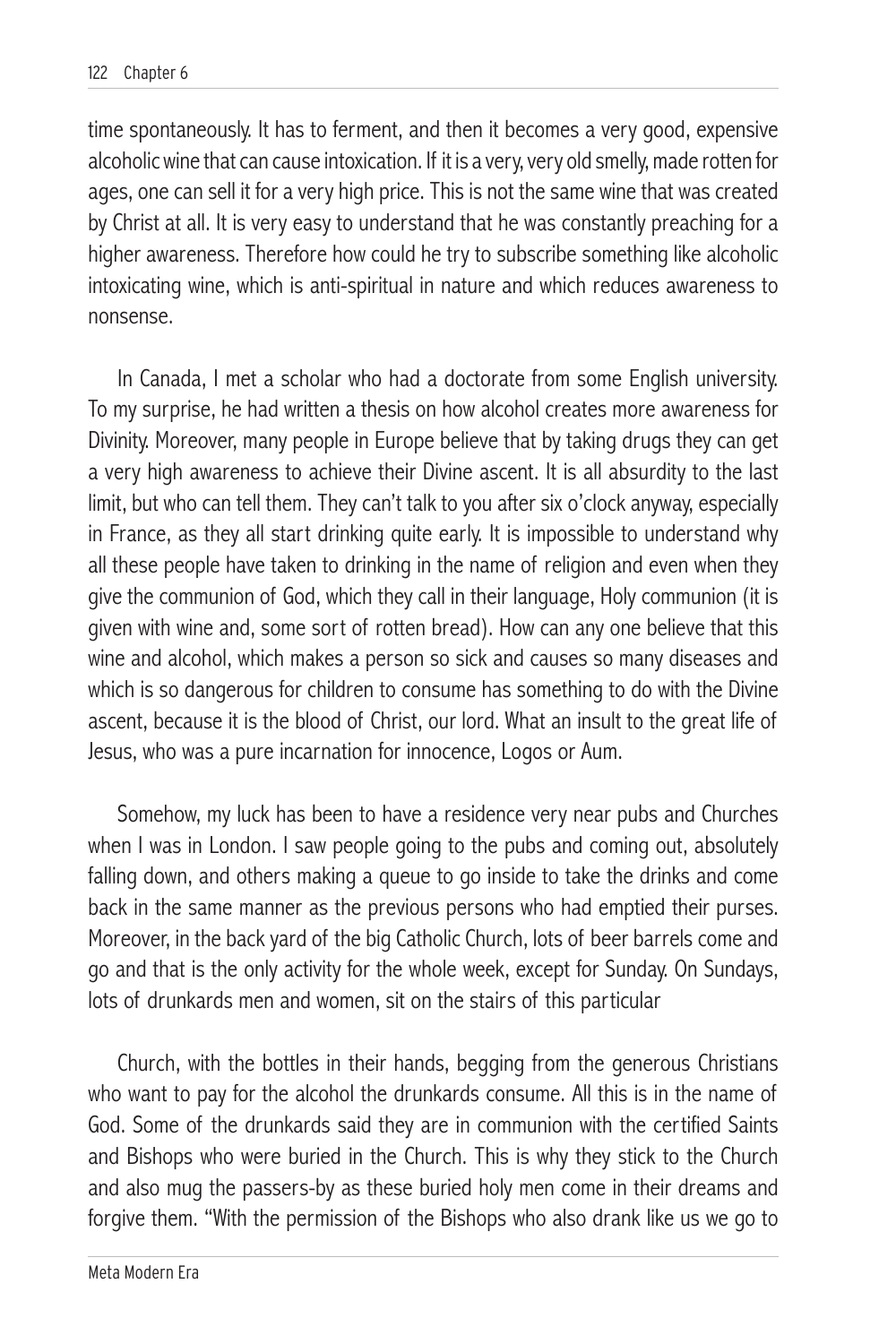rob others to drink." Here one has to say with great regret that many great saints and such were never recognized by the 'Church and were despised and tortured instead, because their Divine light exposed the Churches and the Bishops.

Islamic religion is against alcoholism, but if one Muslim gets a chance he can drink much more than an Irishman, Scotsman, Australian or Russian, who when they depart from an official reception where free drinks are given, squeeze the hostess with hand shaking who had to intoxicate herself to completely numb sensation. Thank heavens that some Muslims, though drunk, remember not to shake hands with a lady. In many parties, we found my husband and I were the only people who were Islamic, while all the Islamic people were drinking. It is amazing how secretly all these people drink. They perhaps believe if someone does not drink, or if they don't indulge in women hunting, they are no more manly. But when the women drink, they end up by fainting, talking about their own self, and the way they are tortured as Muslim women. I do not know if there is a fatwa sent for all such women. In India, a Muslim woman can be divorced after eight children without any proper provision. If some men do not drink, and control themselves with all efforts, they become abnormal. They think they are the most religious Muslims and have a right to kill everyone. They talk of hatred and violence in the name of Islam and suppressed morality. This has not helped anyone because suppressed morality is a poison for those who think they are pure and moral. These people become very hot-tempered and cruel and jeopardize the lives of others who are saintly and Divine.

The Sufis in the real sense were realized souls. In Turkey I met many who are seeking the truth. The poetry of Yunus Einre is absolutely heavenly. How could he speak about the global religion and about Divine Love? He described man as the most elevated creature created by God in his image. In India we had Nizamuddin Aulia, Ameer Khusro, Moinddin Chisti, Kabirdas, Shri Sainath of shirdi, Kanifnath, all saying the same truth about global unity.

 The other day, I was listening to a lecture of a Muslim Sudanese gentleman, who was speaking from Mecca Medina where they had a very big conference of Islamic people who have gone for Haj. I was really frightened that this orator who was showing his feats preached that the whole world should be forced to become Islamic. His face burned with rage and such fury emitted from his body's gestures. I had a friend who was very good at Arabic, luckily who was next to me, who translated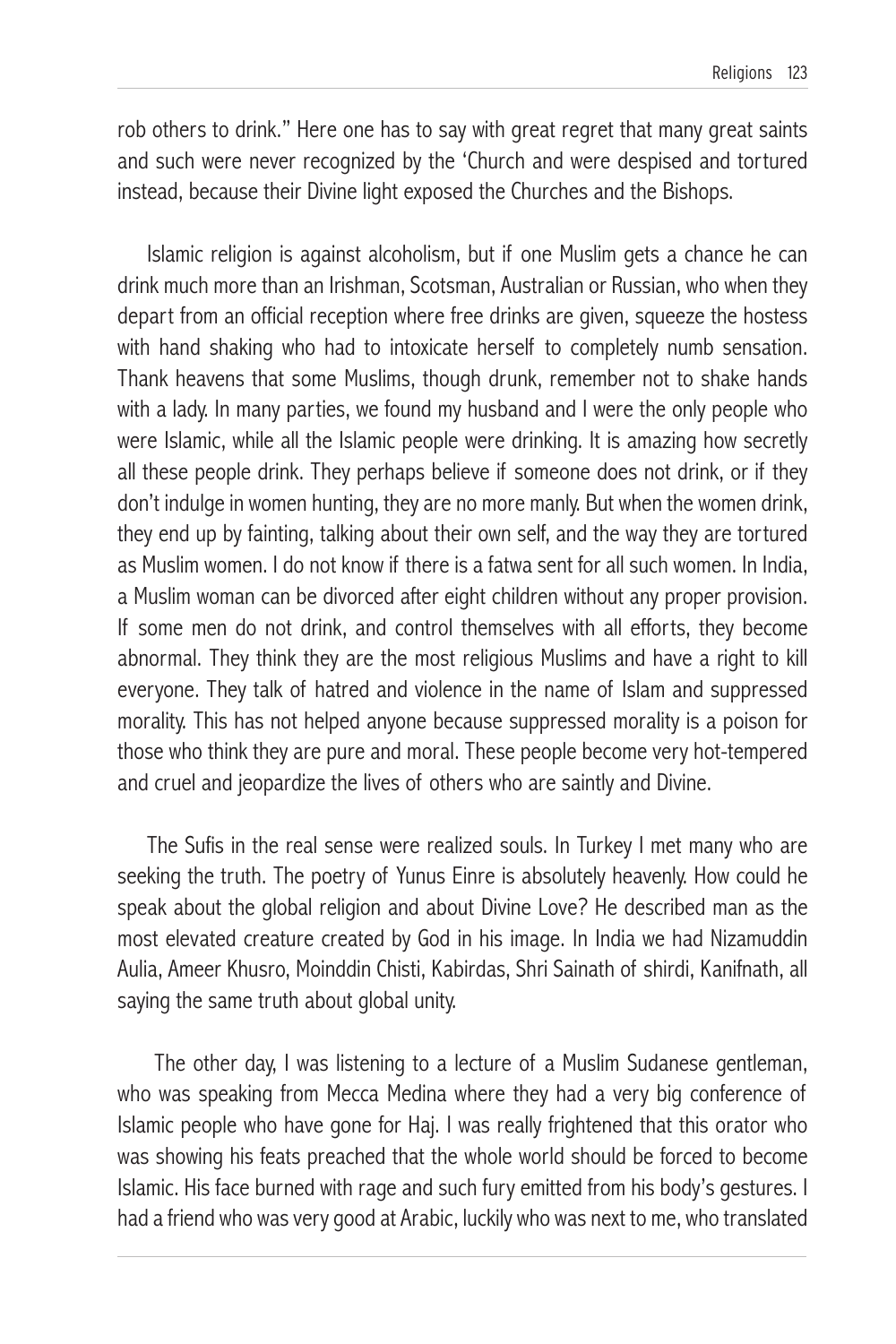him. This Sudanese spoke as if he knew absolutely what was right, as if he knew he was the master of the ceremony of salvation and as if this -savior of the world knew that he had a right to dominate the whole world with his poisonous ideas. About two days later we heard of the stampede, where thousands of people died in that holy place, just after his lecture. I hope this self-style savior is safe again to pour greater poison of hatred.

I went to Turkey, and then to Tunisia, and I found two types of people living there. In Turkey, Ataturk Kemal Pasa, who was another great soul, had brought freedom for women and a complete new vision of life. But as a result, the women who were educated or of rich families, and men of the same kind, were trying to get into the image of a German person in Turkey. They were so impressed by Germans. The reason they gave was that there are lots of Turkish people in

Germany who Praise the Germans for their skill to make good machines, and that is how they have imported this kind of new life-style. On the contrary, I feel the Turkish are very capable in every way.

A long time ago when invasion and occupation was considered a great achievement, the Turkish were ruling half of Europe. In art they are very deep and they are masters of ancient Moghul art even today. They are excellent cooks and tailors. They have all the talent, so it is very surprising how German culture which has no talent for art, even appreciation, has impressed them so much. They produce carpets called Hereke which are the last word in art as far as weaving is concerned. Their silverware, ornaments in gold and diamonds are beautiful copies of ancient Kings and Czars of Russia. The women whom I saw in the hotel had come for a wedding party. They were all dressed up just like very modern German elite ladies who are anxious to show their body as much as possible. It is the main principle of Western culture that the women should show their bodies as much as possible and attract more men. In simple words,

it is a prostitute's profession to do such a thing to attract men and to get favors from them. What is the need to attract men and flirt with them? What is the need for men to flirt with women? There is no commandment in the Bible or the Koran or anywhere to that effect. Flirting is sinful and creates a confused personality. Most of them get a very disturbed attention.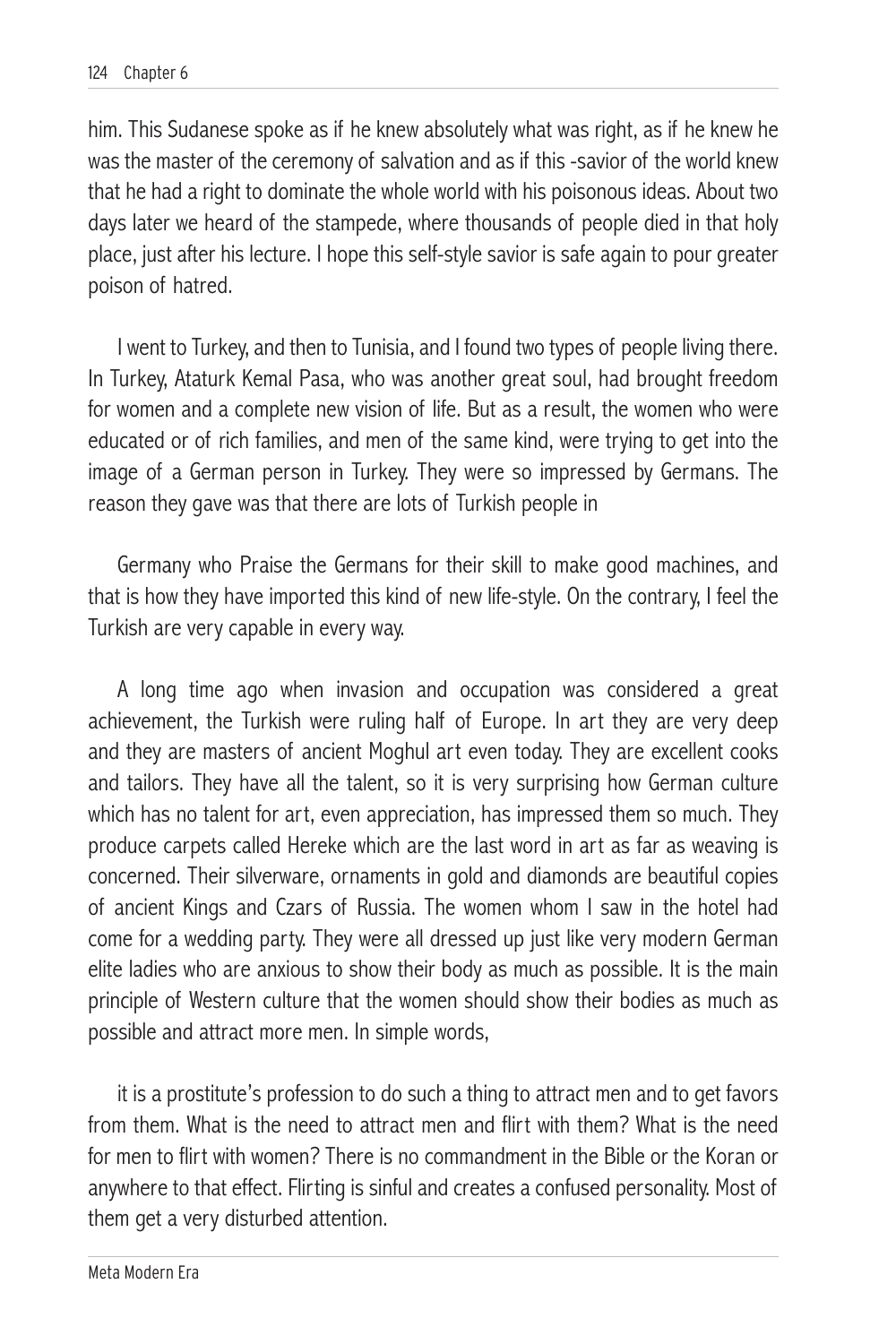As a result, the fundamentalists are opposed to this kind of Western infiltration into the culture of their country. I talked to these ladies and I told them: "Why don't you dress up like your own people? There is no Purdah in Turkey, but fundamentalist women wear Chadder or Burkha-like a shuttlecock. The Westernized women are afraid of them. They think they carry a dagger or maybe a gun hidden inside their dress. The religious ladies look also quite bloodthirsty. There is no peace in their faces. Why don't you take to the culture of your own people? The fundamentalists will be finished the day you give up this Western culture." To my amazement, I discovered that not only do they get their clothes from Germany, but also their cakes and food, while Turkey is the place where they make the best food and the best clothes in the whole world. It is some sort of slavish mentality that these women and men feel inferior and try to make up by copying the Germans, so called superior race of Germans who have no E.Q., no emotional quotient. They can flare up anytime. I don't think there is anything to copy in their culture.

Once I went to Munich and I saw a garden and told some people that I would like to visit that garden. They said: "Mother you can't go there." I was amazed, why shouldn't I go to see that garden. They said: "Because it is an open bedroom for so many people in the day time and also in the night. It's a collective operation going on there and you won't be able to stand it, you will just vomit." Thanks to the warning I didn't go inside that garden called the English Garden, because I would have been sick for days.

The culture of the West is very sex-oriented. For example, I went to Switzerland and we were going for a picnic on Lake Lauzanne, when one of the boys came running to me, "Mother don't go there'. I was surprised why he said so and I wanted to see what was happening. They said, "Mother all the women are half naked'. In Switzerland, imagine, it is so very cold and they were half naked. In England (Brighton) they started a Nude club or something like that, and the women entered without any clothes inside the water, which was very cold. A television man asked them: "How do you feel?" They said, "We feel very warm, very nice very good." I was surprised. How could these women, who were nude, tell such lies by saying that is very warm and beautiful? Maybe to spread their cult of nudity which they believe is the only way to Salvation.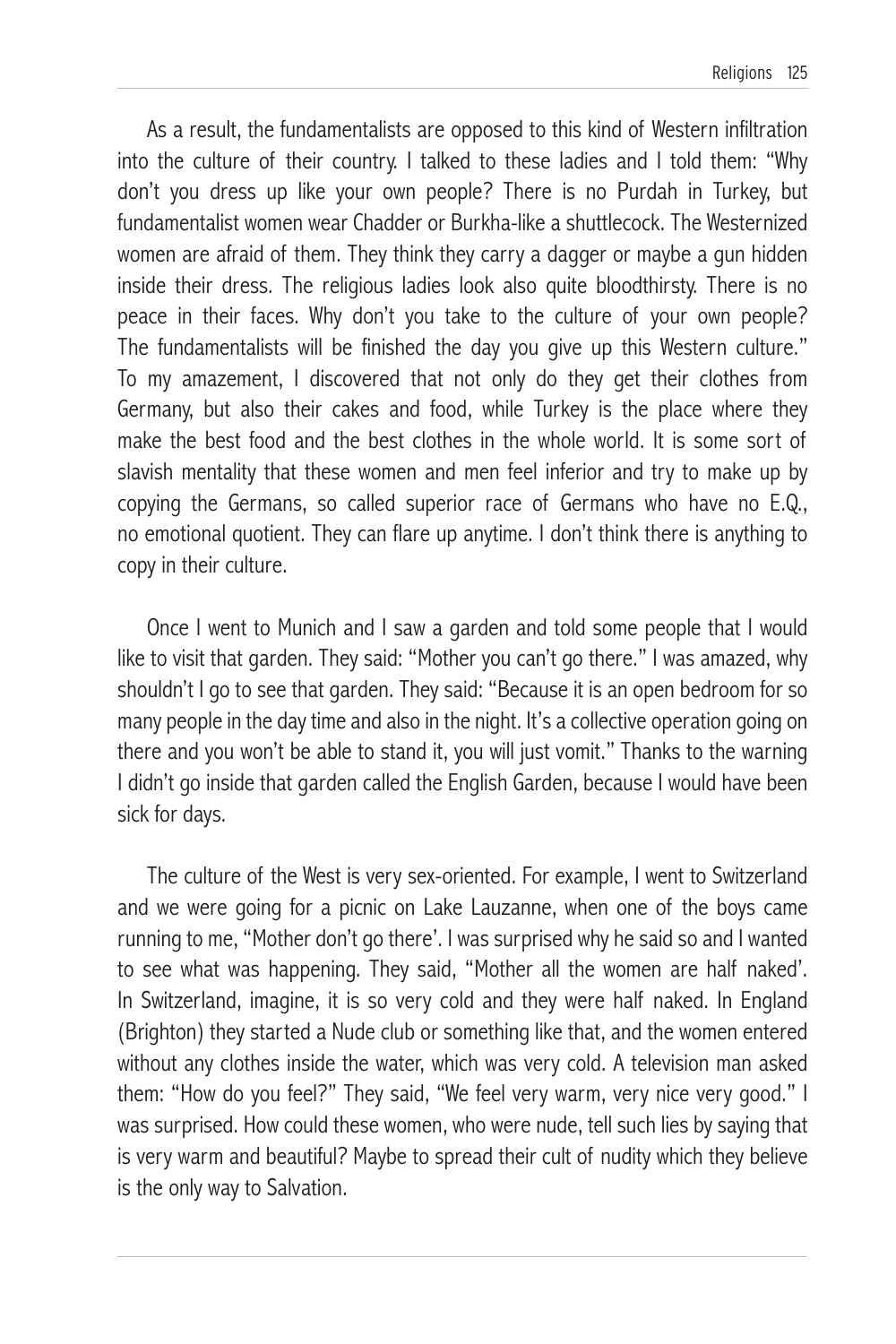On the whole, if you see, Western culture denies Christ who sacrificed his life for the sins of the people. Those who call themselves Christians indulge in all kinds of activities which are anti-Christ. When Christ came into this world in the realm of Divinity, one had to go through penance (Tapasya). Buddha and Mahavira had to do the same at that time. Christians do not know what is penance and they cannot sacrifice even a pin for others. They are very good at lip service and grabbing. Big conferences are held in the developing nations for monetary help. The developed countries pass resolutions, who pay for these conferences and the outcome is that nothing can be done for the poor countries, while Westerners spend their money to enjoy the hospitality of the poor nations.

Only after realization does one feel the collectiveness of the world, otherwise money is the only religion that is worshiped. It is the money that matters for itself. It is full of sensationalization, domination by the entrepreneurs. It is also evident that people have no brains of their own. For example, twenty-five years ago, nobody used to go for a holiday. Now during the year, they will earn all their salaries, slim down, make their bodies look very attractive and move to the seashores. Northern people in England go to the South and Southern people go to the North. It is the same with France. France is the worst. If it comes to shamelessness, no one can beat them. The south of France is something special. People really go amuck. They come with a hired lady friend from some school or college, and under the open sky, they insult the ocean, which is unfortunately being polluted by oil spills. This is another story, where many ships carrying oil deliberately wreck to create an accident, to get a lot of money from insurance.

It is a common practice that you cannot travel on Fridays and Sundays anywhere, because there is such a lot of traffic on the way of these mad people running away from home, going to the sea and sitting in the sun and consequently developing skin cancers. Christians are supposed to attend Church or at least pray at home for the well being of all human beings or at least for the well being of Christians. But they carry bottles of alcohol and sit in the sun the whole day. Nowadays, the Germans run after the sun and travel even to South Africa. I am sure that one day; they will come to India to sunbathe and then develop cancer of the skin (a good income from the tourist for Indian doctors who treat them). All this goes on very well in the West, and there is no limit to what extent the hankering for shamelessness, the vulgarity and prostitution works.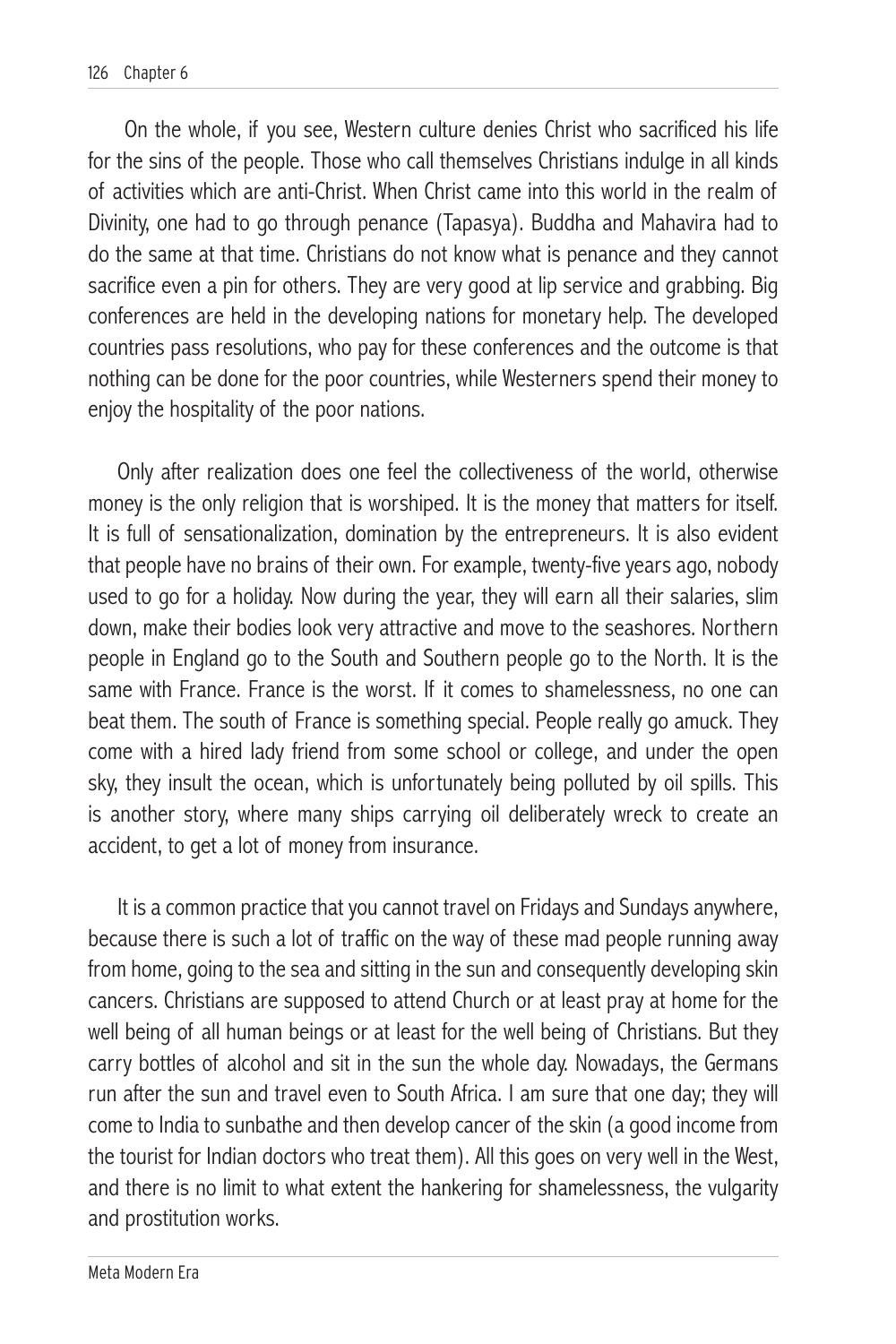All people from the developing countries, who go abroad, first feel amused and then extremely interested by these gimmicks of lifestyles of the Western people. Even in India, the curse of modern culture is evident in so many cities, with nudity and immorality which are against Divine culture, already well planted. The Indians are taking to the bathroom culture of the West, where people only bathe with perfumes. Indians have a great sense of personal cleanliness. If those people, who cannot even keep their bodies clean, how can they even think of keeping their mind and their hearts clean. The whole trend is towards getting more dirty, more vulgar, more shameless and behaving more absurdly towards the Divine. As a result, they are suffering from mysterious and incurable diseases and they do not want to accept the basics, that their culture is of anti natural living style.

Ego is anti-Christ. As they don't respect themselves they also do not respect others. Thus, the people in the West are extremely egoistical and arrogant. They feel that if somebody is humble, he is a weak- person, while Christ has said: "The meek will inherit the earth." They advertise openly about their ego and what things can please their ego. I have seen advertisements about smoking stating that it makes you look egoistical, handsome. The training of children in the West is to develop the ego. Also, very surprisingly, children are told to grab things from others rather than to share with others. I am talking about democratic countries where there is no understanding of compassion and humility. Although they are Christians, they do not practice Christianity at all, that Christ our savior taught.

So the fundamentalists of the Christian religion have now become a new type, those who believe in a new culture of people. They go to Church with their skinheads and on their return they kill Hindu ladies who wear Kum Kum (mark of marriage). They worship Christ and call themselves "dot busters" and look like lousy vagabonds. They never wear any suits anymore; neither do they have any proper dresses. They wear the same clothes for the whole year and hold very high positions in the media or in other organizations. People laugh at a person who is not in this kind of lousy, shabby, repulsive attire. One has to appear rustic and innocent like a primitive villager, while the brain is ultra modern. Islamic fundamentalists believe that they are fighting these Western modern fundamentalists, who believe in all kinds of absurd modernism.

Even in art, in writing and also in expression in different types of literature, you find that books, which are popular, are usually very grotesque, extremely vulgar and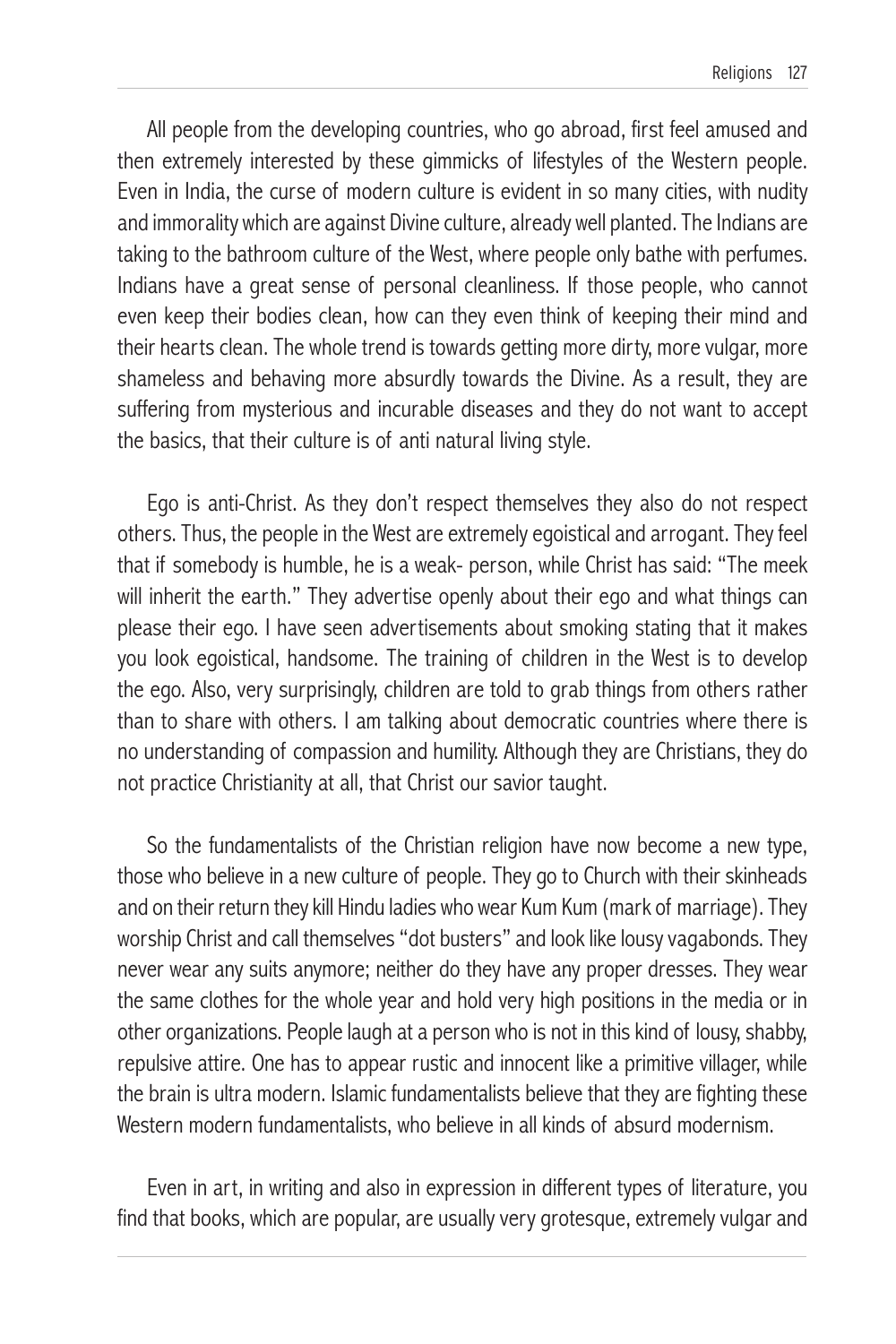full of filth. One has to be very careful not to read those books because one may end up with nervous diseases.

France is full of these ideas and perhaps all these ideas really come from France, where the politicians, at a very high position, have keeps who can become Prime Ministers. There is no ideal for the people to follow. Idealism ended with Marie Antoinette, who was killed by the public, who themselves had become bourgeois. All their lives have changed and they have taken to all the mannerisms of the bourgeois which they condemned and therefore hanged their king and queen. Thus, we have a society of very licentious and vulgar people. The qualities that were very important in the west were given by Christ, but nobody cared for them. Some frightened French Sahaja yogis wanted to save their children from the immoral society of France and they send very few to our school of Sahaja Yoga, where children from all over the world come. But the Catholic Church had a blind folded organization called ADFI who gave the school too much trouble for one boy. As a result the school has no French children. They were afraid these French children might become moral and maybe absolutely misfit in the Catholic traditions.

It has become a very immoral society all over the democratic Christian community. The effect of this Christian culture is worse I felt, in Tunisia, because I saw the ladies of Tunisia dressed up just like French women with very scanty and transparent clothes. And they told us that the Muslim fundamentalists are constantly threatening them. I said, "Why do you follow these cursed French women? What is so great about French culture?" It is said that in France the

housewife is allowed to have a profession of a part time prostitute. If this is so, why should you take to a culture which is absolutely against your religion and against your country. The Tunisian ladies really understood this. I said, "If you dress the way Tunisian ladies dress and behave with culture, then the fundamentalists will have no grounds to fight." The Fundamentalist Muslims

have certain grounds to say that they will kill anyone who takes to this culture. But they have also to understand that the stand that they have taken of forced morality is absolutely absurd. With this kind of stand, they cannot change the onslaught of Western culture. They themselves are secretly leading a very licentious and perverted life. The yoke of morality is only on women and not on men. This lady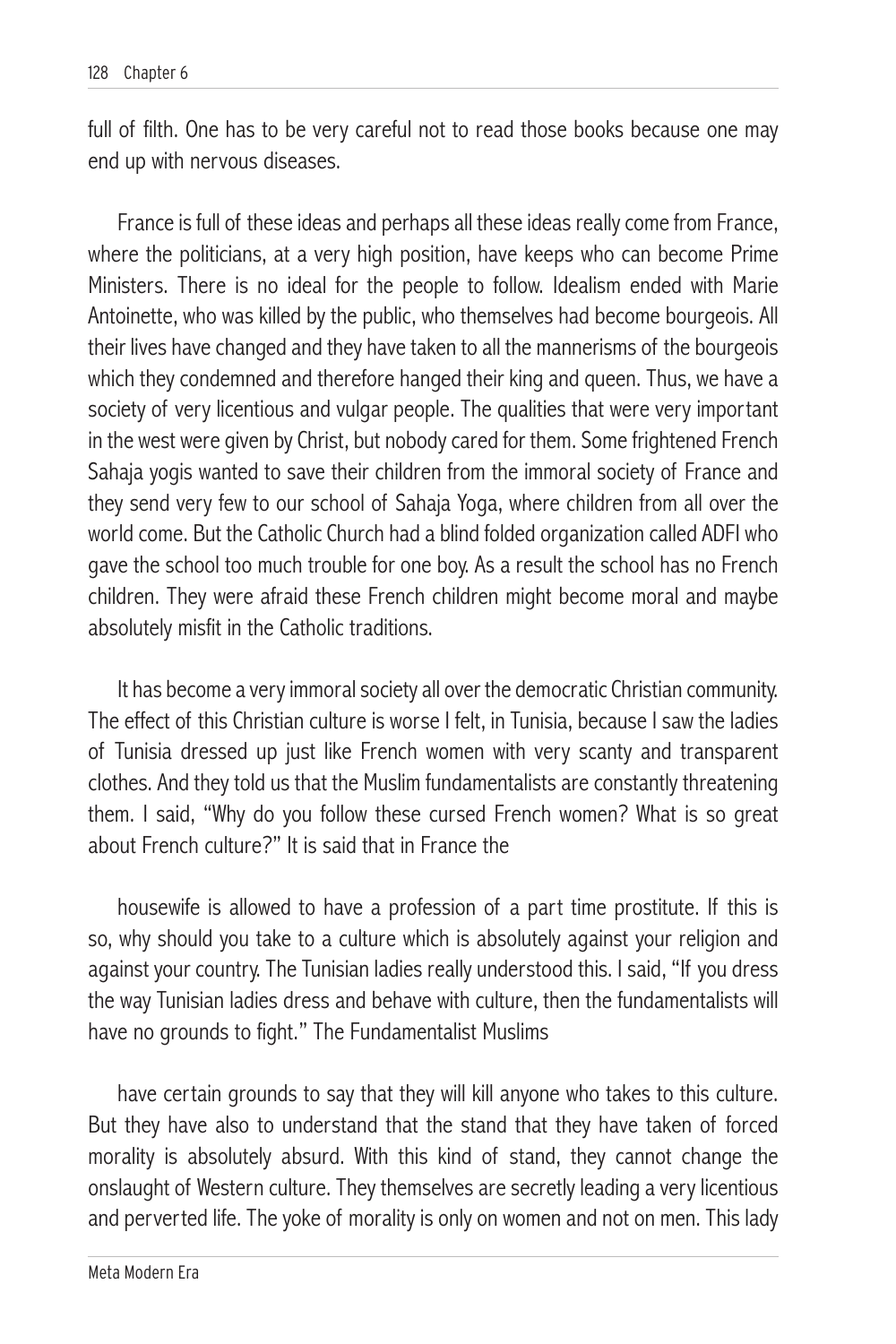Taslima Nasreen, I was surprised to see wore jeans and smoked. Is this the idea of freedom she has about women. Her superficial transformation cannot justify her stand against the atrocities on the Muslim women.

Every one knows very well that Muslim women are under great financial pressure. Once I was going to Aurangabad, and on the way my car failed near Daulatabad, meaning the city of wealth. Here there was a crowd of Muslim women. They were filling water from a tap, which was broken, and I got down from the car and started talking to them. They were all Muslim women who were divorced (Tallaq) by their husbands. Each one of them had seven to eight children and very very little Meher compensation was given to them. They were just starving. They were taking the water from the tap and they said that sometimes they got some work on the roads, when they were being repaired or some new roads had to be made. They lived in some sort of a shelter, which had broken tin pieces, or some dried leaves covered with tins and stones to hold the tin pieces together. Some houses were made of ordinary mud – worse conditions of living. They said that in the rainy season they slept under railways bridges — absolutely the lowest and the poorest women trying to live with their children, half naked and starving. They told me that some of the children had died and they could not get any money from their husbands. The husbands say 'Tallaq,' 'Tallaq,' 'Tallaq' three times and they are left absolutely alone on the streets and they have to go on like this till they die. There were so many women there and tears started coming down my eyes. I just couldn't bear it. Even when I think about all of them. I wonder what this religion of compassion and love, of Rahim and Rahmat that Mohammed Sahib had talked about, really is. It is a furnace of fear and constant torture leading to death. Who will save these women?

So many of these Muslim children are dying because their parents are divorced and they don't know where to go. But there is no way of getting out of this miserable existence. There was one very important case, the Shah Banu case in our country where a lady said that she should get some money from her husband for her maintenance. In this our country there has been a big problem because the people at the helm of affairs are constantly trying to appease the minorities. They call it secularism. The party in the majority is ruling in this balancing way, by appeasing them all the time and agreeing to whatever atrocities they commit. We have Muslim law and Christian law, separate from the general law. The Christians cannot get divorced according to Catholic law. In the Shah Banu case, though the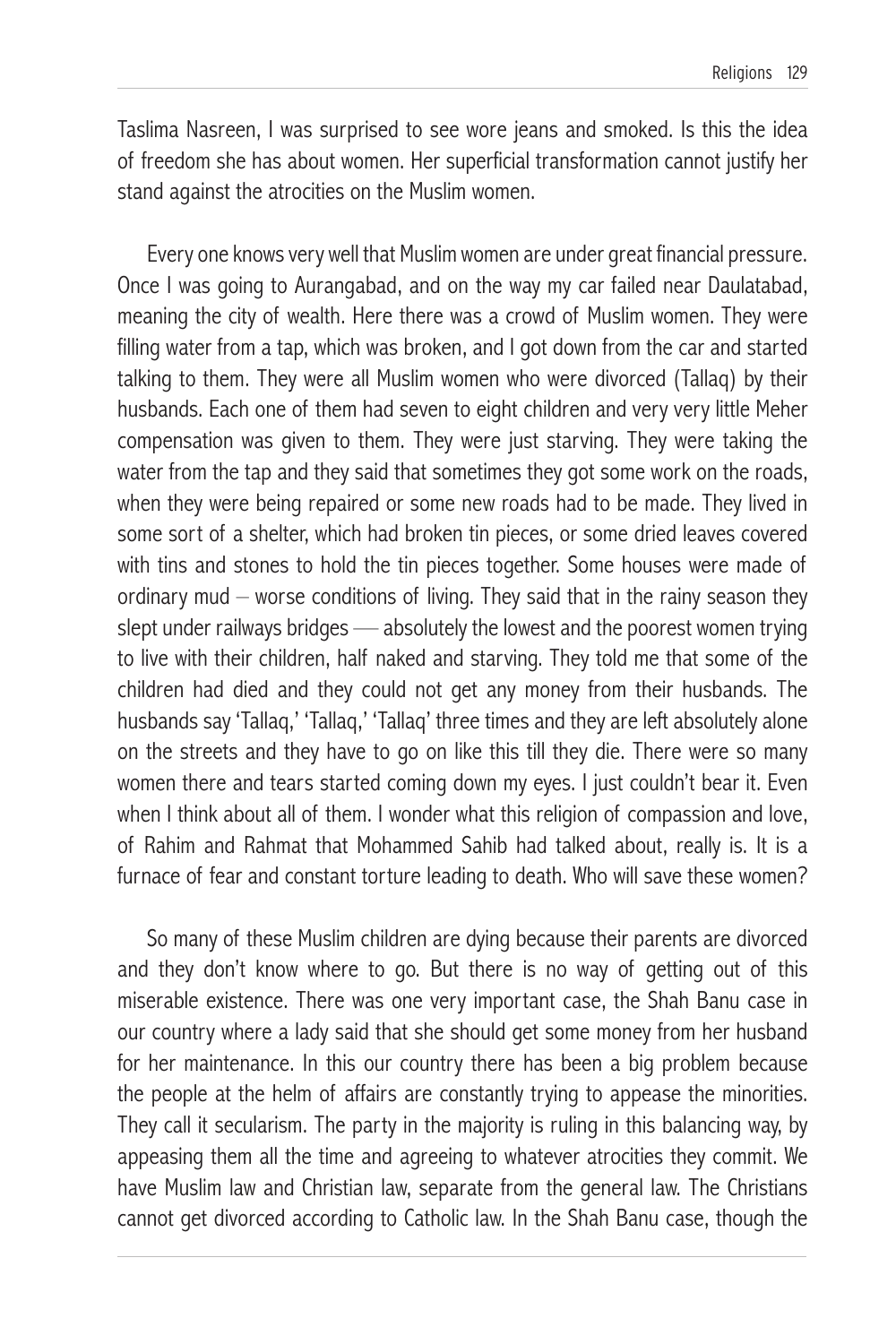Supreme Court had said that this lady should get money from her husband for her maintenance, the then Prime Minister, Mr. Rajiv Gandhi, refused to accept the verdict of the Supreme Court saying that Muslims had to agree. Unless at least one Muslim man supported this, he would not accept this verdict. No Muslim came up to support the verdict. Are they so frightened of Fatwa from Iran or from the Indian Muslims? Why, do they not think that this problem, which their mothers had faced, may have also to be faced by their own sisters and daughters. This is the limit of things that are happening in every country. We find the fundamentalists torturing their women and using Koran in a very wrong way. They themselves are very licentious and aggressive and big drunkards. It is unbelievable that they do not know what they are doing and continue to degrade their womanhood. So women will, if there is no fair play of justice, take to Western life-styles. They think that is the only escape.

I met a Russian who asked me why the U.N. was helping the Muslims in Bosnia. He said that Russia had problems from Ajarbaijans but had managed them, and also controlled matters in Chechnya. The U.N. does not know about Muslims because they have many Muslim nations as members. Once they get hold of Serbia they will convert the country into Islamic Fundamentalists, as they believe it is jihad time. They produce many children to increase the population in a democracy. Now Russia is a democracy and how can we have a nation based on religions in a democracy. I was shocked at his perception of Muslims. I have such respect for so many Russians. I wish they could accept that this is not jihad time anymore but Kiyama time, the resurrection time, the blossom time. Are they going to miss it?

Both things are wrong, one has to understand that all these religions were born on the same tree of spirituality and that people have plucked the flowers and are fighting with these dead flowers. Of course, there are some absurd things, which grew with misinterpretation and interference from unholy people, which are common in these religions, which are like orphans in the hands of anti-God people. For example, Jews, Christians and Muslims believe that when they die their bodies will come out of their graves and they will all be resurrected at the time of resurrection, at the time of last judgement, at the time of Kiyama. It is so illogical to think of what will remain inside those graves after five hundred years. Nobody wants to think and understand that it is not the body but the soul that will come out of these bodies, be born again as human beings and be saved through Kiyama that is the Resurrection. Who will tell them? No one can talk to them. As soon as one wants to talk, they react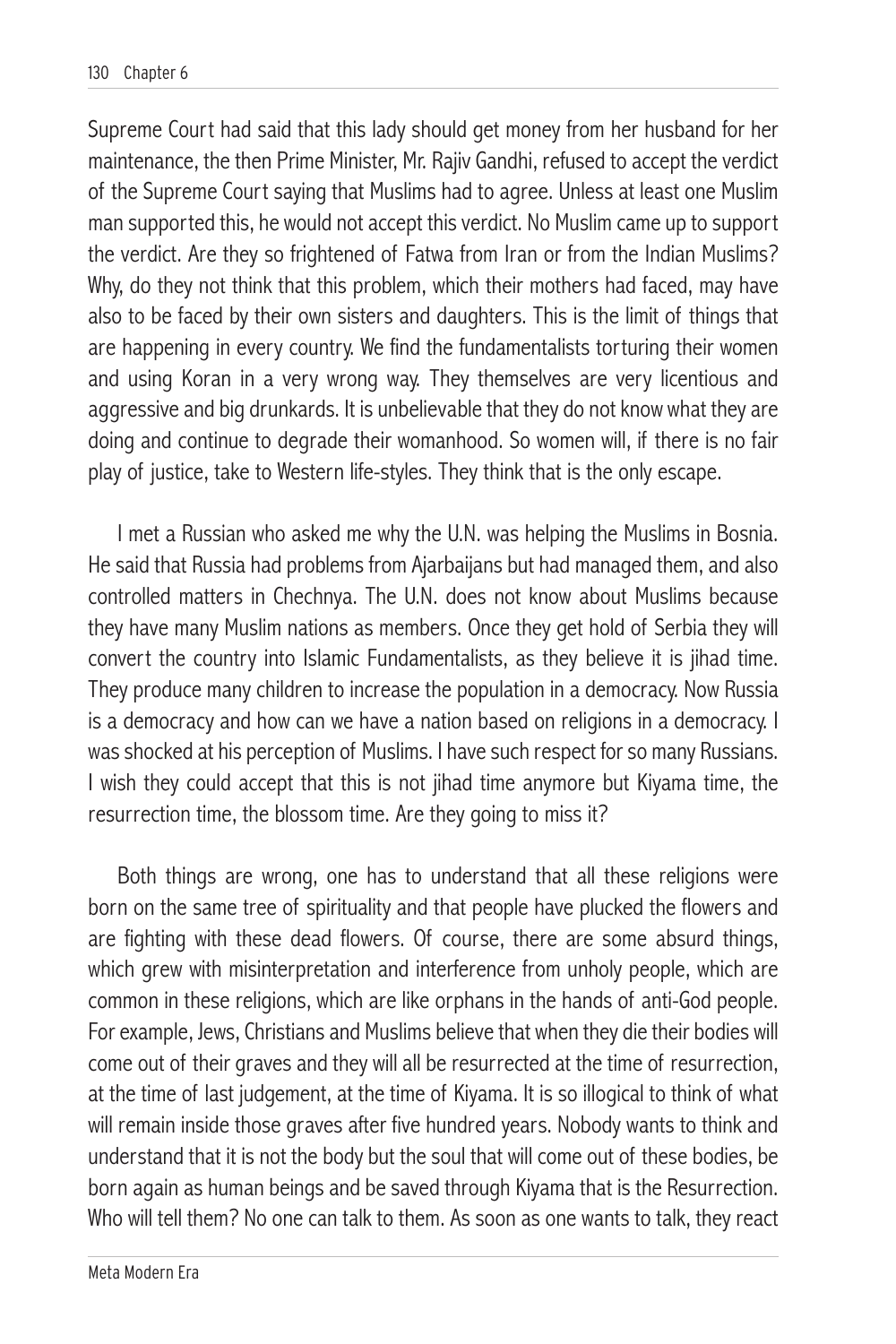and one can be killed. That is the only thing they know how to kill to stop all the real knowledge to understand. Mostly they are uneducated, those who are educated also try to influence them because they get the power over them. The greatest problem with the fundamentalists is that they have no compassion because they do not understand and love Mohammed Sahib, as to who he was and why he came on this earth. They do not know the reality. They just think that they are right type of people and that they can kill as many human beings (Kafirs) as they want, and they can create as many problems as they like, and they can destroy the rest of the people who do not follow their fundamentalism. We find that fundamentalists do not know the fundamentals of religion, on the other hand the people who think they are very modern also don't know where this modern mind is going to take them. What a shock is awaited for this modern man who has lost faith in God. Both ways they try to do things, which are in no way helpful for global peace or for the ascent of human beings, by which they will have their own peace within their heart. The reason is that mind is an illusion, the brain is the reality. The mind creates ego and conditioning which in turn controls the mind.

Actually Hazrat Mohammed never made Islam an exclusive religion in the Koran. He very respectfully talked about Moses, Abraham, Christ and his mother, one after another. Even so Muslims believe they are exclusive. Jews and Christians also believe theirs are exclusive religions. There is another problem -- they believe that Mohammed was the exclusive messenger of God and Christians believe that Christ is the last word, while Jews believe that their savior has yet to come. If these incarnations were the last ones why did Mohammed say I will send you the twelfth Mahadi? Also why did Christ say that he would send the Holy Ghost? We cannot say how long the Jews are going to wait for their Savior to come. They are wailing and crying before the wailing wall wearing the Torat in small amulets, but actually the most important thing for them is to collect the money that they have lent and buy diamonds at any cost.

Muslims who are not educated enough to understand Koran in original believe that they are the soldiers of Jihad which is led by some very clever ego-oriented educated people. They have not even read the Koran, which was edited forty years after the death of Mohammed Sahib. The editor himself was the most cruel man, who killed Hazrat Ali, his two sons and two other Khalifas. It is said that the mother of this fifth Khalifa ate the raw liver of the fourth Khalifa. In this Jihad, how many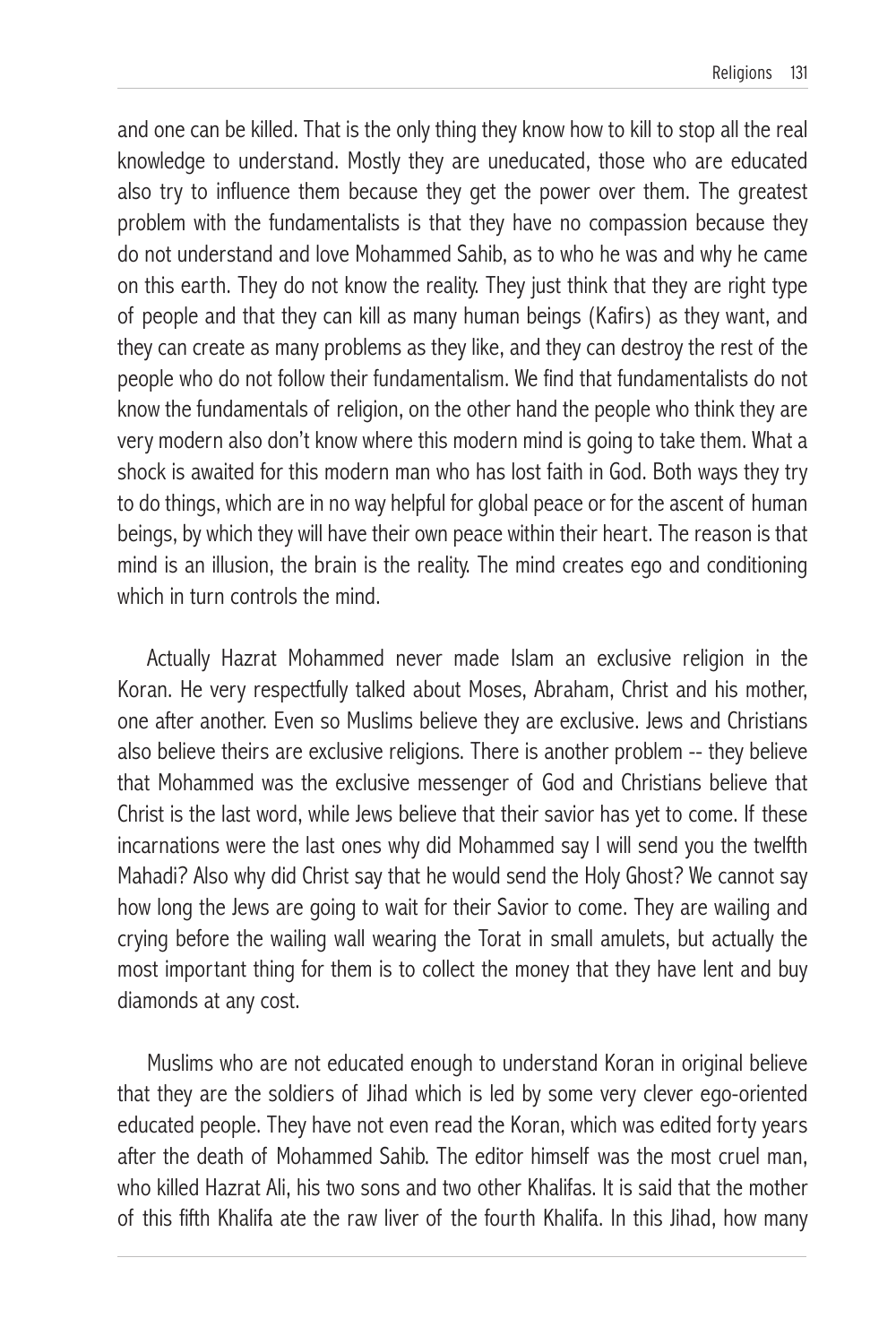Muslims are going to die? On one side they produce more children to create a Muslim majority and on the other side they are getting killed in thousands. The Jihad has become imminent and the Muslims are a real threat to peace and progress of every country they live in. Mohammed Sahib has already said: "If you do not know yourself you cannot know God.

The only way to get over this brutal image is to become a Wali or a real Sufi. This is what Muslims need: the achievement of peaceful existence through selfrealization. The same is the case with Jews and Christians. They believe in the same Bible, Muslims believe in the Old Testament as well as the Jews, but they nevertheless kill each other. It is painful and extremely heart wrenching that when in the whole world people have been able to enter into the Kingdom of God as promised, all these fundamentalists of different religions are killing each other. May God bless them with sanity and wisdom. They should get their second birth. "Know thyself" is the beginning of the ascent.

One can understand why Judaism, Christianity and Islam, all these three religions, became extremely aggressive. In the beginning when they started, there was a lot of turmoil, disturbances and aggression to the point of destruction. As a result, to preserve and to protect themselves, they started a religion based on war. They talked of love but revenge became the hidden main stream of their religions. Moreover they follow "a Book" each separately. They are lost in the web of words (Shabda Jalam).

There was a development in India also on the same lines. When the Hindus were oppressed by the invading Muslims, the need arose for a new force to fight this scourge. As a result the Sikh religion emerged. Every Hindu family in the Punjab was asked for a son, perhaps its eldest son, to join the Sikh religion and to fight Muslim aggression. The rest of the Hindus remained passive and in the pursuit of their ascent. There are other religions like Buddhism and Jainism. These religions believed in suffering and in tolerance. They also believed in compassion. Despite this, gradually some of their followers who had become very mentally equipped by reading books or ritualism went into many divisions. Some Hindus formed a new religion called Arya Samaj against the orthodox Hindu ritualistic religion, believing in the formless power. The people of this religion are extremely aggressive in their arguments. They are another type of people who believe that they know everything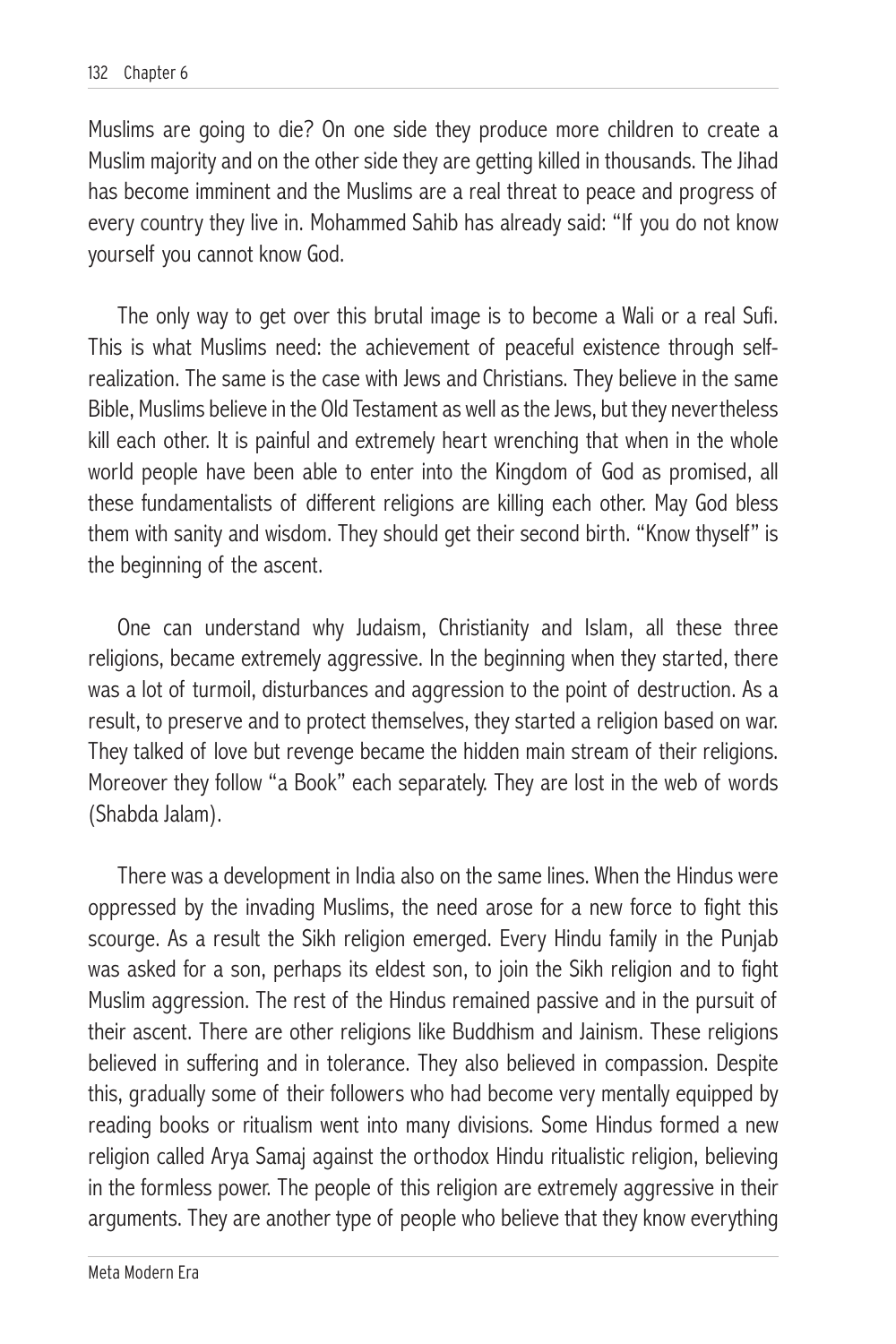about spirituality. It is difficult to talk to any one of them or to convince them that they are still on a mental level. The Hindus believed in tolerance. But after some time they too became very oppressed by the Muslims and Christians and started to take to a very defensive attitude of fighting.

Then there are the Chinese religions, which believe in non-violence more to animals than to human beings. So all these religions, so great, so sublime were brought to some sort of a new form, which had aggression, built inside it. These conditionings of religions have separated human beings. The only way to solve this problem is by understanding that all religions in their essence are the same and all the religions must be respected. One person should not belong to one religion but to all the religions or to the religion, which is within himself, innate and enlightened. And this religion is in everyone, so we can call it a universal pure innate religion. This will give the real meaning of Gandhian secularism, which is not for votes as in India presently practiced, but for establishing inner innate unity.

In the Hindu religion it was believed that every human being has the reflection of God in his heart, which is the Spirit, the Atma. If that is the case, how could we divide Hindu society into different castes? In the beginning of civilization in India for thousands of years people followed caste according to the nature of the person. This is called as 'Jaati' meaning the aptitude of a person. A person who has an aptitude to achieve the Divine was called 'Brahman'. These people had to be absolutely pure, totally away from power and money. The second group of people were called 'Kshtriyas' who were power oriented and were responsible for protecting the people who were innocent, religious and oppressed. The third caste was called 'Vaishyas' and had interest in business and in money making. The fourth one were the people called 'Shudras' meaning people of the lower awareness who just wanted to serve other people for money by very menial services. But this was according to the innate aptitude and liking of a person and never according to the birth.

Later on Shri Rama who was one of the incarnations on this earth, showed in his own life that he respected people for their aptitude. For example when Shri Rama was exiled and went to a forest, he met there a poor old woman called Shabari who was of tribal caste. She offered some berries to Shri Rama with great affection and devotion. She said: 'Please eat them because they are not at all sour. I have already tasted them." The food or fruits tasted by somebody else are not to be eaten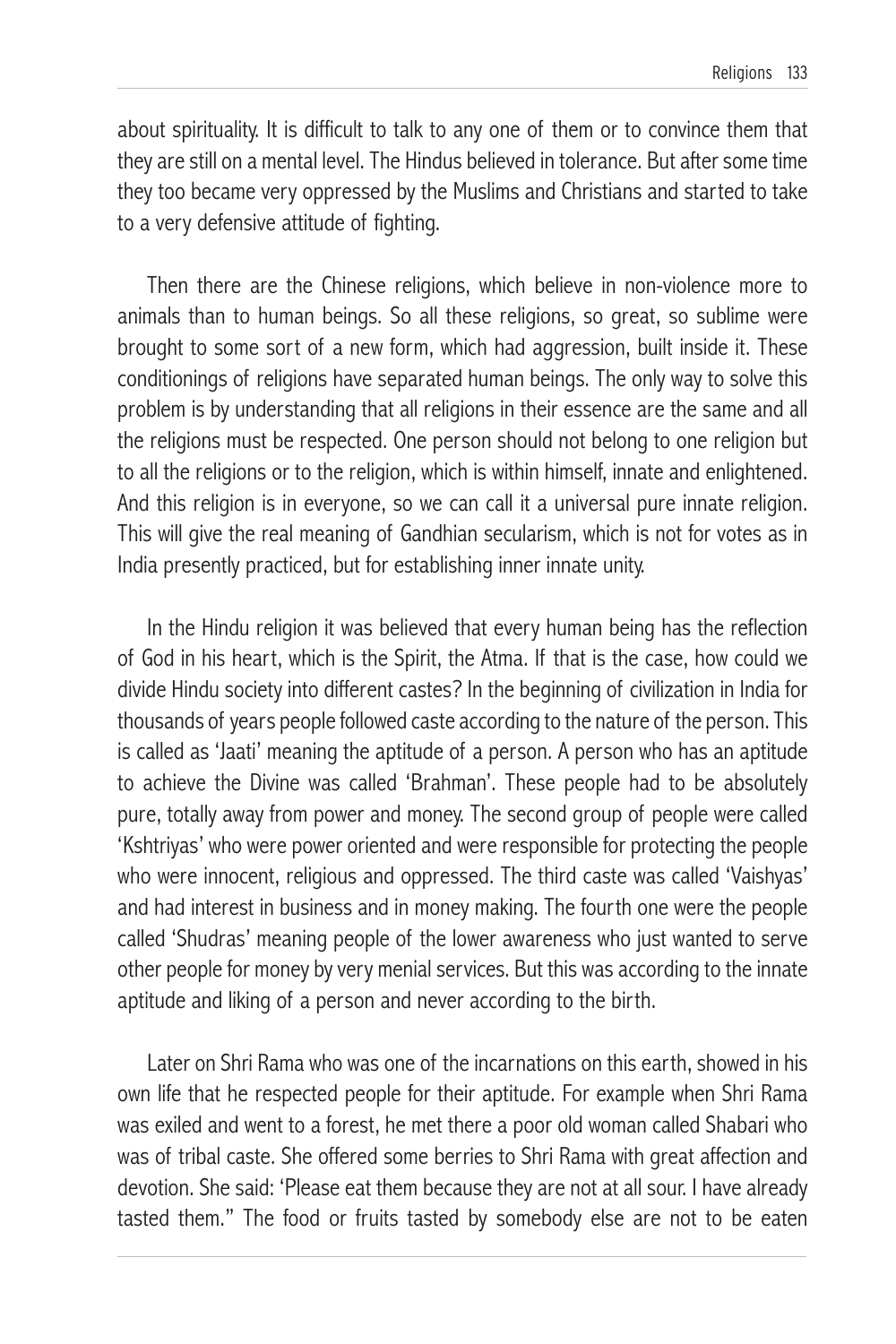(Uttishta). If someone has bitten off even a part of a fruit, that fruit is no longer pure and cannot be offered to another person, certainly not to an incarnation. But Shri Rama was greatly moved by the love of the old lady. He accepted the berries with much joy and ate them.

He praised their taste and gave some to his wife, Sita. His brother Lakshman, felt rather jealous and asked for some berries for himself. There are many incidents where Shri Ram gets very friendly with people who were not of very high castes. Also his own Ramayana, his life story, was written by a fisherman who was a dacoit. This fisherman was transformed into a saint by another heavenly minstrel called Narada. Of course an ordinary fisherman who was also a dacoit had such respect for Shri Rama that he wrote this beautiful epic, the Ramayana.

Then came Shri Krishna who was also born in a family not of Brahmans and not of Kshatriyas but of the milkmen who were not of high caste. Shri Krishna himself from childhood performed so many miracles. His life displayed that the birth of a child in a particular family was not the determining factor as far as his 'Jaati' or his caste was concerned. He used to go to Hastinapur and there instead of eating food or residing with people of high caste, he would live with the son of a maid servant who was Vidura, a realized soul. Vidura was a low caste person but Shri Krishna would always go and visit and stay with him and have food in his house and not with the kings of Hastinapur.

Later on the caste system became based on the birth of a person because selfish people wanted their children to have the privileges of a higher caste without any aptitude. So the caste of a person was determined by the caste of the family in which he was born. Identification of a lower caste or a higher caste by birth was never the initial idea. Also the Goddess Durga knew two classes, Asuras or Rakshasas (Satanic) and Bhaktas (Devotees). It is difficult to say when Hindu society accepted this destructive caste system by birth. Perhaps also some fanatic priests introduced this curse through religious books by their own alterations. This is a very common phenomenon in all the religious scriptures where some fanatic or woman hater has put his own ideas. How can we take these scriptures as pure or fundamental and follow them word by word? They were not written or edited by the creators of those religions.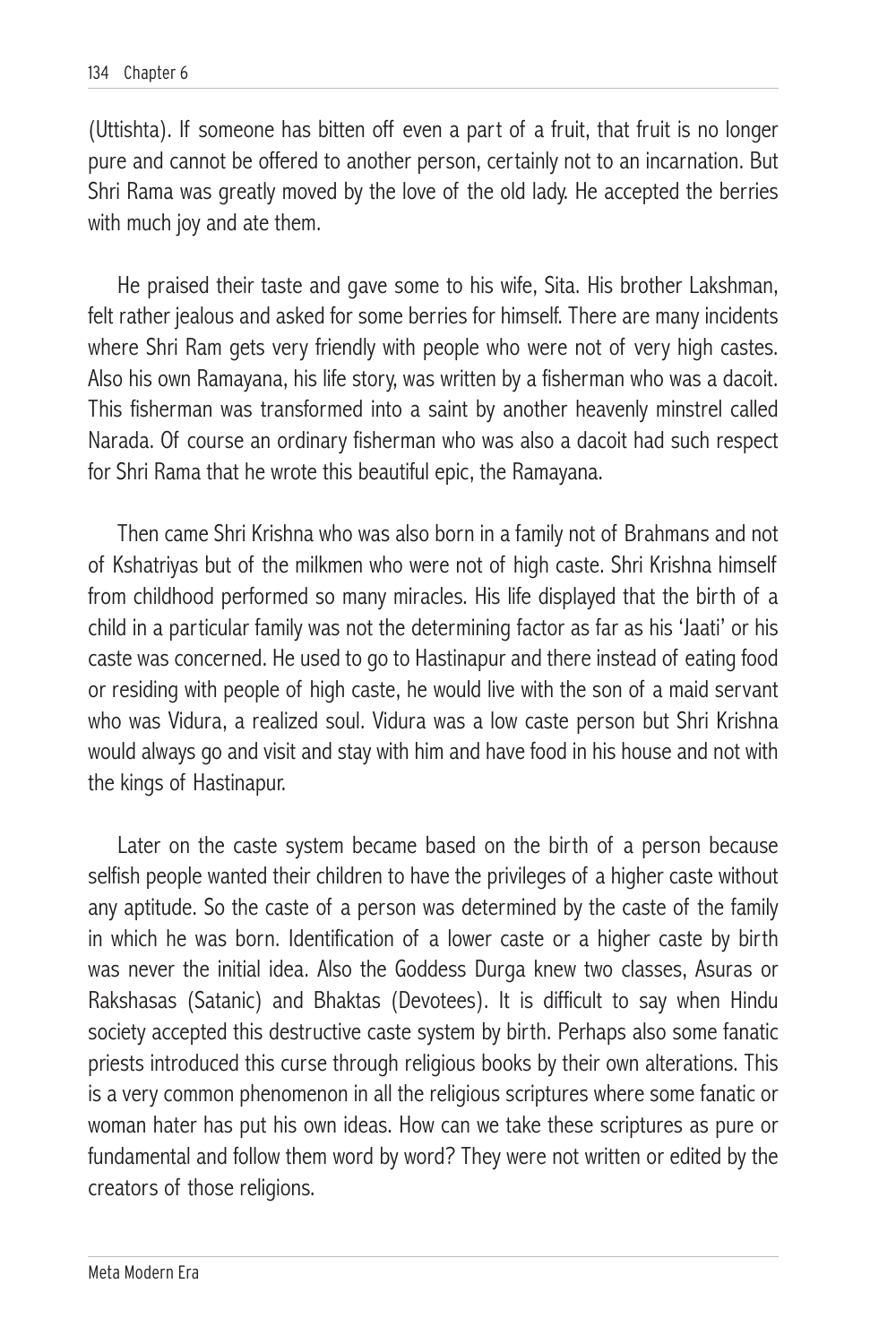In India we have had many great poets and saints who were realized souls born in a very low caste. We also had great poets and saints among the higher castes. This establishes the fact that caste based on birth does not determine the spiritual quality of a person. All these poets and saints respected each other and cared for the upliftment of human beings. These saints never felt that they were of a very higher sophisticated class or that they belonged to a lower caste. The Hindu religion is not exclusive and that is a great blessing. It does not have one book to follow. There is no organization of the Hindu religion. There are Shankara-Charyas but they do not have powers like priests or Mullas. Moreover, it seems that Hindu people worship anyone and accept all the saints, whether Hindus or Muslims.

Today, the Brahmans have become power-oriented and Kshtriyas are of course power- oriented; so they are constantly fighting for power. All of them are definitely money-oriented and they make money, by hook or crook, in whatever positions they are. This was not allowed even for Vaishyas. They had to have a proper demarcation of right and wrong and they were not supposed to grab money from people and to make money out of poor people. I am sure the law of polarity will act and all those cheats and exploiters will be very soon exposed.

The word Hindu was coined by Alexander the Great who came to India. He had to cross the great river Sindhu, meaning ocean, and he could not pronounce it properly so he called it Indu and thus Hindu became the name of the religion that Indians followed. While the English ruled they called it Hindu-Stan, but after Independence it was called Bharat in Indian languages and India in English. The Portuguese and many African countries like Eritrea call it Hindu.

Despite all the regulations of Dharma (religion) society became very caste conscious and it lost the basic principles of the caste. Thus in India elections are now held according to caste and this caste system is very powerful everywhere. Even the people who made the constitution at first tried to exclude the minorities from the majority laws and gave them a special concession for forty years. But still this concession persists, and as more people become conscious of these concessions, they try to dominate the higher classes and thus a funny type of society has come up which acts the other way round. Short-sighted politicians are taking full advantage of-the caste system to keep the people fighting for power. It is difficult to see how these people will get back to normalcy and understand that they have their own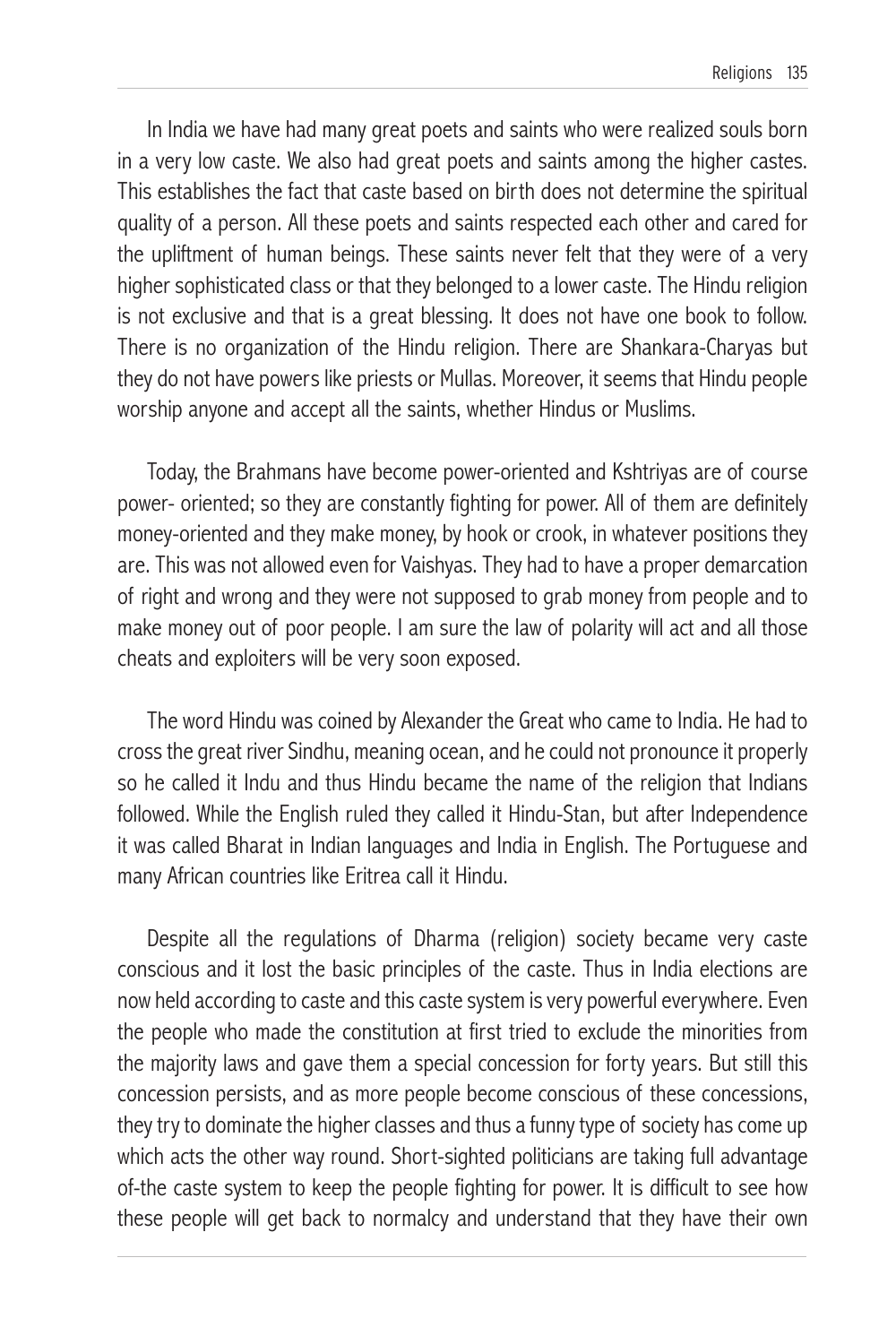aptitudes, which have nothing to do with the caste of their births. In Sahaja Yoga we have solved this problem. In Sahaja Yoga one loses the sense of caste into which one is born. Sahaja Yogis become realized souls transcending all these like saints. The false categories of castes and religions disappear like darkness after the sun shines. They marry among themselves without any conditionings of caste, race, nationality or religion. It happens automatically, spontaneously and these marriages are 95% successful. They are models of very good happy family relations.

Now, a few words about Buddhism. Lord Buddha talked about compassion, compassion and compassion. He bore all the troubles of those days and at the end of his life he was in a very bad financial condition and ultimately he died in a very remote corner of India. Lord Buddha's life has been really ideal but people believe that you cannot attain spiritual ascent unless and until you suffer like Him and give up everything the way He had given it up. The ascetic concept is that one has to give up the family, one has to give up money, property, all possessions, one has to give up the normal life that one leads and has to be an absolute celibate in order to move on the spiritual path. But there are Buddhists and Buddhists. Most of their different forms are lost in ritualism or mental meditation. The Japanese follow the Zen system without understanding anything about it. They have built a beautiful temple of Buddha in Bodhi Gaya where Buddha got his Nirvana. When Genghis Khan invaded Bihar, the Buddhist monks did not resort to violence and died. Another style of Buddhism is that of the Japanese who had to learn a lesson through the extreme suffering of Hiroshima.

The Dalai Lamas preach non-violence, but they have been very money or goldoriented people. In Beijing, one can see thousands of gold plates and gold beer mugs with pali inscriptions in the secret vaults. It is said they were rescued from a river by the Chinese soldiers who went after Mr. Lama and his followers who were running away to India and who dumped part of the gold they were carrying in the river. This was rescued and put in the museum. They wear saffron clothes to show that they are Sanyasis but live like lords in Dharamshala. I met such a Canadian sanyasi in Canada and he told me that he had no other clothes but these. He said he lost all his property to Dalai Lama who begs all over the world. In Dharamshala, there was a great protest against these very aggressive Dalai Lama's people, but many Governments have sympathy for this money-oriented (gold-oriented), spiritual head, so to pacify these ignorant Governments, who do not discriminate between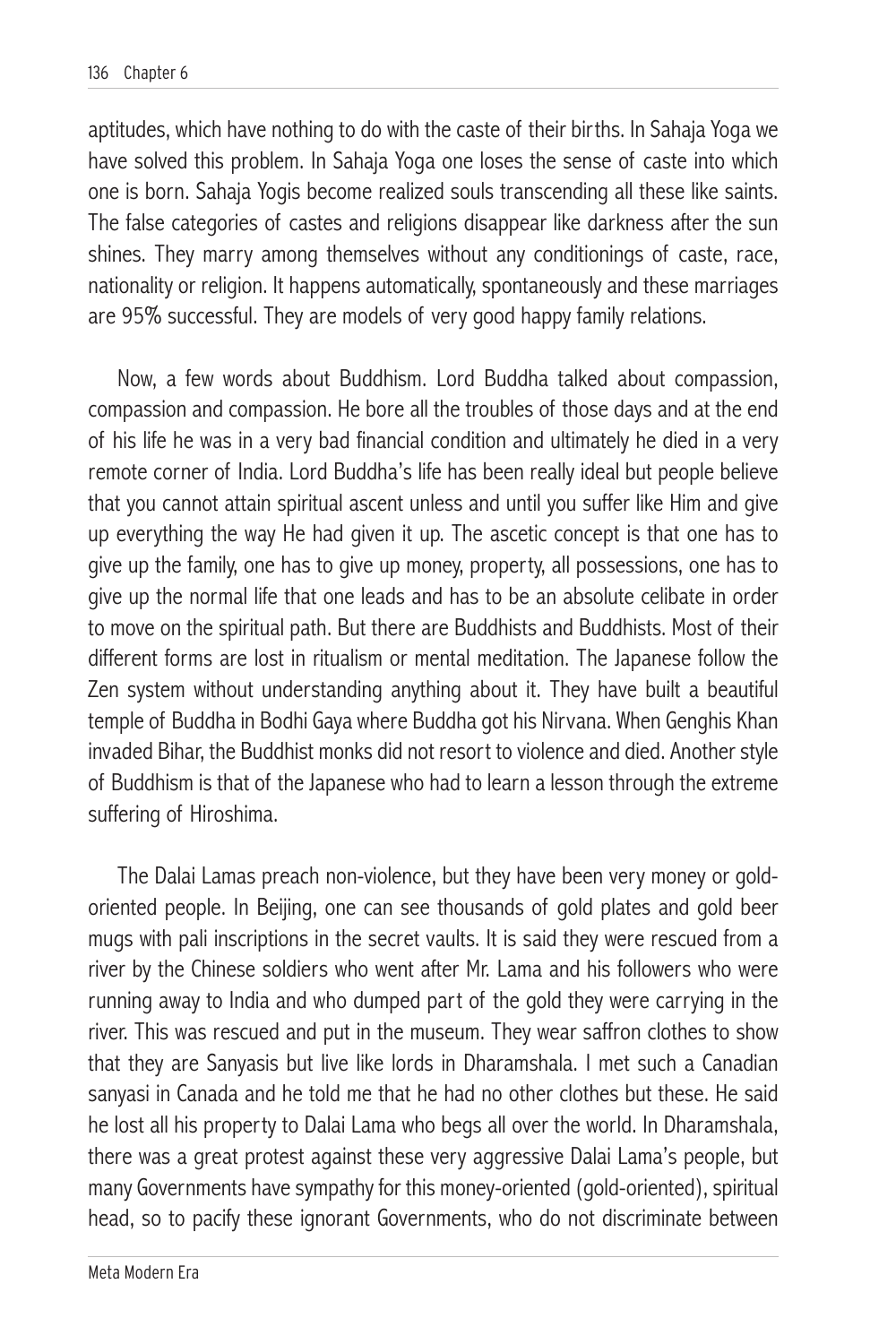truth and hypocrisy, the protesters had to ask for forgiveness. Actually Buddhism is like a private business of Dalai Lama.

As it is, India has a large load of refugees and they cannot afford to have these gold-oriented Sanyasis, which have created a diplomatic rift between China and India. There are Buddhists in Nepal who believe in black magic. Many seekers go to Nepal and get lost. Buddhist Lamas are of many kinds. Some of them have monasteries where to raise the Kundalini the seekers are beaten on the spinal chord till their backs are broken. In China they also worship Mother Mercy, Kwan Yin, who was a Chinese incarnation. Lord Buddha has given three mantras to chant: These are the Mantras used by Sahaja Yogis to surrender to Lord Buddha or a realized soul; surrender to Dharma (morality); surrender to collectivity. They use a noisy wail to chant mantras. Like all other religious incarnations he has talked of "Maitreya," is a future Buddha who will give liberation. "Maitreya" means that three Mothers together will incarnate to give Nirvana.

This kind of ideology is also prevalent among Christians especially Catholics where young women become nuns and where young men become Priests. These methods are extremely unnatural because human beings are human beings and if they are forced into this kind of absurd system, they somehow try to escape it and secretly live another life. That is how one can explain why some priests and nuns become so enchanted by sexuality. So many of them have somehowmanaged to live a very celibate life but were so suppressed that many among them became extremely hot-tempered and had no love and affection for anyone. They were just like machines. They are the ones who helped the war criminals to escape to Argentina from Germany.

It is amazing how the Vatican printed nine million dollars counterfeited money to be distributed through their Banca Di Ambrosia. Their connections with Mafia and the Christian Democratic Party are challenged every day in Italy by a very good magistrate. In Canada many children were abused by the church authority. In Austria many priests kept married women as their mistresses. Some of them secretly live with wives and have children from them. They are fathers in the real sense of the word. The argument is that the church does not want to pay for the widows' pension, so they cannot say they have wives.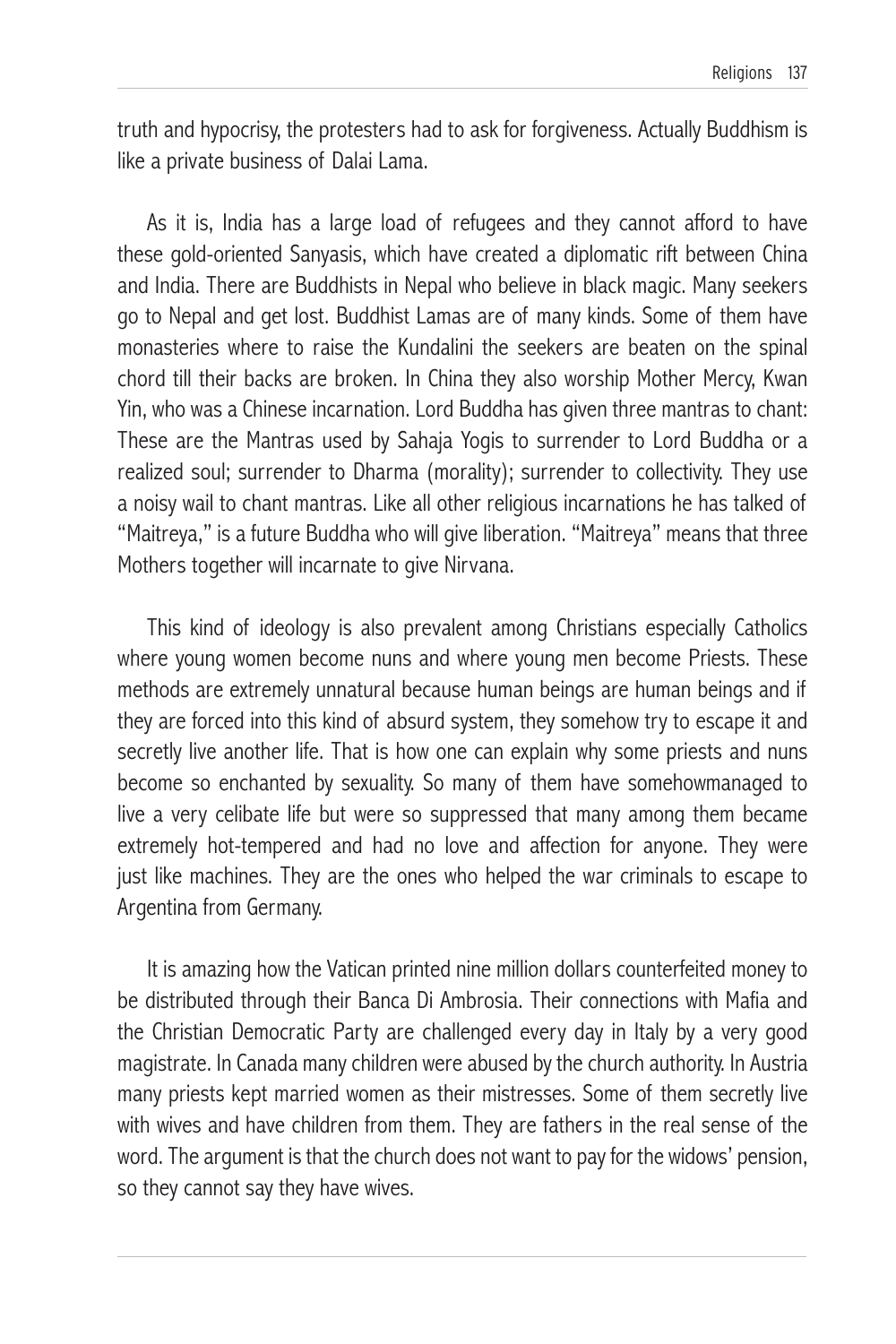If you see them and know the kind of persons they really are, you will be amazed at how they are also given peace awards. I know a lady who has been given peace awards and is one of the most hot-tempered persons I have ever met in my life. Once we were traveling to Calcutta and this lady walked into the aeroplane with an odd-looking thing in her hand. She wanted to sit in the front seat. But the purser told her that the first seats were reserved for some infirm people and they could not be transferred to any other seat. They had to sit in the front seat reserved for them. The lady then declared arrogantly that she was a very important person and that she must be given the front seat. She literally started fighting with the staff of the aeroplane. In the small little space in front of the door, she danced from this spot to that and this dance continued for about half an hour. Eventually, this lady was asked to get out of this plane. Actually I could not bear it any more and I went to sleep. Of course, all this happened before she was given this award but if she had already received the award, then I cannot guess how many people from the aeroplane would have been sent to jail. Unfortunately, such arrogance is common to all such people who think that they are performing a great sacrifice for God or for national work or for any other global ideas. They become so hot-tempered that to approach them you have to use a barge. They are nowhere near God and nowhere near any religion of compassion.

The Christians are converted in India. They usually come from very poor backgrounds. Perhaps many Indian Christian believe that Christ was an Englishman born in Buckingham Palace. There is a joke about a villager near Allahabad. He was converted and given the name Sikander (Alexander), so he became Alexander Bhura. Bhura was his own name meaning Blondy. Every time he came to Allahabad, he would go for a dip in the holy river, the Ganges. The missionaries who converted him said that now that he had become a Christian he could not worship the River Ganges. He was amazed at this absurd proposal and said in his village language: "I have become Sahib (Englishman), but how can I leave my religion (Dharma)?"

It is the curse of democracy that to have a majority vote is important, so both Muslims and Christians are working hard to increase their votes by converting people or by producing many, many children. It is said that Muslim women are like factories producing children.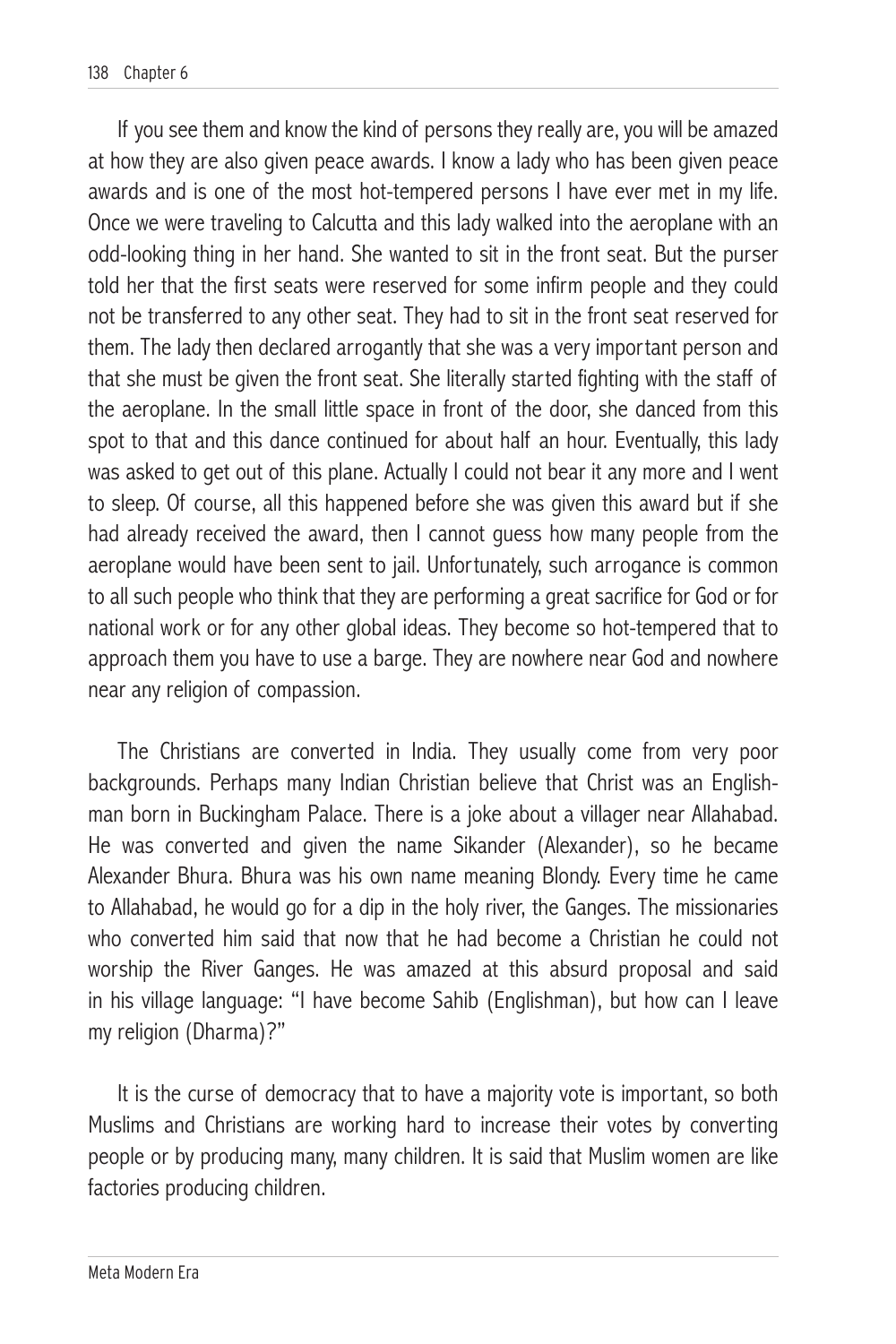The Pope is also very deft in political business and is not in favor of abortions but he did not mind sending weapons secretly to Poland, to fight communism, thereby killing thousands of innocent Polish people.

So now we come to Jainism, which has very amusing practices. First of all they want to save the lives of, in any case, all the worms, all the mosquitoes and all the bugs. It was said that they would take a hut and put a Brahmin inside that hut and they would then gather all the bugs of the village and put them also inside the same hut so that they might feed on the poor Brahmin who would suffer bug-bites for quite a while. When the bugs had completed sucking the blood of the poor Brahmin, they would get full with the blood and fall on their sides on the ground. Then only could the poor Brahmin come out of that hut. And he is given a lot of money for performing this sacrifice. I used to wonder why they used a Brahmin. Did they want Brahmin's pure blood to give spiritual life to the bugs as well? One notices so many things, which are ridiculously absurd. How could they show Lord Mahavira like the way they show him, nude all over? Actually the story was like this. Shri Mahavira was in meditation and when he came out of that meditation, half of his cloth was wrapped in a thorny bush (Kunj). But he still had half his cloth upon his body.' Then Shri Krishna wanted to test him. He came as an ordinary beggar and asked him: "Why should you carry this piece of cloth on your body. You are a prince while I am a poor man. Why don't you give it to me?" Shri Mahavira, in his generosity, gave the remaining cloth and walked into his palace, which was very close by, covering himself with leaves. It was hardly for a few seconds when he had no clothes on his body. But he covered his private parts with leaves and walked inside his own palace. Now we find statues of nude Mahavira everywhere, with his private parts shown meticulously, as if Mahavira was nothing but his private parts. This really irritates any sensitive person. Why should they insult Lord Mahavira like this? If you notice the work of Michelangelo who has done the Sistine Chapel so well, he did not show Christ or Mother Mary or the Father, God without clothes. He showed other people, but never them. So it is very insulting to see a great incarnation like Lord Mahavira exhibited in the nude all over in India.

Two years ago, in India, the mayor of Bombay sent somebody to consult me on a very serious problem. The problem was that the Jains did not want to destroy even the worms in faeces. So they used to collect, in a pitcher, all the worms from their faeces and put them on a particular hillock, which therefore became very dirty and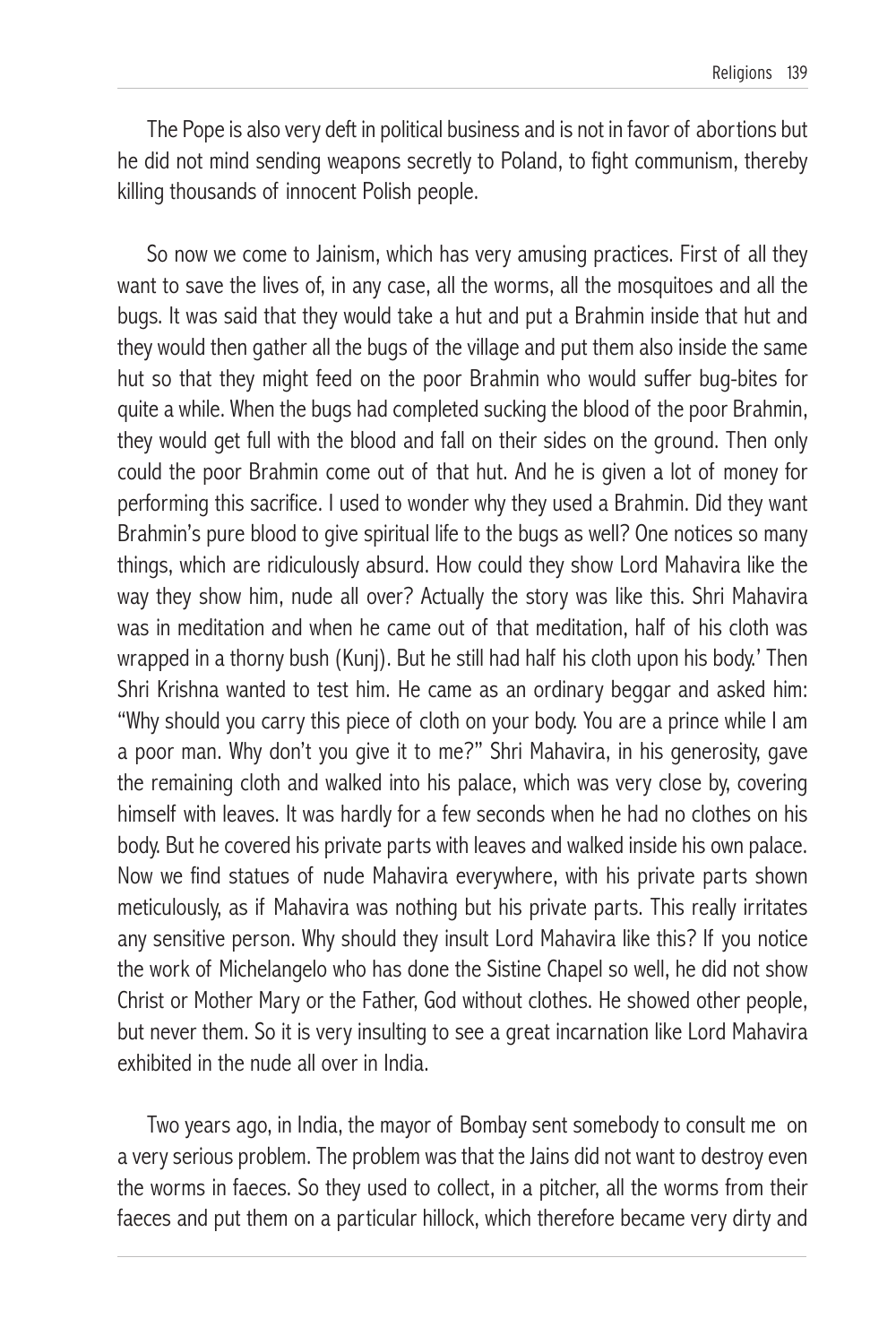filthy after the rains and the mayor did not know how to solve this problem. Actually I was quite lost as to why these Jains wanted to save bugs and worms. Can we give realization to mosquitoes or to chickens or goats?

Whom are they trying to save with their ideology of non-violence, the animals? First of all you have to be non-violent to human beings, which they are not. Most Jains are very rich people in India and they are also very immoral. I met a very rich Jain lady who had brought another rich and sick man, who was her lover, for treatment. Her husband, who was a media tycoon, had a love affair with the wife of the sick man. Absolutely mutual understanding of Jainism. Some Jain doctors are very money-oriented and have no ethics. Some of these doctors are, despite the religion they follow, extremely crafty and cruel. Even otherwise, Jains all over are very money-oriented. They always try to show Lord Mahavira as a naked person without any clothes. It is beyond any reasoning that nudity will lead you to God. All over India you find the nude saints of Jainism going about naked on the roads shocking the modest Indian women.

 Once I found myself in a very awkward situation when I went to Hastinapur with my husband, who was a collector of the Meerut district. There was some sort of a dispute between the two wings of the Jain religion. One is called Digamber, where they need not wear any clothes nor believe in saints who wear any clothes, because they are clothed by the directions like north, south, east and west. The second one, Shwetambar, believe in wearing white clothes, but cover their faces with a piece of cloth to prevent any germs from entering their mouth and then into the body so that the germs may not be killed. Unfortunately we first went to the Digamber Temple and sat in the front row with all the paraphernalia of the collectorate, when about 40 absolutely nude saints came and sat on the platform. It was a rude shock to me! I just put down my head and my husband went into a rage. These men were plucking their hair from their head and everywhere that was possible. For this the great poet Kabir has said, "By plucking your hair if you think you can go to heaven or by shaving your head if you feel are going to heaven, then the sheep which is shaved twice a year will arrive in heaven much before yourself." So what is the use of trying these tricks. It is very interesting that they believe that if you go on plucking your hair then you attain the complete form of Jainism. All this drama really made my husband so furious that he got up from his seat, and holding my hand, walked out of that hall with all the paraphernalia of the collectorate behind us. My husband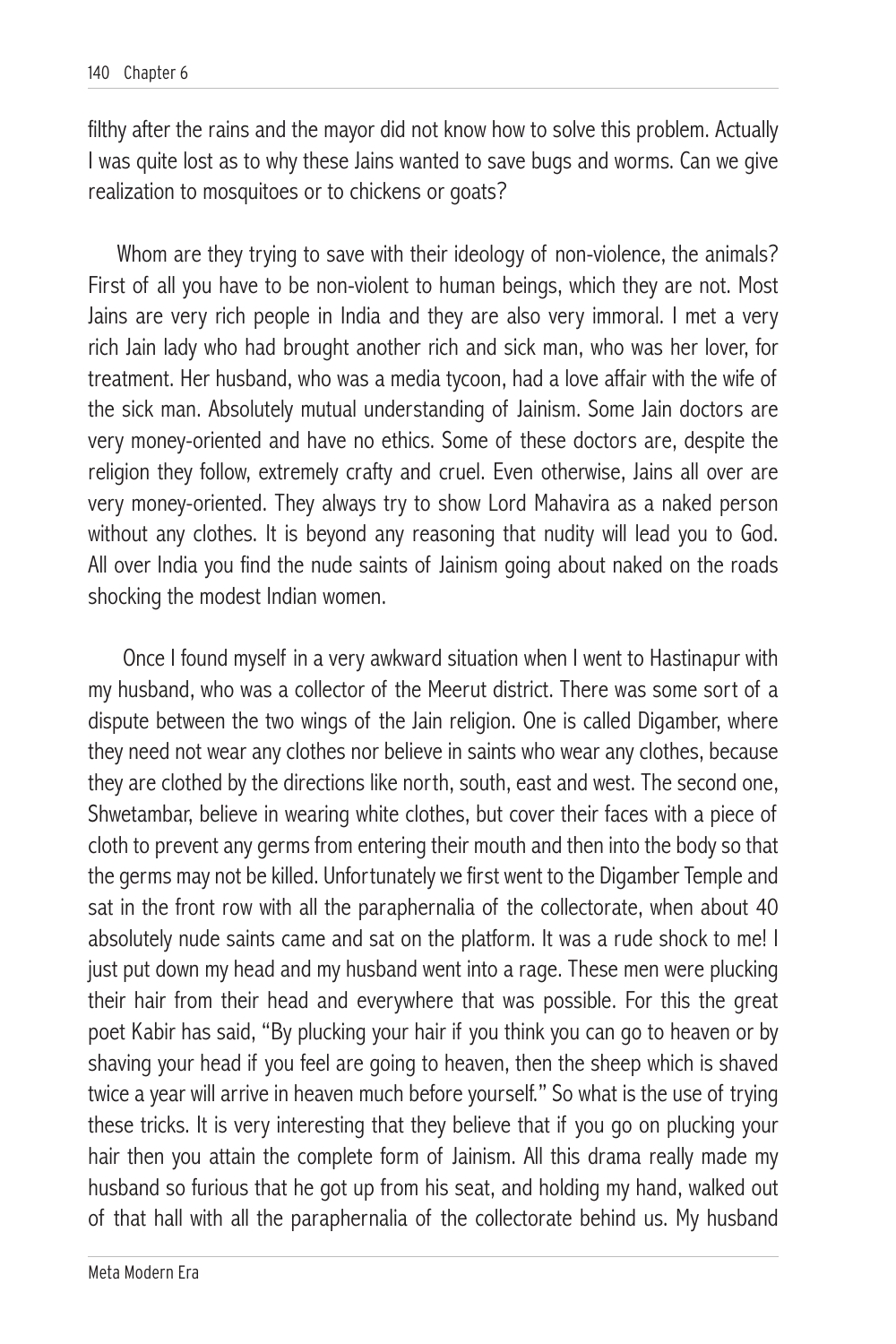141 Chapter 6 Religions 141 Chapter 6 Religions 141

pushed me into the car and then got into the car. One man came running and asked him: "What's the matter. Why are you angry Sir?" My husband said: "I cannot stand this unmannerliness, vulgarity, this insult." The driver had already started the car when he looked down and asked me: "Why did they do this to us?" I was already speechless with shame. I just said: "I did not know that the followers of the Great Lord Mahavira do this. I must, therefore, leave immediately." He said: "You know about religions and how do you not know about this kind of horrendous shock they give to others?" I confessed: "I know about religions but I do not know about their followers, who are just the opposite of their masters who started those religions."

Jains also have a system of nuns (Sadhwis), perhaps only not for women as they also have celibate fathers (Sadhus). They praise nudity and usually have shops of clothes, especially Western clothing. They have cotton cloth mills and all kinds of industries, which are creating ecological problems. They are good at feeding Jain Sadhus, but nobody else. There is an auction of a ticket for a person who is allowed to move a fan called Chavar (made of Yaks tail) in front of the photo of Mahavira in the procession of millions. One has to buy this privilege by paying thousands or millions.

There are ten essences of religion as valences for human personality, which are like ten commandements. When they deteriorate the human being becomes confused or aggressive. Many incarnations of primordial masters came to this earth to correct the balance of human beings by preaching love and moral discipline. The followers have made a mess of their teachings. With Sahaja Yoga, the innate universal religion of Divine Love is enlightened within and the seeker becomes spontaneously, truly religious, righteous, moral, peaceful, compassionate and a powerful, enlightened personality.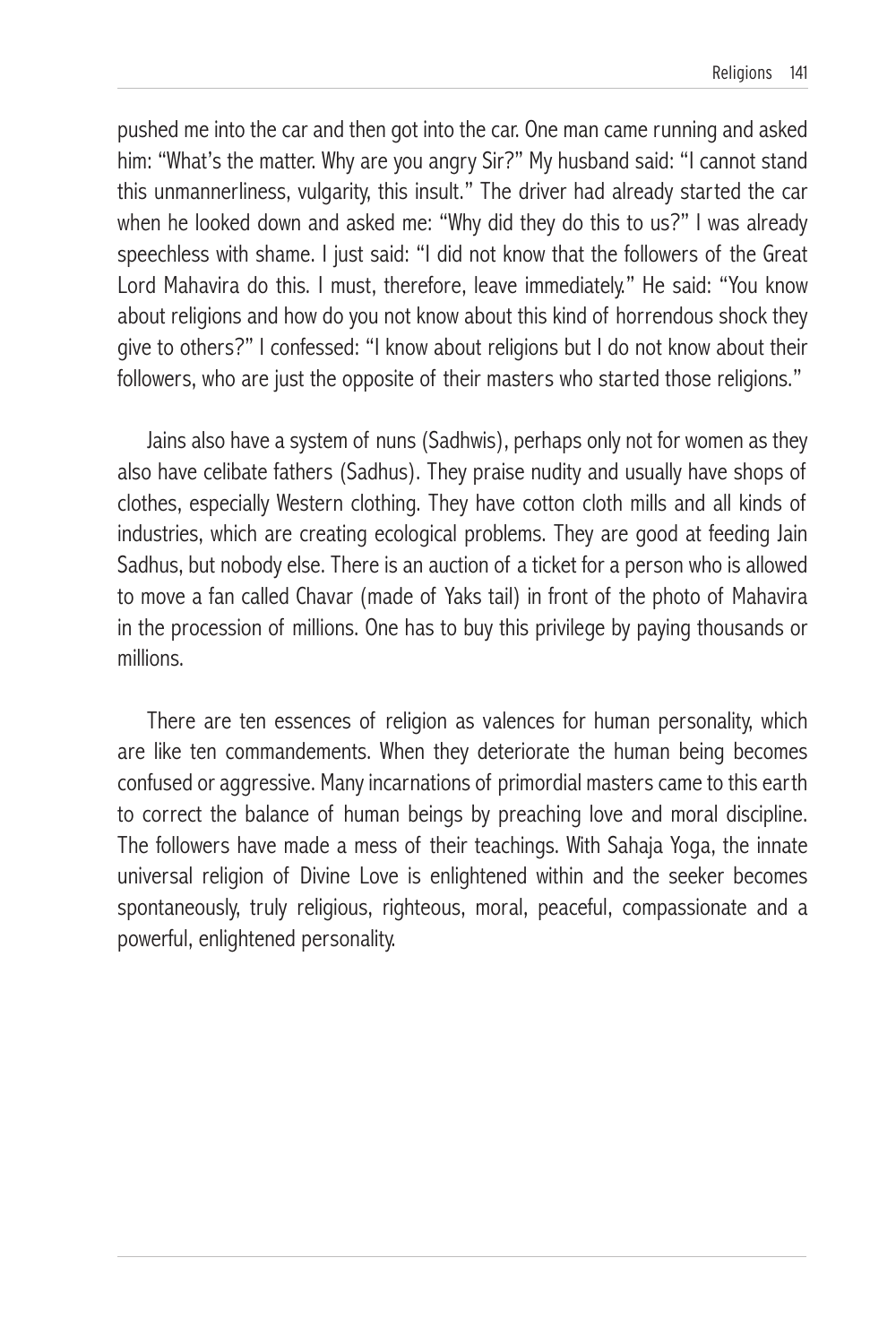## **Peace**

 $\Box$  go and conditionings are created by mind, which is a myth. As we create the go and conditionings are created by mind, which is a myth. As we create the conditionings with our mind, it later controls our mind. In the same way the ego and conditioning control the mind. Ego is a very dangerous disease with us. When this ego is inflated, a person feels as if he is on top of the world. One actually floats with this inflation of ego and never feels the pangs of unreal existence. This ego is very happy to hurt others and to say things that will make others absolutely miserable. It makes you do things, which are very, very inhuman. Unless people introspect they cannot see the villainous character of this ego. If somebody suddenly gets rich, his ego gets inflated further. Any kind of achievement or recognition can blow up this balloon.

There was a lady tennis player who was not confident at all of winning a forthcoming match. Her boy friend gave her courage to overcome her diffidence. He went with her to England, to be with her and to help her to play her match, for which he had to borrow money. Throughout the match he would encourage her by clapping and shouting. Ultimately she won the match and got lots of money, but in the heady moment of triumph, she ignored her friend and even insulted him when he tried to talk to her.

 If one has some property one thinks no end of oneself. We used to have many landlords who were known to be great shouters. They would shout and raise their voices so much that one would feel that the world was coming to an end. These landlords are now without lands because of the new laws introduced forty years ago, but still their shouting life styles are very much alive. If he gets a beautiful woman, married to him or not, it does not matter  $-$  this ego gets inflated. Intellectuals, scientists, professionals, bureaucrats and politicians specially are all very prone to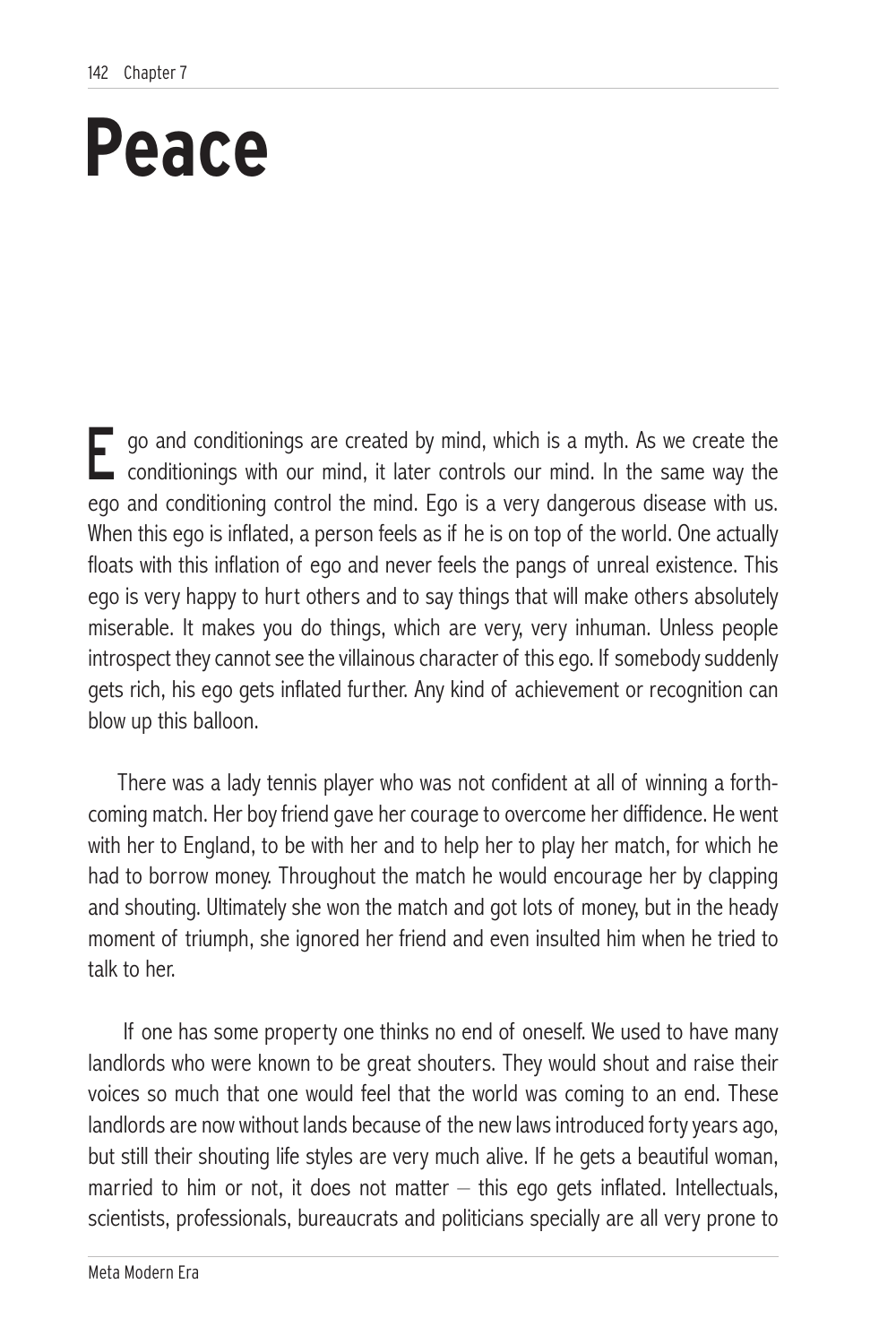this inflationary process. They feel all others are fools. There are certain cultures, which also create these ego-oriented personalities. Perhaps such men and women do not see that their behavior is very ridiculous and that the rest of the world just laughs at them. They don't realize that their stupid conduct under the influence of the ego is beyond human wisdom.

It is very clear that when you try to resist something, which is patently absurd, this ego business starts growing into an encounter. The ego very intelligently explains rationally all misidentifications. It prevents people from understanding that there is something wrong and totally out of the ordinary. Such persons may even say that they accept a particular behavior or attitude because it is new.

They lose their balance of sensibility. It is an experiment of something new and they are very open to new ego ventures in stupidity and idiocy. Once I was talking with a senior diplomat and the conversation turned to Freud. He asked me: "Why do you not like Freud?" I said: 'Because he is wrong and he teaches immorality. I like Jung who was sensible in revolting against Freud and following a sensible line of understanding." He said: "What is the greatness of this Jung, who said the same thing that has been said in the traditional way. What new thing has he said? Freud said something new and that is why he is great." I was rather undiplomatic. I told him: "Sir, you have eaten all this food all your life, you have never eaten this table. It is a new thing, why not try eating this dinner table?" Of course, he was quite shocked at my remark, which I had made very gently. This gentleman was a very intelligent and well-known person for his writings. I was amazed that he betrayed such a lack of knowledge of the fundamentals of life when he talked in such an irresponsible manner. To others he would appear as if he was very tolerant, balanced, imaginative and normal, if they were of the same wavelength.

In the West, the first Sahaja Yoga meeting brought me in touch with seven hippies. They had no earnings that time but had hair like nothing on earth. I am sorry I cannot recall for comparison any animals or even birds who have knotted hair of that kind. Their hair were full of lice and they scratched their knotted hair- styles all the time. When I asked them why they styled their hair like primitive persons, the answer was that they wanted to become primitive men who were peaceful. I had to tell them: "You have very modern brains under your hair. How can you change your knotty brain?"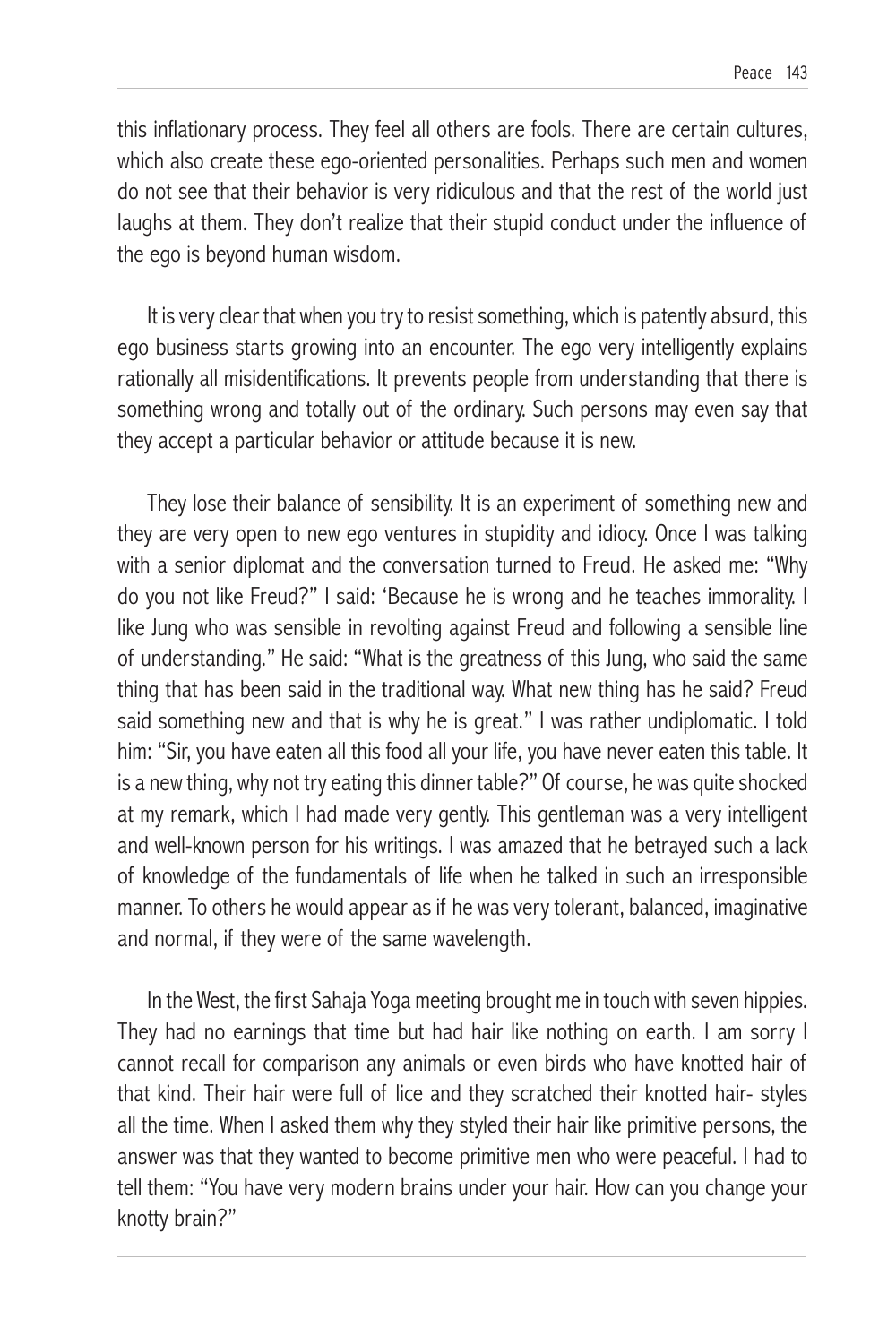Ego wants to move faster than others. To keep peace with it the whole trend of modern literature and art expression is full of speed. The faster the speed, the greater the popularity.

Literature that has to have attraction in it has to be extremely fast. Even films are made of very fast themes, so much so that one loses continuity with the speed of the theme. Also most of them are very haphazard as the creators are confused. This speed does not allow the theme to touch any viewer deep into his being. It does not touch emotions, nor does it touch that area which will bring peace or which will create pure joy.

Speed is another way for people to develop a very, very big ego like the Grand Prix. They have accepted that the Grand Prix is a very good sport and people enjoy it very much, but to be frank, it is very bad for the ego, which then bloats up. The person who wins becomes egoistical and those who support him also become the same. When a participant crashes, the viewers get the thrill or sensation of a lifetime. One can see that this fellow who is burnt in the Grand Prix could not have been specially chosen by the Divine to be burnt like this, but to shock the people who are enjoying this Grand Prix. Another example of this kind of lurid excitement is the bull fighting in Spain. The Spaniards are very fond of bull fighting. Six times a year bullfights are arranged and a large stadium is completely filled with people. This art was introduced by the Turkish people when they were ruling in Spain. The Turks were very harsh with the local people.

Then came Franco. He too was a very harsh dictator and as a result people developed a resistance. This resistance ultimately evolved into an inhuman type of ego, which gave them sadistic pleasure when they saw a bull being killed by the Matador. When I met some of the Spanish ladies I found that they were very egoistical. I asked them: "What are you doing? What is your job?" They told me: "We are trained as Matadors." I just kept quiet because what can one say to such ambitious women. If women start learning wrestling or this Matador business then what will happen to them. They will be some sort of identity, which is neither man nor woman.

I once visited America and was in Los Angeles. I was surprised to see many women at the airport with sleeveless blouses having tremendous muscles. First, I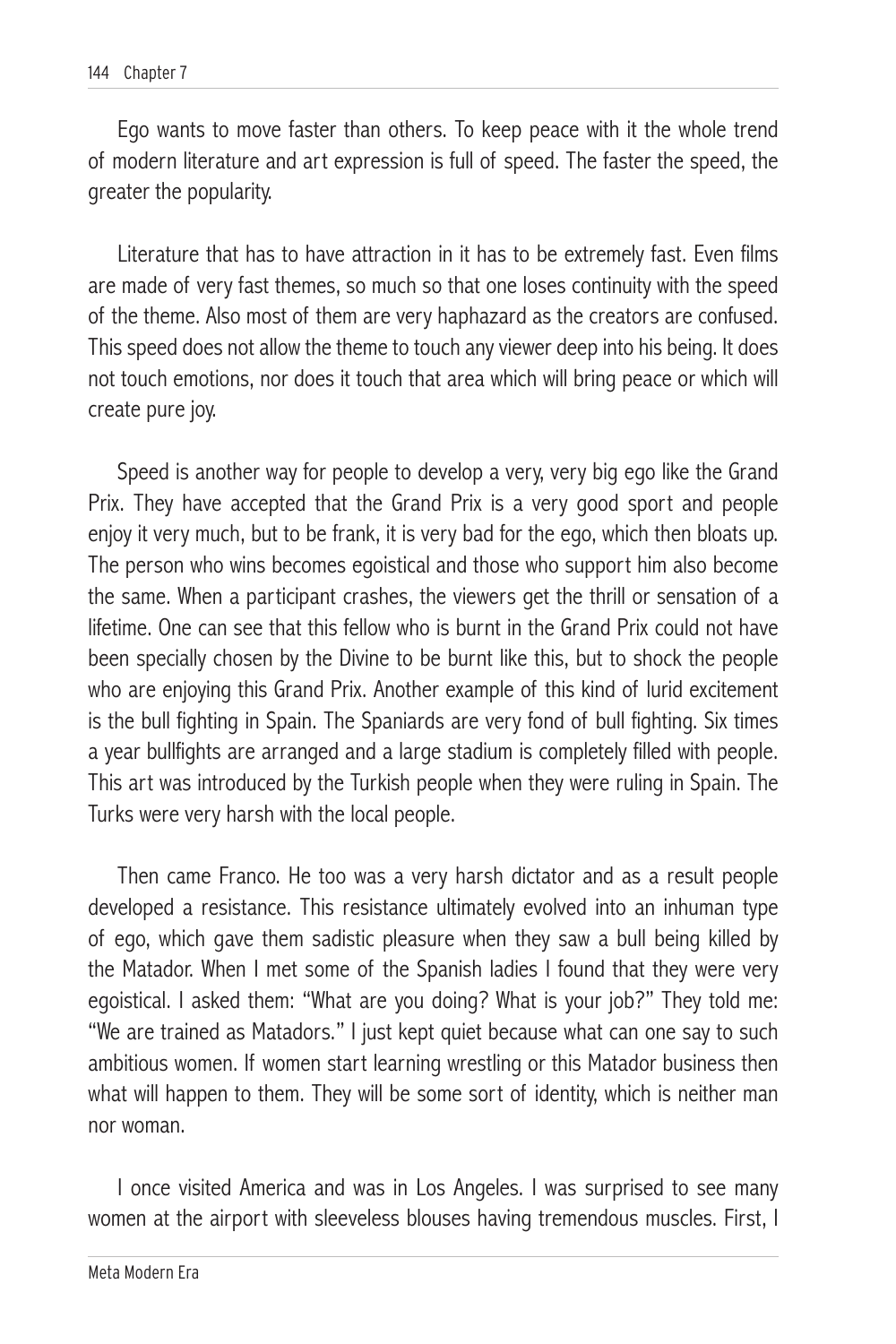could not understand this phenomenon. These persons looked like women with long hair, but had bigger muscles than normal men. Later on I was told that there was a movement of women wanting to develop their muscles to outshine the men. So on a very subtle level violence between men and women still continues. What is the need to fight the opposite sex because the two sexes are absolutely complementary. I do not know when they will realize that this is all absolutely futile. If we have men and women competing with respect to their physical achievements and not their moral achievements, children will learn the same thing. The women don't have to be so body conscious unless they have to sell their bodies to earn some money. In the same way the men do not have to spend so much time building up their bodies unless they have to play rugby. It is the fashion now also to become very thin, just the opposite of what the bodybuilding society seeks to achieve. They go to the other extreme of starvation and sometimes suffer from anorexia and all kinds of diseases. By becoming thin it is surprising that you become much more egoistical. A thin person is much more hot-tempered than a fat one. This is caused by a bad liver. The person is so exhausted that he becomes thin on one side and on the other side he becomes extremely hot tempered. I know people who tremble because they are so thin and cannot control their temper. While expressing their temper they really shake like beanstalks. This can frighten anyone because they grow so pale as if they have seen death.

There are many innate misidentifications, which bloat the ego. One gathers identification as he grows in a particular country. It is an old habit of human beings to club together under some sort of misidentification. Ego especially expresses itself in a very crude manner. When people say: "I don't like this, I don't like that," it shows a very low upbringing. It is also a style of politicians to say:" I believe." Now who are you not to like something and who are you to believe something and spread that belief everywhere? What is the proof that what you believe is the truth or whatever you like is something "very rare" or something very extraordinary for a connoisseur like you.

I have met many people who cannot accept the truth because of their ego. Once a very rude and arrogant interviewer from the television came to interview me. Of course, most of them are brought up that way so one should not criticize their stupidity. Now this one was very special. He asked me what was I doing in London or England. He said I should help my own poor, India. I told him: "I am not here of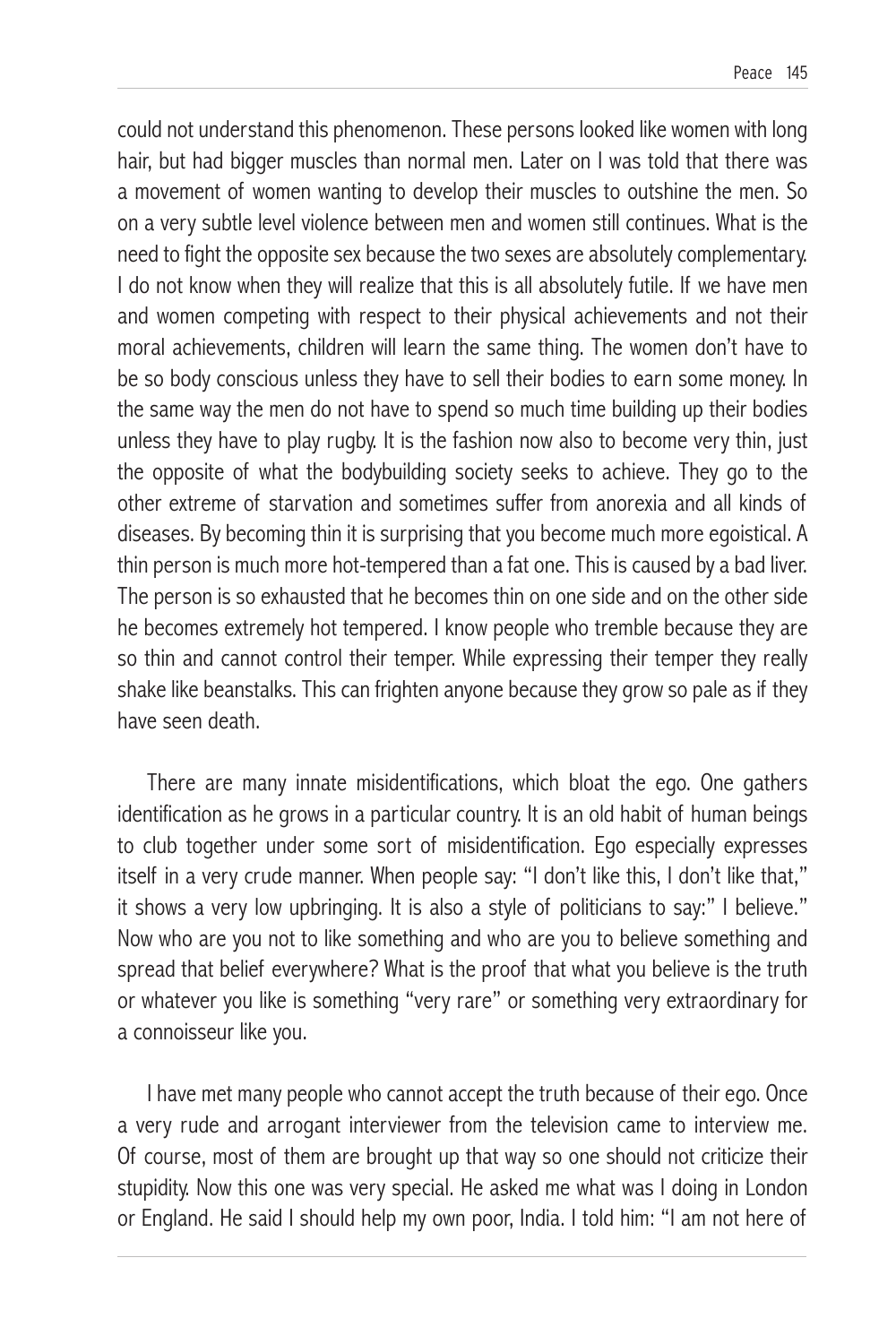my choice but as, my husband has been elected to a U.N. post with headquarters in London, I have to be with him. But I am in India every year at least for half the year." Very humbly I asked him: "Who is responsible for India's poverty? If a country has "guests" for three hundred years, without any visa or immigration, how can you expect such a country to be rich? While all the wealth is sucked out of India without any consideration, to create a nation known as welfare State, where lazy people live on dole for all their lives. A fellow once boasted after our first meeting, "Thank God I am jobless now." Many others joined him in great jubilation saying they have been jobless since eternity. Imagine these Oxford Cambridge students boasting like this about their freedom after graduation. From this lot we have now thousands who feel ashamed to take the dole, I asked him who will become poor and who will become rich? He felt quite upset with this answer from an ordinary Indian housewife. Then he asked another question: "Why do you have such a large population in India?" I said very calmly: "Sir, I may say that for this over-population also perhaps you are responsible." The ego explosion of this English interviewer was really worth viewing in silence. He jumped with temper: "How do you put the blame on us for your mad population?" To this I answered with great peace. I said: "Sir, I read in the newspaper that in England, sorry, in London itself, two legal children are killed by their parents every week. So sir, please tell me which sane child would like to be born in a country where there is not an -atmosphere of love for the children. Even the neighbors do not like children. If one has children one may not get a flat on rent. Perhaps children are very happy to be born in India to loving and caring parents and neighbors. Children do not want to know what bank account one has. They want love which is the most valuable thing." All this answering made him mad with-fury. So he attacked me: "I am told you do not take any money for self-realization work. This no Anglo-Saxon brain can understand." I answered him very politely: "Sir, how much can you pay for Divine love? How much did you pay to Christ? By the way can I now ask you a question?" He said: "Yes, go ahead." I asked: "Will you tell me which God has made this special Anglo-Saxon brain?" That settled him. He walked out with his gear and camera man who never took any photographs. Later on people told me about him, and that he is called a Bulldog, even in the media. I felt why insult the Bulldog who has never even once barked at me.

It is alright if they don't want to accept the truth. It is alright as far as I am concerned, but actually a person who denies the truth ultimately lands up in the problems of a confused personality. I try to tell people that you should not take to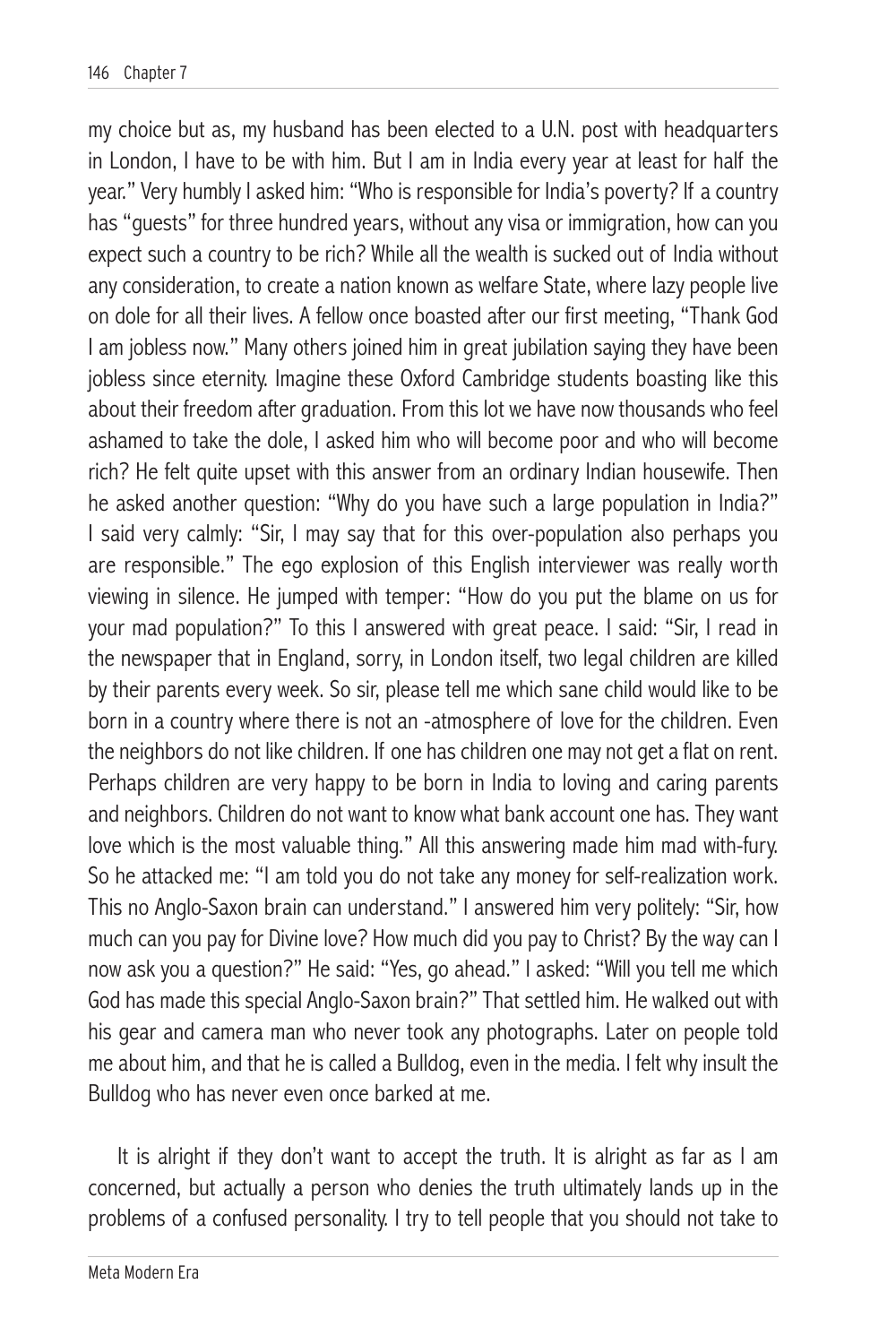drinking, as alcohol is not a good thing. Many persons come to me with diseases, which are caused by alcohol. A businessman who was 80 years of age and used to drink came to me and said: " I am 80 years of age but I am not a human being any more." I asked:" Why, what has happened?" He said: " I cannot sleep so I drink and then I sleep well but next day I get a hangover. Then I start shouting at all my servants, my wife, children and they have all run away from me. Now it happens that when I get up from my bed nobody is in the house. They are all out: they have all run away. This, plus bankruptcy, is what I have achieved by drinking indiscriminately but now I think that at this age I cannot change. You just bless me so that in my next life I should not take to this horrible thing called alcohol." This old man was so desperate but I met many young businessmen who adored him as a model of greatness, because he was very successful in his business despite his very heavy drinking habits. They all thought they would be very successful businessmen at 80 years of age because of drinking. When you do something wrong, you develop a very big ego else how could you justify the wrong things you are doing. So it is a constant feeding of ego when you are doing wrong and you want to believe and want to prove you are doing the right thing. Once a drunkard in a drunken state told me that he was a teetotaller. I did not dare to challenge his statement.

These days it is remarkable that even small children in the Western countries are extremely rude and violent. You just cannot control them. One day I was traveling from my house in Surrey to London in a lonely first class compartment. On the way there came into the compartment twenty children from eight to twelve years of age studying at a very good private school. They were wearing monograms on their blue uniform. They entered my compartment and with a blade and a small knife started cutting all the cushions of the seats in the compartments. They told me collectively: "Please do not worry, we will not touch you, but allow us to do what we enjoy." I asked them: "Why are you doing it?" They answered: "Because we like it; what is your objection?" I just kept quiet because I thought that if I said anything they would put their knives on my throat. I got down at the next station and told the stationmaster about what the boys were doing. Some older boys who were supposed to be looking after the younger ones came to take the situation into their hands. But these older boys were themselves drunk and were sleeping after drinking when these younger boys took over the charge of my compartment. Even when they were woken up, they were half drunk. I wanted to tell them that this was not the way to look after these younger students of their school. But the stationmaster advised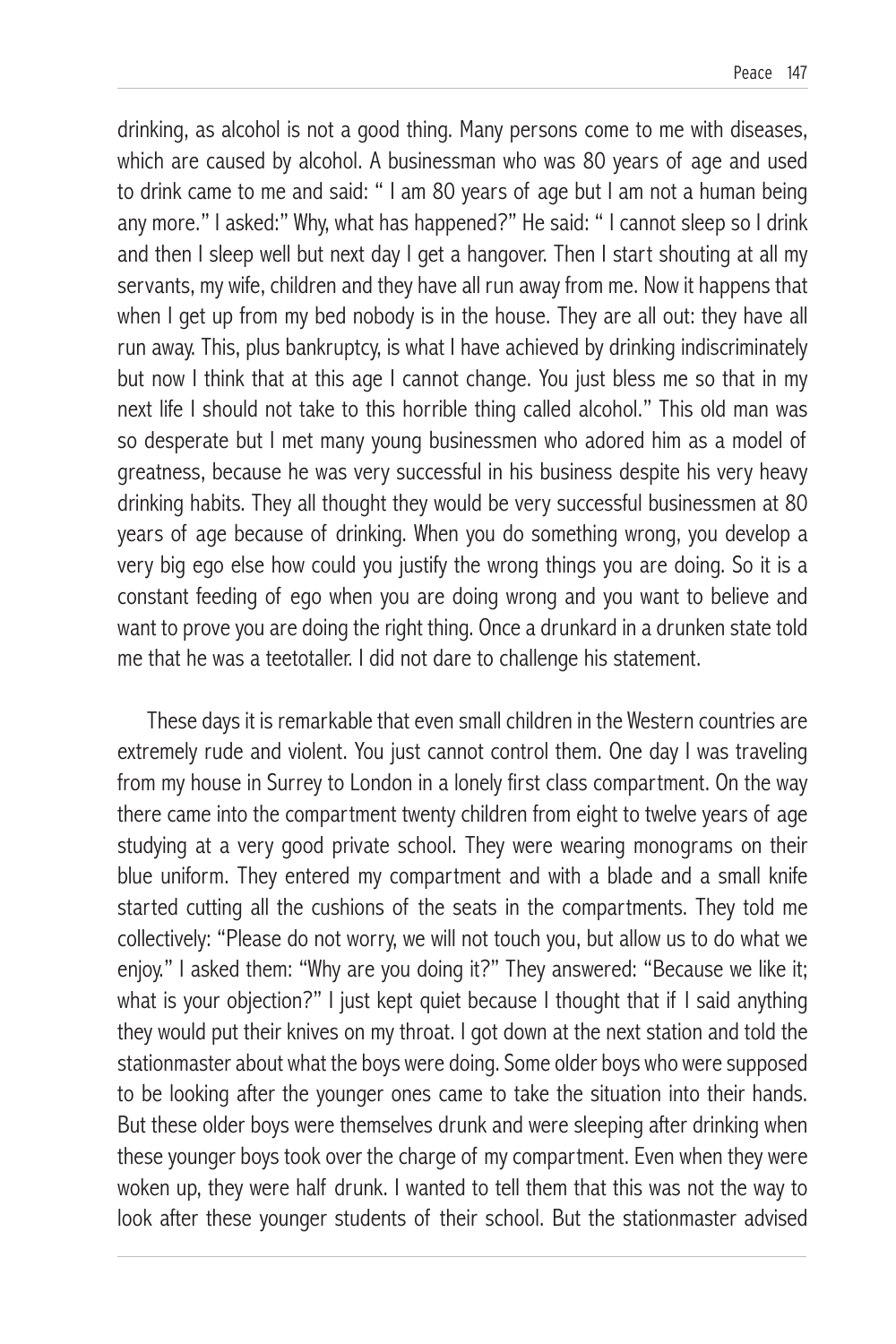me not to say anything because these were very unruly boys. They had threatened to beat the stationmaster when he asked them why they had got drunk. They had also warned the stationmaster of dire consequences if he made any report to the school authorities.

I was shocked at this situation in England. How could a lady travel alone in such a place? How could anybody be safe in such an advanced country? But much worse is the situation in America where on the road if you get down after eight o'clock from your car to buy some cakes, there will be four or five very muscular people nearby and they will snatch all the money you have and if you resist, they may even kill you. This violence is not only for money, women or land, but it is violence for the sake of violence, because people now want to be violent. If somebody is not violent, they think that such a person is weak and he should be really ridiculed and laughed at.

Violence to people who are physically weak, violence to people who are mentally retarded, violence to people who are uneducated, violence to people who are not of the same race, violence to people who have immigrated into your country legally, violence to women, violence towards wives and children is also very common. This is what some "strong" human beings are doing to others who have disadvantages and belong to the weaker sections of the same human society. Wherever they could assert themselves they have enjoyed that violence as if it is the most beautiful thing to do. In the olden days people were violent to holy saints. Saints being very tolerant and truthful, but outspoken, were not appreciated by people who were evil. Evil people exist today also, in the form of religious organizations, which are very dishonest and violent, preaching falsehood and making money out of simple faithful people. Namdeva, a saint, said that an evil person will always be evil, always anxious to torture like a fly. Even if it goes in your stomach and dies, it makes you so sick that you die of vomiting.

On the other side there are people who are intellectuals and have no idea about reality. They try to form a forum to be politically in the field or to support some political party. We had a very bad group in Maharashtra. They call themselves: "the people who will remove the shackles of blind faith." But they themselves are not aware of reality. They have got no spiritual authority as saints. A few people have got together and have become a self-appointed group to cure the "blind faith" of other people.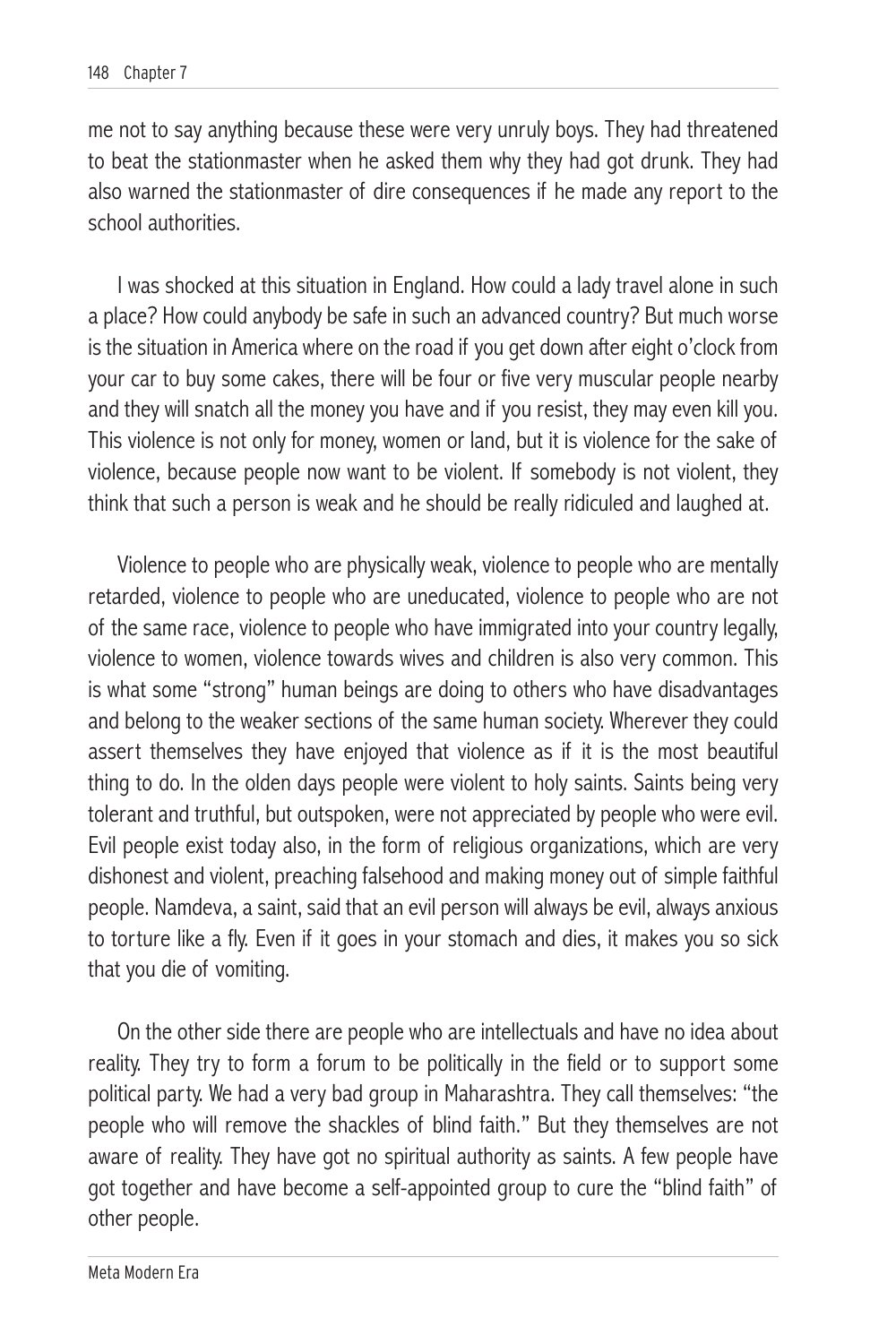Those who are themselves blind and who believe blindly in their own ideas cannot remove the blind faith of others. It is only a real saint who can do this work. In India there have been many saints who have talked against blind faith and false gurus. I have myself, from the year 1972, been warning people openly against blind faith, false gurus and their cults. People warned me that I was very outspoken and that I should be careful as these evil people would try to kill me. Nobody tried to kill me nor did I stop saying that one cannot purchase one's guru or master.

People who have come to Sahaja Yoga have got rid of all extreme ideas of blind faith, customs and misidentifications, which had conditioned them earlier. This happens spontaneously once you get the light of the Spirit within you. Then only can you see the reality, which is so nourishing and joy giving. There have been many false charges levied against me, but none of them has any substance because those who are themselves making billions of dollars want to justify themselves by calling honest people money-oriented. Those who think that they are in charge of a religion should also open their eyes and try to understand what is reality, what is benevolence for the people who follow their religion. As they are not nourished by truth, people ultimately end up being violent. It is easy to prove that Sahaja Yoga is the way to achieve your self-realization. It has been proved in many countries. Even so, in Maharashtra, which is known for its saints, some misguided people have taken a malignant pleasure in attacking Sahaja Yoga and disturbing our seminars. The worst event happened in a remote village, where they got hold of small primary school children and asked them to throw about 500 stones at the people who were trying to listen to me. This caused many injuries to our people. Now, of course, they are all cured. Everything was done to file a lawsuit against the blind Organization, which was so violent. These people bribed the police and tried to establish that they were the ones who were really beaten by us! They have no certificates from the doctors that they were injured. The case has been pending for the last five years in the courts and no decision has been taken so far. This is the plight of many truthful people even in the twentieth century.

The reality must be brought to light for the benevolence of the whole world. This must be done in a country like India where so many saints have been born. Unfortunately, even in India, a number of saints have been troubled and tortured while those who are dishonest, who are good talkers, like Rajneesh, are very popular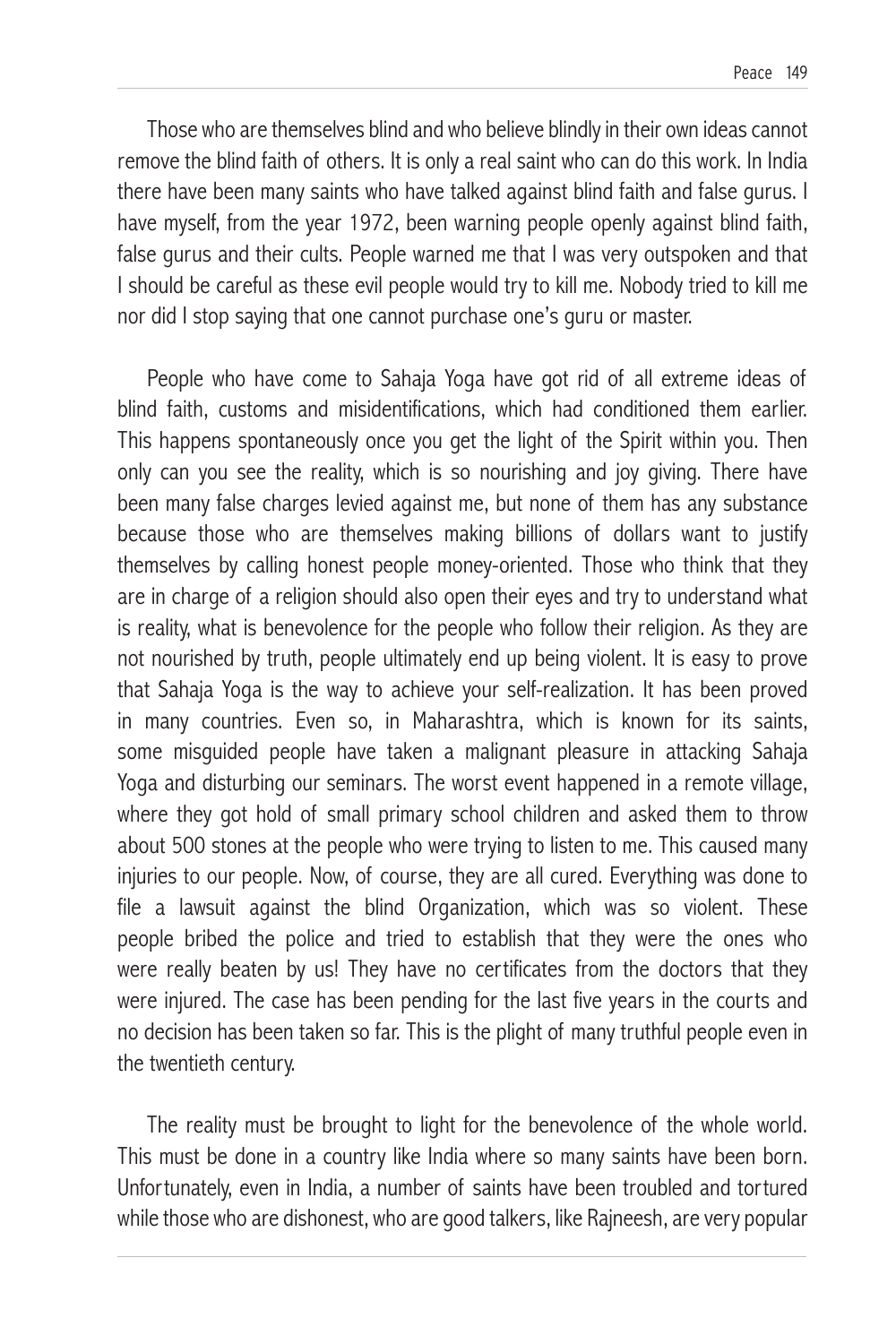socially. It is amazing how people don't think of their progeny and don't want to give reality even to their own children.

In my next chapter, I will tell you how much good Sahaja yoga can do. It is not a claim, it is the truth, but I am happy to say that those who come to Sahaja yoga have become absolutely non-violent, absolutely loving, compassionate people and by the grace of God, no one dare touch them. Even if they try, Sahaja Yogis can get over all the problems created by these negative forces. It is remarkable that since the day the seventh center was opened in the brain, things are working out in such a way that silently this movement for peace is moving inside the being of people, through their hearts.

I have been really so lucky to see, in my lifetime, that people from sixty-five nations gathered together in thousands at our seminars. There is no quarrel or fight. These seminars last for more than a week in a remote seaside village. There also some greedy villagers who tried to spoil the water by throwing dirty things inside the well, but small little children, all hardly five years of age came and told me, like angels, that we should not drink any water from this well. It is very surprising how help comes, despite these powerful negative forces who believe that they can do whatever harm they like. These are very blissful times and those who want to take advantage of this can easily achieve the real meaning of their lives.

Only in the light of the Spirit we see and feel, on our central nervous system, that we are part and parcel of one primordial father and mother. The cells in the body act collectively. If one part of the body is hurt then the whole body looks after that part. The whole body itself is coordinated and acts in an extremely coordinated manner. We need not go into the scientific aspect of this matter. However, it is obvious that every part of the body is somehow connected, through the central nervous system to every other part of the body. The reflex actions, which take place in the body, are exactly the same as those, which happen spontaneously to people who are together in Sahaja Yoga. If one person is sick the whole body of Sahaja Yogis rush to his help. If one person has a genuine problem, the whole organization, which is a living organization, acts spontaneously to solve the problem of that individual person. In the light of the spirit one becomes completely integrated and extremely aware and wise. The greatest achievement is that he becomes joyous and instead of finding fault with others, he becomes sensitive enough to enjoy another's personality. The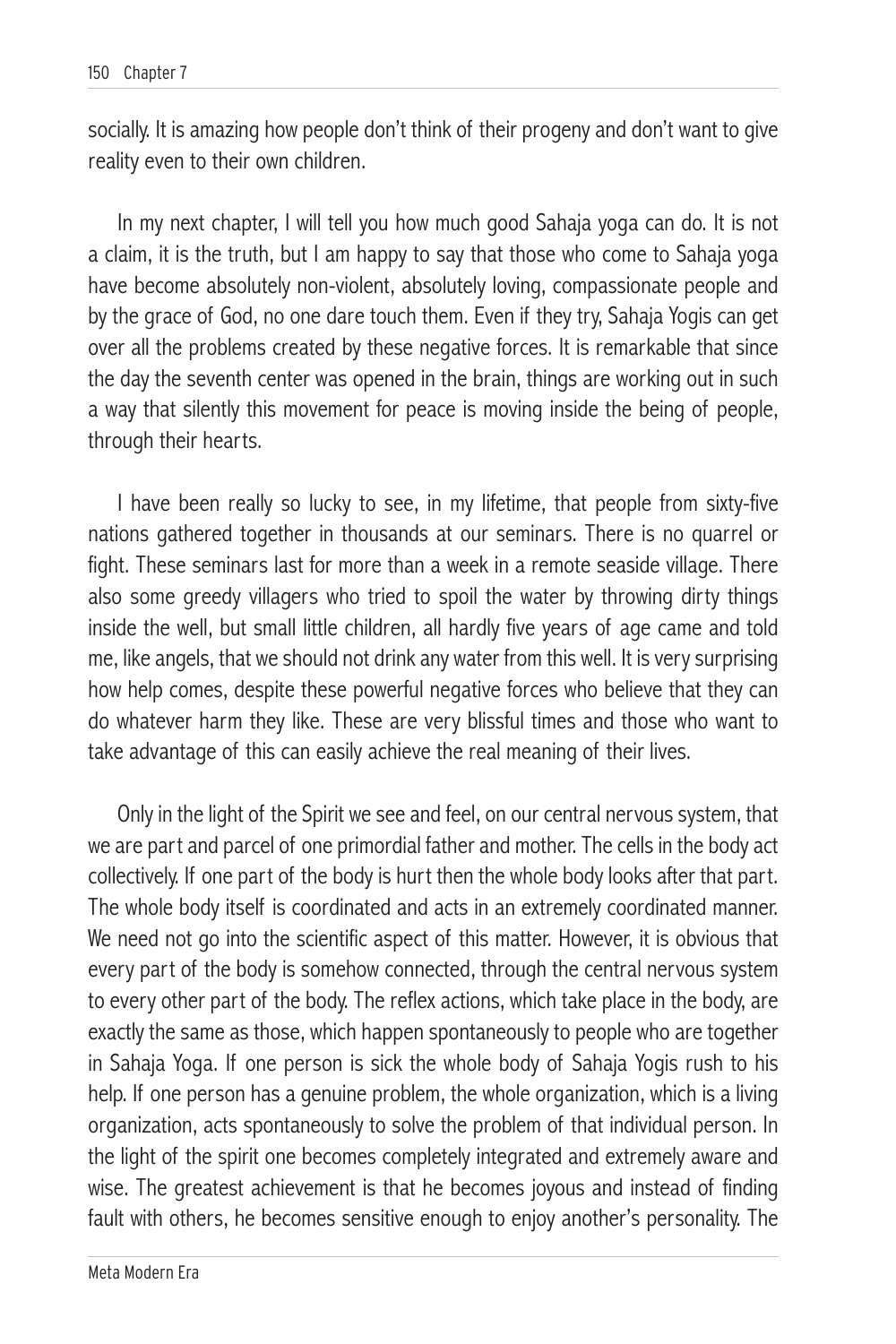only way we can bring peace on this earth is not by talking or by organizing, but by transforming people to this new awareness, of the fourth dimension where they become the Spirit. But what are we to do about people who are violent? How do we protect ourselves from them, is always the question put to me. The answer is that we are now in the realm of God Almighty.

We now belong to the Kingdom of God and He is capable of arranging our protection and nourishment. But first we have to enter into His kingdom with humility and with readiness. If somebody does not want to have self-realization, no one can force it. It is not possible to force a seed to sprout. Unless you put the seed inside Mother Earth and pour the water of love on it, it won't sprout. In the same manner it is not possible for us to be disturbed, upset, worried or tense if we are standing in the light of the Spirit. The dreams of all the people who are seeking the truth can be easily fulfilled if they only have pure desire to have reality and not falsehood.

World peace can be achieved only when people in charge of world affairs get their self-realization. They are leaders of different countries and through a Sahaja relation they will respect and love each other. They will be like benevolent kings described by Socrates, who will think of global peace. Today it seems as if the whole world is ablaze with war or preparation of war.

For example, the war in Bosnia is the misidentification of Croats, Muslim and Serbs. They follow the Christian and Muslim religions. The Croats are Catholic Christians but do they follow Christ? What about Muslims who believe in the formless God and despite this, fight for land? Actually, Mohammed never talked of an exclusive religion. He talked about Abraham, Moses and Christ in a series and the fourth was himself. Even Christ talked about Abraham and Moses. Why do people who follow Moses, Christ or Mohammed fight? They have the same roots. At least these three religions should produce people who understand the oneness of their religions. Of course, the Hindu religion is not exclusive. It accepts all the religions but even Hindus at the helm of affairs have made different laws for different religions. They are taking advantage of the minorities for votes in the democracy.

The human mind is always bombarded with thoughts. It builds the ego and it reacts with it. Those who are conditioned are frightened people. These thoughts come from the past or from the future, but reality is in the present where we achieve peace.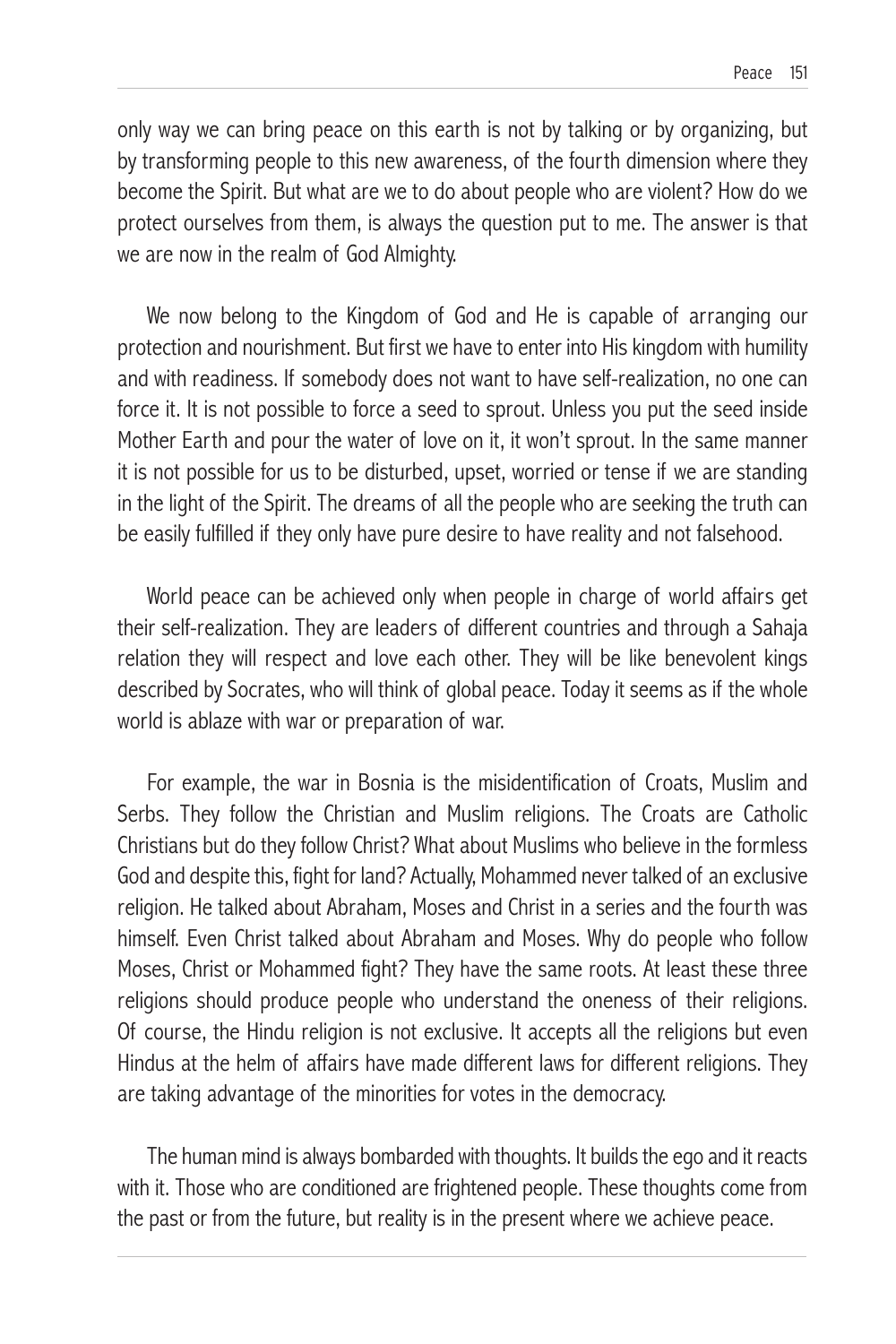The mind creates all the problems for an individual or for the collective. One has to go beyond the mind into thoughtless awareness, where there is peace.

A new race of these peaceful warriors is already created. Only thing I hope it expands to such an extent that many people become peaceful and emit peace through their personality and saintly work.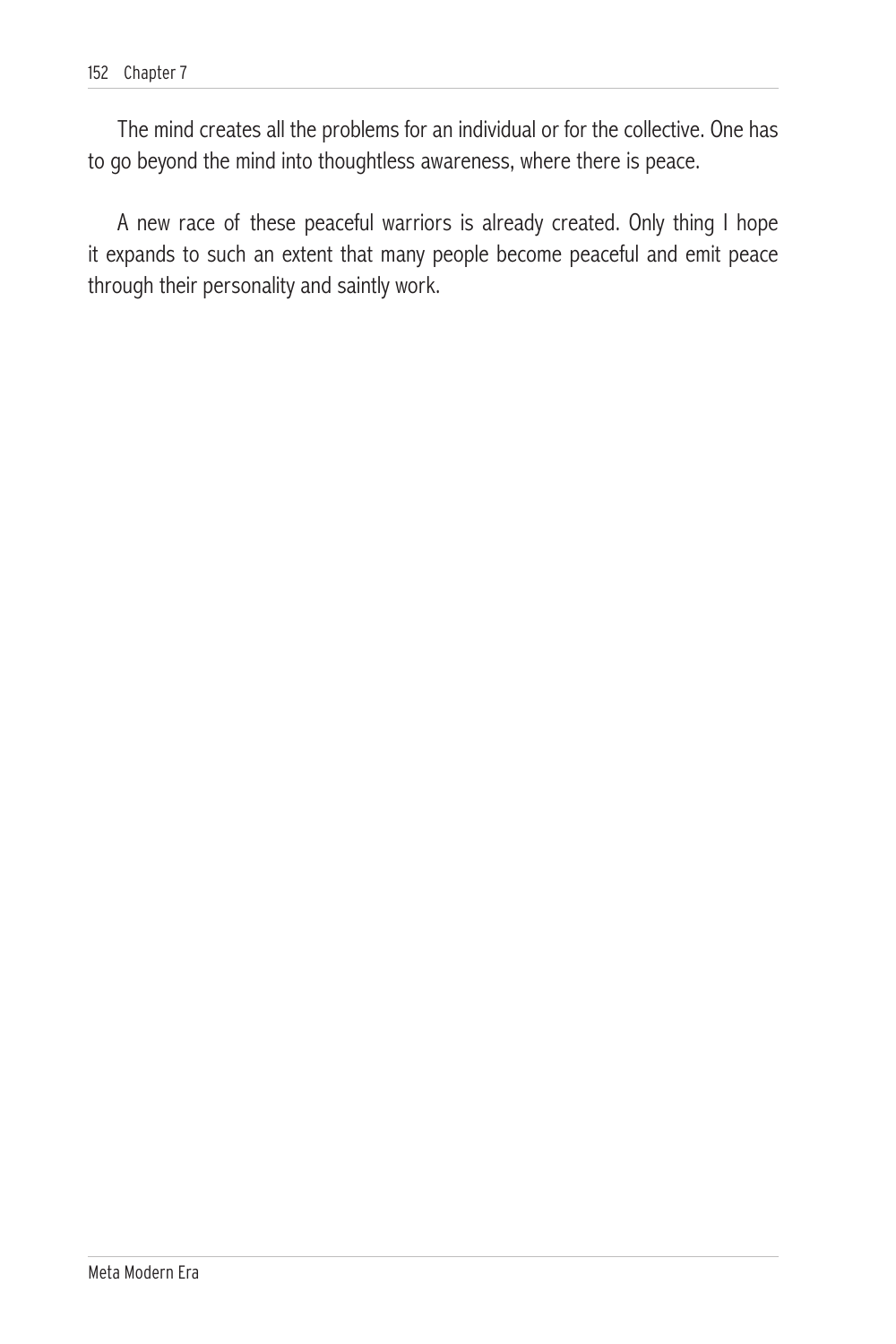## **World Peace**

**W** e have to get awakened to the fact that in recent decades, Great destruction has been caused to our moral values as a result of our children, parents and has been caused to our moral values as a result of our children, parents and families, getting influenced by the chaotic conditions of modern times.

In order to secure a peaceful social and political order, it is essential to make every endeavor to resuscitate moral values. For this purpose we must begin at the roots. We must give the greatest possible attention to our children, to their proper upbringing. For the children of today are the citizens of tomorrow. Today's children will constitute future society. It is not an investment in armaments which will secure a truly peaceful future. It is the investment in our children which will yield in valuable dividends in the shape of a peaceful and moral society in the near future. First of all we have to look after our children and this can be done well only if the parents understand how crucially important this responsibility is, in introducing spirituality to children.

The parents owe it to their children, to their society and indeed to their country, to give special attention to the up bringing of the young ones of the family. Looking at the way things are today, it seems necessary to educate the parents themselves about their responsibilities and spiritual duties in this regard. To begin with, the destructive knowledge bequeathed by Freud must be thrown into the sea, once and for all. This can be achieved by keeping Freudian psychology out of the syllabus of studies in schools and colleges. Parents should spend time with their children instead of leaving the house with their swimsuits for a holiday. Life is fun but spiritual discipline is absolute. a complete check, of course secretly or sweetly, must be kept as to where the children go, when they return and who their friends are. Parents should keep very pleasant company with their children. If this is done, children will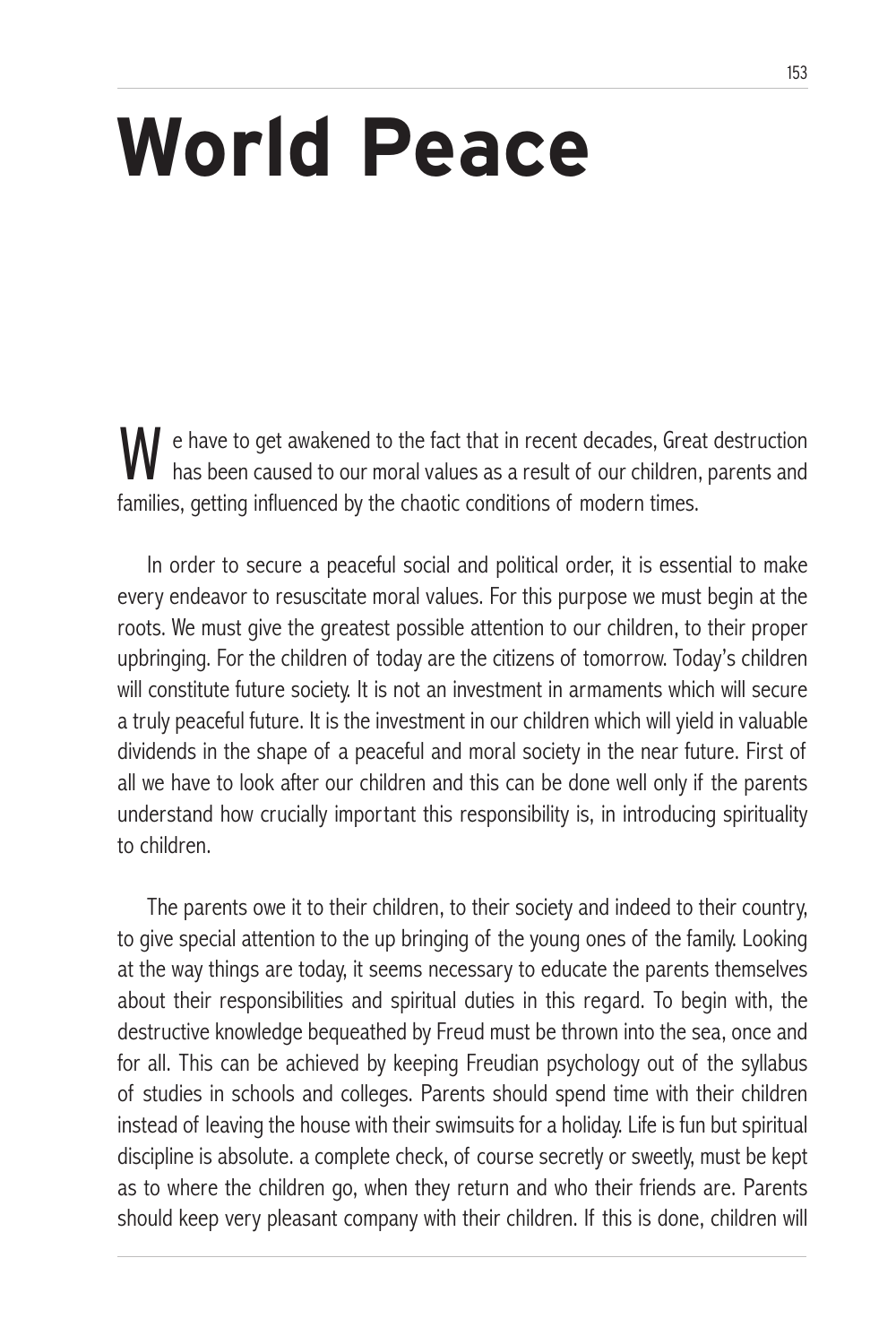look forward to the pleasure of spending time with their loving parents, instead of roaming around as street urchins. The aptitude of children should be discovered and encouraged. Children's company provides a great deal of innocent joy. Talking to them is such a pleasure.

There was a young little boy Akshaya, who fell down and broke his skull but he recovered with Sahaja Yoga. One day I called him and he started talking. He asked me:"Mataji, do you know how to make biscuits?" I told him:" I do not know." So he started educating me:" first you ask your Mummy to clean the tray. Then ask your Mummy to make the dough. Then ask your Mummy to make balls of the dough, then you can flatten the balls. Then ask your Mummy to put the tray inside the oven. She just uses gloves. Then ask your Mummy to take out the tray when the biscuits are cooked. When they become cooler, you can collect them in a cake plate and eat them with your friends." I told him:" Akshay, I have no Mummy." So he said: "Where is she gone, Better call her." I told him: "She has gone to God, she cannot come." He really felt sorry so he said: "Then you cannot make biscuits, I will make some for you because I have a Mummy." What a sweet dialogue between two friends, I have stores and stores of such beautiful stories. I can write a big book with these experiences.

All entrepreneurs' efforts to spoil the innocence of children has to be attacked collectively by the parents. Films and videocassettes, which seek to put indecent and immoral ideas into the innocent minds of children should be banned. Parents should launch a campaign against such videos and films. The education and training of children should create respect for elders, respect for their teachers, respect for each other and respect for society. Respect for the country and respect for all the people of the world, as we are expecting a global transformation. They should learn and assimilate the concept of one human family, global peace and global religion at a very young age. They should know through their caring parents that pure and selfless love is the most important thing in life and that morality is the most valuable virtue, far more important than money. By reading well-selected stories and novels, children will take to a righteous life. Their language should be sweet and respectfully humble. They must be made aware that as members of the human race they are at the apex of evolution and they are born here on this earth to ascend even higher.

The curriculum of studies for children should be developed with utmost care. Instead of selfish exclusivity, children should experience the joy of sharing. They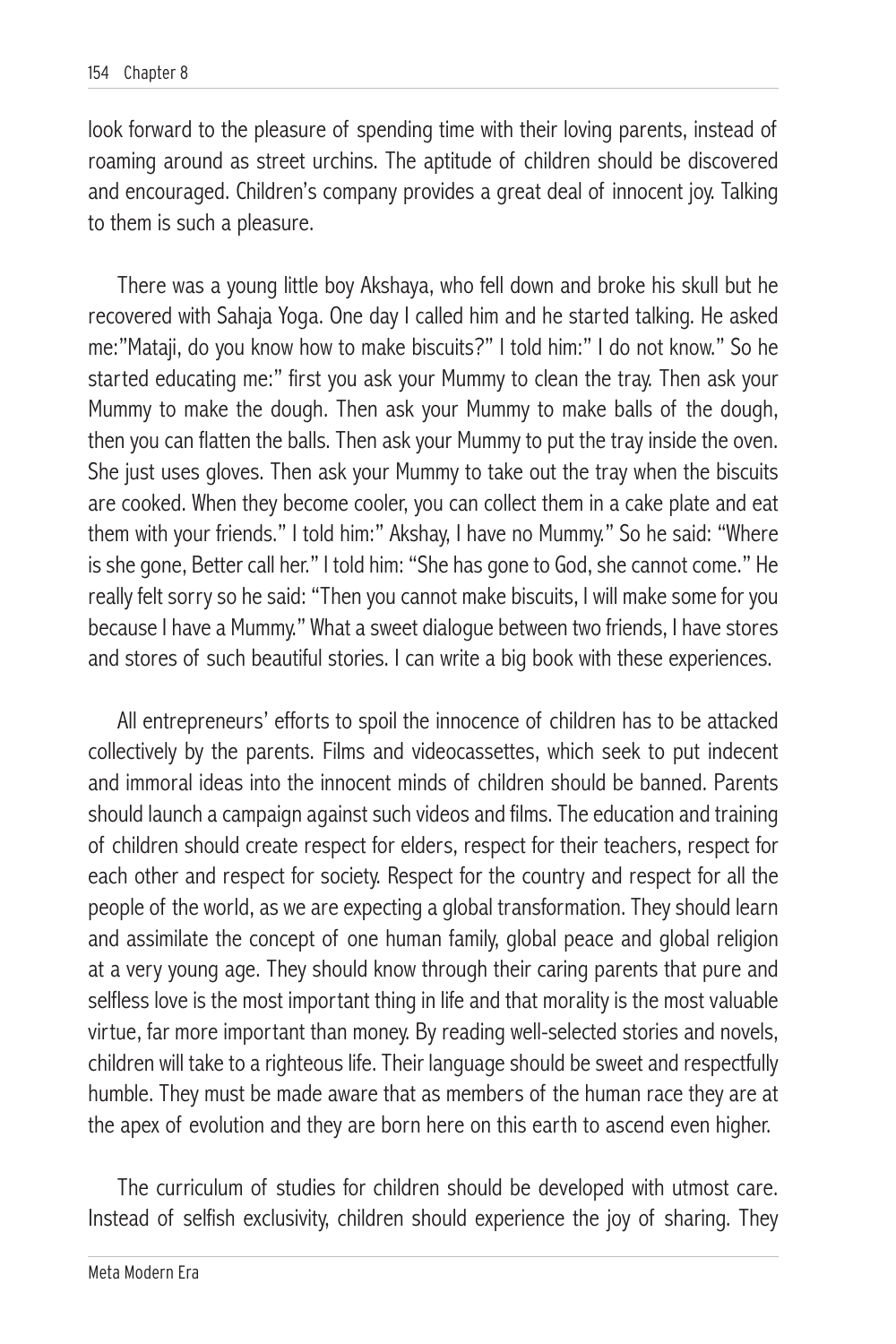should be given truthful information about people in other parts of the world so that they respect all peoples regardless of their color or creed or nationality. They must be made aware of the society that they are going to live in  $-$  the good part of it. There should be conferences to discuss what could be done to adjust these innocent children into chaotic modern society. They should never be forced to believe in any exclusive religion which creates problems and leads people to fight in the name of God. Moreover children in the family should be encouraged to avoid hatred and possessiveness. If they are told from childhood: "You should possess all the things that are around you," they will develop a terrible ego, even about all the useless toys that they have. The toys for children should be selected with utmost care. They should not promote or glorify violence, nor should they have violence as a theme. The children could have very beautiful or creative toys just to make them feel the beauty of creation. Toys in the shape of the horrible creatures of the past or of the present which have been made in an ugly way should not be given to the children, and should not be sold. Indeed such toys should be banned. If some good toys are produced and all the dirty, bad toys are banned, children will definitely develop a keen liking for toys which are creative and beautiful. When my daughters were small, I made it compulsory, in a way that they should only see films made on the Ramayana or the Mahabharata or the Gita or the Bible. Surprisingly they grew up with a taste for such movies, so much so that when I sent them to my Mother's house, my sisters wrote to me that they (my daughters) did not want to see any film which did not have a traditional theme or was not based on stories from the Puranas. Now my daughters are grown girls and they are so different from the rest. This is just a way of developing a taste for good films.

The children then don't like to see a film which is ugly. In my own experience I have seen that children are basically very innocent and pure. Of course, if the mother and father quarrel all the time or they read dirty books or see filthy films when the mother is pregnant, it has an adverse effect on the child. The parents must have complete rapport with their children and spend more time with them in handling them in a very loving, delicate manner. If instead of fighting with each other in the presence of children, the parents spend time in talking to children in the house, keeping them company, they will definitely create very good children and a great asset to society.

Even when they take the children out, they should not take them to vulgar places. Children absorb everything- good or bad. They also learn to gamble. I knew of some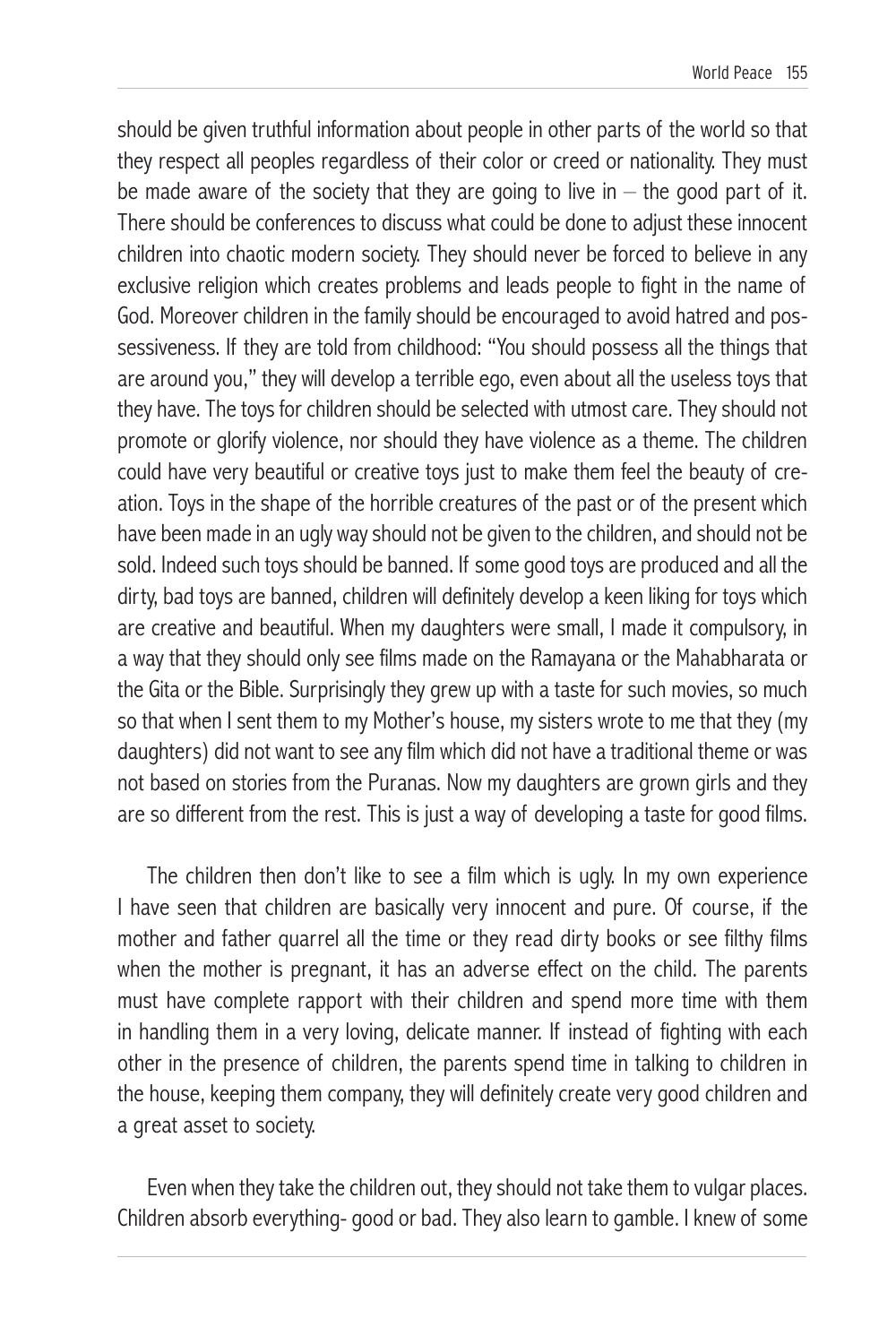children who used to bet on anything and fight. On the other hand, children who are brought up by their parents with loving and caring attention become such beautiful, lovable sweeties. Gradually such children start losing their sense of possessiveness and acquisitiveness. We have two children from America who came to our school and they became very thin. When I asked: "Why are they becoming thin?" the school authorities said: "They are only asking for MacDonald's burgers and things like that and in this school we don't have that provision." Gradually the children changed their taste and acquired a liking for homemade food. Next year when they went back home, the parents were very surprised. They asked them: "Would you like to go to Macdonald's?" the children said:" No, no, we don't like it. We don't want to go to all these fast food shops. We will eat whatever is cooked in the house." The parents were very pleased with this transformation. In order to display their happiness and love, the parents told their children: " Now we wan to buy something of your choice for you as you will be going back to school." The children thought for a while and then they said: "Can we have your photograph for our school friends?" These children were so sweet and are now doing well in the class. They have again put on weight and are looking very normal.

I have noticed that if a house is clean, neat and tidy and if a lot of love is used in arranging the house, children don't like to spoil it. They like to keep it clean all the time.

I remember that once my granddaughter came to my house and started cleaning once spot on the carpet. Normally in England people are so particular about keeping their carpets alright, because every thing is to be sold later. I was told that this little granddaughter of mine had been working on the carpet for one hour at least. So I asked, "Why are you cleaning it yourself? We can get it cleaned later." "No, no" she said; "Grandma, your house is so beautiful and so clean that I must not spoil it with this spot which looks so ugly," I was amazed at her understanding and the way she felt responsible. So if children are made responsible for making things beautiful, and for keeping them clean and tidy, they would certainly do so. We have seen this works very well in India and children immediately take to something which is creative, artistic, beautiful and which has some message in it. This is how we can develop their deeper sensitivity. The idea that let children do what they like is just a labor saving device. The children are born to parents, they do not come down from trees. So who is going to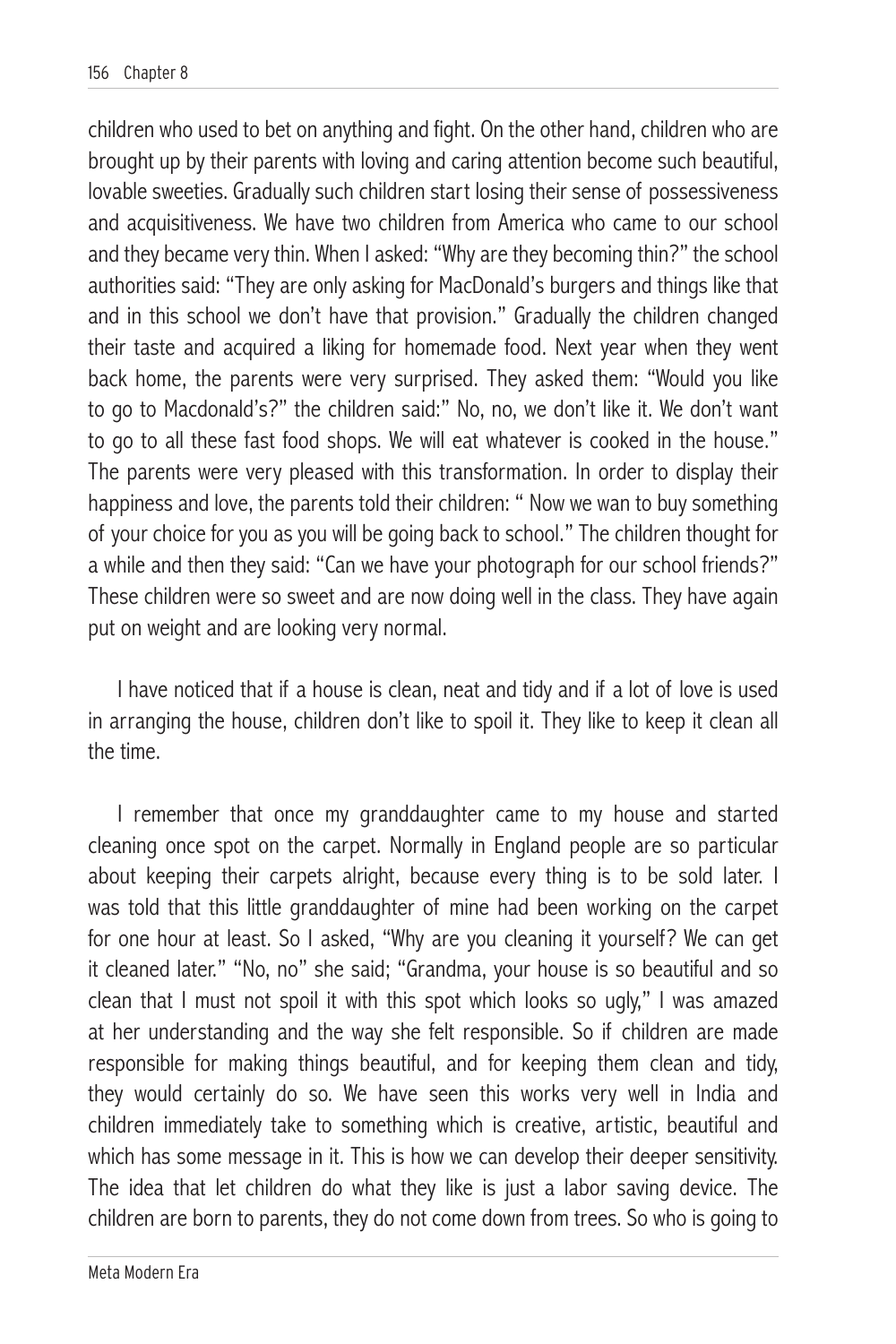help them to shape themselves. Even the teachers have to help the children in the right manner.

Some of these ideas have really created very unruly children who get into violence very early to attract the attention of the parent or the teachers.

In schools in Western countries, great emphasis is being laid on teaching about sex, even to children of a small age. This creates curiosity in immature minds and results in all kinds of sex-related problems among children. Most young children's minds are like clay. They can be moulded very easily into beautiful shapes. But if handled carelessly, the shape can be deformed. They have no pornographic images in their innocent minds. If they are bombarded with constant images of sex and violence through schools, media and books, as their minds are like a photographic camera, they retain these impressions and in their leisure time all these pictures dance before them. At that age there is no need to talk about sex openly because in the countries where people have not talked about sex, the children don't know about sex until they are quite grown up and they just keep out of it until they have to know, at the time of puberty. In any case, sex education is provided best by parents – father to the son and mother to the girl. Sex education in an open class room has the effect of exciting the children and inducing them to experiment with sex at a very early age. Uninhibited and excessive indulgence in sex at an early age causes serious health problems and creates a permissive society. The children lose their sense of shame about sex which is an exceedingly private matter. In India, if one starts such education any school, parents will withdraw their children immediately from schools of this kind. Those parents who send their children to Westernized schools are themselves under the influence of Western values. Most of the schools in the West are flooded with this kind of sexual perversion, because children already know what sex is and they want to indulge in it. The teachers have to teach the children how to love in the pure sense of the word, how to be compassionate, how to be detached and how to be useful to the society. That is the first lesson that has to be imbibed by the children. Other things like arithmetic and spellings and all that can follow, but the main thing for the teachers should be to instill all these qualities in the children firstly by their own high standards and secondly by teaching them through good books written by great souls, as well as books which show how a person suffers if he does not have these qualities or does not heed the commandments which have to be followed.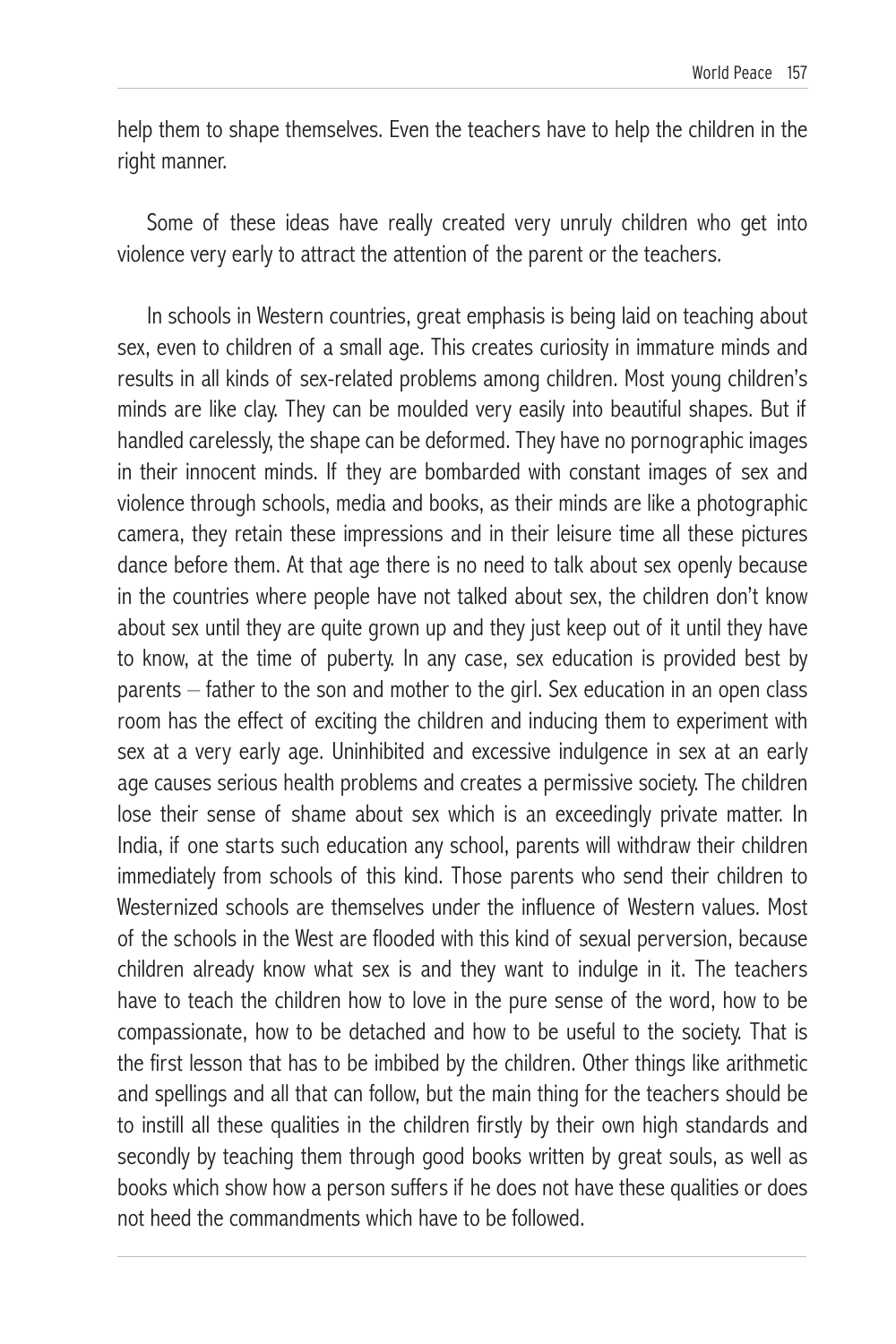In India, when people dine together, no one passes salt or a salt container by his or her hand directly to the hand of another person at the table because of the belief that the person giving salt and the person receiving it by hand would tend to quarrel. The moral of this practice is that nothing should be done which tends to promote a quarrel. The feeling has to come first, that we don't want to quarrel with anyone because it is against human dignity. Children should be made aware that human beings are at the epitome of evolution. They have to know that we should be peaceful, friendly and please others. We cannot be like animals. To please others is very important and this should be taught to children by every possible method. The children should know that avoiding quarrels is not a sign of weakness in personality and that living together peacefully and happily is glorious. One must forgive and forget; that is a virtue. Once the children start enjoying virtues they will not take to foolish things.

In India, a few years ago, some Westernized people started a newspaper for teenagers. We never divided our lives like adults or teenagers. This was a modern idea. They came to meet my elder daughter when she was just thirteen years of age. I was asked to leave her alone. They asked her very odd questions, one of them was: "Have you got a boy friend?" So she said:" I have many girl friends and I have many brothers (cousins)." In India, cousins are brothers in every sense of the word. The next question was: "Do you not want to be free like a bird to fly in the sky?" She responded:" Let my wings grow first." Then attacking the mother, they said:"Does she control you?" She said: "She loves me and I do not want to do any thing to displease her. She knows what is good for me."

A strong sense of self- respect must be inculcated in the children to such an extent that they should not go on asking for things and demanding things and quarrelling about things. This can be done by talking to them and telling them stories of self-respecting people. Once we had gone to Brighton and my two granddaughters were with me. They went on a ride on a small, little railway train. When they came back the younger one wanted to go back on the same train and she started crying. Suddenly she felt: "What am I doing?" Her self-esteem came up and she just hid her face and said: "I'm sorry, Grandma, I'm sorry." She kept hiding her face for quite some time and so I asked: "Why are you hiding your face?" She replied: " I feel very ashamed about the way I behaved." Children can mature very well and very fast in their innocence if we give them a chance and develop the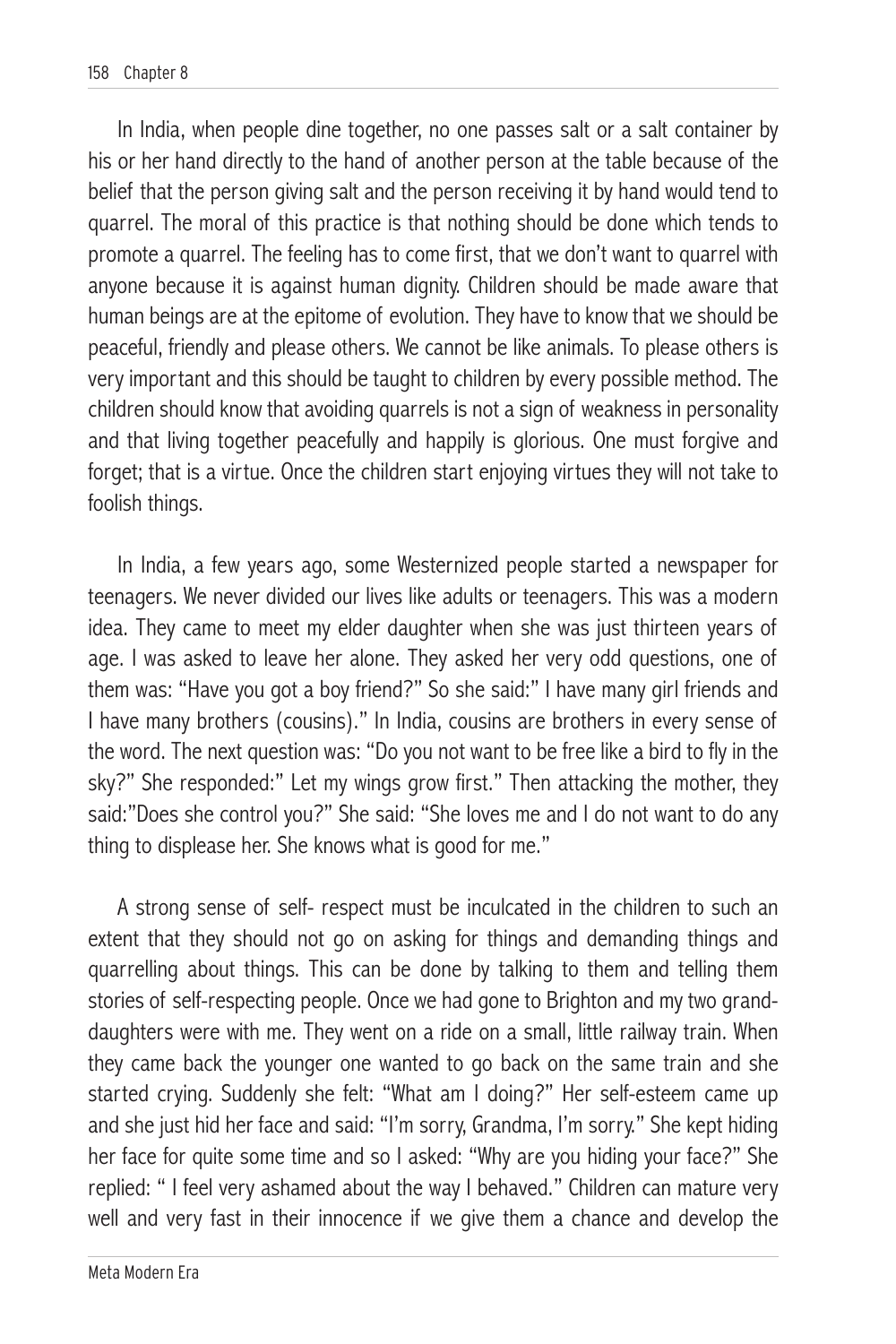proper attitude to understand them and respect them. By positive reinforcement of their virtues and their little, little attainments, they are encouraged and they learn what is good is always appreciated.

I have another very good memory about my second daughter. She stood first in the Master of Arts Examination in Bombay University. Before that in Mumbai (Bombay), she went to a college which was rather westernized. One day she asked me whether she could wear sleeveless blouses as many girls were doing. I told her: "Now you are grown up. You can decide for yourself." Then she asked: "Mother, why do you not wear sleeveless blouses?" I said: "I do not want to expose my shoulder joints, because if I expose them I may develop some pain. Moreover, I am very traditional." She thought for a while and then said: "There must be some deeper reasons." Then I had to tell her that both the shoulder joints have the most important Chakras named as Shri Chakra and Shri Lalita Chakra which must be covered. She was very shocked. She said: "Mother, then you should not permit me to do anything which is wrong. You are my Mother, mush wiser. You should have just said "No" and should have saved my Chakras.

Films for children should be previewed by parents and sponsored by a parents committee, and all other films which are not meant for children should be shown on television only after nine o'clock, when the children should be fast asleep. All films which show monsters, dead bodies or spirits and all sorts of things which frighten the children should not be shown. Once they are frightened at such a tender age, they carry the memory of that fright with them. We have treated many children for having fears about the moon or a tree or a dog. All these fears are caused by some persons who narrate frightening stories to little children. These fears are very persistent and can be removed only by persistent and patient efforts to demonstrate to the children that there is no truth in the frightening stories narrated to them.

I have found out that one of the causes of psychosomatic diseases like cancer is the built-in fear children imbibe in their childhood. Sometimes such fears make them behave in a strange way. They even devise ways of secretly destroying others of whom they are afraid.

People who get married should have a clear understanding as to why they are getting married. If they want to have children, they should know why they are having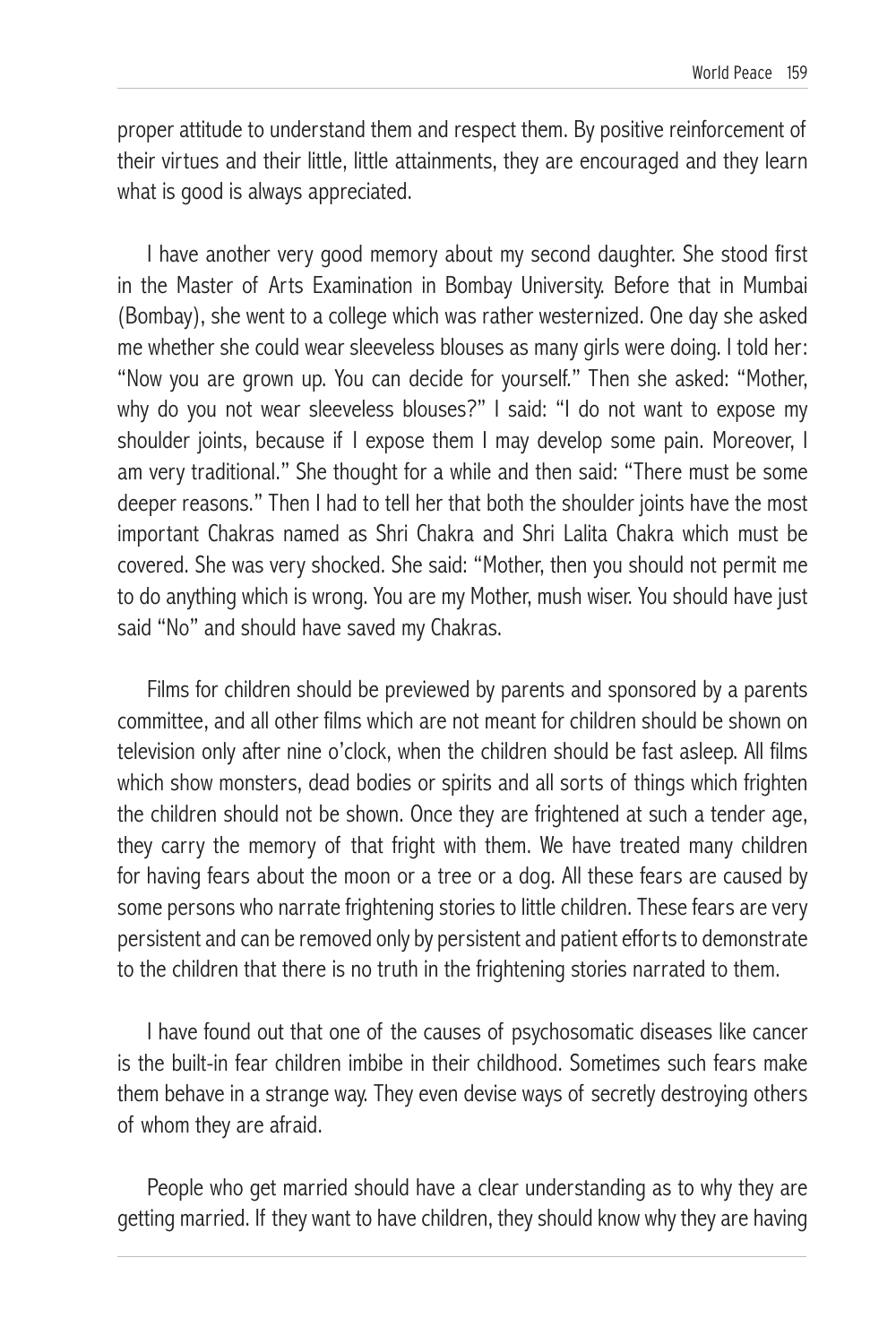children. The code of conduct for married people should be such that it brings forth the best in them and enables them to realize their dreams of a happy married life. There are many couples who live together without being married. When they do get married, usually in the West, they get very upset with each other. The reason is that the law provides that if a married couple divorces, then the money is divided in half, the house is divided equally, and so many people are afraid of that. In a country like America, I have seen women who could be called princesses, because they have amassed a lot of wealth by divorcing ten times and taking half the wealth of each divorced husband. Some of these ex-husbands of such women are eventually left behind as paupers. This is a common disease in that country where women have got such rights under the law to protect them. They are turning marriages into business enterprises, so much so that people have to say: "Now, protect us from these women." This kind of a law was alright a long time ago but now it is very dangerous and something should be done to change it and to stop this kind of divorce, which is only a moneymaking endeavor.

The films that we see these days are no way near what used to be produced in earlier times. First, the language is not understood by anybody but Americans if they are American films. If they are English films, they cannot be understood by anybody other than the British. In the olden days pronunciation in English films used to be very clear. Now things are very different. Now English is pronounced in an Americanized way. Even television news readers are not as careful about pronunciation as they used to be, but they are very speedy and fast. At the same time the pronunciation of some people who have left England or who have left America and are settled in India, Hong Kong or Japan is much better than those of the people who live in England or America.

What is most disturbing about the present day films is the fact that most of them are full of nauseating sex and terrible violence. There are no events, no story, as if there are no more good writers, who had such creativity that every film was a film of eternal value. They have a very evil influence on the society, especially on the young. These films must be censored by very idealistic people. There should be rules and regulations prescribing the parameters within which films may be created. Much of today's films cannot be described as art. In fact they are grotesque and vulgar. If it is pure art, you do not need sex and violence to impress people. Art itself is most impressive. But nowadays, to suit public taste, all kinds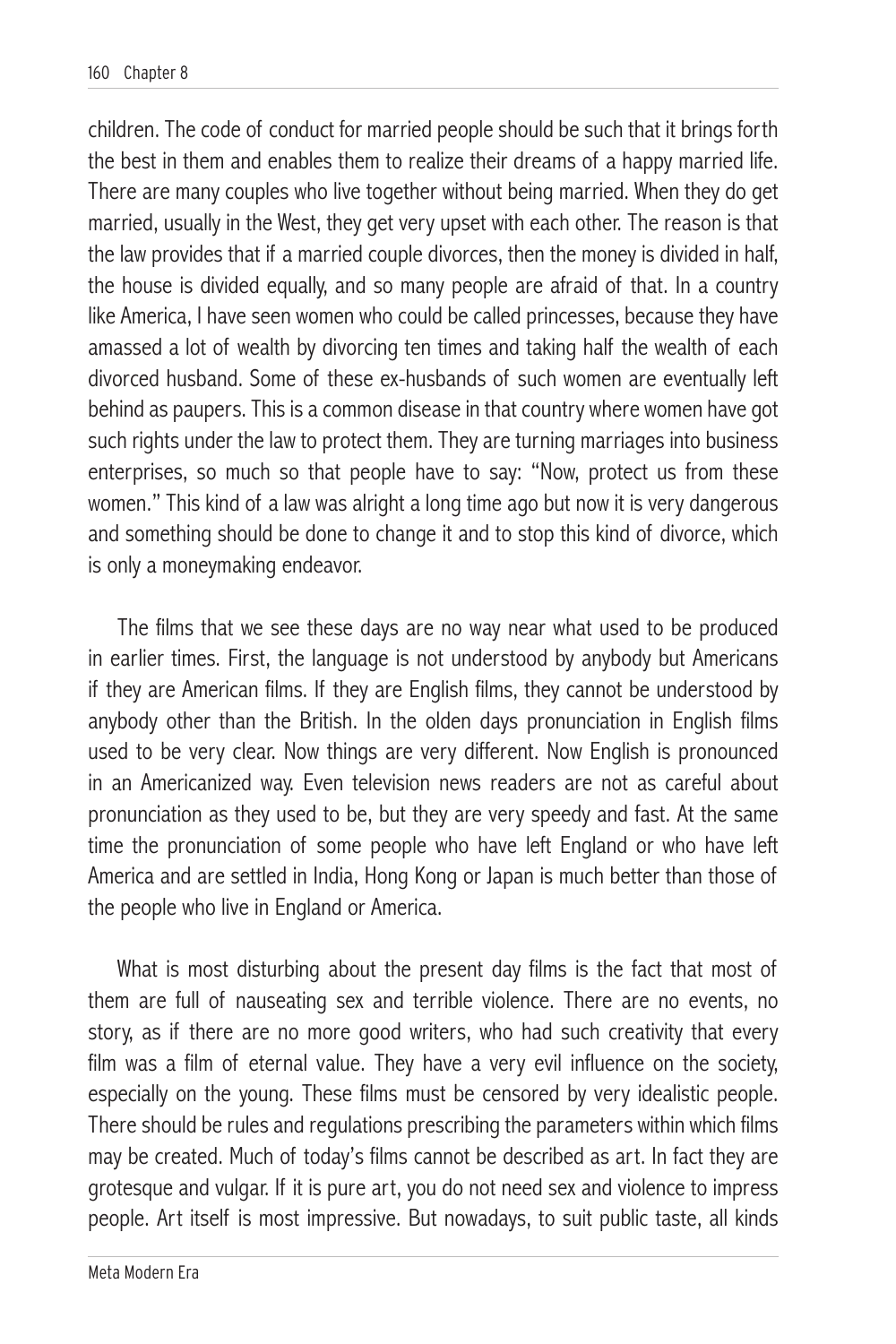of low-level films are created. Despite all the development in the film industry the film produced are very insipid. They are going from bad to worse and there is no effective censoring. There should be a censor board of people who are known to be very good morally and who can correct this kind of production. Childrens films especially should be previewed and censored most carefully. They should aim at enhancing the children's moral and compassionate value system. Films should not be money-oriented, but culture-oriented. The policy for education should be same. Children should be encouraged to read good books written by great and noble men of the whole world, not only of their own country. They should develop a great liking for books which are biographies and autobiographies, rather than science fiction which is imaginary or some sort of a warmonger's life story. If you put before them all these horrible characters, the children absorb easily the qualities of bad people. Older boys and girls could read books which demonstrate how an immoral life is ruinous and dangerous.

The theory that there should be absolute freedom for children is also very dangerous. Their real freedom can be given later when they understand the meaning of freedom which can be benevolent if they are wise and mature. Parents should take pride in their age and not be crazy like the younger generation in their stupidity. Once I had gone to America, Santa Monica, accompanied by an Indian lady. One morning she knocked at my door and said: "Get up soon. Get up soon." I couldn't understand it. I just came and opened the door and asked: "What's the matter?" She said: "There is an earth quake coming." I said: "What makes you think that?" She said: "All the people are running on the road." I said: "Where?" I came out and I saw all the people running, no doubt, because they were going for a jog and I told her: "This is an exercise they take early in the morning called jogging." She said: "No, no, but there are many old women and men running also. So how can that be? How can they behave in the same manner as the younger people are doing? Because they are very thin and old they might get a heart attack." I told her: "You don't know, this is America. Here older people have not yet matured enough to understand that it is wrong for them to run, in the way the young people are running. In America the old people still want to do everything which young people are doing. They have no wisdom, so the young people do not respect them."

Let us now move from the family to the society. The society in the west surprisingly is not at all individualistic or traditional. Whatever is the fashion, they take to it, and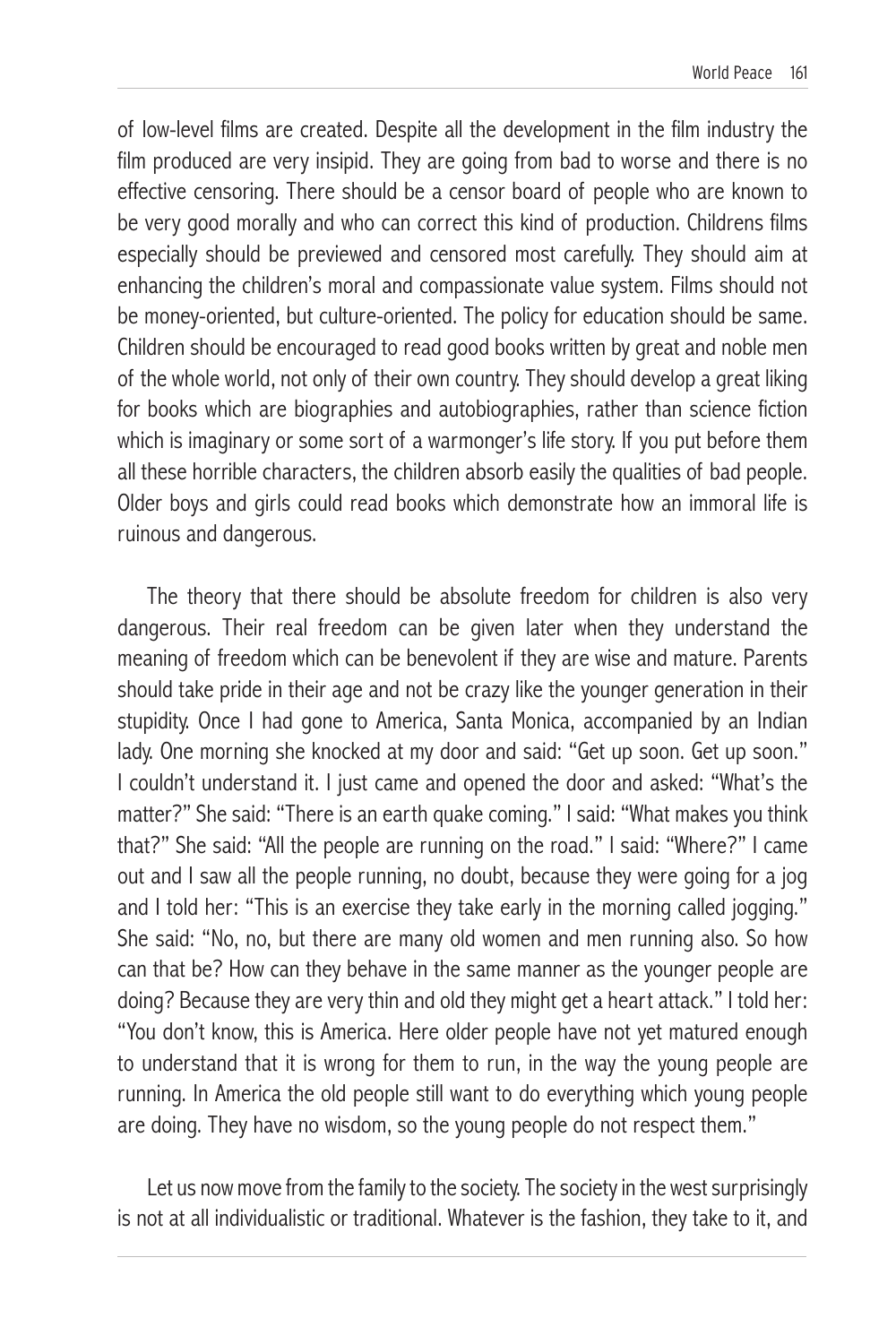sometimes it is impossible to understand why they are trying to copy these new fashions every day, throwing away all their old clothes every year and buying new ones, allowing the fashion designers to exploit them. The old people are not living with the decency and dignity their age demands. If we teach children how to respect themselves and also how to keep their esteem intact, they will not take to these expensive ways of the West, but they will take to decent, respectful living and will grow up as responsible citizens and good members of the society.

My grandson, when he was young, told me: " You must get me shoes like those worn by Grandpa and I would like to have a dress like that of Grandpa." I said: " They are very old." He said: "It doesn't matter. I don't want to wear a dress like a person who is mod." I was amazed that he wouldn't wear anything untraditional. Gradually as time passed, you see, he came in contact with other children and he started accepting the Western clothes, which he had earlier considered to be very ugly and had felt strongly that there was no dignity about them. Nowadays even very small children wear "mod" dresses which does not give a personality any dignity from the very childhood.

The society of modern ideas is nothing but a collective, accepted, shameless expression of their weaknesses. There is an annual carnival in Rio. People strive to save money to attend that stupid, vulgar exposition. We have things like Halloween celebrated everywhere. I wanted to purchase a house in New York. When we went to that house, we noticed that it had a horrible face of witch with a broomstick, symbolizing Halloween on the front door, because it must have been the month of Halloween. Seeing that my granddaughter said: "Better not buy this house. It displays a witch in the front. What's the use of going inside the house?" It is very true that these days there is no distinction between the witches, the good ladies, prostitutes and the actresses. There is such a mix up in these modern societies that you just don't know whom to call what.

For example, I have seen that in social parties the ladies come funnily dressed in the sense that they are quite nude, according to any standard of formal dress. And they try to flirt with men, and they smoke with such pride and look at people with such lusty eyes. It is the same with the men. Both men and women come to parties mainly to flirt with each other. It is amazing how people indulge in these activities in such a shameless way.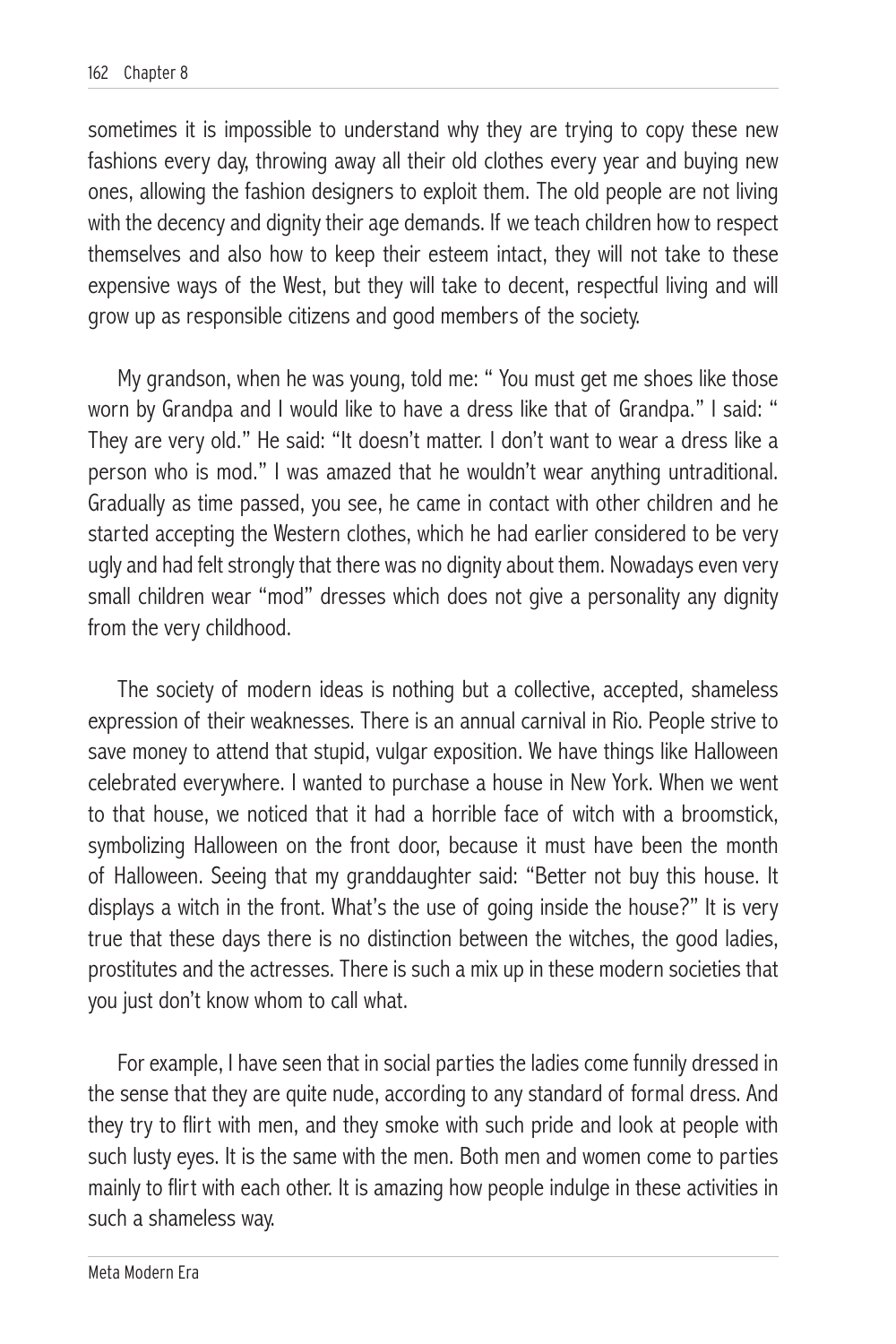Fairly old men have no shame in marrying young girls, one after another. I have not yet seen any old man flirting with a very young girl in an open garden. This means that there is some shame about it. But marrying a girl who is thirty years younger is not considered to be objectionable in modern societies. Even the Prime Ministers of some countries do that. Some time ago, we noticed that a particular person coming to the conferences in London brought a new wife every time he came. Once he brought a girl of about eighteen years of age. My husband whispered in my ears: " It is his new wife, don't address her as his grand-daughter." I was shocked. He was an old man of about sixty five years and he had a little eighteen year old girl as his bride. I was told that these young brides called their old husbands sugar daddy, or some thing like that. Of course they have their own boyfriends and just use the money of these old Johnnies as they live in complete sin, marrying a good for nothing old man and living with young people. Some men bring models or prostitutes as spouses. It is ridiculous the way people have accepted this kind of thing. Even officially such spouses are invited and their travel expenses and hotel charges are paid for. Why not change this word "spouse" and make it " legal wife or legal husband?" It will cut down many embarrassing events.

One of the curses of these modern times is that people go on accepting all that is destructive, all that is vulgar, all that is shameless, one by one. There is no resistance of any kind, and if somebody resists then they think that the person is absolutely not "in." If the older people like to lead an immoral life, how can we grudge the younger generation.

Newspapers and media are another species of present day monsters. They destroy and devour all that is sweet and beautiful in the society. They believe in sensationalism. Some of them delve in character assassination and wild allegations. Anybody can go and complain to them about anybody. They will make little effort to find the truth and will publish whatever they have heard from anyone who might well be a very unreliable source. There is no way that you can stop them from doing that because they have freedom of expression. Whether it is correct or incorrect, they will publish it. And people have hardly any redress because legal proceedings are very expensive and can be ruinous, at least in the West. In India, the situation is not quite the same and an inexpensive legal redress is still possible.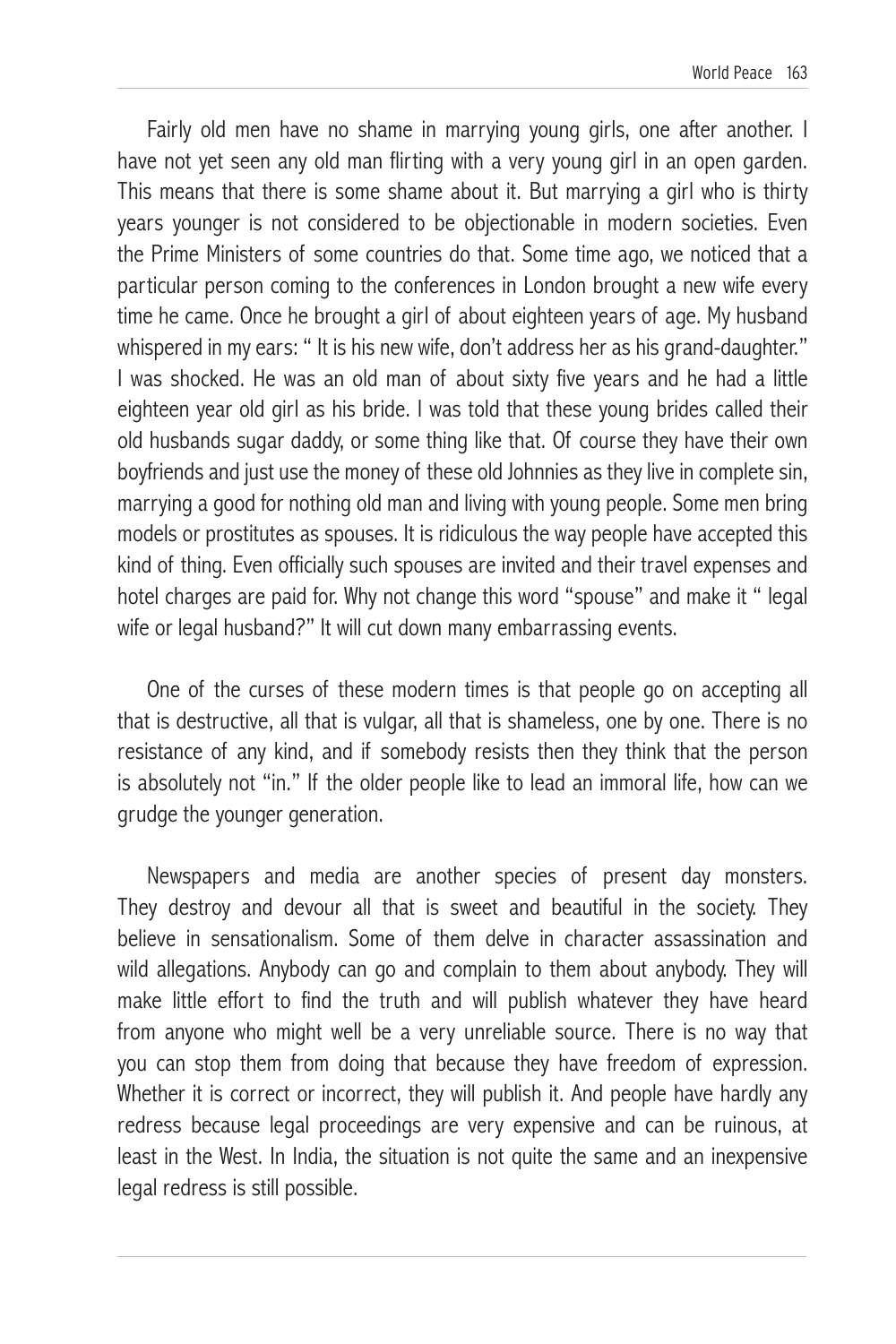For example, three foreign journalists went to India and trespassed into our school and made all kinds of false statements about it. A complaint was filed against them and the Court has decided that these foreign journalists would be proceeded against if they ever came to India again. For this, the Embassy concerned was not very happy, though their journalists have used this news against us all over Europe, especially in Belgium, France and also in other countries where some people of the Catholic Church are disturbed at our success. They have an organization called ADFI which is constantly prying into the activities of the religious and spiritual organizations and maligning them by describing them as cults. I do not know if the Catholic Church is not the greatest cult. If the definition of a cult is an organizations that indulges in violence, or has illegal weapons, or makes tainted money, then the Catholic Church could itself be called a cult because all these things are happening in the Catholic Church as well. They call us a cult even though it is well established that in Sahaja Yoga we have no secrets, underground or clandestine activities and that Sahaja Yoga is a purely spiritual organization working for the benefit of all people of the world.

Furthermore, which of the Western countries are supposed to be secular? I am sorry to say that in England, only the Church of England is the state religion, all others are not. In Spain, in Italy, in Germany, in Austria, and in France especially, it is the Catholic Church which is the recognized religion and everything that is not Catholic is always treated like a cult.

Apart from maligning people and assassinating their character, some newspapers and magazines play another very dangerous role, that of giving very scandalous information to people. They are so poor in quality that they have to use the photographs of half nude women to attract readers. Their whole intelligence is devoted to selecting the most exposed photograph. These newspapers have no real concern with regard to the problems that are facing all the countries of the world today. They are interested mainly in publishing salacious stories, catering to the worst element in human nature. Or they start campaigning against some persons in important positions out of mischief or prejudice. This is what they did in France to a former Secretary General of UNESCO. It is difficult to understand how one could be involved in such acts of complete degradation. Frivolous allegations were made against the then Secretary-General. One of them was that his wife had used the official car to go from Paris to Brussels to attend the funeral of the wife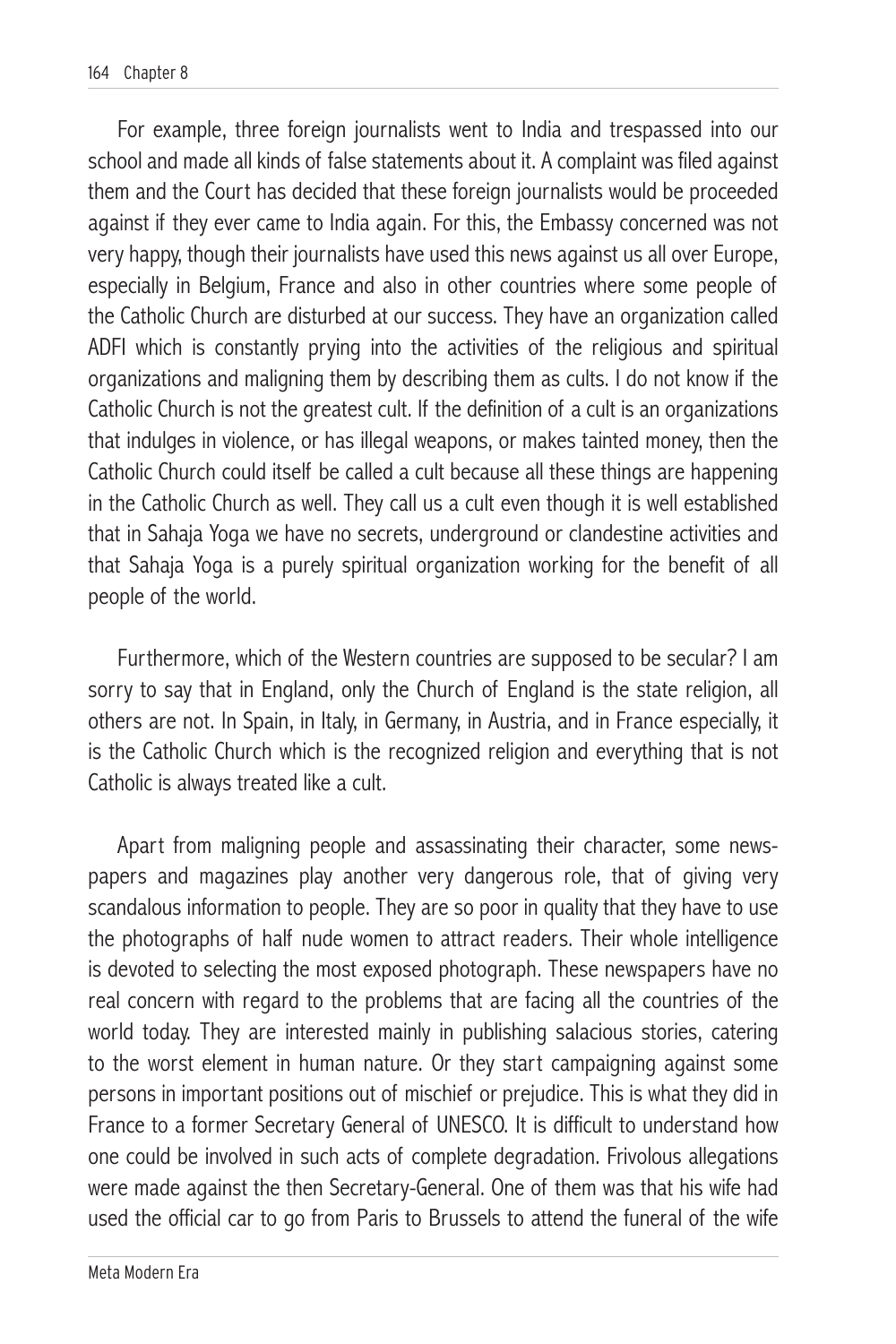of an Ambassador. The lady had informed the office before taking the car and had done so to reach Brussels in time for the funeral as flights were not available at that time. Various other allegations were also made, indicating a desire to malign an outstanding Secretary-General who had served the Member states with great devotion. He had arranged for the translation into different languages of a number of great books of different countries. He had also helped many countries in preserving their ancient monuments which culturally were the common heritage of human kind. UNESCO cannot be an organization which can make money but as soon as some white skin has become the Secretary-General it is all quiet on the Western front.

Western people are so impressionable that they tend to accept as truth whatever the newspapers publish. This sensational trend is going from bad to worse. For example, they are so scandalous that they wrote gleefully about the price at which the undergarments of Mrs. Kennedy were to be sold. So filthy and so dirty is the mind which writes about such things in the newspapers. Surprisingly, this trend has also now impressed the people who are at the helm of religions. For example, in England some eminent leaders of the Protestant Church are now adopting an attitude of "understanding" and "tolerance" in respect of men and women cohabiting with out marriage. This was regarded as a sin. But no longer.

Since much of the Press and other elements of the media have abused their freedom and have become a menace to children, to families and indeed to society, it is now necessary to bring them under proper control. I am fully in favour of the freedom of human beings and also of the Press. The Press should have sanity to know its responsibility. It is for giving news that would bring benevolence and security. It would have eternal value to the readers. We do have laws to control human beings and to prevent them from killing or raping or robbing. Why can't we have laws to control the media which is running amuck? These days anybody can start a newspaper. Only those who have a proven sense of responsibility and dignity of morality and some sense of understanding of other countries as well, should be allowed to start newspapers. All the editors must first be examined by a group of eminent persons to see if they are unbiased, honest and noble people. Newspapers should not get into the hands of crooks. Once a paper gets into wrong hands, it would be impossible to stop all kinds of horrible, sensational, nonsensical rotten news and editorials from being published. Of course, one must acknowledge that some of the newspapers have done a good job in finding out and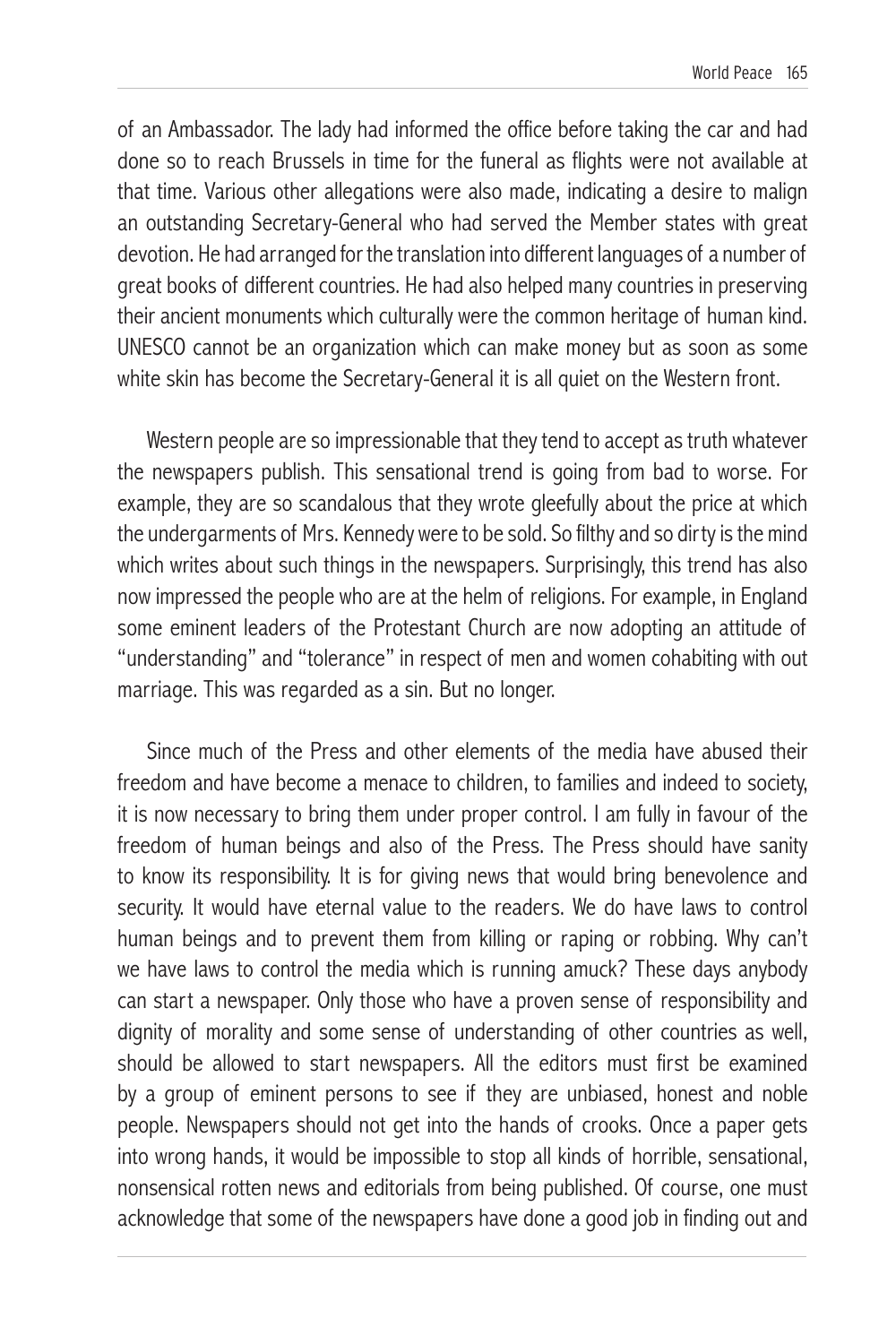exposing grave misdeeds of men in power. But there are not many instances of this kind despite the fact that the media is very honest and powerful. On the contrary, the power of expression is so highly misused by newspapers that at present one cannot do anything about it. Clearly then, there is the need for a high-level Board or Committee which should intervene and punish severely newspapers which engage in publishing palpably wrong or scandalous stories. No scandals should be allowed to be published in the newspapers and this will be the best that one can do for public life and for family lives.

The newspapers should be children proof, so that even children can read them. What is the use of giving all the filth of hell as an announcement in the newspapers. It is just money-making by giving false but sensational news. Once the newspapers start sensibly and with a sense of responsibility I am sure they will make much more money, because so many people who have given up reading newspapers because of their filth, will resume reading them.

Apart from this, newspapers like to give distressing and shocking news all the time. The front page is nearly always full of stories and pictures about war and killings, about disease and starvation, about natural or man-made disasters. It is much too much to begin one's day with disturbing and upsetting news of this kind. It is essential that so much importance should not be given to such horrible scenes or to such horrible happenings. A serious effort should be made to give prominence to good happenings, to instances of people being helped, to events which influence people and transform them into good, honest and chaste human beings. But presently there is no way of expressing such ideas through any media. They only want to know how many people died, how many were killed and how many disappeared.

In the films, as in the media and the newspapers, nowadays there is a trend towards showing very intense vulgar romances and love affairs for which the lovers or their opponents engage in awful violence and even in murder. This really creates an illusionary world of love and family life. It is not yet understood by the filmmakers and also the media and the newspapers that they are responsible for ruining society and all that is good. They do not try to put more accent on the goodness of life. They are very money-oriented. They also have so many great plans to make pornography legal through newspapers; or by joining hands with wrong people, they produce their glorified images.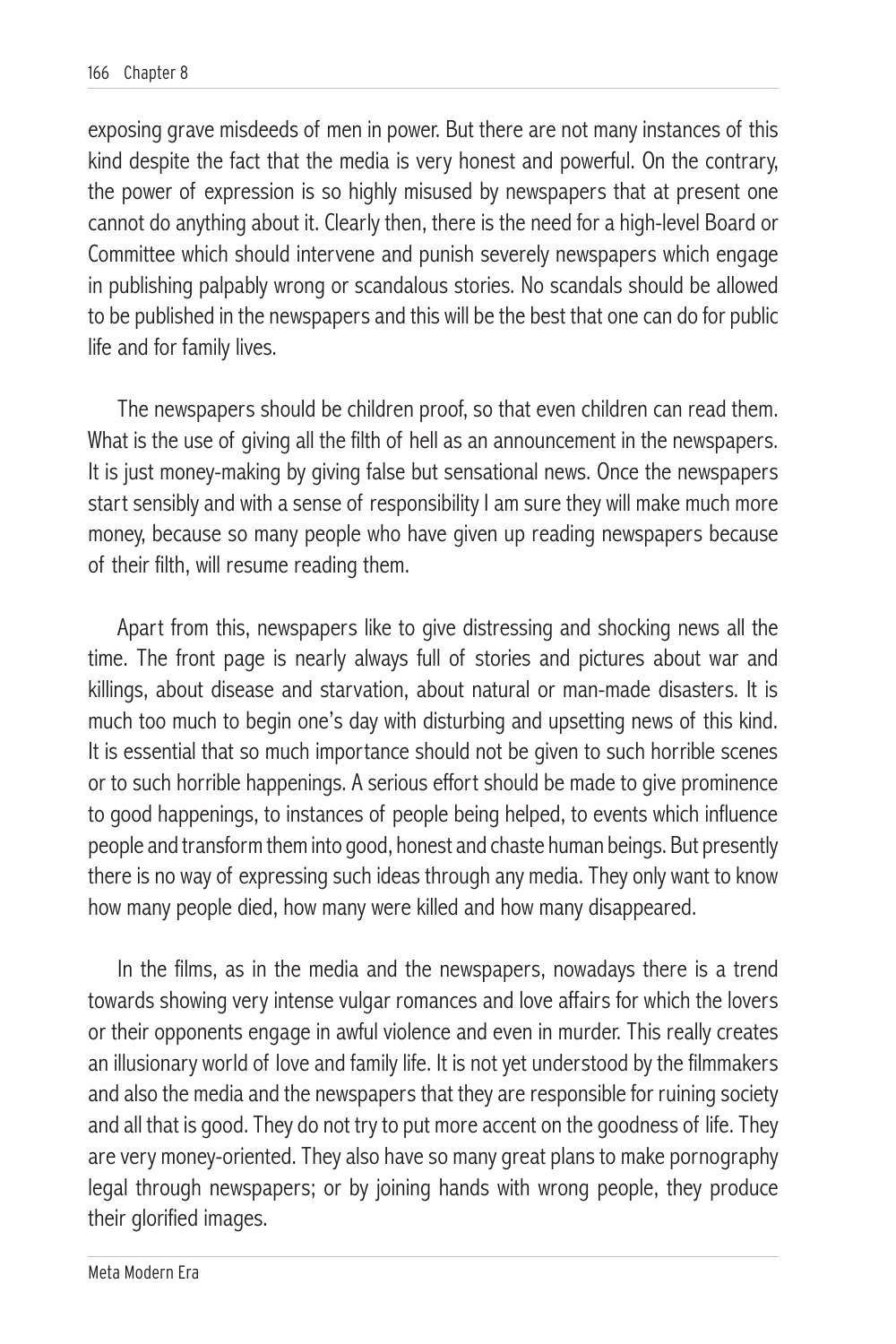For example, some of them project a kind of missionary in a developing country who collects money by showing off Christ's compassion, etc. all the time. Substantial donations are collected and these are perhaps shared with the media. Altogether, this seems to be a profitable business. The media can build up even a Peace Prizewinning image. No one knows where all this money is going and what is happening. There are no properly audited accounts. People who are sensitive, especially those in the West get very impressed by such persons. Once a missionary came to a conference and started saying: " You must think about the poorest of poor, you must take something out of your lunch for the poorest of poor" and so on and so forth. All the Western people in the audience heard these three or four sentences, and to our amazement, they started crying. They donated so much money to that missionary, and it is said that this missionary collects people from streets, baptizes them and converts them into Christians. Those who fall sick and die are buried or cremated unceremoniously. The media are promoting the images of such missionaries practically in every developing country.

Actually the media people work according to mental processes and the mental movement is always linear and proceeds only in one direction. Presently it is purely money oriented. There is another serious problem relating to the media. In the olden days, news was regarded as completely objective. Comment was free but it had to be made on objective criteria. These impeccable principles of journalism have now been thrown overboard. The same event is reported in one way by one newspaper and in quite a different way by another. And comments? Far from being objective, they are, in many cases, brazenly biased. If you read Rupert Murdoch's papers you will know what I mean. No wonder the reading public gets totally confused. Thus we remain attacked all the time, facing the horrible newspapers, which, according to Sahaja Yoga, can give us blood cancer. I would blame the media the most for shattering the reader's value system and bringing such disaster to this world.

Religious fundamentalism and fanaticism have already become a threat to world Peace. We had a discussion with some religious people in Italy and they refused to accept a religion which was global. They wanted to have exclusive religions. In this way they promote conflict between the followers of one religion and those of another. They believe that killing others in the name of religion is their duty. On the other hand all the great philosophers, incarnations, prophets and Sufis have never talked about any exclusive religion. Confucius first talked about humanity, but then came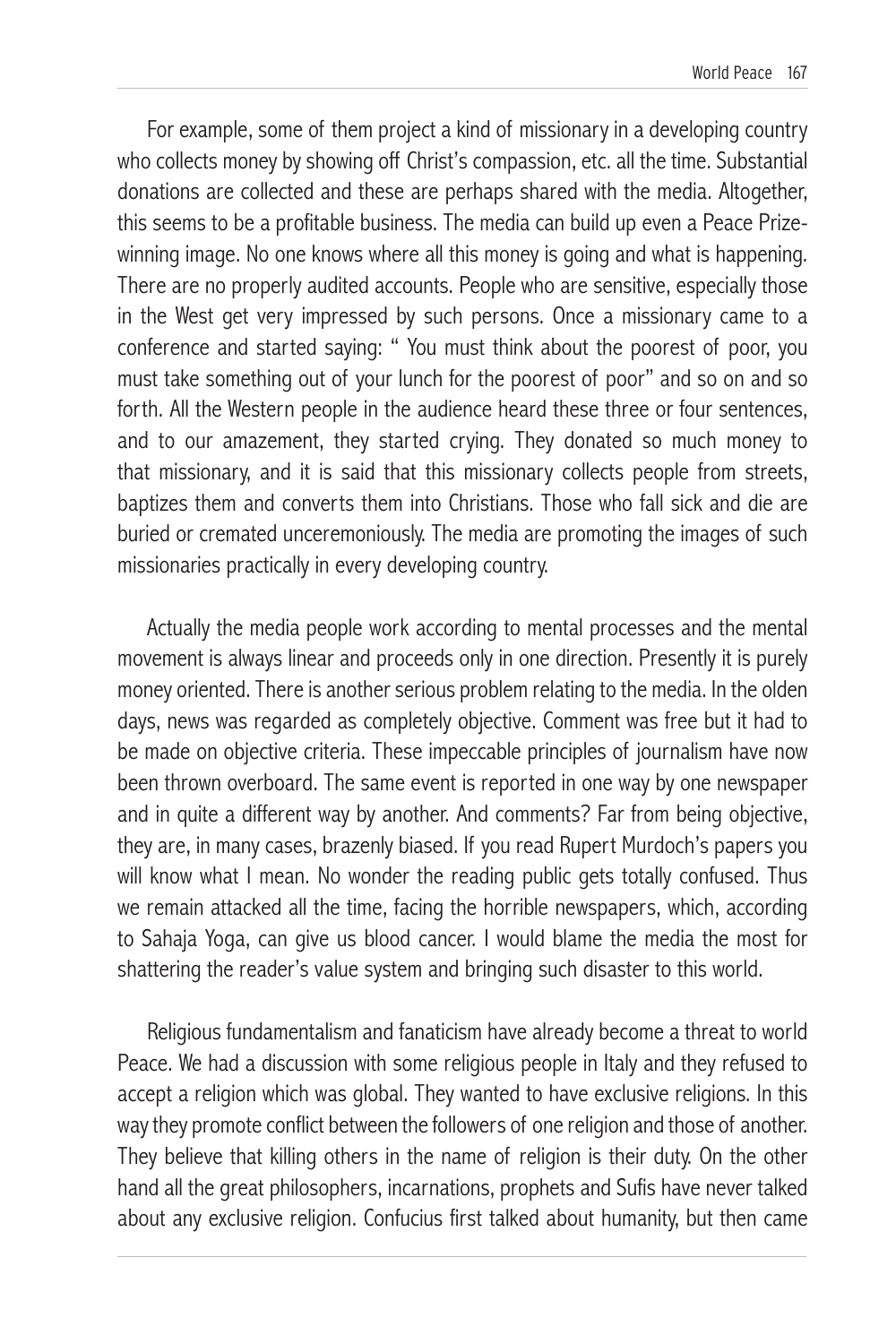Tao of Lao Tse who tried to bring the subtle side of humanity. This Tao is something like the Kundalini of Sahaja Yoga. I have traveled through the Yangtze River. This voyage on a boat gave me a unique experience and enabled me to understand Lao Tse very well. This river is a very dangerous one in the beginning for boats to pass through. There are lots of currents which flow in different directions. But along the side of this river there are beautiful manifestations of nature. The very steep, rising mountains that we see in the paintings of the Chinese are all to be seen there with rivers flowing between them. It is very beautiful to see the bank of the Yangtze River. As Lao Tse had said:" It may be very beautiful and attractive outside, but you should keep your mind inside and ply through the Yangtze River." This is very significant, but how many understand what he has said? How many have tried to follow him? In China many people do not seem to care much for Lao Tse and his Tao, but there will come a time when they will realize that, that is the subtle side of humanity.

In Japan we had another great master whose name was Vidhitama. He was the disciple of Lord Buddha and he went to Japan and started the Zen system. Zen means meditation  $-$  Dhyana  $-$  and he wanted people to become "thoughtlessly aware." He found out many ways of making people "thoughtlessly aware" – the tea ceremony and the temples that they have, are all meant to create thoughtless awareness. I was amazed that none of the Japanese knew what the purpose of these gardens were. There is one garden which has some moss on top of a hill in a very small area and it is very interesting. You have to see the flowers and other foliage there through a magnifying glass. All this should amaze a person and one should become thoughtlessly aware. That was the idea of Zen, but surprisingly, few understood Zen. Then there was a prophet, Zoroaster, who was born five times in his country, Persia. Ultimately Mohammed Sahib had to come to say something very clearly about religion. But the people who followed Mohammed Sahib, never realized the oneness of his preaching or that of Zoroaster, and they made all the Persians run away to all the other countries and so many of them came to India.

Mohammed Sahib has talked about Abraham, Moses, Christ in a series as they came one after the other. He has talked about the Mother of Christ especially with great respect. In the Bible she is not given so much respect because of Paul who edited the Bible. She is just called " the woman." But Prophet Mohammed says that anyone who talks against this Holy lady will be punished, or something to that effect. So one can see that Mohamed Sahib never talked of "Islam" as an exclusive religion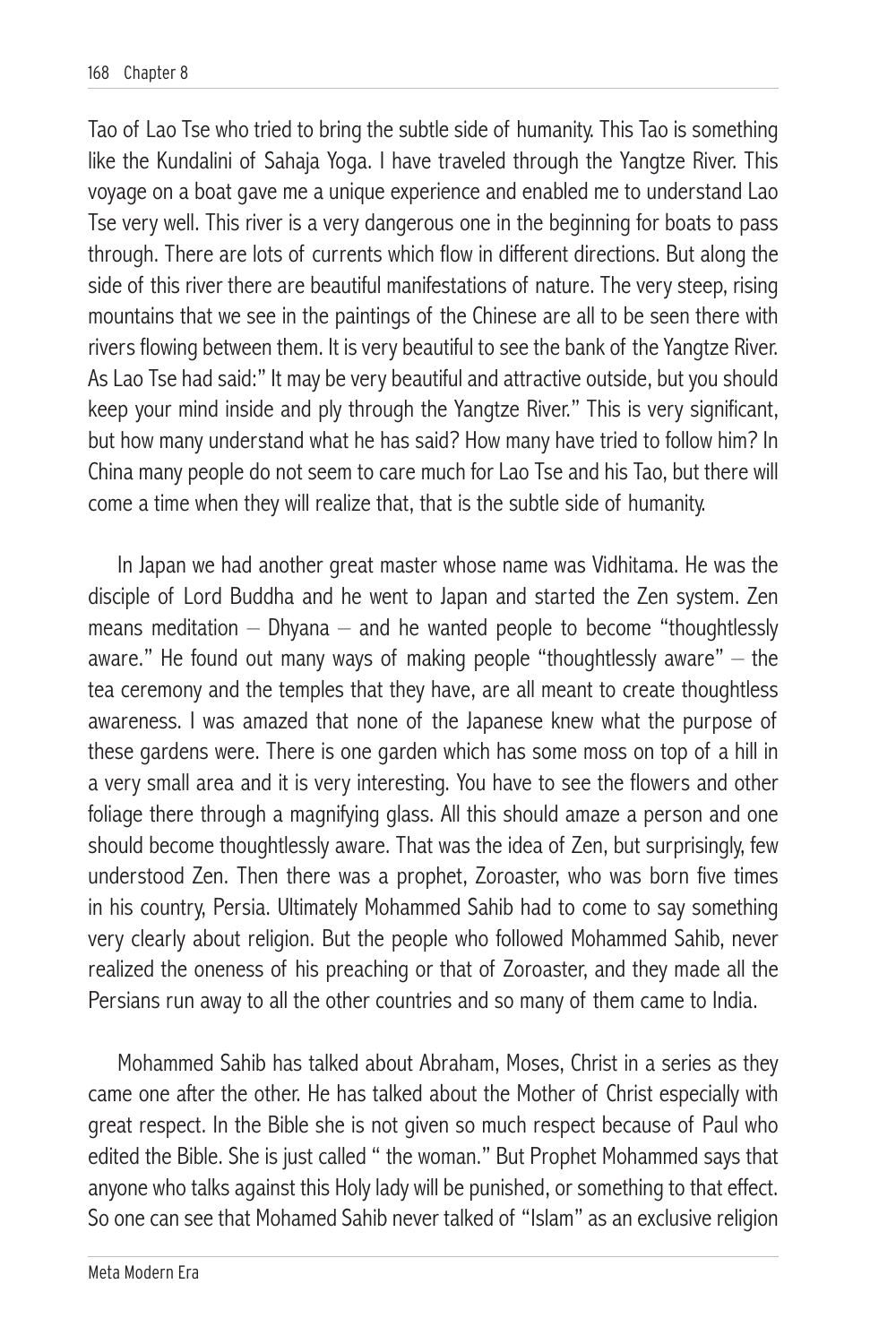("Islam" means I surrender to God Almighty). But so many followers of Islam are fighting the followers of other religions and even amongst themselves.

The worst part is the practice of conversion. People are being converted from one religion to another not for faith but for non-religious reasons such as matrimony or monetary gain. Bitter fights are going on in different parts of the world between followers of different religions, all in the name of God Almighty! This cruel phenomenon is not understood by any saintly person. Groups of people claiming to profess the Islamic religion are in the forefront of these fights. The Sufis amongst the Islamic people tried to tell them that this is not the way to behave if you are a follower of Mohammed Sahib, because this brings a bad name to Mohammed Sahib and to Islam. There are some people who believe that Islam should be spread by Jihad. This was never the idea of Mohammed Sahib. At the time when he was here on this earth, the people were facing a very difficult situation because there were lots of tribes, and these tribes were fighting and killing all people who were taking to Islam. That was the time when it was alright to talk about Jihad, but today there is no such problem. Moreover by talking incessantly of Jihad, they are becoming very unpopular. Not only that, actually, they have achieved nothing. By doing all this have they achieved their self-realization? Have they attained their Kiyama and have they found the truth? Nothing of the kind has happened to them. They are diverting the attention of people to wrong things and are trying to do something which is absolutely no good for the peace of the world. It is because of them there are many cold wars going on in so many places. In Chechenya there is a war going on. Wars are going on in other countries as well, where the Muslims are thinking that they are the chosen ones and that the whole world should become Islamic.

The other day, I met a very important man from Russia and he said: "Why is the UN helping these Muslims?" I said: "Why not?" He replied: " Muslims who have been a part of our country now want to separate their territories and thus break the integrity of our country. They believe that their religion is the only authentic one. They want to propagate Islam by their swords. Not only that, but they want to produce as many children as they can, treating their women as children-producing factories. Their idea seems to be to increase the number of Muslims rapidly and thus to change the pattern of population in favour of Islam in a democracy. And thus they might eventually rule every country."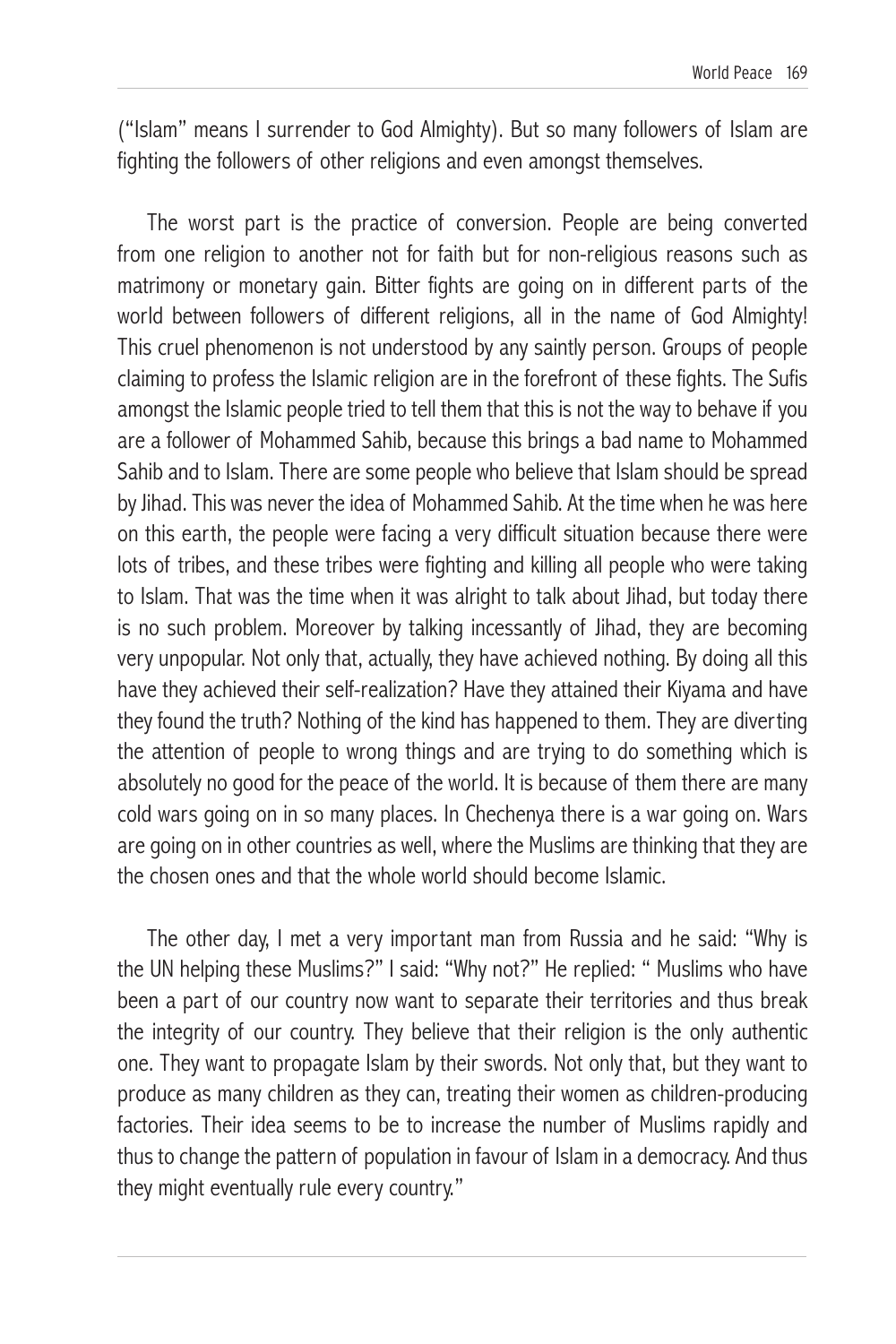Now, one has to understand that any democracy should not allow an exclusive religion to be the basis of the state. Religion is a personal matter and every human being should have the right in each and every country to follow the religion of his or her free choice. Single religion states are an anachronism in the present age. When a country is declared as Islamic or Christian or Jewish, the followers of that one particular religion become superior citizens and others have an inferior status. This is totally contrary to the accepted concept of equality in a true democracy. These exclusive religions are absolutely blind-faith oriented. People believing in them follow their religious injunctions blindly and divide themselves into antagonistic groups.

In England now some Church leaders have proclaimed that all kinds of people who are supposed to be living in sin according to the Christian religion can attend and join the Church. They have done so because attendance at the Churches is very thin and they want to attract larger congregations, even by diluting and downgrading religious and moral values. The number of practicing Christians has decreased sharply, to the extent that they cannot run their Churches, nor pay their Clergies properly. So they have put this big liberal project before the public as a report. They say that if people have got genes of the wrong kind how can they help it? This is now an open invitation to immorality and getting away with it by blaming it on one's genes. This is also a very dangerous postulate, because it suggests that inherited genes determine the character of a person, which cannot be improved by education or religion or spirituality. The truth is that the characteristics of inherited genes can be altered. It has to be understood that we can change our genes all the time.

For example, after transformation through Sahaja Yoga, the people's genes get restructured and they become righteous, loving and powerful people. This shows that the genes absorb impressions from our day-to-day life. Also we see every day that all the children of the same parents do not have the same nature or characteristics. One child of the same father and mother may be brilliant and angelic. The other may be stupid and devilish. It can be seen very clearly also that if genes are what we have inherited then there is no need to have a Church, nor is there a need to have any congregation. But one must know that if our Churches had done a sincere job, the genes of the Christians would have changed as they have changed in Sahaja Yoga, where Jews worship Christ and Muslims worship Shiva.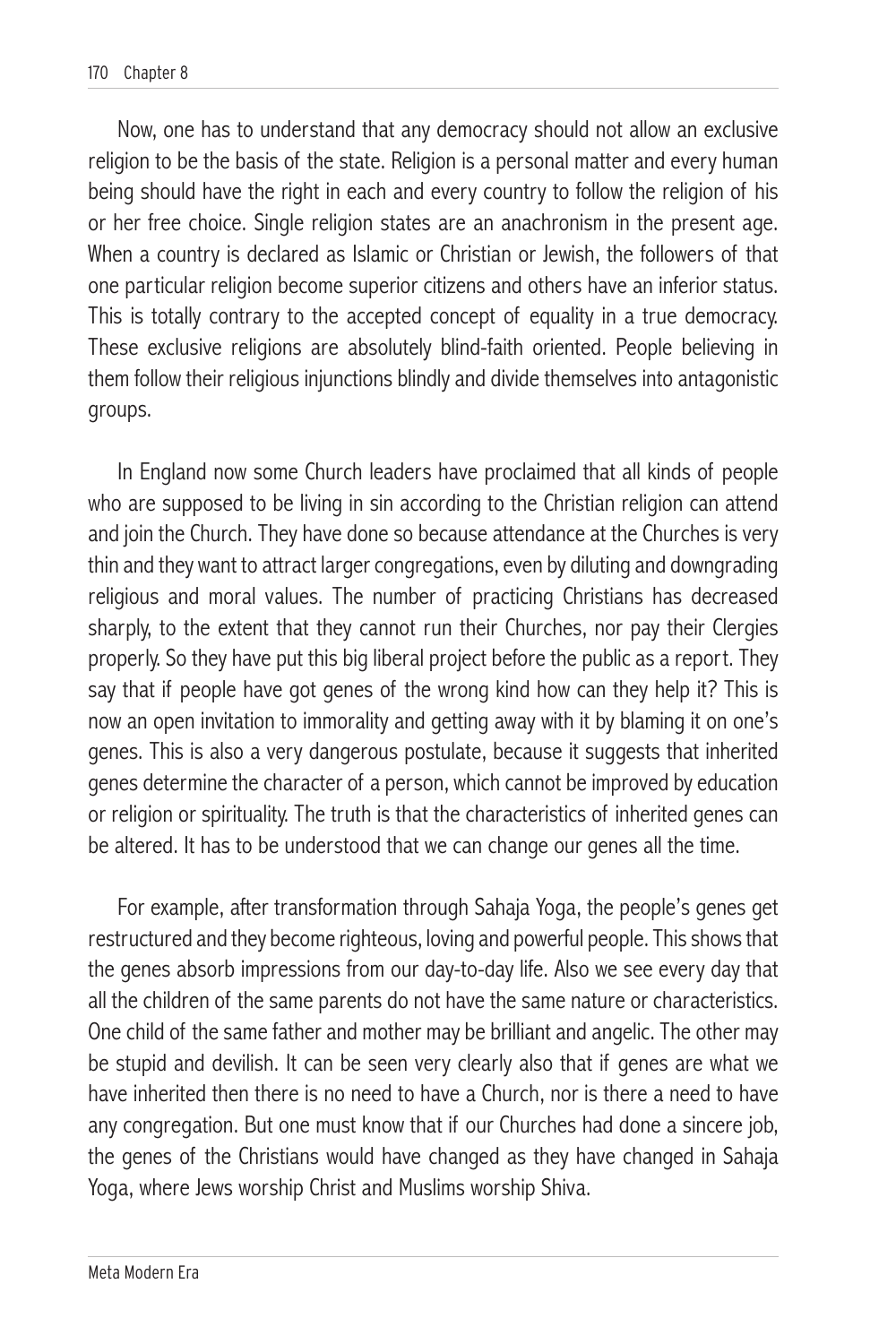So people are fighting in the name of God and there is no world Peace. Behind all these activities there is also powerful money orientation and when it comes to economics, the people of the highest order in a religion succumb to compromise, however immoral it may be. They have neither character nor courage nor real faith to resist fashionable trends of money business. In fact they allow their followers to swim with the evil currents of the day and thus lead them into hell from where there is no return. These religions inject fixed ideas into the brains of people. These fixed ideas start developing in a collective way and this can produce a very big, collective monster which can believe only in killing others and pushing its own ideas.

Hitler had fixed ideas, and he believed that the Germans were a superior race. The idea that the Germans were the highest race was the greatest absurdity. The Germans killed children in the gas chambers and devised methods to have enmasse killings. How could they be people of the highest race? The highest race is that of saints. In their life, compassion and love are the only drink they have and which they enjoy. To call the Germans the highest race is to degrade the rest of the human race and brand it as inferior or even primitive. This is racism of the worst kind. I have heard that in Germany they had a very great saint in the thirteenth century, who is highly respected even today all over the world. Surprisingly Germans have been claiming that they are the ones who wrote the Vedas. This is another extreme of false notion about oneself. How could these people who are always thinking that they are a higher race and that they have a right to kill others, write such advanced, philosophical treatises like the Vedas. Though Hitler is dead and the Second World War ended fifty years ago, we still find that a new type of fascism is coming up in the world. It is emerging in Italy, in France and indeed all over Europe. You find this type of neo-fascism all over the European continent. Even the extreme right wing in politics is nothing but fascism and this fascism is seeping smoothly into the minds of the people. They have even voted for the right wing in so many countries in Europe, especially in France. It is amazing that after being subjugated and dominated by the Germans for three years, the French still have these ideas about right wing fascists. Perhaps the French have been contaminated by this trend from the Germans who lived there.

A lady who ran away from France and built a house very near Switzerland because her husband was a Russian, told me that the French always believed that the Germans were a very great race and a very powerful nation. I was surprised at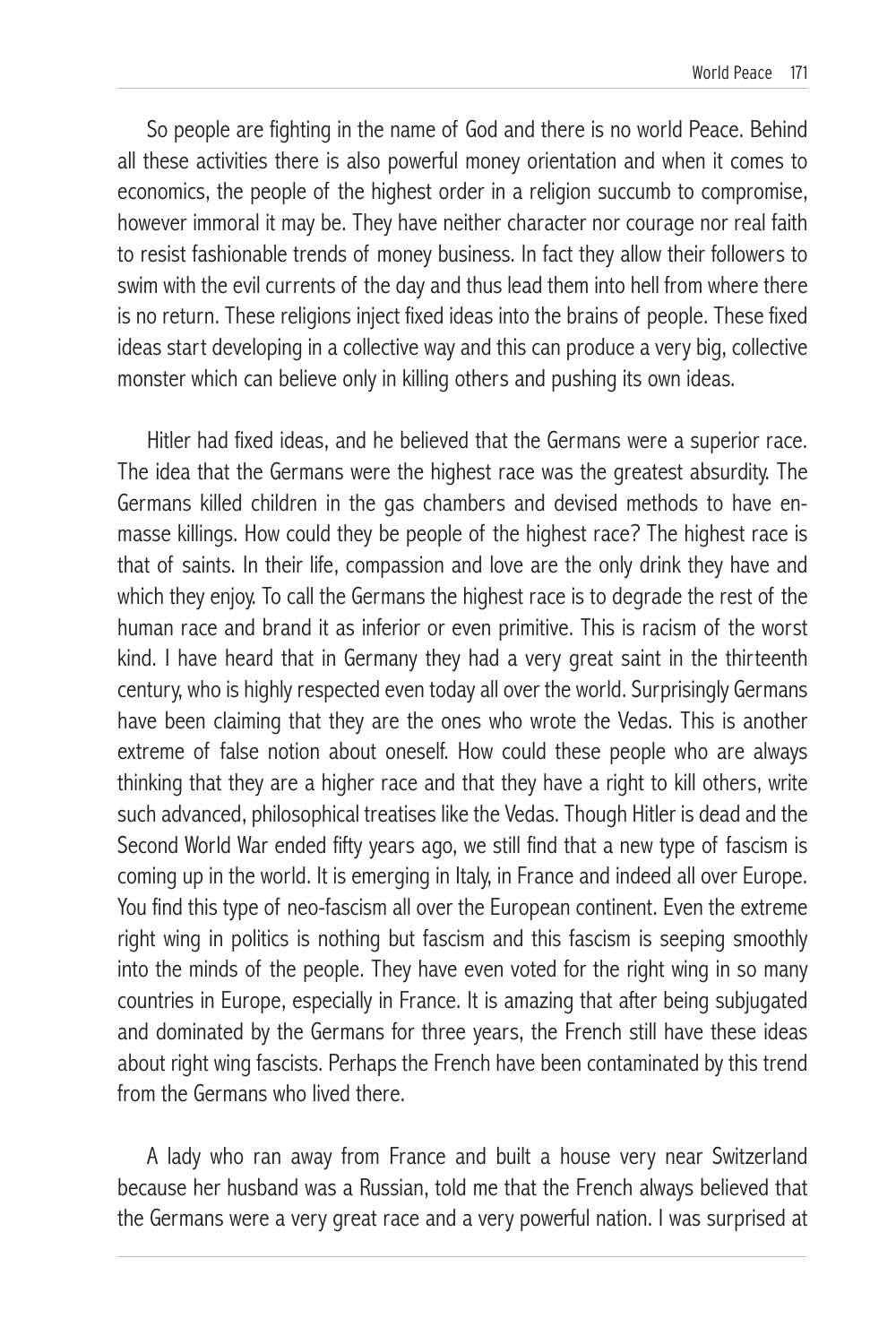such French people who believed in such fascist ideas. The results of the election in the year 1995 have shown that the French have voted for a right wing man who is known to be completely bureaucratic. As soon as he was elected, he declared that he would have a nuclear explosion in the Pacific. What was the need to have this kind of explosion in the South Pacific at a time when we are talking of destroying all atomic or nuclear weapons. Does he want to have another war with some other nations because the power of Russia does not threaten them anymore? And of which country is Europe now afraid? Why should the French test a nuclear weapon in the Pacific, torturing nations like Australia and New Zealand? It looks like a political trick because the French have lost their diplomatic status through their alcoholic philosophy, so they want to create a nuisance to impress the Americans.

Sometimes I feel that Hitler is born again and again and shows his deeds all over the world. How can people succumb to his racist, monstrous ideas even today and vote for such people? It took nine years for Hitler to cause the Second World War. He was very much against the Jews and the atmosphere in those days in Germany was extremely decadent and immoral. He took advantage of both these things and tried to poison the minds of young people. For all those nine years, what were the European countries doing? Were they sleeping or were they busy fighting the recession so much so that they did not even notice the rise of Nazis in Germany and Fascists in Italy? After all the destruction done already through the mental idea that those who have a higher I.Q. are superior, now the new theory of E.Q. has established itself. If there is no balance between emotions and intelligence then a person becomes a brute.

There are many people even today who do not want to know about Emotional E.Q., who believe that they belong to a higher race and that they can destroy all the rest of the people because they don't belong to that race or may be that religion. All such fixed ideas constitute a grave threat to peace in any country and indeed to global peace.

For example, the Muslims believe in a formless God. It is a religion which teaches absolute detachment from worldly things. But what are they doing? They are fighting for a piece of land here and there, and troubling everyone and torturing so many. They themselves are also being tortured. They call this Jihad and they believe quite stupidly that by getting killed in a Jihad, they will get their resurrection. All these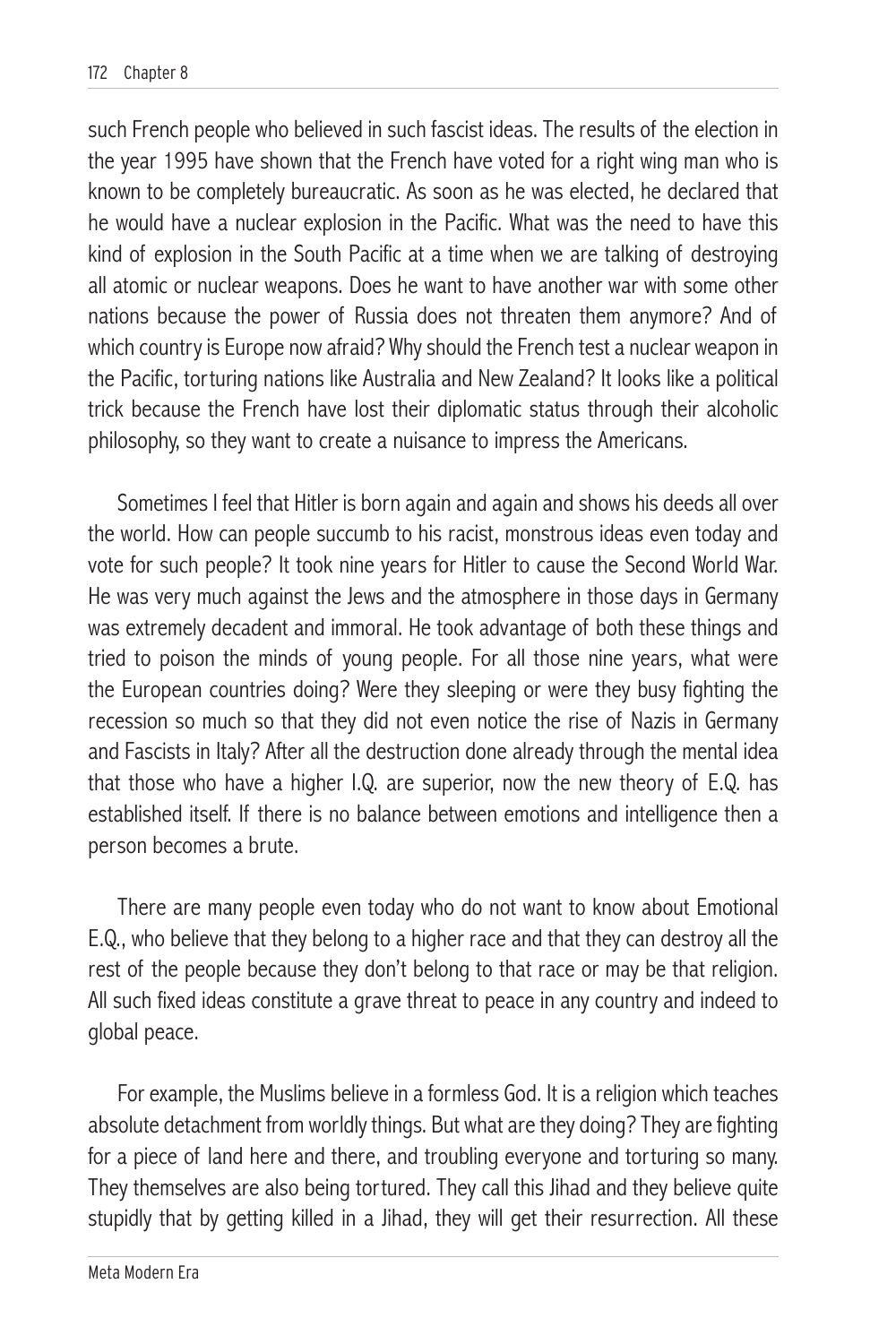172 World Peace 173

fixed ideas can be neutralized only through self-realization, because through selfrealization one knows the reality. The reality, the truth is that this world is one, that nothing belongs to anyone in particular, and that there is no need to fight for any territory or for land whatsoever. Of course, for protection from blindly cruel aggressive nations, people should form boundaries around their country and try to protect themselves. It would be unwise to ignore the fact that there are so many destructive people who are trying to destroy the peace of the world. We must be vigilant against them. But that is no reason for promoting quarrels and fights everywhere.

Another problem is that the U.N., as it is today, is trying to maintain a balance among different powers and groups. In this process it makes great mistakes. Sometimes it supports very negative people who are barbaric, who are violent and who are terrorists. Before taking any decision as to what other countries should do, the U.N. should have a full idea as to the motives of aggressive countries. Sometimes these aggressive countries sound extremely reasonable and logical and create such an image that all the negativity of the rest of the world is drawn towards that. First the U.N., should find out what the purpose of these people is, what their background is and what sort of ideas they have. Only then they will not be deceived by the tricks of aggressive people like Sadam Hussein.

In some countries there is a decline in the economy or great social turmoil caused by unemployment. In order to distract the attention of the public, the rulers try to start a war with another country. This is how a number of wars are started in this world. Once a country becomes powerful, the corrupting influence of power makes it frightfully ambitious. Such a country thinks nothing of interfering in the affairs of another country, or even attacking it regardless of the misery which a war causes to the people. If a country is attacked, it has to defend itself. This sets in motion a chain reaction and a wider conflict may arise. Look at the situation between Iraq and Iran or between Turkey and Greece. As we all know, wars start in the hearts and minds of military and political rulers, who are power and money oriented. The only way to prevent wars and to promote global peace, is to work for the transformation of people in power, to go beyond their minds so that they take to the path of righteousness, rather than that of aggrandizement. The mind is a myth, the brain is the reality.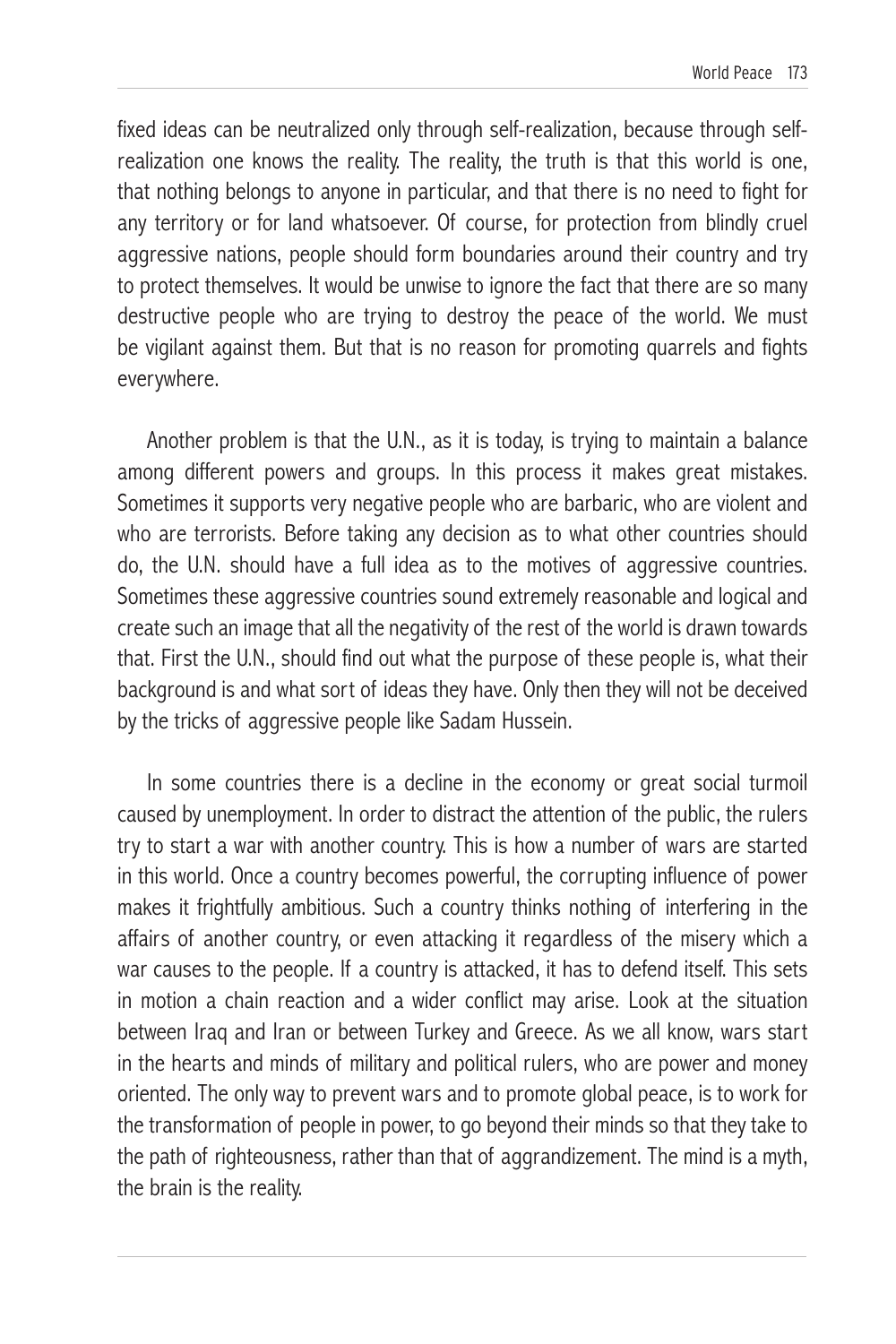I have written a lot about racialism earlier and you can see the primitiveness of these racists and how they try to kill each other like animals. Mahatma Gandhi says that Ahimsa, i.e. non-violence is the only way we can get rid of war. It is true that Indians fought the British with non-violent methods to achieve their freedom. But non-violent methods to gain freedom may sometimes result in the sacrifice of great lives for the country, when the ruling power uses brutal methods. This is what happened in India in several instances. Fortunately by Divine Blessing, a Labour Government came into power in the United Kingdom immediately after the end of the Second World War. This Government initiated a process voluntarily which resulted in India's independence. Unfortunately, not all countries have the same good luck. There are numerous instances of dependant countries having to sacrifice a great many precious lives to gain freedom.

Sometimes people whose countrymen suffered atrocities in an earlier period begin to think in terms of revenge. For example, those whose forefathers were tortured and ruthlessly killed by Hitler's Nazis in Germany, constantly think of taking revenge on the current generation of Germans. This is totally wrong. The present day Germans had nothing to do with the Nazis. No guilt whatsoever is attached to them. They are a new generation and they are peace loving, good human beings. For example, in Germany now, we have lots of Sahaja Yogis and they are so beautiful and so gentle that you can't believe that they could be the descendants of the followers of Hitler. In Austria, again the Sahaja Yogis are great seekers and they are full of humility and goodness. They are also German speaking people. There is no trace at all of any harshness in the character of these people. On the contrary, they are a model for other Sahaja Yogis in their kindness and good behavior. The first time I went to Russia, these German Sahaj yogis came rushing to help me. I asked them: "Why did you come all the way to Russia?" They said, "Mother, this is a country that was really harmed greatly by Germans, so we must make amends for what our forefathers did." With great love and such compassion did these Germans work for me in Russia, that whatever success Sahaja Yoga had in Russia can be credited very easily to them and to the British. The British have a small country but in the preceding centuries, they conquered many other countries around the world, so that once upon a time they said, the Sun never set on the British Empire. In this process, the British committed many atrocities and killed many people. But that is all the past. The present generation is a new one which cannot be and must not be blamed for the past. These two nations, the Germans and the British have given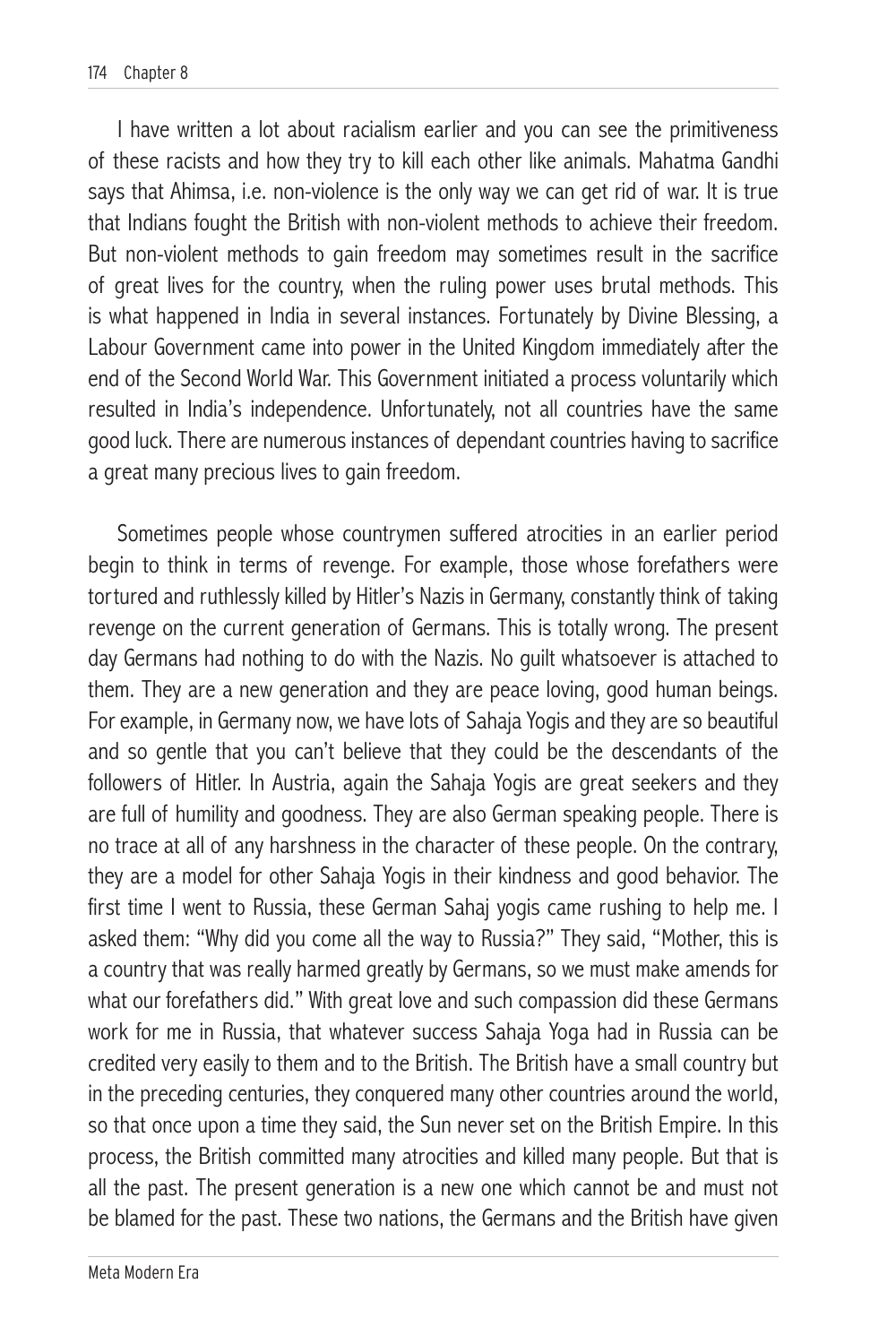great Sahaj Yogis to work in Russia. Now I have discovered that the Sahaja Yogis from Austria are working for the benevolence of the people of Israel by promoting Sahaja Yoga in that country. They are sending people to Israel. Could this have been possible without Sahaja Yoga? The Germans who fought the Jews and killed them and tried to destroy them, are now going to Israel to tell them about Sahaja Yoga and to help them to attain the bliss of self-realization and transformation into spiritually evolved human beings.

It really touches my heart to see that in these modern times such beautiful people are born, who give their love and attention to those people who are victims of the cruelties of their forefathers.

The so-called advancement of different countries doesn't give any kind of evolutionary push to the people of those countries. On the contrary, they get very money- oriented and go on working hard to get more and more and more. If this advancement doesn't give a person any inner satisfaction and peace, then what is the use of having this unlimited greed generated by advancement?

Another big problem arises because of the existence of "haves" and "havenots," the rich and the poor. This problem is one of the biggest threats to world peace. The rich countries have to do a lot of re-thinking. They have to understand that poverty anywhere is a threat to peace and prosperity everywhere. The rich countries have to control their greed for more and more for themselves. They have to give serious thought to the idea of one world, one human family. Environmentally, the world is one. Should we not begin to think in terms of one world economically and even politically? With some restraint on consumerism and with a determination to have only so much and no more, the rich nations can assist the poorer ones to rise above the poverty line and to lead a reasonable life. Such a compassionate approach will give enormous joy and inner satisfaction to the rich. It will at the same time promote a better social order and world peace.

Now in Sahaja Yoga we have solutions for all these problems which constitute a grave threat to world peace. First of all we have to deal with fixed ideas. All such fixed ideas come from ignorance. They just vanish when you become a person who sees the reality and understands that this world is one. Those who believe in grabbing land under any pretext must understand that this land belongs to God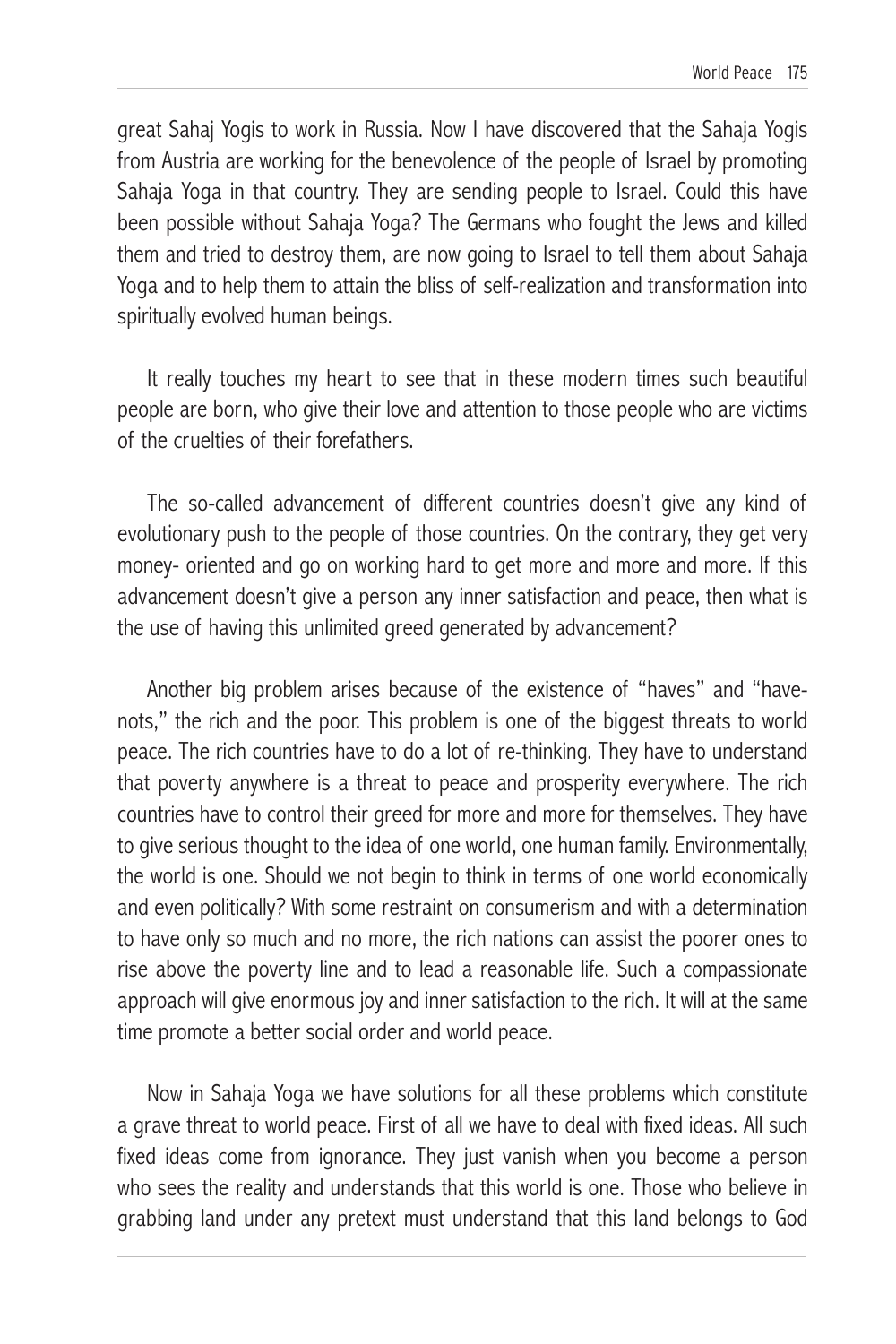Almighty and that they are here just to enjoy it and not to fight for it or to grab it from somebody else. Even a small piece of land can be enjoyed by a Sahaja Yogi, because he is so mush at one with nature that he enjoys the produce of even a small plot of land, which he can properly cultivate and do justice to Mother Earth.

The state of self-realization is like the state of a King who has his own kingdom. He enjoys his domain of spirituality. He doesn't care for worldly possessions. He enjoys giving all that he possesses, and that is the greatest enjoyment he has. He wants to give his love to everyone and he loves his Creator. Some saints have also shown in their lives how much importance they give to love. Once a great Indian saint was taking a pitcher of water to be poured on a deity of a particular temple. For this he had to walk for a month with his pitcher in his hand. But when he reached the temple he saw a donkey who was very thirsty and on the verge of death. Immediately he gave up the idea of going to the temple and instead gave that water which he had carried to this donkey to save his life. All those who had carried the same kind of pitcher were amazed at him. How could he give this water to the donkey instead of taking it to the temple to pour over the deity, asked his companions. He answered in a very simple way: "I don't have to climb up all these steps to go to the deity. The deity has walked down here already." They were amazed at his understanding which was so subtle. But that is what it is. For a spiritual person the highest thing is to spontaneously sacrifice everything for spiritual joy, because it is the most precious thing. Some people behave atrociously to grab the land of others and they commit all kinds of sinful acts, impelled by greed. But if they pause for a moment and think about what the ultimate purpose of life is, they will definitely change. The ultimate purpose is to achieve happiness and joy. But there is no happiness and joy in gathering all these material things. The greatest joy is in being one with the Divine.

Most of the people lose their values because of wars. They lose their faith in God Almighty. God has given freedom to human beings which he would not wish to take away. Only through freedom can we learn about the Absolute. In a school a teacher teaches students that two plus two is four but when the students go up to the level of college, they are given freedom to find out the solutions themselves. In the same way, today, the human race is on the brink of that jump, where through it's freedom it must know that the highest thing is to achieve spiritual ascent.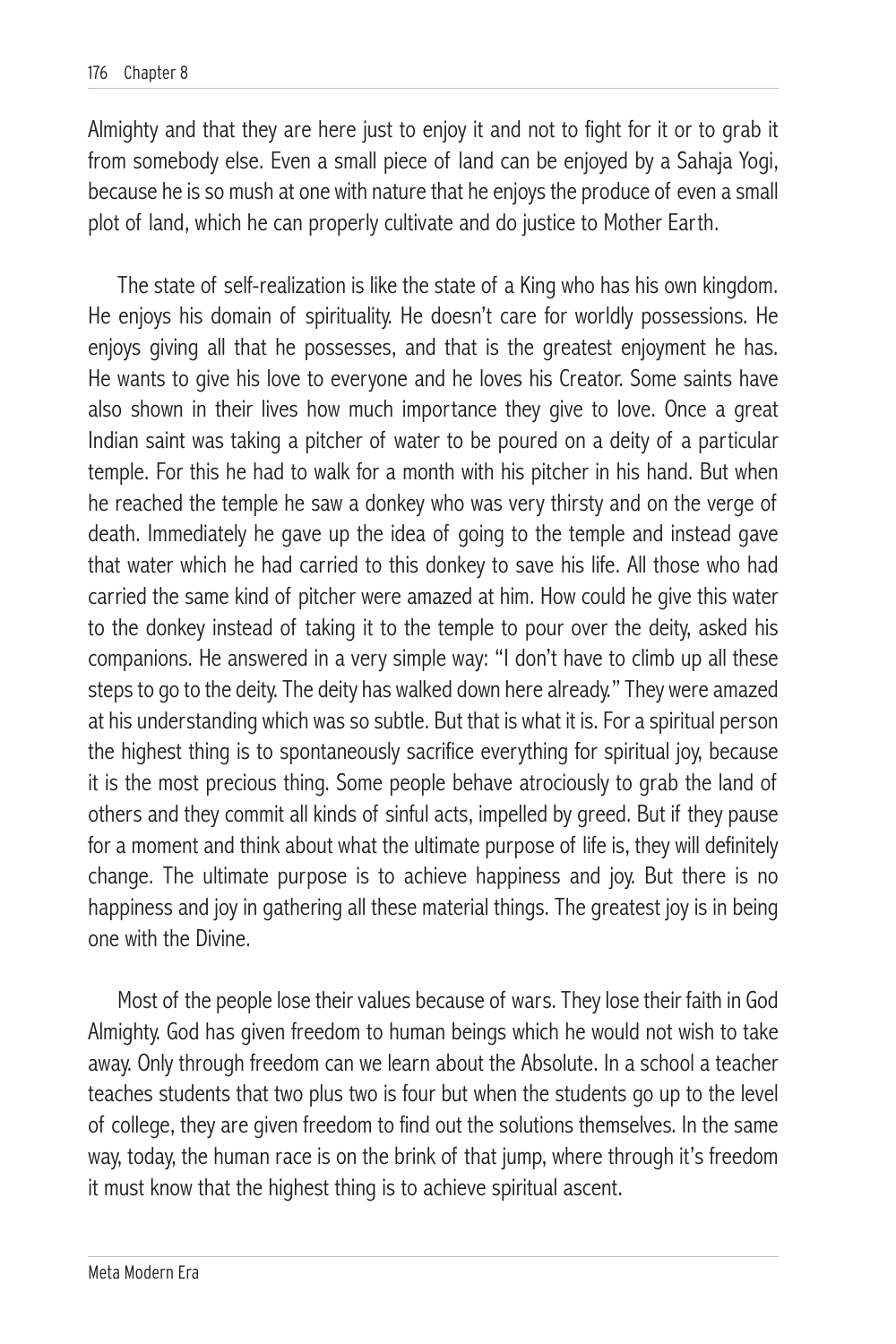After every war there is a so-called peacetime, but during the peace time people are preparing for the next war. The reason is that they cannot forget and forgive the people whom they have fought or those who killed their kith and kin. It has to be realized that for the maintenance of world peace, we have to have some sort of a global organization. We have established the U.N. organization, but basically the U.N. cannot effectively fulfil this peace mission because it has no effective power of its own, and is dependant on the wishes of its Member States who do not always act in unison. They all put forward their own individual ideas and their own demands to the U.N., which is always dominated by America. Americans are not the right people to dominate the world, because they are very immature and very sex-oriented.

We have to have another higher house for the U.N. We can get very well known judges like those of the world Court at the Hague. These people should be elected by the whole world and should not come from any one particular country. They should have the necessary detachment and wisdom as well as a great understanding of the problems that affect the peace of the world. This new body of the most distinguished persons on top of the U.N. can manage much more than the U.N., which is absolutely under the thumbs of the countries which are governed sometimes by very odd governments. There is then the problem of getting adequate financial resources for running this new body as well as the U.N. Considering that Governments are not willing to contribute large sums of money, it is extremely necessary to reduce the total number of U.N. employees and also to scale down their salaries. If the salaries are not as high as they are today, those who are purely money oriented will not be attracted to the U.N. In that situation only the public-spirited people will join and work for the world body. Every effort should be made to secure the services of people of global eminence, possessing higher ideas and idealism to work in the true spirit of service. They should be persons of great intellect and high and renowned moral character. In particular they should be very mature and highly experienced so that they can clearly and properly understand the problems of the world, especially those affecting global peace.

If persons of high eminence, integrity, wisdom, character and intellect are elected to the proposed new high body to direct and guide the entire United Nations system, the people of the world may have a new chance of seeing the world governed by righteousness and dharma and not by narrow selfishness, greed and immorality. In that case, world peace and a good social, political ad moral order may yet be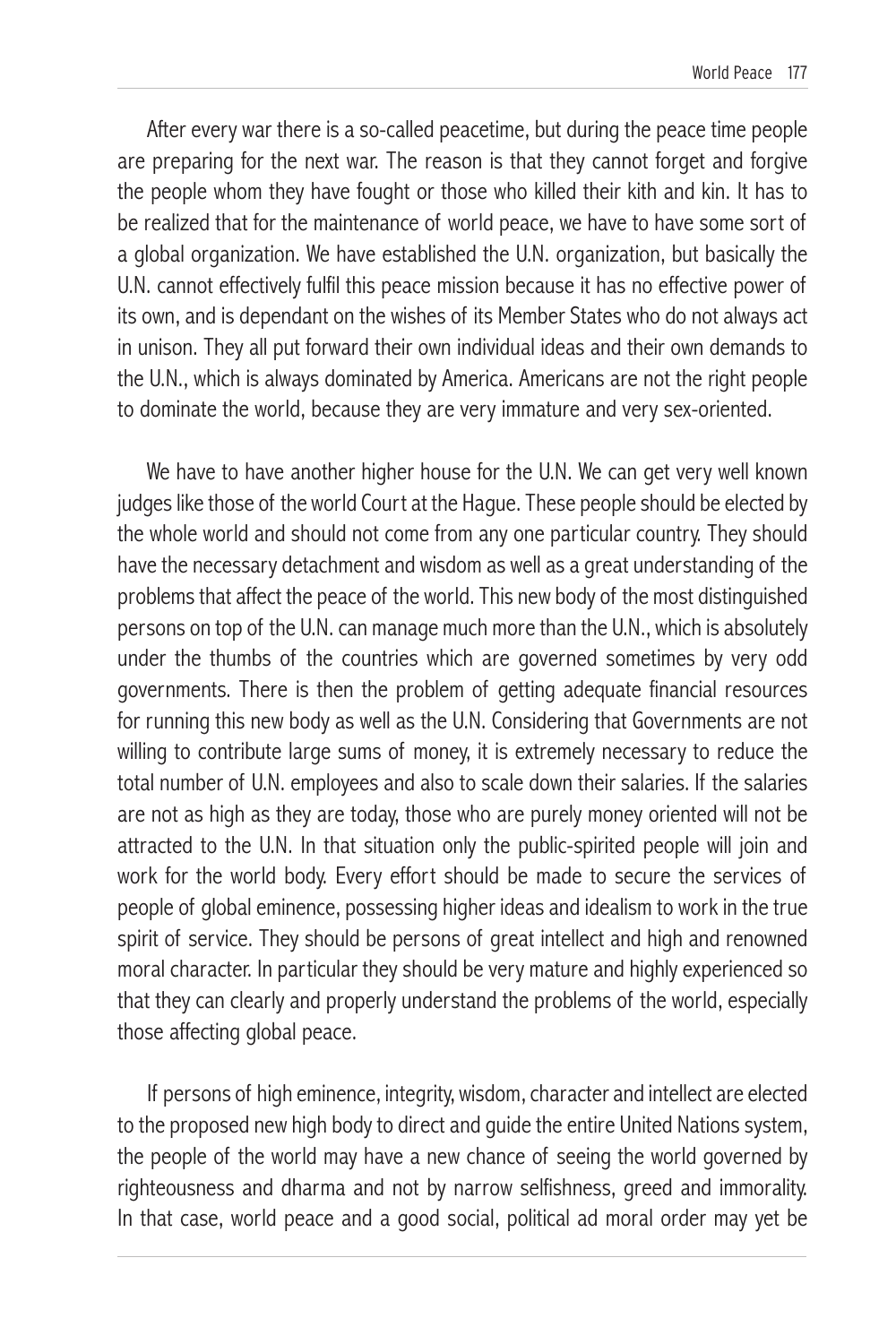established. Such a high body which we may call the Supreme Council, will not be dominated by any one country, not even by America. I sometimes feel that on the whole the Americans are still very immature people. There have been very great Americans like Abraham Lincoln and George Washington, but what one sees in America now is that people need to become mature, and this maturity will only come if they take to Sahaja Yoga and not to some sort of evangelists or false gurus.

We cannot say with certainty that this Supreme Council which will be created to control the U.N. will be absolutely perfect. First of all, they will not be paid very highly, but an honorarium would be given and they may try to do something which is not honest if they are by any chance, money-oriented. So the only conclusion one can reach is that this Supreme Council should be constituted by the election only of excellent Sahaja Yogis. They have all the requisite qualities in abundance – they are selfless, they are compassionate, they are devoted to public interest with out the slightest bias on grounds of race, religion or nationality. They will thus always make sound and proper decisions. Most importantly, the Supreme Court consisting of Sahaja Yogis, will spread the message of Sahaja Yoga throughout the world not merely by words but by deeds which will inspire all the people and thus ensure a new peaceful and just world order. Sahaja Yoga is thus the only solution to world problems because it will ensure the transformation of all human beings and thus create a new highly evolved human race.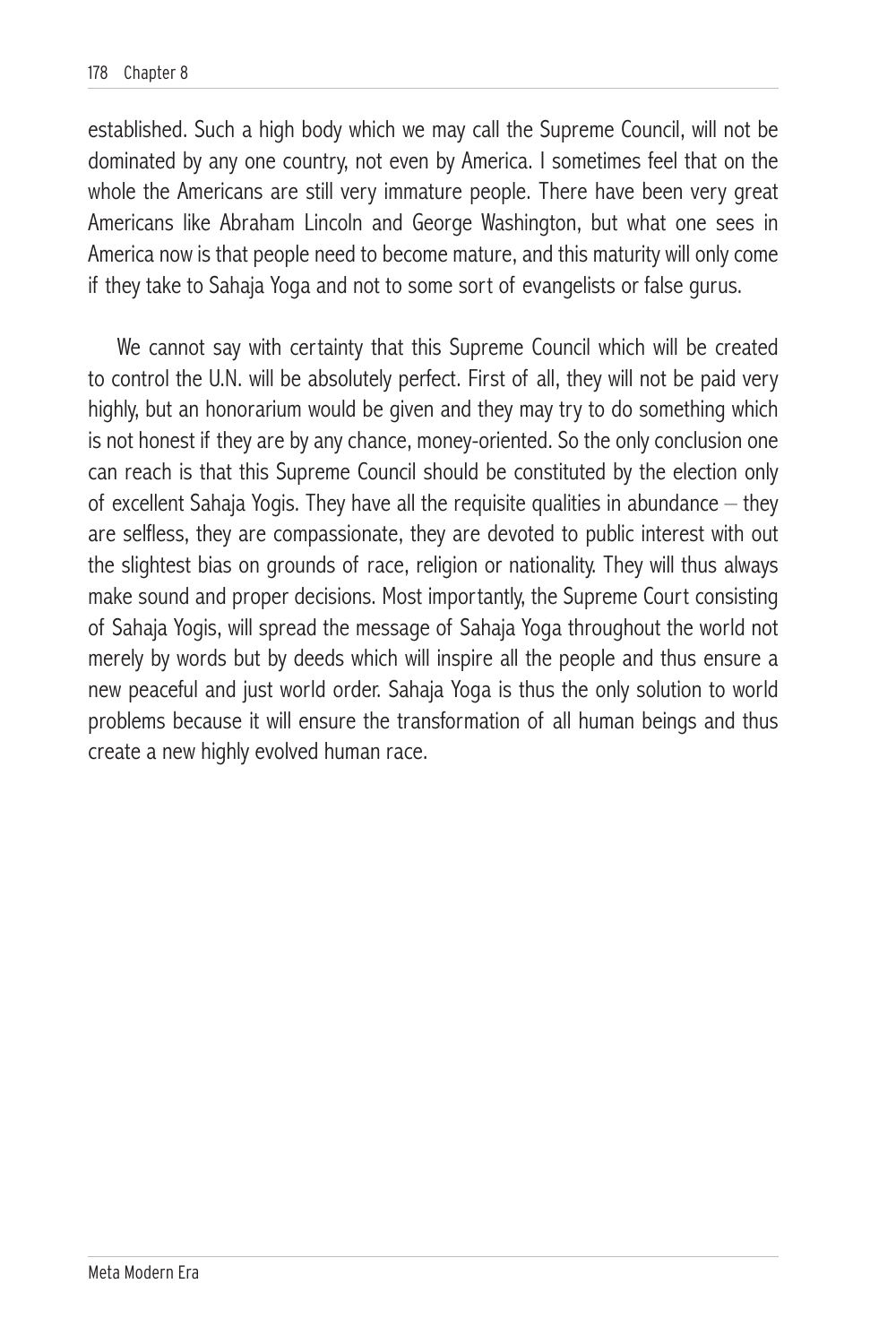## **Evolution**

t is very interesting to see how we have become human beings in a relatively short It is very interesting to see how we have become human beings in a relatively short<br>time, through our evolutionary process. The time taken to create human beings is really very short. Some people may call it a chance but by the law of chance we could not have achieved this creation.

Actually our evolutionary process is based on the same principle as that of a spacecraft. The spacecraft has several sections, one fitting into the next in a series. When a spacecraft is launched from the ground, after some time, the lowest or outermost section blasts the rest of the spacecraft, which then acquires a much faster speed. If the initial speed was say X miles per hour, then after the first blast it becomes X2 miles per hour. Through a series of such accelerating blasts, the spacecraft goes outside the gravity of the earth and proceeds towards its object, which may be the Moon or Jupiter. That is how our evolution also takes place with as great a speed. Life is first created at the stage of amoeba. After an explosion, life reaches another stage – that of an ape or other intermediary stages. After a series of such explosions, human beings are created.

At the human state also, in the beginning, our attention is only on food and some protection from nature, like a house or a hut. After achieving that, once a certain stage of higher development is reached, we suddenly get exploded into a state where we become mentally very alert and intelligent. Thus we take to science and develop technology, by which we could go to the Moon or Jupiter. Then with some other blasting different from mental achievement, we develop an emotional state in our being. When we see the whole world burning with hatred and competition, a new state is achieved and this is a state of hankering for great compassion and love and peace. At this stage, or even much before that we start seeking something beyond human under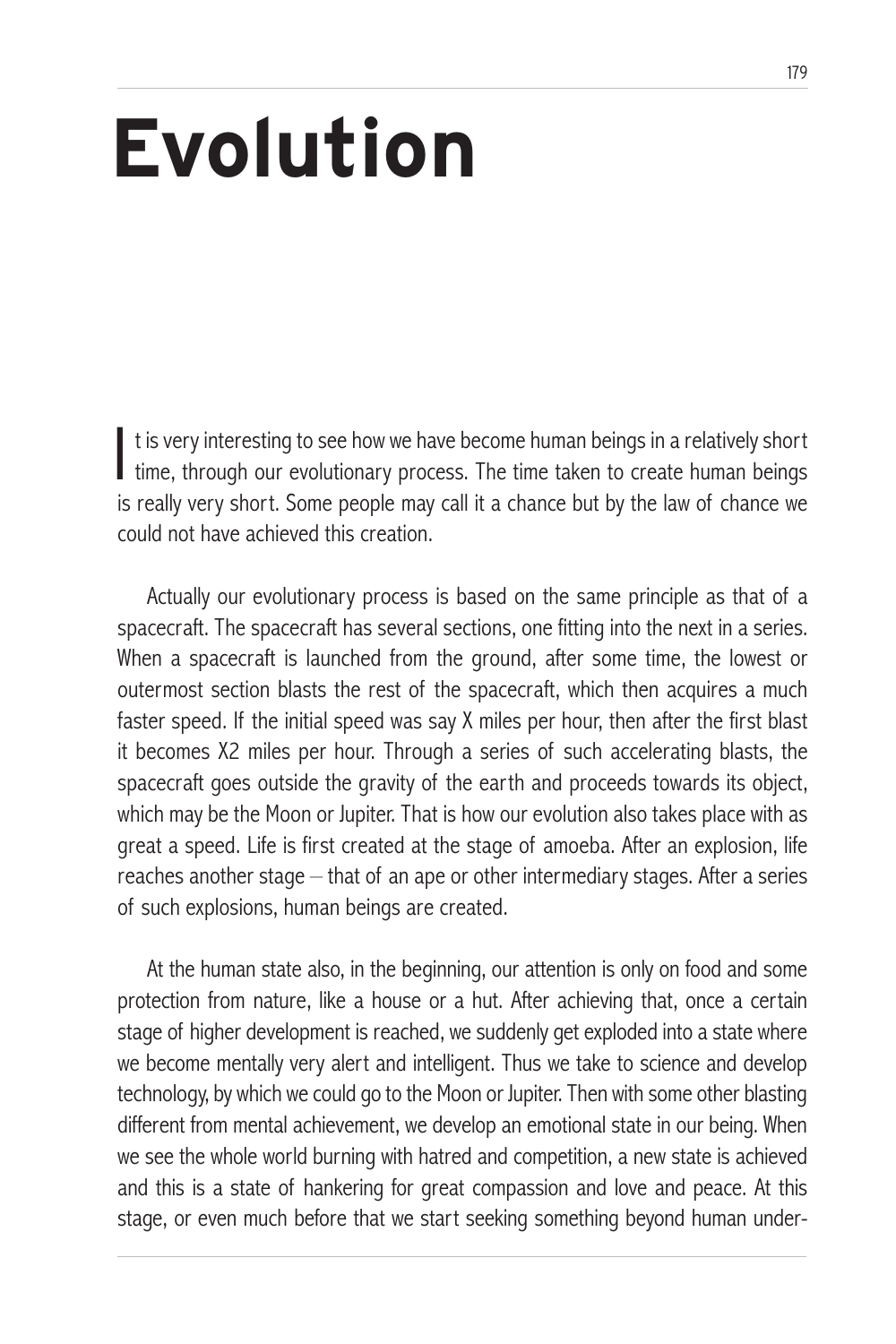standing. We then turn ourselves to another internal blasting, where after we take to religion and God. This is also not the final stage in evolution because soon people find that religious practices are mere rituals, which do not touch, much less transform, the inner self. It becomes apparent that we have to seek something beyond our minds.

When the seekers of truth start seeking  $-$  seeking honestly, deliberately but blindly, at this stage, they are misled very badly into the clasp of false gurus, who actually are like thieves taking the dress of a king. It is described in our scriptures that man has to rise to a realm, where he achieves the fourth dimension in his awareness (Turiya). Scientists like Francis Crick are working on the subject of awareness, specially the awareness of vision. Turiya stage is the state of total subtle awareness. Scientists should reach Turiya state and then discover the higher awareness, which guides and promotes all worldly human awareness. Sometimes I find that scientists are lost in their blind alley and do not want to accept Divinity which gives them a complete vision of reality. We live in three dimensions normally. The saints achieved their fourth dimension and through this ascent, they reach a state of complete tranquility, complete integration and total awareness of reality. These efforts of their ascent have been described in different languages in different ways. The three dimensions in which we normally exist are physical, mental and emotional and the fourth dimension is spiritual. Now by intensely using the first three dimensions we come to realize the futility of our lives and we then start seeking the absolute truth, as we are not satisfied with what ever we know that can give even a tranquil mind.

We had a saint called Markandeya, who they say lived fourteen thousand years ago. He has written about this fourth dimension and has described it as the blessing of the Primordial Mother. The second person who was very well equipped with this knowledge, was Adi Shankaracharya who has written many books. The first book he wrote was Vivek Chudamani, in which he describes this fourth dimension and explains why we should try to attain this fourth dimension. An intellectual, one Mr. Sharma, challenged him and told him that he could not do anything as an ascetic and win over my intellect. Thus he felt that for the common people all this discussion might just seem to be mental acrobatics. So he decided to write books just praising the Primordial Mother, especially in Saundarya Lahari, where he described all the Divine vibrations as the vibrations of the loving beauty of the Primordial Mother. At that time all this was written in the Sanskrit language but the common people did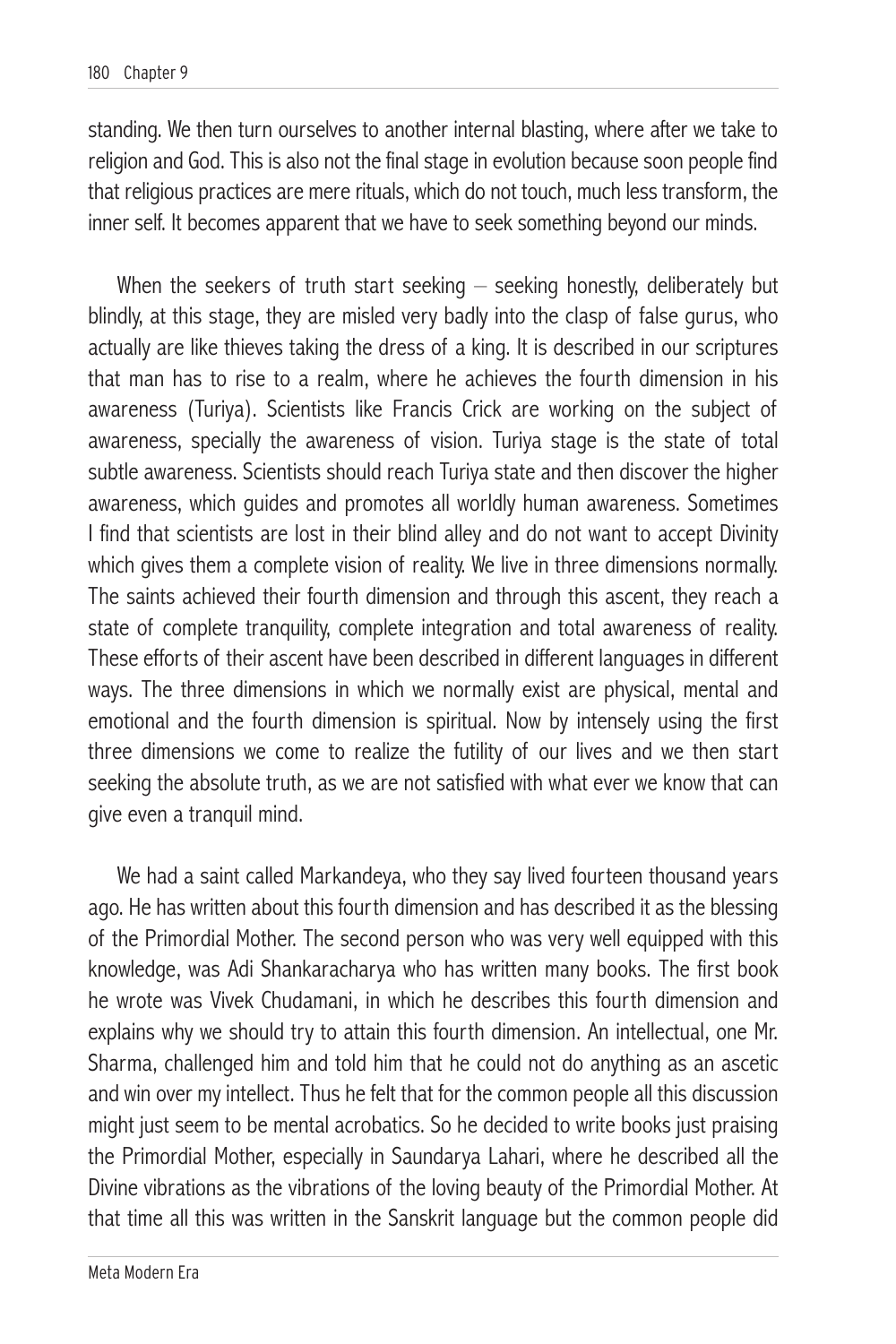not understand this language, except for a very few learned people, who also did not want to go into the details of this exposition.

Then came, in the twelfth century, a great saint called Gyaneshwara in Maharashtra. It was a tradition of his time that one master of Nath Panthis could give realization only to one disciple. This master was not supposed even to talk about the fourth dimension to normal people. They were only told that they should remember God and should sing the praise of God. But he, the great poet and a very great saint, Gyaneshwara, felt that it was time that the subject of spiritual ascent should be made much more clear to people.

In Gita there is no description of the Kundalini or of the awakening, though Shri Krishna, at the very outset, has said that a person should achieve the state of "Sthitapragya," which means, the one who is balanced, through enlightenment by Divine knowledge. All this was a description, but he did not talk about how it is brought about.

It was Shri Gyaneshwara who wrote a treatise on Gita called as Gyaneshwari. In the sixth chapter he very sweetly described the nature of this fourth power called the Kundalini which rests in the triangular bone and the way it is awakened by some great soul by which one gets his fourth state of awareness. He did not take permission from his guru to give realization to others but he only asked that he should be permitted at least to write about it. Later on, this sixth chapter was not understood by the people who were in charge of religion (dharma-martandas). They said that this sixth chapter was not to be read (Nishiddha) and thus this great chapter was completely neglected by the people and they just tried to follow the path of bhakti, which means devotion to God by chanting the names of God or singing the praise of God Almighty.

There were three types of movements in our country. In the first one, people wanted to know about matter, the origin of matter, and the origin of this world. In this quest they came to know how our right side is built up and what the elements that build our body are. The advancement on this knowledge led to science as a new field of study. Another aspect was constituted by people who were absolutely dedicated and were singing the praise of all deities who were created by Mother Earth (Swayambhu). They sang praise of God and prayed to God Almighty in the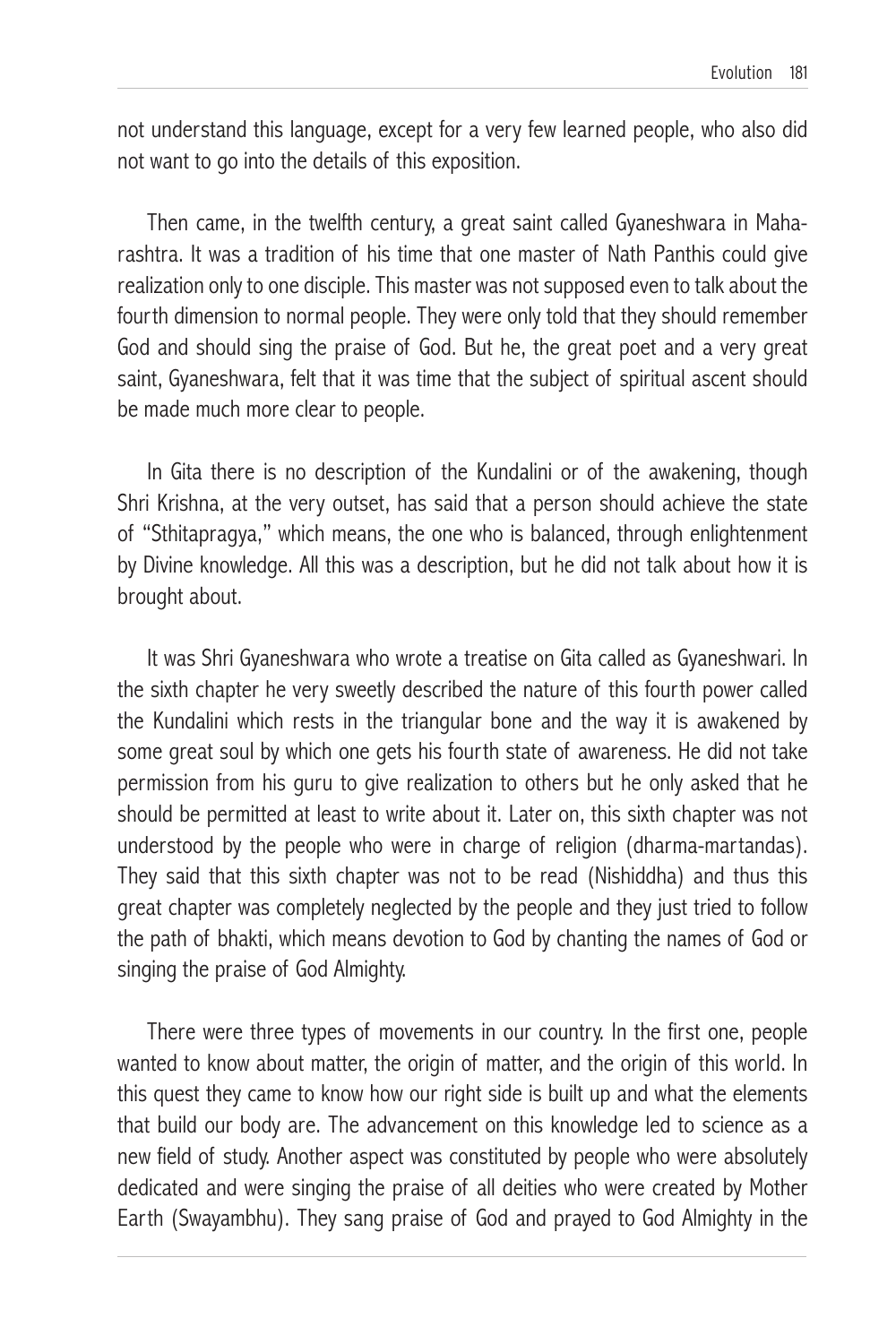way their gurus told them. There were also people in the middle path who were called the Nath Panthis, specially in Maharashtra. These were realized souls who had received their realization through the "one guru, one disciple" principle. Saint Gyaneshwara was also from the Nath Sumpradaya, meaning the Nath cult. He was a great exponent of Kundalini awakening in his book.

Later on, in the sixteenth century many saints existed who started talking and singing about Kundalini, the channels and the subtle centers. All over India all these saints talked about self-knowledge, Self-Realization (Atma Sakshatkar). Some of the saints tried to give Self-Realization to their disciples but they actually gave it only to very few persons because they thought that the world was not yet ready to receive Self-Realization. As Kabira has written: "How am I to explain to these people, who are blind, about the light, mostly who are blind?"

Most of the saints were tortured by people who were intellectuals and who thought that the saints were all bogus people trying to mislead the public. They are all, I think, coming back on the stage in these modern times, and , without finding out the absolute truth, are just creating a platform against true seekers and also against real, holy saints. But at the same time there have been so many false masters and many women teachers as well, that it was hard to make out who was real and who was not. Firstly, the test is that anybody who takes money from you for giving you Self-Realization or knowledge about God or any kind of higher awareness, is a man who is a thief of the worst type, who is trying to exploit people and who is a very low level money-oriented person. But even before all these appeared, a lot of money used to be given as donation to keepers of Churches, Temples, Mosques and also Gurudwaras. So people did not know how to discriminate and they thought that for God one has to give money. God does not understand money, he does not know any banking, and he has not created money. It is a human headache. The awakening of Kundalini was done by people who were very few in number because there were very few real seekers.

When I was born, I saw people taking to a new course all over the world not to believe in God or spirituality, but to believe in money or power. At this juncture, I must say, my father, who was another great evolved soul, came to my help and he told me: "You know what is your mission in this life." I said: "I know that." Then he said:" You are standing on the seventh floor of a building. From there you see many who are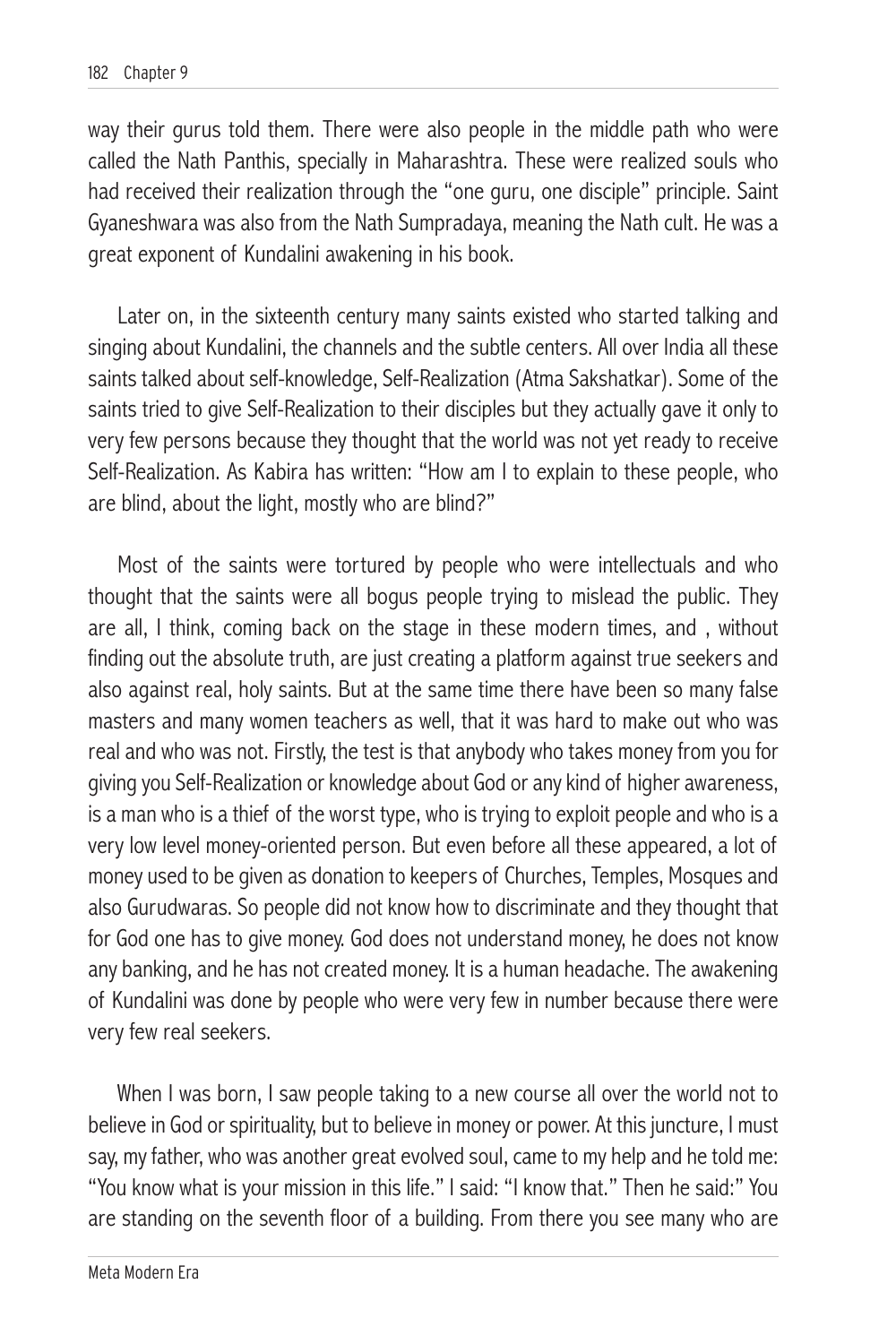on the ground floor. How will they believe that you are on the seventh floor? If you could raise them even up to the first or second floor, then they may start thinking that there is a higher state, which they have to achieve. So the first slab of physical achievement is over, the second slab of the emotional is over and the third, the mental, also will be over. But now they have to go beyond this mental, and that too, not individually but collectively." I knew my mission very well of collective awakening, but I was born in such a blind world.

My father continued: " Any discovery which is individual has to be brought to the collective, otherwise it has no meaning, it does not serve any purpose." I told him:" I know my job is to find out a method by which we can really give en-masse Realization." He was overjoyed to hear that, and so I started working on many human beings. My life with my father was full – with a lot of social contacts because he was a great freedom fighter an later on he became a member of our Constituent Assembly, the central assembly. I met lots of his friends, their wives, children, and I could see, through my own subtle ways, what problem was responsible for their static state. I started working and finding out, researching what the problem of human beings is.

At the end of 1946, I reached the conclusion that I had to do it in a very deep silent way, and through the inner movement of my being I had to find out what was so problematic about human centers and their three channels.

Ultimately in the year 1970 I had to go to a seminar of one of the so-called masters because he requested my husband, who had his friend staying in that place, who arranged my visit. I was amazed to see this man, who was ten years younger than me, looking at least twenty years older than me. But he mesmerized all the people and they shouted and screamed and some barked like dogs. Just by mesmerizing, he was taking them to their past.

This really shocked me. I was sitting under a tree to watch what he was doing. At night I went alone to the seashore, sat there alone meditating about how, somehow or the other, I could use my own Kundalini for the en-masse realization of people. That was the moment when it worked, and it clicked. I was surprised, that with a little deeper penetration, I could work it out. The experience was like this. I saw my Kundalini rising very fast like a telescope opening out and it was a beautiful color that you see when the iron is heated up, a red, rose color, but extremely cooling and soothing.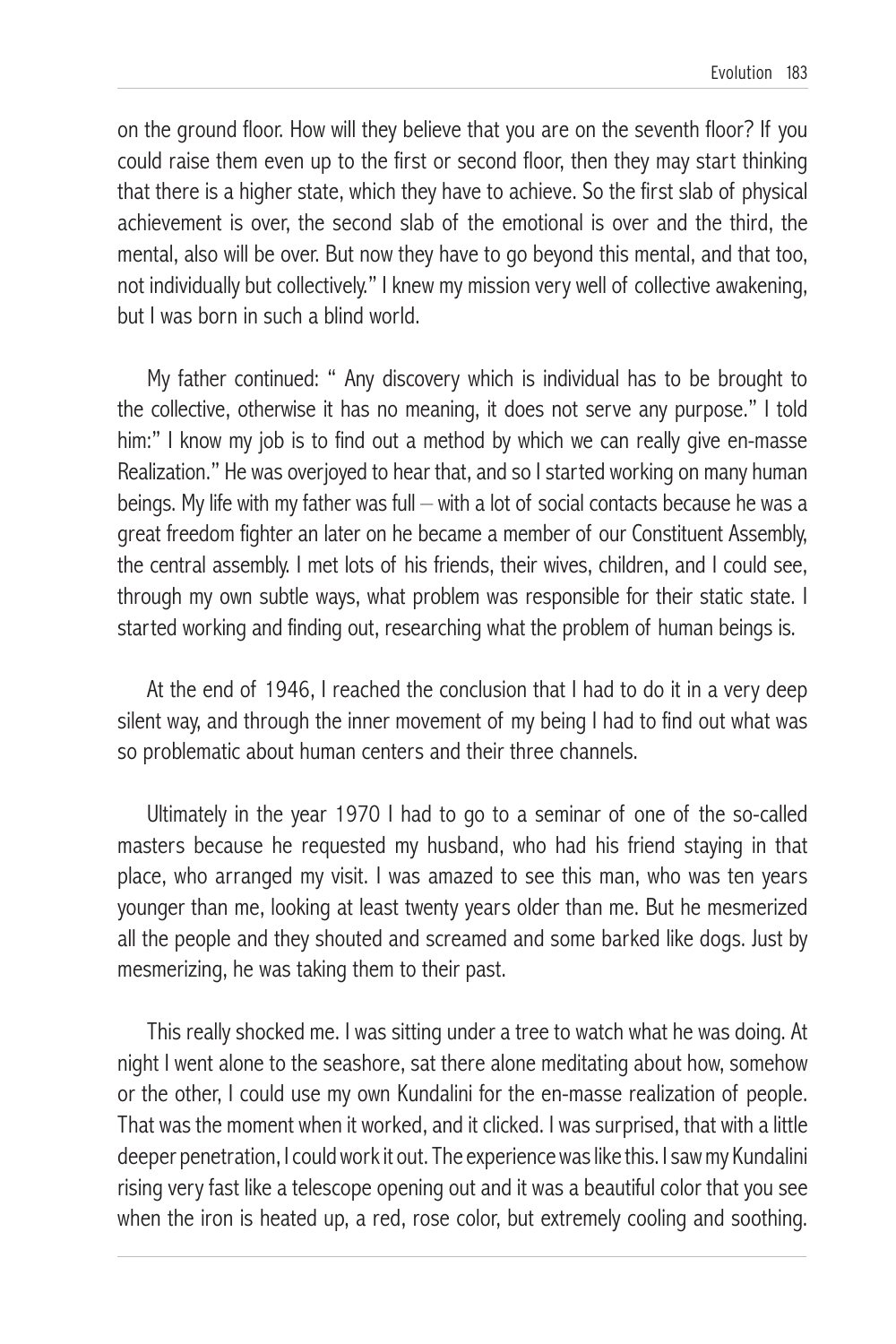The Kundalini went through my fontanelle bone area (Brahma Randhra) which was open from my childhood and was pouring out Divine vibrations (Purnabrahma). But this new experience gave me a new dimension of understanding of my Divine force. It came like a very promising reality that it was time for me to start my collective work. I found that the whole of my being was filled with great peace and joy. I opened my eyes, went to this false master and told him: "Now the last center can be opened for everyone." I was amazed to see that he had no idea about the centers, or about the three channels which I knew from my very childhood. I found out that there were so many of them who were very false masters and were just money-oriented, working through mesmerism by encouraging anti-Christ activities of immorality or by saying that this world is coming to an end.

I started my work with one person and I was amazed how she reached her fourth dimension in no time. She was a very old but a very nice religious lady who achieved this state in no time. Another one was younger lady who also was very easy and in seconds she received her ascent. Since that day she has got her vibrations. Then I took some twenty-five people to the same seashore and I was surprised that twelve out of them felt the self-realization. From that day this work started working enmasse. Of course now even if there are 18,000 to 20,000 people almost all can get their Self-Realization, especially in Russia. So many people have been cured in these conferences. I must confess that I am lucky. I am being used as the desire of the God Almighty to emit these forceful holy vibrations to give realization to thousands and thousands of people very happily. In my life, to my amazement, the time has come – the blossom time, where there are so many flowers on this earth who are seekers of truth and they can easily become the fruits.

I had to move to London because my husband got elected to the post of Secretary-General of the International Maritime Organization, and there I started my work with seven hippies who were very difficult people. I found that in their escape from the Western culture to anticulture, they had become extremely arrogant, possessive and aggressive. I started to work on them and gradually they became aware that they were not in the fourth dimension (in which they always felt they were) and that they had no right to assert their so-called higher state existence on others. After four years I could manage to get these seven hippies to come around. In between I kept coming to India and had a great response in my state of Maharashtra, where thousands of people started getting Realization.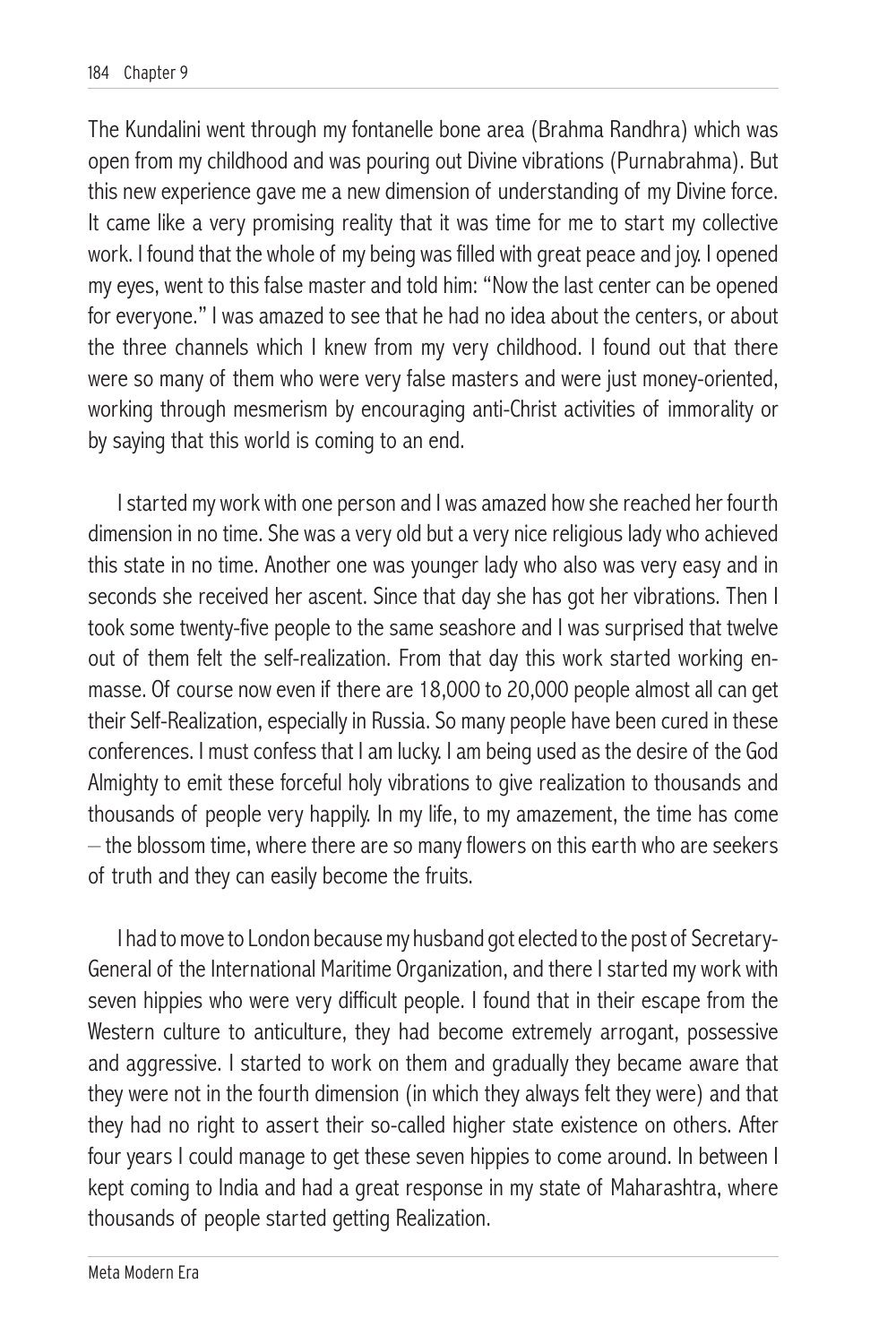## **Message of Meta Sciende**

cience cannot answer many questions. So many have tried now to reach, S cience cannot answer many questions. So many have tried now to reach, in medical science, the minutest thing, called genes. But the scientists are frustrated because they cannot go any further with the help of these genes, to really overcome the complications created by modern life.

The conclusion they have reached that genes are only inherited is absolutely wrong. Actually genes also reflect our personality that we create in day-to-day life. All our sympathetic activity is reflected on our genes as well.

It cannot be explained in the science of medicine why acetylcholine or adrenaline, two chemicals, act in a very different manner in the body when they are a fixed chemical formula. Also, it cannot be explained why a child, which comes as a fetus in the womb of the mother, is not thrown out by the body as other foreign materials are rejected and thrown out according to the nature of the body. But this fetus is preserved until it grows up to a point and then when it is ready it is thrown out. The labor pains start and the little child is born in this new world, out of the womb of the mother. Who does this timing? There are many other cultural questions which cannot be answered through science. As science deals with only matter or the human body, it cannot solve the problems of modern times. It cannot discover the subtler or wider problems of life. For example, what is the purpose of evolution and meaning of human life? What is the solution for getting out of this mess of modern life, which is very confusing and full of violence? What is the way we can achieve global peace? All these questions should be asked but science has no answer for these questions, which are extremely important.

Now we have to know that the answer lies within ourselves and not outside in the world. Sometimes scientists also reach very wrong conclusions. For example, in the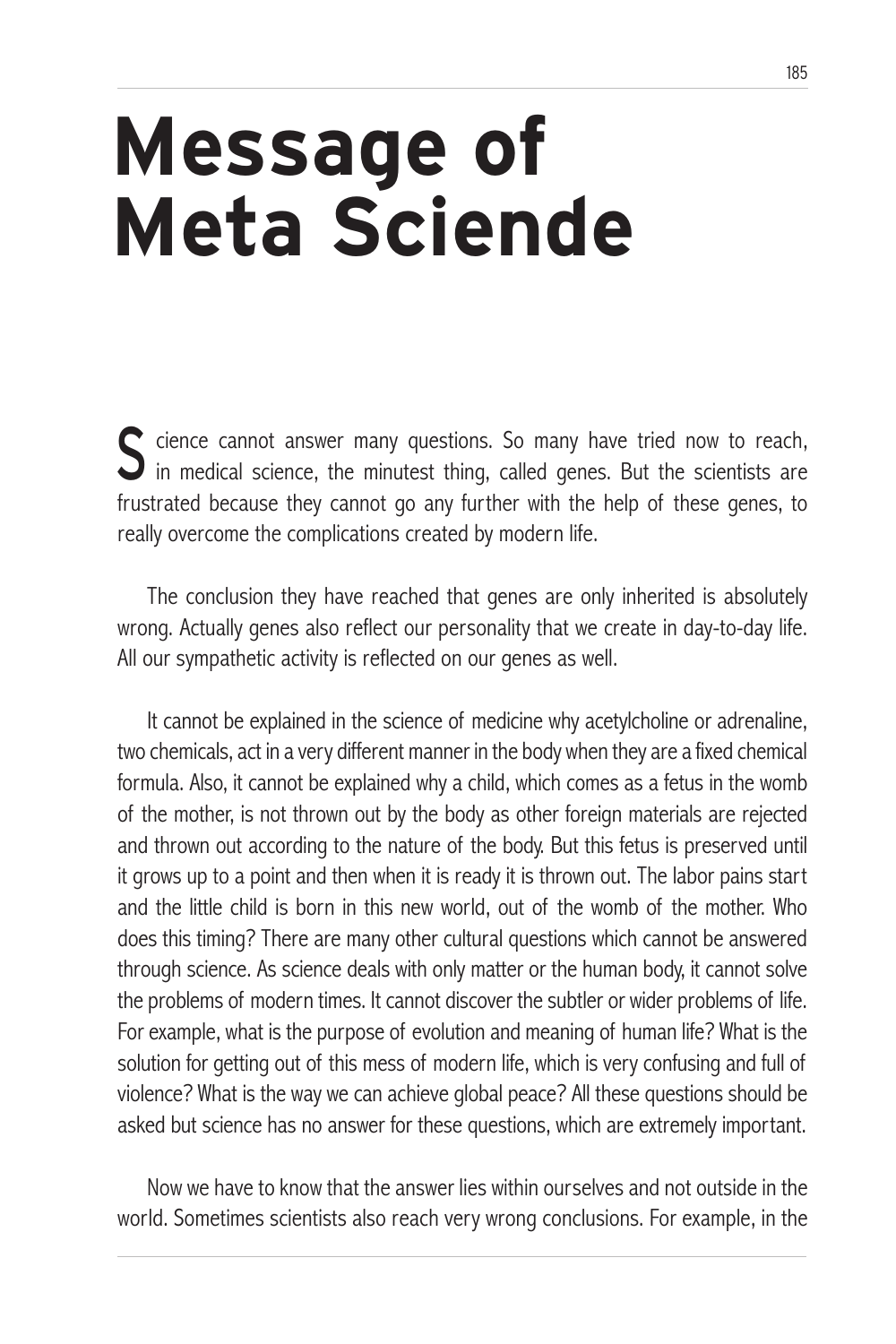biological deduction, it is presumed that our genes are only genetic and inherent and they determine our character. Firstly, genes are not only inherent because sons of the same parents could be in juxta positions in their characters and behavior. Many parents who were very good and very honest people get children who are monsters. Parents who are drunkards have children who hate drinking, etc.

Let us see how the genes are placed in our cells. When the ova and sperm meet, they form a zygote. The cells pass through four phases, Prophase, Metaphase, Anaphase and Telophase. There are 46 chromosomes in the human sell. These chromosomes which are 46 in total in every cell have two types of chromosomes; Autosomes are 44 and for sex there are two determinants, they are x and y. 2x is a female, while xy is a male. From ova and sperm we get 22 chromosomes, each, which come, through diploid, haploid division into cellular division. They join in the shape of a spindle when they meet. They grow into a zygote, which starts the cell formation. These chromosomes contain millions of genes, which have D.N.A. in billions. D.N.A. is Deoxyribo Nucleic Acid, which is the life's code. The D.N.A. has a unit base of three: Nitrogen, Sugar and Phosphates. Nitrogen are of four types, Thiamine, Adenine, Guanine and Cytosine. The genes are like spiral threads, which overlap each other forming loops. Always Guanine faces Cytosine or Adenine faces Thiamine.

To begin with, we have sugar for nourishment in the chromosomes. Carbohydrates like sugar are made of carbon, hydrogen and oxygen. The carbon is from the Mother Earth, hydrogen and oxygen from water. The evolution has passed through first phase of hydrogen + oxygen = H2O (water) + carbon = Carbohydrates. Then nitrogen joined to form amino acid which brought in life in the carbohydrates. The D.N.A. has a unit base of nitrogen, sugar and phosphates, so when their series change position, the cell denotes the change in the character of a person. To reach a conclusion that these genes are inherent is very dangerous, because that means anybody can get away with any unholy, cruel or criminal life style. This is an escape and suits people who are at the helm of affairs of religion and are teaching a sinful life, which is not according to the scriptures. This false scientific conclusion can cancel all religious or federal laws. The great victory of science over religions and pure morality can be announced by scientists but reality is very different. Actually, database is made of phosphate, nitrogen and carbohydrates. When the water in the cell dries due to right-sided action, the phosphate becomes volatile and a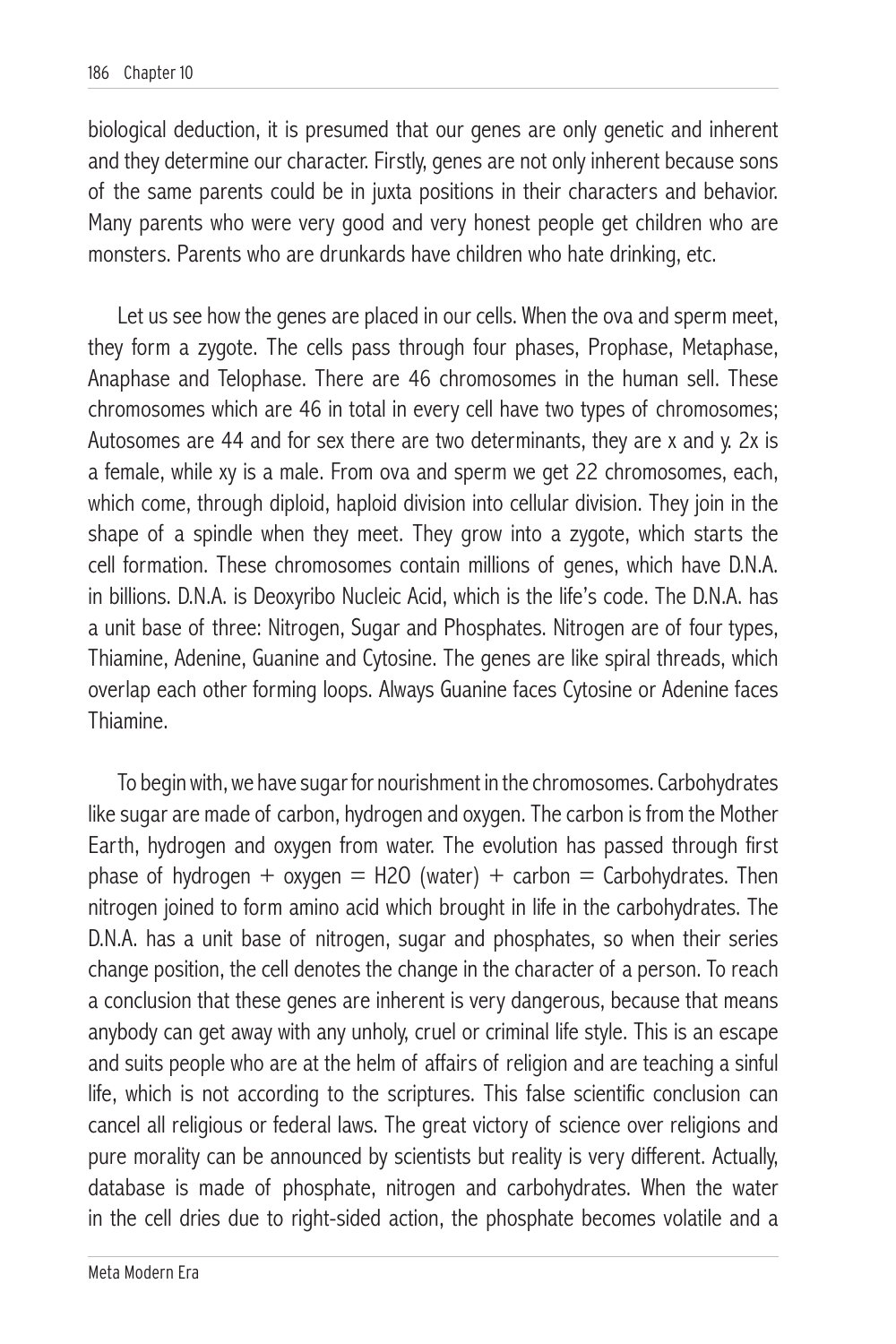person becomes violent. When a person is very docile the carbohydrates make the person lethargic and submissive. Right sided in its extreme becomes sadist and left sided becomes masochist. Nitrogen gives the balance and when the inner energy of evolution emits nitrogen to the cell, it achieves a new shape of a evolved self (explained later).

There is another way of understanding this problem. Every cell has a receptor which looks after the internal atmosphere of a cell. To go a little subtler, one can find out that there is a very perfect mechanism placed along the spinal chord like a remote control which has seven loops which is called as SOUL in the scriptures. The SOUL is responsible for looking after our well-being and innocence. It protects the righteousness and goodness within the human mind. It saves us from our destruction. This controls the inner atmosphere of the cell through the control of the receptor. When this SOUL is challenged by the wrong deeds of a person it acts on the receptor of a cell which ultimately disturbs the inner atmosphere of the cell which changes the series of the data base units of the cell in the D.N.A. Thus from the genes one can know the character of the person which is very much acquired. Even the chromosomes which are called as Autosomes which are for physical aspect, can get into change, like the Kobe steaks or the broiler chicken. Even in human beings it goes into shapes of body which can be acquired by physical, emotional or mental activity. These genes could be partly inherent and could not be in proper series before birth according to the nature of the mother and father. Because of our day-to-day life, specially in modern times, it will disturb the inner atmosphere of the cell. Thus disturbances change the series of databases, indicating the total character, which is genetic, is inherent or acquired by the person.

The people in charge of the religions, if they had practiced from the understanding how important it was to make one wise, balanced and compassionate for the last breakthrough of our evolution by manifesting spirit-oriented religions, even the wrong doers would have become good normal people and deep seekers of absolute truth. But the people at the helm of affairs of religion are themselves money or power-oriented and not spirit-oriented. They can poison the ignorant minds of the simple faithfuls and mislead them into hell.

The evolution to human level has taken very little time, if we consider the law of chance. The evolution can be compared with the construction of a spacecraft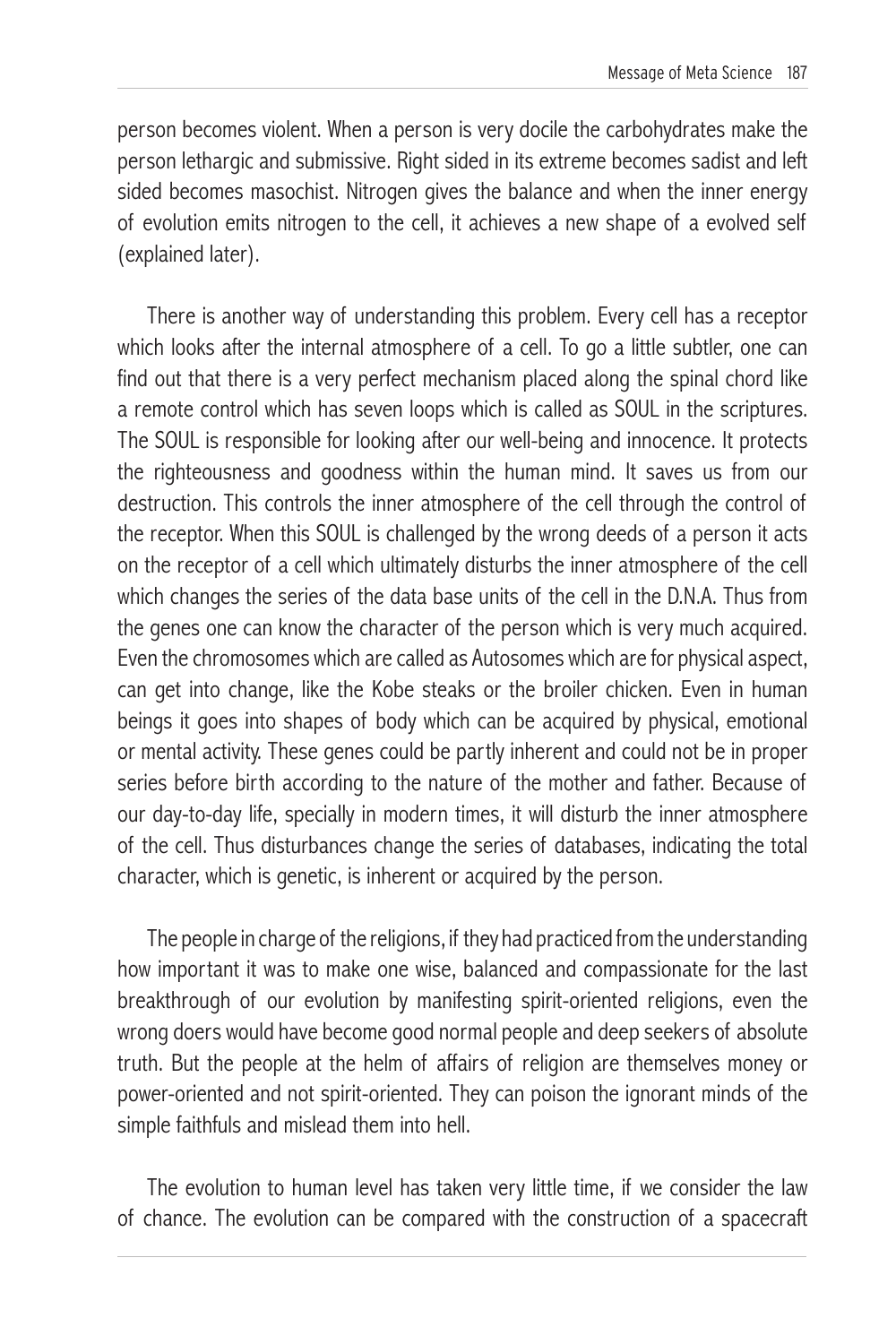capsule, which has built in it a multistate, many inner layered capsules. At launching the capsule with all the others inside it leaves the earth with speed and when an explosion takes place in the outermost capsule, after some time, it throws the spacecraft with a much greater speed, discarding the extra burnt part. In the same way our evolution to human level has taken place. First the physical stage, then the mental stage, then the emotional stage, then the spiritual stage leading to human awareness. This has now exploded in the modern times and spiritual seeking has started. All this development takes place inside the Central Nervous System, expanding our awareness.



This sixth achievement of self-hood is achieved through Sahaja Yoga where we are aware of self (Atma). We achieve self-knowledge through the Kundalini. Now the journey starts towards God knowledge. With out self-knowledge one cannot know about God as actualized knowledge.

The truth is there is a dormant residual power in the triangular bone Sacrum, called as the Kundalini. She is a dormant inner energy for our evolution. She has the power to bring forth the complete nourishment and adjustment of the disturbed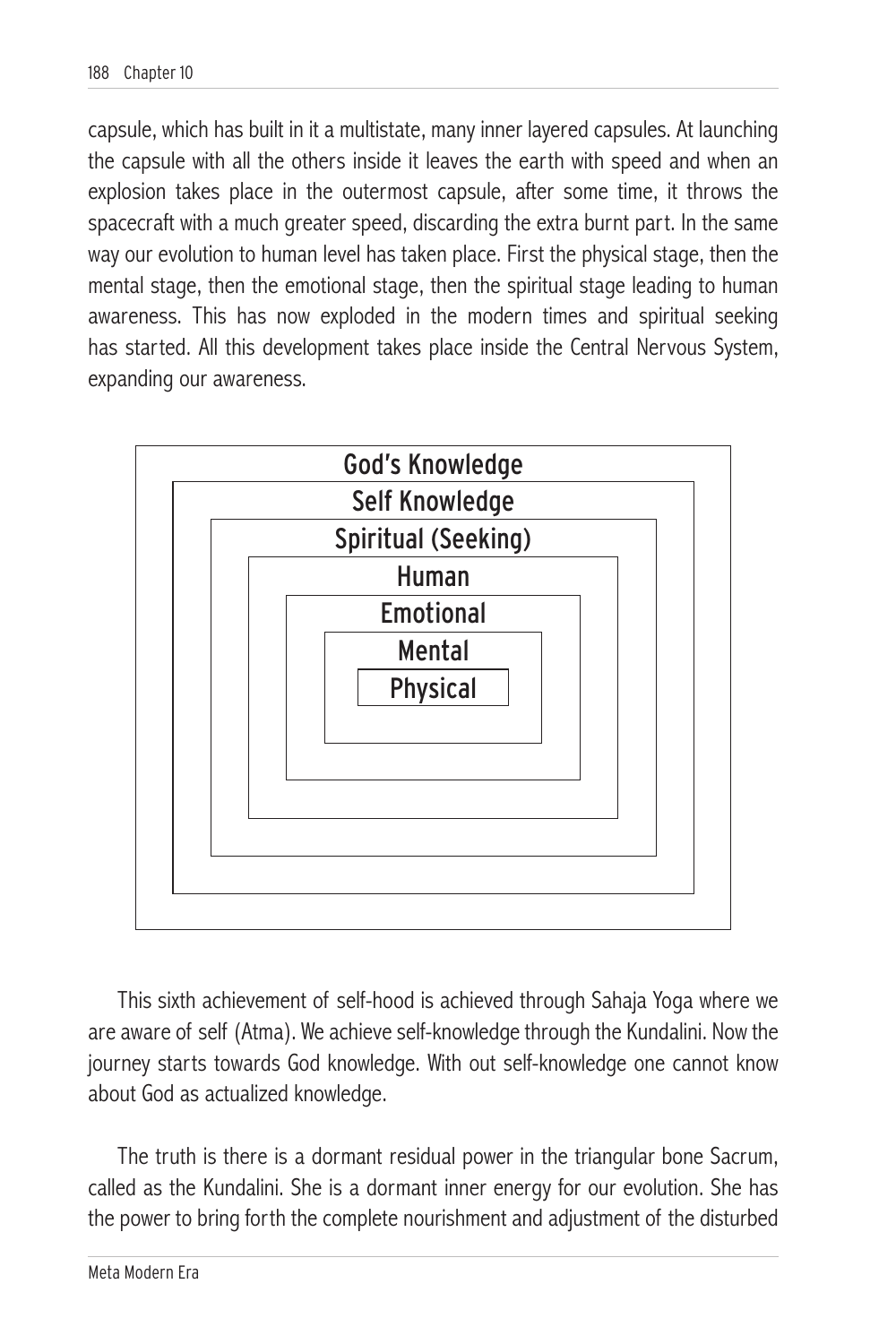genes. Whether they are genetic, inherent or acquired. When She is awakened, She changes the series of genes. Not only that She corrects the gene's database but she breaks through the fontanelle bone area and connects the seeker to the all- pervading power of Divine Love. She is also called as the cool breeze of the Holy Ghost, Ruh, Ritambhara or Parama Chaitanya. Thus one, by this second birth, becomes a realized person as actualization of Baptism takes place. The light of the Spirit which is the reflection of God Almighty in our heart enters into our attention and enlightenment. The seeker is really born again, not just a certificate but he changes as the transformation takes place within. There is a vast difference between an ordinary seeker and a realized soul (Yogi).

He becomes his own master full of Divine Love. It is a resurrection process, like an egg becoming the bird. May be this is the reason eggs are presented as a symbol, reminding, that one has to get resurrected. The genes change and complete transformation takes place. For some people it takes time if they are sick or egotistical. Also some of them who feel guilty or cannot forgive others are rather difficult to perfect their state of self-realization. If they have a problem from false Gurus, Cults or fanaticism it also takes time, but can be established in Sahaja Yoga. People have given up even drugs overnight. They never had withdrawal symptoms or any other trouble. Self-realization as a result of Kundalini awakening has exhibited fantastic results. It brings forth new creativity; many people have become poets; musicians and artists have achieved great heights in their talents; financial problems are solved; the problems of psychosomatic diseases get cured, like cancer, myelitis, etc. Many incurable diseases also get cured with out any medicines. The seeker becomes the witness of the drama of life and establishes an inner peace. He respects all the religions and belongs to innate Universal Religion which encompasses all the religions of the world. Morality becomes innate and spontaneous. After the complete transformation he is averse to do any immoral acts. In the light of the Spirit he knows exactly what is wrong or right and he is also empowered to stay clean and holy as he discards all that is destructive. He enjoys his virtues which he respects and with out any doubt he becomes a moral human being. First thoughtless awareness is achieved and later doubtless awareness is established beyond the mind. At this stage the Sahaja Yogi can give self-realization to others. The aging does not take place; on the contrary, the Sahaja Yogi becomes and looks at least twenty years younger than his age. They become universal beings. All human enemies of lust, greed, anger, possessiveness, jealousies, attachments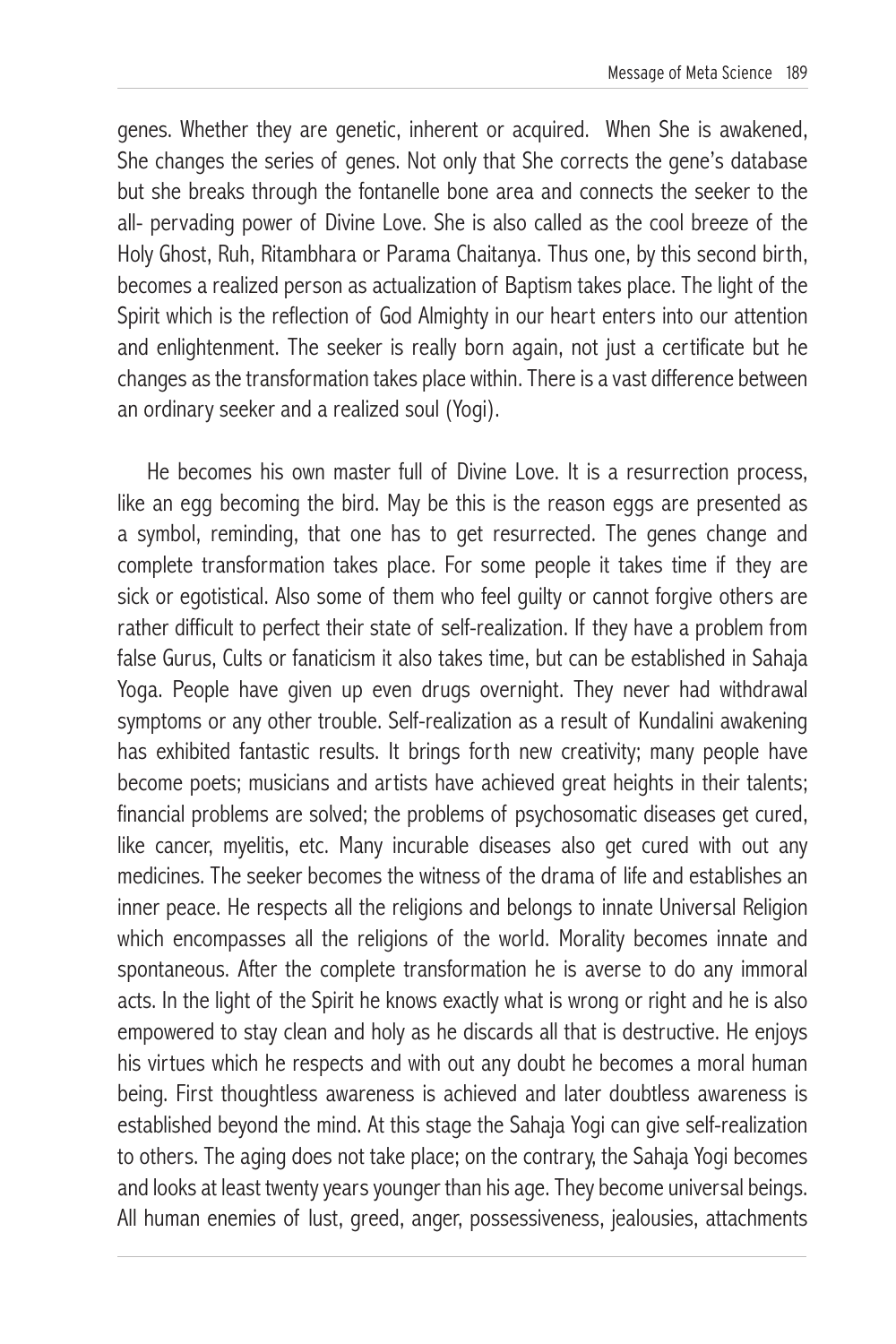just disappear. Thus a new race of saints are created who do not have to give up anything to show off their detachment or asceticism.

You cannot pay for Divine Love, which is absolute truth, which the Sahaja Yogi feels on his fingertips as vibrations of the cool breeze of the Holy Ghost. The fingertips are related to the energy centers (the chakras). The chakras are responsible for our physical, emotional and mental being. If the Yogis can correct their chakras, they can also correct the chakras of others. Thus all the physical, emotional and mental problems are solved. Those who are pure people have the necessary balance of moral life, which ensures a widening central channel (the Sushumna Nadi) of ascent of the Kundalini.

In this chapter we have to now understand that there is a subtle system in every human being, which is fully developed during this evolutionary process to reach up to human awareness. For example, in the animals, there is no awareness of sin, dirt, filth, art or poetry. But among human beings, these sensitivities are manifesting very clearly as we appreciate and enjoy the birds, fishes and animals as well. Do they also see the beauty in us? This question can be answered this way; human beings are at a higher level of evolution than all the animals for whom we care so much. We love the birds and we enjoy the fish dancing, but the best thing is really to have respect for ourselves, love ourselves as we should keep our body clean, our mind and our heart should be open and transparent. Because we are the highest evolved beings in this world it is our birthright to get our self-realization.

Instead, thanks to writers like Freud and Saad, we have reduced the human being into a sex point, even worse than beasts. It is such a contagious, demeaning disease that if a cell of a perverted sex is introduced into any animal, they also become perverted. Now this disease has contaminated societies in the West that by the end of this century we may have statues raised in memory of these new moralists who have shown the way to our adored destruction. The things, which are to be discarded as useless evils in our ascent, are the ones we have sucked in our societies as great venture.

Now, whatever I am going to tell you has not to be accepted blindfolded but treated like a hypothesis. Again and again, I would request you that you must keep your mind open like a scientist. If whatever I am saying is proved then, as honest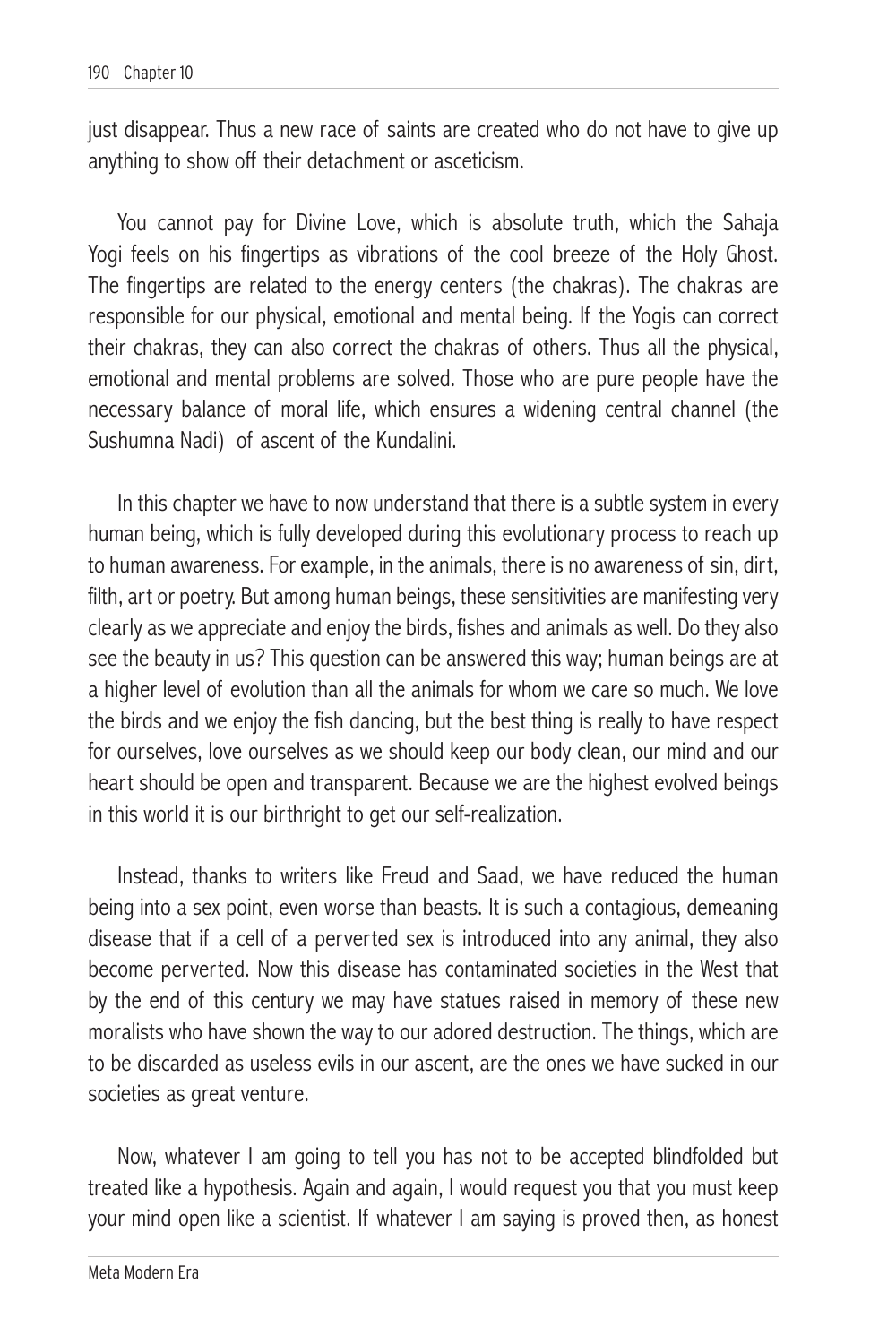people, human beings have to accept this beautiful discovery about yourself because this is for your benevolence, and for the benevolence of your family, benevolence of your society, benevolence of your nations and benevolence of the whole world.

The theories created by current scientific conclusions and also the mental projections are not by any means eternal truths. To know the reality one has to enter into the realm of Meta-science, beyond mind, which is only possible when we enter into the collective super-consciousness through self-realization.

Mind is an illusion and the brain is the truth.



The Divine energy 'A' flows through the brain, to begin with, when the fetus is formed. The human brain is like a prism with an apex, while the animal brain is flatter in shape. The Divine energy goes into refraction due to the double layer of the brain and goes out as 'R' energy, crossing each other. The part of 'R' the resultant is sucked as 'X' in the nervous System and remaining 'Y' energy goes out of the brain. This 'Y' energy is the one that reacts to everything, creating ego and superego (conditioning) balloons. They cover the limbic area and create the bubbles of thoughts in the mind, which control us with thoughts – keeping reality beyond the mind.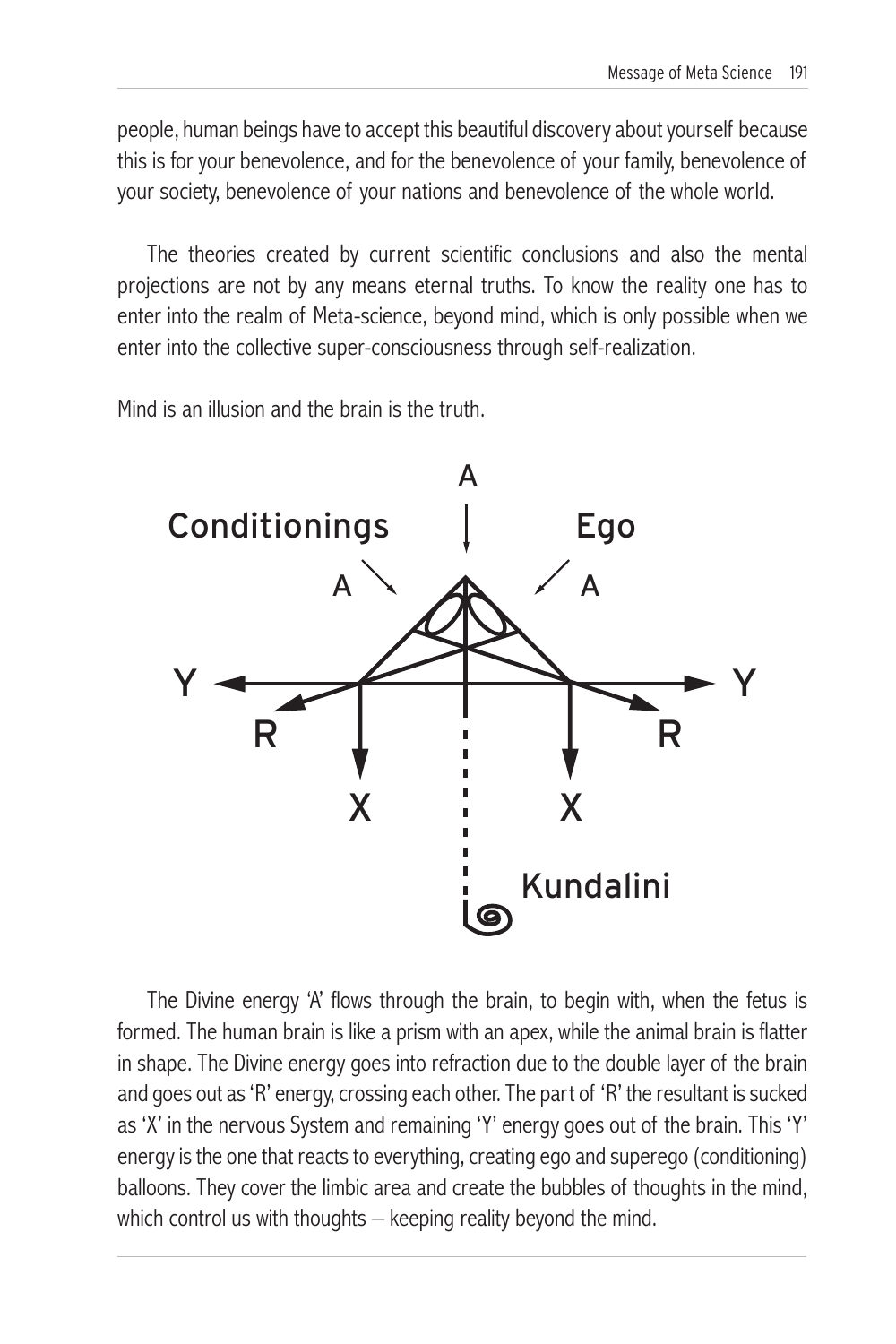## **The Subtle System**

n the triangular bone, called "Sacrum," there is a residual power of pure desire. In the triangular bone, called "Sacrum," there is a residual power of pure desire.<br>This bone was called the "Sacrum," by the Greeks, which means that they also knew that it was a sacred bone. This power is termed as "Kundalini" in the Sanskrit language.

At this time, I would like to say very humbly, that one should not discard this knowledge as useless because it is coming from a developing country (in the Western terminology) like India. The Western culture has now advanced greatly as far as outward scientific life is concerned. Western civilization is like a very big tree, which has outgrown its own size. But one has to find the roots. If the roots are in India, or any other country, why do we not accept the knowledge of the roots. A tree cannot exist with out roots and roots have no meaning unless they nourish the trees, which are about to fall.

This power of pure desire is coiled in three and a half coils. Coil, in Sanskrit is called as "Kundal," and because it is a female energy, that is why it is called "Kundalini." This Kundalini is the one, which is like a primule sitting in this triangular bone, which awakens and passes through six centers (chakras), which are our energy centers in the spinal cord, and pierces through the fontanelle bone area (Figure at the end). One has to accept the truth, which is absolute, which is that we are not this body, this mind, these emotions, this intelligence or ego and conditionings, but we are beyond all that, the Spirit.

At this point I must confess that this knowledge is open to all through Sahaja Yoga, still many are using it at a mental level because they read books written by saints who were not realized saints. They are completely lost in the web of words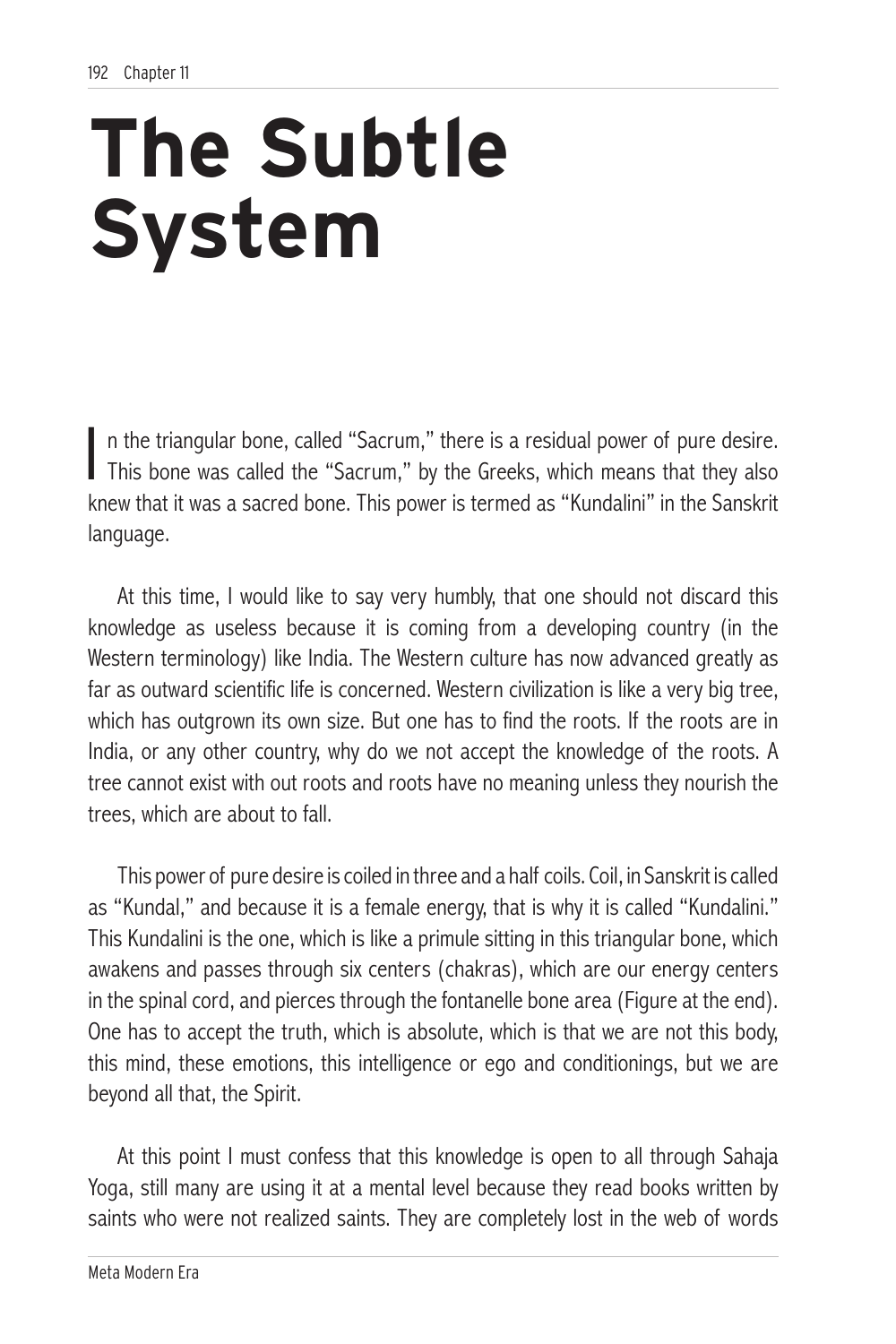(Shabda Jalam). They do all kinds of rituals, fasting, (Japas and Tapas) penance act. They leave the families and society and try to be celibate, which is an unnatural existence.

Also almost all of them are money-oriented people. They have organizations where all falsehood is taught. Someone also started a Sahaja Yoga center to launder money to Switzerland in my name. But what is the minimum proof required to judge what you get with out paying for it? Firstly you must get the experience or actualization of Self-Realization. The cool breeze of the Holy Ghost must be felt on the fingertips. One must get cured mentally and physically. One must get the power to give realization to others. One must know what is wrong with his chakras and of others, which one he can correct in both cases. The problems from false gurus must be solved. Financial conditions must improve tremendously. One should feel complete peace within and with out. The marriages in Sahaja Yoga are 95 % very successful and the children are born realized, great saints.

There is another truth, which has to be accepted, that there is a subtle power of Divine love, which does all the living work. The living process can be explained after Self Realization. The awakening of the Kundalini takes place spontaneously and pierces through the fontanelle bone area. The Spirit, which is reflected in our heart, gets enlightened and makes our attention enlightened and we see the light of the Spirit spreading in our attention. It happens simultaneously that a cool breeze is felt on the fingertips and the same cool breeze is felt out of the fontanelle bone area. This cool breeze is called by various names. We need not argue about names.

In modern times it is extremely difficult to convince people that there is a way by which one can achieve peace within ourselves. The modern mind is so complicated and has reached a conclusion that only through rationality can it solve the problems of modern times. This complication in the brain and the conviction do not allow any idea of absolute truth to penetrate into the minds of the scholars, intellectuals or scientists of this era.

They do not want to talk about anything, which has no controversy to argue about or discuss in seminars or international conferences. It is not acceptable to people who are living and enjoying the play of controversies. For example, when I went to Paris first and was to address people about the joy within, everybody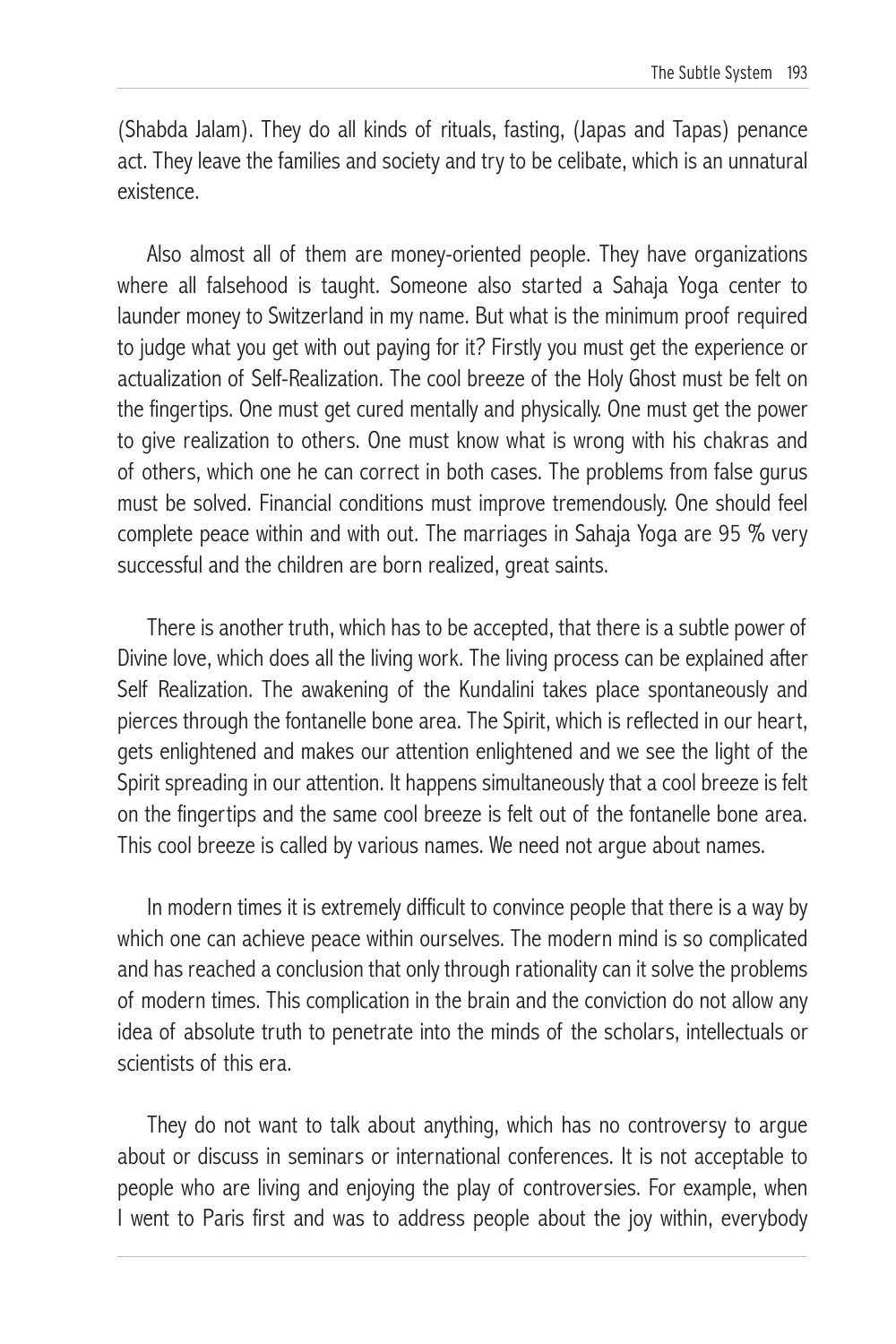warned me that I look very joyous and happy and that this kind of face and attitude would not be acceptable to the great intellectuals of France because they would conclude that I am ignorant and therefore joyous, and if I understand what life is, I should be the most miserable person. I just couldn't understand how they have taken such a new image themselves that French are the most miserable people. Actually, French think they are very exclusive. Their bathroom culture is the highest. By their rotten value system, they have made themselves and others extremely miserable by making them alcoholic.

When I started my lecture, I addressed the audience "Les Miserables." Addressing the French as "Les Miserables" I thought would be the most appealing way of approaching them. They became very alert to hear what I was to say. I told them that in Paris, at every tenth lamppost you find drunken people sitting and thinking about the end of the world, the ultimate that has to happen. If you have a pub at every tenth pole, a prostitute standing just after two or three poles, what else is going to happen to people who, under the guise of saying they are miserable are having drinks as soon as the sun goes down, and some of them even when the sun starts rising?

Once we were traveling from London to Paris via the Hovercraft and we started our journey from Calais. At Lille, we found the houses were all closed at about seven thirty in the evening. We had lost our way, so we knocked at the door of every house which had lights on, and we found a drunk man coming out of it or a lady who was completely drunk at the front door to answer our call. They were so drunk that we couldn't ask them anything. But we just thought it would be better to go to some pub to find our way out. But even they could not tell us where the village pub was. It was a very difficult task to talk to anyone after nine o'clock in that place, which was supposed to be a very fashionable part of France.

On the other side, intellectuals – the elites, are indulging in another kind of drunkenness. They are so conditioned that it is impossible to even mention the name of Divinity to them. As far as the men are concerned, in the West, they are busy with their gambling, drinking and womanizing. Women are busy trying to look pretty, at the age of seventy years, to attract men, as any prostitute has to do for her living.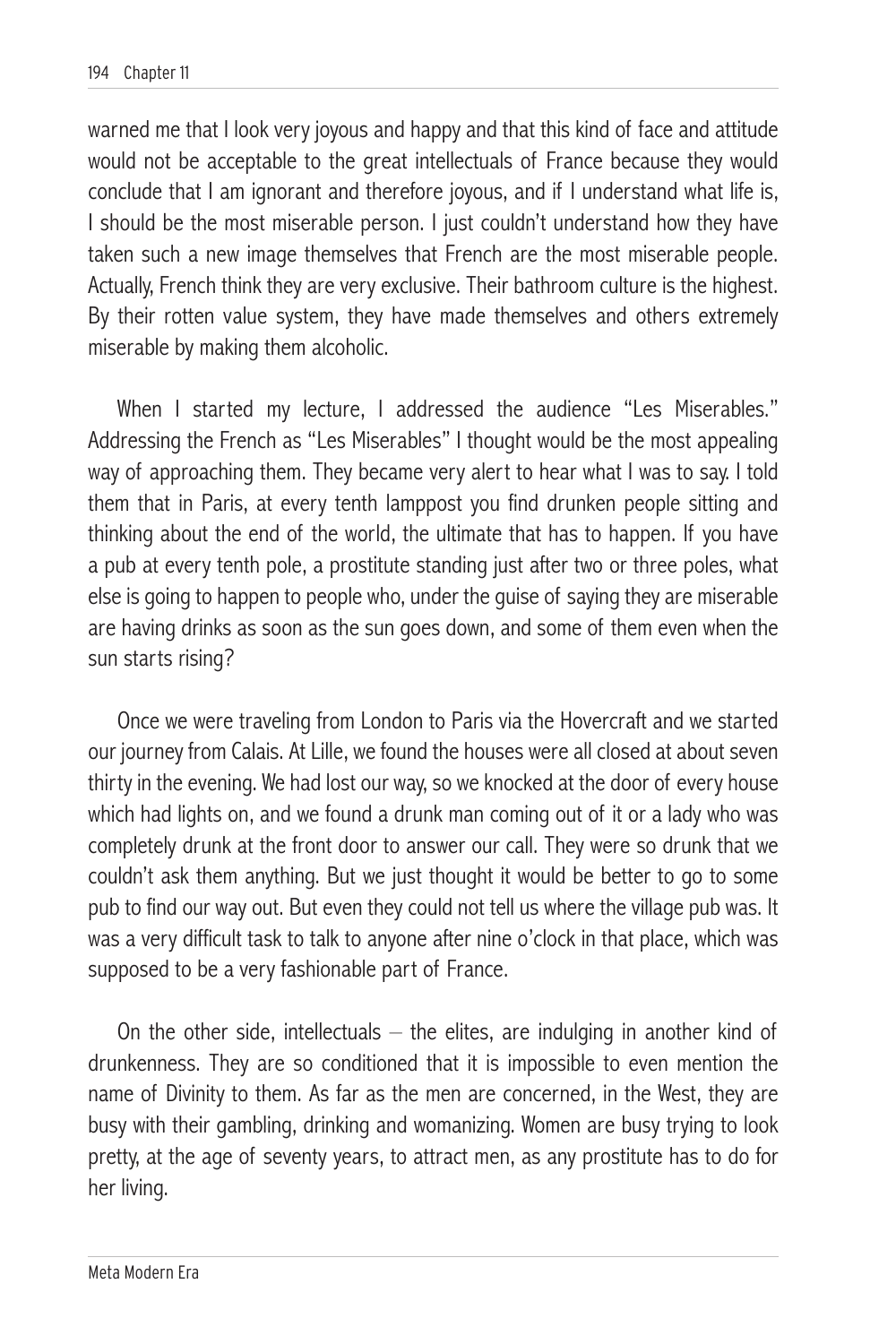In such a society in which nothing is respected, where is the chance for a person to talk about Divinity? Still, one must say that, in all these Western countries, as a result of this ugly culture, a kind of confusion is created and a revolt against this culture started, but that was even worse. The young people took to all kinds of destructive methods. At long last, after many were destroyed, they jumped into horrible cults and false gurus. Right from religions, to cults and fake gurus who were power or money-oriented. These seekers of peace became absolutely bankrupt financially and mentally. They were all mesmerized.

Those young people who survived were very disturbed and they wanted, all the time, some sort of a sensational game to play, to shock their minds, which are full of conditionings and thoughts as if they were trying to escape from reality and wanted to enter into the illusion of an artificial life. In a way, it is described that these are the worst times (Kali Yuga), when people are in this illusion and in confusion (bhranti). This illusion is very taxing and does not allow people to relax. Thus, though the seeking of truth had definitely started, and despite all these superficial hurdles, Divinity should enter into all these countries in a very big way because they are all genuinely tortured and harassed people by themselves and they are not satisfied with their own circumstances and are trying to seek the betterment of their life.

These are the seekers all over the world. What they are seeking is the peace of their own mind. It is a good news for such people that a unique discovery has been found out by which one can achieve the peace within. One has to go beyond the mind. This was very old knowledge in the East, especially in India, and there were seers in the West who also knew about this knowledge by which one can achieve that state of Self-Realization. In England William Blake, Moliere in France, De Maupassant in France and many other poets like C.S. Lewis, and certain persons in America, have been endowed with this future vision of Divine life entering into human beings.

One may not believe, or may believe, but the fact is that, in human awareness, what we have reached is a stage where we do not know about the absolute truth. This is the reason why there are so many types of philosophies and ideologies and people want to have different types of religions, which are exclusive, and they fight with each other and finish the fundamentals of religion.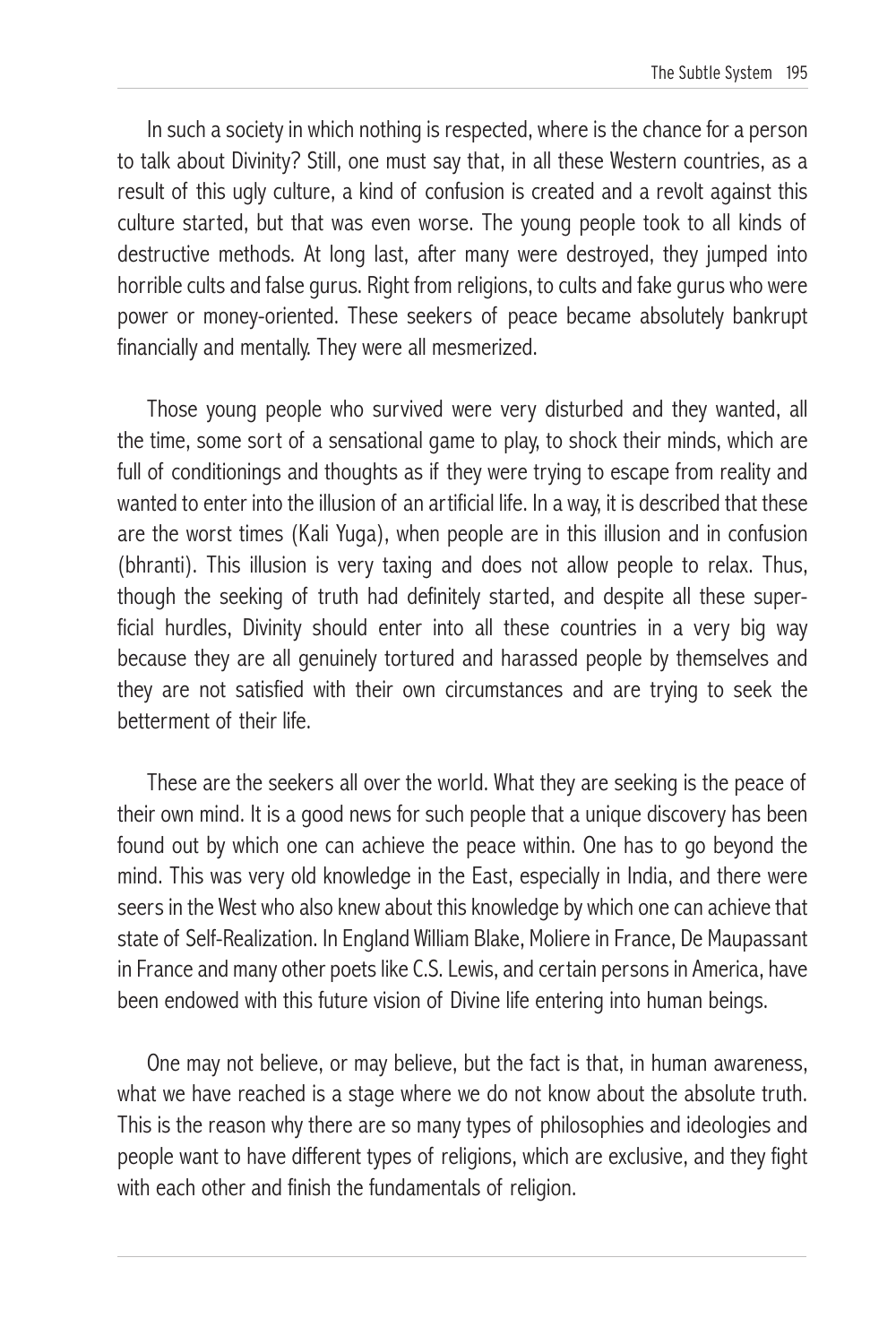Now, whatever I have to say need not at all b accepted blindfolded. We have had enough troubles with blind faiths. But if one has an open mind like a scientist, one should look at it like a hypothesis, but once it is proved, one has to accept that there is a subtle system in our body for our last breakthrough in our evolution. Firstly, one has to know that our creator is the greatest organizer.

In the human body, there are three types of nervous systems. The first one is the central nervous system, the second one is the sympathetic nervous system, which has a left and a right side, and the third one is the parasympathetic nervous system.

The sympathetic nervous system is for emergencies. For example, if one sees a tiger in the forest, one starts running fast. At this emergency, the heartbeat increases tremendously. This is done by the sympathetic nervous system. But it goes back to normal by the working of the parasympathetic nervous system, which is in the middle of these two left and right sides. In medical science, I don't know if they have reached the conclusion or not, that the left and right sympathetic nervous system act in opposite directions, as they are complimentary.

For example, the left sympathetic nervous system is nourished by a subtle channel, called the Ida Nadi (Moon channel), and the right side by a channel, which is called Pingala Nadi (Sun channel). This Ida Nadi gives the human being his emotional side. In one's subconscious, the past is recorded beyond this Ida channel. The subconscious is the past, today's past, then is the past of yesterday, the past of this life, past of the last lives and ultimately the past which was the one which came from all that was created since Creation took place, the collective subconscious. All these areas are placed vertically one after another and not horizontally. For our ascent one does not have to pass all these subconscious areas as said by many psychologists.

The other one, which is the Pingala Nadi, works for the physical and the mental, meaning intellectual work of human beings. In the center is the parasympathetic, which is formed by the loops from both left and right sympathetic nervous system. So whenever the sympathetic nervous system is exhausted because of emergencies, the parasympathetic relaxes and nourishes these two channels and ultimately helps these, the sympathetic systems. Wherever these loops meet, the energy centers thus formed are known as Chakras. These loops correspond to genes,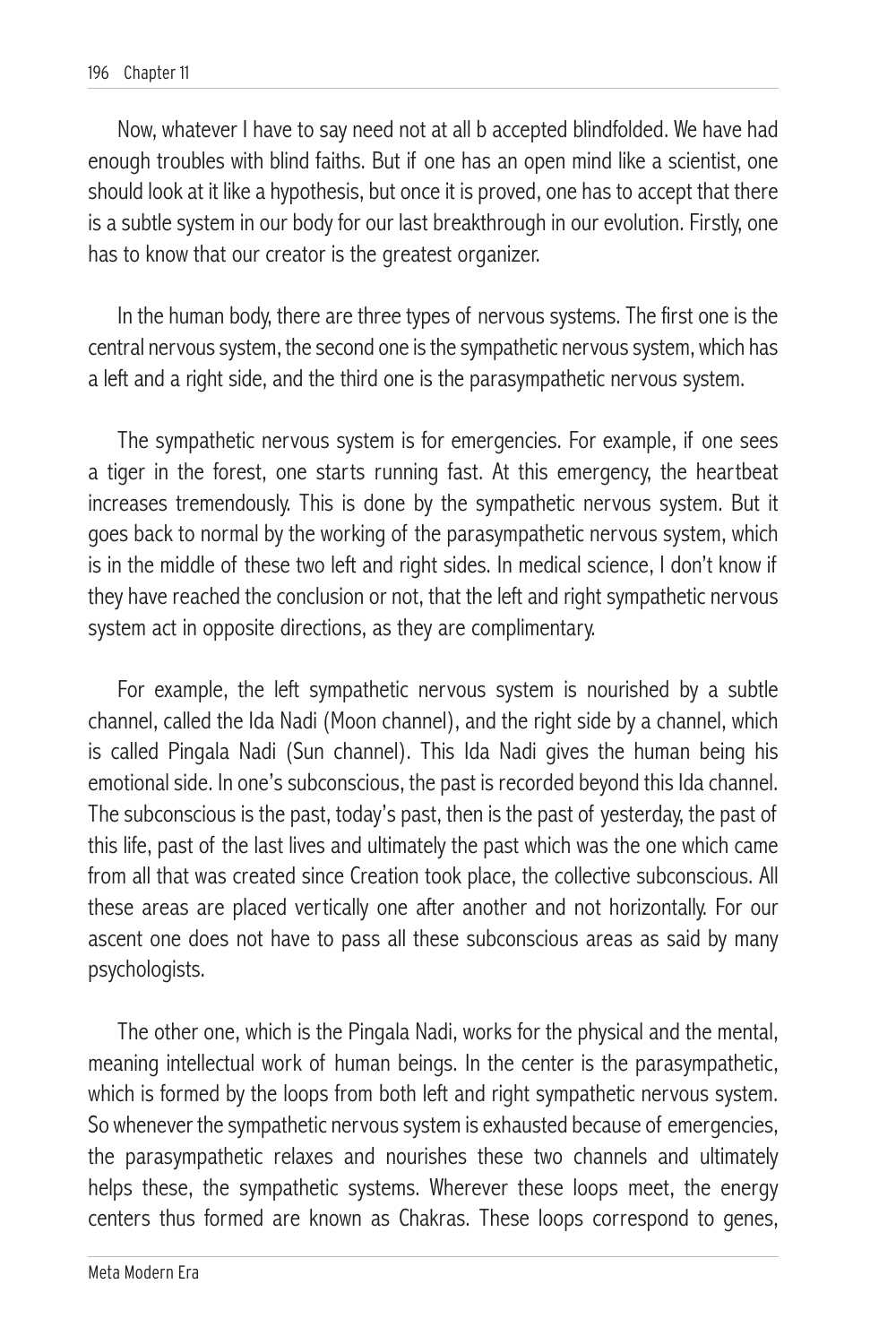which are also affected by our day-to-day activities of left and right sympathetic nervous system.

The central one, which is the parasympathetic, is nourished by another channel, called the Sushumna Nadi (Channel of Ascent). Whatever we have achieved in our evolution is recorded and is established in this central nervous system. For example, human beings are higher and have more sensitivities than animals have in certain areas. If you want a dog or a horse to go through a dirty channel, it won't object, but a human being cannot go through that. So human beings have developed a sensitivity to dirt, filth and bad smell, while the animals don't have that. There are so many things one can show where human beings are much more sensitive to which animals are not. All this sensitivity is expressed through the central nervous system. So all that we have achieved in our evolutionary process is being expressed in our being through the central nervous system.

There is one more residual energy, which is coiled up and remains potential in the triangular bone called the sacrum. Residual energy means that it is the basic original energy, which has not gone into division. When the Divine Energy falls on the brain of the fully developed fetus, then in the prism-like brain it falls into three categories. It happens due to refraction. The energy that falls on the sides of the brain cross over to form the sympathetic nervous system. But when the Divine energy falls on the summit of the brain which is like a prism, the original energy, with out any refraction, passes through and coils down in the Sacrum bone as Kundalini. Perhaps the Greeks knew that it was a sacred bone, so they called it the "Sacrum." This original, complete energy is coiled into three and a half coils, which is in a resting potential state. The subtle system we have within ourselves is built-in. in the process of our evolution we have seven main energy centers on the spinal cord, and also in the brain. When this fourth energy channel (which is called the "Kundalini" in the Sanskrit language) is awakened like a primule in a seed, it passes through six centers and ultimately pierces the sixth center fontanelle bone area (which is called "Brahmarandhra") and connects human awareness to the all-pervading power of Divine Love. Thus one develops the fourth dimensional awareness. This is how the Kundalini achieves this Yoga. When this Kundalini rises, She changes the database of the genes and a transformation in the personality takes place. The six centers (Chakras) are cleansed, nourished and enlightened which is reflected in the genes, which are three each on the two sides of the loop.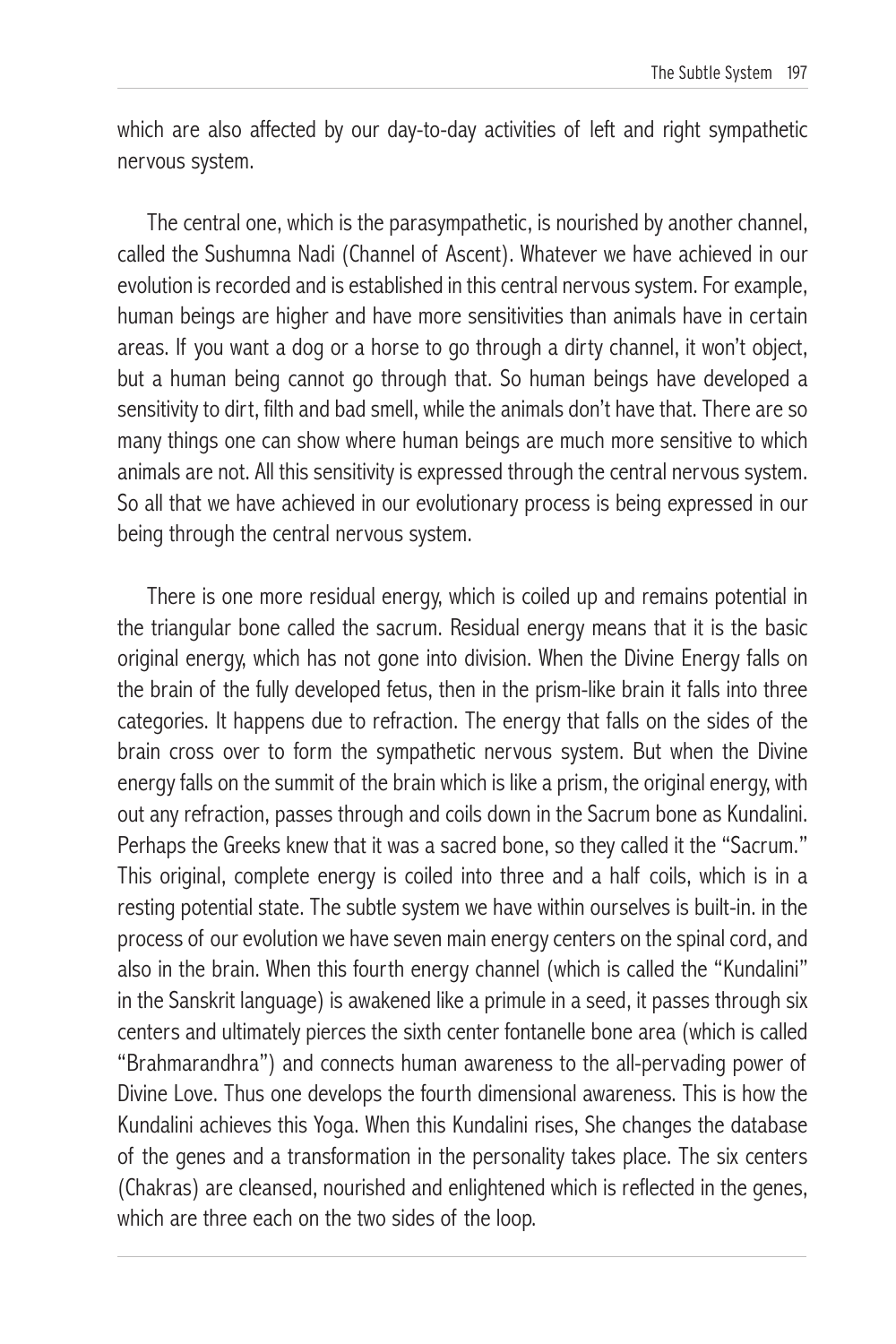One has to know what is the ultimate goal of our life. The ultimate goal of our evolution is to become the Spirit, which is the reflection of God Almighty in our heart. That is self-identity and also self-knowledge. Also, one becomes one with the all- pervading Divine power of love. Our awareness is enlightened by the Spirit and Divine vibrations start flowing through our central nervous system enlightening our being. We also feel the cool breeze of the Holy Ghost, which is the all-pervading power of Divine love, coming out of our fontanelle bone area as well as flowing through our fingertips and our hands.

The seeker becomes thoughtless and thus calm and peaceful. Automatically the seeker starts behaving in a very holy and righteous manner. All bad habits, which are destructive, drop out. The innocence and compassion overwhelms the nature of the seeker. All perverted sex styles normalize and even the eyes and attention become devoid of lust and greed. The seeker now knows the absolute truth on his fingertips. The eyes shine as a glint of flame brightens them. Time loses its grip over the personality and ageing stops. Action becomes inaction, so that even when the realized soul acts, the action through the ego disappears. The conditioning of the past due to the birth surroundings, which were binding, completely drop out and a new holy culture is expressed in the individual. The collective life of Sahaja Yogis becomes the theme of very beautiful enjoyment. The Sahaja Yogis get powers of giving realization to many. That is how Sahaja Yoga has spread to 65 countries.

This is the proof that something has happened to the people who have got this awakening within them. This awakening is long awaited by the seekers of truth as the last breakthrough of our evolution. For this, you cannot command, you cannot pay, you cannot disrespect.

Some people, who are not seekers but are very arrogant, or may be stupid, demand Self-Realization. For such people to have Self-Realization, I have found it is very difficult, whatever one may try, and it doesn't work for days together with such complicated, difficult people.

The second type are the cruel people like Hitler, or the people who have been possessed by cruel sadistic ideas. It is difficult for all such people to get their Self-Realization. But I was amazed that in this world, there are so many people who are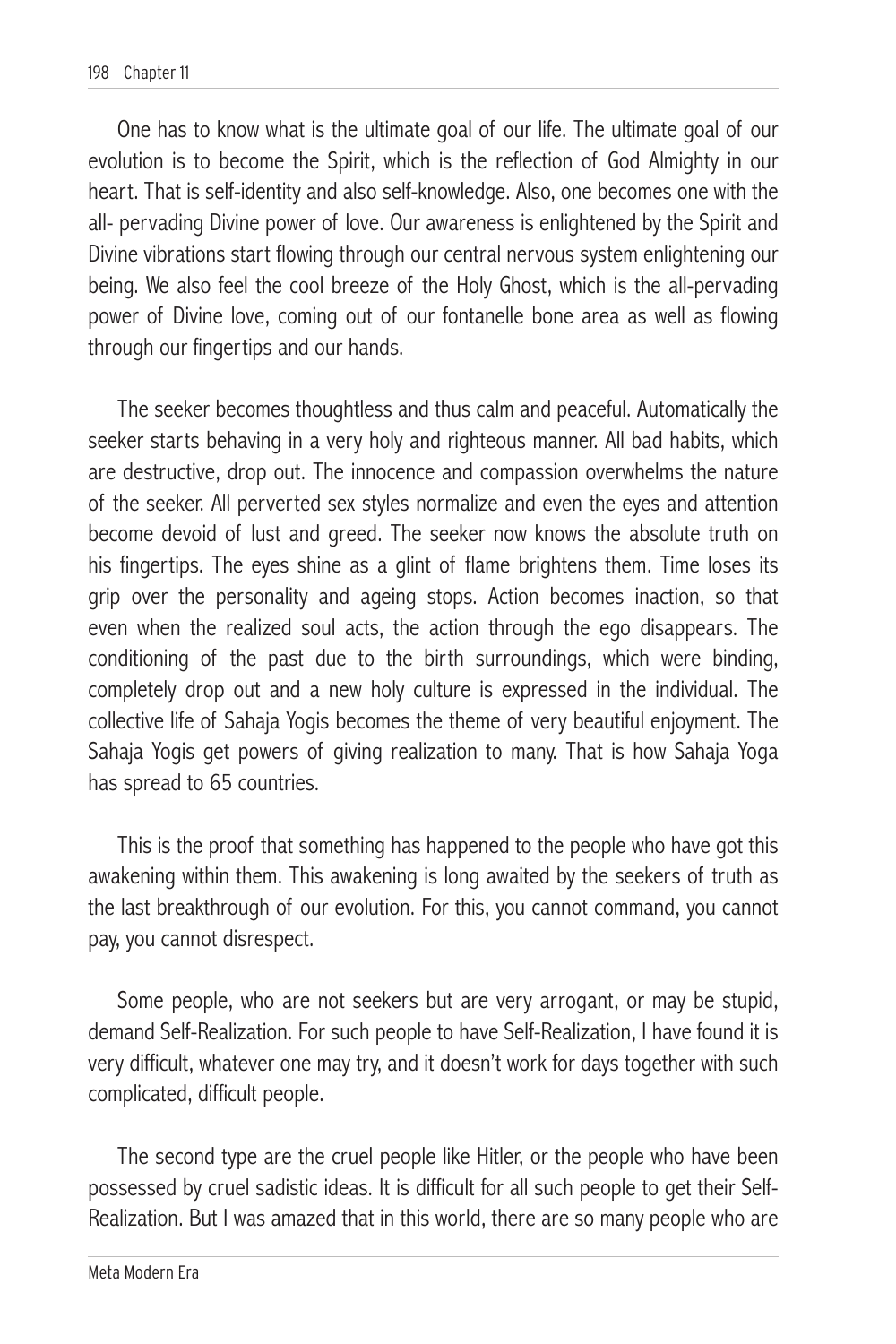ardent, pure seekers born in these modern times (Ghor Kali Yuga). They may be having some human failings, but this Kundalini surpasses all these hurdles and gives a second birth to these people. Actually, Kundalini is everybody's individual Mother. She has, as if tape-recorded all the information about our past and about our inspirations, also our aspirations. She is the individual Mother of everyone and loves Her child and is anxious to give the second birth to Her child. She understands us, She rises when She confronts the Divine Reality and pierces through this fontanelle bone area, which was regarded as a very difficult task once upon a time.

For this you don't have to stand on your head, you don't have to starve, you don't have to fast, you don't have to chant, nothing is needed, but a humble heart which is surrendered. To achieve this happening is the blessing of the Divine.

You are cut off from the idea of Divinity thanks to great intellectual work put in by many stalwarts of literature, philosophy, politics and economics. Despite all these efforts, there are people who have realized that it has not brought peace, harmony or benevolence to them. Also on a human level, it is impossible to think that there could be peace in this world because of aggressive or oppressed people. To many, there is no hope in the future. The only way is to take to Sahaja Yoga if one really wants to save the world.

The Spirit, which is the reflection of God Almighty, is the source of absolute truth and joy. But this Spirit does not shine in our awareness when it is in the human state. Only after Self-Realization, does our awareness get enlightened by the Spirit. Thus, to find pure love, peace and joy of absolute truth, one has to become the Spirit. This is the first thing we have to understand and accept because we are not this body, this mind, this intellect, these emotions, these conditionings or this ego. We say: "My body, my mind" etc., but is this "me" which we refer to as "my"...

We see all these beautiful flowers and trees and fruits and all kinds of living work happening, all kinds of seasons changing, and we do not even think: "Who does all these things?" There is the all-pervading Divine power of love, also called "Ritumbhara," which does all these miraculous things, which we take for granted and never even think about it. If you ask the Doctor, "Who runs our heart?" he would say "It is the autonomous nervous system," but this autonomous nervous system has got the auto behind it. And who is this auto, which runs it? They will not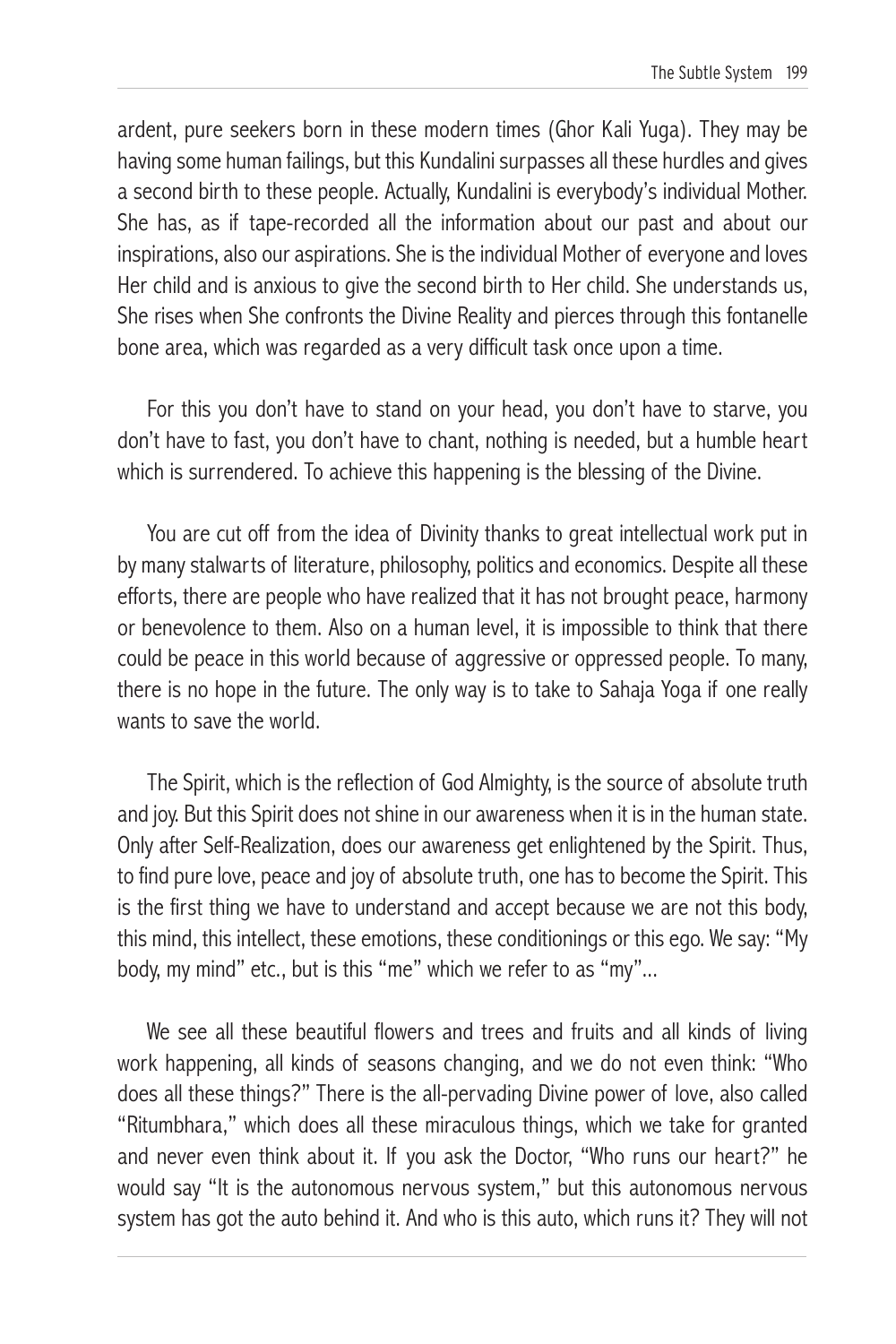be able to answer. They are honest not to answer but there is an answer to it. It is the soul, which controls all such vital things in our being.

When the Kundalini rises, as I said, She pierces through the fontanelle bone area and connects us to this all-pervading power of Divine love, which is doing all the living work for which we need not pay, we are not obliged and in no way do we even think about it. Thus, this vital power starts flowing within our being and all our physical, mental, emotional and spiritual problems are solved as our genes are put in order.

There are seven centers which are the subtle energy centers on the central path of our ascent, (Sushumna), as shown in the figure on the last page. But there are subsidiary centers also, as you can see from the figure. These subtle centers were created within us through our evolutionary process. These centers give, on the left hand side, our emotional nourishment, and on the right hand side, our physical and mental nourishment.

When this power, known as Kundalini, rises and passes through six centers, it nourishes these centers, which are meant for our physical, mental, emotional and spiritual requirements. The centers reflect their new state on the genes. These centers are enlightened, thus, we get our physical side corrected, mental side corrected, emotional side corrected and also our spiritual side corrected. Once it pierces through the last center, which is the fontanelle bone area, which was a soft bone in our childhood, it becomes one with the all-pervading power of Divine love. A cool breeze of the Holy Ghost, like very beautiful vibrations, starts flowing through your fingertips. You can also feel the cool breeze coming out of your fontanelle bone area. This is the first experience of Self-Realization.

The second experience is that, when this Kundalini rises, she creates a state of thoughtless awareness (Nirvichar Samadhi). Human beings are always thinking about the future or about the past. If one tells them that you have to live in the present, it is not possible. One thought rises like a wave and then another thought rises. These thoughts rise and fall, but they have only come from the past and the future.

When the Kundalini rises, these thoughts elongate. There is a space, very small, between the thoughts (vilamba), which spreads out, and a state of complete silence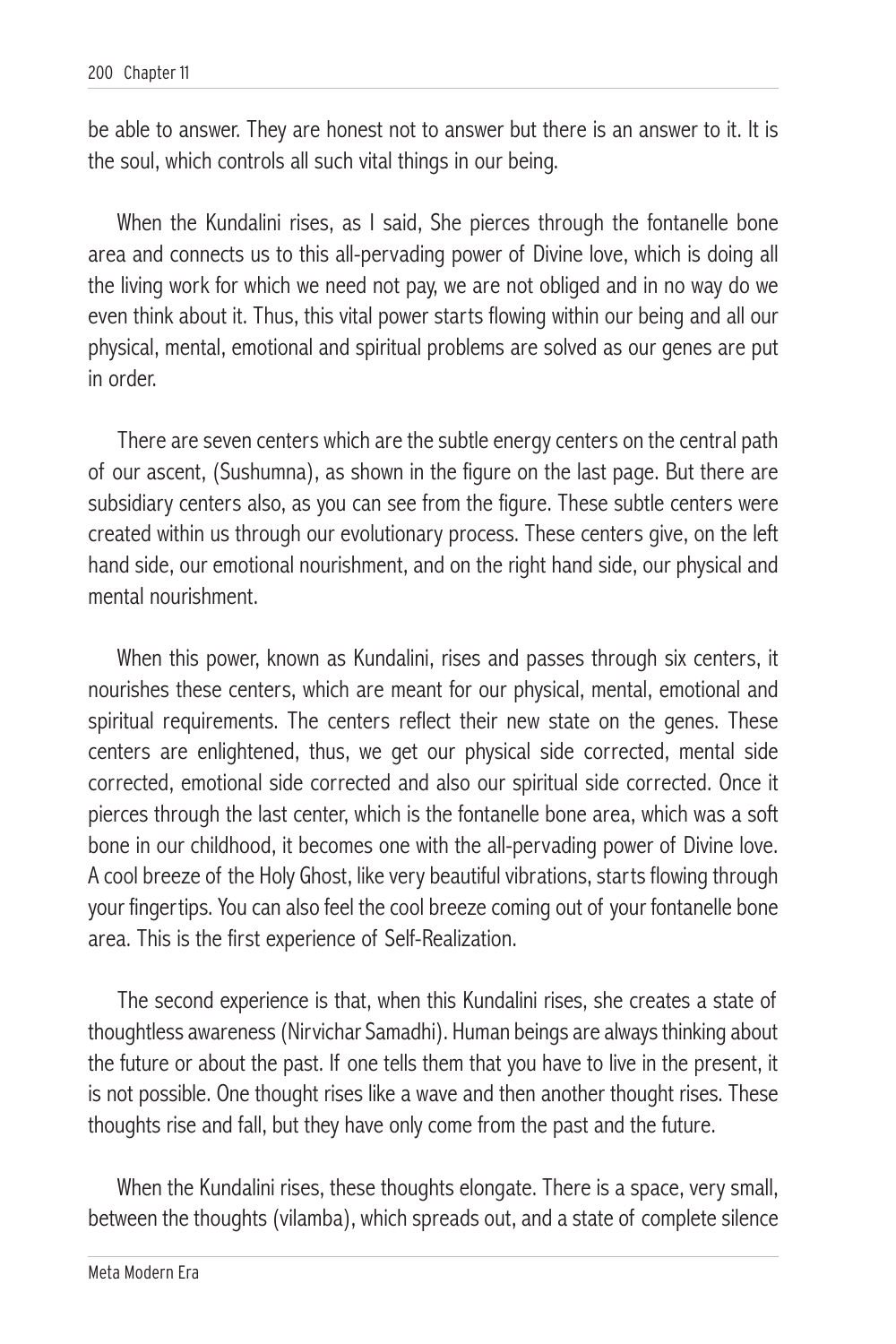is created. Then we are in the present, but without thoughts, without any worry, without any anger and we stand in the present, which is the reality. Actually, the reality is in the present because the past is no more and the future does not exist. When we are in this state of present we become absolutely calm and peaceful. That is how we achieve inner peace. This peace can be achieved collectively when thousands of people get the awakening of their Kundalini.

For example, when we are standing in the water, we are afraid of the rising waves. But if we can get into a boat, we can watch the rising of these waves and we become a witness of those frightening waves. On the contrary, we can enjoy them. In the same way it happens, that when we rise to the state of the present, we see all the problems that are surrounding us and we watch them, we become the witness and we are once and for all out of those problems. We also know the solutions and we solve them. At that stage, we are not bothered about the future or about the past, but we are enjoying the blessings of the present, which is the reality and we are thoughtlessly aware. We are very aware but thoughtless (Nirvichar Samadhi). Whatever we see is imprinted on our memory like a photograph. This inner silence opens our heart. All the ego and conditionings start dissolving in the ocean of rippleless silence. For example, if I own a beautiful carpet, it is a problem to preserve it. It is worse if it belongs to someone else. I would look after it and worry about it. But if I could become thoughtlessly aware, then I look at it without any worry. Thus, the joy of the artist who has put in the creation of the carpet starts pouring into my being from the fontanelle bone area. Very soothing, relaxing waves of joy that enthrall me. All the thoughts that come to us at this stage are divine thoughts like inspirations. If we want to think, we can think, if we don't want to think, we need not think. This is the state, which we call, in Sanskrit language, as the fourth dimension awareness, (turiya). This turiya state sometimes starts establishing itself after awakening for hardly a few seconds, then it goes on increasing and a person can achieve complete peace within his own mind.

First we try to enter a boat from the ocean. In case we get into the boat and we know how to swim, we can jump back into the waves and save many others who are frightened of getting drowned. This is the second state in which we achieve a state, which is called "doubtless awareness," where there is no doubt about oneself. One is fully self confident and can awaken the Kundalini of others, can cure others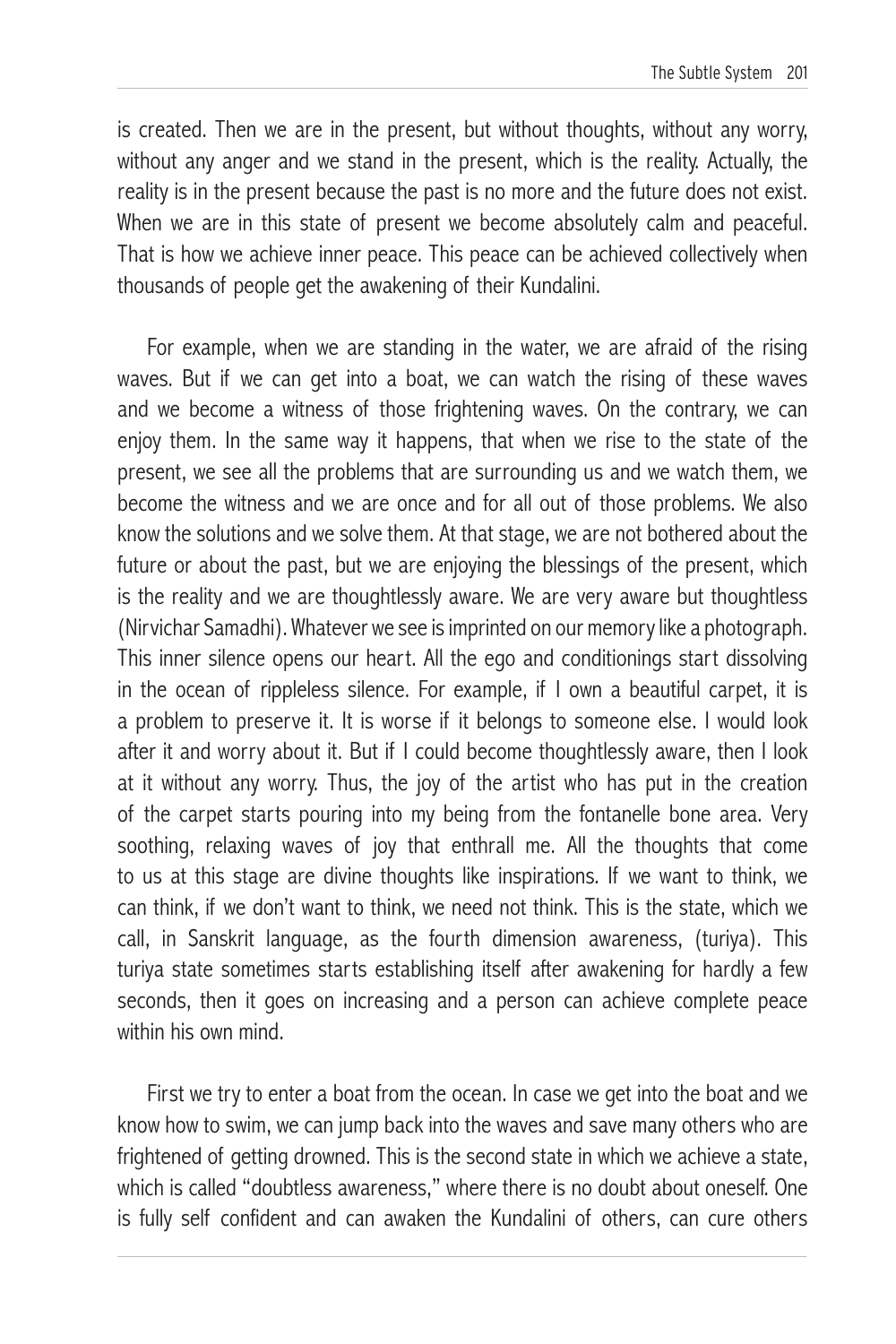and can stand on one's own position of turiya without getting disturbed by the surroundings. This state is called as "doubtless awareness" (nirvikalpa samadhi) where one has no doubts about oneself or about the divinity that is working through the being.

Moreover, the all-pervading Divine force is at work. Once we are connected with that force, it protects us. This Divine power is the ocean of knowledge, is the ocean of miracles, the ocean of bliss and the ocean of love, it is the ocean of compassion, but above all, it is the ocean of forgiveness.

So to achieve proper ascent, one should forgive everyone without thinking about that person. That is, you have to say in your heart " I forgive everyone," at least three times. When you say that, you should not think about those people whom you have to forgive, because thinking about them itself will give you a headache, so the best thing is in general to say: " I forgive everyone," at least three times, every day. Because whether you forgive or you don't forgive, you don't do any thing, but if you don't forgive, then you play into wrong hands. As it is, you have been playing into the hands of wrong people and torturing yourself while they are enjoying themselves. So now, it is high time that you get out of this burden. For that, you have to say: " I forgive everyone."

The second thing is, that you have to also understand, that if you have been seeking the truth, you cannot be guilty or any thing. Because of the desire of seeking, all your guilt has finished, so there is no need to feel guilty or to confess anything to anyone. Once you are seeking reality you have already got rid of all the guilt's that have built up in your mind. Most of the guilt's are artificial. There is no need to have any guilt in your mind, but people carry it on as some sort of a fashion. The guilt is of the past and as the past doesn't exist, one should not bother about it. Whatever mistakes you have committed, you should have faced them when they were executed, but now it is of no use, bothering about those guilt's, which were of the past. Thus, please say to yourself, " I forgive myself." You have to say, " I forgive myself," because this Divine power of love is the ocean of forgiveness. So you have to forgive yourself fully and not waste your time any more about feeling guilty. If you do not forgive yourself, then the center on the left vishuddi gets caught up and such a jeopardy of this center takes place that it gets completely closed and the Kundalini cannot rise. There are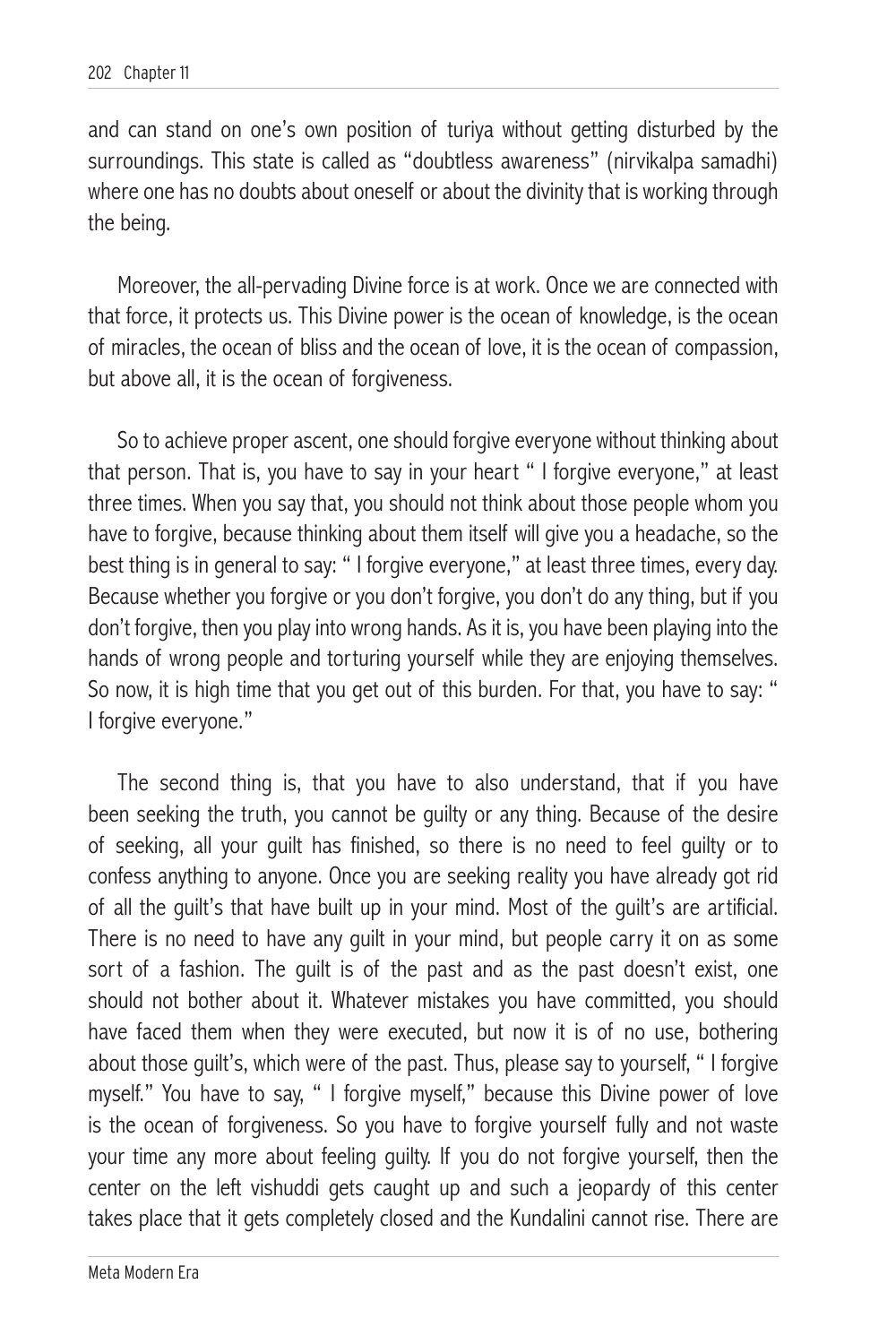people who feel very guilty even about their forefathers who have committed a lot of wrong towards others.

Secondly, the Agnya Chakra on the optic chiasma gets into a mess if you do not forgive yourself or others. This center is very constricted. If you don't forgive yourself or others, then this center cannot be opened, and it is very essential that this center should somehow open for Kundalini to pierce through. Once you forgive everyone without thinking about them, you feel very much lighter. But, when the Kundalini rises through the Agnya Chakra, she will make you thoughtlessly aware. So please forgive yourself and everyone, without thinking about them, three times a day every morning and every evening before sleeping. It is like a prayer.

 When you stand in your present, you are surprised how peaceful you become. There is no disturbance or turmoil in the back of your mind and you enjoy that peaceful state as a great blessing of joyful existence. For establishing this peace within oneself, one has to try, every day, to become thoughtlessly aware. Those things, which are created by nature or by human beings, which are beautiful, will automatically make you thoughtlessly aware. You will watch everything without any thoughts entering into you, but the joy of that creation which acts like an abstract energy filling into your being and you feel extremely joyous subjectively and not as a result of any objective or deliberate reaction from the mind.

The world needs people who have been bestowed with this peaceful, blissful joy in their hearts, who, later on, make others the same way and form a planned or organized society, or a group, or a new race, which enjoys this peaceful state of being. In this peaceful state we are not running away from the society, we are not denouncing anybody, but we are now like a baked pot which cannot absorb any marks on it any more, because it is fully baked. So we become very mature people of awareness, which cannot be dented, which cannot be spoiled, which cannot be tarnished by any other negative force. Thus, the establishment of global peace can only come through people who have achieved this state in modern times, which is very special and I call it a blossom time. In the Bible, it is described as the last judgment, also in the Koran it is called as Kiyama (the resurrection time). Otherwise, it is artificial to believe that human beings forming a group or an organization that can create this global peace. The time has come for many people to get their Self-Realization and I am sure the day will come when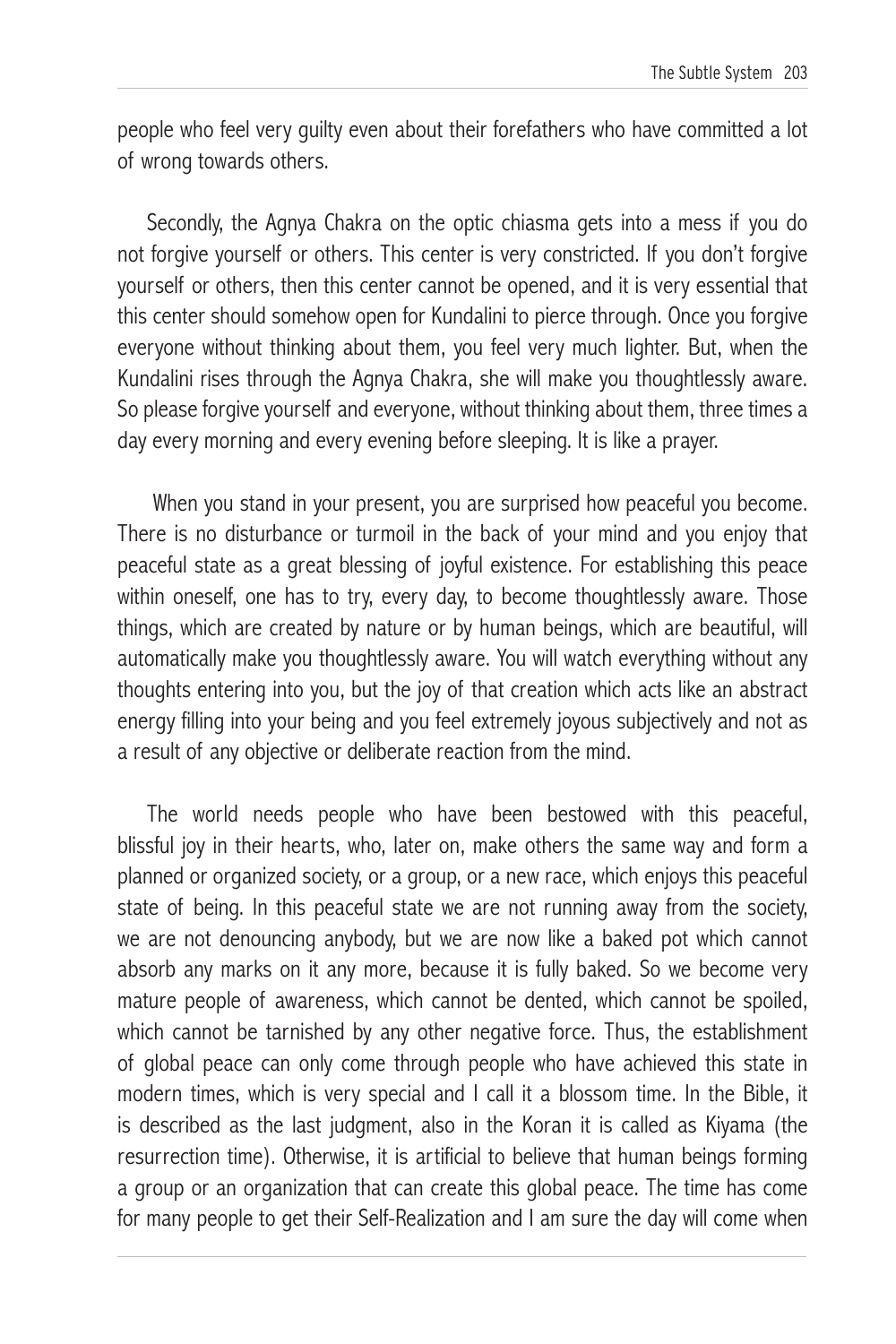these newly born, in the realm of Divine love, will spread peace and also create global peace.

With the light of the Spirit, the human beings get rid of all artificial and false things, which haunt the human mind. Firstly, fear disappears from the mind of the seekers. For example, when we go through very bad traffic, we are worried about it, but if we are sitting on top of a mountain watching the traffic, we would not be disturbed by it. In the same way we watch the turmoil and strife, which is in our mind, and we do not get distracted at all. Thus, the fear that we have of death, of any other thing, just disappears and we live an eternal life in the present. We enjoy every moment of our life and try to give this joy to everyone.

It is very important to note that the first center Mooladhara, meaning the support of the root, lies below the Kundalini. This chakra acts on the pelvic plexus, which has the function of excretion. One of the functions is sex. As this chakra is below the Kundalini, it does not play any part in the ascent. On the contrary, this chakra stops all its activity at the time when the Kundalini rises to give the union (yoga) with the Divine power and we become innocent like children.

As the Kundalini rises into the third part, next to the Nabhi Chakra, we become absolutely righteous. This area, which we call as the ocean of illusion, is enlightened by ten principles of mastery. The great masters have created these ten centers of commandments, which are enlightened and we become holy. There is no need to be strict in one's behavior. We automatically become really spiritual. Like an egg becomes a bird, we are born twice. In Sanskrit a Yogi or the one who knows Brahma, meaning the all-pervading power, is called Dwija and a bird is also called Dwija, meaning twice born. There were Abraham and Moses and all the ten primordial masters who have been born again and again on this earth. Zoroastra has been born five times and also so many of these were born in different places in different countries to guide the people to take to religious life to establish the necessary balance for the ascent.

But talking about religious life, it does not work out. By reading scriptures we get lost in the web of words (Shabda Jalam). We innately feel the existence of universal pure religion within ourselves after awakening when the Kundalini rises into this part called the ocean of illusion (Bhavasagara). When this center is fully enlightened and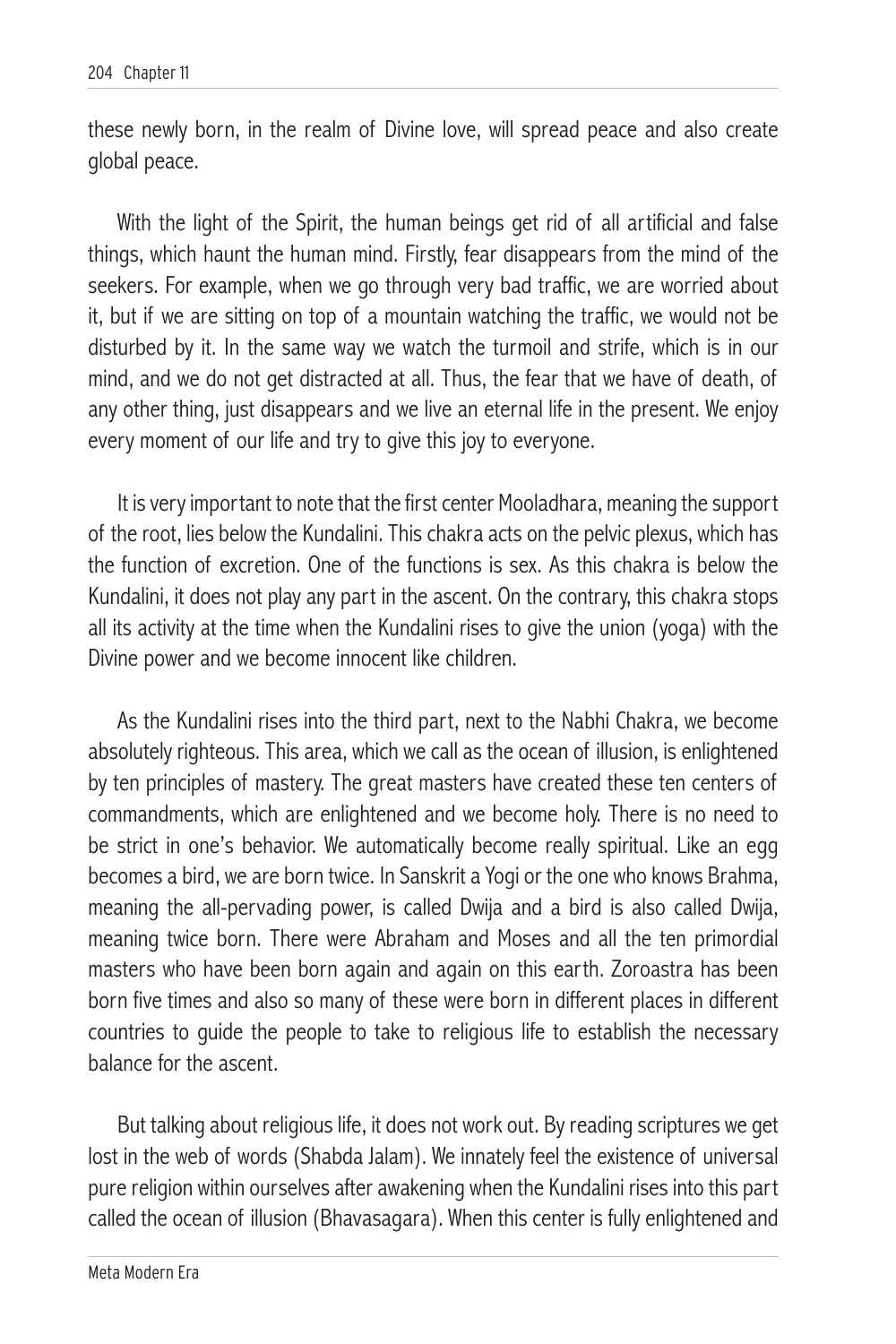established in spirituality, we become automatically righteous. We respect our value system, we become moral, we become honest, non-violent and we become innately compassionate. All these qualities start becoming so evident within ourselves that we change and get transformed into a new being who is extremely righteous and who is like a saint. To such a person, there is no need to talk about the "do's and don'ts."

When this center of Swadhisthan, which is the second center, is enlightened, then our creativity increases tremendously. We have had many artists, musicians, painters, builders, architects, and all kinds of creative people who have suddenly become world famous and have achieved a very high level of creativity. This Swadhisthan center, on the left hand side, gives us the knowledge about the Divine laws, how they act and how we have to harness these powers within us and how we should use them for the benevolence of oneself and the benevolence of others. This Swadhisthan Chakra comes out of the Nabhi Chakra, which is in the center of your navel. The Swadhisthan Chakra moves like a lotus in this ocean on all sides. And when it comes towards the left side, it nourishes the left side by destroying the negative forces of the left side. These are created by the wrong practices in spirituality. This is the center, which is for pure Divine Knowledge (Shuddha Vidya). The Divine Laws, their working and their use are all human problems which are manifested in one's central nervous system and automatically one becomes capable of solving these problems for one's self or for others. But when it moves to the right side, it gets directly connected to the Pingala Nadi, by which it transforms the human intelligence into a very wise balanced awareness. Many children who were not doing very well in their class, were also sent away by teachers out of school, but after getting realization they became very good students and started standing first in their class. Many students got scholarships as well. Most of the boys who come to Sahaja Yoga obtain first class and sometimes first class first position. It sharpens the brain, it makes it intelligent, much more than normal, but it doesn't create a cunning aspect of intelligence or the arrogant ego. On the contrary, such students or people who have been helped with Sahaja Yoga become extremely humble, kind and compassionate.

One has to be cautious in life not to go to extremes. But a modern life is such that people go to extremes until they get some sort of a reaction to that. You see so many people sitting in the sun after one o'clock, after lunch, some times for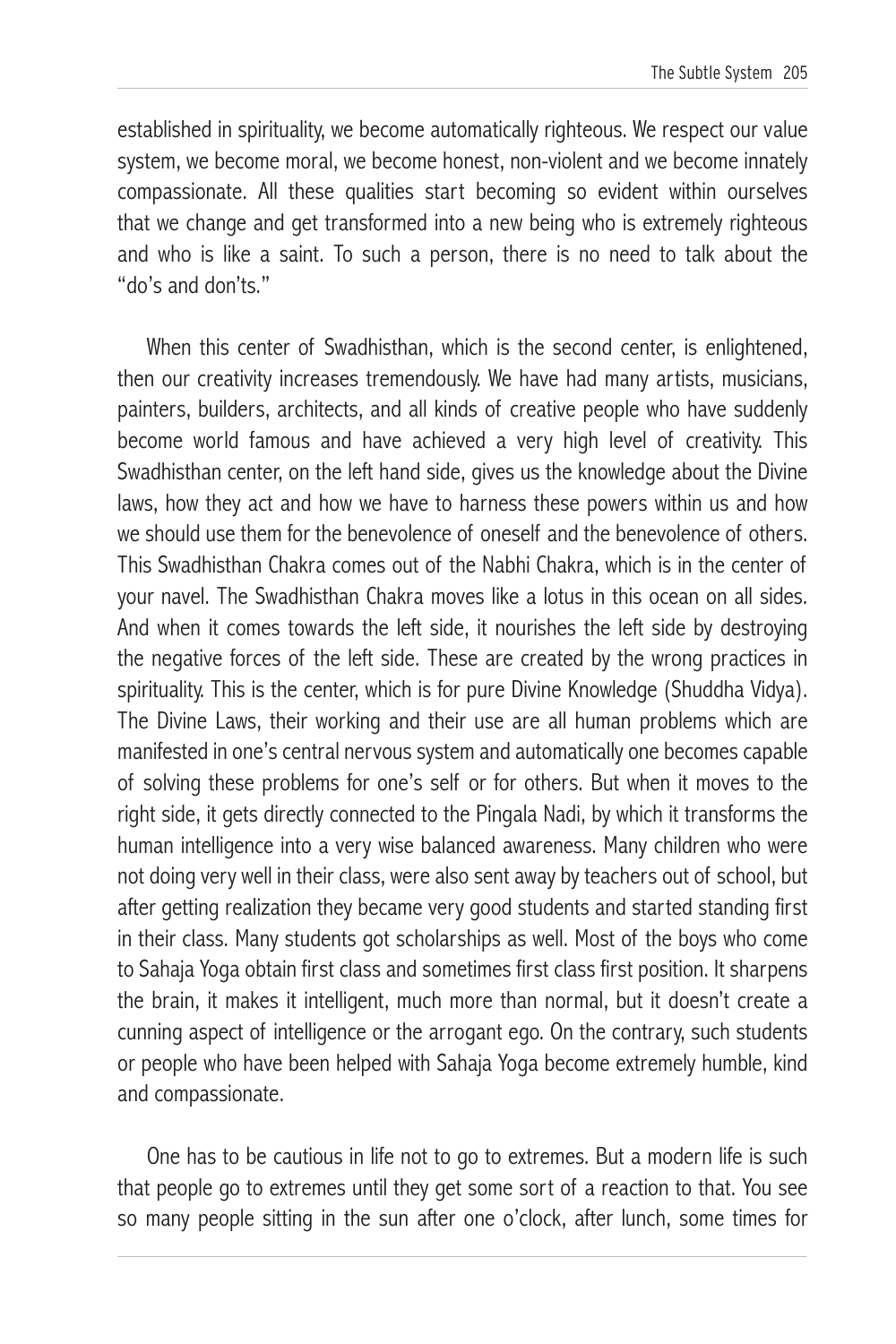hours together and that time the sun affects their skin. They can get skin cancer but they continue to sit like that until they get skin cancer. Every habit seems to be of the same nature. For example, the Grand Prix is one of the worst sports one could think of, where somebody actually has to die to please the audience, just like the Spanish bull fighting. Now the women of Spain have taken to bull fighting. So the futuristic people who are really indulging in such extreme behavior on the right hand side really become subject to many diseases like liver problems, severe constipation, asthma, massive heart attacks, paralysis, diabetes, blood cancer, kidney non-functioning, etc.

All problems created by extreme behavior on the right hand side or on the left hand side can be corrected by bringing the play of the Kundalini because, when she rises, she pulls the attention towards the center. Thus, a person becomes a very balanced personality and doesn't go to extremes into anything. Moreover, all the ego-oriented habits drop out. Also, habits, which exist because of conditionings, disappear. So a person becomes a free personality and he sees himself in the past and laughs at himself.

Another thing that happens to a person who gets his awakening is that he forgets all the artificial barriers of life, like racialism, nationalism, communism, capitalism, and all "-isms" drop out and he becomes a part of the universal religion and universal kingdom of Divine love.

The universal religion is innately enlightened and is the expression of the inner being which conquers all the doubts in our mind and makes a clear picture of what is wrong in our systems, our family, our country, and our world, why is there no peace? It understands the reason and it does not identify itself with any one of the conditionings of any "-isms" as one is not a slave. It is the light of the Spirit, which is the reflection of God Almighty in our heart and is absolutely free and is all-knowing. In this light we understand that there is something wrong within us, within our families, within our societies, within our countries and that is why we are suffering. For example, I met a lady in Switzerland whose child was a victim of cot death. She had become a full-fledged drunkard because of her grief. I asked her how her child died and after great deliberations, she told me: "The baby was two months old and was sleeping in the next room in the night while we both, my husband and I used to sleep in the other room. One early morning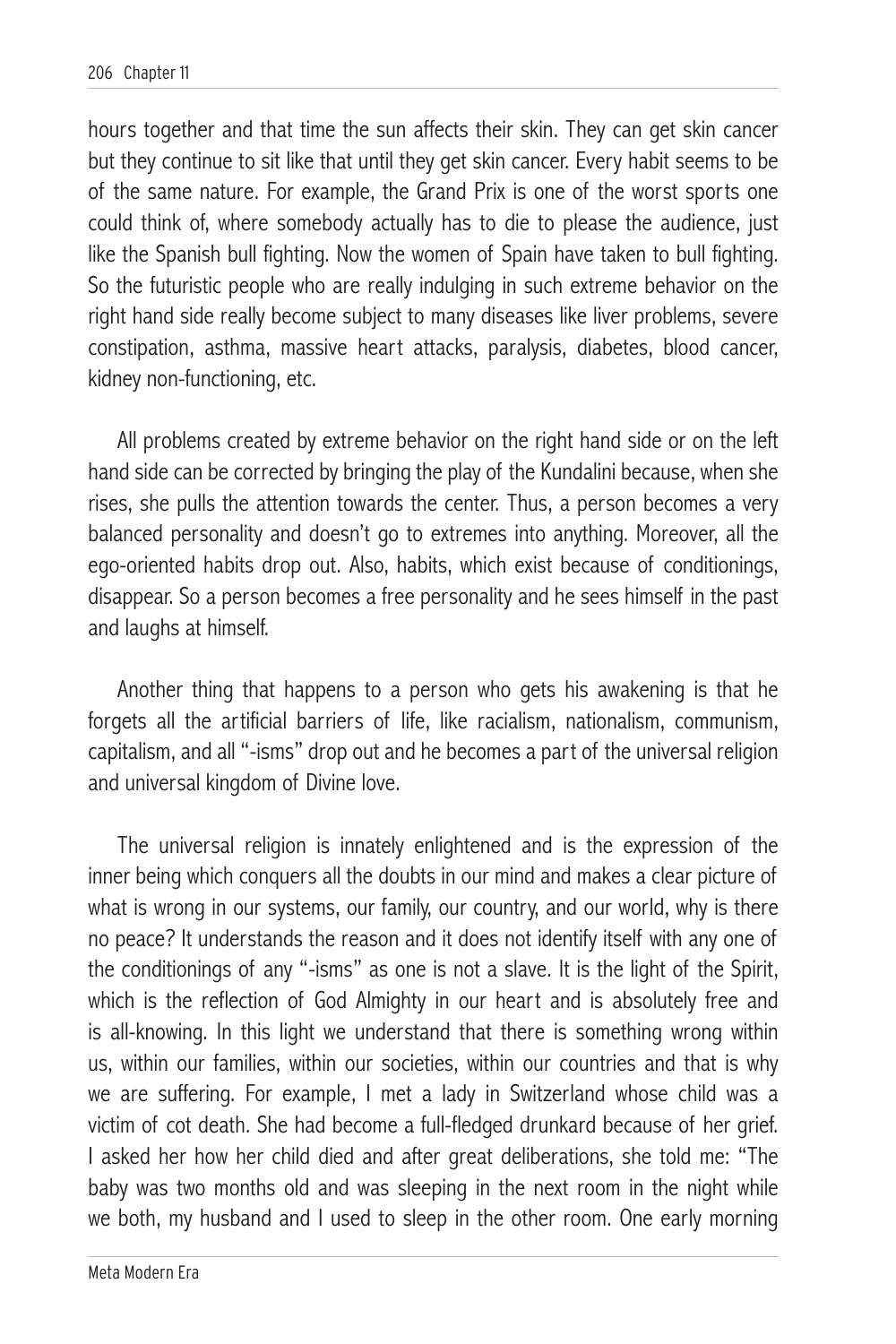I suddenly discovered that the baby was lying dead in her cot. This really shocked me. I fainted with grief."

That was the first time I learnt that in the West the parents sleep away from small babies. Their children sleep in other rooms even when they are hardly a year old. If the child is crying out of hunger or thirst or out of some discomfort or gets suffocated, both parents are away in the other room without any clothes because sex life is most important. She told me: "We sleep without clothes so we keep the children out of the room.: Firstly, I could not understand why in the biting cold of Switzerland, couples sleep without any clothes. For a baby of two months, what does it matter if the mad parents do not wear any clothes. She told me: "This is our culture." This sex-oriented culture has taken the lives of so many small children who may not know about these cultured parents before they are born. Why were they born in countries where parents do not want children? The way the men and women think, talk and indulge in sex is really sickening. They get exhausted and become impotent. With their sex life they are like eunuchs in India, who only talk about sex. After Self-Realization, parents change. They are very attentive and loving towards their children. The sex, money, and power-oriented culture becomes spirit oriented: very beautiful, loving, sharing and compassionate, forgiving and joyous family life-styles emerge. Because in the light of the Spirit they see the darkness of this ugly culture. They take to a very sensible balanced and moral sex life. Most of the children born to them are born realized and are very intelligent, obedient, very loving and wise.

On the central path is placed, behind the sternum bone in the spinal chord, the fourth center, which is called the Heart Center – "Anahatha." It has two other subsidiary centers, one on the left, one on the right. The central center of the heart is called Anahatha Center because the sound in the heart of " lubdub" is created with out any percussion. Though it has a left side and a right side. This center is very important, because until the age of twelve years, this center creates, in the sternum bone, the antibodies, which are then circulated in the whole body, and they are under the remote control of the sternum. Whenever one feels frightened or it under attack, this sternum bone starts pulsating and giving messages to the antibodies, which are called as "Ganas" in Sanskrit. These antibodies fight the disease or the attacker. The center heart in the central position is the one for our immune system. When we commit sins against the Primordial Mother, that is, indulging in wrong type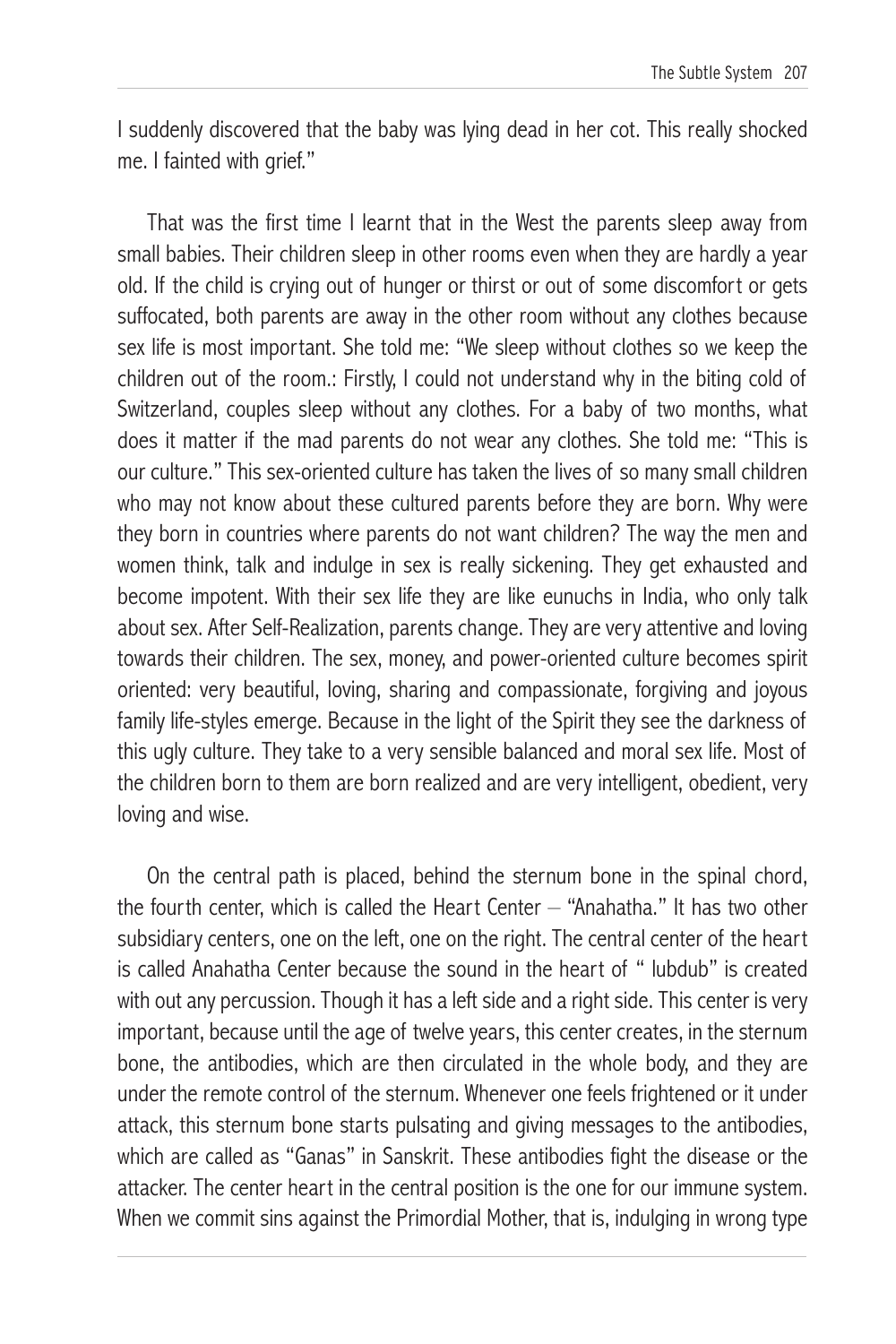of perverted sex habits, alcohol, drugs, internal stress from anxiety and fear of oppression, then this center goes into jeopardy, making our immune system weak thereby losing it's power to help fight the diseases of the person.

On the left hand side, the center of heart looks after the heart itself. This is the center where God Almighty is reflected as the Spirit, which actually, later on after realization, enlightens the attention. This center is caught up when people exert too much physically and mentally and also drink heavily. Thus, this heart goes down into a kind of a position where anything can trigger the heart attack. Especially, in young age, if people play too much tennis or any such games, they become the victims of massive fatal heart attacks. This is connected with the problems of the liver, of the second center, which we call Swadhisthan. The futuristic people have dry natures or hot-tempered aggressive natures. They become prone to a heart attack, which is massive even later in life. This type of people who are vulgar, crooked, cunning and of vile nature are always in danger of massive heart attacks.

The left heart is connected to our worldly mother, the right heart is connected with relationship we have with our worldly father. This center gets into trouble if the father is dead early or has left the son or daughter in childhood or ill-treats the son or daughter early in life. On the contrary, if the son and daughter disrespect the father and are those who commit sins against the Father, God Almighty, by thieving, cheating, deceiving, telling lies, violence, killing, etc. All such activities put the right heart in great trouble.

Above the heart center is the center, which we call Vishuddi, in the spinal cord, above the depression between the two cervical bones. The Vishuddi center stands collectively for communication. This center when too much active on the right side results in the person becoming extremely arrogant and aggressive in his speech and behavior. Such a person can become a good orator, but is completely dry in his address. Such a person, who is suffering from over-activity of the right side Vishuddi Chakra may use very harsh words, raise his voice like a roaring lion and dominate people with his hard language. There are many other physical symptoms, which start with a hoarse voice leading up to no sound in the voice. The left side of this Vishuddi chakra goes into jeopardy when people feel guilty. Such a person becomes very shy, timid and sly. The center of this Vishuddi Chakra is the one which when one is in trouble lacks communication and the person cannot enjoy collectivity and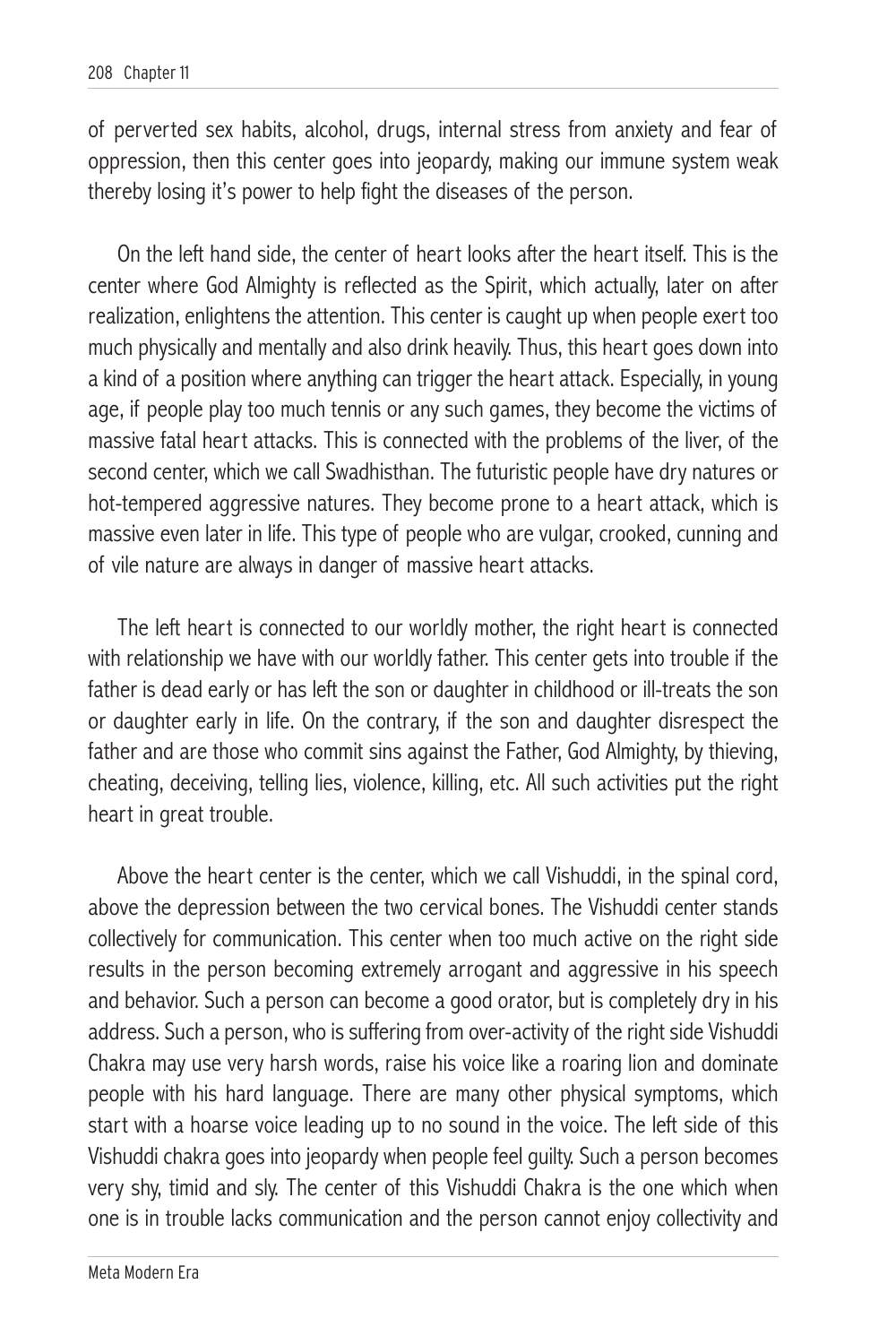cannot sing. Too much indulgence in feeling guilty can cause angina of the heart. If that is not caused cervical cancer may develop. If this center is out of order and there are some other centers combined with it then a very complicated medical case is created beyond the realm of doctors.

There is another shoot of Vishuddi between the eyebrows called the "Hamsa Chakra." This chakra is for the power of discrimination. When enlightened this gives Divine discretion. When overloaded with decision making with out discretion, one can develop sinus or a shooting headache on one side. When this center is caught up, one should understand that one should not eat things that can spoil the throat, like sour things or things, which are very sharp on the tongue.

The center of Agnya is a center at the crossing point of optic chiasma in the brain. This center has got two petals and one governs the pineal body and the other, the pituitary. The pineal stores all the conditionings as super ego while the pituitary creates ego. The two balloons of ego and super ego are placed in the opposite direction by this crossing at the optic chiasma, where the Agnya Chakra is placed. Thus the right-handed person has his ego balloon on the left side of the brain, while the left-handed person has his conditionings and superego balloon on the right side. If a person is paralyzed on the right side then, we should know that the left side of the brain is affected. I am not sure if this is accepted by medical science. When you think too much we get into problems with this center on the right side, where the ego goes on bloating into bigger and bigger balloons on the right side of the brain and covers our complete discretion. The conditioning that we have from childhood goes on mounting on the left side and creates problems. But if one has visited the wrong type of religious people and so called fake gurus or cults who try to mesmerize people, one can become fanatical. These conditionings have no truth in them, but as we are groomed into them, we just accept them. As we grow, these conditionings also grow and sometimes they render very bad effects on our psyche.

Now the last center is the limbic area. It is topped by the fontanelle bone area, which is the area for our last breakthrough, Brahma Randhra. This center – Sahasrara is most important – with one thousand petals, meaning that there are one thousand nerves. When enlightened, they look like one thousand flames burning very silently and quietly with different colors. There is a big controversy about the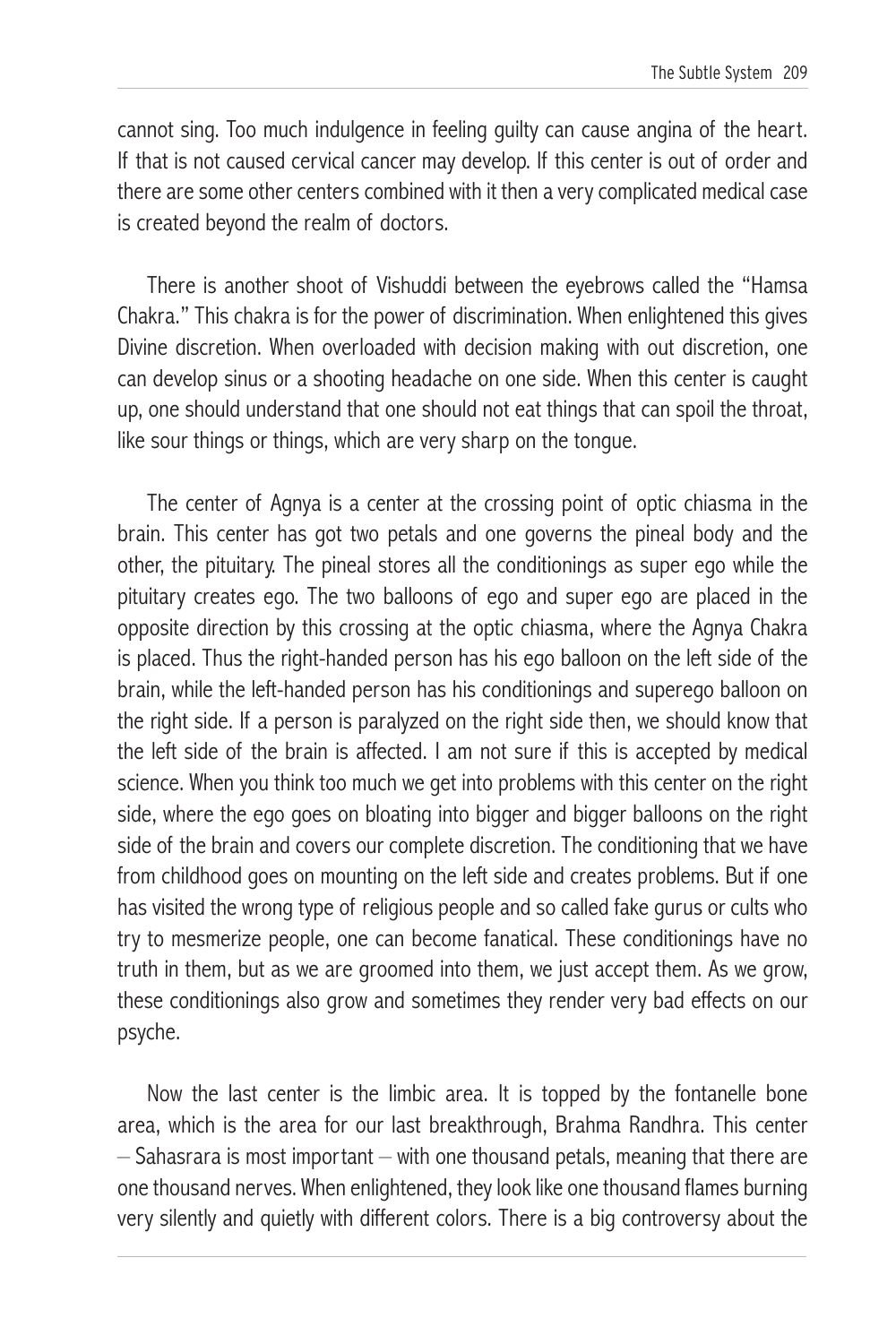number of these petals. This makes the understanding of Sahaja Yoga impossible for many doctors who are argumentative because of their limited knowledge. In the Bible, is said that: "I will appear before you like tongues of flame." Of course, it has been described in many books in Indian scriptures as well. When Kundalini crosses over the seventh center, she pierces through the fontanelle bone area which again becomes a little softer, as it was in childhood, and this Kundalini joins, or becomes one, and unites with the all-pervading power of Divine love. As a result, we start feeling the cool breeze of the Holy Ghost on our fingertips, later on our hands, and also out of our fontanelle bone area. This is the first time we feel the all-pervading power of Divine love.

People move from one side to another side like a swing, or we can say, like a pendulum. But they cannot stay in the center. That is only possible when the Kundalini establishes itself completely in connection with the all-pervading power of Divine love. As a result of this extreme movement on both the sides, we create problems for ourselves and for our society.

On our fingertips, we can feel our own centers and the centers of others, as shown in the figure. If we know how to cure our own centers through our selfknowledge, we can also cure the centers of others. Automatically our human awareness achieves collective consciousness by which we know about the Chakras of others. Now we speak the language of Chakras and understand others and their problems by the Chakras. The extreme right side is for our extreme futuristic personality or for the collective supraconscious and the extreme left side is for our collective subconscious. In the present, when we ascend through the piercing of the Kundalini into all-pervading Divine Love, we achieve the realm of Super Consciousness.